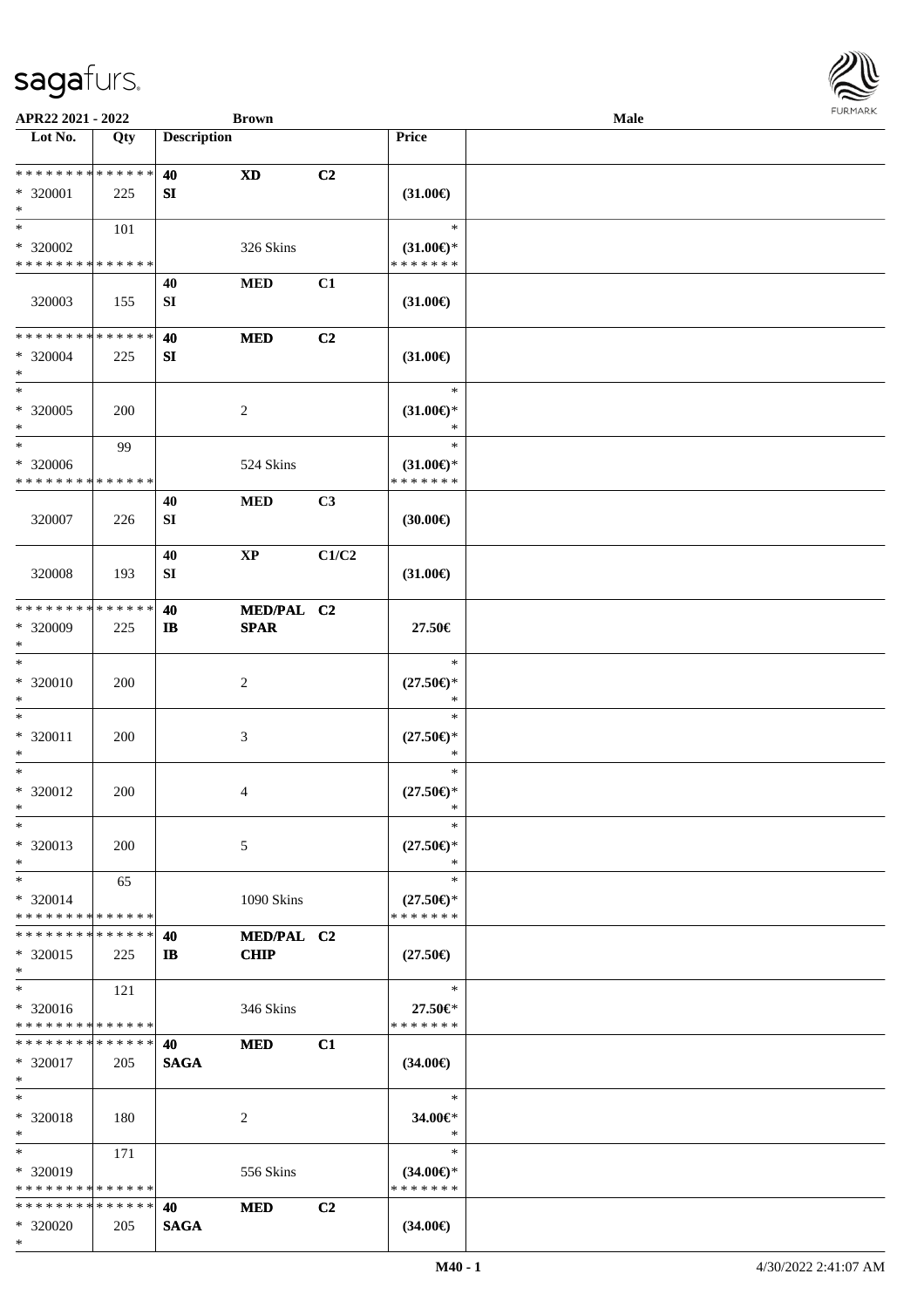| <b>FURMARK</b> |  |
|----------------|--|
|                |  |
|                |  |
|                |  |
|                |  |
|                |  |
|                |  |

| $* 320021$<br>$\ast$                             | 180           | 40<br><b>SAGA</b>     | <b>MED</b>                | C <sub>2</sub> | $\ast$<br>$(34.00\epsilon)$ *<br>$\ast$        |  |
|--------------------------------------------------|---------------|-----------------------|---------------------------|----------------|------------------------------------------------|--|
| $*$<br>$* 320022$<br>$*$                         | 180           |                       | 3                         |                | $\ast$<br>$(34.00\epsilon)$ *<br>$\ast$        |  |
| $\overline{\phantom{0}}$<br>$*320023$<br>$*$     | 180           |                       | 4                         |                | $\ast$<br>$(34.00\epsilon)$ *<br>$\ast$        |  |
| $*$<br>$* 320024$<br>$*$                         | 180           |                       | 5                         |                | $\ast$<br>$(34.00\epsilon)$ *<br>$\ast$        |  |
| $*$<br>$*320025$<br>$*$                          | 180           |                       | 6                         |                | $\ast$<br>$(34.00\epsilon)$ *<br>$\ast$        |  |
| $\ast$<br>$* 320026$<br>$*$                      | 190           |                       | $\tau$                    |                | $\ast$<br>$(34.00\epsilon)$ *<br>$\ast$        |  |
| $*$<br>$* 320027$<br>* * * * * * * * * * * * * * | 46            |                       | 1341 Skins                |                | $\ast$<br>$(34.00\epsilon)$ *<br>* * * * * * * |  |
| * * * * * * * *<br>* 320028<br>$*$               | ******<br>205 | 40<br><b>SAGA</b>     | <b>MED</b>                | C3             | 33.00€                                         |  |
| $*$<br>$* 320029$<br>$*$                         | 180           |                       | 2                         |                | $\ast$<br>33.00€*<br>$\ast$                    |  |
| $*$<br>$* 320030$<br>* * * * * * * * * * * * * * | 129           |                       | 514 Skins                 |                | $\ast$<br>33.00€*<br>* * * * * * *             |  |
| * * * * * * * * * * * * * * *<br>* 320031        | 205           | 40<br>$\mathbf{SAGA}$ | $\mathbf{XP}$             | C1/C2          | $(34.00\epsilon)$                              |  |
| $*$ $-$                                          |               |                       |                           |                |                                                |  |
| $*$<br>* 320032<br>* * * * * * * * * * * * * *   | 200           |                       | 405 Skins                 |                | $\ast$<br>$(34.00\epsilon)$ *<br>* * * * * * * |  |
| 320033                                           | 149           | 40<br><b>SAGA</b>     | $\mathbf{XP}$             | C3             | 33.00€                                         |  |
| * * * * * * * * * * * * * * *<br>* 320034<br>$*$ | 205           | 40<br>IA              | MED/PAL C2<br><b>SPAR</b> |                | $(30.00\epsilon)$                              |  |
| $*$<br>$*320035$<br>$*$                          | 180           |                       | $\overline{c}$            |                | $\ast$<br>$(30.00\in)^\ast$<br>$\ast$          |  |
| $*$<br>* 320036<br>$*$                           | 180           |                       | 3                         |                | $\ast$<br>$(30.00\epsilon)$ *<br>$\ast$        |  |
| $*$<br>* 320037<br>$*$                           | 180           |                       | 4                         |                | $\ast$<br>$(30.00\epsilon)$ *<br>$\ast$        |  |
| $*$<br>* 320038<br>$*$                           | 180           |                       | 5                         |                | $\ast$<br>$(30.00\epsilon)$ *<br>$\ast$        |  |
| $\ast$<br>* 320039<br>$*$                        | 180           |                       | 6                         |                | $\ast$<br>$(30.00\epsilon)$ *<br>$\ast$        |  |

**APR22 2021 - 2022 Brown Male**

**Lot No. Qty Description Price**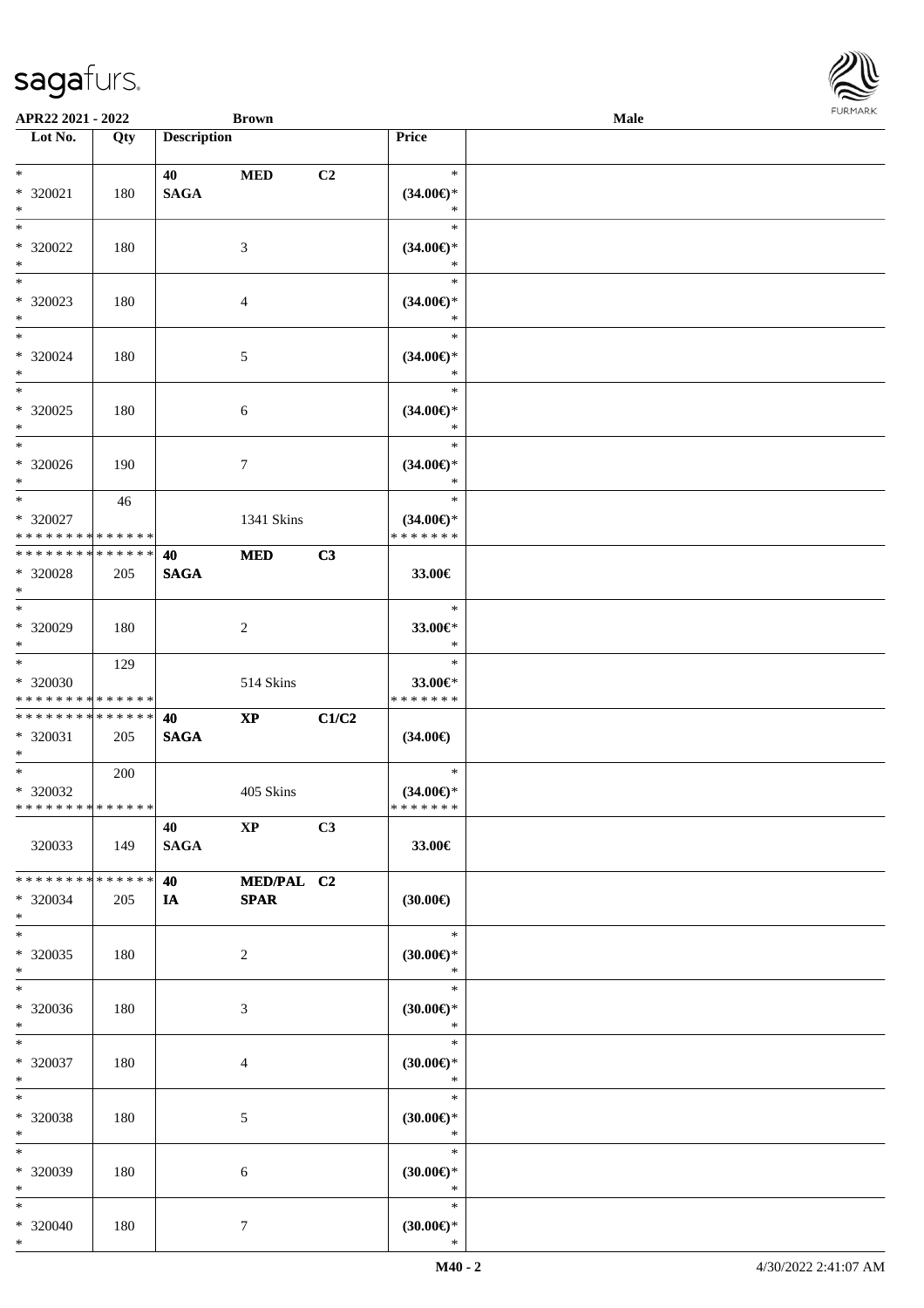| APR22 2021 - 2022                                    |     |                    | <b>Brown</b>              |                                                | Male | <b>FURMARK</b> |
|------------------------------------------------------|-----|--------------------|---------------------------|------------------------------------------------|------|----------------|
| $\overline{\phantom{1}}$ Lot No.                     | Qty | <b>Description</b> |                           | Price                                          |      |                |
| $*$<br>$* 320041$                                    | 180 | 40<br>IA           | MED/PAL C2<br><b>SPAR</b> | $\ast$<br>$(30.00\epsilon)$ *                  |      |                |
| $*$<br>$\overline{\ }$<br>$*320042$                  | 180 |                    | 9                         | $\ast$<br>$\ast$<br>$(30.00\epsilon)$ *        |      |                |
| $*$<br>$\overline{\phantom{0}}$                      |     |                    |                           | $\ast$<br>$\ast$                               |      |                |
| $* 320043$<br>$*$                                    | 180 |                    | 10                        | $(30.00\epsilon)$ *<br>$\ast$                  |      |                |
| $*$<br>$* 320044$<br>$*$                             | 180 |                    | $11\,$                    | $\ast$<br>$(30.00\epsilon)$ *<br>$\ast$        |      |                |
| $*$<br>$*320045$<br>$*$                              | 180 |                    | 12                        | $\ast$<br>$(30.00\epsilon)$ *<br>$\ast$        |      |                |
| $* 320046$<br>$*$                                    | 180 |                    | 13                        | $\ast$<br>$(30.00\epsilon)$ *<br>$\ast$        |      |                |
| $*$<br>* 320047<br>$\ast$                            | 180 |                    | 14                        | $\ast$<br>$(30.00\epsilon)$ *<br>$\ast$        |      |                |
| $*$<br>$* 320048$<br>$*$                             | 180 |                    | 15                        | $\ast$<br>$(30.00\epsilon)$ *<br>$\ast$        |      |                |
| $* 320049$<br>$*$                                    | 180 |                    | $16\,$                    | $\ast$<br>$(30.00\epsilon)$ *<br>$\ast$        |      |                |
| $\overline{\ast}$<br>* 320050<br>$*$                 | 180 |                    | $17\,$                    | $\ast$<br>$(30.00\epsilon)$ *<br>$\ast$        |      |                |
| $*$<br>$* 320051$<br>* * * * * * * * * * * * * *     | 177 |                    | 3262 Skins                | $\ast$<br>$(30.00\epsilon)$ *<br>* * * * * * * |      |                |
| ******** <mark>******</mark><br>$* 320052$<br>$\ast$ | 205 | 40<br>IA           | MED/PAL C2<br><b>CHIP</b> | $30.00 \in$                                    |      |                |
| $\ast$<br>* 320053<br>$*$                            | 180 |                    | $\overline{c}$            | $\ast$<br>$30.00 \in$ *<br>$\ast$              |      |                |
| $*$<br>* 320054<br>$*$                               | 180 |                    | 3                         | $\ast$<br>$30.00 \in$ *<br>$\ast$              |      |                |
| $*$<br>$*320055$<br>$*$                              | 180 |                    | $\overline{4}$            | $\ast$<br>$30.00 \in$ *<br>$\ast$              |      |                |
| $*$<br>$* 320056$<br>$*$                             | 180 |                    | 5                         | $\ast$<br>$30.00 \in$ *<br>$\ast$              |      |                |
| $*$<br>$* 320057$<br>$*$                             | 180 |                    | 6                         | $\ast$<br>$30.00 \in$ *<br>$\ast$              |      |                |
| $*$<br>* 320058<br>$*$                               | 180 |                    | $\tau$                    | $\ast$<br>$30.00 \in$ *<br>$\ast$              |      |                |
| $*$<br>* 320059<br>$*$                               | 180 |                    | 8                         | $\ast$<br>$30.00 \in$ *<br>$\ast$              |      |                |
| $*$<br>$*320060$<br>$*$                              | 180 |                    | 9                         | $\ast$<br>$30.00 \text{eV}$<br>$\ast$          |      |                |

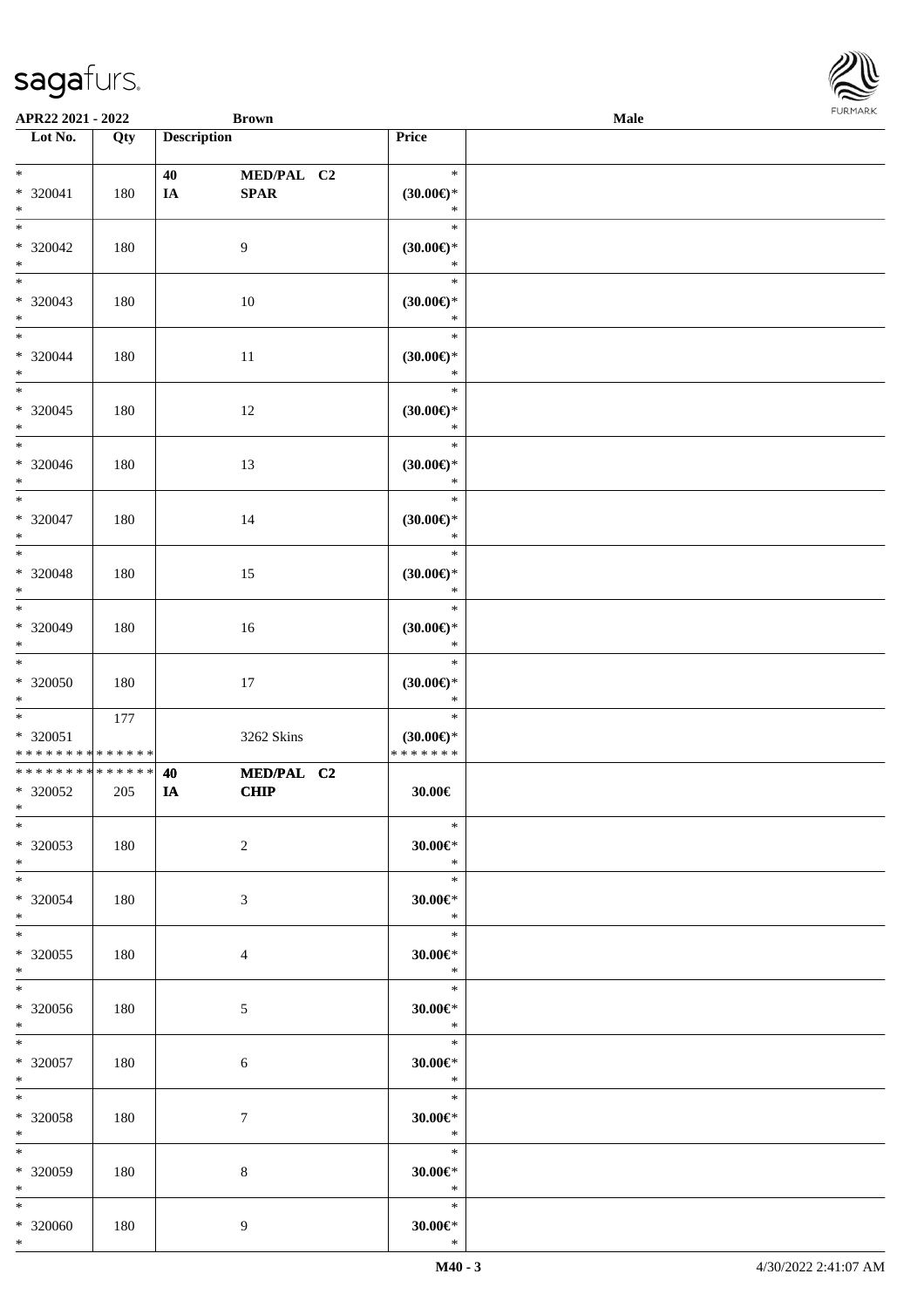| APR22 2021 - 2022                                  |     |                    | <b>Brown</b>              |                |                                             | Male | <b>FURMARK</b> |
|----------------------------------------------------|-----|--------------------|---------------------------|----------------|---------------------------------------------|------|----------------|
| Lot No.                                            | Qty | <b>Description</b> |                           |                | <b>Price</b>                                |      |                |
| $*$ $*$<br>* 320061<br>* * * * * * * * * * * * * * | 176 | 40<br>IA           | MED/PAL C2<br><b>CHIP</b> |                | $\ast$<br>30.00€*<br>* * * * * * *          |      |                |
| * * * * * * * * * * * * * *<br>* 320062<br>$*$     | 185 | 40<br><b>SROY</b>  | <b>MED</b>                | C1             | $(36.00\epsilon)$                           |      |                |
| $*$<br>* 320063<br>* * * * * * * * * * * * * *     | 92  |                    | 277 Skins                 |                | $\ast$<br>$(36.00 \in )$ *<br>* * * * * * * |      |                |
| * * * * * * * * * * * * * *<br>* 320064<br>$*$     | 205 | 40<br><b>SROY</b>  | <b>MED</b>                | C <sub>2</sub> | 36.00€                                      |      |                |
| $*$<br>* 320065<br>$*$                             | 180 |                    | $\overline{c}$            |                | $\ast$<br>36.00€*<br>$\ast$                 |      |                |
| $\ast$<br>$* 320066$<br>$*$                        | 180 |                    | 3                         |                | $\ast$<br>36.00€*<br>$\ast$                 |      |                |
| $*$<br>* 320067<br>$*$                             | 180 |                    | 4                         |                | $\ast$<br>36.00€*<br>$\ast$                 |      |                |
| $*$<br>* 320068<br>* * * * * * * * * * * * * *     | 30  |                    | 775 Skins                 |                | $\ast$<br>36.00€*<br>* * * * * * *          |      |                |
| * * * * * * * * * * * * * *<br>* 320069<br>$*$     | 215 | 40<br><b>SROY</b>  | <b>MED</b>                | C3             | 35.00€                                      |      |                |
| $*$<br>* 320070<br>* * * * * * * * * * * * * *     | 49  |                    | 264 Skins                 |                | $\ast$<br>35.00€*<br>* * * * * * *          |      |                |
| 320071                                             | 210 | 40<br><b>SROY</b>  | $\bold{XP}$               | C1/C2          | $(36.00\epsilon)$                           |      |                |

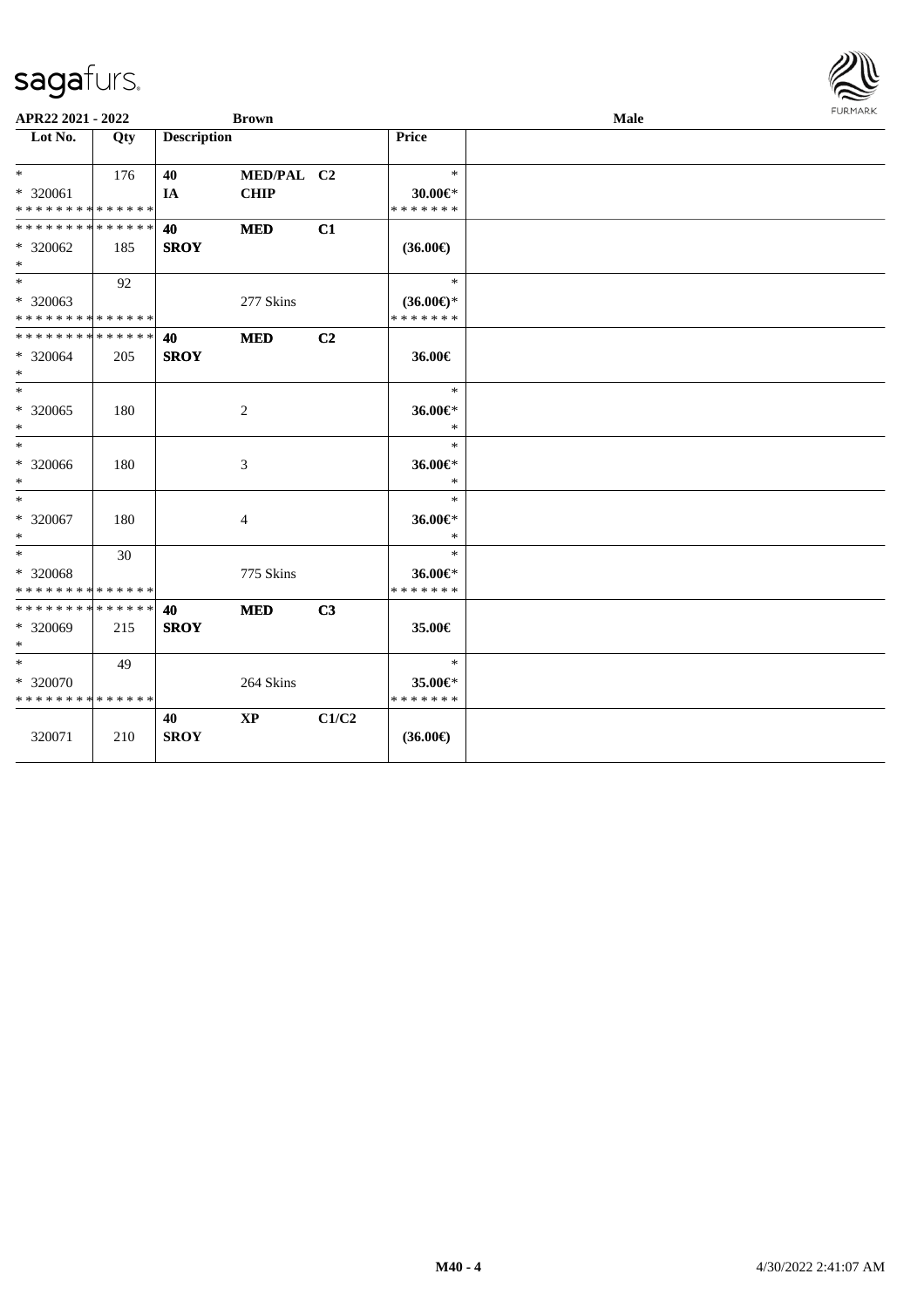

| APR22 2021 - 2022                          |     |                    | <b>Brown</b>   |       |                                      | Male |  |
|--------------------------------------------|-----|--------------------|----------------|-------|--------------------------------------|------|--|
| Lot No.                                    | Qty | <b>Description</b> |                |       | Price                                |      |  |
|                                            |     |                    |                |       |                                      |      |  |
| **************                             |     | 30                 | <b>XD</b>      | C1/C2 |                                      |      |  |
| * 320121                                   | 245 | SI                 |                |       | $(28.50\epsilon)$                    |      |  |
| $\ast$                                     |     |                    |                |       |                                      |      |  |
| $*$                                        | 167 |                    |                |       | $\ast$                               |      |  |
|                                            |     |                    |                |       |                                      |      |  |
| * 320122                                   |     |                    | 412 Skins      |       | $(28.50\epsilon)$ *                  |      |  |
| * * * * * * * * <mark>* * * * * * *</mark> |     |                    |                |       | * * * * * * *                        |      |  |
| * * * * * * * * * * * * * *                |     | 30                 | <b>XD</b>      | C3    |                                      |      |  |
| * 320123                                   | 246 | SI                 |                |       | $(27.50\epsilon)$                    |      |  |
| $*$                                        |     |                    |                |       |                                      |      |  |
| $*$                                        | 153 |                    |                |       | $\ast$                               |      |  |
| * 320124                                   |     |                    | 399 Skins      |       | $(27.50\epsilon)$ *                  |      |  |
| * * * * * * * * * * * * * *                |     |                    |                |       | * * * * * * *                        |      |  |
| **************                             |     | 30                 | <b>MED</b>     | C1    |                                      |      |  |
| * 320125                                   | 245 | <b>SI</b>          |                |       | $(28.50\epsilon)$                    |      |  |
| $\ast$                                     |     |                    |                |       |                                      |      |  |
| $\ast$                                     |     |                    |                |       | $\ast$                               |      |  |
|                                            | 148 |                    |                |       |                                      |      |  |
| * 320126                                   |     |                    | 393 Skins      |       | $(28.50\epsilon)$ *                  |      |  |
| * * * * * * * * * * * * * *                |     |                    |                |       | * * * * * * *                        |      |  |
| * * * * * * * * * * * * * *                |     | 30                 | <b>MED</b>     | C2    |                                      |      |  |
| $* 320127$                                 | 245 | SI                 |                |       | $(28.50\epsilon)$                    |      |  |
| $\ast$                                     |     |                    |                |       |                                      |      |  |
| $\ast$                                     |     |                    |                |       | $\ast$                               |      |  |
| * 320128                                   | 220 |                    | $\overline{2}$ |       | $(28.50\epsilon)$ *                  |      |  |
| $\ast$                                     |     |                    |                |       | $\ast$                               |      |  |
| $\ast$                                     |     |                    |                |       | $\ast$                               |      |  |
| * 320129                                   |     |                    |                |       |                                      |      |  |
| $\ast$                                     | 220 |                    | 3              |       | $(28.50\epsilon)$ *<br>$\ast$        |      |  |
| $\ast$                                     |     |                    |                |       |                                      |      |  |
|                                            |     |                    |                |       | $\ast$                               |      |  |
| * 320130                                   | 220 |                    | 4              |       | $(28.50\epsilon)$ *                  |      |  |
| $\ast$                                     |     |                    |                |       | $\ast$                               |      |  |
| $\ast$                                     |     |                    |                |       | $\ast$                               |      |  |
| * 320131                                   | 220 |                    | $\mathfrak{S}$ |       | $(28.50\epsilon)$ *                  |      |  |
| $\ast$                                     |     |                    |                |       | $\ast$                               |      |  |
| $\ast$                                     |     |                    |                |       | $\ast$                               |      |  |
| * 320132                                   | 220 |                    | 6              |       | $(28.50\epsilon)$ *                  |      |  |
| $*$                                        |     |                    |                |       | $\ast$                               |      |  |
| $*$                                        | 114 |                    |                |       | $\ast$                               |      |  |
| * 320133                                   |     |                    | 1459 Skins     |       | $(28.50\epsilon)$ *                  |      |  |
| * * * * * * * * * * * * * *                |     |                    |                |       | * * * * * * *                        |      |  |
| * * * * * * * * * * * * * *                |     |                    |                |       |                                      |      |  |
|                                            |     | 30                 | <b>MED</b>     | C3    |                                      |      |  |
| * 320134                                   | 245 | <b>SI</b>          |                |       | $(27.50\epsilon)$                    |      |  |
| $\ast$                                     |     |                    |                |       |                                      |      |  |
| $\ast$                                     |     |                    |                |       | $\ast$                               |      |  |
| $* 320135$                                 | 220 |                    | 2              |       | $(27.50\epsilon)$ *                  |      |  |
| $\ast$                                     |     |                    |                |       | $\ast$                               |      |  |
| $\ast$                                     | 153 |                    |                |       | $\ast$                               |      |  |
| * 320136                                   |     |                    | 618 Skins      |       | $(27.50\epsilon)$ *                  |      |  |
| * * * * * * * * <mark>* * * * * * *</mark> |     |                    |                |       | * * * * * * *                        |      |  |
| * * * * * * * * * * * * * *                |     | 30                 | <b>XP</b>      | C1/C2 |                                      |      |  |
| * 320137                                   | 245 | <b>SI</b>          |                |       | $(28.50\epsilon)$                    |      |  |
| $*$                                        |     |                    |                |       |                                      |      |  |
| $\ast$                                     | 126 |                    |                |       | $\ast$                               |      |  |
|                                            |     |                    |                |       |                                      |      |  |
| * 320138<br>* * * * * * * * * * * * * *    |     |                    | 371 Skins      |       | $(28.50\epsilon)$ *<br>* * * * * * * |      |  |
|                                            |     |                    |                |       |                                      |      |  |
|                                            |     | 30                 | <b>XP</b>      | C3    |                                      |      |  |
| 320139                                     | 184 | SI                 |                |       | $(27.50\epsilon)$                    |      |  |
|                                            |     |                    |                |       |                                      |      |  |
| * * * * * * * * * * * * * *                |     | 30                 | <b>MED</b>     | C2    |                                      |      |  |
| * 320140                                   | 265 | SI                 | <b>LNAP</b>    |       | $(25.50\epsilon)$                    |      |  |
| $*$                                        |     |                    |                |       |                                      |      |  |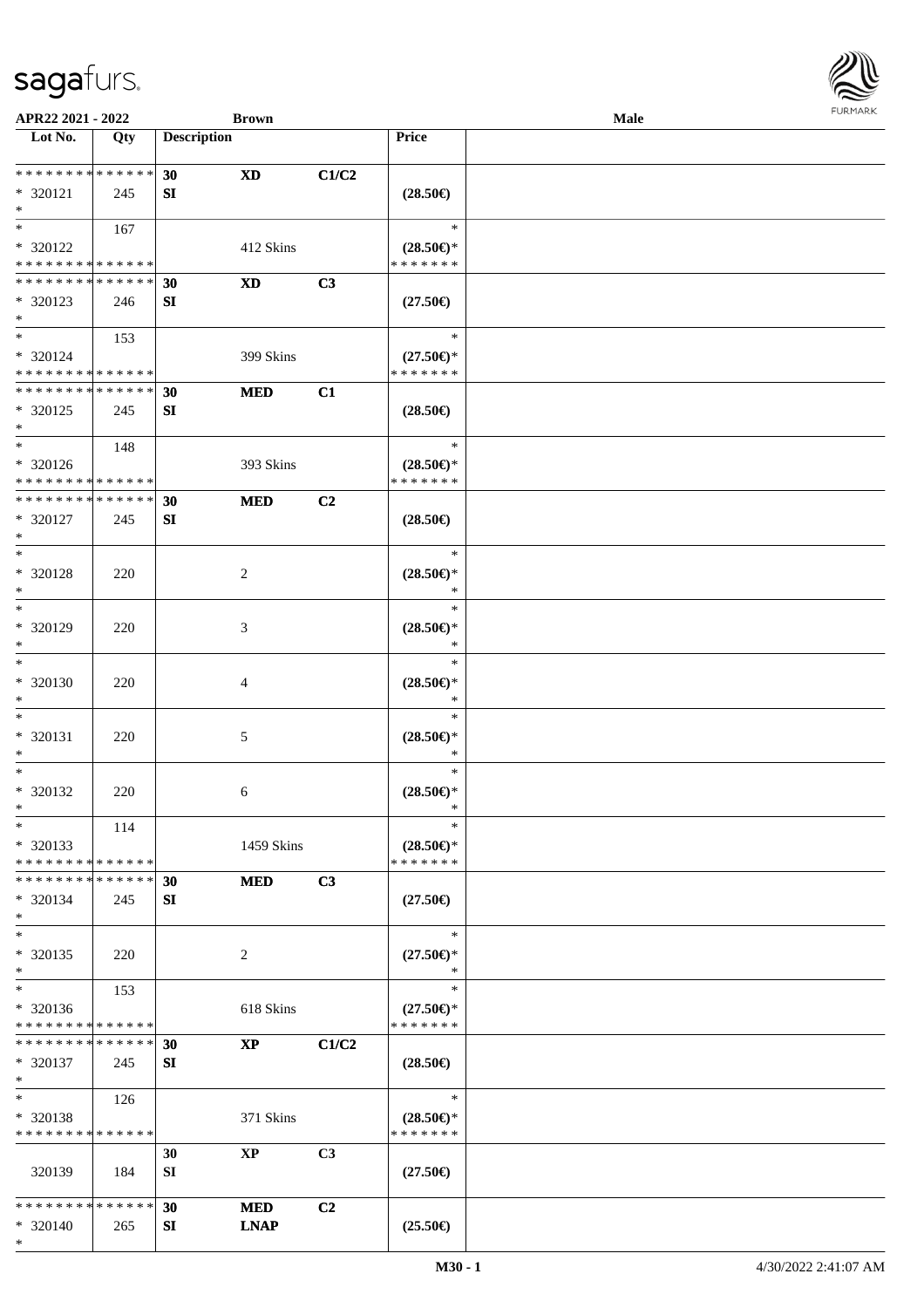| APR22 2021 - 2022                                             |     |                    | <b>Brown</b>                          |                |                                                 | Male |  |
|---------------------------------------------------------------|-----|--------------------|---------------------------------------|----------------|-------------------------------------------------|------|--|
| Lot No.                                                       | Qty | <b>Description</b> |                                       |                | Price                                           |      |  |
| $*$<br>* 320141<br>* * * * * * * * * * * * * *                | 43  | 30<br>SI           | <b>MED</b><br><b>LNAP</b>             | C2             | $\ast$<br>$(25.50\epsilon)$ *<br>* * * * * * *  |      |  |
| 320142                                                        | 161 | 30<br>SI           | $\mathbf{X}\mathbf{P}$<br><b>LNAP</b> | C2             | $(25.50\epsilon)$                               |      |  |
| * * * * * * * * * * * * * *<br>* 320143<br>$*$                | 245 | 30<br>$\bf{IB}$    | MED/PAL C2<br><b>SPAR</b>             |                | 25.00€                                          |      |  |
| $*$<br>* 320144<br>$*$                                        | 220 | $\overline{c}$     |                                       |                | $\ast$<br>$(25.00\epsilon)$ *<br>$\ast$         |      |  |
| $*$<br>* 320145<br>$\ast$                                     | 220 | 3                  |                                       |                | $\ast$<br>$(25.00\epsilon)$ *<br>$\ast$         |      |  |
| $*$<br>* 320146<br>$\ast$                                     | 220 | 4                  |                                       |                | $\ast$<br>$(25.00\epsilon)$ *<br>$\ast$         |      |  |
| $*$<br>* 320147<br>$*$                                        | 220 | 5                  |                                       |                | $\ast$<br>$(25.00\epsilon)$ *<br>$\ast$         |      |  |
| $*$<br>* 320148<br>$\ast$                                     | 220 | 6                  |                                       |                | $\ast$<br>$(25.00\epsilon)$ *<br>$\ast$         |      |  |
| $*$<br>* 320149<br>$\ast$                                     | 220 | 7                  |                                       |                | $\ast$<br>$(25.00\epsilon)$ *<br>$\ast$         |      |  |
| $*$<br>* 320150<br>* * * * * * * * * * * * * *                | 110 |                    | 1675 Skins                            |                | $\ast$<br>$(25.00\epsilon)$ *<br>* * * * * * *  |      |  |
| * * * * * * * * * * * * * *<br>* 320151<br>$\ast$             | 245 | 30<br>$\mathbf{I}$ | MED/PAL C2<br><b>CHIP</b>             |                | $(25.00\epsilon)$                               |      |  |
| $*$<br>* 320152<br>$*$ $-$                                    | 219 | 2                  |                                       |                | $\ast$<br>$(25.00\epsilon)$ *<br>$\ast$         |      |  |
| $*$<br>* 320153<br>$*$                                        | 220 | 3                  |                                       |                | $\ast$<br>$(25.00\epsilon)$ *<br>$\ast$         |      |  |
| $*$<br>* 320154<br>* * * * * * * * <mark>* * * * * * *</mark> | 189 |                    | 873 Skins                             |                | $\ast$<br>$(25.00\epsilon)$ *<br>* * * * * * *  |      |  |
| * * * * * * * * * * * * * * *<br>* 320155<br>$*$              | 225 | 30<br><b>SAGA</b>  | <b>XD</b>                             | C <sub>2</sub> | 31.00€                                          |      |  |
| $*$<br>* 320156<br>$*$                                        | 200 | 2                  |                                       |                | $\ast$<br>$31.00 \in$<br>$\ast$                 |      |  |
| $*$ $-$<br>* 320157<br>$*$                                    | 200 | 3                  |                                       |                | $\ast$<br>$(31.00\epsilon)$ *<br>$\mathbb{R}^n$ |      |  |
| $*$ $-$<br>* 320158<br>$*$                                    | 200 | 4                  |                                       |                | $\ast$<br>$(31.00\epsilon)$ *<br>$\ast$         |      |  |
| $*$<br>* 320159<br>$*$                                        | 200 | 5                  |                                       |                | $\ast$<br>$(31.00\epsilon)$ *<br>$\ast$         |      |  |
| $*$<br>* 320160<br>$*$                                        | 200 | 6                  |                                       |                | $\ast$<br>$(31.00\epsilon)$ *<br>$\ast$         |      |  |

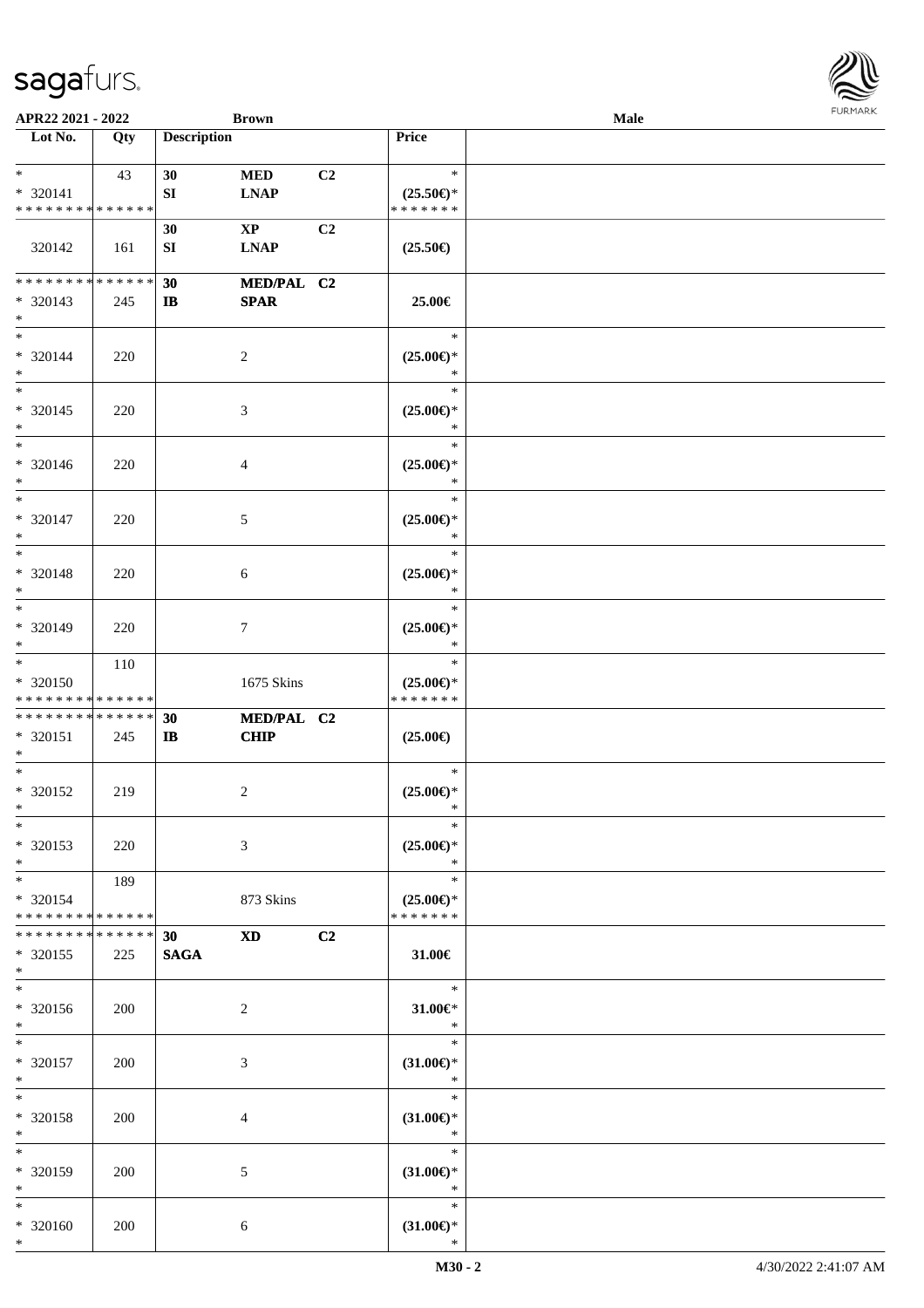|                                         | APR22 2021 - 2022<br><b>Brown</b> |                    |                        |                | Male                                 | <b>FURMARI</b> |  |
|-----------------------------------------|-----------------------------------|--------------------|------------------------|----------------|--------------------------------------|----------------|--|
| $\overline{\phantom{1}}$ Lot No.        | Qty                               | <b>Description</b> |                        |                | Price                                |                |  |
| $*$                                     |                                   | 30                 | $\mathbf{X}\mathbf{D}$ | C2             | $\ast$                               |                |  |
| $* 320161$                              | 200                               | <b>SAGA</b>        |                        |                | $(31.00\epsilon)$ *                  |                |  |
| $\ast$                                  |                                   |                    |                        |                | $\ast$                               |                |  |
| $\ast$                                  |                                   |                    |                        |                | $\ast$                               |                |  |
| $* 320162$                              | 200                               |                    | $8\,$                  |                | $(31.00\epsilon)$ *                  |                |  |
| $\ast$                                  |                                   |                    |                        |                | $\ast$                               |                |  |
| $\overline{\ast}$                       |                                   |                    |                        |                | $\ast$                               |                |  |
| $* 320163$                              | 200                               |                    | $\overline{9}$         |                | $(31.00\epsilon)$ *                  |                |  |
| $\ast$                                  |                                   |                    |                        |                | $\ast$                               |                |  |
| $\ast$                                  | 192                               |                    |                        |                | $\ast$                               |                |  |
| * 320164                                |                                   |                    | 2017 Skins             |                | $(31.00\epsilon)$ *                  |                |  |
| * * * * * * * * * * * * * *             |                                   |                    |                        |                | * * * * * * *                        |                |  |
| **************                          |                                   | 30                 | <b>XD</b>              | C3             |                                      |                |  |
| $* 320165$                              | 225                               | $\mathbf{SAGA}$    |                        |                | (30.00)                              |                |  |
| $\ast$                                  |                                   |                    |                        |                |                                      |                |  |
| $\ast$                                  |                                   |                    |                        |                | $\ast$                               |                |  |
| $* 320166$<br>$\ast$                    | 200                               |                    | $\sqrt{2}$             |                | (30.00)<br>$\ast$                    |                |  |
| $\ast$                                  |                                   |                    |                        |                | $\ast$                               |                |  |
| * 320167                                |                                   |                    |                        |                |                                      |                |  |
| $\ast$                                  | 200                               |                    | 3                      |                | $(30.00\epsilon)$ *<br>$\ast$        |                |  |
| $\ast$                                  |                                   |                    |                        |                | $\ast$                               |                |  |
| * 320168                                | 200                               |                    | $\overline{4}$         |                | (30.00)                              |                |  |
| $\ast$                                  |                                   |                    |                        |                | $\ast$                               |                |  |
| $\ast$                                  | 79                                |                    |                        |                | $\ast$                               |                |  |
| * 320169                                |                                   |                    | 904 Skins              |                | $(30.00\epsilon)$ *                  |                |  |
| * * * * * * * * * * * * * *             |                                   |                    |                        |                | * * * * * * *                        |                |  |
| **************                          |                                   | 30                 | <b>MED</b>             | C1             |                                      |                |  |
| * 320170                                | 225                               | <b>SAGA</b>        |                        |                | $(31.00\epsilon)$                    |                |  |
| $\ast$                                  |                                   |                    |                        |                |                                      |                |  |
| $\ast$                                  |                                   |                    |                        |                | $\ast$                               |                |  |
| * 320171                                | 200                               |                    | $\sqrt{2}$             |                | $(31.00\epsilon)$ *                  |                |  |
| $\ast$                                  |                                   |                    |                        |                | $\ast$                               |                |  |
| $\overline{\ast}$                       |                                   |                    |                        |                | $\ast$                               |                |  |
| * 320172                                | 200                               |                    | $\mathfrak{Z}$         |                | $(31.00\epsilon)$ *                  |                |  |
| $\ast$                                  |                                   |                    |                        |                | $\ast$                               |                |  |
| $\ast$                                  | 43                                |                    |                        |                | $\ast$                               |                |  |
| * 320173<br>* * * * * * * * * * * * * * |                                   |                    | 668 Skins              |                | $(31.00\epsilon)$ *<br>* * * * * * * |                |  |
| * * * * * * * * * * * * * *             |                                   |                    |                        |                |                                      |                |  |
| * 320174                                | 225                               | 30<br><b>SAGA</b>  | <b>MED</b>             | C <sub>2</sub> | $(31.00\epsilon)$                    |                |  |
| $\ast$                                  |                                   |                    |                        |                |                                      |                |  |
| $\ast$                                  |                                   |                    |                        |                | $\ast$                               |                |  |
| * 320175                                | 200                               |                    | $\overline{c}$         |                | $(31.00\epsilon)$ *                  |                |  |
| $\ast$                                  |                                   |                    |                        |                | ∗                                    |                |  |
| $\overline{\phantom{1}}$                |                                   |                    |                        |                | $\ast$                               |                |  |
| * 320176                                | 200                               |                    | 3                      |                | $(31.00\mathnormal{\infty})^*$       |                |  |
| $\ast$                                  |                                   |                    |                        |                | $\ast$                               |                |  |
| $\ast$                                  |                                   |                    |                        |                | $\ast$                               |                |  |
| * 320177                                | 200                               |                    | $\overline{4}$         |                | $(31.00\epsilon)$ *                  |                |  |
| $\ast$                                  |                                   |                    |                        |                | $\ast$                               |                |  |
| $\ast$                                  |                                   |                    |                        |                | $\ast$                               |                |  |
| * 320178                                | 200                               |                    | $5\,$                  |                | $(31.00\epsilon)$ *                  |                |  |
| $\ast$                                  |                                   |                    |                        |                | $\ast$                               |                |  |
| $\overline{\phantom{a}}$                |                                   |                    |                        |                | $\ast$                               |                |  |
| * 320179                                | 200                               |                    | 6                      |                | $(31.00\epsilon)$ *                  |                |  |
| $\ast$                                  |                                   |                    |                        |                | $\ast$                               |                |  |
| $\ast$                                  |                                   |                    |                        |                | $\ast$                               |                |  |
| * 320180                                | 200                               |                    | $\tau$                 |                | $(31.00\in)\!\!^*$                   |                |  |
| $\ast$                                  |                                   |                    |                        |                | $\ast$                               |                |  |

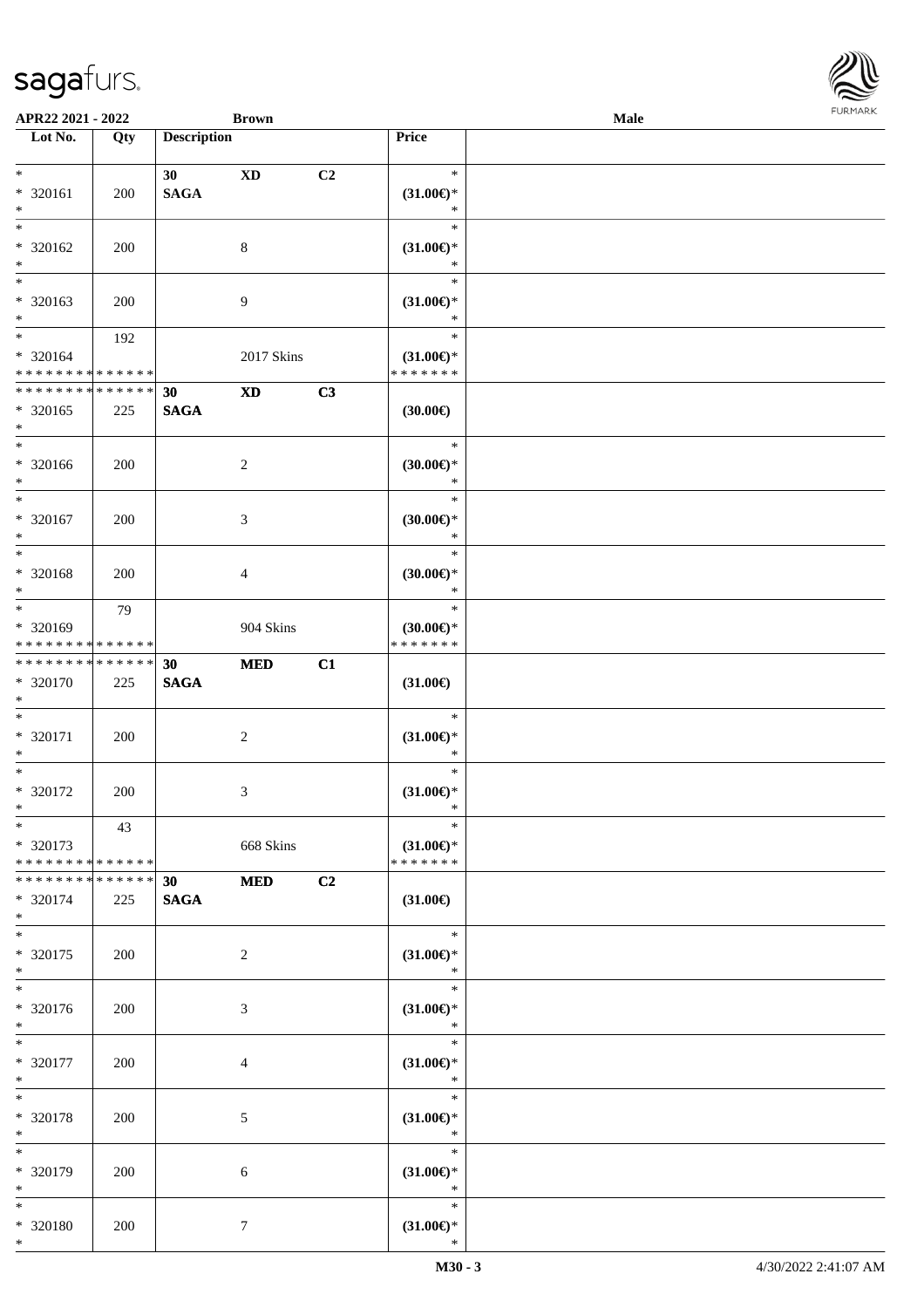\*

| APR22 2021 - 2022                       |     |                    | <b>Brown</b>           |                |                                      | Male | 10111111111 |
|-----------------------------------------|-----|--------------------|------------------------|----------------|--------------------------------------|------|-------------|
| $\overline{\phantom{1}}$ Lot No.        | Qty | <b>Description</b> |                        |                | Price                                |      |             |
|                                         |     |                    |                        |                |                                      |      |             |
| $*$                                     |     | 30 <sup>°</sup>    | <b>MED</b>             | C2             | $\ast$                               |      |             |
| * 320181                                | 200 | <b>SAGA</b>        |                        |                | $(31.00\epsilon)$ *                  |      |             |
| $*$                                     |     |                    |                        |                | $\ast$                               |      |             |
| $*$                                     |     |                    |                        |                | $\ast$                               |      |             |
| * 320182                                | 200 |                    | 9                      |                | $(31.00\epsilon)$ *                  |      |             |
| $*$                                     |     |                    |                        |                | $\ast$                               |      |             |
| $\overline{\ast}$                       |     |                    |                        |                | $\ast$                               |      |             |
| * 320183                                | 200 |                    | 10                     |                | $(31.00\epsilon)$ *                  |      |             |
| $*$                                     |     |                    |                        |                | $\ast$                               |      |             |
| $*$                                     | 130 |                    |                        |                | $\ast$                               |      |             |
| $* 320184$                              |     |                    | 2155 Skins             |                | $(31.00\epsilon)$ *                  |      |             |
| * * * * * * * * * * * * * *             |     |                    |                        |                | * * * * * * *                        |      |             |
| * * * * * * * * * * * * * *             |     | 30                 | <b>MED</b>             | C3             |                                      |      |             |
| * 320185                                | 225 | <b>SAGA</b>        |                        |                | $(30.00\epsilon)$                    |      |             |
| $*$                                     |     |                    |                        |                |                                      |      |             |
| $*$                                     |     |                    |                        |                | $\ast$                               |      |             |
| * 320186                                | 200 |                    | $\overline{c}$         |                | $(30.00\epsilon)$ *                  |      |             |
| $*$                                     |     |                    |                        |                | $\ast$                               |      |             |
| $\ast$                                  |     |                    |                        |                | $\ast$                               |      |             |
| * 320187                                | 200 |                    | $\mathfrak{Z}$         |                | $(30.00\varepsilon)$ *               |      |             |
| $*$                                     |     |                    |                        |                | $\ast$                               |      |             |
| $*$                                     |     |                    |                        |                | $\ast$                               |      |             |
| $* 320188$                              | 200 |                    | $\overline{4}$         |                | $(30.00\varepsilon)$ *               |      |             |
| $*$                                     |     |                    |                        |                | $\ast$                               |      |             |
| $*$                                     | 213 |                    |                        |                | $\ast$                               |      |             |
| * 320189                                |     |                    | 1038 Skins             |                | $(30.00\epsilon)$ *                  |      |             |
| * * * * * * * * * * * * * *             |     |                    |                        |                | * * * * * * *                        |      |             |
|                                         |     | 30                 | $\mathbf{XP}$          | C1             |                                      |      |             |
| 320190                                  | 139 | <b>SAGA</b>        |                        |                | $(31.00\epsilon)$                    |      |             |
|                                         |     |                    |                        |                |                                      |      |             |
| * * * * * * * * * * * * * *             |     | 30                 | $\bold{XP}$            | C2             |                                      |      |             |
| * 320191                                | 225 | <b>SAGA</b>        |                        |                | $(31.00\epsilon)$                    |      |             |
| $*$                                     |     |                    |                        |                |                                      |      |             |
| $*$                                     |     |                    |                        |                | $\ast$                               |      |             |
| $* 320192$                              | 200 |                    |                        |                | $(31.00\epsilon)$ *                  |      |             |
| $*$                                     |     |                    | $\overline{c}$         |                | $*$                                  |      |             |
| $*$                                     | 178 |                    |                        |                | $\ast$                               |      |             |
| * 320193                                |     |                    |                        |                |                                      |      |             |
| * * * * * * * * * * * * * *             |     |                    | 603 Skins              |                | $(31.00\epsilon)$ *<br>* * * * * * * |      |             |
| * * * * * * * * * * * * * *             |     |                    |                        |                |                                      |      |             |
|                                         |     | 30                 | $\mathbf{XP}$          | C3             |                                      |      |             |
| * 320194<br>$*$                         | 225 | <b>SAGA</b>        |                        |                | $(30.00\epsilon)$                    |      |             |
| $*$ $*$                                 |     |                    |                        |                | $\ast$                               |      |             |
|                                         | 139 |                    |                        |                |                                      |      |             |
| * 320195<br>* * * * * * * * * * * * * * |     |                    | 364 Skins              |                | $(30.00\epsilon)$ *<br>* * * * * * * |      |             |
|                                         |     |                    |                        |                |                                      |      |             |
| * * * * * * * * * * * * * * *           |     | 30                 | <b>MED</b>             | C2             |                                      |      |             |
| * 320196                                | 225 | <b>SAGA</b>        | <b>LNAP</b>            |                | 28.50€                               |      |             |
| $*$                                     |     |                    |                        |                |                                      |      |             |
| $*$                                     |     |                    |                        |                | $\ast$                               |      |             |
| * 320197                                | 200 |                    | 2                      |                | 28.50€*                              |      |             |
| $*$                                     |     |                    |                        |                | $\ast$                               |      |             |
| $*$                                     |     |                    |                        |                | $\ast$                               |      |             |
| * 320198                                | 200 |                    | 3                      |                | $(28.50\epsilon)$ *                  |      |             |
| $*$                                     |     |                    |                        |                | $\ast$                               |      |             |
| $*$ $*$                                 | 112 |                    |                        |                | $\ast$                               |      |             |
| * 320199                                |     |                    | 737 Skins              |                | $(28.50\epsilon)$ *                  |      |             |
| * * * * * * * * * * * * * *             |     |                    |                        |                | * * * * * * *                        |      |             |
| * * * * * * * * * * * * * *             |     | 30                 | $\mathbf{X}\mathbf{P}$ | C <sub>2</sub> |                                      |      |             |
| * 320200                                | 225 | <b>SAGA</b>        | <b>LNAP</b>            |                | $(28.50\epsilon)$                    |      |             |

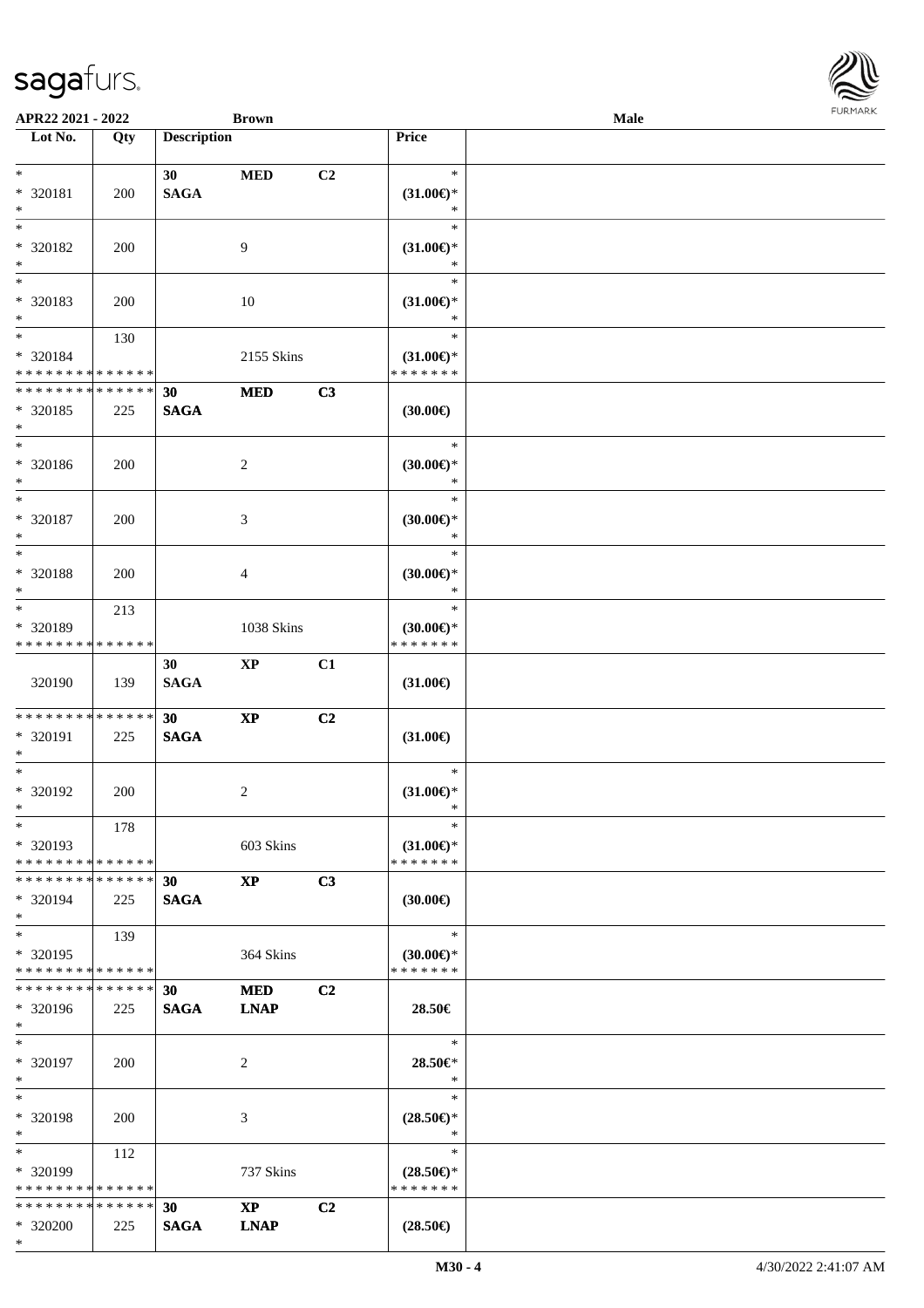| APR22 2021 - 2022                                                |     |                                | <b>Brown</b>                          |    |                                                | <b>Male</b> |  |
|------------------------------------------------------------------|-----|--------------------------------|---------------------------------------|----|------------------------------------------------|-------------|--|
| Lot No.                                                          | Qty | <b>Description</b>             |                                       |    | Price                                          |             |  |
| $*$<br>* 320201<br>* * * * * * * * <mark>* * * * * * *</mark>    | 64  | 30 <sup>°</sup><br><b>SAGA</b> | $\mathbf{X}\mathbf{P}$<br><b>LNAP</b> | C2 | $\ast$<br>$(28.50\epsilon)$ *<br>* * * * * * * |             |  |
| * * * * * * * * <mark>* * * * * *</mark><br>* 320202<br>$\ast$   | 225 | 30<br><b>IA</b>                | MED/PAL C2<br><b>SPAR</b>             |    | $(28.00\in)$                                   |             |  |
| * 320203<br>$\ast$                                               | 200 |                                | 2                                     |    | $\ast$<br>$(28.00\epsilon)$ *<br>$\ast$        |             |  |
| $\ddot{x}$<br>* 320204<br>$*$                                    | 200 |                                | 3                                     |    | $\ast$<br>$(28.00\epsilon)$ *<br>$\ast$        |             |  |
| * 320205<br>$\ast$                                               | 200 |                                | 4                                     |    | $\ast$<br>$(28.00\epsilon)$ *<br>$\ast$        |             |  |
| * 320206<br>$\ast$                                               | 200 |                                | $\mathfrak{S}$                        |    | $\ast$<br>$(28.00\epsilon)$ *<br>$\ast$        |             |  |
| $\overline{\ast}$<br>* 320207<br>$\ast$                          | 200 |                                | 6                                     |    | $\ast$<br>$(28.00\epsilon)$ *<br>$\ast$        |             |  |
| $\ddot{x}$<br>* 320208<br>$\ast$                                 | 200 |                                | $\tau$                                |    | $\ast$<br>$(28.00\epsilon)$ *<br>$\ast$        |             |  |
| $\overline{\ast}$<br>* 320209<br>$\ast$                          | 200 |                                | 8                                     |    | $\ast$<br>$(28.00\epsilon)$ *<br>$\ast$        |             |  |
| $*$<br>* 320210<br>* * * * * * * * * * * * * *                   | 67  |                                | 1692 Skins                            |    | $\ast$<br>$(28.00\epsilon)$ *<br>* * * * * * * |             |  |
| * * * * * * * * <mark>* * * * * *</mark><br>$* 320211$<br>$\ast$ | 225 | 30<br>IA                       | MED/PAL C2<br><b>CHIP</b>             |    | $(28.00\epsilon)$                              |             |  |
| $*$<br>* 320212<br>$*$ $-$                                       | 200 |                                | 2                                     |    | $\ast$<br>$(28.00\epsilon)$ *<br>$\ast$        |             |  |
| $*$<br>* 320213<br>$*$                                           | 200 |                                | 3                                     |    | $\ast$<br>$(28.00\epsilon)$ *<br>$\ast$        |             |  |
| $*$ $-$<br>$* 320214$<br>$\ast$                                  | 200 |                                | 4                                     |    | $\ast$<br>$(28.00\epsilon)$ *<br>$\star$       |             |  |
| $*$<br>* 320215<br>$*$                                           | 200 |                                | 5                                     |    | $\ast$<br>$(28.00\in)\!\!^*$<br>$\ast$         |             |  |
| $*$<br>$* 320216$<br>$*$                                         | 200 |                                | 6                                     |    | $\ast$<br>$(28.00\epsilon)$ *<br>$\ast$        |             |  |
| $\overline{\ast}$<br>* 320217<br>$*$                             | 200 |                                | 7                                     |    | $\ast$<br>$(28.00\epsilon)$ *<br>$\ast$        |             |  |
| $\ast$<br>* 320218<br>$*$                                        | 200 |                                | 8                                     |    | $\ast$<br>$(28.00\epsilon)$ *<br>$\ast$        |             |  |
| $\ast$<br>* 320219<br>$*$                                        | 200 |                                | 9                                     |    | $\ast$<br>$(28.00\epsilon)$ *<br>$\ast$        |             |  |
| $\ast$<br>* 320220<br>$\ast$                                     | 200 |                                | 10                                    |    | $\ast$<br>$(28.00\epsilon)$ *<br>$\ast$        |             |  |

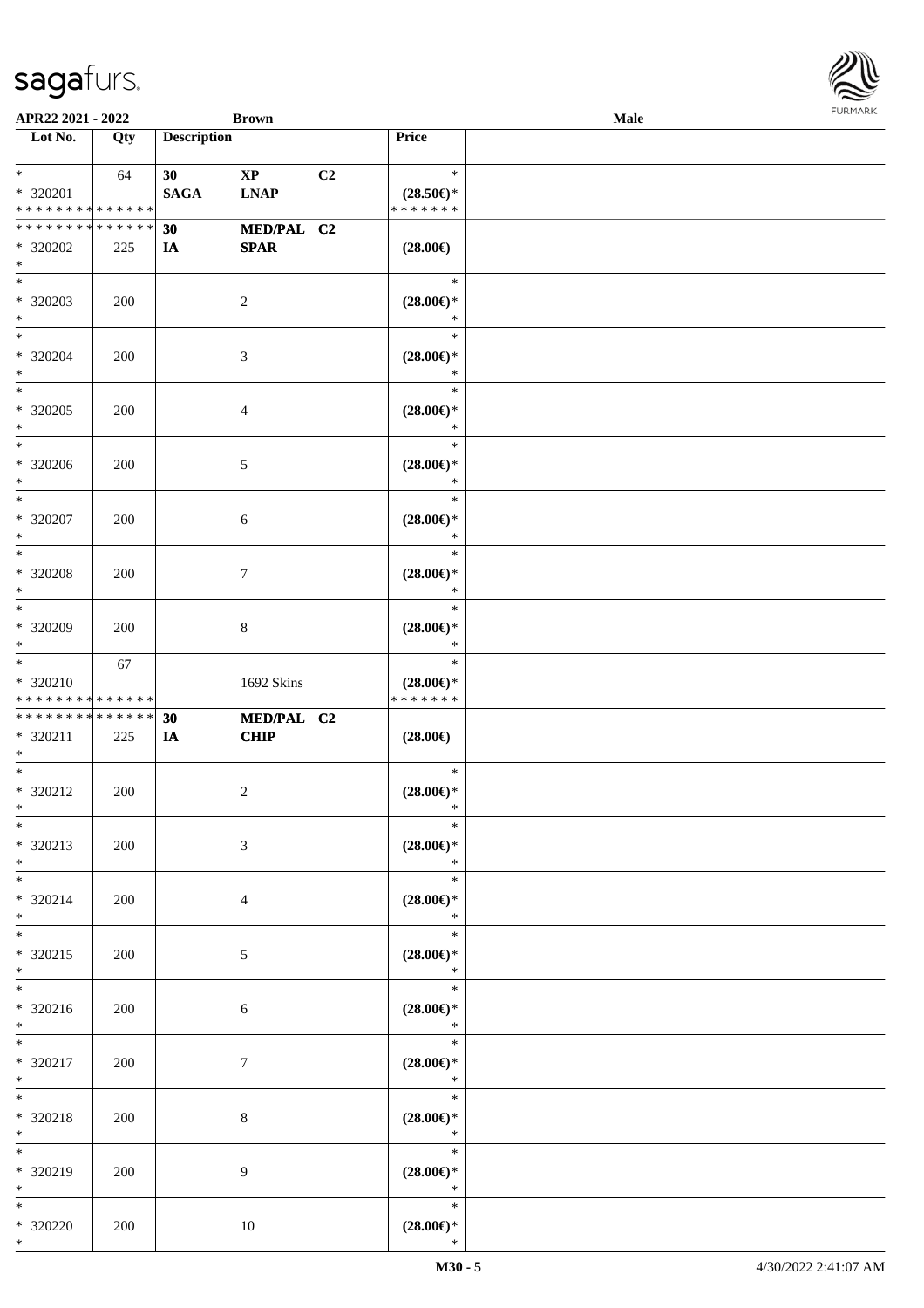| APR22 2021 - 2022                          |     |                    | <b>Brown</b> |                |                     | Male | <b>FURMARK</b> |
|--------------------------------------------|-----|--------------------|--------------|----------------|---------------------|------|----------------|
| Lot No.                                    | Qty | <b>Description</b> |              |                | Price               |      |                |
|                                            |     |                    |              |                |                     |      |                |
| $*$                                        |     | 30                 | MED/PAL C2   |                | $\ast$              |      |                |
| * 320221                                   | 200 | IA                 | <b>CHIP</b>  |                | $(28.00\epsilon)$ * |      |                |
| $*$<br>$\ast$                              |     |                    |              |                | $\ast$              |      |                |
|                                            | 180 |                    |              |                | $\ast$              |      |                |
| * 320222                                   |     |                    | 2405 Skins   |                | $(28.00\epsilon)$ * |      |                |
| * * * * * * * * * * * * * *                |     |                    |              |                | * * * * * * *       |      |                |
| * * * * * * * * * * * * * * *              |     | 30                 | <b>XD</b>    | C1             |                     |      |                |
| * 320223                                   | 195 | <b>SROY</b>        |              |                | $(33.00\epsilon)$   |      |                |
| $*$                                        |     |                    |              |                |                     |      |                |
| $*$                                        | 48  |                    |              |                | $\ast$              |      |                |
| * 320224                                   |     |                    | 243 Skins    |                | $(33.00\epsilon)$ * |      |                |
| * * * * * * * * * * * * * *                |     |                    |              |                | * * * * * * *       |      |                |
| * * * * * * * * <mark>* * * * * *</mark>   |     | 30                 | <b>MED</b>   | C1             |                     |      |                |
| * 320225                                   | 205 | <b>SROY</b>        |              |                | $(33.00\epsilon)$   |      |                |
| $*$                                        |     |                    |              |                |                     |      |                |
| $*$                                        | 48  |                    |              |                | $\ast$              |      |                |
| * 320226                                   |     |                    | 253 Skins    |                | $(33.00\epsilon)$ * |      |                |
| * * * * * * * * * * * * * *                |     |                    |              |                | * * * * * * *       |      |                |
| * * * * * * * * <mark>* * * * * * *</mark> |     | 30                 | <b>MED</b>   | C2             |                     |      |                |
| * 320227                                   | 205 | <b>SROY</b>        |              |                | $(33.00\epsilon)$   |      |                |
| $*$                                        |     |                    |              |                |                     |      |                |
| $*$                                        |     |                    |              |                | $\ast$              |      |                |
| * 320228                                   | 180 |                    | 2            |                | $(33.00\epsilon)$ * |      |                |
| $\ast$                                     |     |                    |              |                | $\ast$              |      |                |
| $\ast$                                     | 187 |                    |              |                | $\ast$              |      |                |
| * 320229                                   |     |                    | 572 Skins    |                | $(33.00\epsilon)$ * |      |                |
| * * * * * * * * * * * * * *                |     |                    |              |                | * * * * * * *       |      |                |
|                                            |     | 30                 | <b>MED</b>   | C <sub>3</sub> |                     |      |                |
| 320230                                     | 189 | <b>SROY</b>        |              |                | $(32.00\epsilon)$   |      |                |
|                                            |     |                    |              |                |                     |      |                |
|                                            |     | 30                 | $\bold{XP}$  | C1/C2          |                     |      |                |
| 320231                                     | 148 | <b>SROY</b>        |              |                | $(33.00\epsilon)$   |      |                |
|                                            |     |                    |              |                |                     |      |                |

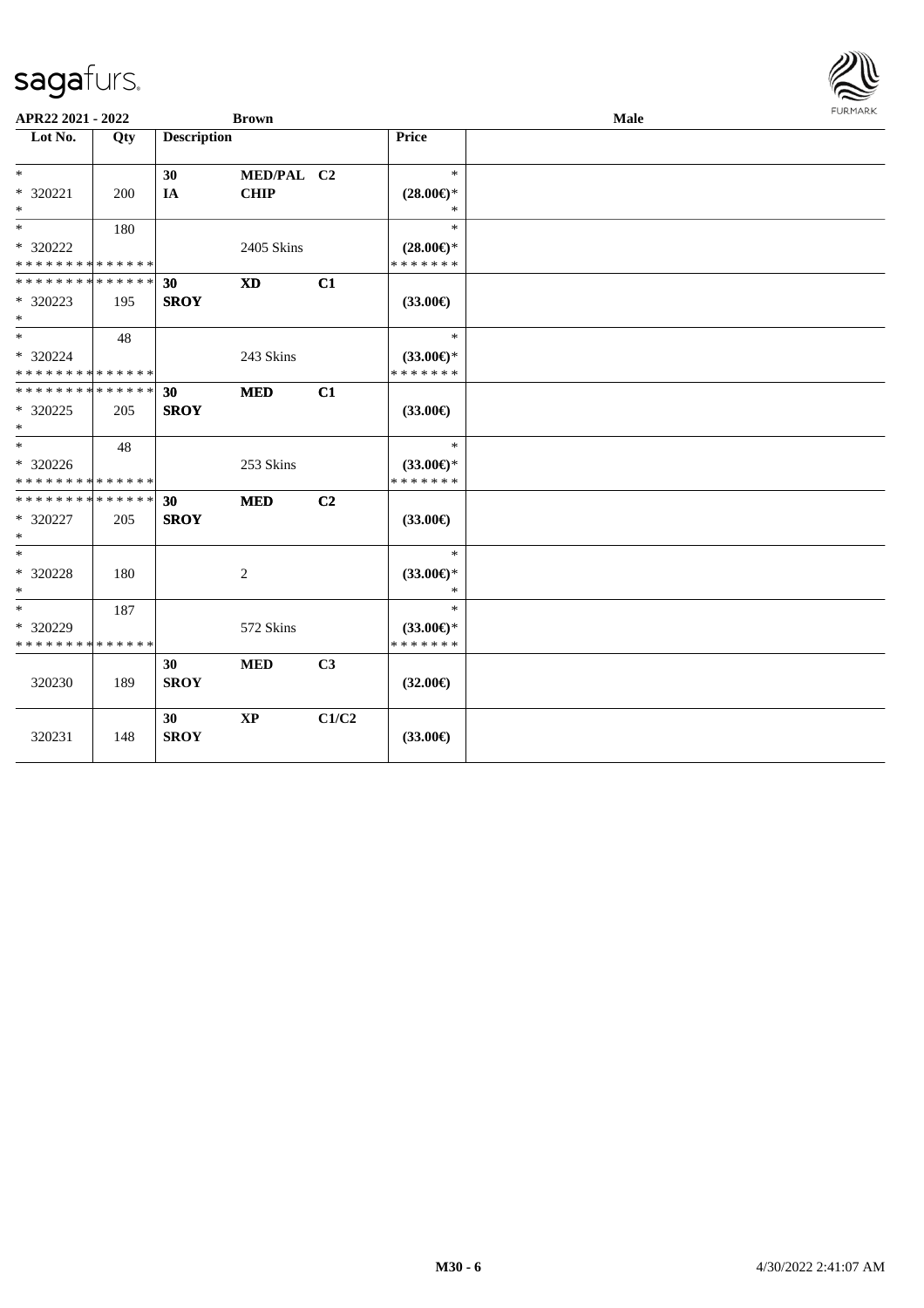

| APR22 2021 - 2022                                                       |     | <b>Brown</b>           |    |                                                | Male |  |
|-------------------------------------------------------------------------|-----|------------------------|----|------------------------------------------------|------|--|
| Lot No.                                                                 | Qty | <b>Description</b>     |    | Price                                          |      |  |
| * * * * * * * * * * * * * *<br>* 320281<br>$\ast$                       | 260 | 20<br><b>XD</b><br>SI  | C2 | $(24.00\epsilon)$                              |      |  |
| $\ast$<br>* 320282<br>$\ast$                                            | 260 | 2                      |    | $\ast$<br>$(24.00\epsilon)$ *<br>$\ast$        |      |  |
| $_{\ast}^{-}$<br>$* 320283$<br>$\ast$                                   | 260 | 3                      |    | $\ast$<br>$(24.00\epsilon)$ *<br>$\ast$        |      |  |
| $\overline{\phantom{a}^*}$<br>* 320284<br>* * * * * * * * * * * * * * * | 68  | 848 Skins              |    | $\ast$<br>$(24.00\epsilon)$ *<br>* * * * * * * |      |  |
| * * * * * * * * * * * * * *<br>$*320285$<br>$\ast$                      | 285 | 20<br><b>XD</b><br>SI  | C3 | $(23.00\epsilon)$                              |      |  |
| $\ast$<br>$* 320286$<br>$\ast$                                          | 260 | 2                      |    | $\ast$<br>$(23.00\epsilon)$ *<br>$\ast$        |      |  |
| $\ast$<br>* 320287<br>* * * * * * * * * * * * * *                       | 250 | 795 Skins              |    | $\ast$<br>$(23.00\epsilon)$ *<br>* * * * * * * |      |  |
| * * * * * * * * * * * * * *<br>* 320288<br>$\ast$                       | 285 | 20<br><b>MED</b><br>SI | C1 | 24.00€                                         |      |  |
| $\overline{\phantom{a}^*}$<br>* 320289<br>$\ast$                        | 260 | $\overline{2}$         |    | $\ast$<br>24.00€*<br>$\ast$                    |      |  |
| $\ast$<br>* 320290<br>* * * * * * * * * * * * * *                       | 190 | 735 Skins              |    | $\ast$<br>24.00€*<br>* * * * * * *             |      |  |
| * * * * * * * * * * * * * *<br>* 320291<br>$*$                          | 285 | 20<br><b>MED</b><br>SI | C2 | $(24.00\epsilon)$                              |      |  |
| $\ast$<br>$* 320292$<br>$*$                                             | 260 | $\overline{c}$         |    | $\ast$<br>$(24.00\epsilon)$ *<br>$\ast$        |      |  |
| $*$<br>* 320293<br>$\ast$                                               | 260 | 3                      |    | $\ast$<br>$(24.00\epsilon)$ *<br>$\ast$        |      |  |
| $*$<br>* 320294<br>$*$                                                  | 260 | 4                      |    | $\ast$<br>$(24.00\epsilon)$ *<br>$\ast$        |      |  |
| $\ast$<br>* 320295<br>$*$                                               | 260 | 5                      |    | $\ast$<br>$(24.00\mathbb{E})^*$<br>$\ast$      |      |  |
| $\ast$<br>* 320296<br>$*$                                               | 260 | 6                      |    | $\ast$<br>$(24.00\epsilon)$ *<br>$\rightarrow$ |      |  |
| $*$<br>* 320297<br>$*$                                                  | 260 | $\tau$                 |    | $\ast$<br>$(24.00\epsilon)$ *<br>$\ast$        |      |  |
| $\ast$<br>* 320298<br>$*$                                               | 260 | 8                      |    | $\ast$<br>$(24.00\epsilon)$ *<br>$\ast$        |      |  |
| $\ast$<br>* 320299<br>$*$                                               | 260 | 9                      |    | $\ast$<br>$(24.00\epsilon)$ *<br>$\ast$        |      |  |
| $*$<br>* 320300<br>* * * * * * * * * * * * * *                          | 101 | 2466 Skins             |    | $\ast$<br>24.00€*<br>* * * * * * *             |      |  |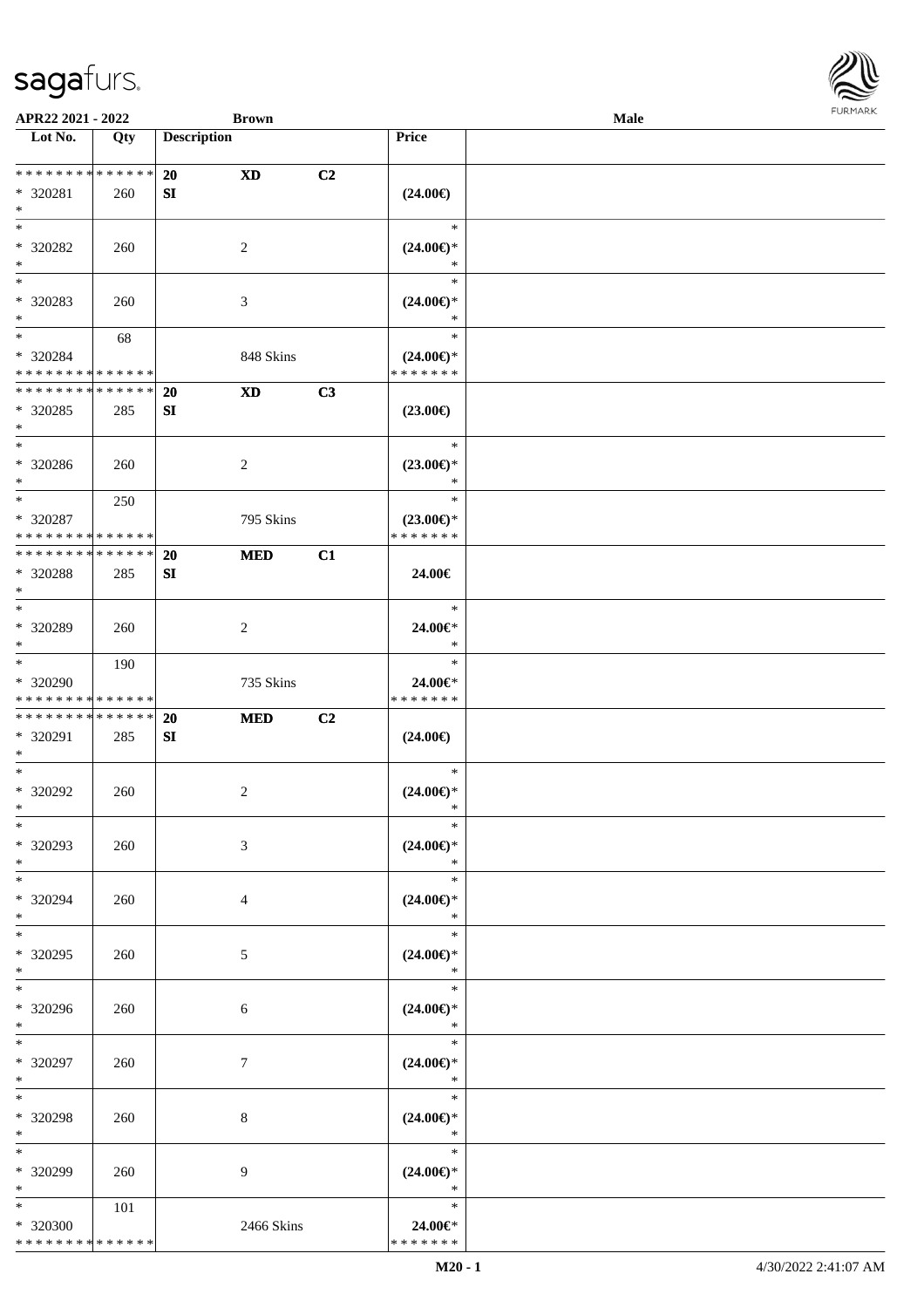| Lot No.                                                             | Qty | <b>Description</b>                                        | <b>Price</b>                                   |  |
|---------------------------------------------------------------------|-----|-----------------------------------------------------------|------------------------------------------------|--|
| **************<br>* 320301<br>$\ast$                                | 285 | C3<br><b>MED</b><br>20<br>SI                              | $(23.00\epsilon)$                              |  |
| $\overline{\ast}$<br>* 320302<br>$\ast$                             | 260 | 2                                                         | $\ast$<br>23.00€*<br>$\ast$                    |  |
| $*$<br>* 320303<br>$\ast$                                           | 260 | $\mathfrak{Z}$                                            | $\ast$<br>$(23.00\epsilon)$ *<br>$\ast$        |  |
| $\overline{\phantom{a}^*}$<br>* 320304<br>$\ast$                    | 240 | $\overline{4}$                                            | $\ast$<br>$(23.00\epsilon)$ *<br>$\ast$        |  |
| $\overline{\phantom{a}}$<br>* 320305<br>* * * * * * * * * * * * * * | 54  | 1099 Skins                                                | $\ast$<br>$(23.00\epsilon)$ *<br>* * * * * * * |  |
| 320306                                                              | 129 | C1<br>$\mathbf{XP}$<br>20<br>SI                           | $(24.00\epsilon)$                              |  |
| * * * * * * * * * * * * * *<br>* 320307<br>$\ast$                   | 285 | $\bold{XP}$<br>C2<br>20<br>SI                             | $(24.00\epsilon)$                              |  |
| $\ast$<br>* 320308<br>* * * * * * * * * * * * * *                   | 214 | 499 Skins                                                 | $\ast$<br>$(24.00\epsilon)$ *<br>* * * * * * * |  |
| 320309                                                              | 280 | $\mathbf{X}\mathbf{P}$<br>C3<br>20<br>SI                  | $(23.00\epsilon)$                              |  |
| * * * * * * * * * * * * * *<br>* 320310<br>$\ast$                   | 285 | 20<br><b>MED</b><br>C2<br><b>LNAP</b><br>${\bf S}{\bf I}$ | 22.00€                                         |  |
| $\ast$<br>* 320311<br>$\ast$                                        | 240 | $\overline{2}$                                            | $\ast$<br>22.00€*<br>$\ast$                    |  |
| $*$<br>* 320312<br>* * * * * * * * * * * * * * *                    | 49  | 574 Skins                                                 | $\ast$<br>22.00€*<br>* * * * * * *             |  |
| 320313                                                              | 165 | 20<br>$\mathbf{X}\mathbf{P}$<br>C2<br>SI<br><b>LNAP</b>   | 22.00€                                         |  |
| ******** <mark>******</mark><br>* 320314<br>$\ast$                  | 285 | MED/PAL C2<br>20<br><b>SPAR</b><br>$\mathbf{I}$           | 21.00€                                         |  |
| $*$<br>$* 320315$<br>$\ast$                                         | 260 | 2                                                         | $\ast$<br>$(21.00\mathbb{E})^*$<br>$\ast$      |  |
| $\ast$<br>$* 320316$<br>$*$                                         | 260 | $\mathfrak{Z}$                                            | $\ast$<br>$(21.00\epsilon)$ *<br>$\ast$        |  |
| $\ast$<br>* 320317<br>$*$                                           | 260 | $\overline{4}$                                            | $\ast$<br>$(21.00\in)\!\!^*$<br>$\ast$         |  |
| $\ast$<br>* 320318<br>$\ast$                                        | 260 | $5\,$                                                     | $\ast$<br>$(21.00\epsilon)$ *<br>$\ast$        |  |
| $\ast$<br>* 320319<br>$*$                                           | 260 | 6                                                         | $\ast$<br>$(21.00\epsilon)$ *<br>$\ast$        |  |
| $\ast$<br>* 320320<br>* * * * * * * * * * * * * *                   | 72  | 1657 Skins                                                | $\ast$<br>$(21.00\epsilon)$ *<br>* * * * * * * |  |

**APR22 2021 - 2022 Brown Male**

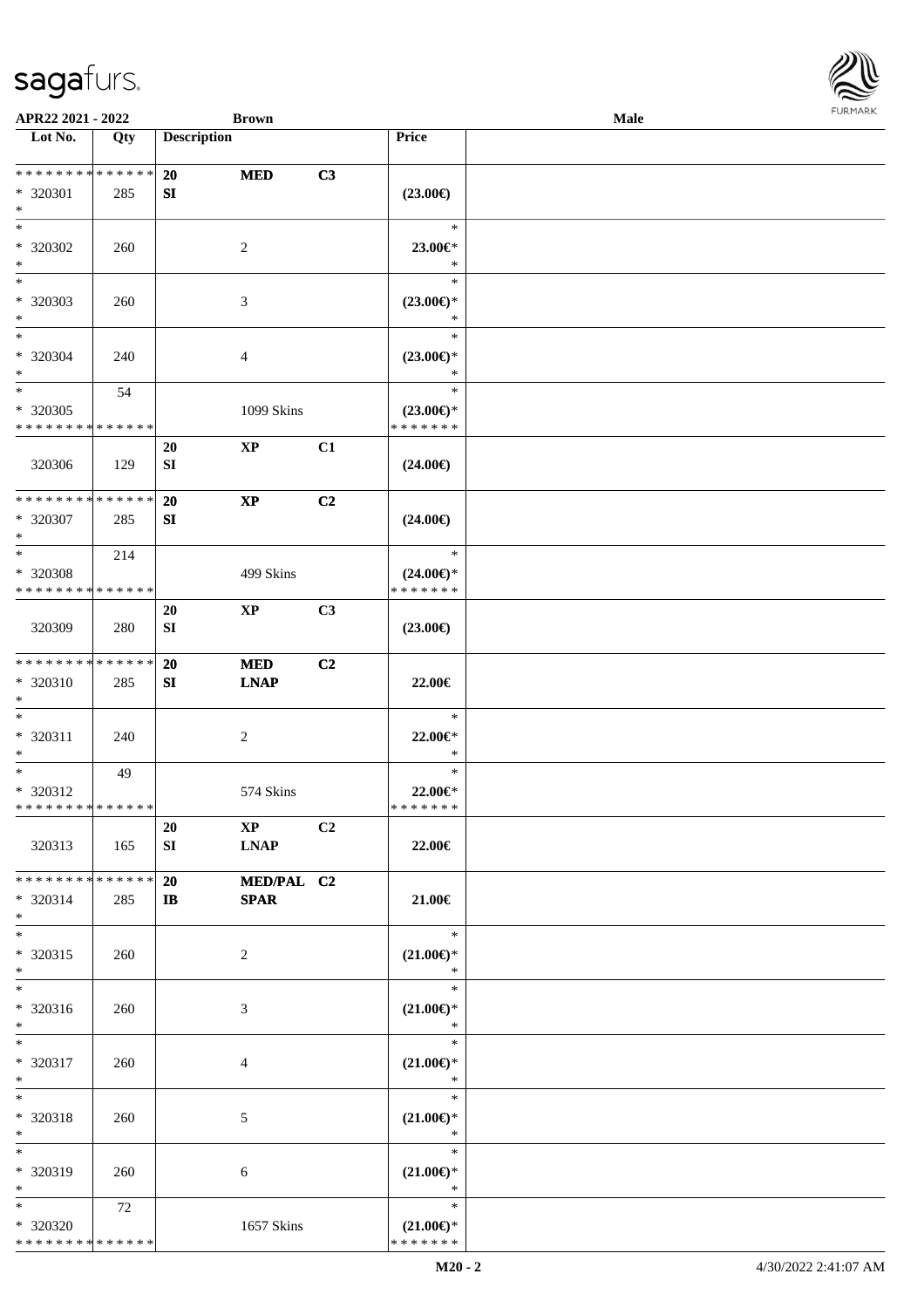| APR22 2021 - 2022                                                         |     |                    | <b>Brown</b>   |    |                                                    | Male |  |
|---------------------------------------------------------------------------|-----|--------------------|----------------|----|----------------------------------------------------|------|--|
| Lot No.                                                                   | Qty | <b>Description</b> |                |    | Price                                              |      |  |
|                                                                           |     |                    |                |    |                                                    |      |  |
| * * * * * * * * * * * * * * <mark>*</mark>                                |     | 20                 | MED/PAL C2     |    |                                                    |      |  |
| * 320321                                                                  | 285 | $\mathbf{I}$       | <b>CHIP</b>    |    | 21.00€                                             |      |  |
| $*$                                                                       |     |                    |                |    |                                                    |      |  |
| $\ast$                                                                    |     |                    |                |    | $\ast$                                             |      |  |
| * 320322                                                                  | 260 |                    | 2              |    | $21.00 \in$                                        |      |  |
| $\ast$                                                                    |     |                    |                |    | $\ast$                                             |      |  |
| $*$                                                                       |     |                    |                |    | $\ast$                                             |      |  |
| * 320323                                                                  | 260 |                    | 3              |    | $(21.00\epsilon)$ *                                |      |  |
| $\ast$                                                                    |     |                    |                |    | $\ast$                                             |      |  |
| $*$                                                                       |     |                    |                |    | $\ast$                                             |      |  |
| * 320324                                                                  | 260 |                    | $\overline{4}$ |    | $(21.00\epsilon)$ *                                |      |  |
| $*$                                                                       |     |                    |                |    | $\ast$                                             |      |  |
| $\overline{\ast}$                                                         |     |                    |                |    | $\ast$                                             |      |  |
| * 320325                                                                  | 260 |                    | $\mathfrak{S}$ |    | $(21.00\epsilon)$ *                                |      |  |
| $\ast$<br>$*$                                                             |     |                    |                |    | $\ast$                                             |      |  |
|                                                                           | 200 |                    |                |    | $\ast$                                             |      |  |
| * 320326                                                                  |     |                    | 1525 Skins     |    | $(21.00\epsilon)$ *                                |      |  |
| * * * * * * * * <mark>* * * * * * *</mark><br>* * * * * * * * * * * * * * |     |                    |                |    | * * * * * * *                                      |      |  |
|                                                                           |     | 20                 | <b>XD</b>      | C1 |                                                    |      |  |
| * 320327                                                                  | 265 | <b>SAGA</b>        |                |    | $(26.50\epsilon)$                                  |      |  |
| $\ast$<br>$\overline{\ast}$                                               |     |                    |                |    | $\ast$                                             |      |  |
|                                                                           |     |                    |                |    |                                                    |      |  |
| * 320328                                                                  | 240 |                    | 2              |    | $(26.50\epsilon)$ *<br>$\ast$                      |      |  |
| $\ast$<br>$*$                                                             |     |                    |                |    | $\ast$                                             |      |  |
|                                                                           | 163 |                    |                |    |                                                    |      |  |
| * 320329<br>* * * * * * * * * * * * * *                                   |     |                    | 668 Skins      |    | $(26.50\epsilon)$ *<br>* * * * * * *               |      |  |
| ******** <mark>******</mark>                                              |     | <b>20</b>          | <b>XD</b>      | C2 |                                                    |      |  |
| * 320330                                                                  | 265 | <b>SAGA</b>        |                |    | $(26.50\epsilon)$                                  |      |  |
| $*$                                                                       |     |                    |                |    |                                                    |      |  |
| $\ddot{x}$                                                                |     |                    |                |    | $\ast$                                             |      |  |
| * 320331                                                                  | 240 |                    | 2              |    | $(26.50\epsilon)$ *                                |      |  |
| $\ast$                                                                    |     |                    |                |    | $\ast$                                             |      |  |
| $\ddot{x}$                                                                |     |                    |                |    | $\ast$                                             |      |  |
| * 320332                                                                  | 240 |                    | 3              |    | $(26.50\epsilon)$ *                                |      |  |
| $*$ $-$                                                                   |     |                    |                |    | $\ast$                                             |      |  |
| $*$                                                                       |     |                    |                |    | $\ast$                                             |      |  |
| * 320333                                                                  | 240 |                    | $\overline{4}$ |    | $(26.50\epsilon)$ *                                |      |  |
| $*$                                                                       |     |                    |                |    | $\ast$                                             |      |  |
| $*$ $-$                                                                   |     |                    |                |    | $\ast$                                             |      |  |
| * 320334                                                                  | 240 |                    | 5              |    | $(26.50\epsilon)$ *                                |      |  |
| $*$                                                                       |     |                    |                |    | $\star$                                            |      |  |
| $*$                                                                       |     |                    |                |    | $\ast$                                             |      |  |
| * 320335                                                                  | 240 |                    | 6              |    | $(26.50\mathnormal{\in}\mathcal{)^{\! \! \times}}$ |      |  |
| $*$                                                                       |     |                    |                |    | $\bullet$ $\bullet$                                |      |  |
| $\ddot{x}$                                                                |     |                    |                |    | $\overline{\phantom{a}}$ $\ast$                    |      |  |
| * 320336                                                                  | 240 |                    | 7              |    | $(26.50\epsilon)$ *                                |      |  |
| $*$                                                                       |     |                    |                |    | $\ast$                                             |      |  |
| $*$                                                                       |     |                    |                |    | $\ast$                                             |      |  |
| * 320337                                                                  | 239 |                    | 8              |    | $(26.50\epsilon)$ *                                |      |  |
| $*$                                                                       |     |                    |                |    | $\ast$                                             |      |  |
| $*$                                                                       |     |                    |                |    | $\ast$                                             |      |  |
| * 320338                                                                  | 240 |                    | 9              |    | $(26.50\epsilon)$ *                                |      |  |
| $\ast$<br>$*$                                                             |     |                    |                |    | $\ast$<br>$\ast$                                   |      |  |
|                                                                           |     |                    |                |    |                                                    |      |  |
| * 320339                                                                  | 240 |                    | 10             |    | $(26.50\epsilon)$ *<br>$\ast$                      |      |  |
| $*$ $-$<br>$*$ $-$                                                        |     |                    |                |    | $\ast$                                             |      |  |
| * 320340                                                                  | 240 |                    | 11             |    | $(26.50\epsilon)$ *                                |      |  |
| $*$                                                                       |     |                    |                |    | $\ast$                                             |      |  |
|                                                                           |     |                    |                |    |                                                    |      |  |

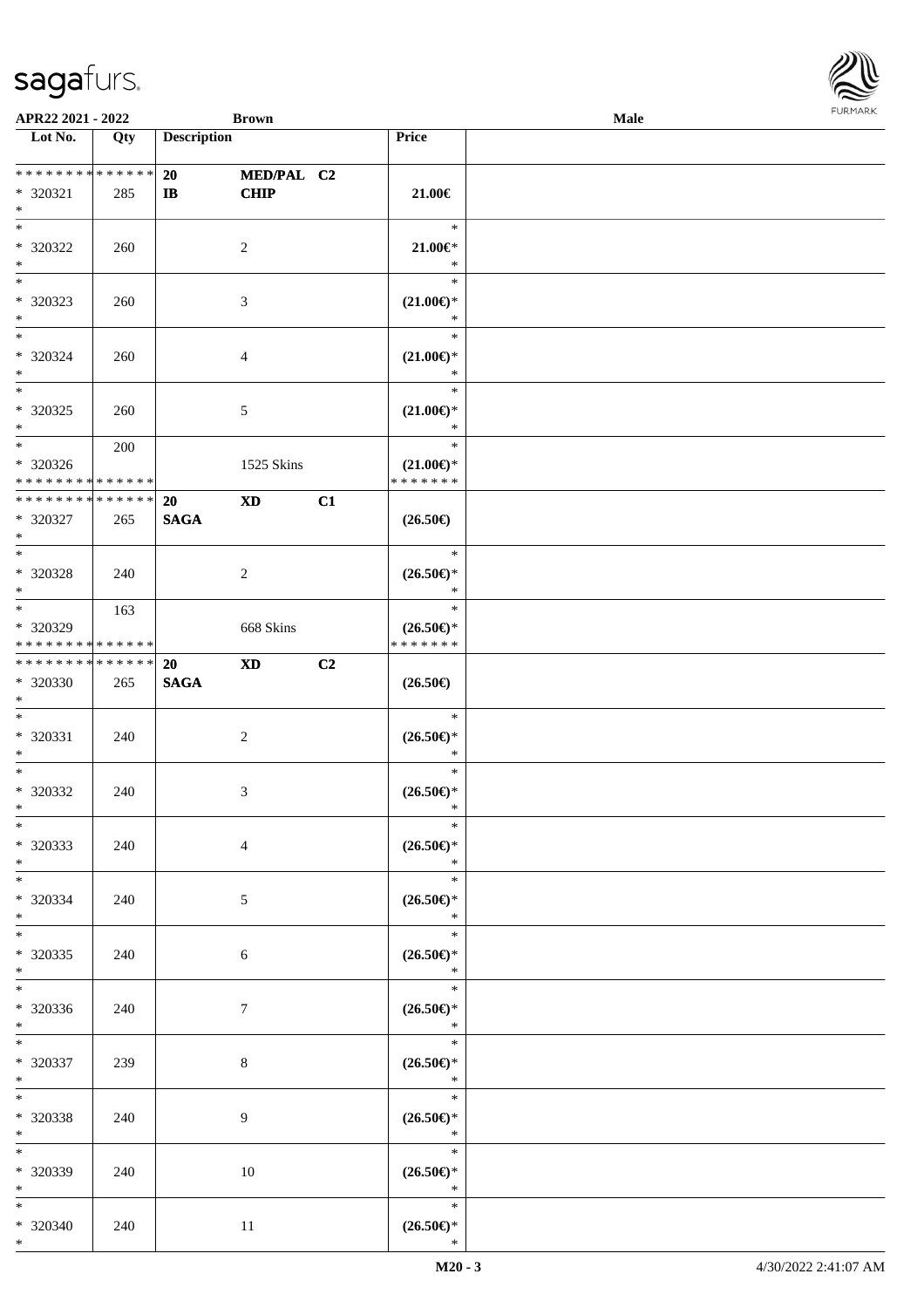\*

| APR22 2021 - 2022                                                                 |                      |                          | <b>Brown</b>   |    |                                                | Male |  |
|-----------------------------------------------------------------------------------|----------------------|--------------------------|----------------|----|------------------------------------------------|------|--|
| Lot No.                                                                           | Qty                  | <b>Description</b>       |                |    | Price                                          |      |  |
| $\ddot{x}$<br>* 320341<br>* * * * * * * * <mark>* * * * * * *</mark>              | 50                   | 20<br><b>SAGA</b>        | XD             | C2 | $\ast$<br>$(26.50\epsilon)$ *<br>* * * * * * * |      |  |
| * * * * * * * * <mark>* * * * * *</mark><br>* 320342<br>$\ast$                    | 265                  | 20<br><b>SAGA</b>        | <b>XD</b>      | C3 | $(25.50\epsilon)$                              |      |  |
| $\overline{\phantom{0}}$<br>* 320343<br>$\ast$                                    | 240                  |                          | 2              |    | $\ast$<br>$(25.50\epsilon)$ *<br>$\ast$        |      |  |
| $*$<br>* 320344<br>$*$                                                            | 240                  |                          | 3              |    | $\ast$<br>$(25.50\epsilon)$ *<br>$\ast$        |      |  |
| $\overline{\mathbf{r}}$<br>* 320345<br>* * * * * * * * <mark>* * * * * * *</mark> | 244                  |                          | 989 Skins      |    | $\ast$<br>$(25.50\epsilon)$ *<br>* * * * * * * |      |  |
| * * * * * * * * * * * * * *<br>* 320346<br>$\ast$                                 | 265                  | 20<br><b>SAGA</b>        | <b>Dark</b>    | C2 | $(26.50\epsilon)$                              |      |  |
| $*$<br>$* 320347$<br>$*$                                                          | 240                  |                          | $\overline{2}$ |    | $\ast$<br>$(26.50\epsilon)$ *<br>$\ast$        |      |  |
| * 320348<br>$\ast$                                                                | 240                  |                          | 3              |    | $\ast$<br>$(26.50\epsilon)$ *<br>$\ast$        |      |  |
| $*$<br>* 320349<br>$\ast$                                                         | 240                  |                          | 4              |    | $\ast$<br>$(26.50\epsilon)$ *<br>$\ast$        |      |  |
| $\ast$<br>* 320350<br>$*$                                                         | 240                  |                          | 5              |    | $\ast$<br>$(26.50\epsilon)$ *<br>$\ast$        |      |  |
| $\ddot{x}$<br>* 320351<br>$\ast$                                                  | 240                  |                          | 6              |    | $\ast$<br>$(26.50\epsilon)$ *<br>$\ast$        |      |  |
| $\ddot{x}$<br>* 320352<br>$\ast$                                                  | 240                  |                          | $\tau$         |    | $\ast$<br>$(26.50\epsilon)$ *<br>$*$           |      |  |
| $\ast$<br>* 320353<br>$*$                                                         | 240                  |                          | 8              |    | $\ast$<br>$(26.50\epsilon)$ *<br>$\ast$        |      |  |
| $*$ $-$<br>* 320354<br>$\ast$                                                     | 240                  |                          | 9              |    | $\ast$<br>$(26.50\epsilon)$ *<br>$\ast$        |      |  |
| $*$<br>* 320355<br>* * * * * * * * <mark>* * * * * * *</mark>                     | 172                  |                          | 2357 Skins     |    | $\ast$<br>$(26.50\epsilon)$ *<br>* * * * * * * |      |  |
| * * * * * * * *<br>* 320356<br>$*$ $\qquad$                                       | * * * * * *  <br>265 | <b>20</b><br><b>SAGA</b> | <b>MED</b>     | C1 | $(26.50\epsilon)$                              |      |  |
| $\ddot{x}$<br>* 320357<br>$*$                                                     | 240                  |                          | $\overline{2}$ |    | $ *$<br>$(26.50\epsilon)$ *<br>$\ast$          |      |  |
| $*$ $-$<br>* 320358<br>$\ast$                                                     | 240                  |                          | 3              |    | $\ast$<br>$(26.50\epsilon)$ *<br>$\ast$        |      |  |
| $\ast$<br>* 320359<br>$*$                                                         | 240                  |                          | 4              |    | $\ast$<br>$(26.50\epsilon)$ *<br>$\ast$        |      |  |
| $*$<br>* 320360<br>$\ast$                                                         | 240                  |                          | $\mathfrak{S}$ |    | $\ast$<br>$(26.50\epsilon)$ *<br>$\ast$        |      |  |

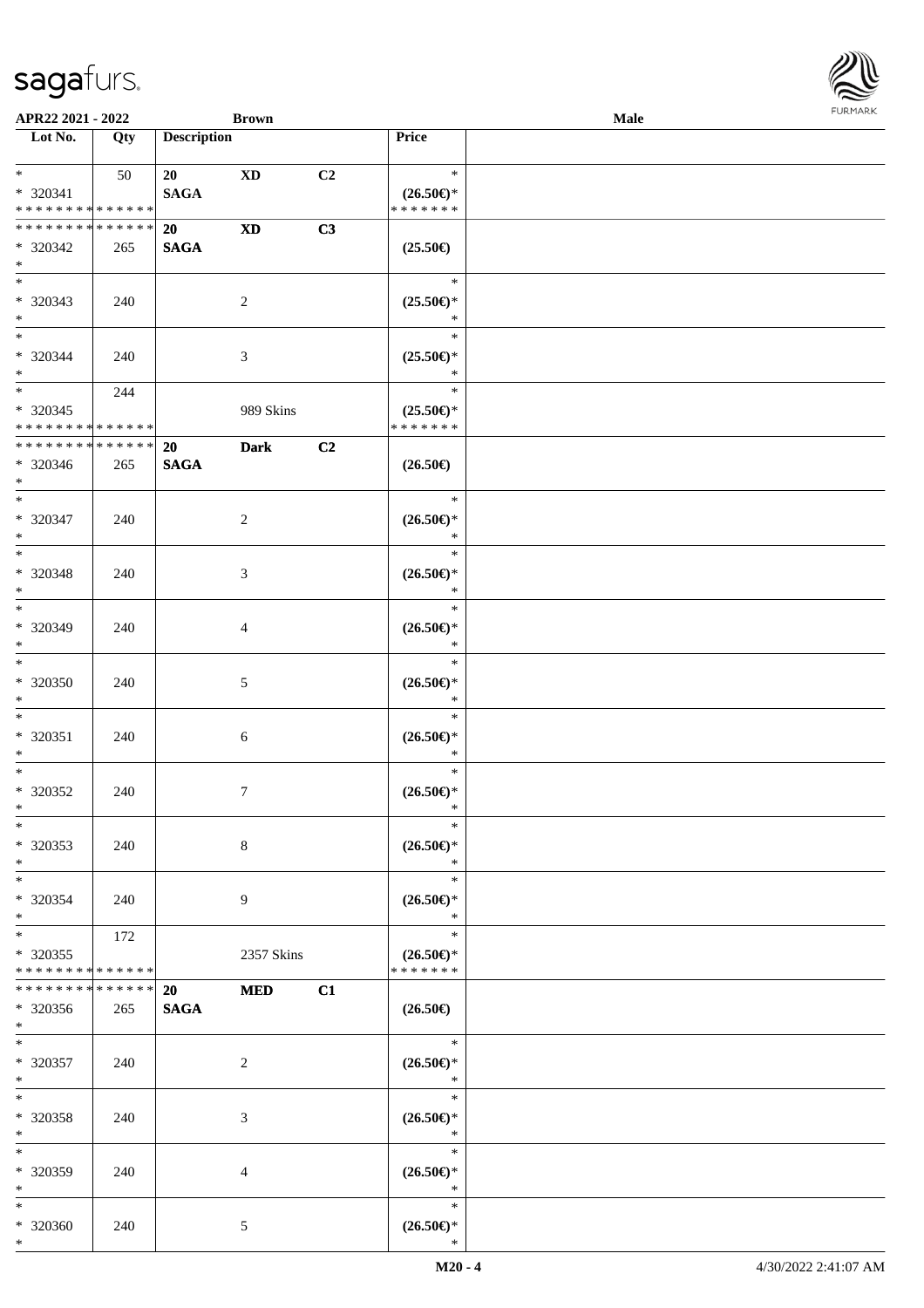| APR22 2021 - 2022                          |     |                    | <b>Brown</b>   |                |                                                    | Male | <b>FURMARK</b> |
|--------------------------------------------|-----|--------------------|----------------|----------------|----------------------------------------------------|------|----------------|
| Lot No.                                    | Qty | <b>Description</b> |                |                | Price                                              |      |                |
| $*$                                        |     | 20                 | <b>MED</b>     | C1             | $\ast$                                             |      |                |
| $* 320361$                                 | 240 | <b>SAGA</b>        |                |                | $(26.50\epsilon)$ *                                |      |                |
| $*$                                        |     |                    |                |                | $\ast$                                             |      |                |
| $*$                                        |     |                    |                |                | $\ast$                                             |      |                |
| $* 320362$                                 | 240 |                    | $\tau$         |                | $(26.50\epsilon)$ *                                |      |                |
| $*$                                        |     |                    |                |                | $\ast$                                             |      |                |
| $\overline{\phantom{0}}$                   |     |                    |                |                | $\ast$                                             |      |                |
| * 320363                                   | 220 |                    | $8\,$          |                | $(26.50\mathnormal{\in}\mathcal{)^{\! \! \times}}$ |      |                |
| $*$                                        |     |                    |                |                | $\ast$                                             |      |                |
| $*$                                        | 51  |                    |                |                | $\ast$                                             |      |                |
| * 320364                                   |     |                    | 1976 Skins     |                | $(26.50\epsilon)$ *                                |      |                |
| * * * * * * * * * * * * * *                |     |                    |                |                | * * * * * * *                                      |      |                |
| * * * * * * * * * * * * * *                |     | <b>20</b>          | <b>MED</b>     | C <sub>2</sub> |                                                    |      |                |
| $*320365$                                  | 265 | <b>SAGA</b>        |                |                | $(26.50\epsilon)$                                  |      |                |
| $*$                                        |     |                    |                |                |                                                    |      |                |
| $*$                                        |     |                    |                |                | $\ast$                                             |      |                |
| $* 320366$                                 | 240 |                    | $\sqrt{2}$     |                | $(26.50\mathnormal{\in}\mathcal{)^{\! \! \times}}$ |      |                |
| $*$                                        |     |                    |                |                | $\ast$                                             |      |                |
| $*$                                        |     |                    |                |                | $\ast$                                             |      |                |
| * 320367                                   | 240 |                    | $\mathfrak{Z}$ |                | $(26.50\epsilon)$ *                                |      |                |
| $*$                                        |     |                    |                |                | $\ast$                                             |      |                |
| $*$                                        |     |                    |                |                | $\ast$                                             |      |                |
| * 320368                                   |     |                    |                |                | $(26.50\epsilon)$ *                                |      |                |
| $*$                                        | 240 |                    | $\overline{4}$ |                | $\ast$                                             |      |                |
| $*$                                        |     |                    |                |                | $\ast$                                             |      |                |
| * 320369                                   |     |                    | $\mathfrak{S}$ |                | $(26.50\mathnormal{\in}\mathcal{)^{\! \! \times}}$ |      |                |
| $*$                                        | 240 |                    |                |                | $\ast$                                             |      |                |
| $\overline{\phantom{0}}$                   |     |                    |                |                | $\ast$                                             |      |                |
| $* 320370$                                 |     |                    |                |                |                                                    |      |                |
| $*$                                        | 240 |                    | 6              |                | $(26.50\epsilon)$ *<br>$\ast$                      |      |                |
| $*$                                        |     |                    |                |                | $\ast$                                             |      |                |
|                                            |     |                    |                |                |                                                    |      |                |
| $* 320371$                                 | 240 |                    | $\tau$         |                | $(26.50\epsilon)$ *<br>$\ast$                      |      |                |
| $*$<br>$*$                                 |     |                    |                |                | $\ast$                                             |      |                |
|                                            |     |                    |                |                |                                                    |      |                |
| $* 320372$                                 | 240 |                    | 8              |                | $(26.50\epsilon)$ *                                |      |                |
| $*$                                        |     |                    |                |                | $\ast$                                             |      |                |
| $\ast$                                     | 58  |                    |                |                | $\ast$                                             |      |                |
| * 320373                                   |     |                    | 2003 Skins     |                | $(26.50\epsilon)$ *                                |      |                |
| * * * * * * * * <mark>* * * * * * *</mark> |     |                    |                |                | * * * * * * *                                      |      |                |
| * * * * * * * * * * * * * *                |     | 20                 | <b>MED</b>     | C3             |                                                    |      |                |
| * 320374                                   | 265 | <b>SAGA</b>        |                |                | 25.50€                                             |      |                |
| $*$                                        |     |                    |                |                |                                                    |      |                |
| $*$                                        |     |                    |                |                | $\ast$                                             |      |                |
| * 320375                                   | 240 |                    | $\overline{2}$ |                | 25.50€*                                            |      |                |
| $*$                                        |     |                    |                |                | $\ast$                                             |      |                |
| $*$                                        |     |                    |                |                | $\ast$                                             |      |                |
| * 320376                                   | 240 |                    | $\mathfrak{Z}$ |                | 25.50€*                                            |      |                |
| $*$                                        |     |                    |                |                | $\ast$                                             |      |                |
| $*$                                        |     |                    |                |                | $\ast$                                             |      |                |
| * 320377                                   | 240 |                    | 4              |                | 25.50€*                                            |      |                |
| $*$                                        |     |                    |                |                | $\ast$                                             |      |                |
| $*$                                        |     |                    |                |                | $\ast$                                             |      |                |
| * 320378                                   | 240 |                    | 5              |                | 25.50€*                                            |      |                |
| $*$                                        |     |                    |                |                | $\ast$                                             |      |                |
| $*$                                        |     |                    |                |                | $\ast$                                             |      |                |
| * 320379                                   | 240 |                    | 6              |                | 25.50€*                                            |      |                |
| $*$                                        |     |                    |                |                | $\ast$                                             |      |                |
| $*$                                        |     |                    |                |                | $\ast$                                             |      |                |
| * 320380                                   | 240 |                    | $\tau$         |                | 25.50€*                                            |      |                |
| $*$                                        |     |                    |                |                | $\ast$                                             |      |                |

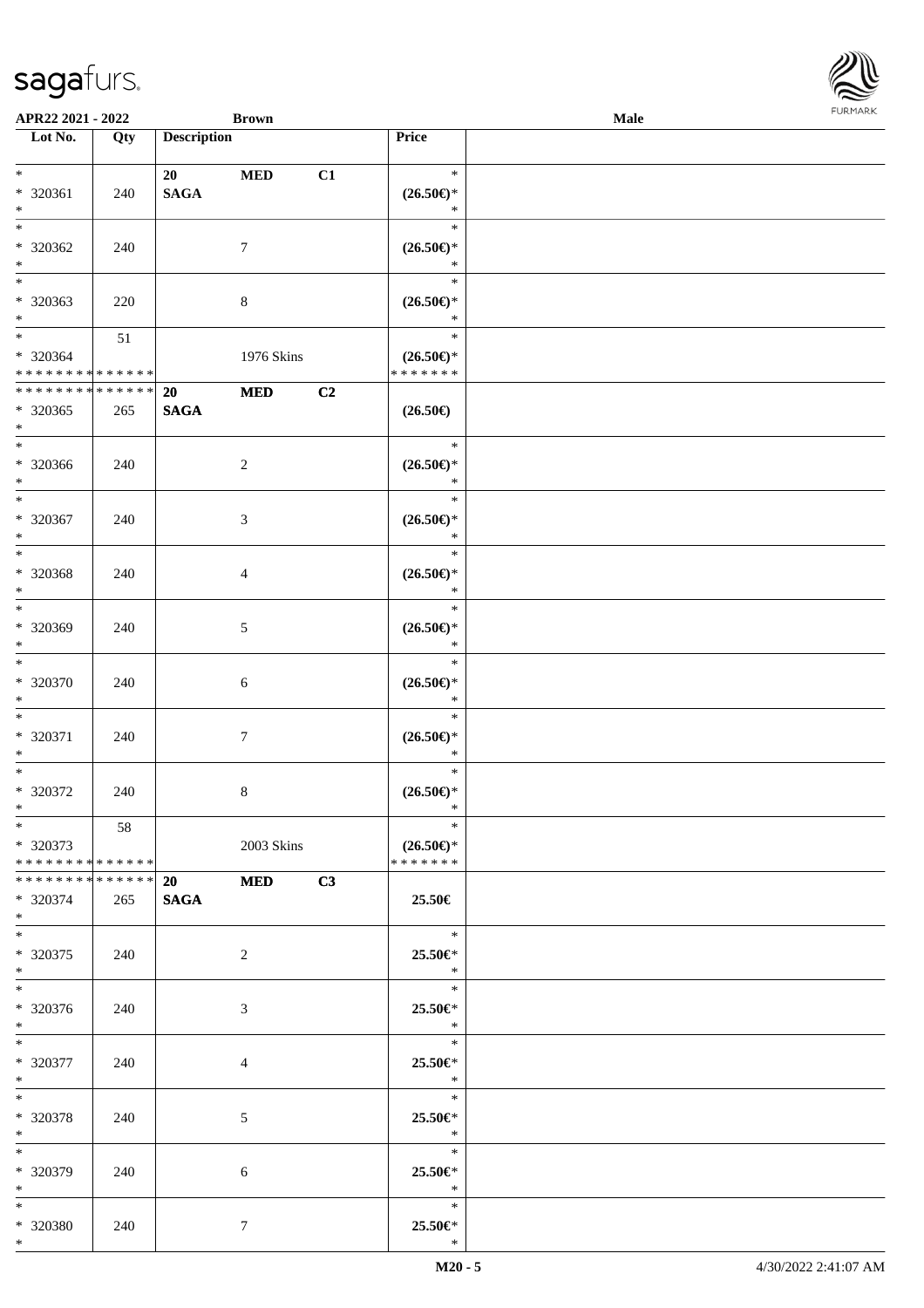| APR22 2021 - 2022                                                 |                    |                          | <b>Brown</b>                          |                |                                                | Male |  |
|-------------------------------------------------------------------|--------------------|--------------------------|---------------------------------------|----------------|------------------------------------------------|------|--|
| Lot No.                                                           | Qty                | <b>Description</b>       |                                       |                | Price                                          |      |  |
| $*$<br>* 320381<br>$*$                                            | 240                | 20<br><b>SAGA</b>        | <b>MED</b>                            | C3             | $\ast$<br>25.50€*<br>$\ast$                    |      |  |
| $*$<br>* 320382<br>* * * * * * * * * * * * * *                    | 127                |                          | 2072 Skins                            |                | $\ast$<br>25.50€*<br>* * * * * * *             |      |  |
| * * * * * * * * * * * * * * *<br>* 320383<br>$\ast$               | 265                | <b>20</b><br><b>SAGA</b> | $\mathbf{XP}$                         | C1             | $(26.50\epsilon)$                              |      |  |
| $*$ $*$<br>* 320384<br>* * * * * * * * <mark>* * * * * * *</mark> | 47                 |                          | 312 Skins                             |                | $\ast$<br>$(26.50\epsilon)$ *<br>* * * * * * * |      |  |
| * * * * * * * * <mark>* * * * * * *</mark><br>* 320385<br>$\ast$  | 265                | 20<br><b>SAGA</b>        | $\mathbf{X}\mathbf{P}$                | C2             | $(26.50\epsilon)$                              |      |  |
| $\ddot{x}$<br>* 320386<br>$*$<br>$\overline{\ast}$                | 240                |                          | 2                                     |                | $\ast$<br>$(26.50\epsilon)$ *<br>$\ast$        |      |  |
| * 320387<br>$\ast$                                                | 240                |                          | 3                                     |                | $\ast$<br>$(26.50\epsilon)$ *<br>$\ast$        |      |  |
| $\ast$<br>* 320388<br>$\ast$<br>$*$                               | 240                |                          | 4                                     |                | $\ast$<br>$(26.50\epsilon)$ *<br>$\ast$        |      |  |
| * 320389<br>* * * * * * * * <mark>* * * * * * *</mark>            | 239                |                          | 1224 Skins                            |                | $\ast$<br>$(26.50\epsilon)$ *<br>* * * * * * * |      |  |
| * * * * * * * * * * * * * * *<br>* 320390<br>$*$                  | 265                | 20<br><b>SAGA</b>        | <b>XP</b>                             | C3             | $(25.50\epsilon)$                              |      |  |
| $*$<br>* 320391<br>* * * * * * * * * * * * * *                    | 244                |                          | 509 Skins                             |                | $\ast$<br>$(25.50\epsilon)$ *<br>* * * * * * * |      |  |
| * * * * * * * * * * * * * * <mark>*</mark><br>* 320392<br>$\ast$  | 265                | <b>20</b><br><b>SAGA</b> | <b>MED</b><br><b>LNAP</b>             | C <sub>2</sub> | 24.50€                                         |      |  |
| $\ast$<br>* 320393<br>$*$                                         | 240                |                          | 2                                     |                | $\ast$<br>24.50€*<br>$\ast$                    |      |  |
| $\ast$<br>* 320394<br>$\ast$                                      | 270                |                          | 3                                     |                | $\ast$<br>24.50€*<br>$\ast$                    |      |  |
| $\ast$<br>* 320395<br>* * * * * * * * <mark>* * * * * *</mark>    | 58                 |                          | 833 Skins                             |                | $\ast$<br>24.50€*<br>* * * * * * *             |      |  |
| 320396                                                            | 149                | 20<br><b>SAGA</b>        | $\mathbf{X}\mathbf{P}$<br><b>LNAP</b> | C <sub>2</sub> | 24.50€                                         |      |  |
| * * * * * * * *<br>* 320397<br>$\ast$                             | * * * * * *<br>265 | 20<br><b>IA</b>          | MED/PAL C2<br><b>SPAR</b>             |                | $(24.00\epsilon)$                              |      |  |
| $\ast$<br>* 320398<br>$\ast$                                      | 240                |                          | 2                                     |                | $\rightarrow$<br>$(24.00\epsilon)$ *<br>$\ast$ |      |  |
| $\ast$<br>* 320399<br>$\ast$                                      | 240                |                          | 3                                     |                | $\ast$<br>$(24.00\epsilon)$ *<br>$\ast$        |      |  |
| $\ast$<br>* 320400<br>$*$ $-$                                     | 240                |                          | 4                                     |                | $\ast$<br>$(24.00\epsilon)$ *<br>$\ast$        |      |  |

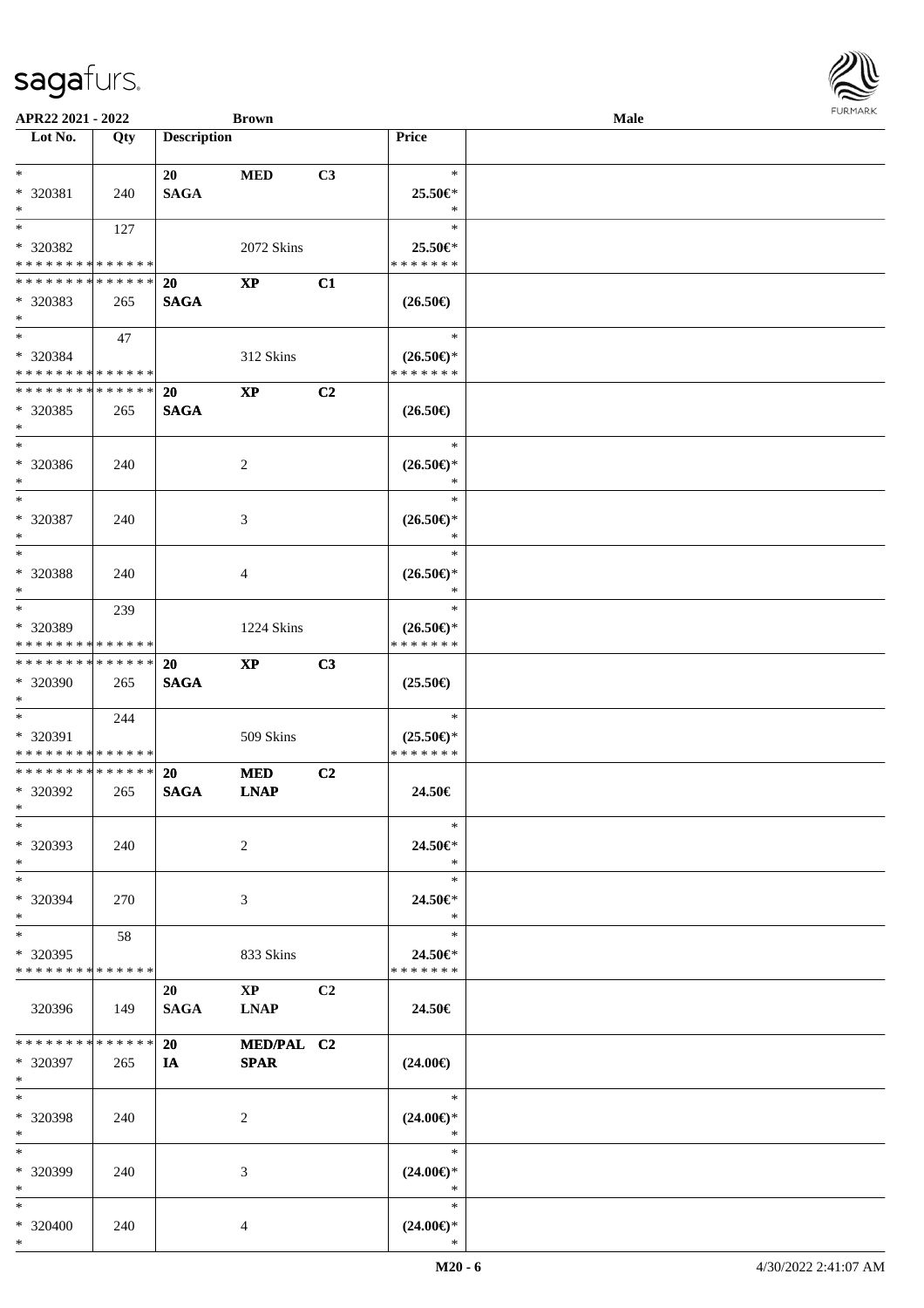| APR22 2021 - 2022           |       |                    | <b>Brown</b>     |                |                     | <b>Male</b> |  |
|-----------------------------|-------|--------------------|------------------|----------------|---------------------|-------------|--|
| Lot No.                     | Qty   | <b>Description</b> |                  |                | Price               |             |  |
|                             |       |                    |                  |                |                     |             |  |
| $*$                         |       | 20                 | MED/PAL C2       |                | $\ast$              |             |  |
| $* 320401$                  | 240   | IA                 | SPAR             |                | $(24.00\epsilon)$ * |             |  |
| $*$                         |       |                    |                  |                | $\ast$              |             |  |
| $*$                         |       |                    |                  |                |                     |             |  |
|                             |       |                    |                  |                | $\ast$              |             |  |
| $* 320402$                  | 240   |                    | 6                |                | $(24.00\epsilon)$ * |             |  |
| $*$                         |       |                    |                  |                | $\ast$              |             |  |
| $\overline{\phantom{0}}$    |       |                    |                  |                | $\ast$              |             |  |
| * 320403                    | 240   |                    | $\tau$           |                | $(24.00\epsilon)$ * |             |  |
| $*$                         |       |                    |                  |                | $\ast$              |             |  |
| $*$                         |       |                    |                  |                | $\ast$              |             |  |
|                             | 175   |                    |                  |                |                     |             |  |
| $* 320404$                  |       |                    | 1880 Skins       |                | $(24.00\epsilon)$ * |             |  |
| * * * * * * * * * * * * * * |       |                    |                  |                | * * * * * * *       |             |  |
| * * * * * * * * * * * * * * |       | 20                 | MED/PAL C2       |                |                     |             |  |
| * 320405                    | 265   | IA                 | <b>CHIP</b>      |                | $(24.00\epsilon)$   |             |  |
| $*$                         |       |                    |                  |                |                     |             |  |
| $*$                         |       |                    |                  |                | $\ast$              |             |  |
| * 320406                    | 240   |                    | $\overline{2}$   |                | $(24.00\epsilon)$ * |             |  |
| $*$                         |       |                    |                  |                | $\ast$              |             |  |
|                             |       |                    |                  |                |                     |             |  |
| $*$                         |       |                    |                  |                | $\ast$              |             |  |
| $* 320407$                  | 240   |                    | 3                |                | $(24.00\epsilon)$ * |             |  |
| $*$                         |       |                    |                  |                | $\ast$              |             |  |
| $*$                         |       |                    |                  |                | $\ast$              |             |  |
| $* 320408$                  | 240   |                    | 4                |                | $(24.00\epsilon)$ * |             |  |
| $*$                         |       |                    |                  |                | $\ast$              |             |  |
| $*$                         |       |                    |                  |                | $\ast$              |             |  |
|                             |       |                    |                  |                |                     |             |  |
| $* 320409$                  | 240   |                    | $5\phantom{.0}$  |                | $(24.00\epsilon)$ * |             |  |
| $*$                         |       |                    |                  |                | $\ast$              |             |  |
| $*$                         |       |                    |                  |                | $\ast$              |             |  |
| $* 320410$                  | 240   |                    | $\sqrt{6}$       |                | $(24.00\epsilon)$ * |             |  |
| $*$                         |       |                    |                  |                | $\ast$              |             |  |
| $*$                         |       |                    |                  |                | $\ast$              |             |  |
|                             |       |                    |                  |                |                     |             |  |
| $* 320411$                  | 240   |                    | $\boldsymbol{7}$ |                | $(24.00\epsilon)$ * |             |  |
| $*$                         |       |                    |                  |                | $\ast$              |             |  |
| $*$                         |       |                    |                  |                | $\ast$              |             |  |
| * 320412                    | 240   |                    | 8                |                | $(24.00\epsilon)$ * |             |  |
| $*$                         |       |                    |                  |                | $*$                 |             |  |
| $\ast$                      |       |                    |                  |                | $\ast$              |             |  |
| * 320413                    | 220   |                    | 9                |                | $(24.00\epsilon)$ * |             |  |
| $*$                         |       |                    |                  |                | $\ast$              |             |  |
|                             |       |                    |                  |                |                     |             |  |
| $*$                         | 52    |                    |                  |                | $\ast$              |             |  |
| $* 320414$                  |       |                    | 2217 Skins       |                | $(24.00\epsilon)$ * |             |  |
| * * * * * * * * * * * * * * |       |                    |                  |                | * * * * * * *       |             |  |
|                             |       | 20                 | XD.              | C1             |                     |             |  |
| 320415                      | - 169 | <b>SROY</b>        |                  |                | 27.50€              |             |  |
|                             |       |                    |                  |                |                     |             |  |
| * * * * * * * * * * * * * * |       | 20                 | XD               | C <sub>2</sub> |                     |             |  |
|                             |       |                    |                  |                |                     |             |  |
| $* 320416$                  | 220   | <b>SROY</b>        |                  |                | $(27.50\epsilon)$   |             |  |
| $*$                         |       |                    |                  |                |                     |             |  |
| $*$                         | 73    |                    |                  |                | $\ast$              |             |  |
| * 320417                    |       |                    | 293 Skins        |                | $(27.50\epsilon)$ * |             |  |
| * * * * * * * * * * * * * * |       |                    |                  |                | * * * * * * *       |             |  |
| * * * * * * * * * * * * * * |       | 20                 | <b>MED</b>       | C1             |                     |             |  |
| * 320418                    | 245   | <b>SROY</b>        |                  |                | $(27.50\epsilon)$   |             |  |
| $*$                         |       |                    |                  |                |                     |             |  |
| $*$                         |       |                    |                  |                | $\ast$              |             |  |
|                             |       |                    |                  |                |                     |             |  |
| * 320419                    | 240   |                    | 2                |                | $(27.50\epsilon)$ * |             |  |
| $*$                         |       |                    |                  |                | $\ast$              |             |  |
| $*$                         | 38    |                    |                  |                | $\ast$              |             |  |
| * 320420                    |       |                    | 523 Skins        |                | $(27.50\epsilon)$ * |             |  |
| * * * * * * * * * * * * * * |       |                    |                  |                | * * * * * * *       |             |  |
|                             |       |                    |                  |                |                     |             |  |

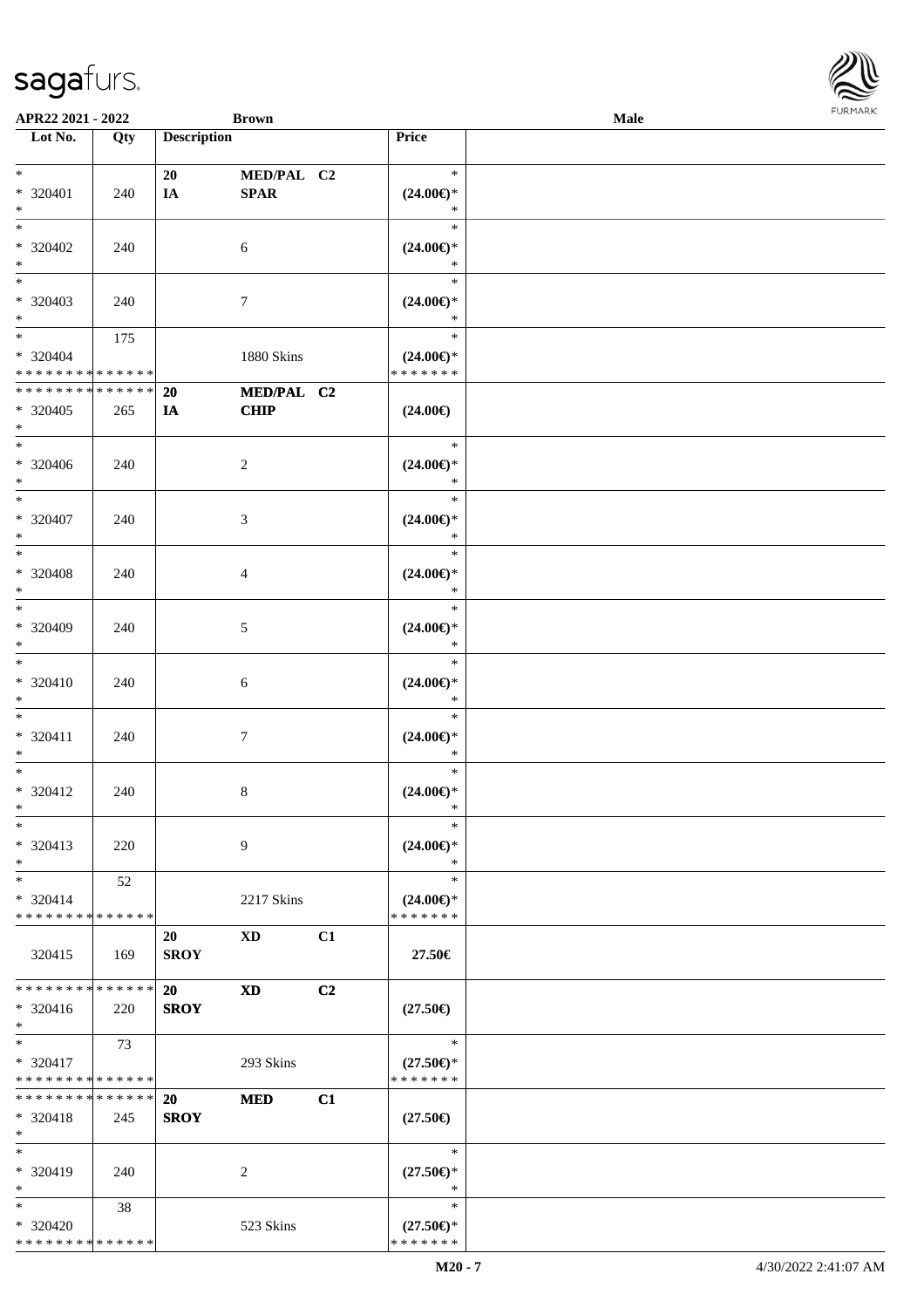

| APR22 2021 - 2022 |     |                    | <b>Brown</b> |                |                     | Male | FURMARK |
|-------------------|-----|--------------------|--------------|----------------|---------------------|------|---------|
| Lot No.           | Qty | <b>Description</b> |              |                | <b>Price</b>        |      |         |
| **************    |     | <b>20</b>          | <b>MED</b>   | C <sub>2</sub> |                     |      |         |
| $* 320421$        | 245 | <b>SROY</b>        |              |                | $(27.50\epsilon)$   |      |         |
| $\ast$            |     |                    |              |                |                     |      |         |
| $\ast$            |     |                    |              |                | $\ast$              |      |         |
| * 320422          | 220 | 2                  |              |                | $(27.50\epsilon)$ * |      |         |
| $*$               |     |                    |              |                | *                   |      |         |
| $\ast$            |     |                    |              |                | $\ast$              |      |         |
| * 320423          | 220 | 3                  |              |                | $(27.50\epsilon)$ * |      |         |
| $\ast$            |     |                    |              |                | ∗                   |      |         |
| $\ast$            | 63  |                    |              |                | $\ast$              |      |         |
| $* 320424$        |     |                    | 748 Skins    |                | $(27.50\epsilon)$ * |      |         |
| **************    |     |                    |              |                | *******             |      |         |
|                   |     | 20                 | <b>MED</b>   | C3             |                     |      |         |
| 320425            | 158 | <b>SROY</b>        |              |                | $(26.50\epsilon)$   |      |         |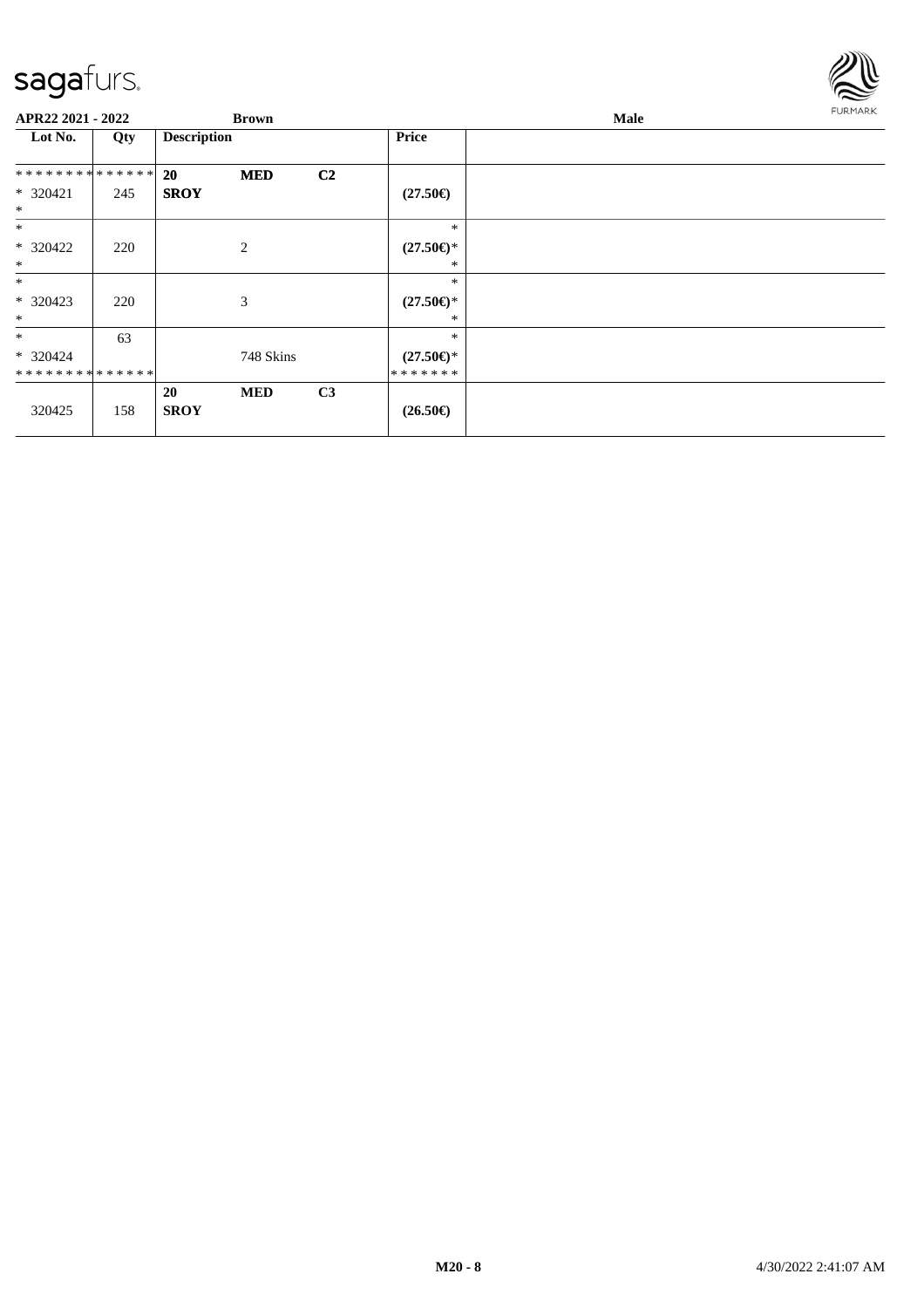

| APR22 2021 - 2022                                 |     |                    | <b>Brown Velvet</b>                    |                |                                                | Male |  |
|---------------------------------------------------|-----|--------------------|----------------------------------------|----------------|------------------------------------------------|------|--|
| Lot No.                                           | Qty | <b>Description</b> |                                        |                | Price                                          |      |  |
|                                                   |     |                    |                                        |                |                                                |      |  |
| 320481                                            | 188 | 40<br>SI           | <b>XD</b><br><b>VELV1</b>              | C1/C2          | $(32.00\epsilon)$                              |      |  |
| * * * * * * * * * * * * * *                       |     |                    |                                        |                |                                                |      |  |
| * 320482<br>$\ast$                                | 225 | 40<br>SI           | <b>XD</b><br><b>VELV1</b>              | C3             | $(31.00\epsilon)$                              |      |  |
| $\overline{\ast}$                                 | 171 |                    |                                        |                | $\ast$                                         |      |  |
| * 320483<br>* * * * * * * * * * * * * *           |     |                    | 396 Skins                              |                | $(31.00\epsilon)$ *<br>* * * * * * *           |      |  |
| * * * * * * * * * * * * * *                       |     | 40                 | $\bf MED$                              | C1             |                                                |      |  |
| * 320484<br>$\ast$                                | 225 | SI                 | <b>VELV1</b>                           |                | $(32.00\epsilon)$                              |      |  |
| $\ast$<br>$* 320485$<br>$\ast$                    | 200 |                    | $\sqrt{2}$                             |                | $\ast$<br>$(32.00\epsilon)$ *<br>$\ast$        |      |  |
| $\ast$<br>$* 320486$<br>$\ast$                    | 200 |                    | 3                                      |                | $\ast$<br>$(32.00\epsilon)$ *<br>*             |      |  |
| $\ast$                                            | 191 |                    |                                        |                | $\ast$                                         |      |  |
| * 320487<br>* * * * * * * * * * * * * *           |     |                    | 816 Skins                              |                | $(32.00\epsilon)$ *<br>* * * * * * *           |      |  |
| * * * * * * * * * * * * * *                       |     | 40                 | <b>MED</b>                             | C <sub>2</sub> |                                                |      |  |
| * 320488<br>$\ast$                                | 225 | SI                 | <b>VELV1</b>                           |                | $(32.00\epsilon)$                              |      |  |
| $\ast$<br>* 320489<br>$\ast$                      | 200 |                    | $\overline{c}$                         |                | $\ast$<br>$(32.00\in)\!\!^*$<br>$\ast$         |      |  |
| $\ast$<br>* 320490<br>$\ast$                      | 200 |                    | $\mathfrak{Z}$                         |                | $\ast$<br>$(32.00\epsilon)$ *<br>$\ast$        |      |  |
| $\ast$<br>* 320491<br>$\ast$                      | 200 |                    | 4                                      |                | $\ast$<br>$(32.00\epsilon)$ *<br>$\ast$        |      |  |
| $\ast$<br>$* 320492$<br>$*$                       | 200 |                    | 5                                      |                | $\ast$<br>$(32.00\epsilon)$ *<br>$\ast$        |      |  |
| $\ast$<br>* 320493<br>$\ast$                      | 200 |                    | $\sqrt{6}$                             |                | $\ast$<br>$(32.00\epsilon)$ *<br>$\ast$        |      |  |
| $\ast$<br>* 320494<br>$\ast$                      | 200 |                    | $\tau$                                 |                | $\ast$<br>$(32.00\epsilon)$ *<br>$\ast$        |      |  |
| $\ast$<br>* 320495<br>* * * * * * * * * * * * * * | 161 |                    | 1586 Skins                             |                | $\ast$<br>$(32.00\epsilon)$ *<br>* * * * * * * |      |  |
| * * * * * * * * * * * * * *                       |     | 40                 | <b>MED</b>                             | C3             |                                                |      |  |
| * 320496<br>$*$                                   | 225 | SI                 | <b>VELV1</b>                           |                | $(31.00\epsilon)$                              |      |  |
| $\ast$<br>* 320497<br>$\ast$                      | 200 |                    | $\sqrt{2}$                             |                | $\ast$<br>$(31.00\epsilon)$ *<br>$\ast$        |      |  |
| $\ast$<br>* 320498<br>* * * * * * * * * * * * * * | 110 |                    | 535 Skins                              |                | $\ast$<br>$(31.00\epsilon)$ *<br>* * * * * * * |      |  |
| 320499                                            | 201 | 40<br>SI           | $\mathbf{XP}$<br>VELV1                 | C1             | $(32.00\epsilon)$                              |      |  |
| * * * * * * * * * * * * * *<br>* 320500<br>$\ast$ | 225 | 40<br>SI           | $\mathbf{X}\mathbf{P}$<br><b>VELV1</b> | C2             | $(32.00\epsilon)$                              |      |  |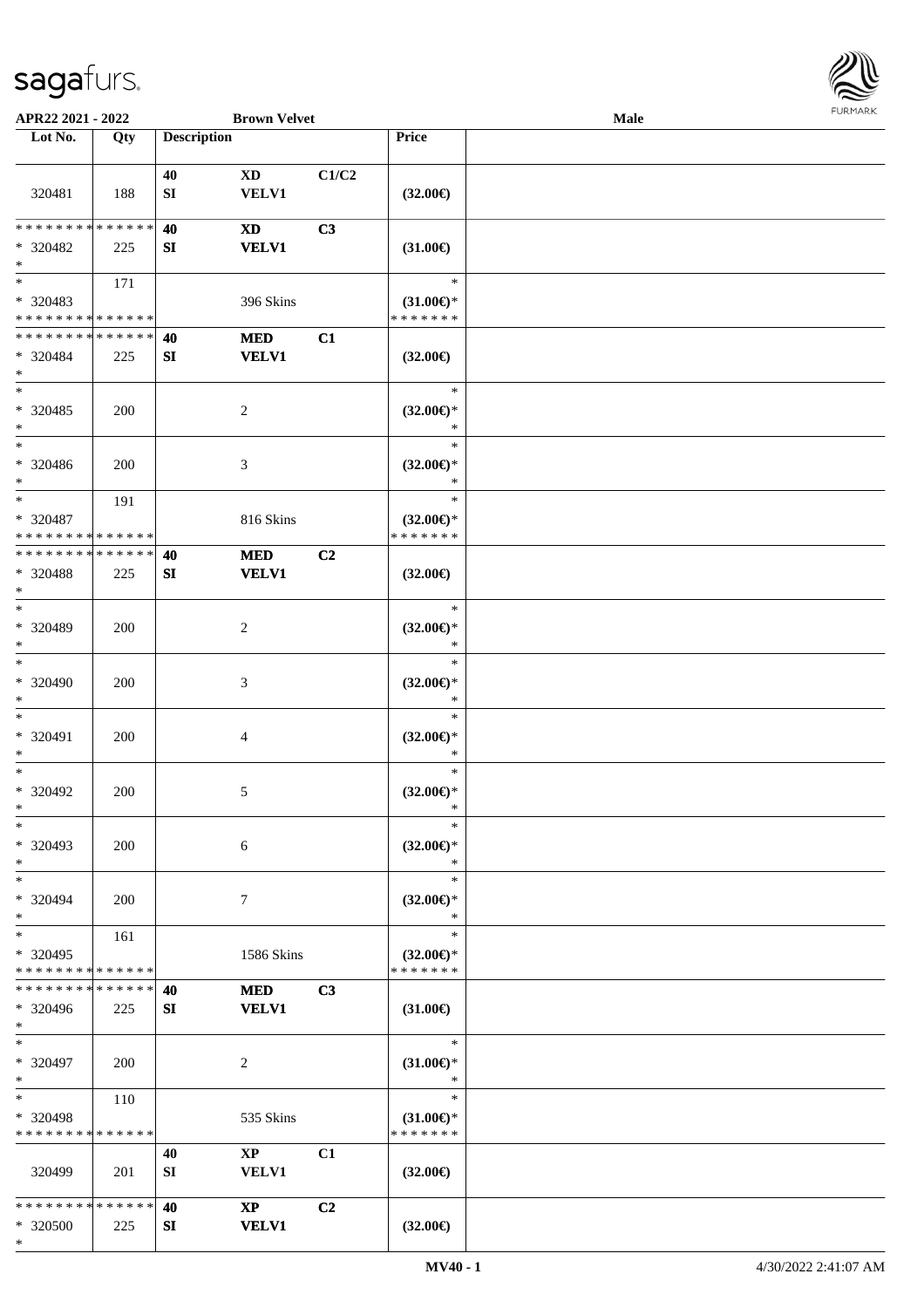

| APR22 2021 - 2022           |             |                    | <b>Brown Velvet</b>    |                |                                      | <b>Male</b> |  |
|-----------------------------|-------------|--------------------|------------------------|----------------|--------------------------------------|-------------|--|
| Lot No.                     | Qty         | <b>Description</b> |                        |                | Price                                |             |  |
|                             |             |                    |                        |                |                                      |             |  |
| $*$                         |             | 40                 | $\mathbf{XP}$          | C2             | $\ast$                               |             |  |
| * 320501                    | 200         | SI                 | <b>VELV1</b>           |                | $(32.00\epsilon)$ *                  |             |  |
| $\ast$                      |             |                    |                        |                | $\ast$                               |             |  |
| $*$                         | 109         |                    |                        |                | $\ast$                               |             |  |
| * 320502                    |             |                    | 534 Skins              |                | $(32.00\epsilon)$ *                  |             |  |
| * * * * * * * * * * * * * * |             |                    |                        |                | * * * * * * *                        |             |  |
|                             |             | 40                 | $\mathbf{XP}$          | C <sub>3</sub> |                                      |             |  |
| 320503                      | 173         | ${\bf SI}$         | <b>VELV1</b>           |                | $(31.00\epsilon)$                    |             |  |
|                             |             |                    |                        |                |                                      |             |  |
| * * * * * * * * * * * * * * |             |                    |                        |                |                                      |             |  |
|                             |             | 40                 | <b>XD</b>              | C2             |                                      |             |  |
| * 320504                    | 225         | SI                 | <b>VELV2</b>           |                | $(35.00\epsilon)$                    |             |  |
| $*$<br>$*$                  |             |                    |                        |                |                                      |             |  |
|                             |             |                    |                        |                | $\ast$                               |             |  |
| $*320505$                   | 200         |                    | $\overline{c}$         |                | $(35.00\epsilon)$ *                  |             |  |
| $*$                         |             |                    |                        |                | $\ast$                               |             |  |
| $\ast$                      | 216         |                    |                        |                | $\ast$                               |             |  |
| * 320506                    |             |                    | 641 Skins              |                | $(35.00\epsilon)$ *                  |             |  |
| * * * * * * * * * * * * * * |             |                    |                        |                | * * * * * * *                        |             |  |
|                             |             | 40                 | <b>XD</b>              | C3             |                                      |             |  |
| 320507                      | 198         | ${\bf SI}$         | VELV2                  |                | $(34.00\epsilon)$                    |             |  |
|                             |             |                    |                        |                |                                      |             |  |
| * * * * * * * *             | * * * * * * | 40                 | <b>MED</b>             | C1             |                                      |             |  |
| * 320508                    | 225         | SI                 | <b>VELV2</b>           |                | $(35.00\epsilon)$                    |             |  |
| $\ast$                      |             |                    |                        |                |                                      |             |  |
| $*$                         |             |                    |                        |                | $\ast$                               |             |  |
| $* 320509$                  | 200         |                    | $\overline{2}$         |                | $(35.00\epsilon)$ *                  |             |  |
| $*$                         |             |                    |                        |                | $\ast$                               |             |  |
| $\ast$                      | 97          |                    |                        |                | $\ast$                               |             |  |
| * 320510                    |             |                    |                        |                |                                      |             |  |
| * * * * * * * * * * * * * * |             |                    | 522 Skins              |                | $(35.00\epsilon)$ *<br>* * * * * * * |             |  |
| * * * * * * * * * * * * * * |             |                    |                        |                |                                      |             |  |
|                             |             | 40                 | <b>MED</b>             | C2             |                                      |             |  |
| * 320511                    | 225         | SI                 | <b>VELV2</b>           |                | $(35.00\epsilon)$                    |             |  |
| $*$                         |             |                    |                        |                |                                      |             |  |
| $*$                         |             |                    |                        |                | $\ast$                               |             |  |
| $* 320512$                  | 200         |                    | 2                      |                | $(35.00\epsilon)$ *                  |             |  |
| $*$                         |             |                    |                        |                | $\ast$                               |             |  |
| $\ast$                      |             |                    |                        |                | $\ast$                               |             |  |
| * 320513                    | 200         |                    | 3                      |                | $(35.00\epsilon)$ *                  |             |  |
| $*$                         |             |                    |                        |                | $\ast$                               |             |  |
| $*$                         |             |                    |                        |                | $\ast$                               |             |  |
| * 320514                    | 200         |                    | 4                      |                | $(35.00\epsilon)$ *                  |             |  |
| $*$                         |             |                    |                        |                | $\ast$                               |             |  |
| $*$                         |             |                    |                        |                | $\ast$                               |             |  |
| $* 320515$                  | 220         |                    | 5                      |                | $(35.00\epsilon)$ *                  |             |  |
| $*$                         |             |                    |                        |                | $\ast$                               |             |  |
| $*$                         | 193         |                    |                        |                | $\ast$                               |             |  |
| * 320516                    |             |                    | 1238 Skins             |                | $(35.00\epsilon)$ *                  |             |  |
| * * * * * * * * * * * * * * |             |                    |                        |                | * * * * * * *                        |             |  |
| * * * * * * * * * * * * * * |             | 40                 | <b>MED</b>             | C <sub>3</sub> |                                      |             |  |
|                             |             |                    |                        |                |                                      |             |  |
| * 320517                    | 225         | SI                 | VELV2                  |                | $(34.00\epsilon)$                    |             |  |
| $*$<br>$*$ $-$              |             |                    |                        |                | $\ast$                               |             |  |
|                             | 186         |                    |                        |                |                                      |             |  |
| * 320518                    |             |                    | 411 Skins              |                | $(34.00\epsilon)$ *                  |             |  |
| * * * * * * * * * * * * * * |             |                    |                        |                | * * * * * * *                        |             |  |
|                             |             | 40                 | $\mathbf{XP}$          | C1             |                                      |             |  |
| 320519                      | 222         | SI                 | VELV2                  |                | $(35.00\epsilon)$                    |             |  |
|                             |             |                    |                        |                |                                      |             |  |
| * * * * * * * * * * * * * * |             | 40                 | $\mathbf{X}\mathbf{P}$ | C2             |                                      |             |  |
| * 320520                    | 225         | SI                 | <b>VELV2</b>           |                | $(35.00\epsilon)$                    |             |  |
| $*$                         |             |                    |                        |                |                                      |             |  |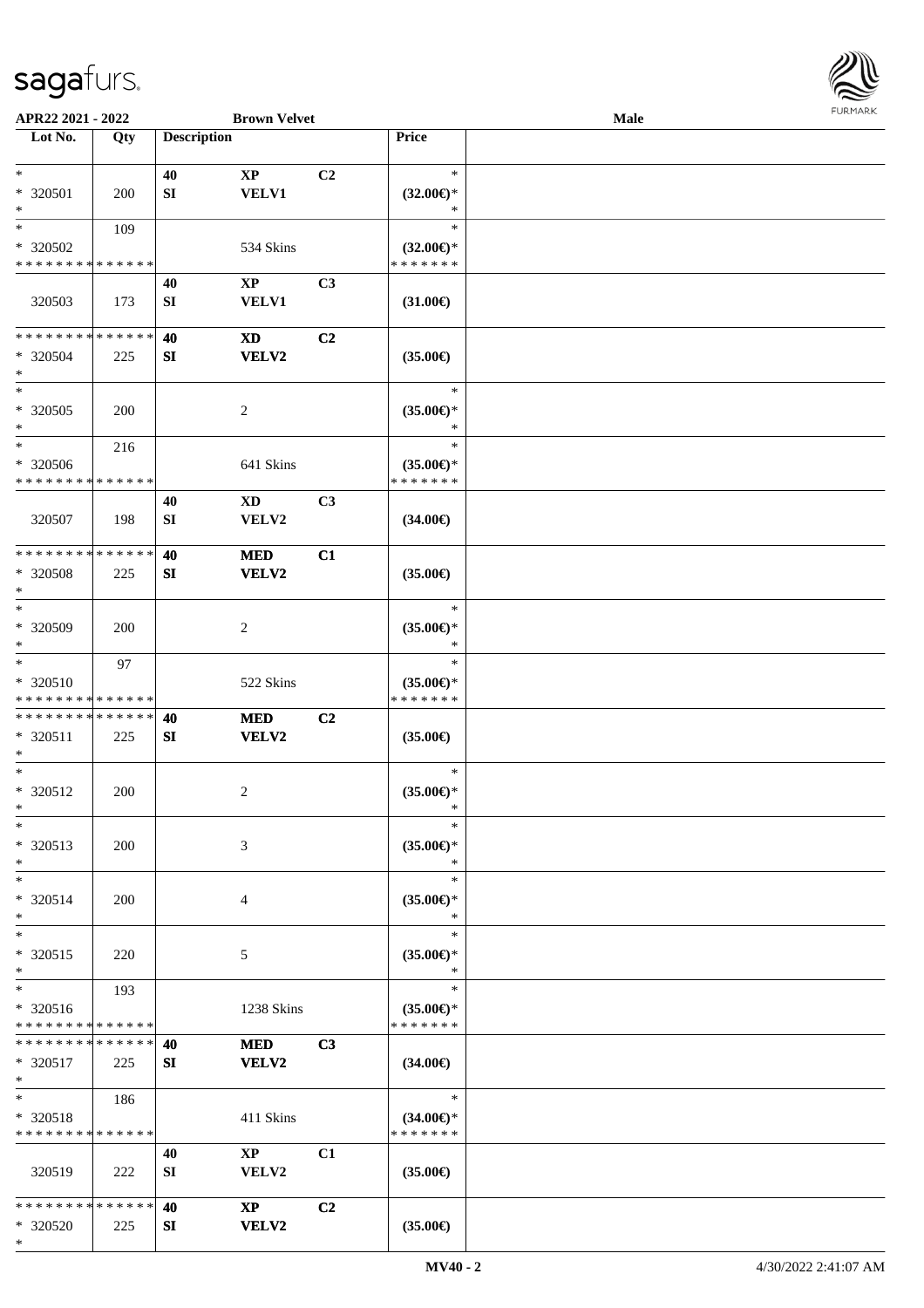

| APR22 2021 - 2022                                            |     |                        | <b>Brown Velvet</b>                    |             |                                                   | Male |  |
|--------------------------------------------------------------|-----|------------------------|----------------------------------------|-------------|---------------------------------------------------|------|--|
| Lot No.                                                      | Qty | <b>Description</b>     |                                        |             | Price                                             |      |  |
| $\ast$<br>* 320521<br>$\ast$                                 | 200 | 40<br>${\bf S}{\bf I}$ | $\mathbf{X}\mathbf{P}$<br>VELV2        | C2          | $\ast$<br>$(35.00\epsilon)$ *<br>$\ast$           |      |  |
| $\overline{\ast}$<br>* 320522<br>* * * * * * * * * * * * * * | 62  |                        | 487 Skins                              |             | $\ast$<br>$(35.00\epsilon)$ *<br>* * * * * * *    |      |  |
| 320523                                                       | 127 | 40<br>SI               | $\mathbf{X}\mathbf{P}$<br>VELV2        | C3          | $(34.00\epsilon)$                                 |      |  |
| * * * * * * * * * * * * * *<br>* 320524<br>$\ast$            | 225 | 40<br>$\mathbf{I}$     | MED/PAL C2<br><b>VELV1</b>             | <b>CHIP</b> | $(29.00\epsilon)$                                 |      |  |
| $\ast$<br>$*320525$<br>$\ast$                                | 200 |                        | $\sqrt{2}$                             |             | $\ast$<br>$(29.00\epsilon)$ *<br>$\ast$           |      |  |
| $\overline{\phantom{1}}$<br>$* 320526$<br>$\ast$             | 200 |                        | $\mathfrak{Z}$                         |             | $\ast$<br>$(29.00\epsilon)$ *<br>$\ast$           |      |  |
| $\ast$<br>* 320527<br>$\ast$<br>$\ast$                       | 200 |                        | $\overline{4}$                         |             | $\ast$<br>$(29.00\epsilon)$ *<br>$\ast$<br>$\ast$ |      |  |
| $* 320528$<br>$\ast$<br>$\ast$                               | 200 |                        | 5                                      |             | $(29.00\epsilon)$ *<br>$\ast$                     |      |  |
| $* 320529$<br>$\ast$<br>$\overline{\phantom{1}}$             | 200 |                        | 6                                      |             | $\ast$<br>$(29.00\epsilon)$ *<br>$\ast$<br>$\ast$ |      |  |
| * 320530<br>* * * * * * * * * * * * * *                      | 148 |                        | 1373 Skins                             |             | $(29.00\epsilon)$ *<br>* * * * * * *              |      |  |
| 320531<br>**************                                     | 171 | 40<br><b>SAGA</b>      | $\mathbf{X}\mathbf{D}$<br><b>VELV1</b> | C3          | $(34.00\epsilon)$                                 |      |  |
| $*320532$<br>$*$<br>$*$                                      | 205 | 40<br><b>SAGA</b>      | $\bf MED$<br><b>VELV1</b>              | C1          | $(35.00\epsilon)$<br>$\ast$                       |      |  |
| * 320533<br>$\ast$<br>$*$                                    | 180 |                        | $\sqrt{2}$                             |             | $(35.00\epsilon)$ *<br>$\ast$<br>$\ast$           |      |  |
| * 320534<br>$\ast$<br>$\ast$                                 | 180 |                        | 3                                      |             | $(35.00\epsilon)$ *<br>$\ast$<br>$\ast$           |      |  |
| * 320535<br>$*$<br>$\ast$                                    | 180 |                        | 4                                      |             | $(35.00\epsilon)$ *<br>$\ast$<br>$\ast$           |      |  |
| * 320536<br>$*$<br>$*$                                       | 180 |                        | 5                                      |             | $(35.00\epsilon)$ *<br>$\ast$<br>$\ast$           |      |  |
| * 320537<br>$*$<br>$\ast$                                    | 180 |                        | 6                                      |             | $(35.00\epsilon)$ *<br>$\ast$<br>$\ast$           |      |  |
| * 320538<br>$*$<br>$\ast$                                    | 180 |                        | $\tau$                                 |             | $(35.00\epsilon)$ *<br>$\ast$<br>$\ast$           |      |  |
| * 320539<br>$*$<br>$\ast$                                    | 180 |                        | 8                                      |             | $(35.00\epsilon)$ *<br>$\ast$<br>$\ast$           |      |  |
| * 320540<br>* * * * * * * * * * * * * *                      | 94  |                        | 1559 Skins                             |             | $(35.00\epsilon)$ *<br>* * * * * * *              |      |  |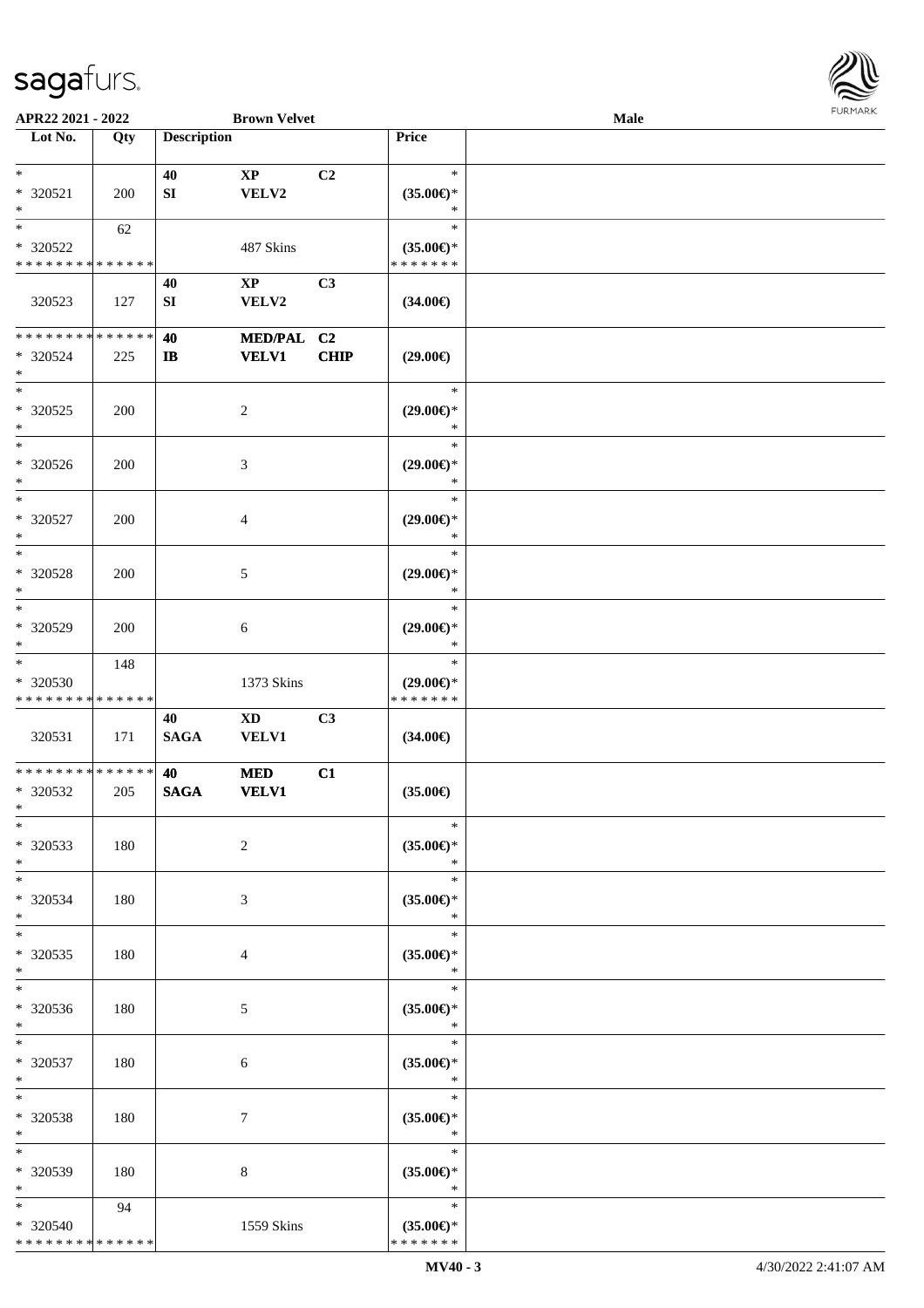

| APR22 2021 - 2022                                   |                    |                    | <b>Brown Velvet</b>                    |    |                                                | Male |  |
|-----------------------------------------------------|--------------------|--------------------|----------------------------------------|----|------------------------------------------------|------|--|
| Lot No.                                             | $\overline{Q}$ ty  | <b>Description</b> |                                        |    | Price                                          |      |  |
|                                                     |                    |                    |                                        |    |                                                |      |  |
| ******** <mark>******</mark><br>* 320541<br>$\ast$  | 205                | 40<br><b>SAGA</b>  | <b>MED</b><br><b>VELV1</b>             | C2 | $(35.00\in)$                                   |      |  |
| $*$<br>$* 320542$<br>$\ast$                         | 180                |                    | $\overline{2}$                         |    | $\ast$<br>$(35.00\epsilon)$ *<br>∗             |      |  |
| $\overline{\phantom{0}}$<br>* 320543<br>$*$         | 180                |                    | 3                                      |    | $\ast$<br>$(35.00\epsilon)$ *<br>*             |      |  |
| $*$<br>* 320544<br>$*$                              | 180                |                    | $\overline{4}$                         |    | $\ast$<br>$(35.00\epsilon)$ *<br>$\ast$        |      |  |
| $*$<br>$* 320545$<br>$*$                            | 180                |                    | $5\,$                                  |    | $\ast$<br>$(35.00\epsilon)$ *<br>$\ast$        |      |  |
| $\ast$<br>$* 320546$<br>* * * * * * * * * * * * * * | 73                 |                    | 998 Skins                              |    | $\ast$<br>$(35.00\epsilon)$ *<br>* * * * * * * |      |  |
| * * * * * * * * * * * * * *<br>$* 320547$<br>$*$    | 205                | 40<br><b>SAGA</b>  | $\bf MED$<br><b>VELV1</b>              | C3 | $(34.00\epsilon)$                              |      |  |
| $*$<br>* 320548<br>$\ast$                           | 180                |                    | $\sqrt{2}$                             |    | $\ast$<br>$(34.00\epsilon)$ *<br>$\ast$        |      |  |
| $*$<br>* 320549<br>$*$                              | 180                |                    | 3                                      |    | $\ast$<br>$(34.00\epsilon)$ *<br>$\ast$        |      |  |
| $*$<br>$* 320550$<br>$*$                            | 180                |                    | $\overline{4}$                         |    | $\ast$<br>$(34.00\epsilon)$ *<br>$\ast$        |      |  |
| $*$<br>$* 320551$<br>$*$                            | 180                |                    | $5\,$                                  |    | $\ast$<br>$(34.00\epsilon)$ *<br>$\ast$        |      |  |
| $*$<br>$* 320552$<br>$*$                            | 180                |                    | 6                                      |    | $\ast$<br>$(34.00\epsilon)$ *<br>$\ast$        |      |  |
| $*$<br>* 320553<br>$*$                              | 180                |                    | 7                                      |    | $\ast$<br>$(34.00\epsilon)$ *<br>$\ast$        |      |  |
| $*$<br>* 320554<br>* * * * * * * * * * * * * *      | 109                |                    | 1394 Skins                             |    | $\ast$<br>$(34.00\epsilon)$ *<br>* * * * * * * |      |  |
| * * * * * * * *<br>* 320555<br>$*$                  | * * * * * *<br>205 | 40<br><b>SAGA</b>  | $\mathbf{X}\mathbf{P}$<br><b>VELV1</b> | C1 | $(35.00\epsilon)$                              |      |  |
| $*$<br>$* 320556$<br>$*$                            | 180                |                    | 2                                      |    | $\ast$<br>$(35.00\epsilon)$ *<br>$\ast$        |      |  |
| $*$ $*$<br>* 320557<br>* * * * * * * * * * * * * *  | 34                 |                    | 419 Skins                              |    | $\ast$<br>$(35.00\epsilon)$ *<br>* * * * * * * |      |  |
| * * * * * * * *<br>* 320558<br>$*$                  | * * * * * *<br>205 | 40<br><b>SAGA</b>  | $\mathbf{XP}$<br><b>VELV1</b>          | C2 | $(35.00\epsilon)$                              |      |  |
| $*$<br>* 320559<br>$*$                              | 180                |                    | 2                                      |    | $\ast$<br>$(35.00\epsilon)$ *<br>$\ast$        |      |  |
| $*$<br>* 320560<br>$*$                              | 180                |                    | 3                                      |    | $\ast$<br>$(35.00\epsilon)$ *<br>$\ast$        |      |  |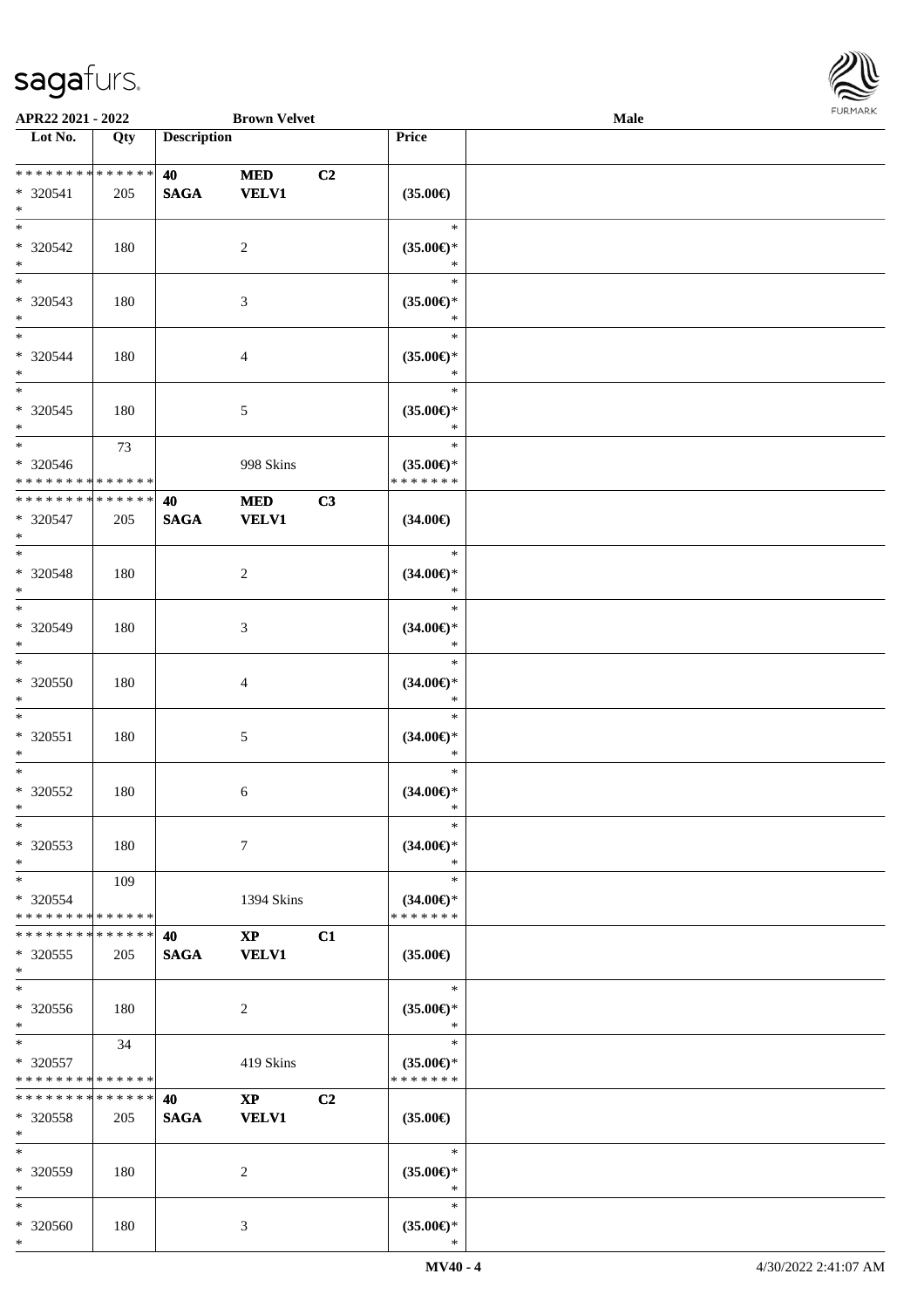

| APR22 2021 - 2022                          |     |                    | <b>Brown Velvet</b>    |                |                     | Male |  |
|--------------------------------------------|-----|--------------------|------------------------|----------------|---------------------|------|--|
| Lot No.                                    | Qty | <b>Description</b> |                        |                | Price               |      |  |
|                                            |     |                    |                        |                |                     |      |  |
| $\ast$                                     |     | 40                 | $\mathbf{X}\mathbf{P}$ | C <sub>2</sub> | $\ast$              |      |  |
| * 320561                                   | 180 | <b>SAGA</b>        | VELV1                  |                | $(35.00\epsilon)$ * |      |  |
| $\ast$                                     |     |                    |                        |                | $\ast$              |      |  |
| $*$                                        |     |                    |                        |                | $\ast$              |      |  |
|                                            |     |                    |                        |                |                     |      |  |
| * 320562                                   | 180 |                    | 5                      |                | $(35.00\epsilon)$ * |      |  |
| $\ast$                                     |     |                    |                        |                | $\ast$              |      |  |
| $\overline{\phantom{0}}$                   |     |                    |                        |                | $\ast$              |      |  |
| * 320563                                   | 160 |                    | 6                      |                | $(35.00\epsilon)$ * |      |  |
| $*$                                        |     |                    |                        |                | *                   |      |  |
| $*$                                        | 47  |                    |                        |                | $\ast$              |      |  |
| $* 320564$                                 |     |                    | 1132 Skins             |                | $(35.00\epsilon)$ * |      |  |
| * * * * * * * * * * * * * *                |     |                    |                        |                | * * * * * * *       |      |  |
| * * * * * * * * * * * * * *                |     | 40                 | $\mathbf{X}\mathbf{P}$ | C3             |                     |      |  |
| * 320565                                   | 205 | <b>SAGA</b>        | <b>VELV1</b>           |                | $(34.00\epsilon)$   |      |  |
| $*$                                        |     |                    |                        |                |                     |      |  |
| $*$                                        |     |                    |                        |                | $\ast$              |      |  |
|                                            |     |                    |                        |                |                     |      |  |
| * 320566                                   | 180 |                    | 2                      |                | $(34.00\epsilon)$ * |      |  |
| $*$                                        |     |                    |                        |                | $\ast$              |      |  |
| $*$                                        | 39  |                    |                        |                | $\ast$              |      |  |
| * 320567                                   |     |                    | 424 Skins              |                | $(34.00\epsilon)$ * |      |  |
| * * * * * * * * * * * * * * *              |     |                    |                        |                | * * * * * * *       |      |  |
| * * * * * * * * * * * * * * *              |     | 40                 | <b>XD</b>              | C1/C2          |                     |      |  |
| * 320568                                   | 205 | <b>SAGA</b>        | <b>VELV2</b>           |                | $(38.00\in)$        |      |  |
| $*$                                        |     |                    |                        |                |                     |      |  |
| $*$                                        | 195 |                    |                        |                | $\ast$              |      |  |
| * 320569                                   |     |                    | 400 Skins              |                | $(38.00\epsilon)$ * |      |  |
| * * * * * * * * * * * * * *                |     |                    |                        |                | * * * * * * *       |      |  |
| * * * * * * * * <mark>* * * * * * *</mark> |     |                    |                        |                |                     |      |  |
|                                            |     | 40                 | <b>XD</b>              | C3             |                     |      |  |
| * 320570                                   | 205 | <b>SAGA</b>        | VELV2                  |                | $(37.00\epsilon)$   |      |  |
| $*$                                        |     |                    |                        |                |                     |      |  |
| $*$                                        |     |                    |                        |                | $\ast$              |      |  |
| * 320571                                   | 180 |                    | $\overline{c}$         |                | $(37.00\epsilon)$ * |      |  |
| $*$                                        |     |                    |                        |                | $\ast$              |      |  |
| $*$                                        |     |                    |                        |                | $\ast$              |      |  |
| $* 320572$                                 | 180 |                    | 3                      |                | $(37.00\epsilon)$ * |      |  |
| $*$                                        |     |                    |                        |                | *                   |      |  |
| $\ast$                                     |     |                    |                        |                | $\ast$              |      |  |
| * 320573                                   | 180 |                    | $\overline{4}$         |                | $(37.00\epsilon)$ * |      |  |
| $*$                                        |     |                    |                        |                | $\ast$              |      |  |
| $*$                                        |     |                    |                        |                | $\ast$              |      |  |
| * 320574                                   | 180 |                    | 5                      |                | $(37.00\epsilon)$ * |      |  |
| $*$                                        |     |                    |                        |                | $\ast$              |      |  |
| $*$                                        |     |                    |                        |                | $\ast$              |      |  |
|                                            |     |                    |                        |                |                     |      |  |
| * 320575                                   | 180 |                    | 6                      |                | $(37.00\epsilon)$ * |      |  |
| $*$                                        |     |                    |                        |                | $\ast$              |      |  |
| $*$                                        | 188 |                    |                        |                | $\ast$              |      |  |
| * 320576                                   |     |                    | 1293 Skins             |                | $(37.00\epsilon)$ * |      |  |
| * * * * * * * * * * * * * *                |     |                    |                        |                | * * * * * * *       |      |  |
| * * * * * * * * * * * * * * *              |     | 40                 | <b>MED</b>             | C1             |                     |      |  |
| * 320577                                   | 205 | <b>SAGA</b>        | VELV2                  |                | $(38.00\epsilon)$   |      |  |
| $*$                                        |     |                    |                        |                |                     |      |  |
| $*$                                        |     |                    |                        |                | $\ast$              |      |  |
| * 320578                                   | 180 |                    | $\overline{c}$         |                | $(38.00\epsilon)$ * |      |  |
| $*$                                        |     |                    |                        |                | $\ast$              |      |  |
| $*$                                        |     |                    |                        |                | $\ast$              |      |  |
| * 320579                                   | 180 |                    | 3                      |                | $(38.00\epsilon)$ * |      |  |
| $*$                                        |     |                    |                        |                | $\ast$              |      |  |
| $*$                                        |     |                    |                        |                | $\ast$              |      |  |
|                                            |     |                    |                        |                |                     |      |  |
| * 320580                                   | 180 |                    | 4                      |                | $(38.00\epsilon)$ * |      |  |
| $\ast$                                     |     |                    |                        |                | $\ast$              |      |  |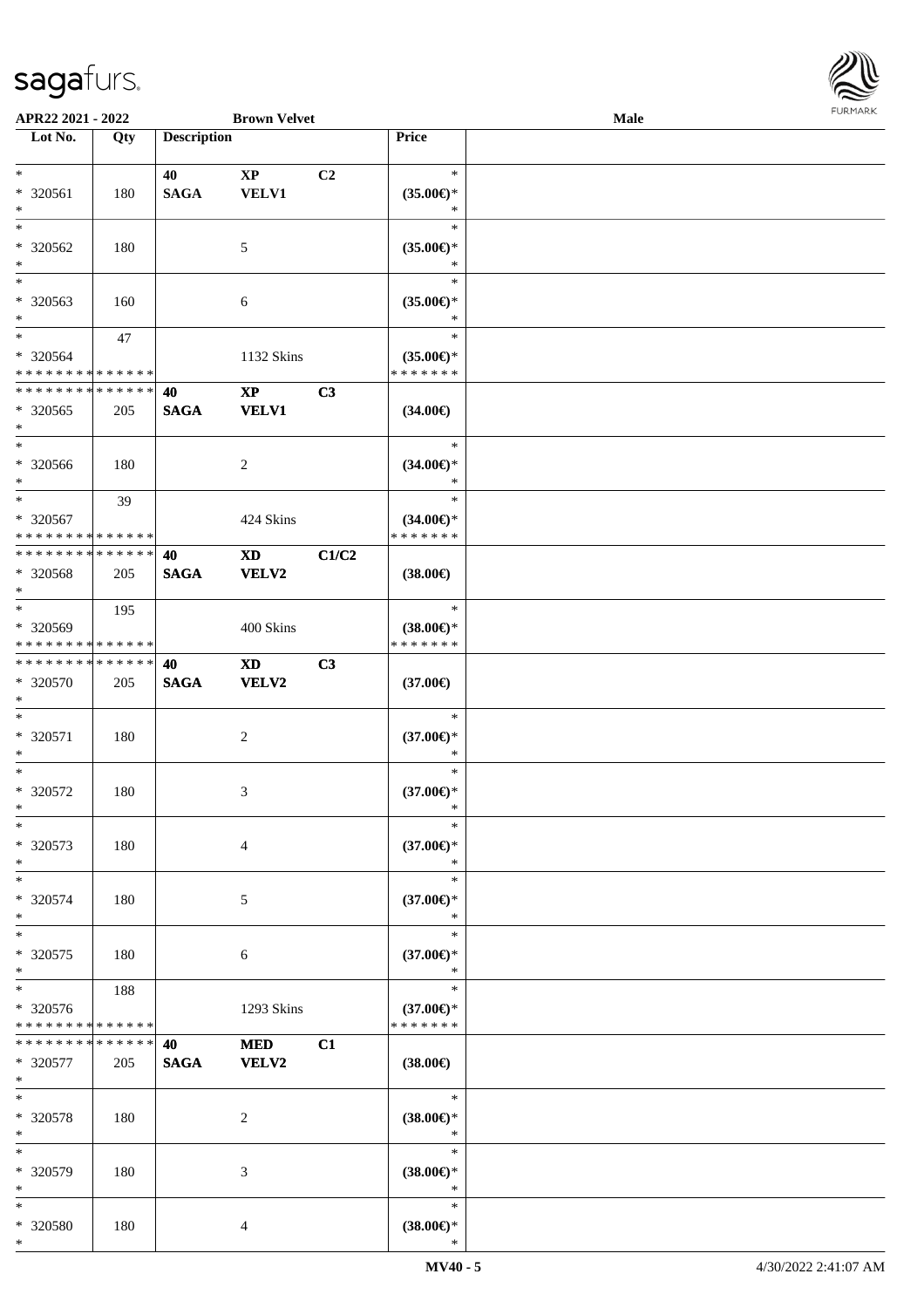

| APR22 2021 - 2022             |     |                    | <b>Brown Velvet</b> |                |                               | Male |  |
|-------------------------------|-----|--------------------|---------------------|----------------|-------------------------------|------|--|
| Lot No.                       | Qty | <b>Description</b> |                     |                | Price                         |      |  |
|                               |     |                    |                     |                |                               |      |  |
| $*$                           | 73  | 40                 | <b>MED</b>          | C1             | $\ast$                        |      |  |
| * 320581                      |     | <b>SAGA</b>        | VELV2               |                | $(38.00\epsilon)$ *           |      |  |
| * * * * * * * * * * * * * *   |     |                    |                     |                | * * * * * * *                 |      |  |
| * * * * * * * * * * * * * * * |     | 40                 | <b>MED</b>          | C <sub>2</sub> |                               |      |  |
| * 320582                      | 205 | <b>SAGA</b>        | VELV2               |                | $(38.00\epsilon)$             |      |  |
| $*$                           |     |                    |                     |                |                               |      |  |
| $*$                           |     |                    |                     |                | $\ast$                        |      |  |
| * 320583                      | 180 |                    | 2                   |                | $(38.00\epsilon)$ *           |      |  |
| $*$                           |     |                    |                     |                | $\ast$                        |      |  |
| $*$                           |     |                    |                     |                | $\ast$                        |      |  |
| * 320584                      | 180 |                    | 3                   |                | $(38.00\epsilon)$ *           |      |  |
| $*$                           |     |                    |                     |                | $\ast$                        |      |  |
| $\overline{\ast}$             |     |                    |                     |                | $\ast$                        |      |  |
| * 320585                      | 180 |                    | 4                   |                | $(38.00\epsilon)$ *           |      |  |
| $\ast$                        |     |                    |                     |                | $\ast$                        |      |  |
| $\overline{\ast}$             |     |                    |                     |                | $\ast$                        |      |  |
| * 320586                      | 180 |                    | 5                   |                | $(38.00\epsilon)$ *           |      |  |
| $*$                           |     |                    |                     |                | $\ast$                        |      |  |
| $\ast$                        |     |                    |                     |                | $\ast$                        |      |  |
| * 320587                      | 180 |                    | 6                   |                | $(38.00\epsilon)$ *           |      |  |
| $\ast$<br>$*$                 |     |                    |                     |                | $\ast$<br>$\ast$              |      |  |
|                               |     |                    |                     |                |                               |      |  |
| * 320588<br>$\ast$            | 180 |                    | 7                   |                | $(38.00\epsilon)$ *<br>$\ast$ |      |  |
| $*$                           |     |                    |                     |                | $\ast$                        |      |  |
| * 320589                      |     |                    |                     |                |                               |      |  |
| $*$                           | 180 |                    | 8                   |                | $(38.00\in)^\ast$<br>$\ast$   |      |  |
| $*$                           |     |                    |                     |                | $\ast$                        |      |  |
| * 320590                      | 180 |                    | 9                   |                | $(38.00\epsilon)$ *           |      |  |
| $*$                           |     |                    |                     |                | $\ast$                        |      |  |
| $*$                           |     |                    |                     |                | $\ast$                        |      |  |
| * 320591                      | 180 |                    | 10                  |                | $(38.00\epsilon)$ *           |      |  |
| $*$                           |     |                    |                     |                | $\ast$                        |      |  |
| $*$                           | 162 |                    |                     |                | $\ast$                        |      |  |
| * 320592                      |     |                    | 1987 Skins          |                | $(38.00\epsilon)$ *           |      |  |
| * * * * * * * * * * * * * * * |     |                    |                     |                | * * * * * * *                 |      |  |
| * * * * * * * * * * * * * * * |     | 40 — 20            | <b>MED</b>          | C3             |                               |      |  |
| * 320593                      | 205 | SAGA VELV2         |                     |                | $(37.00\epsilon)$             |      |  |
| $*$                           |     |                    |                     |                |                               |      |  |
| $*$                           |     |                    |                     |                | $\ast$                        |      |  |
| * 320594                      | 180 |                    | 2                   |                | $(37.00\epsilon)$ *           |      |  |
| $*$                           |     |                    |                     |                | $\ast$                        |      |  |
| $*$                           |     |                    |                     |                | $\ast$                        |      |  |
| * 320595                      | 180 |                    | 3                   |                | $(37.00\epsilon)$ *           |      |  |
| $*$                           |     |                    |                     |                | $\ast$                        |      |  |
| $*$                           |     |                    |                     |                | $\ast$                        |      |  |
| * 320596                      | 180 |                    | 4                   |                | $(37.00\epsilon)$ *           |      |  |
| $*$                           |     |                    |                     |                | $\ast$                        |      |  |
| $*$                           |     |                    |                     |                | $\ast$                        |      |  |
| * 320597                      | 180 |                    | 5                   |                | $(37.00\epsilon)$ *           |      |  |
| $*$<br>$*$                    |     |                    |                     |                | $\ast$<br>$\ast$              |      |  |
|                               |     |                    |                     |                |                               |      |  |
| * 320598<br>$*$               | 180 |                    | 6                   |                | $(37.00\epsilon)$ *<br>$\ast$ |      |  |
| $\ast$                        |     |                    |                     |                | $\ast$                        |      |  |
| * 320599                      |     |                    |                     |                | $(37.00\epsilon)$ *           |      |  |
| $*$                           | 180 |                    | 7                   |                | $\ast$                        |      |  |
| $*$                           |     |                    |                     |                | $\ast$                        |      |  |
| $* 320600$                    | 180 |                    | $\bf 8$             |                | $(37.00\epsilon)$ *           |      |  |
| $\ast$                        |     |                    |                     |                | $\ast$                        |      |  |
|                               |     |                    |                     |                |                               |      |  |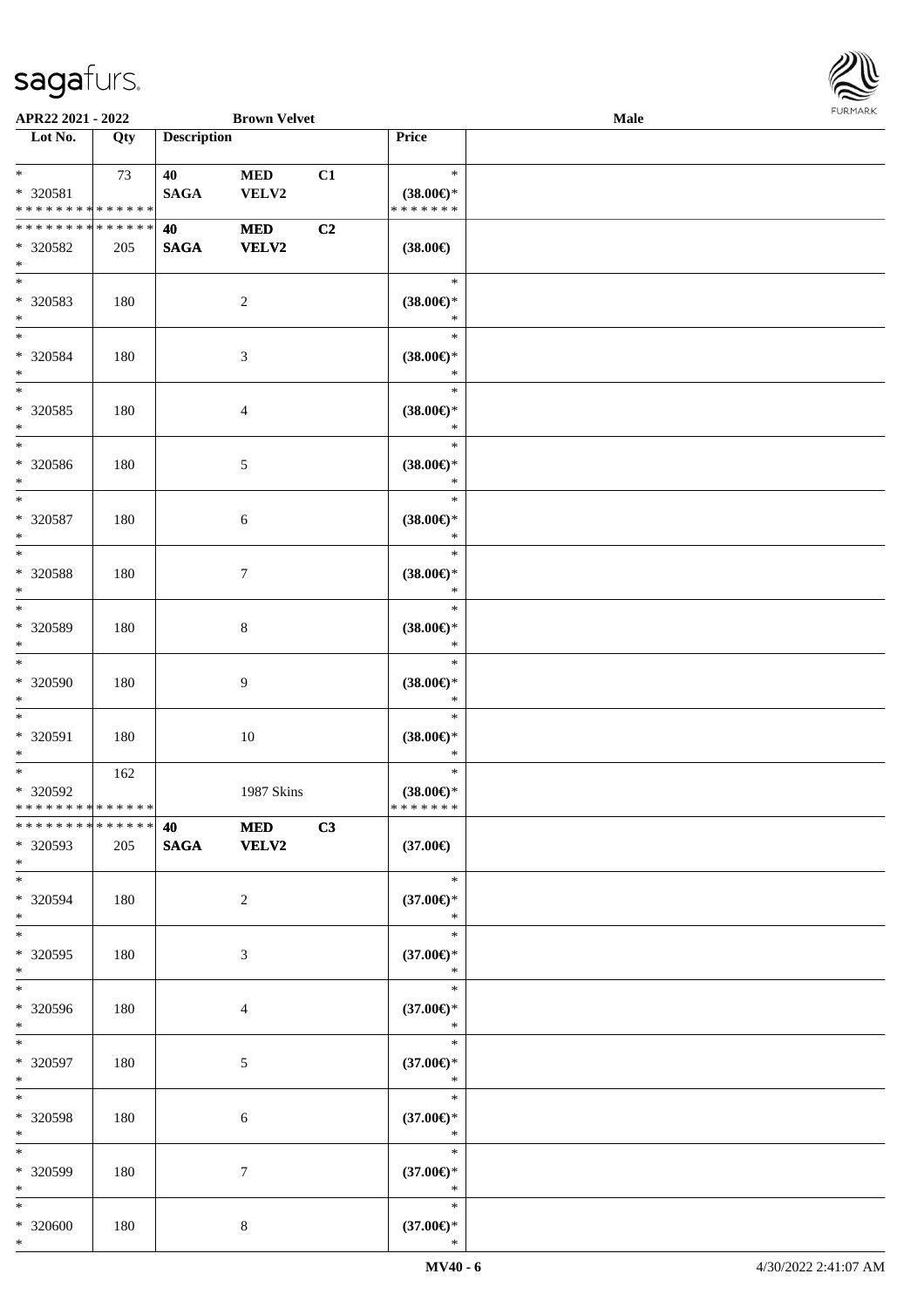

| APR22 2021 - 2022                                          |     |                    | <b>Brown Velvet</b>    |                |                                      | Male |  |
|------------------------------------------------------------|-----|--------------------|------------------------|----------------|--------------------------------------|------|--|
| Lot No.                                                    | Qty | <b>Description</b> |                        |                | Price                                |      |  |
|                                                            |     |                    |                        |                |                                      |      |  |
| $*$                                                        |     | 40                 | <b>MED</b>             | C3             | $\ast$                               |      |  |
| * 320601                                                   | 180 | <b>SAGA</b>        | VELV2                  |                | $(37.00\epsilon)$ *                  |      |  |
| $\ast$                                                     |     |                    |                        |                | $\ast$                               |      |  |
| $*$                                                        |     |                    |                        |                | $\ast$                               |      |  |
| * 320602                                                   |     |                    |                        |                |                                      |      |  |
|                                                            | 180 |                    | 10                     |                | $(37.00\epsilon)$ *                  |      |  |
| $\ast$<br>$\overline{\phantom{0}}$                         |     |                    |                        |                | $\ast$                               |      |  |
|                                                            |     |                    |                        |                | $\ast$                               |      |  |
| $* 320603$                                                 | 180 |                    | 11                     |                | $(37.00\epsilon)$ *                  |      |  |
| $*$                                                        |     |                    |                        |                | $\ast$                               |      |  |
| $*$                                                        |     |                    |                        |                | $\ast$                               |      |  |
| * 320604                                                   | 180 |                    | 12                     |                | $(37.00\epsilon)$ *                  |      |  |
| $*$                                                        |     |                    |                        |                | $\ast$                               |      |  |
| $\overline{\ast}$                                          |     |                    |                        |                | $\ast$                               |      |  |
| $*320605$                                                  | 180 |                    | 13                     |                | $(37.00\epsilon)$ *                  |      |  |
| $\ast$                                                     |     |                    |                        |                | $\ast$                               |      |  |
| $\ast$                                                     |     |                    |                        |                | $\ast$                               |      |  |
| * 320606                                                   | 180 |                    | 14                     |                | $(37.00\epsilon)$ *                  |      |  |
| $*$                                                        |     |                    |                        |                | $\ast$                               |      |  |
| $*$                                                        | 88  |                    |                        |                | $\ast$                               |      |  |
| * 320607                                                   |     |                    |                        |                |                                      |      |  |
|                                                            |     |                    | 2633 Skins             |                | $(37.00\epsilon)$ *<br>* * * * * * * |      |  |
| * * * * * * * * * * * * * *<br>* * * * * * * * * * * * * * |     |                    |                        |                |                                      |      |  |
|                                                            |     | 40                 | $\mathbf{X}\mathbf{P}$ | C1             |                                      |      |  |
| * 320608                                                   | 205 | <b>SAGA</b>        | VELV2                  |                | $(38.00\epsilon)$                    |      |  |
| $\ast$                                                     |     |                    |                        |                |                                      |      |  |
| $*$                                                        |     |                    |                        |                | $\ast$                               |      |  |
| $* 320609$                                                 | 180 |                    | $\overline{c}$         |                | $(38.00\in)\!\!^*$                   |      |  |
| $*$                                                        |     |                    |                        |                | $\ast$                               |      |  |
| $\overline{\phantom{0}}$                                   | 118 |                    |                        |                | $\ast$                               |      |  |
| $* 320610$                                                 |     |                    | 503 Skins              |                | $(38.00\epsilon)$ *                  |      |  |
| * * * * * * * * * * * * * *                                |     |                    |                        |                | * * * * * * *                        |      |  |
| * * * * * * * * * * * * * *                                |     | 40                 | $\bold{XP}$            | C <sub>2</sub> |                                      |      |  |
| * 320611                                                   | 205 | $\mathbf{SAGA}$    | VELV2                  |                | $(38.00\epsilon)$                    |      |  |
| $*$                                                        |     |                    |                        |                |                                      |      |  |
| $*$                                                        |     |                    |                        |                | $\ast$                               |      |  |
| $* 320612$                                                 | 180 |                    | 2                      |                | $(38.00\epsilon)$ *                  |      |  |
| $*$                                                        |     |                    |                        |                | $\ast$                               |      |  |
| $\ast$                                                     |     |                    |                        |                | $\ast$                               |      |  |
| * 320613                                                   | 180 |                    | 3                      |                | $(38.00\epsilon)$ *                  |      |  |
| $*$                                                        |     |                    |                        |                | $\ast$                               |      |  |
| $*$                                                        |     |                    |                        |                | $\ast$                               |      |  |
|                                                            |     |                    |                        |                |                                      |      |  |
| * 320614                                                   | 180 |                    | 4                      |                | $(38.00\epsilon)$ *                  |      |  |
| $*$                                                        |     |                    |                        |                | $\ast$                               |      |  |
| $*$                                                        |     |                    |                        |                | $\ast$                               |      |  |
| * 320615                                                   | 180 |                    | 5                      |                | $(38.00\in)\!\!^*$                   |      |  |
| $*$                                                        |     |                    |                        |                | $\ast$                               |      |  |
| $*$                                                        |     |                    |                        |                | $\ast$                               |      |  |
| * 320616                                                   | 180 |                    | 6                      |                | $(38.00\epsilon)$ *                  |      |  |
| $*$                                                        |     |                    |                        |                | $\ast$                               |      |  |
| $*$                                                        |     |                    |                        |                | $\ast$                               |      |  |
| * 320617                                                   | 180 |                    | $\tau$                 |                | $(38.00\epsilon)$ *                  |      |  |
| $*$                                                        |     |                    |                        |                | $\ast$                               |      |  |
| $\ast$                                                     |     |                    |                        |                | $\ast$                               |      |  |
| * 320618                                                   | 180 |                    | 8                      |                | $(38.00\epsilon)$ *                  |      |  |
| $*$                                                        |     |                    |                        |                | $\ast$                               |      |  |
| $\ast$                                                     |     |                    |                        |                | $\ast$                               |      |  |
| * 320619                                                   | 180 |                    | 9                      |                | $(38.00\epsilon)$ *                  |      |  |
| $*$                                                        |     |                    |                        |                | $\ast$                               |      |  |
| $*$                                                        |     |                    |                        |                | $\ast$                               |      |  |
| * 320620                                                   | 180 |                    | $10\,$                 |                | $(38.00\epsilon)$ *                  |      |  |
| $*$                                                        |     |                    |                        |                | $\ast$                               |      |  |
|                                                            |     |                    |                        |                |                                      |      |  |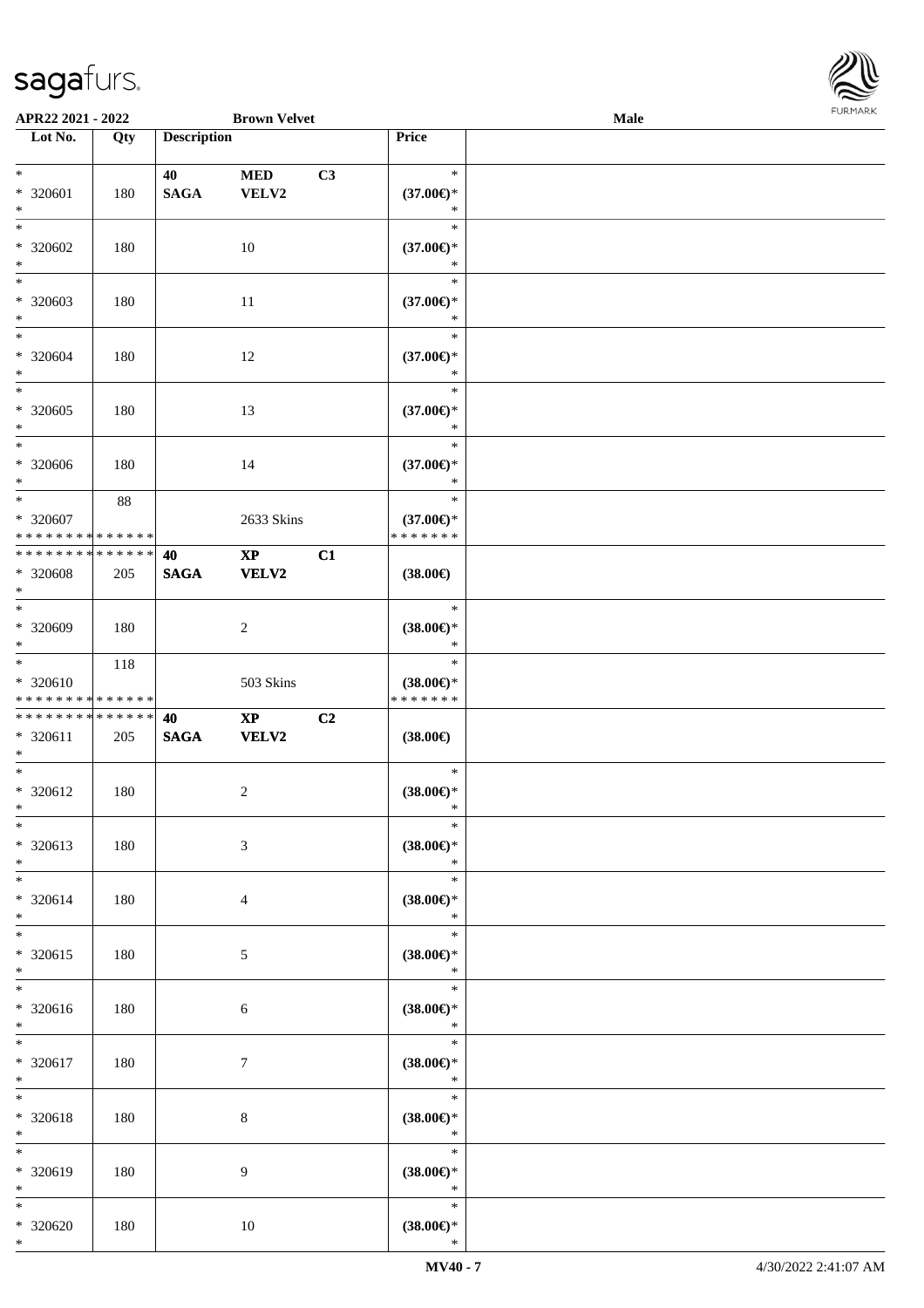

| APR22 2021 - 2022           |        |                    | <b>Brown Velvet</b>         |                |                               | Male |  |
|-----------------------------|--------|--------------------|-----------------------------|----------------|-------------------------------|------|--|
| Lot No.                     | Qty    | <b>Description</b> |                             |                | Price                         |      |  |
|                             |        |                    |                             |                |                               |      |  |
| $*$                         |        | 40                 | $\bold{XP}$                 | C <sub>2</sub> | $\ast$                        |      |  |
| * 320621                    | 180    | <b>SAGA</b>        | VELV2                       |                | $(38.00\epsilon)$ *           |      |  |
| $\ast$                      |        |                    |                             |                | $\ast$                        |      |  |
| $*$                         | 127    |                    |                             |                | $\ast$                        |      |  |
| * 320622                    |        |                    | 2132 Skins                  |                | $(38.00\epsilon)$ *           |      |  |
| * * * * * * * * * * * * * * |        |                    |                             |                | * * * * * * *                 |      |  |
| * * * * * * * * * * * * * * |        | 40                 | $\mathbf{XP}$               | C3             |                               |      |  |
| * 320623                    | 205    | <b>SAGA</b>        | <b>VELV2</b>                |                | $(37.00\epsilon)$             |      |  |
| $*$                         |        |                    |                             |                |                               |      |  |
| $*$                         |        |                    |                             |                | $\ast$                        |      |  |
|                             |        |                    |                             |                |                               |      |  |
| $* 320624$                  | 180    |                    | $\overline{c}$              |                | $(37.00\epsilon)$ *<br>$\ast$ |      |  |
| $*$<br>$\overline{\ast}$    |        |                    |                             |                | $\ast$                        |      |  |
|                             |        |                    |                             |                |                               |      |  |
| $* 320625$                  | 180    |                    | 3                           |                | $(37.00\epsilon)$ *           |      |  |
| $\ast$                      |        |                    |                             |                | $\ast$                        |      |  |
| $*$                         |        |                    |                             |                | $\ast$                        |      |  |
| $* 320626$                  | 180    |                    | 4                           |                | $(37.00\epsilon)$ *           |      |  |
| $*$                         |        |                    |                             |                | $\ast$                        |      |  |
| $*$                         | 168    |                    |                             |                | $\ast$                        |      |  |
| * 320627                    |        |                    | 913 Skins                   |                | $(37.00\epsilon)$ *           |      |  |
| * * * * * * * * * * * * * * |        |                    |                             |                | * * * * * * *                 |      |  |
| * * * * * * * *             | ****** | 40                 | <b>MED/PAL</b>              | C <sub>2</sub> |                               |      |  |
| * 320628                    | 205    | <b>SAGA</b>        | <b>VELV2</b>                | <b>OPEN</b>    | $(33.00\epsilon)$             |      |  |
| $*$                         |        |                    |                             |                |                               |      |  |
| $*$                         |        |                    |                             |                | $\ast$                        |      |  |
| $* 320629$                  | 180    |                    | 2                           |                | $(33.00\epsilon)$ *           |      |  |
| $*$                         |        |                    |                             |                | $\ast$                        |      |  |
| $\ast$                      |        |                    |                             |                | $\ast$                        |      |  |
| $* 320630$                  | 180    |                    | $\ensuremath{\mathfrak{Z}}$ |                | $(33.00\epsilon)$ *           |      |  |
| $*$                         |        |                    |                             |                | $\ast$                        |      |  |
| $*$                         | 77     |                    |                             |                | $\ast$                        |      |  |
| * 320631                    |        |                    | 642 Skins                   |                | $(33.00\epsilon)$ *           |      |  |
| * * * * * * * * * * * * * * |        |                    |                             |                | * * * * * * *                 |      |  |
| * * * * * * * * * * * * * * |        | 40                 |                             |                |                               |      |  |
|                             |        |                    | MED/PAL C2                  | <b>CHIP</b>    |                               |      |  |
| * 320632<br>$*$             | 205    | IA                 | <b>VELV1</b>                |                | (30.00)                       |      |  |
| $*$                         |        |                    |                             |                | $\ast$                        |      |  |
|                             |        |                    |                             |                |                               |      |  |
| * 320633                    | 180    |                    | $\overline{c}$              |                | (30.00)                       |      |  |
| $*$                         |        |                    |                             |                | $\ast$                        |      |  |
| $*$                         |        |                    |                             |                | $\ast$                        |      |  |
| $* 320634$                  | 180    |                    | 3                           |                | $(30.00\epsilon)$ *           |      |  |
| $*$                         |        |                    |                             |                | $\ast$                        |      |  |
| $*$                         |        |                    |                             |                | $\ast$                        |      |  |
| * 320635                    | 180    |                    | 4                           |                | $(30.00 \in )^*$              |      |  |
| $*$                         |        |                    |                             |                | $\ast$                        |      |  |
| $\ast$                      |        |                    |                             |                | $\ast$                        |      |  |
| * 320636                    | 180    |                    | 5                           |                | (30.00)                       |      |  |
| $*$                         |        |                    |                             |                | $\ast$                        |      |  |
| $*$                         |        |                    |                             |                | $\ast$                        |      |  |
| * 320637                    | 180    |                    | 6                           |                | (30.00)                       |      |  |
| $*$                         |        |                    |                             |                | $\ast$                        |      |  |
| $\ast$                      |        |                    |                             |                | $\ast$                        |      |  |
| * 320638                    | 180    |                    | 7                           |                | $(30.00\epsilon)$ *           |      |  |
| $*$                         |        |                    |                             |                | $\ast$                        |      |  |
| $\ast$                      |        |                    |                             |                | $\ast$                        |      |  |
| * 320639                    | 180    |                    | 8                           |                | $(30.00\epsilon)$ *           |      |  |
| $*$                         |        |                    |                             |                | $\ast$                        |      |  |
| $*$                         |        |                    |                             |                | $\ast$                        |      |  |
| * 320640                    | 180    |                    | 9                           |                | $(30.00\epsilon)$ *           |      |  |
| $*$                         |        |                    |                             |                | $\ast$                        |      |  |
|                             |        |                    |                             |                |                               |      |  |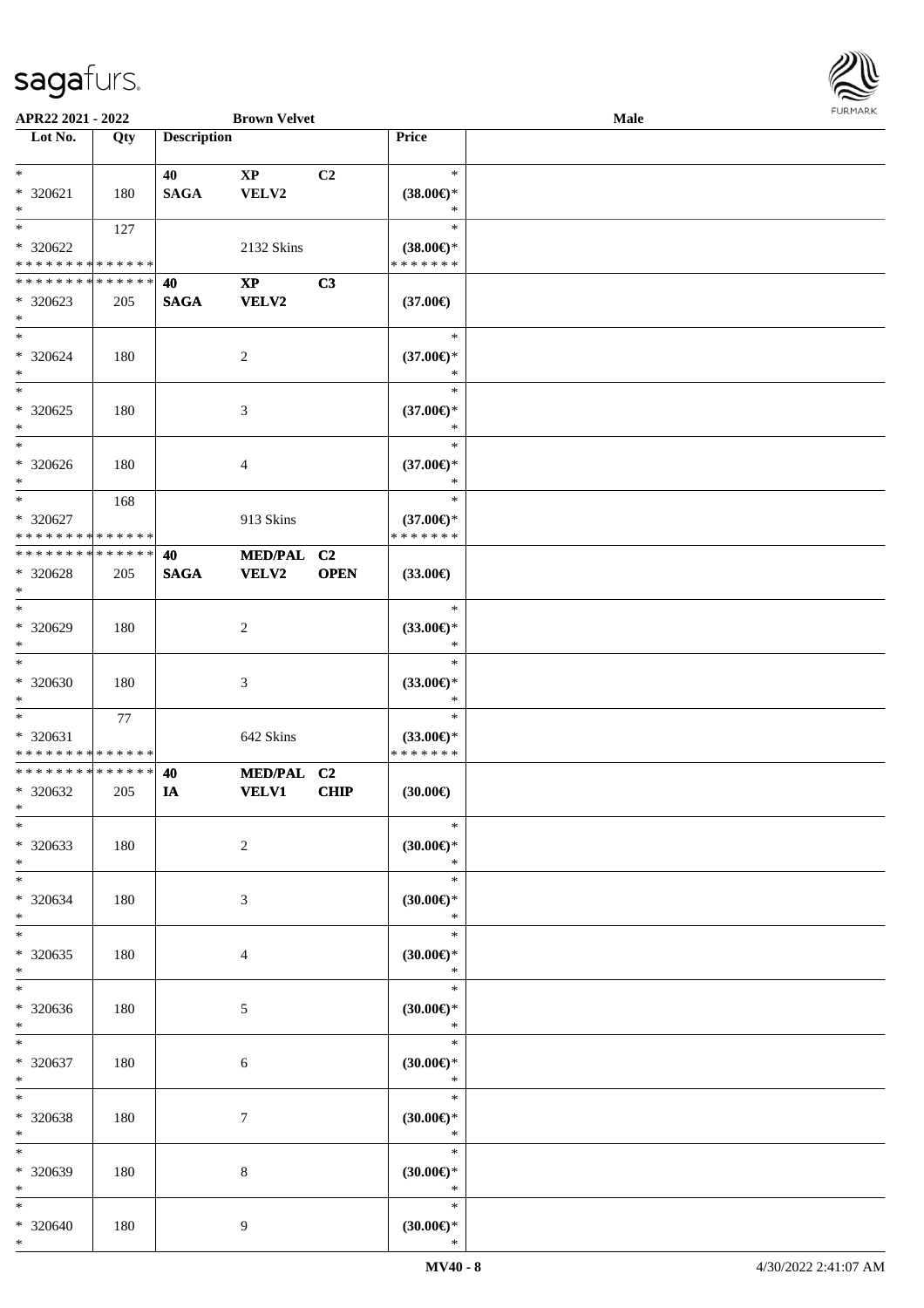

| APR22 2021 - 2022             |     |                    | <b>Brown Velvet</b> |             |                                      | <b>Male</b> |  |
|-------------------------------|-----|--------------------|---------------------|-------------|--------------------------------------|-------------|--|
| Lot No.                       | Qty | <b>Description</b> |                     |             | Price                                |             |  |
|                               |     |                    |                     |             |                                      |             |  |
| $*$                           |     | 40                 | MED/PAL C2          |             | $\ast$                               |             |  |
| * 320641                      | 180 | IA                 | <b>VELV1</b>        | <b>CHIP</b> | $(30.00\epsilon)$ *                  |             |  |
| $\ast$                        |     |                    |                     |             | $\ast$                               |             |  |
| $*$                           |     |                    |                     |             | $\ast$                               |             |  |
|                               |     |                    |                     |             |                                      |             |  |
| * 320642                      | 180 |                    | 11                  |             | $(30.00\epsilon)$ *                  |             |  |
| $\ast$                        |     |                    |                     |             | $\ast$                               |             |  |
| $\overline{\phantom{0}}$      |     |                    |                     |             | $\ast$                               |             |  |
| * 320643                      | 180 |                    | 12                  |             | $(30.00\epsilon)$ *                  |             |  |
| $*$                           |     |                    |                     |             | *                                    |             |  |
| $*$                           | 196 |                    |                     |             | $\ast$                               |             |  |
| * 320644                      |     |                    |                     |             |                                      |             |  |
|                               |     |                    | 2381 Skins          |             | $(30.00\epsilon)$ *<br>* * * * * * * |             |  |
| * * * * * * * * * * * * * *   |     |                    |                     |             |                                      |             |  |
| * * * * * * * * * * * * * *   |     | 40                 | MED/PAL C2          |             |                                      |             |  |
| $*320645$                     | 205 | IA                 | VELV2               | CHIP        | $(33.00\epsilon)$                    |             |  |
| $\ast$                        |     |                    |                     |             |                                      |             |  |
| $*$                           | 178 |                    |                     |             | $\ast$                               |             |  |
| * 320646                      |     |                    | 383 Skins           |             | $(33.00\epsilon)$ *                  |             |  |
| * * * * * * * * * * * * * *   |     |                    |                     |             | * * * * * * *                        |             |  |
|                               |     | 40                 |                     | C1/C2       |                                      |             |  |
|                               |     |                    | XD                  |             |                                      |             |  |
| 320647                        | 219 | <b>SROY</b>        | <b>VELV1</b>        |             | $(37.00\epsilon)$                    |             |  |
|                               |     |                    |                     |             |                                      |             |  |
| * * * * * * * * * * * * * *   |     | 40                 | <b>XD</b>           | C3          |                                      |             |  |
| $* 320648$                    | 205 | <b>SROY</b>        | <b>VELV1</b>        |             | $(36.00\epsilon)$                    |             |  |
| $\ast$                        |     |                    |                     |             |                                      |             |  |
| $*$                           |     |                    |                     |             | $\ast$                               |             |  |
| $* 320649$                    | 180 |                    | $\overline{c}$      |             | $(36.00\epsilon)$ *                  |             |  |
| $*$                           |     |                    |                     |             | *                                    |             |  |
| $\ast$                        |     |                    |                     |             | $\ast$                               |             |  |
|                               |     |                    |                     |             |                                      |             |  |
| * 320650                      | 180 |                    | $\mathfrak{Z}$      |             | $(36.00\epsilon)$ *                  |             |  |
| $*$                           |     |                    |                     |             | $\ast$                               |             |  |
| $*$                           | 78  |                    |                     |             | $\ast$                               |             |  |
| * 320651                      |     |                    | 643 Skins           |             | $(36.00€)$ *                         |             |  |
| * * * * * * * * * * * * * *   |     |                    |                     |             | * * * * * * *                        |             |  |
| * * * * * * * * * * * * * *   |     | 40                 | <b>MED</b>          | C1          |                                      |             |  |
| * 320652                      | 205 | <b>SROY</b>        | <b>VELV1</b>        |             | $(37.00\epsilon)$                    |             |  |
|                               |     |                    |                     |             |                                      |             |  |
| $*$                           |     |                    |                     |             |                                      |             |  |
| $\ast$                        |     |                    |                     |             | $\ast$                               |             |  |
| * 320653                      | 180 |                    | 2                   |             | $(37.00\epsilon)$ *                  |             |  |
| $*$                           |     |                    |                     |             | $\ast$                               |             |  |
| $*$                           | 58  |                    |                     |             | $\ast$                               |             |  |
| * 320654                      |     |                    | 443 Skins           |             | $(37.00\epsilon)$ *                  |             |  |
| * * * * * * * * * * * * * *   |     |                    |                     |             | * * * * * * *                        |             |  |
| * * * * * * * * * * * * * * * |     | 40                 | <b>MED</b>          | C2          |                                      |             |  |
| * 320655                      |     |                    |                     |             | $(37.00\epsilon)$                    |             |  |
|                               | 205 | <b>SROY</b>        | <b>VELV1</b>        |             |                                      |             |  |
| $*$                           |     |                    |                     |             |                                      |             |  |
| $\ast$                        |     |                    |                     |             | $\ast$                               |             |  |
| $* 320656$                    | 180 |                    | 2                   |             | $(37.00\epsilon)$ *                  |             |  |
| $*$                           |     |                    |                     |             | $\ast$                               |             |  |
| $\ast$                        |     |                    |                     |             | $\ast$                               |             |  |
| $* 320657$                    | 180 |                    | 3                   |             | $(37.00\epsilon)$ *                  |             |  |
| $*$                           |     |                    |                     |             | $\ast$                               |             |  |
| $\ast$                        |     |                    |                     |             | $\ast$                               |             |  |
|                               |     |                    |                     |             |                                      |             |  |
| $* 320658$                    | 180 |                    | 4                   |             | $(37.00\epsilon)$ *                  |             |  |
| $*$                           |     |                    |                     |             | $\ast$                               |             |  |
| $\ast$                        |     |                    |                     |             | $\ast$                               |             |  |
| * 320659                      | 180 |                    | 5                   |             | $(37.00\epsilon)$ *                  |             |  |
| $*$                           |     |                    |                     |             | $\ast$                               |             |  |
| $*$                           | 132 |                    |                     |             | $\ast$                               |             |  |
| * 320660                      |     |                    | 1057 Skins          |             | $(37.00\epsilon)$ *                  |             |  |
| * * * * * * * * * * * * * *   |     |                    |                     |             | * * * * * * *                        |             |  |
|                               |     |                    |                     |             |                                      |             |  |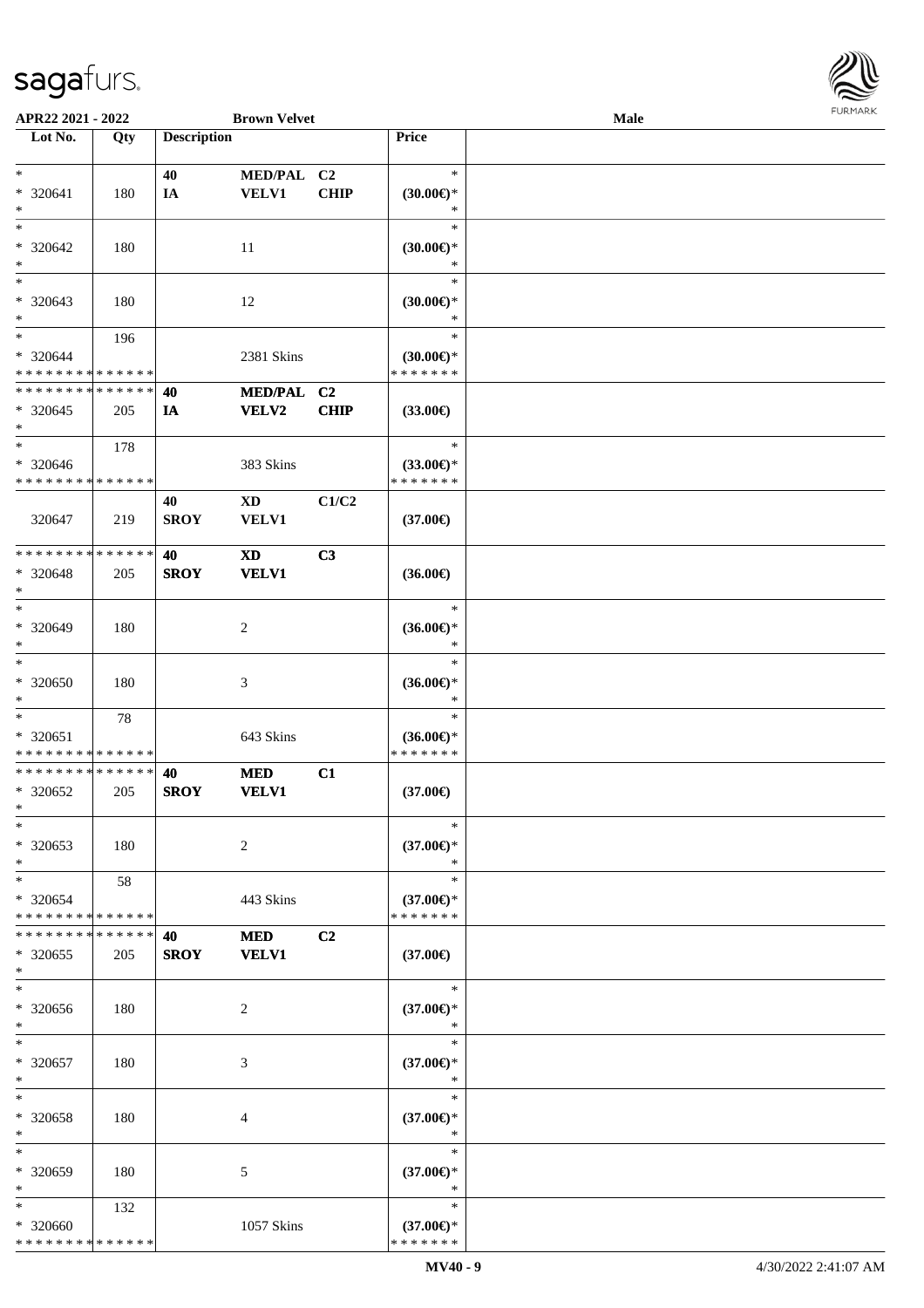

| APR22 2021 - 2022            |     |                    | <b>Brown Velvet</b>    |       |                               | Male | 101111111111 |
|------------------------------|-----|--------------------|------------------------|-------|-------------------------------|------|--------------|
| Lot No.                      | Qty | <b>Description</b> |                        |       | Price                         |      |              |
| ******** <mark>******</mark> |     | 40                 | $\bf MED$              | C3    |                               |      |              |
| * 320661                     |     | <b>SROY</b>        | <b>VELV1</b>           |       |                               |      |              |
| $\ast$                       | 205 |                    |                        |       | $(36.00\epsilon)$             |      |              |
| $\ast$                       |     |                    |                        |       | $\ast$                        |      |              |
|                              | 41  |                    |                        |       |                               |      |              |
| * 320662                     |     |                    | 246 Skins              |       | $(36.00\epsilon)$ *           |      |              |
| **************               |     |                    |                        |       | * * * * * * *                 |      |              |
|                              |     | 40                 | $\mathbf{X}\mathbf{P}$ | C1/C2 |                               |      |              |
| 320663                       | 146 | <b>SROY</b>        | <b>VELV1</b>           |       | $(37.00\epsilon)$             |      |              |
|                              |     |                    |                        |       |                               |      |              |
| **************               |     | 40                 | <b>XD</b>              | C1/C2 |                               |      |              |
| * 320664                     | 205 | <b>SROY</b>        | <b>VELV2</b>           |       | $(37.00\epsilon)$             |      |              |
| $\ast$                       |     |                    |                        |       |                               |      |              |
| $\overline{\phantom{a}}$     | 119 |                    |                        |       | $\ast$                        |      |              |
| $*320665$                    |     |                    | 324 Skins              |       | $(37.00\epsilon)$ *           |      |              |
| * * * * * * * * * * * * * *  |     |                    |                        |       | * * * * * * *                 |      |              |
|                              |     | 40                 | $\mathbf{X}\mathbf{D}$ | C3    |                               |      |              |
| 320666                       | 176 | <b>SROY</b>        | VELV2                  |       | $(36.00\epsilon)$             |      |              |
|                              |     |                    |                        |       |                               |      |              |
| ******** <mark>******</mark> |     | 40                 | $\bf MED$              | C1    |                               |      |              |
| * 320667                     | 205 | <b>SROY</b>        | <b>VELV2</b>           |       | $(40.00\epsilon)$             |      |              |
| $\ast$                       |     |                    |                        |       |                               |      |              |
| $\ast$                       |     |                    |                        |       | $\ast$                        |      |              |
| * 320668                     | 180 |                    | $\overline{c}$         |       | $(40.00\epsilon)$ *           |      |              |
| $\ast$                       |     |                    |                        |       | $\ast$                        |      |              |
| $\ast$                       |     |                    |                        |       | $\ast$                        |      |              |
| * 320669                     | 180 |                    | 3                      |       | $(40.00\epsilon)$ *           |      |              |
| $\ast$                       |     |                    |                        |       | $\ast$                        |      |              |
| $\overline{\phantom{a}}$     |     |                    |                        |       | $\ast$                        |      |              |
|                              |     |                    |                        |       |                               |      |              |
| * 320670                     | 170 |                    | 4                      |       | $(40.00\epsilon)$ *<br>$\ast$ |      |              |
| $\ast$<br>$\ast$             |     |                    |                        |       |                               |      |              |
|                              | 49  |                    |                        |       | $\ast$                        |      |              |
| * 320671                     |     |                    | 784 Skins              |       | $(40.00\epsilon)$ *           |      |              |
| **************               |     |                    |                        |       | * * * * * * *                 |      |              |
| **************               |     | 40                 | <b>MED</b>             | C2    |                               |      |              |
| * 320672                     | 205 | <b>SROY</b>        | VELV2                  |       | $(40.00\epsilon)$             |      |              |
| $*$                          |     |                    |                        |       |                               |      |              |
| $\ast$                       |     |                    |                        |       | $\ast$                        |      |              |
| * 320673                     | 180 |                    | $\overline{c}$         |       | $(40.00\epsilon)$ *           |      |              |
| $\ast$                       |     |                    |                        |       | $\ast$                        |      |              |
| $\ast$                       |     |                    |                        |       | $\ast$                        |      |              |
| * 320674                     | 180 |                    | 3                      |       | $(40.00\epsilon)$ *           |      |              |
| $\ast$                       |     |                    |                        |       | $\ast$                        |      |              |
| $*$                          |     |                    |                        |       | $\ast$                        |      |              |
| * 320675                     | 180 |                    | 4                      |       | $(40.00\epsilon)$ *           |      |              |
| $\ast$                       |     |                    |                        |       | $\ast$                        |      |              |
| $\ast$                       |     |                    |                        |       | $\ast$                        |      |              |
| * 320676                     | 180 |                    | 5                      |       | $(40.00\epsilon)$ *           |      |              |
| $\ast$                       |     |                    |                        |       | $\ast$                        |      |              |
| $\ast$                       |     |                    |                        |       | $\ast$                        |      |              |
| * 320677                     | 180 |                    | 6                      |       | $(40.00\epsilon)$ *           |      |              |
| $\ast$                       |     |                    |                        |       | $\ast$                        |      |              |
| $\ast$                       |     |                    |                        |       | $\ast$                        |      |              |
| * 320678                     | 180 |                    | $\tau$                 |       |                               |      |              |
| $\ast$                       |     |                    |                        |       | $(40.00\epsilon)$ *<br>$\ast$ |      |              |
| $\ast$                       |     |                    |                        |       | $\ast$                        |      |              |
|                              |     |                    |                        |       |                               |      |              |
| * 320679                     | 180 |                    | 8                      |       | $(40.00\epsilon)$ *           |      |              |
| $\ast$                       |     |                    |                        |       | $\ast$                        |      |              |
| $\ast$                       |     |                    |                        |       | $\ast$                        |      |              |
| * 320680                     | 180 |                    | 9                      |       | $(40.00\epsilon)$ *           |      |              |
| $*$                          |     |                    |                        |       | $\ast$                        |      |              |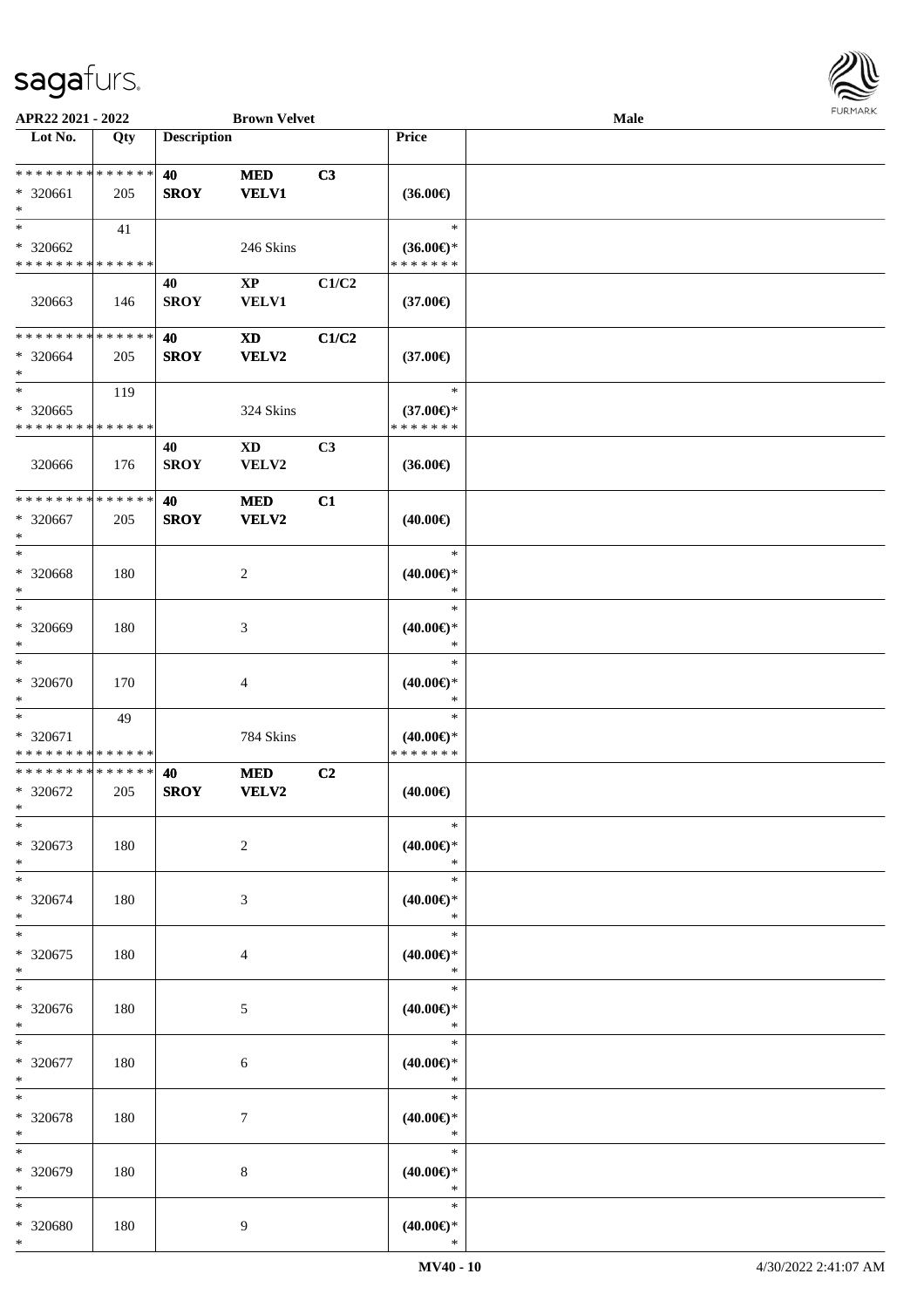| APR22 2021 - 2022                                                      |     |                    | <b>Brown Velvet</b>                    |                |                                                | Male | <b>FUNITANN</b> |
|------------------------------------------------------------------------|-----|--------------------|----------------------------------------|----------------|------------------------------------------------|------|-----------------|
| Lot No.                                                                | Qty | <b>Description</b> |                                        |                | Price                                          |      |                 |
| $\ast$<br>* 320681<br>$\ast$                                           | 180 | 40<br><b>SROY</b>  | $\bf MED$<br>VELV2                     | C <sub>2</sub> | $\ast$<br>$(40.00\epsilon)$ *<br>$\ast$        |      |                 |
| $\ast$<br>* 320682<br>$\ast$                                           | 180 |                    | 11                                     |                | $\ast$<br>$(40.00\epsilon)$ *<br>$\ast$        |      |                 |
| $\overline{\phantom{0}}$<br>* 320683<br>$\ast$                         | 180 |                    | 12                                     |                | $\ast$<br>$(40.00\epsilon)$ *<br>$\ast$        |      |                 |
| $\ast$<br>* 320684<br>$\ast$<br>$\overline{\phantom{a}^*}$             | 180 |                    | 13                                     |                | $\ast$<br>$(40.00\epsilon)$ *<br>$\ast$        |      |                 |
| * 320685<br>$\ast$<br>$\overline{\phantom{a}^*}$                       | 180 |                    | 14                                     |                | $\ast$<br>$(40.00\epsilon)$ *<br>$\ast$        |      |                 |
| * 320686<br>$\ast$                                                     | 180 |                    | 15                                     |                | $\ast$<br>$(40.00\epsilon)$ *<br>$\ast$        |      |                 |
| $\ast$<br>$* 320687$<br>$\ast$<br>$\overline{\phantom{a}^*}$           | 180 |                    | 16                                     |                | $\ast$<br>$(40.00\epsilon)$ *<br>$\ast$        |      |                 |
| * 320688<br>$\ast$                                                     | 180 |                    | 17                                     |                | $\ast$<br>$(40.00\epsilon)$ *<br>$\ast$        |      |                 |
| $\ast$<br>* 320689<br>* * * * * * * * * * * * * *                      | 113 |                    | 3198 Skins                             |                | $\ast$<br>$(40.00\epsilon)$ *<br>* * * * * * * |      |                 |
| * * * * * * * * * * * * * *<br>* 320690<br>$\ast$<br>$\ast$            | 205 | 40<br><b>SROY</b>  | <b>MED</b><br><b>VELV2</b>             | C3             | (39.00)                                        |      |                 |
| * 320691<br>$\ast$<br>$\overline{\phantom{a}^*}$                       | 180 |                    | $\boldsymbol{2}$                       |                | $\ast$<br>(39.00)<br>$\ast$<br>$\ast$          |      |                 |
| $* 320692$<br>$*$<br>$\ast$                                            | 180 |                    | $\ensuremath{\mathfrak{Z}}$            |                | $(39.00\epsilon)$ *<br>$\ast$<br>$\ast$        |      |                 |
| * 320693<br>$\ast$<br>$\ast$                                           | 180 |                    | $\overline{4}$                         |                | $(39.00€)$ *<br>$\ast$<br>$\ast$               |      |                 |
| * 320694<br>$\ast$<br>$\ast$                                           | 180 |                    | 5                                      |                | $(39.00\epsilon)$ *<br>$\ast$<br>$\ast$        |      |                 |
| * 320695<br>* * * * * * * * * * * * * *<br>* * * * * * * * * * * * * * | 137 |                    | 1062 Skins                             |                | $(39.00\epsilon)$ *<br>* * * * * * *           |      |                 |
| * 320696<br>$*$                                                        | 205 | 40<br><b>SROY</b>  | $\mathbf{X}\mathbf{P}$<br><b>VELV2</b> | C1             | $(40.00\epsilon)$                              |      |                 |
| $\ast$<br>* 320697<br>* * * * * * * * * * * * * *                      | 39  |                    | 244 Skins                              |                | $\ast$<br>$(40.00\epsilon)$ *<br>* * * * * * * |      |                 |
| * * * * * * * * * * * * * *<br>* 320698<br>$*$                         | 205 | 40<br><b>SROY</b>  | $\mathbf{X}\mathbf{P}$<br><b>VELV2</b> | C <sub>2</sub> | $(40.00\epsilon)$                              |      |                 |
| $\ast$<br>* 320699<br>$\ast$                                           | 180 |                    | 2                                      |                | $\ast$<br>$(40.00\epsilon)$ *<br>$\ast$        |      |                 |
| $\ast$<br>* 320700<br>$*$                                              | 180 |                    | 3                                      |                | $\ast$<br>$(40.00\epsilon)$ *<br>$\ast$        |      |                 |

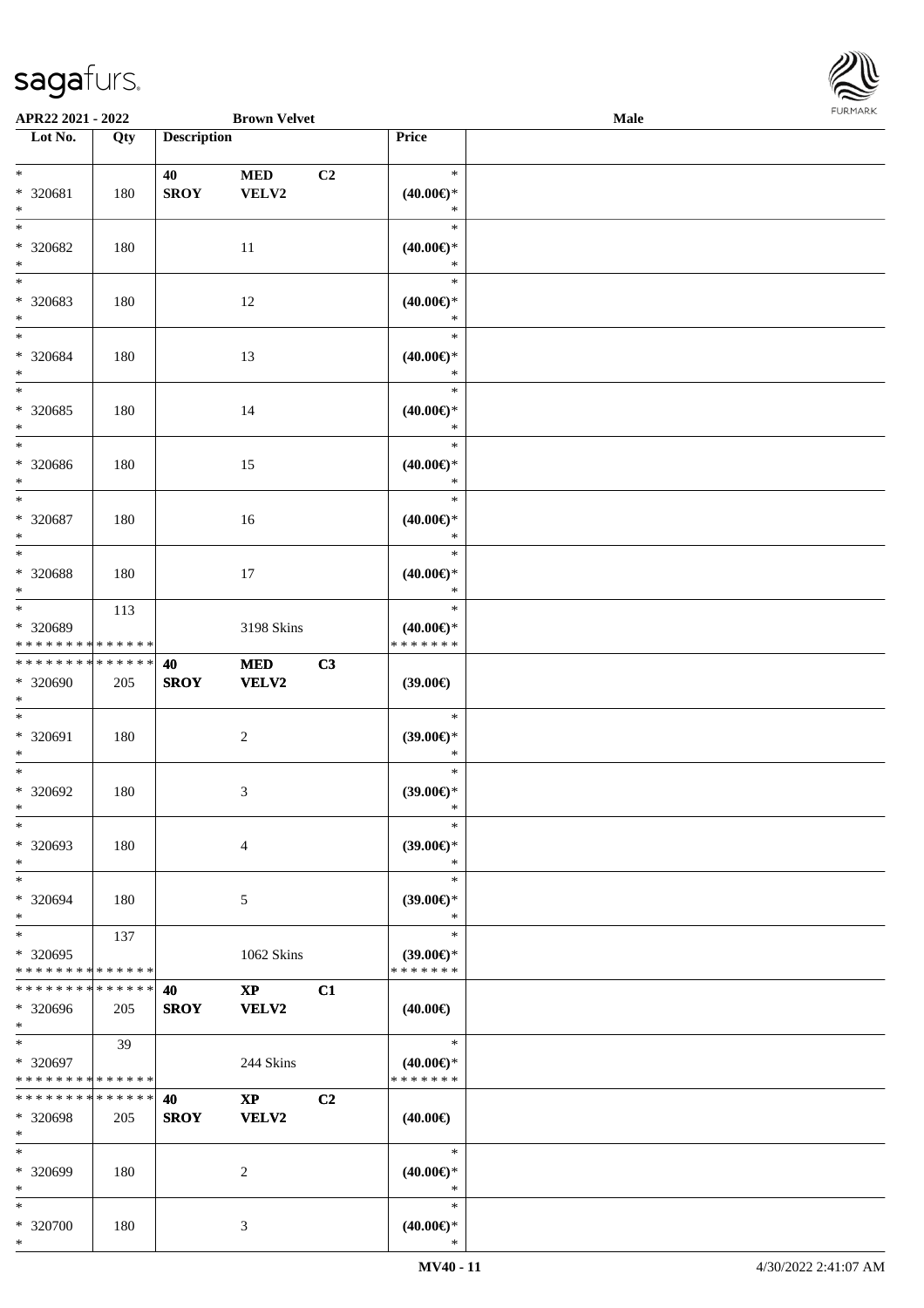

| APR22 2021 - 2022             |     |                    | <b>Brown Velvet</b> |                |                     | Male | <b>FURMARK</b> |
|-------------------------------|-----|--------------------|---------------------|----------------|---------------------|------|----------------|
| Lot No.                       | Qty | <b>Description</b> |                     |                | Price               |      |                |
| $\ast$                        |     | 40                 | <b>XP</b>           | C <sub>2</sub> | $\ast$              |      |                |
| * 320701                      | 180 | <b>SROY</b>        | <b>VELV2</b>        |                | $(40.00\epsilon)$ * |      |                |
| $\ast$                        |     |                    |                     |                | ∗                   |      |                |
| $\ast$                        |     |                    |                     |                | $\ast$              |      |                |
| * 320702                      | 180 |                    | 5                   |                | $(40.00\epsilon)$ * |      |                |
| $\ast$                        |     |                    |                     |                | ∗                   |      |                |
| $\ast$                        | 130 |                    |                     |                | $\ast$              |      |                |
| * 320703                      |     |                    | 1055 Skins          |                | $(40.00\epsilon)$ * |      |                |
| **************                |     |                    |                     |                | * * * * * * *       |      |                |
| * * * * * * * * * * * * * * * |     | 40                 | <b>XP</b>           | C <sub>3</sub> |                     |      |                |
| * 320704                      | 205 | <b>SROY</b>        | <b>VELV2</b>        |                | $(39.00\epsilon)$   |      |                |
| $\ast$                        |     |                    |                     |                |                     |      |                |
| $\ast$                        | 93  |                    |                     |                | $\ast$              |      |                |
| * 320705                      |     |                    | 298 Skins           |                | $(39.00\epsilon)$ * |      |                |
| **************                |     |                    |                     |                | *******             |      |                |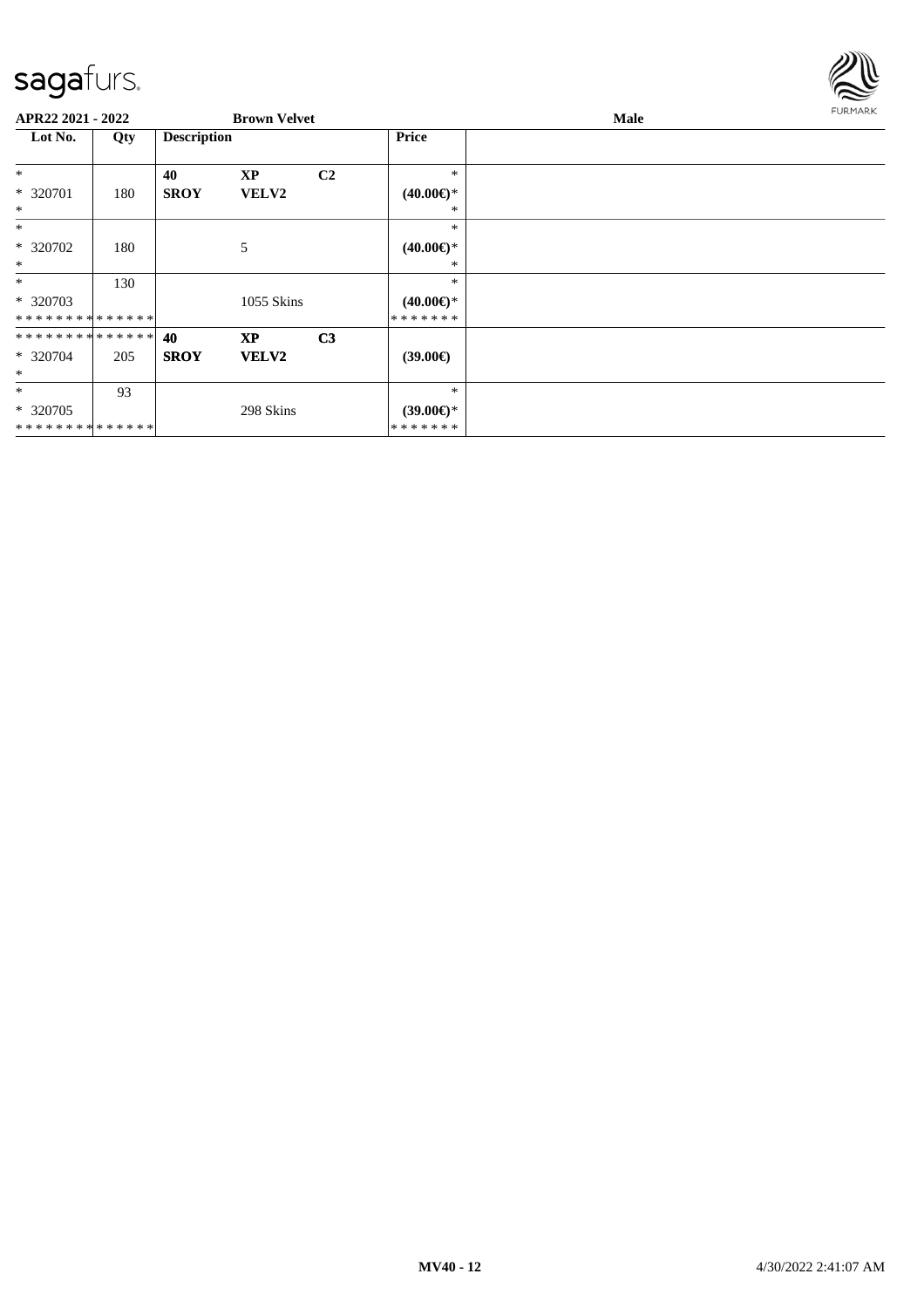

| APR22 2021 - 2022                                   |                    |                    | <b>Brown Velvet</b>        |                |                                                                        | Male |  |
|-----------------------------------------------------|--------------------|--------------------|----------------------------|----------------|------------------------------------------------------------------------|------|--|
| Lot No.                                             | $\overline{Q}$ ty  | <b>Description</b> |                            |                | Price                                                                  |      |  |
| **************<br>* 320761<br>$\ast$                | 265                | 30<br>SI           | <b>XD</b><br><b>VELV1</b>  | C1/C2          | $(29.00\epsilon)$                                                      |      |  |
| $*$<br>* 320762<br>* * * * * * * * * * * * * *      | 239                |                    | 504 Skins                  |                | $\ast$<br>$(29.00\epsilon)$ *<br>* * * * * * *                         |      |  |
| * * * * * * * * * * * * * *<br>* 320763<br>$\ast$   | 244                | 30<br>${\bf SI}$   | <b>XD</b><br><b>VELV1</b>  | C3             | $(28.50\epsilon)$                                                      |      |  |
| $\ast$<br>* 320764<br>$\ast$                        | 220                |                    | $\sqrt{2}$                 |                | $\ast$<br>$(28.50\mathnormal{\in}\mathcal{)^{\! \! \circ}}$<br>$\ast$  |      |  |
| $\ast$<br>$* 320765$<br>* * * * * * * * * * * * * * | 147                |                    | 611 Skins                  |                | $\ast$<br>$(28.50\epsilon)$ *<br>* * * * * * *                         |      |  |
| * * * * * * * * * * * * * *<br>* 320766<br>$\ast$   | 245                | 30<br>${\bf SI}$   | $\bf MED$<br><b>VELV1</b>  | C1             | $(29.00\epsilon)$                                                      |      |  |
| $\ast$<br>$* 320767$<br>$\ast$                      | 220                |                    | $\sqrt{2}$                 |                | $\ast$<br>$(29.00\epsilon)$ *<br>$\ast$                                |      |  |
| $\ast$<br>$* 320768$<br>$\ast$                      | 220                |                    | 3                          |                | $\ast$<br>$(29.00\epsilon)$ *<br>$\ast$                                |      |  |
| $\ast$<br>* 320769<br>$\ast$                        | 220                |                    | 4                          |                | $\ast$<br>$(29.00\epsilon)$ *<br>$\ast$                                |      |  |
| $\ast$<br>$* 320770$<br>$\ast$                      | 220                |                    | 5                          |                | $\ast$<br>$(29.00\epsilon)$ *<br>$\ast$                                |      |  |
| $\ast$<br>* 320771<br>* * * * * * * * * * * * * *   | 174                |                    | 1299 Skins                 |                | $\ast$<br>$(29.00\epsilon)$ *<br>* * * * * * *                         |      |  |
| * * * * * * * * * * * * * *<br>* 320772<br>$*$      | 245                | 30<br>SI           | <b>MED</b><br><b>VELV1</b> | C <sub>2</sub> | $(29.00\epsilon)$                                                      |      |  |
| $\ast$<br>* 320773<br>$\ast$                        | 220                |                    | $\overline{c}$             |                | $\ast$<br>$(29.00\epsilon)$ *<br>$\ast$                                |      |  |
| $\ast$<br>* 320774<br>* * * * * * * * * * * * * *   | 138                |                    | 603 Skins                  |                | $\ast$<br>$(29.00\epsilon)$ *<br>* * * * * * *                         |      |  |
| * * * * * * * *<br>* 320775<br>$*$                  | * * * * * *<br>245 | 30<br>SI           | <b>MED</b><br><b>VELV1</b> | C3             | $(28.50\in)$                                                           |      |  |
| $\ast$<br>$* 320776$<br>$*$                         | 220                |                    | 2                          |                | $\ast$<br>$(28.50\epsilon)$ *<br>$\ast$                                |      |  |
| $*$<br>* 320777<br>$*$                              | 220                |                    | 3                          |                | $\ast$<br>$(28.50\epsilon)$ *<br>$\ast$                                |      |  |
| $\ast$<br>* 320778<br>$\ast$                        | 220                |                    | 4                          |                | $\ast$<br>$(28.50\mathnormal{\in}\mathcal{)^{\! \! \circ}}$<br>$\ast$  |      |  |
| $\ast$<br>* 320779<br>$\ast$                        | 220                |                    | 5                          |                | $\ast$<br>$(28.50\epsilon)$ *<br>$\ast$                                |      |  |
| $\ast$<br>* 320780<br>$*$                           | 220                |                    | 6                          |                | $\ast$<br>$(28.50\mathnormal{\in}\mathcal{)^{\! \! \times}}$<br>$\ast$ |      |  |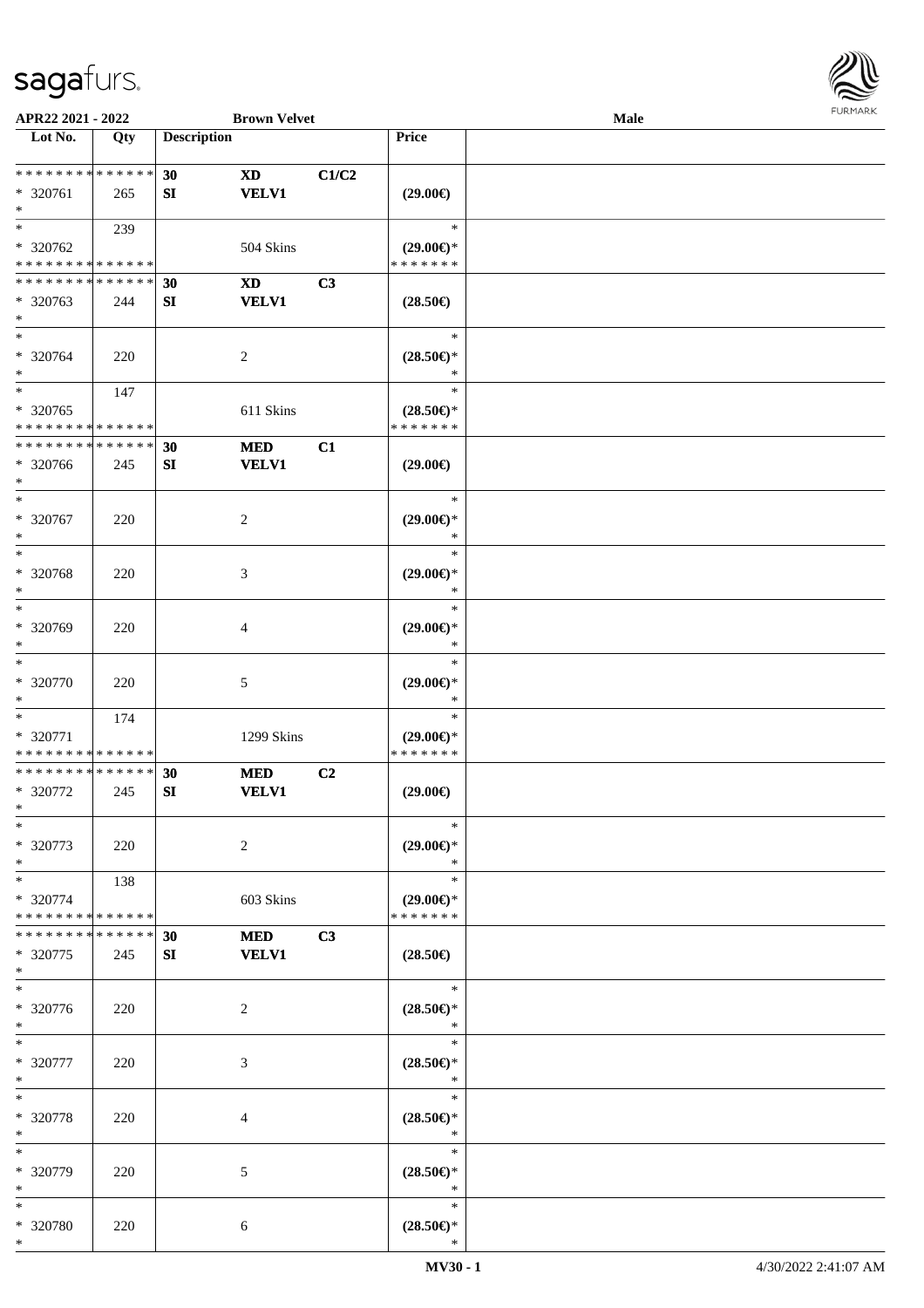

| APR22 2021 - 2022                       |             |                    | <b>Brown Velvet</b>    |    |                                      | Male |  |
|-----------------------------------------|-------------|--------------------|------------------------|----|--------------------------------------|------|--|
| Lot No.                                 | Qty         | <b>Description</b> |                        |    | Price                                |      |  |
|                                         |             |                    |                        |    |                                      |      |  |
| $*$                                     |             | 30                 | <b>MED</b>             | C3 | $\ast$                               |      |  |
| * 320781                                | 220         | ${\bf SI}$         | <b>VELV1</b>           |    | $(28.50\epsilon)$ *                  |      |  |
| $\ast$                                  |             |                    |                        |    | ∗                                    |      |  |
| $*$                                     |             |                    |                        |    | $\ast$                               |      |  |
| * 320782                                | 220         |                    | 8                      |    | $(28.50\epsilon)$ *                  |      |  |
| $\ast$                                  |             |                    |                        |    | ∗                                    |      |  |
| $\overline{\phantom{0}}$                |             |                    |                        |    | $\ast$                               |      |  |
| * 320783                                | 220         |                    | 9                      |    | $(28.50\epsilon)$ *                  |      |  |
| $*$                                     |             |                    |                        |    | $\ast$                               |      |  |
| $*$                                     |             |                    |                        |    | $\ast$                               |      |  |
|                                         |             |                    |                        |    |                                      |      |  |
| $* 320784$                              | 210         |                    | 10                     |    | $(28.50\epsilon)$ *                  |      |  |
| $*$                                     |             |                    |                        |    | $\ast$<br>$\ast$                     |      |  |
| $*$                                     | 47          |                    |                        |    |                                      |      |  |
| $* 320785$                              |             |                    | 2262 Skins             |    | $(28.50\epsilon)$ *                  |      |  |
| * * * * * * * * * * * * * *             |             |                    |                        |    | * * * * * * *                        |      |  |
| * * * * * * * * * * * * * *             |             | 30                 | $\mathbf{X}\mathbf{P}$ | C1 |                                      |      |  |
| * 320786                                | 245         | SI                 | <b>VELV1</b>           |    | $(29.00\epsilon)$                    |      |  |
| $*$                                     |             |                    |                        |    |                                      |      |  |
| $*$                                     | 184         |                    |                        |    | $\ast$                               |      |  |
| * 320787                                |             |                    | 429 Skins              |    | $(29.00\epsilon)$ *                  |      |  |
| * * * * * * * * * * * * * *             |             |                    |                        |    | * * * * * * *                        |      |  |
| * * * * * * * * * * * * * *             |             | 30                 | $\mathbf{X}\mathbf{P}$ | C2 |                                      |      |  |
| * 320788                                | 245         | SI                 | <b>VELV1</b>           |    | $(29.00\epsilon)$                    |      |  |
| $*$                                     |             |                    |                        |    |                                      |      |  |
| $*$                                     |             |                    |                        |    | $\ast$                               |      |  |
| * 320789                                | 220         |                    | 2                      |    | $(29.00\epsilon)$ *                  |      |  |
| $*$                                     |             |                    |                        |    | $\ast$                               |      |  |
| $\ast$                                  |             |                    |                        |    | $\ast$                               |      |  |
| $* 320790$                              | 220         |                    | 3                      |    | $(29.00\epsilon)$ *                  |      |  |
| $*$                                     |             |                    |                        |    | $\ast$                               |      |  |
| $*$                                     |             |                    |                        |    | $\ast$                               |      |  |
|                                         |             |                    |                        |    |                                      |      |  |
| * 320791<br>$*$                         | 220         |                    | 4                      |    | $(29.00\epsilon)$ *<br>$\ast$        |      |  |
| $*$                                     |             |                    |                        |    | $\ast$                               |      |  |
|                                         |             |                    |                        |    |                                      |      |  |
| $* 320792$                              | 220         |                    | 5                      |    | $(29.00\epsilon)$ *                  |      |  |
| $*$                                     |             |                    |                        |    | $\ast$                               |      |  |
| $\ast$                                  |             |                    |                        |    | $\ast$                               |      |  |
| * 320793                                | 220         |                    | 6                      |    | $(29.00\epsilon)$ *                  |      |  |
| $*$                                     |             |                    |                        |    | ∗                                    |      |  |
| $*$                                     |             |                    |                        |    | $\ast$                               |      |  |
| * 320794                                | 220         |                    | 7                      |    | $(29.00€)$ *                         |      |  |
| $\ast$                                  |             |                    |                        |    | $\ast$                               |      |  |
| $*$                                     | 143         |                    |                        |    | $\ast$                               |      |  |
| * 320795                                |             |                    | 1708 Skins             |    | $(29.00\epsilon)$ *                  |      |  |
| * * * * * * * * * * * * * *             |             |                    |                        |    | * * * * * * *                        |      |  |
| * * * * * * * *                         | * * * * * * | 30                 | $\mathbf{XP}$          | C3 |                                      |      |  |
| * 320796                                | 243         | SI                 | <b>VELV1</b>           |    | $(28.50\epsilon)$                    |      |  |
| $*$                                     |             |                    |                        |    |                                      |      |  |
| $*$                                     |             |                    |                        |    | $\ast$                               |      |  |
| * 320797                                | 220         |                    | 2                      |    | $(28.50\epsilon)$ *                  |      |  |
| $*$                                     |             |                    |                        |    | $\ast$                               |      |  |
| $*$                                     | 246         |                    |                        |    | $\ast$                               |      |  |
| * 320798                                |             |                    | 709 Skins              |    | $(28.50\epsilon)$ *                  |      |  |
| * * * * * * * * * * * * * *             |             |                    |                        |    | * * * * * * *                        |      |  |
| * * * * * * * * * * * * * *             |             | 30                 | <b>XD</b>              | C3 |                                      |      |  |
| * 320799                                | 245         | SI                 | VELV2                  |    | $(31.00\epsilon)$                    |      |  |
| $*$                                     |             |                    |                        |    |                                      |      |  |
| $*$                                     |             |                    |                        |    | $\ast$                               |      |  |
|                                         | 157         |                    |                        |    |                                      |      |  |
| * 320800<br>* * * * * * * * * * * * * * |             |                    | 402 Skins              |    | $(31.00\epsilon)$ *<br>* * * * * * * |      |  |
|                                         |             |                    |                        |    |                                      |      |  |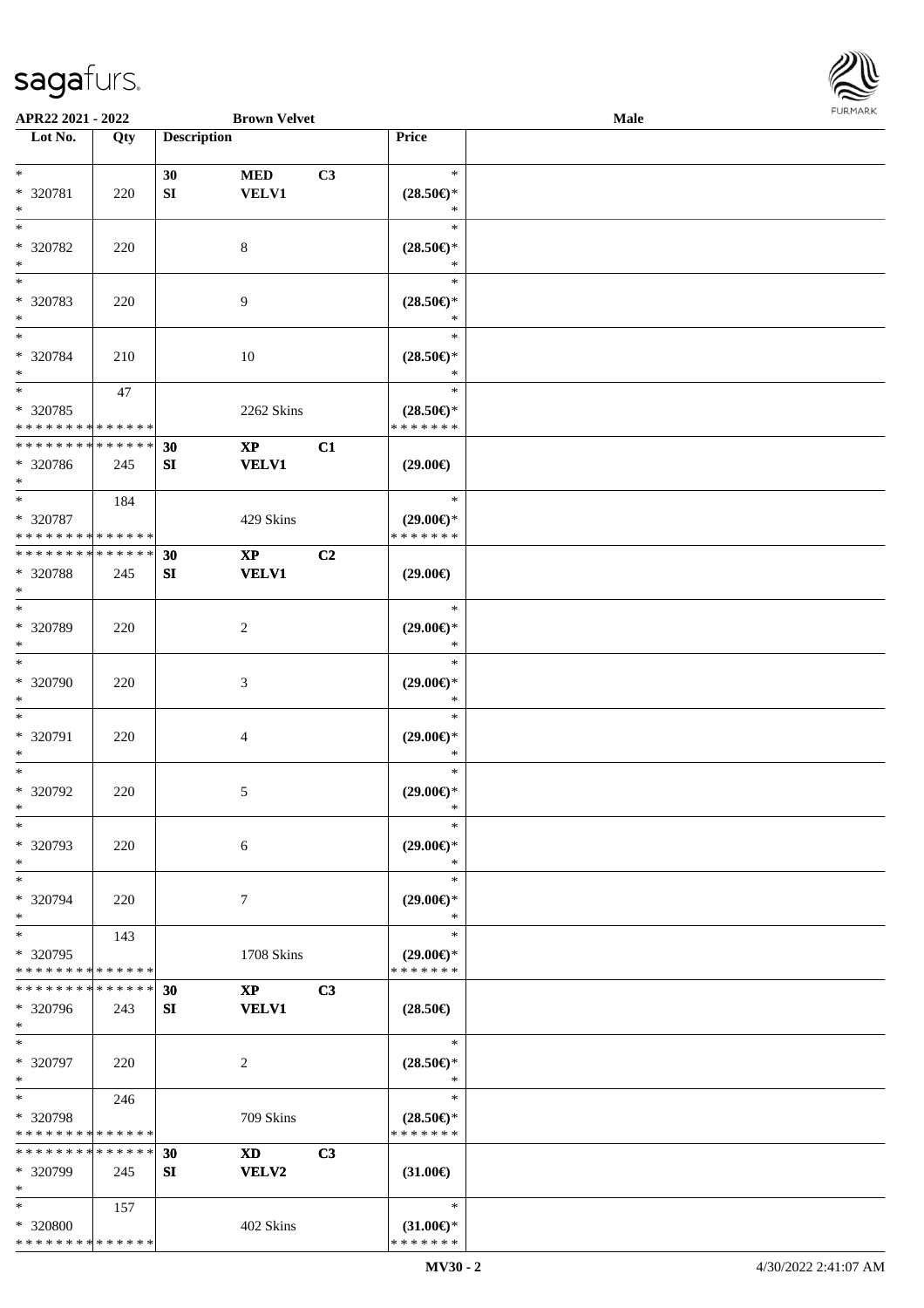\*



| APR22 2021 - 2022                               |                    |                        | <b>Brown Velvet</b>        |    |                                                | Male |  |
|-------------------------------------------------|--------------------|------------------------|----------------------------|----|------------------------------------------------|------|--|
| Lot No.                                         | Qty                | <b>Description</b>     |                            |    | Price                                          |      |  |
|                                                 |                    |                        |                            |    |                                                |      |  |
| ******** <mark>******</mark><br>* 320801<br>$*$ | 245                | 30<br>${\bf S}{\bf I}$ | <b>MED</b><br><b>VELV2</b> | C1 | $(32.00\in)$                                   |      |  |
| $*$<br>* 320802<br>$\ast$                       | 220                |                        | $\overline{2}$             |    | $\ast$<br>$(32.00\epsilon)$ *<br>$\ast$        |      |  |
| $\overline{\phantom{0}}$<br>* 320803<br>$*$     | 220                |                        | $\mathfrak{Z}$             |    | $\ast$<br>$(32.00\in)^\ast$<br>$\ast$          |      |  |
| $*$<br>* 320804<br>* * * * * * * * * * * * * *  | 88                 |                        | 773 Skins                  |    | $\ast$<br>$(32.00\epsilon)$ *<br>* * * * * * * |      |  |
| * * * * * * * *<br>* 320805<br>$\ast$           | * * * * * *<br>245 | 30<br>${\bf SI}$       | <b>MED</b><br><b>VELV2</b> | C2 | $(32.00\epsilon)$                              |      |  |
| $\ast$<br>$* 320806$<br>$*$                     | 220                |                        | $\overline{2}$             |    | $\ast$<br>$(32.00\epsilon)$ *<br>$\ast$        |      |  |
| $\ast$<br>$* 320807$<br>$\ast$                  | 220                |                        | 3                          |    | $\ast$<br>$(32.00\epsilon)$ *<br>$\ast$        |      |  |
| $*$<br>$* 320808$<br>$\ast$                     | 220                |                        | $\overline{4}$             |    | $\ast$<br>$(32.00\epsilon)$ *<br>$\ast$        |      |  |
| $*$<br>* 320809<br>$*$                          | 220                |                        | $5\phantom{.0}$            |    | $\ast$<br>$(32.00\epsilon)$ *<br>$\ast$        |      |  |
| $*$<br>$* 320810$<br>$*$                        | 220                |                        | 6                          |    | $\ast$<br>$(32.00\epsilon)$ *<br>$\ast$        |      |  |
| $*$<br>* 320811<br>$*$                          | 220                |                        | $\tau$                     |    | $\ast$<br>$(32.00\epsilon)$ *<br>$\ast$        |      |  |
| $\ast$<br>$* 320812$<br>$*$                     | 220                |                        | $\,8\,$                    |    | $\ast$<br>$(32.00\epsilon)$ *<br>$\ast$        |      |  |
| $\ast$<br>* 320813<br>$*$                       | 220                |                        | 9                          |    | $\ast$<br>$(32.00\epsilon)$ *<br>$\ast$        |      |  |
| $*$<br>* 320814<br>$*$                          | 220                |                        | 10                         |    | $\ast$<br>$(32.00\epsilon)$ *<br>$\ast$        |      |  |
| $*$<br>* 320815<br>$*$                          | 220                |                        | 11                         |    | $\ast$<br>$(32.00\epsilon)$ *<br>$\ast$        |      |  |
| $\overline{\phantom{0}}$<br>* 320816<br>$*$     | 220                |                        | 12                         |    | $\ast$<br>$(32.00\epsilon)$ *<br>$\ast$        |      |  |
| $*$<br>* 320817<br>$*$                          | 220                |                        | 13                         |    | $\ast$<br>$(32.00\epsilon)$ *<br>$\ast$        |      |  |
| $*$ $*$<br>* 320818<br>* * * * * * * *          | 100<br>* * * * * * |                        | 2985 Skins                 |    | $\ast$<br>$(32.00\epsilon)$ *<br>* * * * * * * |      |  |
| * * * * * * * *<br>* 320819<br>$*$              | * * * * * *<br>245 | 30<br>SI               | <b>MED</b><br><b>VELV2</b> | C3 | $(31.00\epsilon)$                              |      |  |
| $*$<br>* 320820<br>$*$                          | 220                |                        | $\overline{2}$             |    | $\ast$<br>$(31.00\epsilon)$ *<br>$\ast$        |      |  |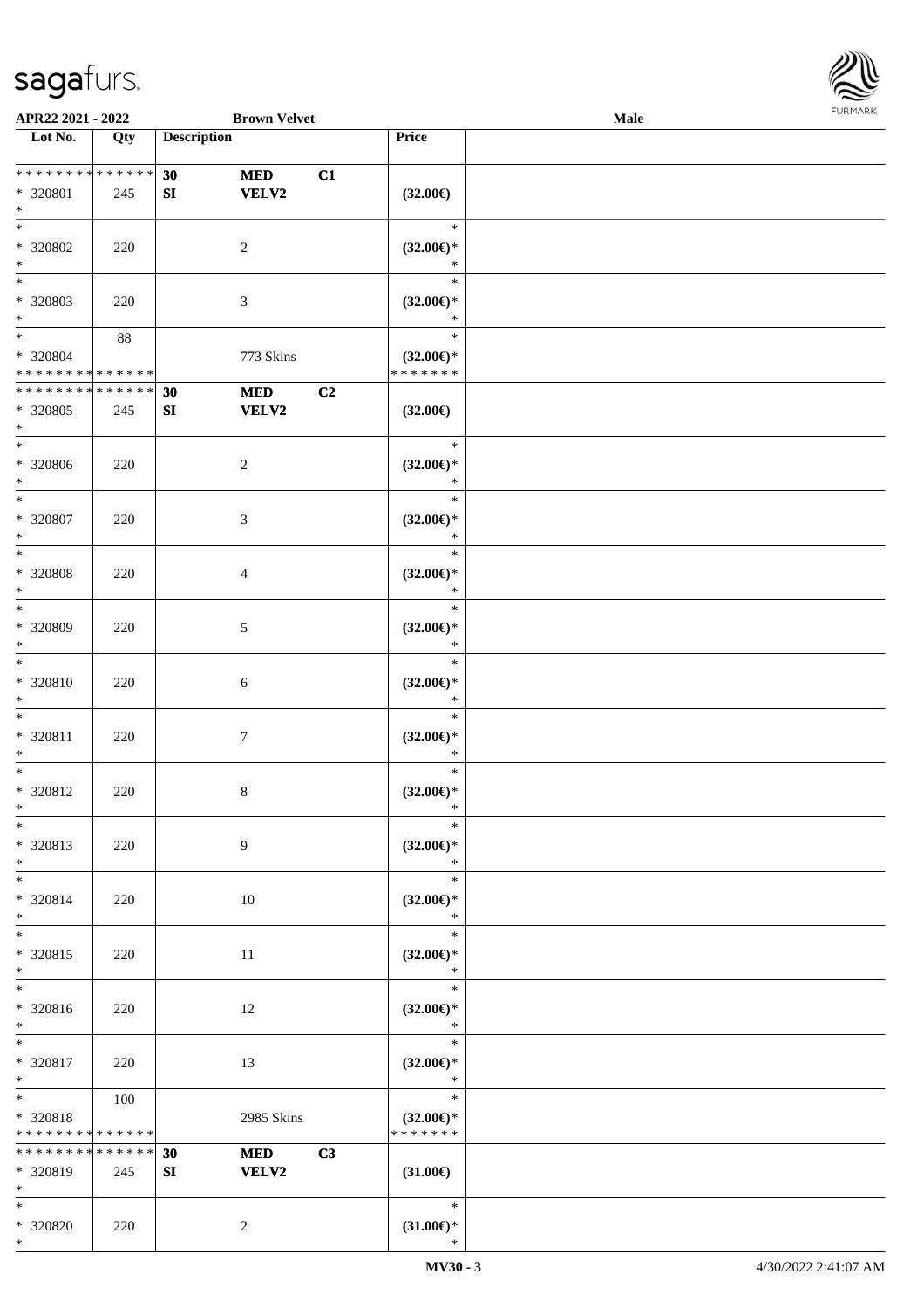

| APR22 2021 - 2022             |     |                    | <b>Brown Velvet</b>    |                |                     | <b>Male</b> |  |
|-------------------------------|-----|--------------------|------------------------|----------------|---------------------|-------------|--|
| Lot No.                       | Qty | <b>Description</b> |                        |                | Price               |             |  |
|                               |     |                    |                        |                |                     |             |  |
| $*$                           |     | 30                 | <b>MED</b>             | C3             | $\ast$              |             |  |
|                               |     |                    |                        |                |                     |             |  |
| * 320821                      | 220 | SI                 | ${\bf VELV2}$          |                | $(31.00\epsilon)$ * |             |  |
| $\ast$                        |     |                    |                        |                | $\ast$              |             |  |
| $*$                           |     |                    |                        |                | $\ast$              |             |  |
| $* 320822$                    | 220 |                    | 4                      |                | $(31.00\epsilon)$ * |             |  |
| $\ast$                        |     |                    |                        |                | $\ast$              |             |  |
| $\overline{\phantom{0}}$      |     |                    |                        |                | $\ast$              |             |  |
| * 320823                      |     |                    |                        |                |                     |             |  |
|                               | 220 |                    | 5                      |                | $(31.00\epsilon)$ * |             |  |
| $*$                           |     |                    |                        |                | *                   |             |  |
| $*$                           | 215 |                    |                        |                | $\ast$              |             |  |
| $* 320824$                    |     |                    | 1340 Skins             |                | $(31.00\epsilon)$ * |             |  |
| * * * * * * * * * * * * * *   |     |                    |                        |                | * * * * * * *       |             |  |
| * * * * * * * * * * * * * *   |     | 30                 | $\mathbf{XP}$          | C1             |                     |             |  |
| * 320825                      |     |                    |                        |                |                     |             |  |
|                               | 245 | SI                 | <b>VELV2</b>           |                | $(32.00\epsilon)$   |             |  |
| $*$                           |     |                    |                        |                |                     |             |  |
| $*$                           | 226 |                    |                        |                | $\ast$              |             |  |
| $* 320826$                    |     |                    | 471 Skins              |                | $(32.00\epsilon)$ * |             |  |
| * * * * * * * * * * * * * *   |     |                    |                        |                | * * * * * * *       |             |  |
| * * * * * * * * * * * * * *   |     | 30                 | $\mathbf{X}\mathbf{P}$ | C <sub>2</sub> |                     |             |  |
| $* 320827$                    |     |                    | VELV2                  |                |                     |             |  |
|                               | 245 | SI                 |                        |                | $(32.00\epsilon)$   |             |  |
| $*$                           |     |                    |                        |                |                     |             |  |
| $*$                           |     |                    |                        |                | $\ast$              |             |  |
| * 320828                      | 220 |                    | 2                      |                | $(32.00\epsilon)$ * |             |  |
| $*$                           |     |                    |                        |                | $\ast$              |             |  |
| $*$                           |     |                    |                        |                | $\ast$              |             |  |
| $* 320829$                    | 220 |                    | 3                      |                | $(32.00\epsilon)$ * |             |  |
|                               |     |                    |                        |                |                     |             |  |
| $*$                           |     |                    |                        |                | $\ast$              |             |  |
| $\ast$                        |     |                    |                        |                | $\ast$              |             |  |
| $* 320830$                    | 220 |                    | 4                      |                | $(32.00\epsilon)$ * |             |  |
| $*$                           |     |                    |                        |                | $\ast$              |             |  |
| $*$                           |     |                    |                        |                | $\ast$              |             |  |
| * 320831                      | 220 |                    | 5                      |                | $(32.00\epsilon)$ * |             |  |
|                               |     |                    |                        |                |                     |             |  |
| $*$                           |     |                    |                        |                | $\ast$              |             |  |
| $\ast$                        |     |                    |                        |                | $\ast$              |             |  |
| $* 320832$                    | 220 |                    | 6                      |                | $(32.00\epsilon)$ * |             |  |
| $*$                           |     |                    |                        |                | $\ast$              |             |  |
| $*$                           | 158 |                    |                        |                | $\ast$              |             |  |
| * 320833                      |     |                    | 1503 Skins             |                | $(32.00\epsilon)$ * |             |  |
|                               |     |                    |                        |                |                     |             |  |
| * * * * * * * * * * * * * * * |     |                    |                        |                | * * * * * * *       |             |  |
| * * * * * * * * * * * * * * * |     | 30                 | $\mathbf{XP}$          | C3             |                     |             |  |
| * 320834                      | 245 | SI                 | <b>VELV2</b>           |                | $(31.00\epsilon)$   |             |  |
| $*$                           |     |                    |                        |                |                     |             |  |
| $*$                           |     |                    |                        |                | $\ast$              |             |  |
| $* 320835$                    |     |                    |                        |                | $(31.00\epsilon)$ * |             |  |
| $*$                           | 220 |                    | 2                      |                | $\ast$              |             |  |
|                               |     |                    |                        |                |                     |             |  |
| $*$                           | 165 |                    |                        |                | $\ast$              |             |  |
| * 320836                      |     |                    | 630 Skins              |                | $(31.00\epsilon)$ * |             |  |
| * * * * * * * * * * * * * *   |     |                    |                        |                | * * * * * * *       |             |  |
| * * * * * * * * * * * * * *   |     | 30                 | MED/PAL C2             |                |                     |             |  |
| * 320837                      | 245 | $\mathbf{I}$       | <b>VELV1</b>           | <b>CHIP</b>    | $(26.00\epsilon)$   |             |  |
|                               |     |                    |                        |                |                     |             |  |
| $*$                           |     |                    |                        |                |                     |             |  |
| $*$                           |     |                    |                        |                | $\ast$              |             |  |
| $* 320838$                    | 220 |                    | 2                      |                | $(26.00\epsilon)$ * |             |  |
| $*$                           |     |                    |                        |                | $\ast$              |             |  |
| $*$                           |     |                    |                        |                | $\ast$              |             |  |
|                               |     |                    |                        |                |                     |             |  |
| * 320839                      | 220 |                    | 3                      |                | $(26.00\epsilon)$ * |             |  |
| $*$                           |     |                    |                        |                | $\ast$              |             |  |
| $*$                           |     |                    |                        |                | $\ast$              |             |  |
| * 320840                      | 220 |                    | 4                      |                | $(26.00\epsilon)$ * |             |  |
| $*$                           |     |                    |                        |                | $\ast$              |             |  |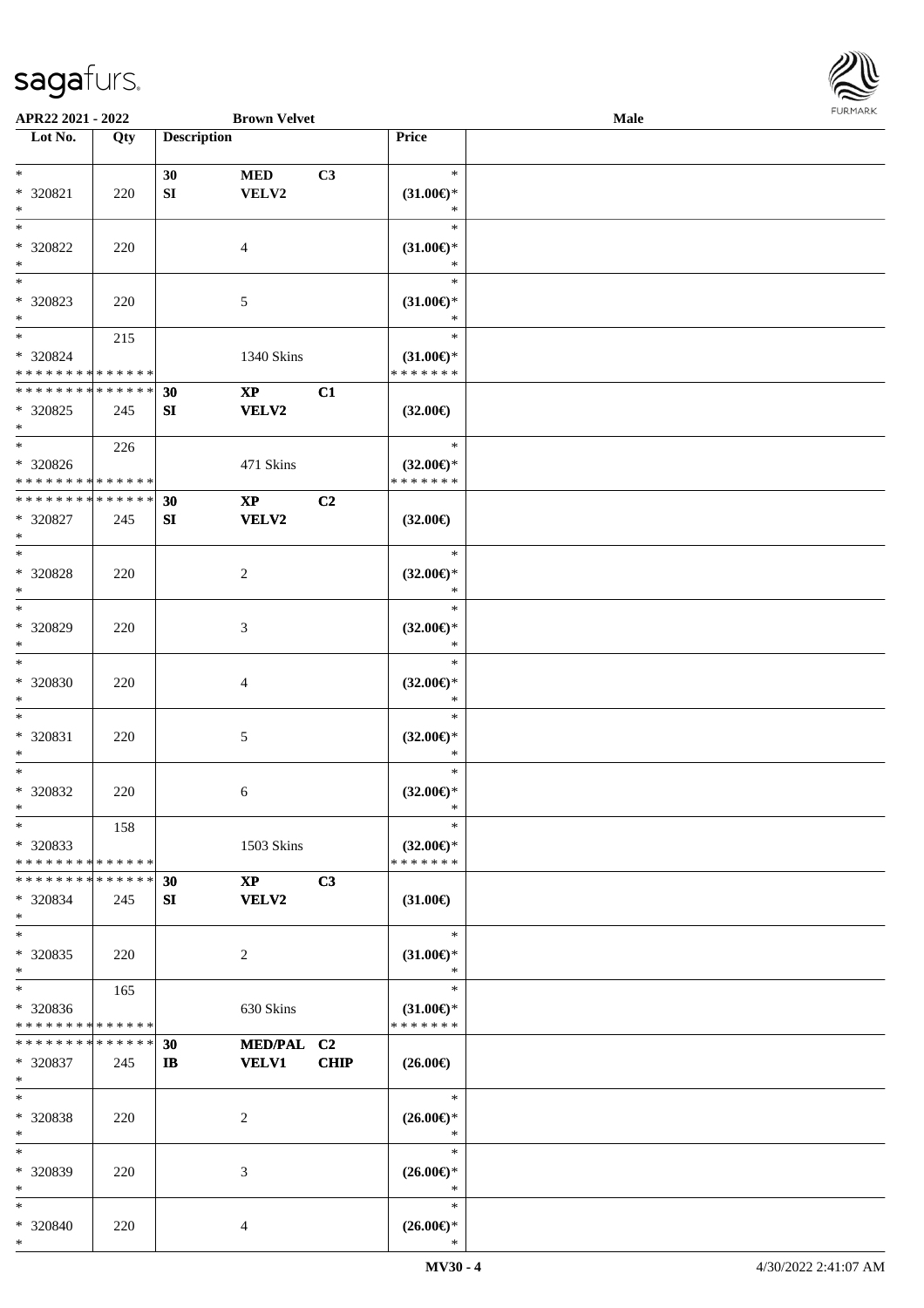

| APR22 2021 - 2022                                   |               |                             | <b>Brown Velvet</b>                                                                                                                                                                                                                            |                |                                                   | Male |  |
|-----------------------------------------------------|---------------|-----------------------------|------------------------------------------------------------------------------------------------------------------------------------------------------------------------------------------------------------------------------------------------|----------------|---------------------------------------------------|------|--|
| Lot No.                                             | Qty           | <b>Description</b>          |                                                                                                                                                                                                                                                |                | Price                                             |      |  |
| $*$<br>* 320841                                     | 220           | 30<br>$\mathbf{I}$ <b>B</b> | MED/PAL C2<br><b>VELV1</b>                                                                                                                                                                                                                     | <b>CHIP</b>    | $\ast$<br>$(26.00\epsilon)$ *                     |      |  |
| $*$<br>$*$<br>* 320842<br>$*$                       | 220           |                             | 6                                                                                                                                                                                                                                              |                | $\ast$<br>$\ast$<br>$(26.00\epsilon)$ *<br>$\ast$ |      |  |
| * 320843<br>$*$                                     | 220           |                             | $\tau$                                                                                                                                                                                                                                         |                | $\ast$<br>$(26.00\epsilon)$ *<br>$\ast$           |      |  |
| $*$<br>* 320844<br>$*$                              | 220           |                             | $\,8\,$                                                                                                                                                                                                                                        |                | $\ast$<br>$(26.00\epsilon)$ *<br>$\ast$           |      |  |
| $*$<br>* 320845<br>$*$                              | 220           |                             | 9                                                                                                                                                                                                                                              |                | $\ast$<br>$(26.00\epsilon)$ *<br>$\ast$           |      |  |
| $\overline{\phantom{0}}$<br>* 320846<br>$*$         | 220           |                             | 10                                                                                                                                                                                                                                             |                | $\ast$<br>$(26.00\epsilon)$ *<br>$\ast$           |      |  |
| $*$<br>* 320847<br>$*$                              | 220           |                             | 11                                                                                                                                                                                                                                             |                | $\ast$<br>$(26.00\epsilon)$ *<br>$\ast$           |      |  |
| $*$<br>* 320848<br>$*$<br>$\overline{\ast}$         | 220           |                             | 12                                                                                                                                                                                                                                             |                | $\ast$<br>$(26.00\epsilon)$ *<br>$\ast$           |      |  |
| * 320849<br>$*$                                     | 220           |                             | 13                                                                                                                                                                                                                                             |                | $\ast$<br>$(26.00\epsilon)$ *<br>$\ast$           |      |  |
| * 320850<br>$*$                                     | 220           |                             | 14                                                                                                                                                                                                                                             |                | $\ast$<br>$(26.00\epsilon)$ *<br>$\ast$           |      |  |
| $*$<br>* 320851<br>* * * * * * * * * * * * * *      | 128           |                             | 3233 Skins                                                                                                                                                                                                                                     |                | $\ast$<br>$(26.00\epsilon)$ *<br>* * * * * * *    |      |  |
| * * * * * * * * * * * * * *<br>* 320852<br>$*$ $-$  | 225           | 30<br><b>SAGA</b>           | XD and the set of the set of the set of the set of the set of the set of the set of the set of the set of the set of the set of the set of the set of the set of the set of the set of the set of the set of the set of the se<br><b>VELV1</b> | C1             | $(32.00\epsilon)$                                 |      |  |
| $\ast$<br>* 320853<br>$*$                           | 200           |                             | 2                                                                                                                                                                                                                                              |                | $\ast$<br>$(32.00\epsilon)$ *<br>$\ast$           |      |  |
| $*$<br>* 320854<br>* * * * * * * * * * * * * *      | 54            |                             | 479 Skins                                                                                                                                                                                                                                      |                | $\ast$<br>$(32.00\epsilon)$ *<br>* * * * * * *    |      |  |
| * * * * * * * *<br>* 320855<br>$\ast$               | ******<br>225 | 30<br><b>SAGA</b>           | <b>XD</b><br><b>VELV1</b>                                                                                                                                                                                                                      | C <sub>2</sub> | $(32.00\epsilon)$                                 |      |  |
| $\ast$<br>* 320856<br>$*$                           | 200           |                             | 2                                                                                                                                                                                                                                              |                | $\ast$<br>$(32.00\epsilon)$ *<br>$\ast$           |      |  |
| $*$<br>* 320857<br>$*$                              | 200           |                             | 3                                                                                                                                                                                                                                              |                | $\ast$<br>$(32.00\epsilon)$ *<br>$\ast$           |      |  |
| $*$ $-$<br>* 320858<br>* * * * * * * * * * * * * *  | 135           |                             | 760 Skins                                                                                                                                                                                                                                      |                | $\ast$<br>$(32.00\epsilon)$ *<br>* * * * * * *    |      |  |
| * * * * * * * * * * * * * * *<br>* 320859<br>$\ast$ | 225           | 30<br><b>SAGA</b>           | XD and the set of the set of the set of the set of the set of the set of the set of the set of the set of the set of the set of the set of the set of the set of the set of the set of the set of the set of the set of the se<br><b>VELV1</b> | C3             | $(31.00\epsilon)$                                 |      |  |
| $*$<br>* 320860<br>$*$                              | 200           |                             | 2                                                                                                                                                                                                                                              |                | $\ast$<br>$(31.00\epsilon)$ *<br>$\ast$           |      |  |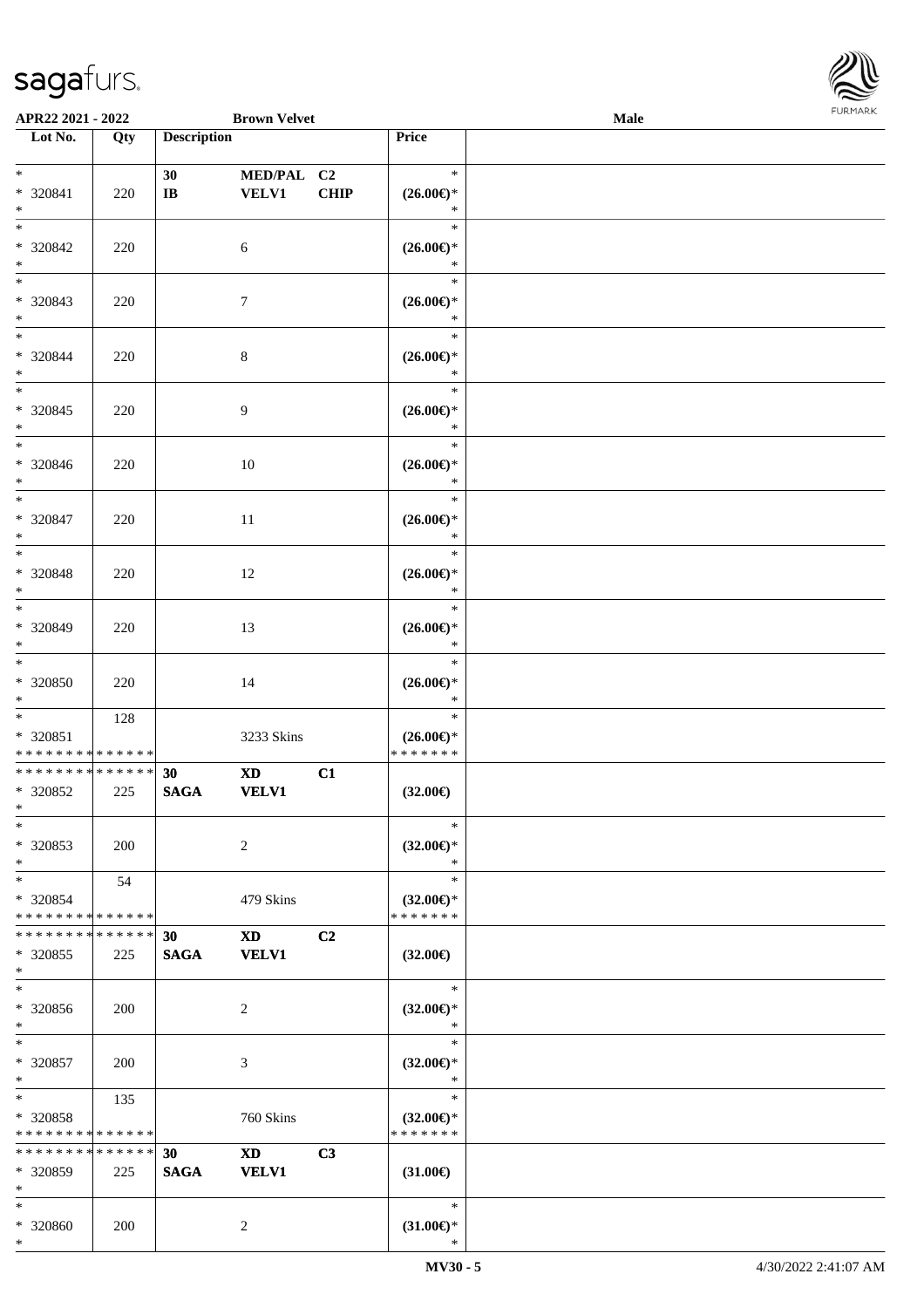

| APR22 2021 - 2022                                                       |     |                       | <b>Brown Velvet</b>        |                |                                                     | Male |  |
|-------------------------------------------------------------------------|-----|-----------------------|----------------------------|----------------|-----------------------------------------------------|------|--|
| Lot No.                                                                 | Qty | <b>Description</b>    |                            |                | Price                                               |      |  |
| $*$ $*$<br>* 320861<br>* * * * * * * * * * * * * *                      | 131 | 30<br>$\mathbf{SAGA}$ | <b>XD</b><br><b>VELV1</b>  | C3             | $\ast$<br>$(31.00\epsilon)$ *<br>* * * * * * *      |      |  |
| * * * * * * * * * * * * * *<br>* 320862<br>$*$                          | 225 | 30<br><b>SAGA</b>     | <b>MED</b><br><b>VELV1</b> | C1             | $(32.00\epsilon)$                                   |      |  |
| * 320863<br>$*$                                                         | 200 |                       | $\overline{2}$             |                | $\ast$<br>$(32.00\epsilon)$ *<br>$\ast$             |      |  |
| $*$<br>$* 320864$<br>$*$                                                | 200 |                       | 3                          |                | $\ast$<br>$(32.00\epsilon)$ *<br>$\ast$             |      |  |
| $\overline{\ast}$<br>* 320865<br>$\ast$<br>$*$                          | 200 |                       | 4                          |                | $\ast$<br>$(32.00\epsilon)$ *<br>$\ast$             |      |  |
| * 320866<br>$*$<br>$*$                                                  | 200 |                       | 5                          |                | $\ast$<br>$(32.00\epsilon)$ *<br>$\ast$             |      |  |
| * 320867<br>$*$<br>$*$                                                  | 200 |                       | 6                          |                | $\ast$<br>$(32.00\epsilon)$ *<br>$\ast$<br>$\ast$   |      |  |
| $* 320868$<br>$\ast$<br>$*$                                             | 200 |                       | $\tau$                     |                | $(32.00\epsilon)$ *<br>$\ast$<br>$\ast$             |      |  |
| * 320869<br>$*$<br>$*$                                                  | 200 |                       | 8                          |                | $(32.00\epsilon)$ *<br>$\ast$<br>$\ast$             |      |  |
| * 320870<br>$*$<br>$\ast$                                               | 200 |                       | 9                          |                | $(32.00\epsilon)$ *<br>$\ast$<br>$\ast$             |      |  |
| * 320871<br>$*$<br>$*$                                                  | 200 |                       | $10\,$                     |                | $(32.00\epsilon)$ *<br>$\ast$<br>$\ast$             |      |  |
| * 320872<br>* * * * * * * * * * * * * *<br>******** <mark>******</mark> | 200 |                       | 2225 Skins                 |                | $(32.00\epsilon)$ *<br>*******                      |      |  |
| * 320873<br>$*$                                                         | 225 | 30 MED<br>SAGA VELV1  |                            | C <sub>2</sub> | $(32.00\epsilon)$                                   |      |  |
| $*$<br>* 320874<br>$*$                                                  | 200 |                       | 2                          |                | $\ast$<br>$(32.00\epsilon)$ *<br>$\ast$<br>$\ast$   |      |  |
| $*$<br>* 320875<br>$*$<br>$*$                                           | 200 |                       | 3                          |                | $(32.00\epsilon)$ *<br>$*$                          |      |  |
| * 320876<br>$*$                                                         | 200 |                       | 4                          |                | $\ast$<br>$(32.00\epsilon)$ *<br>$\ast$<br>$\equiv$ |      |  |
| $*$<br>* 320877<br>$*$                                                  | 200 |                       | 5                          |                | $\ast$<br>$(32.00\epsilon)$ *<br>$\ast$             |      |  |
| $*$<br>* 320878<br>$*$                                                  | 200 |                       | 6                          |                | $\ast$<br>$(32.00\epsilon)$ *<br>$\ast$             |      |  |
| $\ast$<br>* 320879<br>$*$                                               | 200 |                       | 7                          |                | $\ast$<br>$(32.00\epsilon)$ *<br>$\ast$             |      |  |
| $*$<br>* 320880<br>$*$                                                  | 200 |                       | 8                          |                | $\ast$<br>$(32.00\epsilon)$ *<br>$\ast$             |      |  |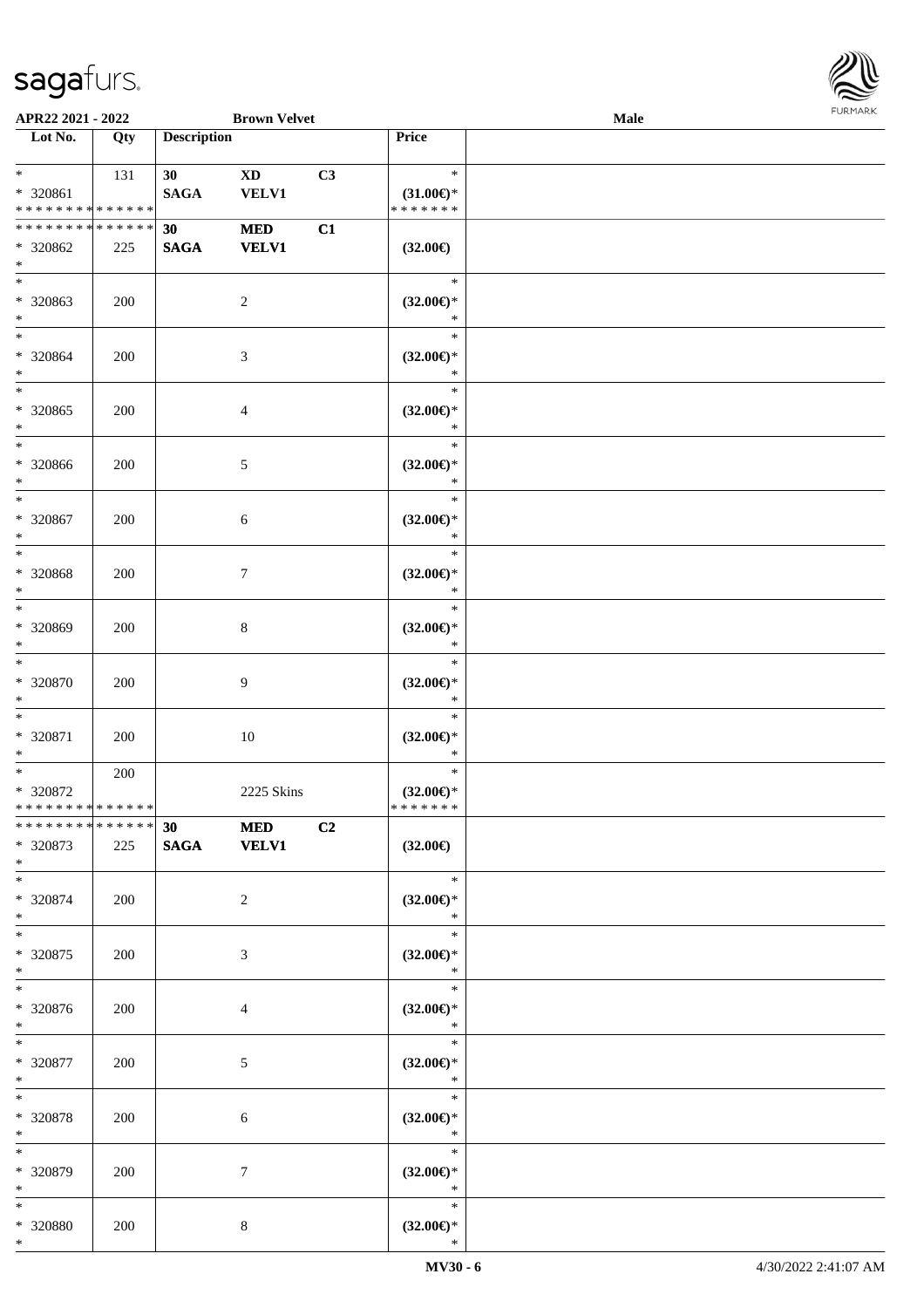

| APR22 2021 - 2022                                |        |                    | <b>Brown Velvet</b>                    |                |                                      | <b>Male</b> |  |
|--------------------------------------------------|--------|--------------------|----------------------------------------|----------------|--------------------------------------|-------------|--|
| Lot No.                                          | Qty    | <b>Description</b> |                                        |                | Price                                |             |  |
|                                                  |        |                    |                                        |                |                                      |             |  |
| $*$                                              |        | 30                 | <b>MED</b>                             | C <sub>2</sub> | $\ast$                               |             |  |
| * 320881                                         | 200    | <b>SAGA</b>        | <b>VELV1</b>                           |                | $(32.00\epsilon)$ *                  |             |  |
| $\ast$                                           |        |                    |                                        |                | $\ast$                               |             |  |
| $\ast$                                           |        |                    |                                        |                | $\ast$                               |             |  |
| * 320882                                         | 200    |                    | 10                                     |                | $(32.00\epsilon)$ *                  |             |  |
| $\ast$                                           |        |                    |                                        |                | $\ast$                               |             |  |
| $*$                                              | 71     |                    |                                        |                | $\ast$                               |             |  |
| * 320883                                         |        |                    | 2096 Skins                             |                | $(32.00\epsilon)$ *                  |             |  |
| * * * * * * * * * * * * * *                      |        |                    |                                        |                | * * * * * * *                        |             |  |
| * * * * * * * * * * * * * *                      |        | 30                 | <b>MED</b>                             | C3             |                                      |             |  |
| * 320884                                         | 225    | <b>SAGA</b>        | <b>VELV1</b>                           |                | $(31.00\epsilon)$                    |             |  |
| $*$                                              |        |                    |                                        |                |                                      |             |  |
| $\ast$                                           |        |                    |                                        |                | $\ast$                               |             |  |
| $* 320885$                                       | 200    |                    | $\overline{c}$                         |                | $(31.00\epsilon)$ *                  |             |  |
| $\ast$                                           |        |                    |                                        |                | $\ast$                               |             |  |
| $\ast$                                           |        |                    |                                        |                | $\ast$                               |             |  |
| $* 320886$                                       | 200    |                    | 3                                      |                | $(31.00\epsilon)$ *                  |             |  |
| $*$                                              |        |                    |                                        |                | $\ast$                               |             |  |
| $\ast$                                           |        |                    |                                        |                | $\ast$                               |             |  |
| $* 320887$                                       | 200    |                    | 4                                      |                | $(31.00\epsilon)$ *                  |             |  |
| $\ast$                                           |        |                    |                                        |                | $\ast$                               |             |  |
| $\ast$                                           |        |                    |                                        |                | $\ast$                               |             |  |
| * 320888                                         | 200    |                    |                                        |                | $(31.00\epsilon)$ *                  |             |  |
| $\ast$                                           |        |                    | 5                                      |                | $\ast$                               |             |  |
| $*$                                              |        |                    |                                        |                | $\ast$                               |             |  |
|                                                  | 65     |                    |                                        |                |                                      |             |  |
| * 320889<br>* * * * * * * * * * * * * *          |        |                    | 1090 Skins                             |                | $(31.00\epsilon)$ *<br>* * * * * * * |             |  |
| * * * * * * * * * * * * * *                      |        |                    |                                        |                |                                      |             |  |
| * 320890                                         |        | 30                 | $\mathbf{X}\mathbf{P}$<br><b>VELV1</b> | C1             |                                      |             |  |
| $*$                                              | 225    | $\mathbf{SAGA}$    |                                        |                | $(32.00\epsilon)$                    |             |  |
| $*$                                              |        |                    |                                        |                | $\ast$                               |             |  |
| * 320891                                         |        |                    |                                        |                |                                      |             |  |
| $*$                                              | 200    |                    | $\overline{c}$                         |                | $(32.00\epsilon)$ *<br>$\ast$        |             |  |
| $*$                                              |        |                    |                                        |                | $\ast$                               |             |  |
|                                                  |        |                    |                                        |                |                                      |             |  |
| $* 320892$<br>$*$                                | 200    |                    | 3                                      |                | $(32.00\epsilon)$ *<br>$\ast$        |             |  |
| $*$                                              |        |                    |                                        |                | $\ast$                               |             |  |
|                                                  | 93     |                    |                                        |                |                                      |             |  |
| * 320893                                         |        |                    | 718 Skins                              |                | $(32.00\epsilon)$ *<br>* * * * * * * |             |  |
| * * * * * * * * * * * * * * *<br>* * * * * * * * | ****** |                    |                                        |                |                                      |             |  |
|                                                  |        | 30                 | $\mathbf{X}\mathbf{P}$                 | C2             |                                      |             |  |
| * 320894                                         | 225    | <b>SAGA</b>        | <b>VELV1</b>                           |                | $(32.00\epsilon)$                    |             |  |
| $*$<br>$*$                                       |        |                    |                                        |                | $\ast$                               |             |  |
|                                                  |        |                    |                                        |                |                                      |             |  |
| * 320895                                         | 200    |                    | 2                                      |                | $(32.00\epsilon)$ *                  |             |  |
| $*$                                              |        |                    |                                        |                | $\ast$                               |             |  |
| $*$                                              |        |                    |                                        |                | $\ast$                               |             |  |
| * 320896                                         | 200    |                    | 3                                      |                | $(32.00\epsilon)$ *                  |             |  |
| $*$                                              |        |                    |                                        |                | $\ast$                               |             |  |
| $*$                                              |        |                    |                                        |                | $\ast$                               |             |  |
| * 320897                                         | 200    |                    | 4                                      |                | $(32.00\epsilon)$ *                  |             |  |
| $*$                                              |        |                    |                                        |                | $\ast$                               |             |  |
| $*$                                              |        |                    |                                        |                | $\ast$                               |             |  |
| * 320898                                         | 200    |                    | 5                                      |                | $(32.00\epsilon)$ *                  |             |  |
| $*$                                              |        |                    |                                        |                | $\ast$                               |             |  |
| $*$                                              |        |                    |                                        |                | $\ast$                               |             |  |
| * 320899                                         | 200    |                    | 6                                      |                | $(32.00\epsilon)$ *                  |             |  |
| $*$                                              |        |                    |                                        |                | $\ast$                               |             |  |
| $*$                                              |        |                    |                                        |                | $\ast$                               |             |  |
| * 320900                                         | 200    |                    | 7                                      |                | $(32.00\epsilon)$ *                  |             |  |
| $*$                                              |        |                    |                                        |                | $\ast$                               |             |  |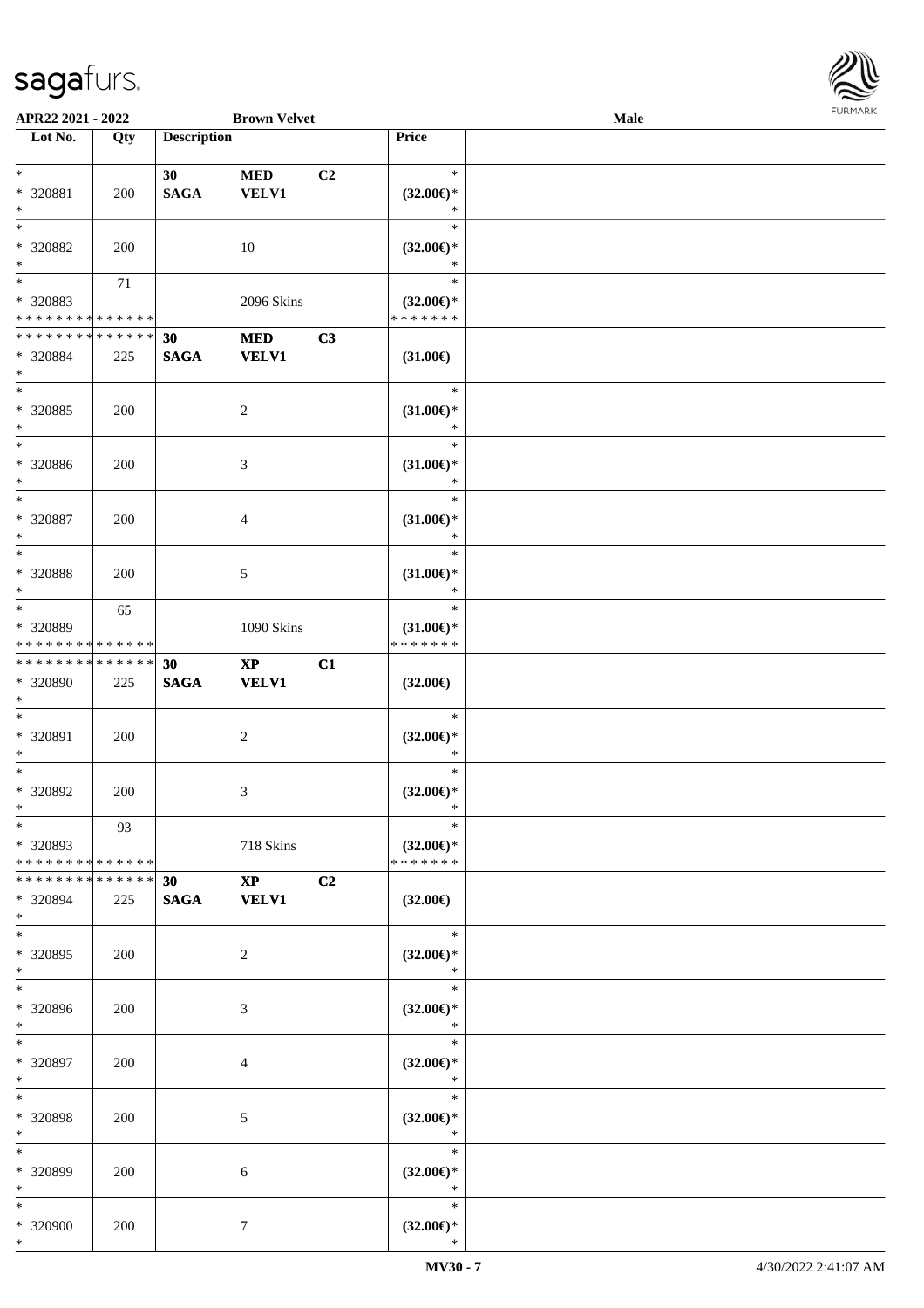

| APR22 2021 - 2022                                                    |     |                    | <b>Brown Velvet</b>                                                                                                                                                                                                                            |                |                                                | <b>Male</b> |  |
|----------------------------------------------------------------------|-----|--------------------|------------------------------------------------------------------------------------------------------------------------------------------------------------------------------------------------------------------------------------------------|----------------|------------------------------------------------|-------------|--|
| Lot No.                                                              | Qty | <b>Description</b> |                                                                                                                                                                                                                                                |                | Price                                          |             |  |
| $*$<br>* 320901<br>$*$                                               | 200 | 30<br><b>SAGA</b>  | $\mathbf{X}\mathbf{P}$<br><b>VELV1</b>                                                                                                                                                                                                         | C2             | $\ast$<br>$(32.00\epsilon)$ *<br>$\ast$        |             |  |
| $\overline{\ast}$<br>* 320902<br>$\ast$                              | 200 |                    | 9                                                                                                                                                                                                                                              |                | $\ast$<br>$(32.00\epsilon)$ *<br>$\ast$        |             |  |
| * 320903<br>$\ast$                                                   | 200 |                    | 10                                                                                                                                                                                                                                             |                | $\ast$<br>$(32.00\epsilon)$ *<br>$\ast$        |             |  |
| $*$<br>* 320904<br>$*$                                               | 200 |                    | 11                                                                                                                                                                                                                                             |                | $\ast$<br>$(32.00\epsilon)$ *<br>$\ast$        |             |  |
| * 320905<br>$\ast$                                                   | 200 |                    | 12                                                                                                                                                                                                                                             |                | $\ast$<br>$(32.00\epsilon)$ *<br>$\ast$        |             |  |
| $\ast$<br>* 320906<br>* * * * * * * * <mark>* * * * * *</mark>       | 31  |                    | 2456 Skins                                                                                                                                                                                                                                     |                | $\ast$<br>$(32.00\epsilon)$ *<br>* * * * * * * |             |  |
| * * * * * * * * * * * * * *<br>* 320907<br>$\ast$                    | 225 | 30<br><b>SAGA</b>  | $\mathbf{X}\mathbf{P}$<br><b>VELV1</b>                                                                                                                                                                                                         | C3             | $(31.00\epsilon)$                              |             |  |
| $\overline{\ast}$<br>* 320908<br>$\ast$                              | 200 |                    | 2                                                                                                                                                                                                                                              |                | $\ast$<br>$(31.00\epsilon)$ *<br>$\ast$        |             |  |
| $*$<br>* 320909<br>$\ast$                                            | 200 |                    | 3                                                                                                                                                                                                                                              |                | $\ast$<br>$(31.00\epsilon)$ *<br>$\ast$        |             |  |
| $\ast$<br>* 320910<br>$*$                                            | 220 |                    | $\overline{4}$                                                                                                                                                                                                                                 |                | $\ast$<br>$(31.00\epsilon)$ *<br>$\ast$        |             |  |
| $\ddot{x}$<br>* 320911<br>* * * * * * * * <mark>* * * * * * *</mark> | 78  |                    | 923 Skins                                                                                                                                                                                                                                      |                | $\ast$<br>$(31.00\epsilon)$ *<br>* * * * * * * |             |  |
| * * * * * * * * <mark>* * * * * * *</mark><br>* 320912<br>$*$ $-$    | 215 | 30<br><b>SAGA</b>  | $\mathbf{X}\mathbf{D}$<br><b>VELV2</b>                                                                                                                                                                                                         | C1             | $(35.00\epsilon)$                              |             |  |
| $\ast$<br>* 320913<br>* * * * * * * * <mark>* * * * * *</mark>       | 49  |                    | 264 Skins                                                                                                                                                                                                                                      |                | $\ast$<br>$(35.00\epsilon)$ *<br>* * * * * * * |             |  |
| * * * * * * * * * * * * * * *<br>* 320914<br>$\ast$                  | 225 | 30<br><b>SAGA</b>  | XD and the set of the set of the set of the set of the set of the set of the set of the set of the set of the set of the set of the set of the set of the set of the set of the set of the set of the set of the set of the se<br><b>VELV2</b> | C2             | $(35.00\epsilon)$                              |             |  |
| $\ast$<br>* 320915<br>$\ast$                                         | 220 |                    | 2                                                                                                                                                                                                                                              |                | $\ast$<br>$(35.00\epsilon)$ *<br>$\ast$        |             |  |
| $\ast$<br>* 320916<br>* * * * * * * * * * * * * * *                  | 112 |                    | 557 Skins                                                                                                                                                                                                                                      |                | $\ast$<br>$(35.00\epsilon)$ *<br>* * * * * * * |             |  |
| 320917                                                               | 172 | 30<br><b>SAGA</b>  | $\boldsymbol{\mathrm{X}}\boldsymbol{\mathrm{D}}$<br><b>VELV2</b>                                                                                                                                                                               | C <sub>3</sub> | $(34.00\epsilon)$                              |             |  |
| * * * * * * * * * * * * * * <mark>*</mark><br>* 320918<br>$\ast$     | 225 | 30<br><b>SAGA</b>  | <b>MED</b><br><b>VELV2</b>                                                                                                                                                                                                                     | C1             | $(35.00\epsilon)$                              |             |  |
| $\ast$<br>* 320919<br>$\ast$                                         | 200 |                    | 2                                                                                                                                                                                                                                              |                | $\ast$<br>$(35.00\epsilon)$ *<br>$\ast$        |             |  |
| $\ast$<br>* 320920<br>$\ast$                                         | 200 |                    | 3                                                                                                                                                                                                                                              |                | $\ast$<br>$(35.00\epsilon)$ *<br>$\ast$        |             |  |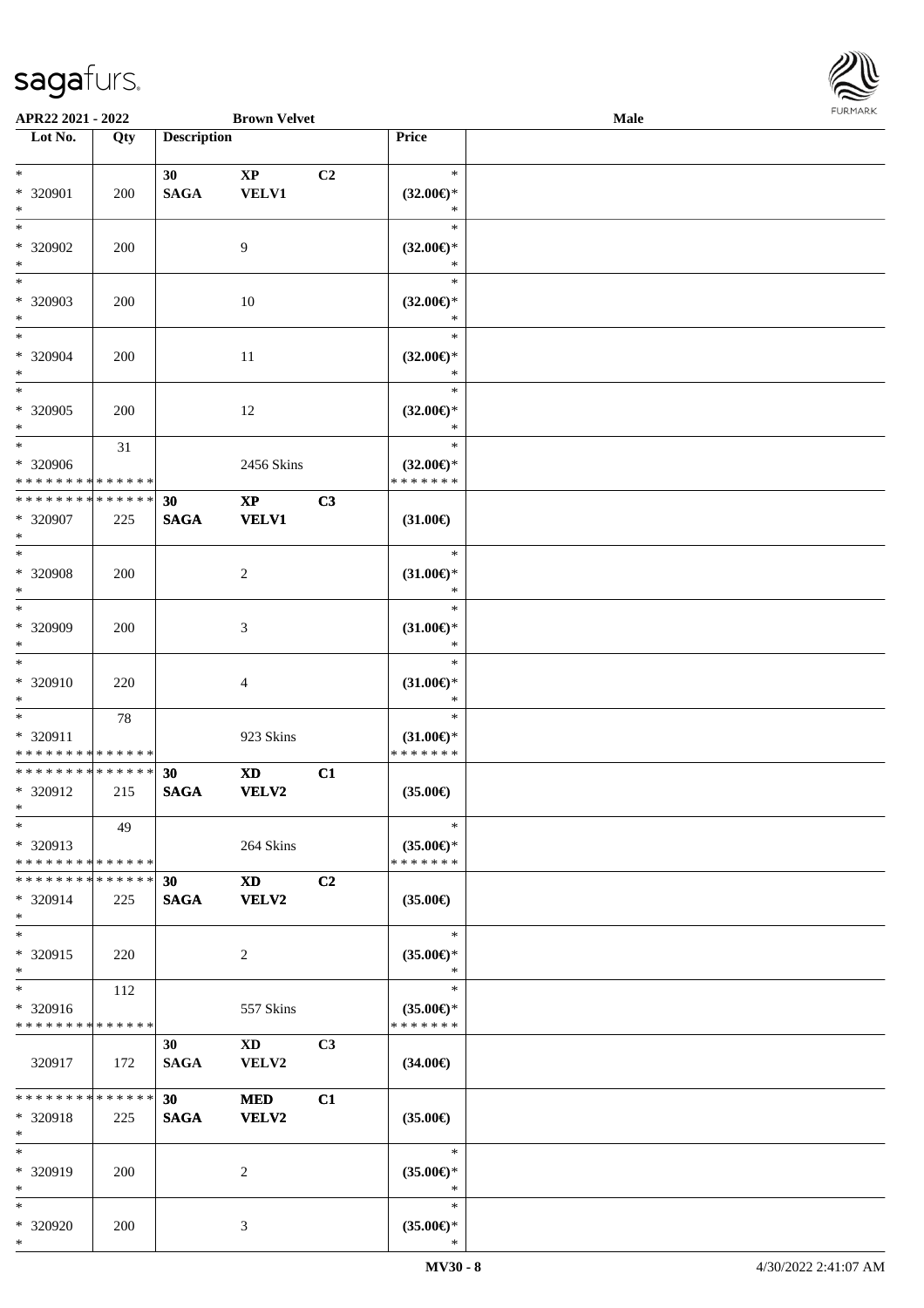

| APR22 2021 - 2022           |     |                    | <b>Brown Velvet</b> |    |                                | Male |  |
|-----------------------------|-----|--------------------|---------------------|----|--------------------------------|------|--|
| Lot No.                     | Qty | <b>Description</b> |                     |    | Price                          |      |  |
|                             |     |                    |                     |    |                                |      |  |
| $\ast$                      |     | 30 <sup>°</sup>    | <b>MED</b>          | C1 | $\ast$                         |      |  |
| * 320921                    | 200 | <b>SAGA</b>        | VELV2               |    | $(35.00\epsilon)$ *            |      |  |
| $\ast$                      |     |                    |                     |    | $\ast$                         |      |  |
| $\ast$                      |     |                    |                     |    | $\ast$                         |      |  |
| * 320922                    | 200 |                    | $\mathfrak{S}$      |    | $(35.00\mathnormal{\infty})^*$ |      |  |
| $\ast$                      |     |                    |                     |    | $\ast$                         |      |  |
| $\overline{\phantom{1}}$    |     |                    |                     |    | $\ast$                         |      |  |
| * 320923                    | 200 |                    | 6                   |    | $(35.00\epsilon)$ *            |      |  |
| $\ast$                      |     |                    |                     |    | $\ast$                         |      |  |
| $\overline{\ast}$           |     |                    |                     |    | $\ast$                         |      |  |
|                             |     |                    |                     |    |                                |      |  |
| * 320924                    | 200 |                    | $\tau$              |    | $(35.00\epsilon)$ *            |      |  |
| $\ast$<br>$\overline{\ast}$ |     |                    |                     |    | $\ast$<br>$\ast$               |      |  |
|                             | 171 |                    |                     |    |                                |      |  |
| $*320925$                   |     |                    | 1596 Skins          |    | $(35.00\epsilon)$ *            |      |  |
| * * * * * * * * * * * * * * |     |                    |                     |    | * * * * * * *                  |      |  |
| * * * * * * * * * * * * * * |     | 30                 | <b>MED</b>          | C2 |                                |      |  |
| * 320926                    | 225 | <b>SAGA</b>        | VELV2               |    | $(35.00\epsilon)$              |      |  |
| $\ast$                      |     |                    |                     |    |                                |      |  |
| $\ast$                      |     |                    |                     |    | $\ast$                         |      |  |
| $* 320927$                  | 225 |                    | $\overline{c}$      |    | $(35.00\epsilon)$ *            |      |  |
| $\ast$                      |     |                    |                     |    | $\ast$                         |      |  |
| $\ast$                      |     |                    |                     |    | $\ast$                         |      |  |
| $* 320928$                  | 200 |                    | $\mathfrak{Z}$      |    | $(35.00\epsilon)$ *            |      |  |
| $\ast$                      |     |                    |                     |    | $\ast$                         |      |  |
| $\ast$                      |     |                    |                     |    | $\ast$                         |      |  |
| * 320929                    | 200 |                    | 4                   |    | $(35.00\epsilon)$ *            |      |  |
| $\ast$                      |     |                    |                     |    | $\ast$                         |      |  |
| $\overline{\ast}$           |     |                    |                     |    | $\ast$                         |      |  |
| * 320930                    | 200 |                    | $5\,$               |    | $(35.00\epsilon)$ *            |      |  |
| $\ast$                      |     |                    |                     |    | $\ast$                         |      |  |
| $\ast$                      |     |                    |                     |    | $\ast$                         |      |  |
|                             |     |                    |                     |    |                                |      |  |
| * 320931                    | 200 |                    | $\sqrt{6}$          |    | $(35.00\epsilon)$ *            |      |  |
| $\ast$                      |     |                    |                     |    | $\ast$                         |      |  |
| $\ast$                      |     |                    |                     |    | $\ast$                         |      |  |
| $*320932$                   | 200 |                    | $7\phantom{.0}$     |    | $(35.00\epsilon)$ *            |      |  |
| $*$                         |     |                    |                     |    | $\ast$                         |      |  |
| $\ast$                      |     |                    |                     |    | $\ast$                         |      |  |
| * 320933                    | 200 |                    | 8                   |    | $(35.00\epsilon)$ *            |      |  |
| $\ast$                      |     |                    |                     |    | $\ast$                         |      |  |
| $\ast$                      |     |                    |                     |    | $\ast$                         |      |  |
| * 320934                    | 200 |                    | 9                   |    | $(35.00\epsilon)$ *            |      |  |
| $\ast$                      |     |                    |                     |    | $\ast$                         |      |  |
| $\ast$                      |     |                    |                     |    | $\ast$                         |      |  |
| * 320935                    | 200 |                    | 10                  |    | $(35.00\epsilon)$ *            |      |  |
| $\ast$                      |     |                    |                     |    | $\ast$                         |      |  |
| $\ast$                      |     |                    |                     |    | $\ast$                         |      |  |
| * 320936                    | 200 |                    | 11                  |    | $(35.00\epsilon)$ *            |      |  |
| $*$                         |     |                    |                     |    | $\ast$                         |      |  |
| $*$                         |     |                    |                     |    | $\ast$                         |      |  |
| * 320937                    | 200 |                    | 12                  |    | $(35.00\epsilon)$ *            |      |  |
| $*$                         |     |                    |                     |    | $\ast$                         |      |  |
| $\ast$                      | 200 |                    |                     |    | $\ast$                         |      |  |
| * 320938                    |     |                    | 2650 Skins          |    | $(35.00\epsilon)$ *            |      |  |
| * * * * * * * * * * * * * * |     |                    |                     |    | * * * * * * *                  |      |  |
| * * * * * * * * * * * * * * |     | 30                 | <b>MED</b>          | C3 |                                |      |  |
|                             |     |                    |                     |    |                                |      |  |
| * 320939                    | 245 | <b>SAGA</b>        | VELV2               |    | $(34.00\epsilon)$              |      |  |
| $*$                         |     |                    |                     |    |                                |      |  |
| $*$                         | 217 |                    |                     |    | $\ast$                         |      |  |
| * 320940                    |     |                    | 462 Skins           |    | $(34.00\epsilon)$ *            |      |  |
| * * * * * * * * * * * * * * |     |                    |                     |    | * * * * * * *                  |      |  |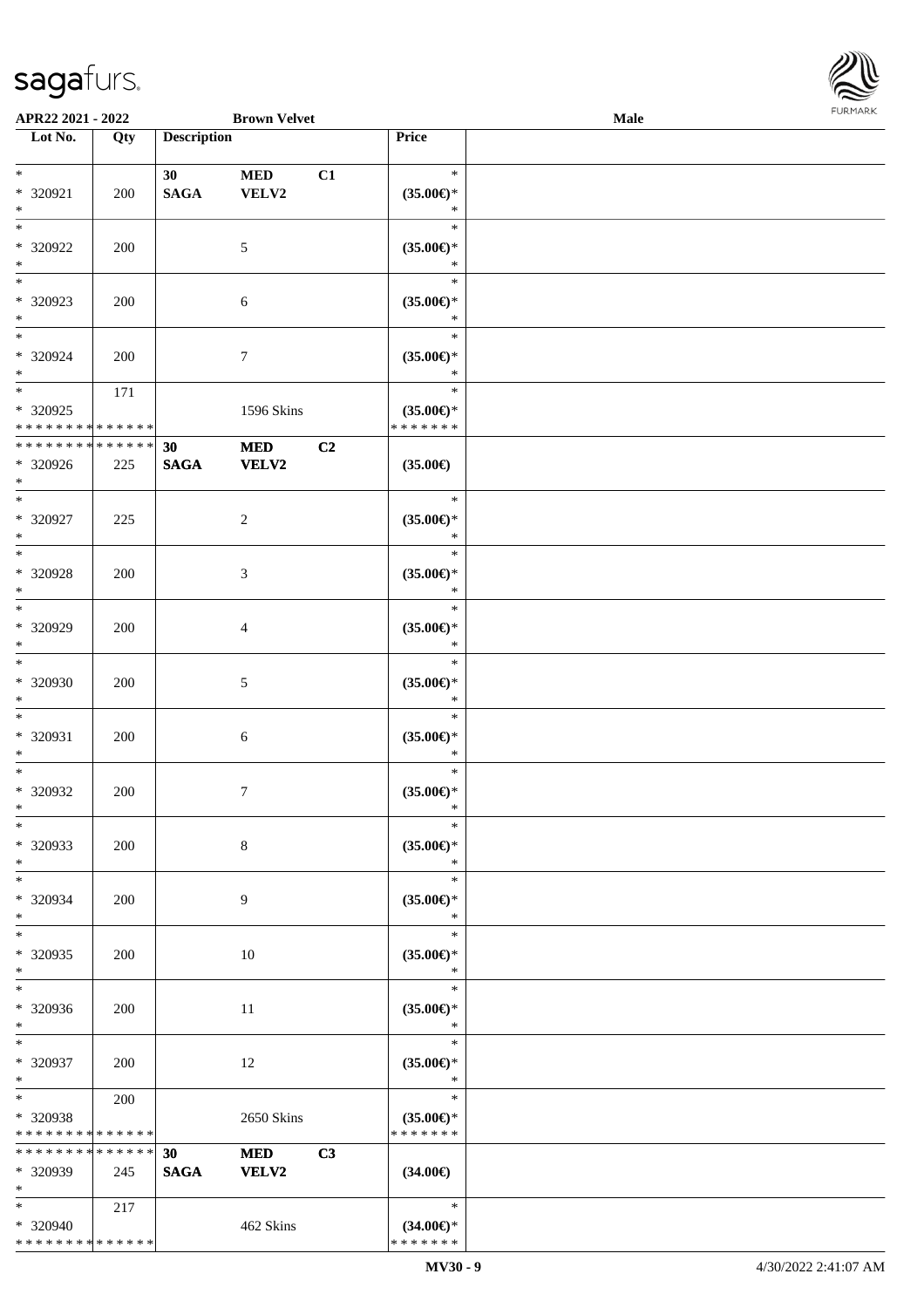

| APR22 2021 - 2022                                   |     |                                | <b>Brown Velvet</b>           |    |                                                | Male |  |
|-----------------------------------------------------|-----|--------------------------------|-------------------------------|----|------------------------------------------------|------|--|
| Lot No.                                             | Qty | <b>Description</b>             |                               |    | Price                                          |      |  |
|                                                     |     |                                |                               |    |                                                |      |  |
| * * * * * * * * * * * * * *<br>* 320941<br>$*$      | 225 | 30 <sup>°</sup><br><b>SAGA</b> | $\bold{XP}$<br><b>VELV2</b>   | C1 | $(35.00\in)$                                   |      |  |
| $*$<br>* 320942<br>$\ast$                           | 200 |                                | $\overline{2}$                |    | $\ast$<br>$(35.00\epsilon)$ *<br>$\ast$        |      |  |
| $\overline{\phantom{0}}$<br>* 320943<br>$*$         | 200 |                                | $\mathfrak{Z}$                |    | $\ast$<br>$(35.00\epsilon)$ *<br>$\ast$        |      |  |
| $*$<br>* 320944<br>$*$                              | 200 |                                | $\overline{4}$                |    | $\ast$<br>$(35.00\epsilon)$ *<br>$\ast$        |      |  |
| $\overline{\ast}$<br>$*320945$<br>$*$               | 200 |                                | $5\,$                         |    | $\ast$<br>$(35.00\epsilon)$ *<br>$\ast$        |      |  |
| $\ast$<br>$* 320946$<br>* * * * * * * * * * * * * * | 57  |                                | 1082 Skins                    |    | $\ast$<br>$(35.00\epsilon)$ *<br>* * * * * * * |      |  |
| * * * * * * * * * * * * * *<br>* 320947<br>$*$      | 225 | 30<br><b>SAGA</b>              | $\mathbf{XP}$<br><b>VELV2</b> | C2 | $(35.00\in)$                                   |      |  |
| $\overline{\ast}$<br>* 320948<br>$*$                | 200 |                                | $\overline{c}$                |    | $\ast$<br>$(35.00\epsilon)$ *<br>$\ast$        |      |  |
| $*$<br>* 320949<br>$*$                              | 200 |                                | 3                             |    | $\ast$<br>$(35.00\epsilon)$ *<br>$\ast$        |      |  |
| $*$<br>$* 320950$<br>$*$                            | 200 |                                | $\overline{4}$                |    | $\ast$<br>$(35.00\epsilon)$ *<br>$\ast$        |      |  |
| $*$<br>* 320951<br>$*$                              | 200 |                                | $\mathfrak{S}$                |    | $\ast$<br>$(35.00\epsilon)$ *<br>$\ast$        |      |  |
| $*$<br>$* 320952$<br>$*$                            | 200 |                                | 6                             |    | $\ast$<br>$(35.00\epsilon)$ *<br>$\ast$        |      |  |
| $\ast$<br>* 320953<br>$*$                           | 200 |                                | $7\phantom{.0}$               |    | $\ast$<br>$(35.00\epsilon)$ *<br>$\ast$        |      |  |
| $*$<br>* 320954<br>$*$                              | 200 |                                | 8                             |    | $\ast$<br>$(35.00\epsilon)$ *<br>$\ast$        |      |  |
| $*$<br>* 320955<br>$*$                              | 200 |                                | 9                             |    | $\ast$<br>$(35.00\epsilon)$ *<br>$\ast$        |      |  |
| $\overline{\ast}$<br>* 320956<br>$*$ $-$            | 200 |                                | 10                            |    | $\ast$<br>$(35.00\epsilon)$ *<br>$\ast$        |      |  |
| $*$<br>* 320957<br>$*$                              | 200 |                                | $11\,$                        |    | $\ast$<br>$(35.00\epsilon)$ *<br>$\ast$        |      |  |
| $*$<br>* 320958<br>$*$ $-$                          | 200 |                                | 12                            |    | $\ast$<br>$(35.00\epsilon)$ *<br>$\ast$        |      |  |
| $*$<br>* 320959<br>$*$                              | 200 |                                | 13                            |    | $\ast$<br>$(35.00\epsilon)$ *<br>$\ast$        |      |  |
| $*$<br>* 320960<br>$*$                              | 200 |                                | 14                            |    | $\ast$<br>$(35.00\epsilon)$ *<br>$\ast$        |      |  |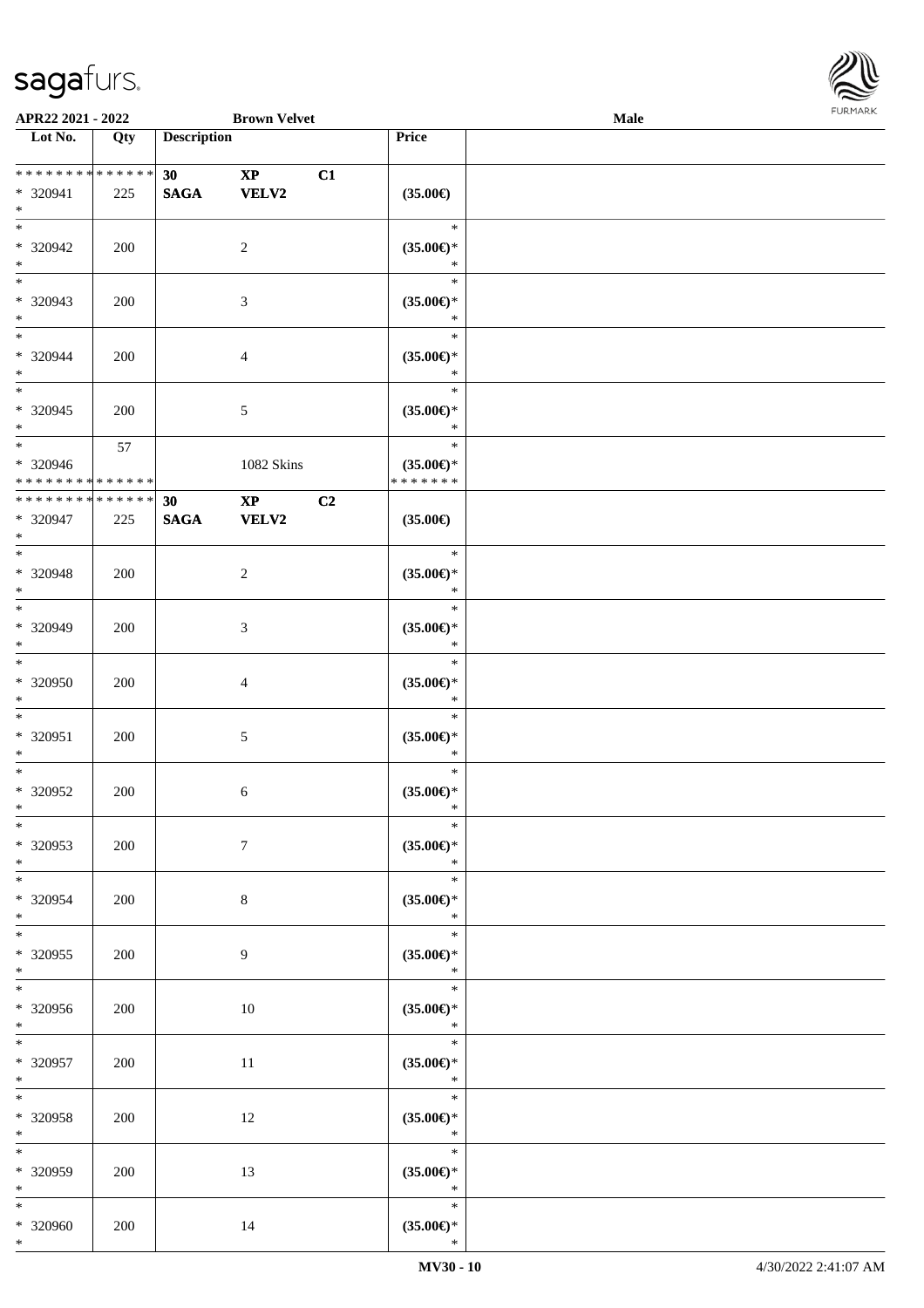| <b>FURMARK</b> |
|----------------|

| APR22 2021 - 2022                                   |                    |                                    | <b>Brown Velvet</b>             |             |                                                 | Male | <b>FURMARK</b> |
|-----------------------------------------------------|--------------------|------------------------------------|---------------------------------|-------------|-------------------------------------------------|------|----------------|
| Lot No.                                             | Qty                | <b>Description</b>                 |                                 |             | Price                                           |      |                |
| $\ast$<br>* 320961<br>$*$                           | 200                | 30 <sup>1</sup><br>$\mathbf{SAGA}$ | $\mathbf{X}\mathbf{P}$<br>VELV2 | C2          | $\ast$<br>$(35.00\epsilon)$ *<br>$\ast$         |      |                |
| $*$<br>* 320962<br>$*$                              | 200                |                                    | 16                              |             | $\ast$<br>$(35.00\epsilon)$ *<br>$\ast$         |      |                |
| $*$<br>* 320963<br>$*$                              | 200                |                                    | 17                              |             | $\ast$<br>$(35.00\epsilon)$ *<br>$\ast$         |      |                |
| $*$<br>* 320964<br>$*$                              | 180                |                                    | 18                              |             | $\ast$<br>$(35.00\epsilon)$ *<br>$\ast$         |      |                |
| $*$<br>* 320965<br>* * * * * * * * * * * * * *      | 51                 |                                    | 3656 Skins                      |             | $\ast$<br>$(35.00\epsilon)$ *<br>* * * * * * *  |      |                |
| * * * * * * * * * * * * * * *<br>* 320966<br>$*$    | 225                | 30<br><b>SAGA</b>                  | $\mathbf{XP}$<br><b>VELV2</b>   | C3          | $(34.00\epsilon)$                               |      |                |
| $*$<br>* 320967<br>$*$                              | 200                |                                    | $\overline{c}$                  |             | $\ast$<br>$(34.00\epsilon)$ *<br>$\ast$         |      |                |
| $\overline{\ast}$<br>* 320968<br>$\ast$             | 200                |                                    | 3                               |             | $\ast$<br>$(34.00\epsilon)$ *<br>$\ast$         |      |                |
| $*$<br>* 320969<br>$*$                              | 200                |                                    | 4                               |             | $\ast$<br>$(34.00\epsilon)$ *<br>$\ast$         |      |                |
| $\ast$<br>* 320970<br>$*$                           | 200                |                                    | 5                               |             | $\ast$<br>$(34.00\epsilon)$ *<br>$\ast$         |      |                |
| $*$<br>* 320971<br>* * * * * * * * * * * * * *      | 220                |                                    | 1245 Skins                      |             | $\ast$<br>$(34.00\epsilon)$ *<br>* * * * * * *  |      |                |
| * * * * * * * * * * * * * * *<br>* 320972<br>$\ast$ | 225                | 30<br><b>SAGA</b>                  | MED/PAL C2<br><b>VELV2</b>      | <b>OPEN</b> | (30.00)                                         |      |                |
| * 320973<br>$*$<br>$\ast$                           | 200                |                                    | $\overline{c}$                  |             | $\ast$<br>(30.00)<br>$\ast$<br>$\ast$           |      |                |
| $* 320974$<br>$*$<br>$*$                            | 200                |                                    | 3                               |             | $(30.00\epsilon)$ *<br>$\ast$<br>$\ast$         |      |                |
| $* 320975$<br>$*$<br>$\ast$                         | 200                |                                    | 4                               |             | $(30.00\epsilon)$ *<br>$\ast$<br>$\ast$         |      |                |
| * 320976<br>* * * * * * * *                         | 176<br>* * * * * * |                                    | 1001 Skins                      |             | $(30.00\epsilon)$ *<br>* * * * * * *            |      |                |
| * * * * * * * *<br>* 320977<br>$*$                  | * * * * * *<br>225 | 30<br>IA                           | MED/PAL C2<br><b>VELV2</b>      | CHIP        | $(30.00\epsilon)$                               |      |                |
| $*$<br>* 320978<br>$*$<br>$*$                       | 210                |                                    | $\overline{c}$                  |             | $\ast$<br>$(30.00\in)^\ast$<br>$\ast$           |      |                |
| * 320979<br>$*$                                     | 200                |                                    | 3                               |             | $\ast$<br>$(30.00\in)^\ast$<br>$\ast$<br>$\ast$ |      |                |
| $\ast$<br>* 320980<br>$*$                           | 200                |                                    | 4                               |             | $(30.00\in)^\ast$<br>$\ast$                     |      |                |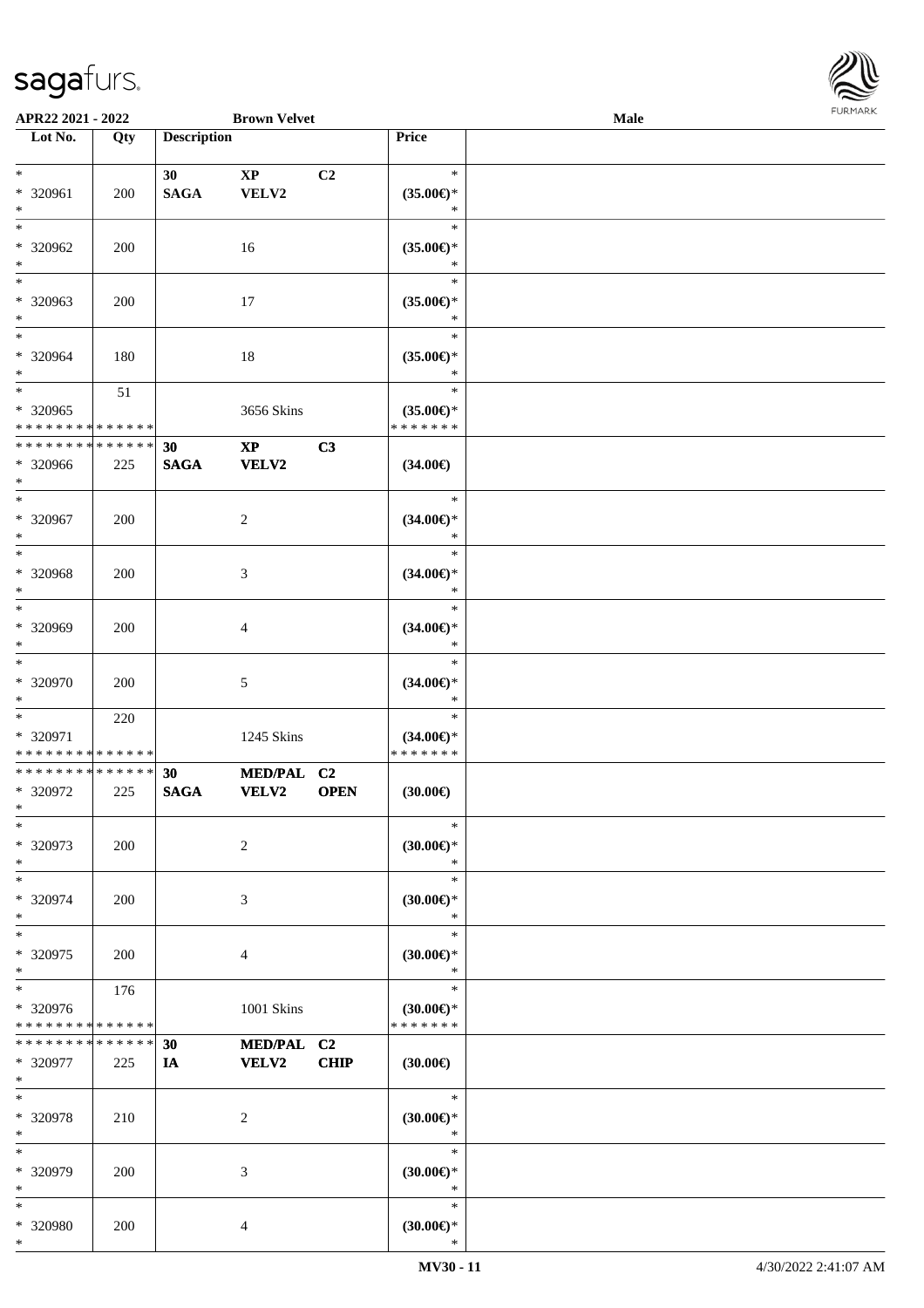

| APR22 2021 - 2022                       |               |                    | <b>Brown Velvet</b>    |                |                                      | Male |  |
|-----------------------------------------|---------------|--------------------|------------------------|----------------|--------------------------------------|------|--|
| Lot No.                                 | Qty           | <b>Description</b> |                        |                | Price                                |      |  |
|                                         |               |                    |                        |                |                                      |      |  |
| $*$                                     |               | 30                 | MED/PAL C2             |                | $\ast$                               |      |  |
| * 320981                                | 200           | $I\!\!A$           | VELV2                  | <b>CHIP</b>    | $(30.00\epsilon)$ *                  |      |  |
| $\ast$                                  |               |                    |                        |                | $\ast$                               |      |  |
| $*$                                     |               |                    |                        |                | $\ast$                               |      |  |
| * 320982                                | 200           |                    | 6                      |                | $(30.00\epsilon)$ *                  |      |  |
| $\ast$                                  |               |                    |                        |                | *                                    |      |  |
| $*$                                     |               |                    |                        |                | $\ast$                               |      |  |
| * 320983                                | 200           |                    | $\tau$                 |                | $(30.00\epsilon)$ *                  |      |  |
| $*$                                     |               |                    |                        |                | $\ast$                               |      |  |
| $*$                                     |               |                    |                        |                | $\ast$                               |      |  |
| * 320984                                | 200           |                    | $\,8\,$                |                | (30.00)                              |      |  |
| $\ast$                                  |               |                    |                        |                | $\ast$                               |      |  |
| $\ast$                                  |               |                    |                        |                | $\ast$                               |      |  |
| $* 320985$                              | 200           |                    | 9                      |                | $(30.00\epsilon)$ *                  |      |  |
| $\ast$                                  |               |                    |                        |                | $\ast$                               |      |  |
| $\ast$                                  |               |                    |                        |                | $\ast$                               |      |  |
| $* 320986$                              | 200           |                    | 10                     |                | $(30.00\epsilon)$ *                  |      |  |
| $*$                                     |               |                    |                        |                | $\ast$                               |      |  |
| $\ast$                                  | 200           |                    |                        |                | $\ast$                               |      |  |
| * 320987<br>* * * * * * * * * * * * * * |               |                    | 2235 Skins             |                | $(30.00\epsilon)$ *<br>* * * * * * * |      |  |
|                                         |               |                    |                        |                |                                      |      |  |
|                                         |               | 30                 | $\mathbf{X}\mathbf{D}$ | C1             |                                      |      |  |
| 320988                                  | 203           | <b>SROY</b>        | <b>VELV1</b>           |                | $(34.00\epsilon)$                    |      |  |
| * * * * * * * *                         | * * * * * *   | 30                 | <b>XD</b>              | C2             |                                      |      |  |
| * 320989                                | 205           | <b>SROY</b>        | <b>VELV1</b>           |                | $(34.00\epsilon)$                    |      |  |
| $*$                                     |               |                    |                        |                |                                      |      |  |
| $\ast$                                  |               |                    |                        |                | $\ast$                               |      |  |
| * 320990                                | 180           |                    | $\sqrt{2}$             |                | $(34.00\epsilon)$ *                  |      |  |
| $*$                                     |               |                    |                        |                | $\ast$                               |      |  |
| $*$                                     | 133           |                    |                        |                | $\ast$                               |      |  |
| * 320991                                |               |                    | 518 Skins              |                | $(34.00\epsilon)$ *                  |      |  |
| * * * * * * * * * * * * * *             |               |                    |                        |                | * * * * * * *                        |      |  |
|                                         |               | 30                 | $\mathbf{X}\mathbf{D}$ | C3             |                                      |      |  |
| 320992                                  | 175           | <b>SROY</b>        | <b>VELV1</b>           |                | $(33.00\epsilon)$                    |      |  |
|                                         |               |                    |                        |                |                                      |      |  |
| * * * * * * * * * * * * * * *           |               | 30                 | <b>MED</b>             | C1             |                                      |      |  |
| * 320993                                | 205           | <b>SROY</b>        | <b>VELV1</b>           |                | $(34.00\epsilon)$                    |      |  |
| $*$                                     |               |                    |                        |                |                                      |      |  |
| $*$                                     |               |                    |                        |                | $\ast$                               |      |  |
| * 320994                                | 180           |                    | $\overline{2}$         |                | $(34.00\epsilon)$ *                  |      |  |
| $*$                                     |               |                    |                        |                | $\ast$                               |      |  |
| $*$                                     | 140           |                    |                        |                | $\ast$                               |      |  |
| $* 320995$                              |               |                    | 525 Skins              |                | $(34.00\epsilon)$ *                  |      |  |
| * * * * * * * *                         | * * * * * *   |                    |                        |                | * * * * * * *                        |      |  |
| * * * * * * * *                         | * * * * * * * | 30                 | <b>MED</b>             | C <sub>2</sub> |                                      |      |  |
| * 320996                                | 205           | <b>SROY</b>        | <b>VELV1</b>           |                | $(34.00\epsilon)$                    |      |  |
| $*$                                     |               |                    |                        |                |                                      |      |  |
| $*$                                     |               |                    |                        |                | $\ast$                               |      |  |
| * 320997                                | 180           |                    | 2                      |                | $(34.00\epsilon)$ *                  |      |  |
| $*$                                     |               |                    |                        |                | $\ast$                               |      |  |
| $*$                                     |               |                    |                        |                | $\ast$                               |      |  |
| * 320998                                | 180           |                    | 3                      |                | $(34.00\epsilon)$ *<br>$\ast$        |      |  |
| $*$<br>$*$                              |               |                    |                        |                | $\ast$                               |      |  |
|                                         |               |                    |                        |                |                                      |      |  |
| * 320999<br>$*$                         | 180           |                    | 4                      |                | $(34.00\epsilon)$ *<br>$\ast$        |      |  |
| $*$                                     |               |                    |                        |                | $\ast$                               |      |  |
| * 321000                                | 180           |                    | 5                      |                | $(34.00\epsilon)$ *                  |      |  |
| $\ast$                                  |               |                    |                        |                | $\ast$                               |      |  |
|                                         |               |                    |                        |                |                                      |      |  |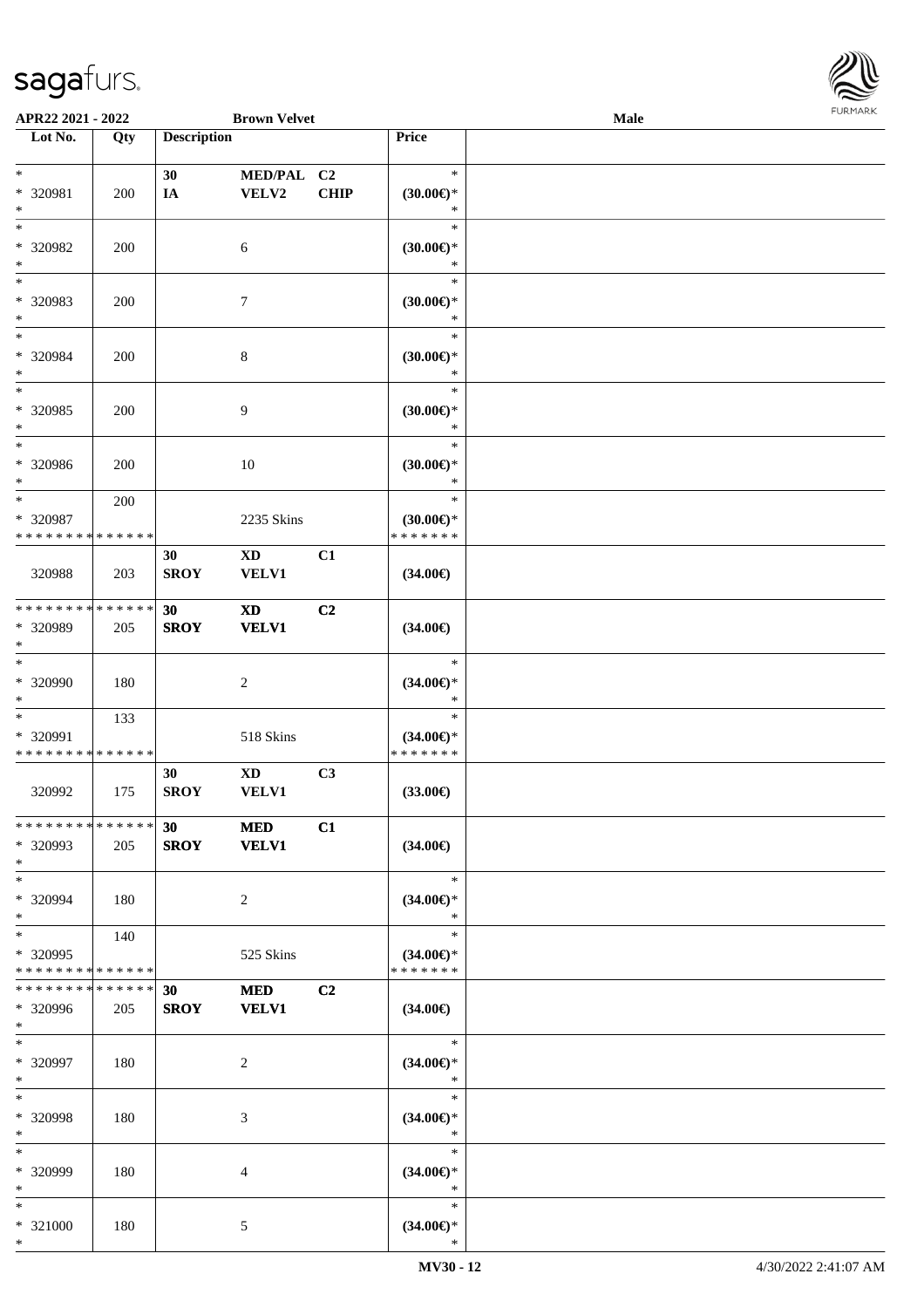

| APR22 2021 - 2022                                          |     |                    | <b>Brown Velvet</b>    |                |                                      | Male |  |
|------------------------------------------------------------|-----|--------------------|------------------------|----------------|--------------------------------------|------|--|
| Lot No.                                                    | Qty | <b>Description</b> |                        |                | Price                                |      |  |
|                                                            |     |                    |                        |                |                                      |      |  |
| $\ast$                                                     |     | 30                 | <b>MED</b>             | C <sub>2</sub> | $\ast$                               |      |  |
| * 321001                                                   | 180 | <b>SROY</b>        | <b>VELV1</b>           |                | $(34.00\epsilon)$ *                  |      |  |
| $*$                                                        |     |                    |                        |                | ∗                                    |      |  |
| $*$                                                        |     |                    |                        |                | $\ast$                               |      |  |
| * 321002                                                   | 180 |                    | 7                      |                | $(34.00\epsilon)$ *                  |      |  |
| $*$                                                        |     |                    |                        |                | *                                    |      |  |
|                                                            |     |                    |                        |                | $\ast$                               |      |  |
| * 321003                                                   | 180 |                    | 8                      |                | $(34.00\epsilon)$ *                  |      |  |
| $\ast$                                                     |     |                    |                        |                | *                                    |      |  |
| $*$                                                        |     |                    |                        |                | $\ast$                               |      |  |
| * 321004                                                   | 180 |                    | 9                      |                | $(34.00\epsilon)$ *                  |      |  |
| $*$                                                        |     |                    |                        |                | $\ast$                               |      |  |
| $*$                                                        |     |                    |                        |                | $\ast$                               |      |  |
| $* 321005$                                                 | 180 |                    | 10                     |                | $(34.00\epsilon)$ *                  |      |  |
| $*$                                                        |     |                    |                        |                | $\ast$                               |      |  |
| $*$                                                        | 150 |                    |                        |                | $\ast$                               |      |  |
| * 321006                                                   |     |                    | 1975 Skins             |                | $(34.00\epsilon)$ *<br>* * * * * * * |      |  |
| * * * * * * * * * * * * * *<br>* * * * * * * * * * * * * * |     |                    |                        |                |                                      |      |  |
|                                                            |     | 30                 | <b>MED</b>             | C3             |                                      |      |  |
| $* 321007$<br>$*$                                          | 205 | <b>SROY</b>        | <b>VELV1</b>           |                | $(33.00\epsilon)$                    |      |  |
| $*$                                                        |     |                    |                        |                | $\ast$                               |      |  |
|                                                            |     |                    |                        |                |                                      |      |  |
| * 321008<br>$*$                                            | 180 |                    | 2                      |                | $(33.00\epsilon)$ *<br>$\ast$        |      |  |
| $*$                                                        |     |                    |                        |                | $\ast$                               |      |  |
| * 321009                                                   | 200 |                    | 3                      |                | $(33.00\epsilon)$ *                  |      |  |
| $*$                                                        |     |                    |                        |                | *                                    |      |  |
| $*$                                                        | 91  |                    |                        |                | $\ast$                               |      |  |
| * 321010                                                   |     |                    | 676 Skins              |                | $(33.00\epsilon)$ *                  |      |  |
| * * * * * * * * * * * * * *                                |     |                    |                        |                | * * * * * * *                        |      |  |
|                                                            |     | 30                 | $\mathbf{X}\mathbf{P}$ | C1             |                                      |      |  |
| 321011                                                     | 149 | <b>SROY</b>        | VELV1                  |                | $(34.00\epsilon)$                    |      |  |
|                                                            |     |                    |                        |                |                                      |      |  |
| * * * * * * * * * * * * * * *                              |     | 30                 | $\mathbf{X}\mathbf{P}$ | C2             |                                      |      |  |
| * 321012                                                   | 205 | <b>SROY</b>        | <b>VELV1</b>           |                | $(34.00\epsilon)$                    |      |  |
| $*$                                                        |     |                    |                        |                |                                      |      |  |
| $*$                                                        |     |                    |                        |                | $\ast$                               |      |  |
| * 321013                                                   | 180 |                    | 2                      |                | $(34.00\epsilon)$ *                  |      |  |
| $*$                                                        |     |                    |                        |                | $\ast$                               |      |  |
| $*$                                                        | 99  |                    |                        |                | $\ast$                               |      |  |
| * 321014                                                   |     |                    | 484 Skins              |                | $(34.00\epsilon)$ *                  |      |  |
| * * * * * * * * * * * * * *                                |     |                    |                        |                | * * * * * * *                        |      |  |
|                                                            |     | 30                 | $\mathbf{X}\mathbf{P}$ | C <sub>3</sub> |                                      |      |  |
| 321015                                                     | 126 | <b>SROY</b>        | VELV1                  |                | $(33.00\epsilon)$                    |      |  |
|                                                            |     |                    |                        |                |                                      |      |  |
| * * * * * * * * * * * * * * *                              |     | 30 <sup>1</sup>    | $\mathbf{X}\mathbf{D}$ | C1/C2          |                                      |      |  |
| * 321016                                                   | 205 | <b>SROY</b>        | VELV2                  |                | $(37.00\epsilon)$                    |      |  |
| $*$ $*$                                                    |     |                    |                        |                |                                      |      |  |
| $*$ $*$                                                    | 219 |                    |                        |                | $\ast$                               |      |  |
| * 321017                                                   |     |                    | 424 Skins              |                | $(37.00\epsilon)$ *                  |      |  |
| * * * * * * * * * * * * * *                                |     |                    |                        |                | * * * * * * *                        |      |  |
| * * * * * * * * * * * * * * *                              |     | 30                 | <b>XD</b>              | C2             |                                      |      |  |
| $* 321018$<br>$*$                                          | 205 | <b>SROY</b>        | <b>VELV2</b>           |                | $(37.00\epsilon)$                    |      |  |
| $*$                                                        |     |                    |                        |                | $\ast$                               |      |  |
| * 321019                                                   | 180 |                    | 2                      |                | $(37.00\epsilon)$ *                  |      |  |
| $*$                                                        |     |                    |                        |                | $\ast$                               |      |  |
| $*$                                                        |     |                    |                        |                | $\ast$                               |      |  |
| * 321020                                                   | 180 |                    | 3                      |                | $(37.00\epsilon)$ *                  |      |  |
| $*$                                                        |     |                    |                        |                | *                                    |      |  |
|                                                            |     |                    |                        |                |                                      |      |  |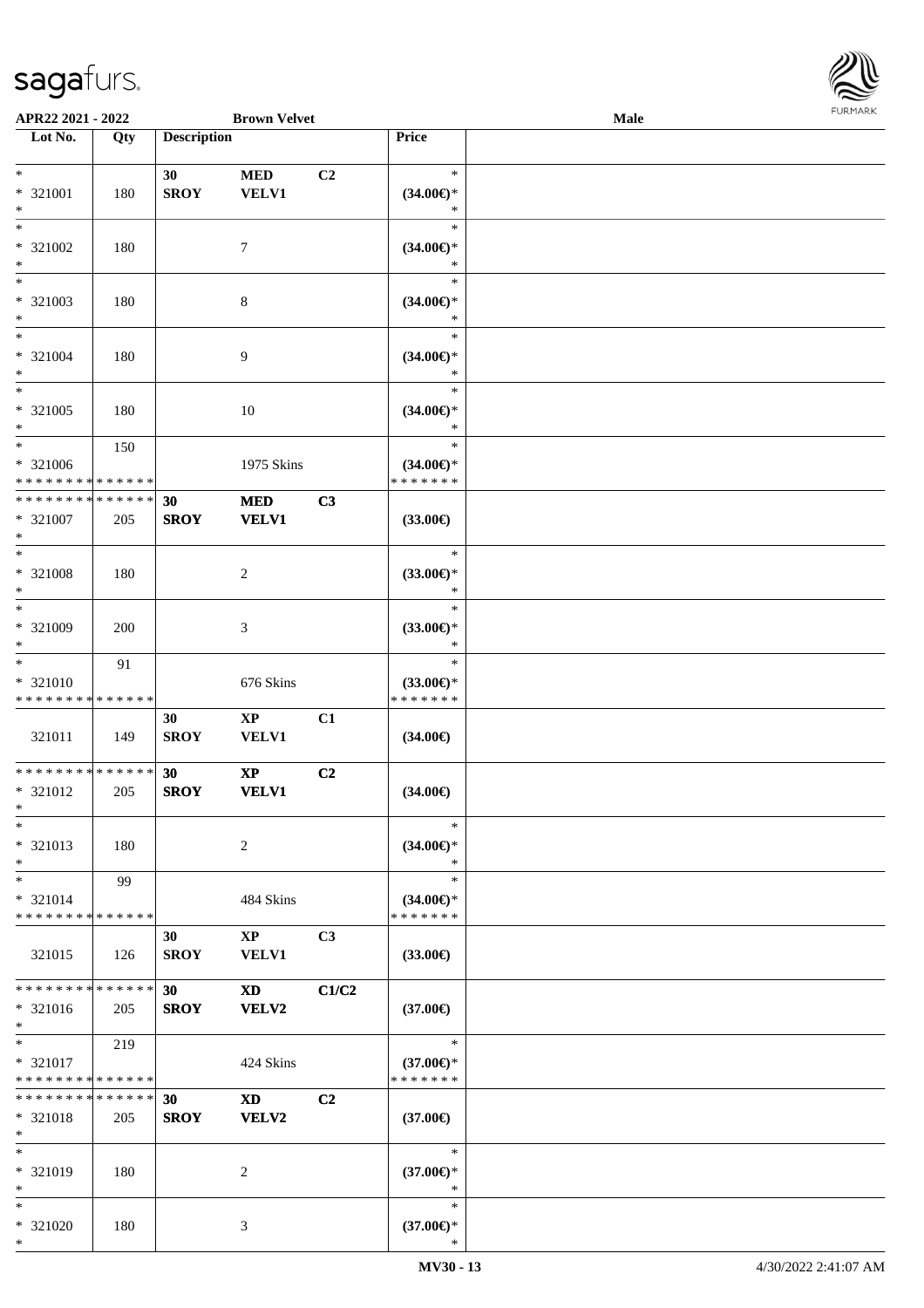

| APR22 2021 - 2022                                                            |     |                    | <b>Brown Velvet</b>                    |    |                                                | <b>Male</b> |  |
|------------------------------------------------------------------------------|-----|--------------------|----------------------------------------|----|------------------------------------------------|-------------|--|
| Lot No.                                                                      | Qty | <b>Description</b> |                                        |    | Price                                          |             |  |
| $\ast$<br>$* 321021$<br>$\ast$                                               | 180 | 30<br><b>SROY</b>  | $\mathbf{X}\mathbf{D}$<br>VELV2        | C2 | $\ast$<br>$(37.00\epsilon)$ *<br>$\ast$        |             |  |
| $\overline{\ }$<br>* 321022<br>$\ast$                                        | 180 |                    | $\sqrt{5}$                             |    | $\ast$<br>$(37.00\epsilon)$ *<br>$\ast$        |             |  |
| $\overline{\phantom{a}^*}$<br>* 321023<br>$\ast$                             | 180 |                    | $\sqrt{6}$                             |    | $\ast$<br>$(37.00\epsilon)$ *<br>$\ast$        |             |  |
| $\ast$<br>* 321024<br>$\ast$                                                 | 180 |                    | $\boldsymbol{7}$                       |    | $\ast$<br>$(37.00\epsilon)$ *<br>$\ast$        |             |  |
| $*$<br>$* 321025$<br>$\ast$                                                  | 180 |                    | $\,8\,$                                |    | $\ast$<br>$(37.00\epsilon)$ *<br>$\ast$        |             |  |
| $\overline{\phantom{1}}$<br>* 321026<br>$\ast$                               | 180 |                    | $\overline{9}$                         |    | $\ast$<br>$(37.00\epsilon)$ *<br>$\ast$        |             |  |
| $\ast$<br>* 321027<br>$\ast$                                                 | 180 |                    | 10                                     |    | $\ast$<br>$(37.00\epsilon)$ *<br>$\ast$        |             |  |
| $\ast$<br>$* 321028$<br>$\ast$                                               | 180 |                    | $11\,$                                 |    | $\ast$<br>$(37.00\epsilon)$ *<br>$\ast$        |             |  |
| $\overline{\phantom{a}^*}$<br>* 321029<br>$\ast$<br>$\overline{\phantom{0}}$ | 180 |                    | 12                                     |    | $\ast$<br>$(37.00\epsilon)$ *<br>$\ast$        |             |  |
| $* 321030$<br>* * * * * * * * * * * * * *                                    | 192 |                    | 2377 Skins                             |    | $\ast$<br>$(37.00\epsilon)$ *<br>* * * * * * * |             |  |
| * * * * * * * * * * * * * *<br>$* 321031$<br>$\ast$                          | 205 | 30<br><b>SROY</b>  | $\mathbf{X}\mathbf{D}$<br><b>VELV2</b> | C3 | $(36.00\epsilon)$                              |             |  |
| $*$<br>* 321032<br>$*$                                                       | 180 |                    | $\sqrt{2}$                             |    | $\ast$<br>$(36.00\epsilon)$ *<br>$\ast$        |             |  |
| $\ast$<br>* 321033<br>$\ast$                                                 | 180 |                    | 3                                      |    | $\ast$<br>$(36.00\epsilon)$ *<br>$\ast$        |             |  |
| $\ast$<br>* 321034<br>$\ast$                                                 | 180 |                    | $\overline{4}$                         |    | $\ast$<br>$(36.00\epsilon)$ *<br>$\ast$        |             |  |
| $\ast$<br>* 321035<br>* * * * * * * * * * * * * *                            | 167 |                    | 912 Skins                              |    | $\ast$<br>$(36.00\epsilon)$ *<br>* * * * * * * |             |  |
| * * * * * * * * * * * * * *<br>* 321036<br>$*$                               | 205 | 30<br><b>SROY</b>  | <b>MED</b><br>VELV2                    | C1 | $(37.00\epsilon)$                              |             |  |
| $*$<br>* 321037<br>$\ast$                                                    | 180 |                    | $\sqrt{2}$                             |    | $\ast$<br>$(37.00\epsilon)$ *<br>$\ast$        |             |  |
| $\ast$<br>* 321038<br>$\ast$                                                 | 180 |                    | 3                                      |    | $\ast$<br>$(37.00\epsilon)$ *<br>$\ast$        |             |  |
| $\ast$<br>* 321039<br>$\ast$                                                 | 180 |                    | 4                                      |    | $\ast$<br>$(37.00\epsilon)$ *<br>$\ast$        |             |  |
| $*$<br>$* 321040$<br>* * * * * * * * * * * * * *                             | 91  |                    | 836 Skins                              |    | $\ast$<br>$(37.00\epsilon)$ *<br>* * * * * * * |             |  |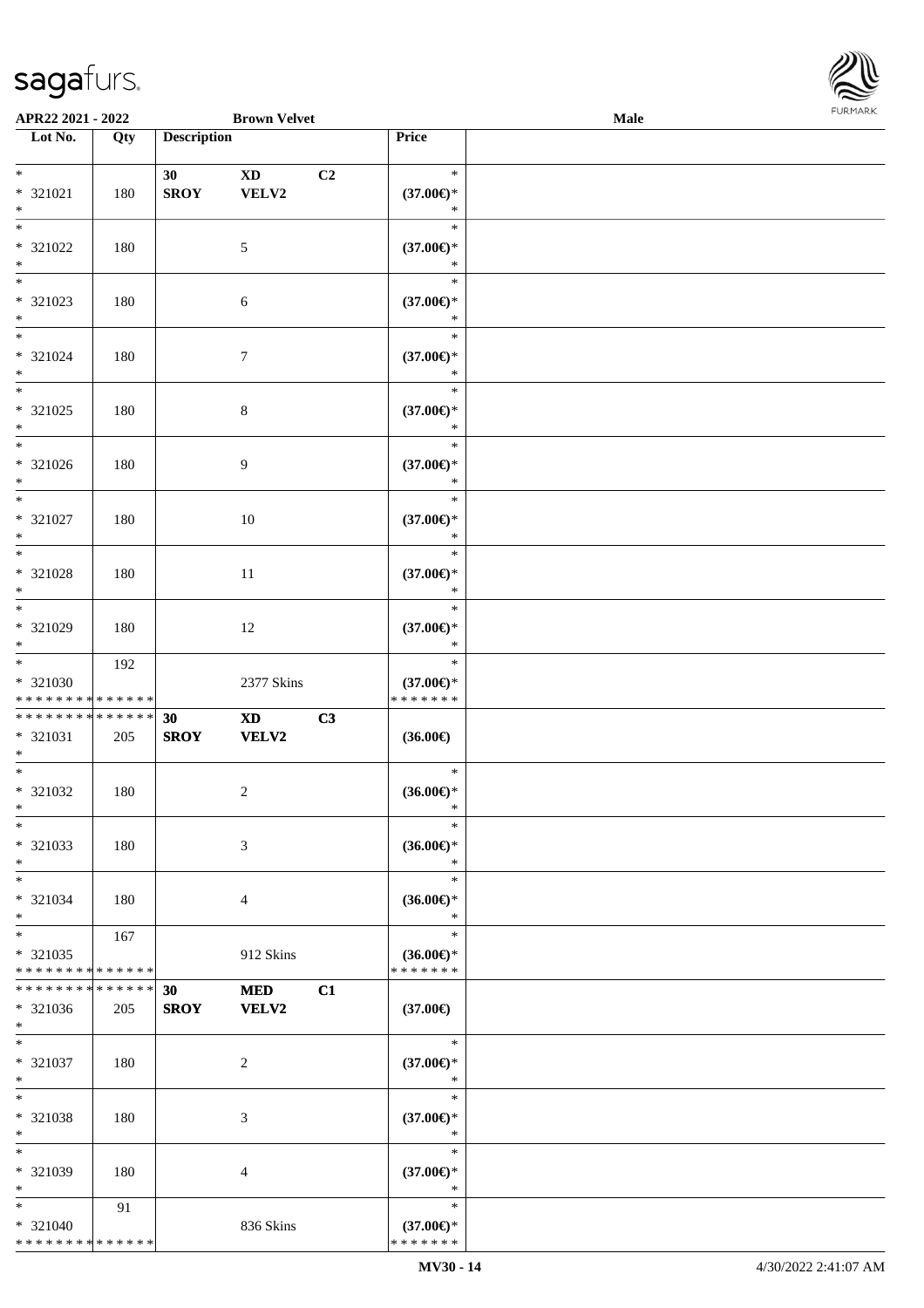\*



| APR22 2021 - 2022           |                   |                    | <b>Brown Velvet</b>          |                     | Male |  |
|-----------------------------|-------------------|--------------------|------------------------------|---------------------|------|--|
| Lot No.                     | $\overline{Q}$ ty | <b>Description</b> |                              | Price               |      |  |
|                             |                   |                    |                              |                     |      |  |
| * * * * * * * * * * * * * * |                   | 30                 | C2<br><b>MED</b>             |                     |      |  |
| * 321041                    | 205               | <b>SROY</b>        | <b>VELV2</b>                 | $(37.00\epsilon)$   |      |  |
| $\ast$                      |                   |                    |                              |                     |      |  |
| $\ast$                      |                   |                    |                              | $\ast$              |      |  |
| * 321042                    |                   |                    | $\overline{2}$               | $(37.00\epsilon)$ * |      |  |
| $\ast$                      | 180               |                    |                              |                     |      |  |
| $\overline{\ast}$           |                   |                    |                              | *                   |      |  |
|                             |                   |                    |                              | $\ast$              |      |  |
| * 321043                    | 180               |                    | $\mathfrak{Z}$               | $(37.00\epsilon)$ * |      |  |
| $*$                         |                   |                    |                              | $\ast$              |      |  |
| $*$                         |                   |                    |                              | $\ast$              |      |  |
| $* 321044$                  | 180               |                    | $\overline{4}$               | $(37.00\epsilon)$ * |      |  |
| $\ast$                      |                   |                    |                              | $\ast$              |      |  |
| $\ast$                      |                   |                    |                              | $\ast$              |      |  |
| $* 321045$                  | 200               |                    | $\mathfrak{S}$               | $(37.00\epsilon)$ * |      |  |
| $\ast$                      |                   |                    |                              | $\ast$              |      |  |
| $\ast$                      |                   |                    |                              | $\ast$              |      |  |
|                             | 58                |                    |                              |                     |      |  |
| $* 321046$                  |                   |                    | 1003 Skins                   | $(37.00\epsilon)$ * |      |  |
| * * * * * * * * * * * * * * |                   |                    |                              | * * * * * * *       |      |  |
| * * * * * * * * * * * * * * |                   | 30                 | $\bf MED$<br>C3              |                     |      |  |
| * 321047                    | 205               | <b>SROY</b>        | <b>VELV2</b>                 | $(36.00\epsilon)$   |      |  |
| $*$                         |                   |                    |                              |                     |      |  |
| $*$                         |                   |                    |                              | $\ast$              |      |  |
| * 321048                    | 180               |                    | $\overline{c}$               | $(36.00\epsilon)$ * |      |  |
| $\ast$                      |                   |                    |                              | $\ast$              |      |  |
| $*$                         |                   |                    |                              | $\ast$              |      |  |
| * 321049                    | 180               |                    | $\mathfrak{Z}$               | $(36.00\epsilon)$ * |      |  |
| $\ast$                      |                   |                    |                              | $\ast$              |      |  |
| $\ast$                      |                   |                    |                              |                     |      |  |
|                             |                   |                    |                              | $\ast$              |      |  |
| $* 321050$                  | 180               |                    | $\overline{4}$               | $(36.00\epsilon)$ * |      |  |
| $\ast$                      |                   |                    |                              | $\ast$              |      |  |
| $*$                         |                   |                    |                              | $\ast$              |      |  |
| $* 321051$                  | 180               |                    | $5\,$                        | $(36.00\epsilon)$ * |      |  |
| $\ast$                      |                   |                    |                              | $\ast$              |      |  |
| $\ast$                      |                   |                    |                              | $\ast$              |      |  |
| $* 321052$                  | 180               |                    | 6                            | $(36.00\epsilon)$ * |      |  |
| $*$                         |                   |                    |                              | $\ast$              |      |  |
| $\ast$                      |                   |                    |                              | $\ast$              |      |  |
|                             |                   |                    |                              |                     |      |  |
| $* 321053$                  | 180               |                    | $\tau$                       | $(36.00\epsilon)$ * |      |  |
| $\ast$                      |                   |                    |                              | $\ast$              |      |  |
| $\ast$                      |                   |                    |                              | $\ast$              |      |  |
| * 321054                    | 190               |                    | 8                            | $(36.00\epsilon)$ * |      |  |
| $*$                         |                   |                    |                              | $\ast$              |      |  |
| $\ast$                      | 190               |                    |                              | $\ast$              |      |  |
| * 321055                    |                   |                    | 1665 Skins                   | $(36.00\epsilon)$ * |      |  |
| * * * * * * * * * * * * * * |                   |                    |                              | * * * * * * *       |      |  |
| **************              |                   | 30                 | C1<br>$\mathbf{X}\mathbf{P}$ |                     |      |  |
| * 321056                    | 205               | <b>SROY</b>        | VELV2                        | $(37.00\epsilon)$   |      |  |
| $*$                         |                   |                    |                              |                     |      |  |
| $*$                         |                   |                    |                              | $\ast$              |      |  |
|                             |                   |                    |                              |                     |      |  |
| $* 321057$                  | 180               |                    | $\overline{c}$               | $(37.00\epsilon)$ * |      |  |
| $*$                         |                   |                    |                              | $\ast$              |      |  |
| $*$                         | 55                |                    |                              | $\ast$              |      |  |
| $* 321058$                  |                   |                    | 440 Skins                    | $(37.00\epsilon)$ * |      |  |
| * * * * * * * * * * * * * * |                   |                    |                              | * * * * * * *       |      |  |
| * * * * * * * * * * * * * * |                   | 30                 | C2<br>$\mathbf{XP}$          |                     |      |  |
| * 321059                    | 205               | <b>SROY</b>        | <b>VELV2</b>                 | $(37.00\epsilon)$   |      |  |
| $\ast$                      |                   |                    |                              |                     |      |  |
| $\ast$                      |                   |                    |                              | $\ast$              |      |  |
| * 321060                    | 180               |                    | 2                            | $(37.00\epsilon)$ * |      |  |
|                             |                   |                    |                              |                     |      |  |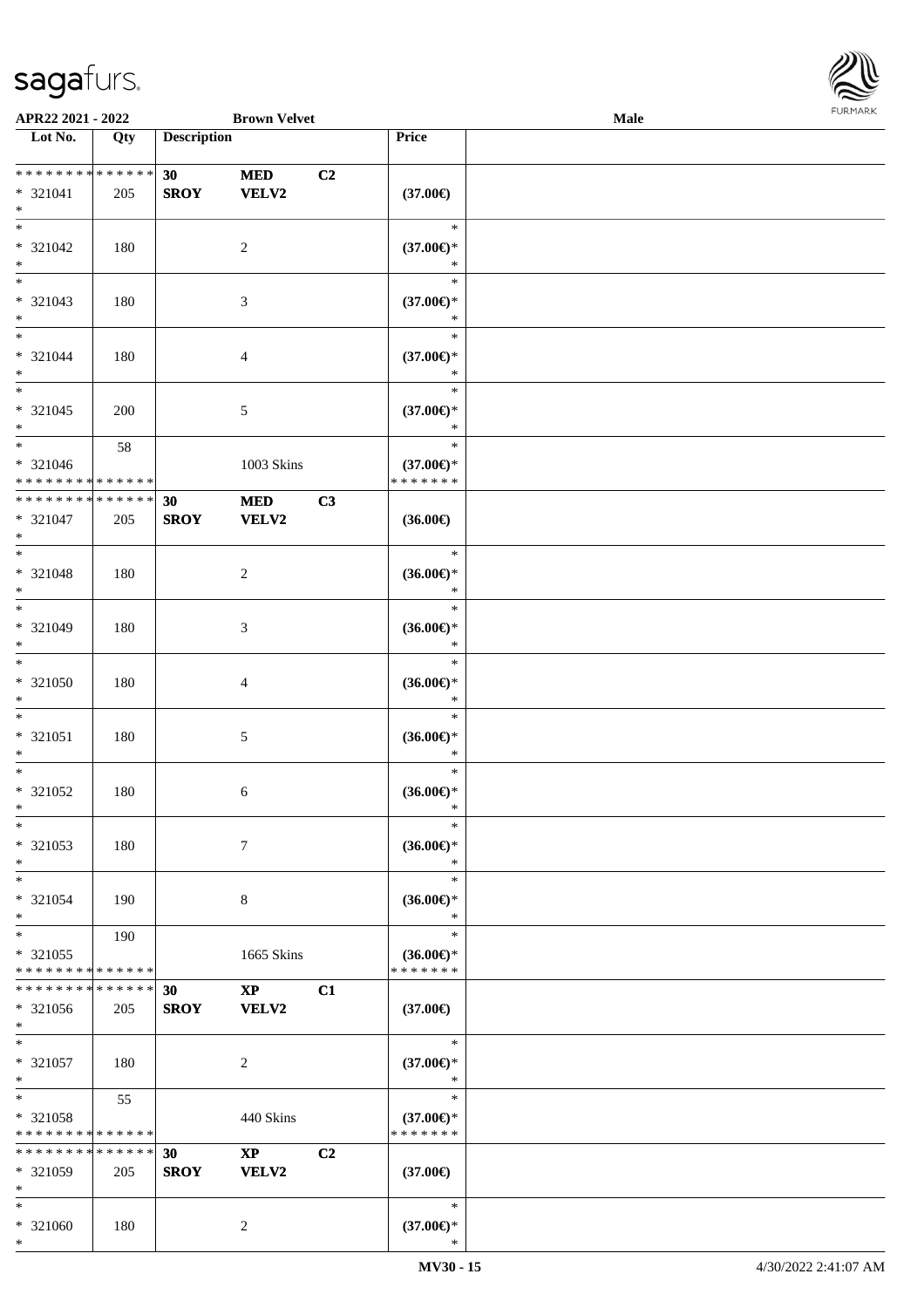

| APR22 2021 - 2022                                            |     |                    | <b>Brown Velvet</b>             |                |                                                | Male | <b>FURMARK</b> |
|--------------------------------------------------------------|-----|--------------------|---------------------------------|----------------|------------------------------------------------|------|----------------|
| Lot No.                                                      | Qty | <b>Description</b> |                                 |                | Price                                          |      |                |
| $*$<br>* 321061<br>$*$                                       | 180 | 30<br><b>SROY</b>  | $\mathbf{X}\mathbf{P}$<br>VELV2 | C <sub>2</sub> | $\ast$<br>$(37.00\epsilon)$ *<br>$\ast$        |      |                |
| $\ast$<br>* 321062<br>$*$                                    | 180 |                    | $\overline{4}$                  |                | $\ast$<br>$(37.00\epsilon)$ *<br>$\ast$        |      |                |
| $*$<br>* 321063<br>$*$                                       | 180 |                    | $\mathfrak{S}$                  |                | $\ast$<br>$(37.00\epsilon)$ *<br>$\ast$        |      |                |
| $*$<br>* 321064<br>$*$                                       | 180 |                    | $\sqrt{6}$                      |                | $\ast$<br>$(37.00\epsilon)$ *<br>$\ast$        |      |                |
| $\ast$<br>* 321065<br>$*$                                    | 180 |                    | $\tau$                          |                | $\ast$<br>$(37.00\epsilon)$ *<br>$\ast$        |      |                |
| $\overline{\ast}$<br>* 321066<br>$*$                         | 180 |                    | 8                               |                | $\ast$<br>$(37.00\epsilon)$ *<br>$\ast$        |      |                |
| $\overline{\ast}$<br>* 321067<br>* * * * * * * * * * * * * * | 132 |                    | 1597 Skins                      |                | $\ast$<br>$(37.00\epsilon)$ *<br>* * * * * * * |      |                |
| * * * * * * * * * * * * * * *<br>* 321068<br>$*$             | 205 | 30<br><b>SROY</b>  | $\mathbf{X}\mathbf{P}$<br>VELV2 | C3             | $(36.00\epsilon)$                              |      |                |
| $\overline{\phantom{0}}$<br>* 321069<br>$*$                  | 190 |                    | 2                               |                | $\ast$<br>$(36.00\epsilon)$ *<br>$\ast$        |      |                |
| $*$ $-$<br>* 321070<br>* * * * * * * * * * * * * *           | 73  |                    | 468 Skins                       |                | $\ast$<br>$(36.00\epsilon)$ *<br>*******       |      |                |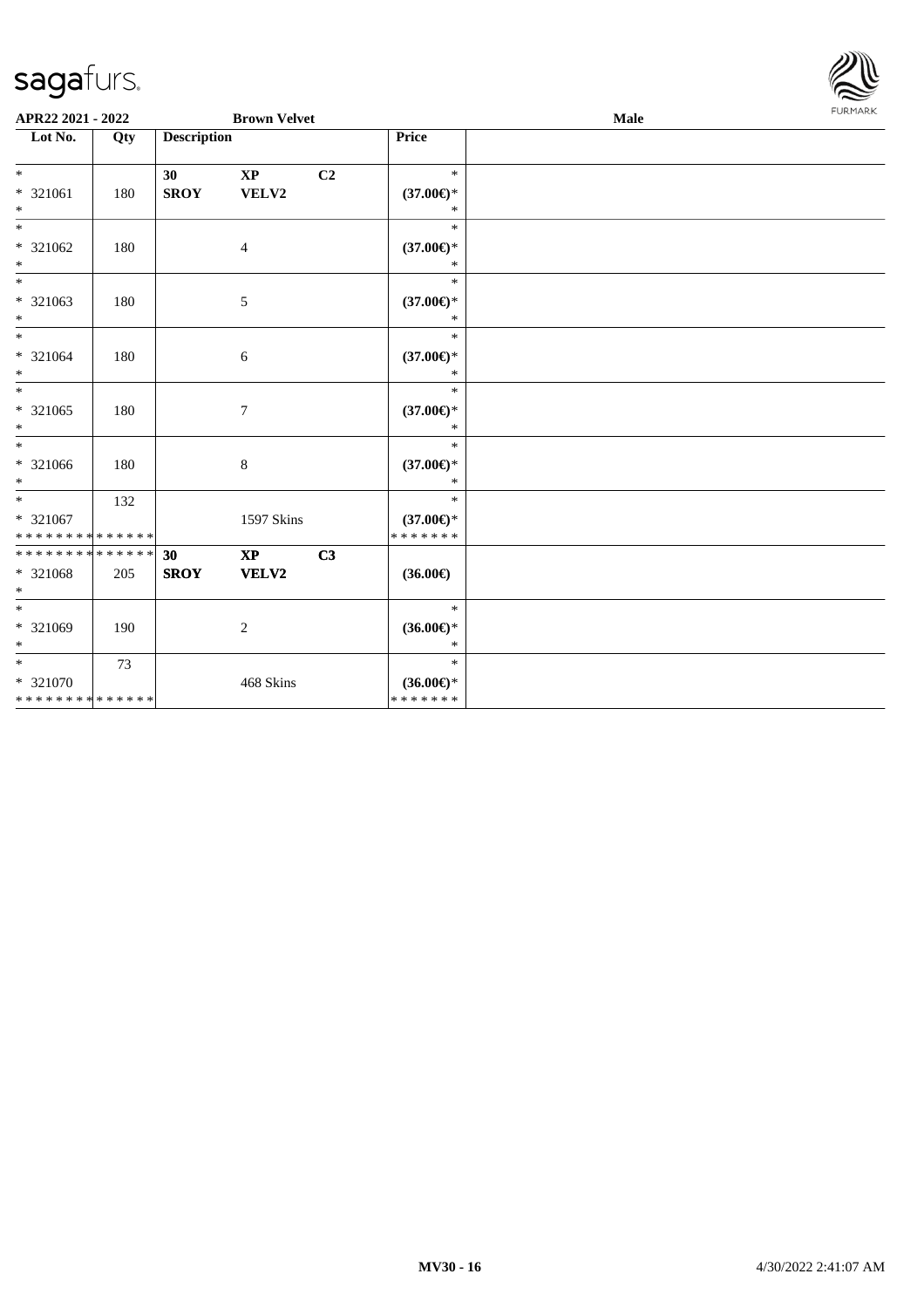

| APR22 2021 - 2022             |                   |                    | <b>Brown Velvet</b>          |                                                    | Male |  |
|-------------------------------|-------------------|--------------------|------------------------------|----------------------------------------------------|------|--|
| Lot No.                       | $\overline{Q}$ ty | <b>Description</b> |                              | Price                                              |      |  |
|                               |                   |                    |                              |                                                    |      |  |
| ******** <mark>******</mark>  |                   | 20                 | C1<br><b>XD</b>              |                                                    |      |  |
| $* 321121$                    | 285               | SI                 | <b>VELV1</b>                 | $(24.50\epsilon)$                                  |      |  |
| $\ast$                        |                   |                    |                              |                                                    |      |  |
| $\overline{\phantom{0}}$      |                   |                    |                              | $\ast$                                             |      |  |
| * 321122                      | 260               |                    | $\overline{2}$               | $(24.50\epsilon)$ *                                |      |  |
| $\ast$                        |                   |                    |                              | $\ast$                                             |      |  |
| $\overline{\phantom{0}}$      |                   |                    |                              | $\ast$                                             |      |  |
| * 321123                      | 260               |                    | $\mathfrak{Z}$               | $(24.50\mathnormal{\in}\mathcal{)^{\! \! \times}}$ |      |  |
| $*$                           |                   |                    |                              | $\ast$                                             |      |  |
|                               |                   |                    |                              | $\ast$                                             |      |  |
|                               | 220               |                    |                              |                                                    |      |  |
| $* 321124$                    |                   |                    | 1025 Skins                   | $(24.50\epsilon)$ *<br>* * * * * * *               |      |  |
| * * * * * * * * * * * * * * * |                   |                    |                              |                                                    |      |  |
| * * * * * * * * * * * * * *   |                   | 20                 | C2<br>$\mathbf{X}\mathbf{D}$ |                                                    |      |  |
| * 321125                      | 285               | SI                 | <b>VELV1</b>                 | $(24.50\epsilon)$                                  |      |  |
| $*$                           |                   |                    |                              |                                                    |      |  |
| $\ast$                        |                   |                    |                              | $\ast$                                             |      |  |
| $* 321126$                    | 260               |                    | $\overline{c}$               | $(24.50\epsilon)$ *                                |      |  |
| $*$                           |                   |                    |                              | $\ast$                                             |      |  |
| $\overline{\ast}$             |                   |                    |                              | $\ast$                                             |      |  |
| $* 321127$                    | 260               |                    | 3                            | $(24.50\epsilon)$ *                                |      |  |
| $*$                           |                   |                    |                              | $\ast$                                             |      |  |
| $*$                           |                   |                    |                              | $\ast$                                             |      |  |
| * 321128                      | 260               |                    | 4                            | $(24.50\epsilon)$ *                                |      |  |
| $\ast$                        |                   |                    |                              | $\ast$                                             |      |  |
| $\ast$                        |                   |                    |                              | $\ast$                                             |      |  |
| $* 321129$                    | 260               |                    | 5                            | $(24.50\mathnormal{\in}\mathcal{)^{\! \! \times}}$ |      |  |
| $*$                           |                   |                    |                              | $\ast$                                             |      |  |
| $\overline{\phantom{0}}$      |                   |                    |                              | $\ast$                                             |      |  |
|                               |                   |                    |                              |                                                    |      |  |
| $* 321130$                    | 260               |                    | $\sqrt{6}$                   | $(24.50\epsilon)$ *                                |      |  |
| $*$                           |                   |                    |                              | $\ast$                                             |      |  |
| $*$                           |                   |                    |                              | $\ast$                                             |      |  |
| $* 321131$                    | 260               |                    | $\boldsymbol{7}$             | $(24.50\epsilon)$ *                                |      |  |
| $*$                           |                   |                    |                              | $\ast$                                             |      |  |
| $*$                           |                   |                    |                              | $\ast$                                             |      |  |
| $* 321132$                    | 260               |                    | 8                            | $(24.50\epsilon)$ *                                |      |  |
| $*$                           |                   |                    |                              | $\ast$                                             |      |  |
| $\ast$                        |                   |                    |                              | $\ast$                                             |      |  |
| * 321133                      | 260               |                    | 9                            | $(24.50\epsilon)$ *                                |      |  |
| $\ast$                        |                   |                    |                              | $\ast$                                             |      |  |
| $*$                           | 238               |                    |                              | $\ast$                                             |      |  |
| * 321134                      |                   |                    | 2603 Skins                   | $(24.50\epsilon)$ *                                |      |  |
| * * * * * * * * * * * * * *   |                   |                    |                              | * * * * * * *                                      |      |  |
| * * * * * * * *               | * * * * * *       | 20                 | C3<br><b>XD</b>              |                                                    |      |  |
| * 321135                      | 285               | SI                 | <b>VELV1</b>                 | $(23.50\epsilon)$                                  |      |  |
| $*$                           |                   |                    |                              |                                                    |      |  |
| $\overline{\phantom{a}^*}$    |                   |                    |                              | $\ast$                                             |      |  |
| $* 321136$                    |                   |                    | $\overline{c}$               |                                                    |      |  |
| $*$                           | 260               |                    |                              | $(23.50\epsilon)$ *<br>$\ast$                      |      |  |
| $\ast$                        |                   |                    |                              | $\ast$                                             |      |  |
|                               |                   |                    |                              |                                                    |      |  |
| $* 321137$                    | 260               |                    | $\mathfrak{Z}$               | $(23.50\epsilon)$ *                                |      |  |
| $*$                           |                   |                    |                              | $\ast$                                             |      |  |
| $*$                           | 64                |                    |                              | $\ast$                                             |      |  |
| $* 321138$                    |                   |                    | 869 Skins                    | $(23.50\epsilon)$ *                                |      |  |
| * * * * * * * * * * * * * *   |                   |                    |                              | * * * * * * *                                      |      |  |
| * * * * * * * *               | * * * * * *       | 20                 | <b>MED</b><br>C1             |                                                    |      |  |
| * 321139                      | 285               | SI                 | <b>VELV1</b>                 | $(24.50\epsilon)$                                  |      |  |
| $*$                           |                   |                    |                              |                                                    |      |  |
| $*$                           |                   |                    |                              | $\ast$                                             |      |  |
| * 321140                      | 260               |                    | $\overline{2}$               | $(24.50\epsilon)$ *                                |      |  |
| $*$                           |                   |                    |                              | ∗                                                  |      |  |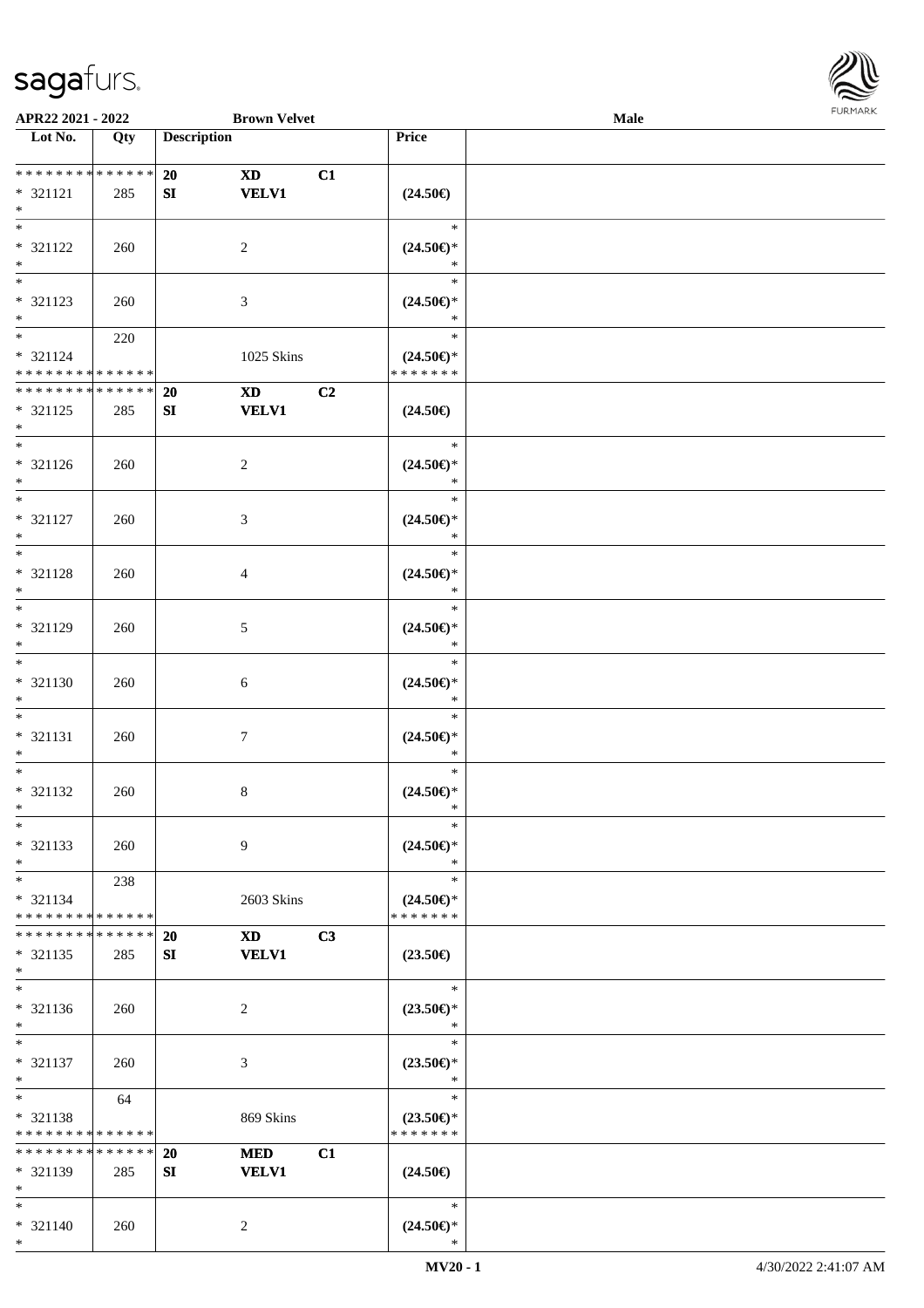

| APR22 2021 - 2022                                                     |     |                        | <b>Brown Velvet</b>         |    |                                                | Male | <b>FURMARK</b> |
|-----------------------------------------------------------------------|-----|------------------------|-----------------------------|----|------------------------------------------------|------|----------------|
| $\overline{\phantom{1}}$ Lot No.                                      | Qty | <b>Description</b>     |                             |    | Price                                          |      |                |
| $*$ and $*$<br>$* 321141$<br>******** <mark>******</mark>             | 189 | 20<br>SI               | <b>MED</b><br><b>VELV1</b>  | C1 | $\ast$<br>$(24.50\epsilon)$ *<br>*******       |      |                |
| * * * * * * * * * * * * * *<br>$* 321142$<br>$*$                      | 285 | 20<br>${\bf S}{\bf I}$ | $\bf MED$<br><b>VELV1</b>   | C2 | $(24.50\epsilon)$                              |      |                |
| $_{\ast}^{-}$<br>$* 321143$<br>$*$                                    | 260 |                        | $\overline{c}$              |    | $\ast$<br>$(24.50\epsilon)$ *<br>$\ast$        |      |                |
| $\ast$<br>$* 321144$<br>$*$                                           | 260 |                        | $\mathfrak{Z}$              |    | $\ast$<br>$(24.50\epsilon)$ *<br>$\ast$        |      |                |
| $\overline{\ast}$<br>$* 321145$<br>$*$                                | 260 |                        | $\overline{4}$              |    | $\ast$<br>$(24.50\epsilon)$ *<br>$\ast$        |      |                |
| $\overline{\phantom{0}}$<br>$* 321146$<br>$*$                         | 260 |                        | $\sqrt{5}$                  |    | $\ast$<br>$(24.50\epsilon)$ *<br>$\ast$        |      |                |
| $\overline{\ast}$<br>$* 321147$<br>$\ast$                             | 260 |                        | $\sqrt{6}$                  |    | $\ast$<br>$(24.50\epsilon)$ *<br>$\ast$        |      |                |
| $\overline{\phantom{a}^*}$<br>* 321148<br>$\ast$                      | 260 |                        | $\boldsymbol{7}$            |    | $\ast$<br>$(24.50\epsilon)$ *<br>$\ast$        |      |                |
| $\overline{\phantom{0}}$<br>$* 321149$<br>$\ast$                      | 260 |                        | $\,8\,$                     |    | $\ast$<br>$(24.50\epsilon)$ *<br>$\ast$        |      |                |
| $\overline{\ast}$<br>$* 321150$<br>$\ast$                             | 260 |                        | 9                           |    | $\ast$<br>$(24.50\epsilon)$ *<br>$\ast$        |      |                |
| $\ast$<br>$* 321151$<br>$\ast$                                        | 260 |                        | 10                          |    | $\ast$<br>$(24.50\epsilon)$ *<br>$\ast$        |      |                |
| $\overline{\phantom{0}}$<br>$* 321152$<br>$\ast$                      | 260 |                        | 11                          |    | $\ast$<br>$(24.50\epsilon)$ *<br>$\ast$        |      |                |
| $\overline{\phantom{0}}$<br>$* 321153$<br>* * * * * * * * * * * * * * | 164 |                        | 3049 Skins                  |    | $\ast$<br>$(24.50\epsilon)$ *<br>* * * * * * * |      |                |
| * * * * * * * * * * * * * *<br>$* 321154$<br>$\ast$                   | 285 | <b>20</b><br>SI        | <b>MED</b><br><b>VELV1</b>  | C3 | $(23.50\epsilon)$                              |      |                |
| $\overline{\phantom{0}}$<br>$* 321155$<br>$\ast$                      | 260 |                        | $\sqrt{2}$                  |    | $\ast$<br>$(23.50\epsilon)$ *<br>$\ast$        |      |                |
| $\overline{\ast}$<br>$* 321156$<br>$\ast$                             | 260 |                        | $\mathfrak{Z}$              |    | $\ast$<br>$(23.50\epsilon)$ *<br>$\ast$        |      |                |
| $\ast$<br>$* 321157$<br>$\ast$                                        | 260 |                        | $\overline{4}$              |    | $\ast$<br>$(23.50\epsilon)$ *<br>$\ast$        |      |                |
| $\overline{\phantom{a}^*}$<br>* 321158<br>$\ast$                      | 260 |                        | 5                           |    | $\ast$<br>$(23.50\epsilon)$ *<br>$\ast$        |      |                |
| $\ast$<br>$* 321159$<br>* * * * * * * * * * * * * *                   | 66  |                        | 1391 Skins                  |    | $\ast$<br>$(23.50\epsilon)$ *<br>* * * * * * * |      |                |
| 321160                                                                | 287 | 20<br>${\bf SI}$       | $\bold{XP}$<br><b>VELV1</b> | C1 | $(24.50\epsilon)$                              |      |                |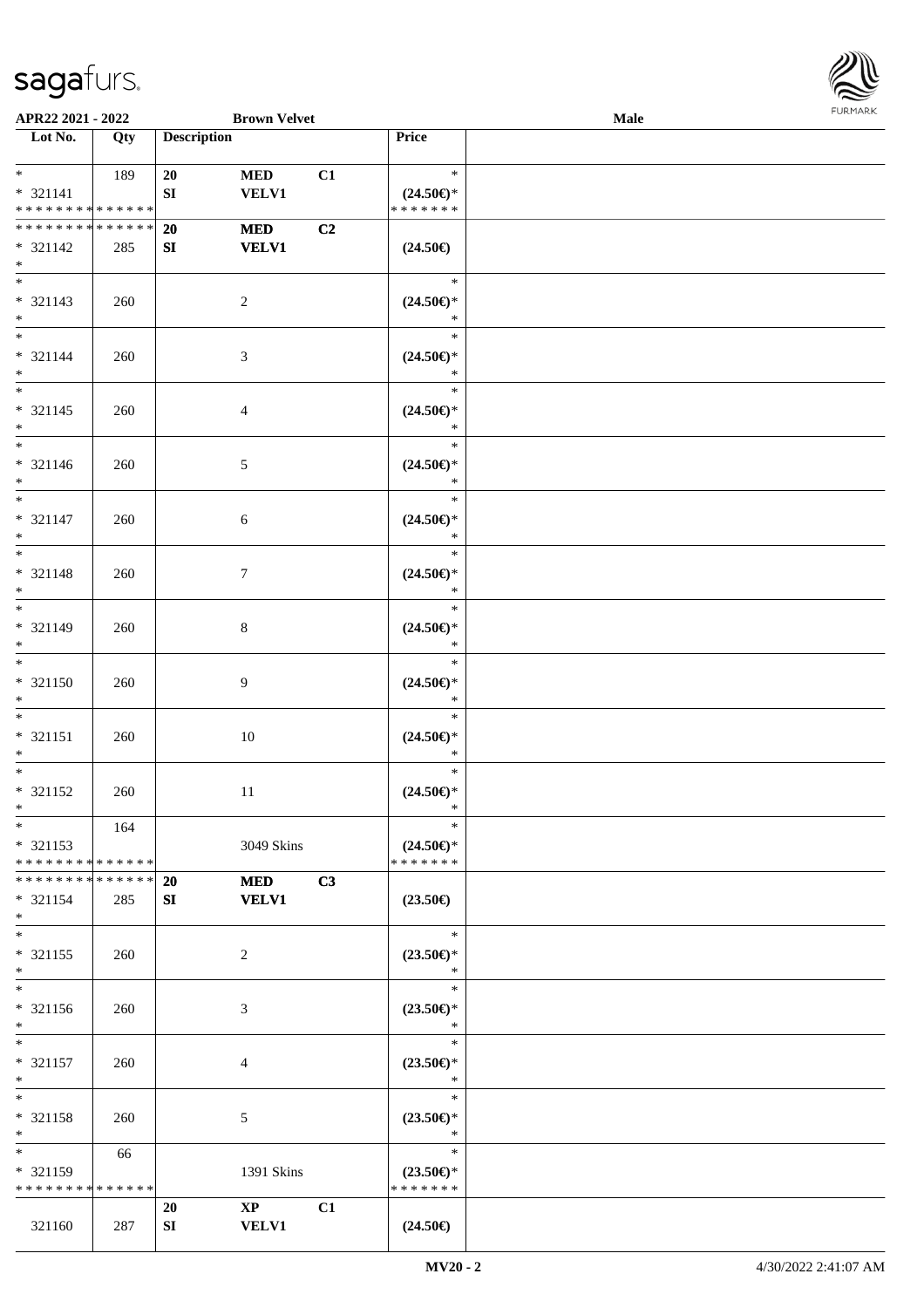

| APR22 2021 - 2022                          |     |                    | <b>Brown Velvet</b>        |                |                                                    | Male |  |
|--------------------------------------------|-----|--------------------|----------------------------|----------------|----------------------------------------------------|------|--|
| Lot No.                                    | Qty | <b>Description</b> |                            |                | Price                                              |      |  |
|                                            |     |                    |                            |                |                                                    |      |  |
| ******** <mark>******</mark>               |     | 20                 | $\boldsymbol{\mathrm{XP}}$ | C <sub>2</sub> |                                                    |      |  |
| * 321161                                   | 285 | SI                 | <b>VELV1</b>               |                | $(24.50\epsilon)$                                  |      |  |
| $\ast$                                     |     |                    |                            |                |                                                    |      |  |
|                                            |     |                    |                            |                | $\ast$                                             |      |  |
| * 321162                                   | 260 |                    | 2                          |                | $(24.50\epsilon)$ *                                |      |  |
| $*$                                        |     |                    |                            |                | ∗                                                  |      |  |
|                                            |     |                    |                            |                | $\ast$                                             |      |  |
| * 321163                                   |     |                    |                            |                |                                                    |      |  |
| $*$                                        | 260 |                    | 3                          |                | $(24.50\epsilon)$ *<br>$\ast$                      |      |  |
| $*$                                        |     |                    |                            |                |                                                    |      |  |
|                                            |     |                    |                            |                | $\ast$                                             |      |  |
| * 321164                                   | 260 |                    | 4                          |                | $(24.50\epsilon)$ *                                |      |  |
| $*$                                        |     |                    |                            |                | $\ast$                                             |      |  |
| $*$                                        | 265 |                    |                            |                | $\ast$                                             |      |  |
| $* 321165$                                 |     |                    | 1330 Skins                 |                | $(24.50\epsilon)$ *                                |      |  |
| * * * * * * * * * * * * * *                |     |                    |                            |                | * * * * * * *                                      |      |  |
| * * * * * * * * <mark>* * * * * * *</mark> |     | 20                 | $\mathbf{X}\mathbf{P}$     | C3             |                                                    |      |  |
| * 321166                                   | 285 | SI                 | <b>VELV1</b>               |                | $(23.50\epsilon)$                                  |      |  |
| $*$                                        |     |                    |                            |                |                                                    |      |  |
| $*$                                        |     |                    |                            |                | $\ast$                                             |      |  |
| $* 321167$                                 | 260 |                    | 2                          |                | $(23.50\epsilon)$ *                                |      |  |
| $*$                                        |     |                    |                            |                | $\ast$                                             |      |  |
| $*$                                        | 68  |                    |                            |                | $\ast$                                             |      |  |
| * 321168                                   |     |                    | 613 Skins                  |                | $(23.50\epsilon)$ *                                |      |  |
| * * * * * * * * * * * * * *                |     |                    |                            |                | * * * * * * *                                      |      |  |
|                                            |     | 20                 | XD                         | C1             |                                                    |      |  |
|                                            |     |                    |                            |                |                                                    |      |  |
| 321169                                     | 293 | SI                 | VELV2                      |                | $(27.50\epsilon)$                                  |      |  |
| * * * * * * * * * * * * * *                |     |                    |                            |                |                                                    |      |  |
|                                            |     | 20                 | XD                         | C <sub>2</sub> |                                                    |      |  |
| $* 321170$                                 | 285 | SI                 | VELV2                      |                | $(27.50\epsilon)$                                  |      |  |
| $*$                                        |     |                    |                            |                |                                                    |      |  |
| $*$                                        |     |                    |                            |                | $\ast$                                             |      |  |
| * 321171                                   | 260 |                    | $\overline{c}$             |                | $(27.50\epsilon)$ *                                |      |  |
| $*$                                        |     |                    |                            |                | $\ast$                                             |      |  |
| $*$                                        |     |                    |                            |                | $\ast$                                             |      |  |
| * 321172                                   | 260 |                    | 3                          |                | $(27.50\epsilon)$ *                                |      |  |
| $*$                                        |     |                    |                            |                | $\ast$                                             |      |  |
| $*$                                        |     |                    |                            |                | $\ast$                                             |      |  |
| * 321173                                   | 260 |                    | $\overline{4}$             |                | $(27.50\epsilon)$ *                                |      |  |
| $*$                                        |     |                    |                            |                | ∗                                                  |      |  |
| $*$                                        | 47  |                    |                            |                | $\ast$                                             |      |  |
| * 321174                                   |     |                    | 1112 Skins                 |                | $(27.50\epsilon)$ *                                |      |  |
| * * * * * * * * * * * * * *                |     |                    |                            |                | * * * * * * *                                      |      |  |
| * * * * * * * * * * * * * * *              |     | <b>20</b>          | XD <b>Santa</b>            | C3             |                                                    |      |  |
| * 321175                                   | 285 | SI                 | VELV2                      |                | $(26.50\epsilon)$                                  |      |  |
| $*$                                        |     |                    |                            |                |                                                    |      |  |
| $\overline{\ast}$                          |     |                    |                            |                | $\ast$                                             |      |  |
|                                            | 207 |                    |                            |                |                                                    |      |  |
| * 321176                                   |     |                    | 492 Skins                  |                | $(26.50\epsilon)$ *<br>* * * * * * *               |      |  |
| * * * * * * * * * * * * * *                |     |                    |                            |                |                                                    |      |  |
| * * * * * * * * * * * * * * *              |     | 20                 | <b>MED</b>                 | C1             |                                                    |      |  |
| * 321177                                   | 285 | SI                 | <b>VELV2</b>               |                | $(27.50\epsilon)$                                  |      |  |
| $*$                                        |     |                    |                            |                |                                                    |      |  |
| $*$                                        |     |                    |                            |                | $\ast$                                             |      |  |
| * 321178                                   | 260 |                    | 2                          |                | $(27.50\mathnormal{\in}\mathcal{)^{\! \! \times}}$ |      |  |
| $*$                                        |     |                    |                            |                | $\ast$                                             |      |  |
| $*$                                        |     |                    |                            |                | $\ast$                                             |      |  |
| * 321179                                   | 260 |                    | 3                          |                | $(27.50\epsilon)$ *                                |      |  |
| $*$                                        |     |                    |                            |                | $\ast$                                             |      |  |
| $*$                                        |     |                    |                            |                | $\ast$                                             |      |  |
| * 321180                                   | 260 |                    | 4                          |                | $(27.50\epsilon)$ *                                |      |  |
| $*$                                        |     |                    |                            |                | ∗                                                  |      |  |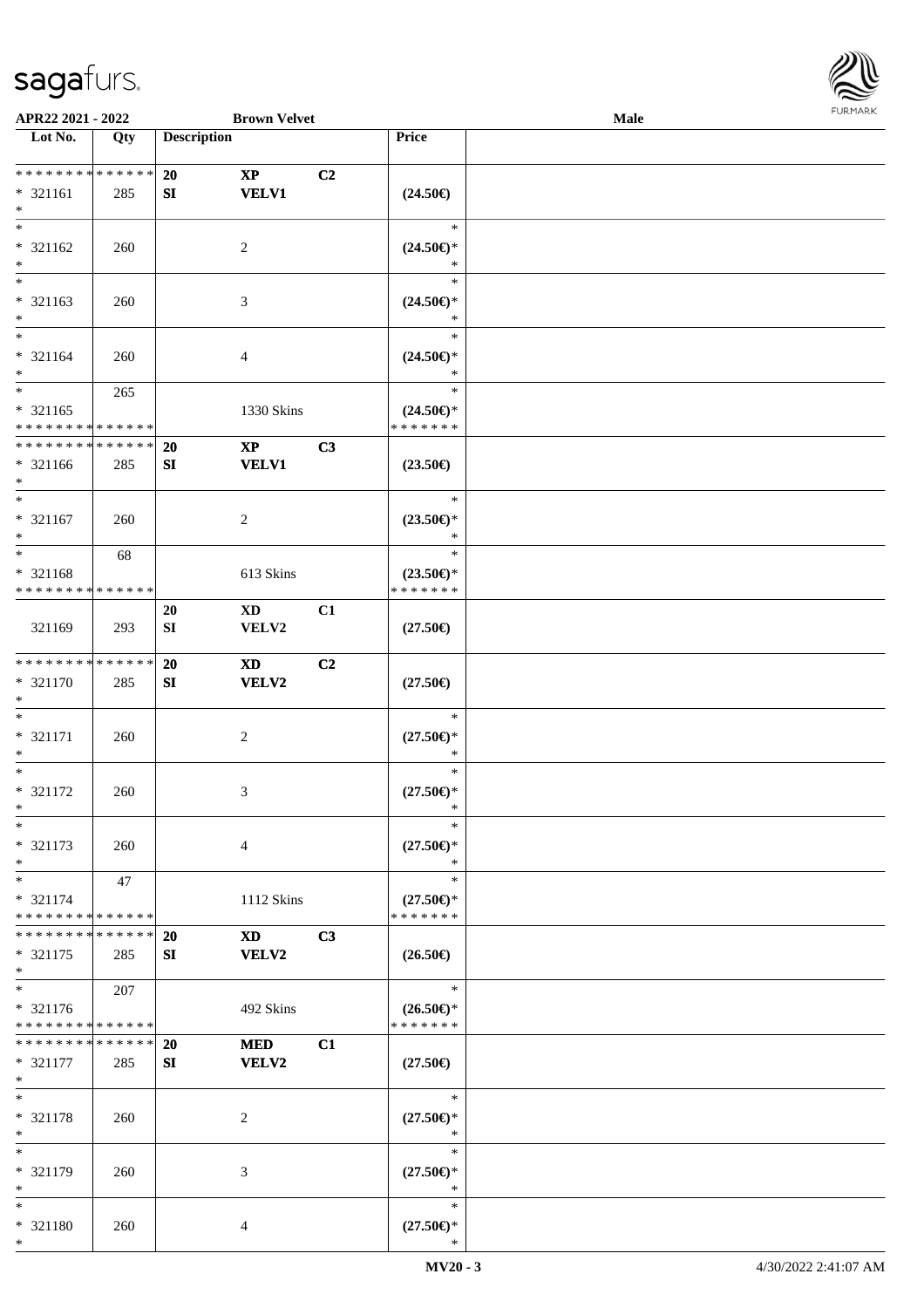

| Lot No.<br>Qty  | <b>Description</b>                                                                                                                                          |                                                                                                                                      | Price                                                                                                         |                                                                                                                                                                                                                                                                                                                                                                                                                                                                                                                                                                                            |  |
|-----------------|-------------------------------------------------------------------------------------------------------------------------------------------------------------|--------------------------------------------------------------------------------------------------------------------------------------|---------------------------------------------------------------------------------------------------------------|--------------------------------------------------------------------------------------------------------------------------------------------------------------------------------------------------------------------------------------------------------------------------------------------------------------------------------------------------------------------------------------------------------------------------------------------------------------------------------------------------------------------------------------------------------------------------------------------|--|
|                 |                                                                                                                                                             |                                                                                                                                      |                                                                                                               |                                                                                                                                                                                                                                                                                                                                                                                                                                                                                                                                                                                            |  |
|                 |                                                                                                                                                             |                                                                                                                                      |                                                                                                               |                                                                                                                                                                                                                                                                                                                                                                                                                                                                                                                                                                                            |  |
|                 | 20                                                                                                                                                          | <b>MED</b><br>C1                                                                                                                     | $\ast$                                                                                                        |                                                                                                                                                                                                                                                                                                                                                                                                                                                                                                                                                                                            |  |
| * 321181<br>260 | ${\bf S}{\bf I}$                                                                                                                                            | VELV2                                                                                                                                |                                                                                                               |                                                                                                                                                                                                                                                                                                                                                                                                                                                                                                                                                                                            |  |
|                 |                                                                                                                                                             |                                                                                                                                      | $\ast$                                                                                                        |                                                                                                                                                                                                                                                                                                                                                                                                                                                                                                                                                                                            |  |
|                 |                                                                                                                                                             |                                                                                                                                      | $\ast$                                                                                                        |                                                                                                                                                                                                                                                                                                                                                                                                                                                                                                                                                                                            |  |
| * 321182<br>260 |                                                                                                                                                             | 6                                                                                                                                    |                                                                                                               |                                                                                                                                                                                                                                                                                                                                                                                                                                                                                                                                                                                            |  |
|                 |                                                                                                                                                             |                                                                                                                                      | $\ast$                                                                                                        |                                                                                                                                                                                                                                                                                                                                                                                                                                                                                                                                                                                            |  |
|                 |                                                                                                                                                             |                                                                                                                                      | $\ast$                                                                                                        |                                                                                                                                                                                                                                                                                                                                                                                                                                                                                                                                                                                            |  |
| * 321183<br>260 |                                                                                                                                                             | $\tau$                                                                                                                               |                                                                                                               |                                                                                                                                                                                                                                                                                                                                                                                                                                                                                                                                                                                            |  |
|                 |                                                                                                                                                             |                                                                                                                                      | *                                                                                                             |                                                                                                                                                                                                                                                                                                                                                                                                                                                                                                                                                                                            |  |
| 105             |                                                                                                                                                             |                                                                                                                                      | $\ast$                                                                                                        |                                                                                                                                                                                                                                                                                                                                                                                                                                                                                                                                                                                            |  |
| * 321184        |                                                                                                                                                             | 1950 Skins                                                                                                                           | $(27.50\epsilon)$ *                                                                                           |                                                                                                                                                                                                                                                                                                                                                                                                                                                                                                                                                                                            |  |
|                 |                                                                                                                                                             |                                                                                                                                      | * * * * * * *                                                                                                 |                                                                                                                                                                                                                                                                                                                                                                                                                                                                                                                                                                                            |  |
|                 | 20                                                                                                                                                          | C2<br><b>MED</b>                                                                                                                     |                                                                                                               |                                                                                                                                                                                                                                                                                                                                                                                                                                                                                                                                                                                            |  |
| * 321185<br>285 | SI                                                                                                                                                          | <b>VELV2</b>                                                                                                                         | $(27.50\epsilon)$                                                                                             |                                                                                                                                                                                                                                                                                                                                                                                                                                                                                                                                                                                            |  |
|                 |                                                                                                                                                             |                                                                                                                                      |                                                                                                               |                                                                                                                                                                                                                                                                                                                                                                                                                                                                                                                                                                                            |  |
|                 |                                                                                                                                                             |                                                                                                                                      | $\ast$                                                                                                        |                                                                                                                                                                                                                                                                                                                                                                                                                                                                                                                                                                                            |  |
| * 321186<br>260 |                                                                                                                                                             | 2                                                                                                                                    | $(27.50\epsilon)$ *                                                                                           |                                                                                                                                                                                                                                                                                                                                                                                                                                                                                                                                                                                            |  |
|                 |                                                                                                                                                             |                                                                                                                                      | $\ast$                                                                                                        |                                                                                                                                                                                                                                                                                                                                                                                                                                                                                                                                                                                            |  |
|                 |                                                                                                                                                             |                                                                                                                                      | $\ast$                                                                                                        |                                                                                                                                                                                                                                                                                                                                                                                                                                                                                                                                                                                            |  |
| * 321187<br>260 |                                                                                                                                                             | 3                                                                                                                                    | $(27.50\epsilon)$ *                                                                                           |                                                                                                                                                                                                                                                                                                                                                                                                                                                                                                                                                                                            |  |
|                 |                                                                                                                                                             |                                                                                                                                      | $\ast$                                                                                                        |                                                                                                                                                                                                                                                                                                                                                                                                                                                                                                                                                                                            |  |
|                 |                                                                                                                                                             |                                                                                                                                      | $\ast$                                                                                                        |                                                                                                                                                                                                                                                                                                                                                                                                                                                                                                                                                                                            |  |
| * 321188<br>260 |                                                                                                                                                             | 4                                                                                                                                    | $(27.50\epsilon)$ *                                                                                           |                                                                                                                                                                                                                                                                                                                                                                                                                                                                                                                                                                                            |  |
|                 |                                                                                                                                                             |                                                                                                                                      | $\ast$                                                                                                        |                                                                                                                                                                                                                                                                                                                                                                                                                                                                                                                                                                                            |  |
|                 |                                                                                                                                                             |                                                                                                                                      | $\ast$                                                                                                        |                                                                                                                                                                                                                                                                                                                                                                                                                                                                                                                                                                                            |  |
| * 321189<br>260 |                                                                                                                                                             |                                                                                                                                      |                                                                                                               |                                                                                                                                                                                                                                                                                                                                                                                                                                                                                                                                                                                            |  |
|                 |                                                                                                                                                             |                                                                                                                                      | $\ast$                                                                                                        |                                                                                                                                                                                                                                                                                                                                                                                                                                                                                                                                                                                            |  |
|                 |                                                                                                                                                             |                                                                                                                                      | $\ast$                                                                                                        |                                                                                                                                                                                                                                                                                                                                                                                                                                                                                                                                                                                            |  |
| * 321190<br>260 |                                                                                                                                                             | 6                                                                                                                                    |                                                                                                               |                                                                                                                                                                                                                                                                                                                                                                                                                                                                                                                                                                                            |  |
|                 |                                                                                                                                                             |                                                                                                                                      | $\ast$                                                                                                        |                                                                                                                                                                                                                                                                                                                                                                                                                                                                                                                                                                                            |  |
|                 |                                                                                                                                                             |                                                                                                                                      |                                                                                                               |                                                                                                                                                                                                                                                                                                                                                                                                                                                                                                                                                                                            |  |
| * 321191<br>260 |                                                                                                                                                             |                                                                                                                                      |                                                                                                               |                                                                                                                                                                                                                                                                                                                                                                                                                                                                                                                                                                                            |  |
|                 |                                                                                                                                                             |                                                                                                                                      |                                                                                                               |                                                                                                                                                                                                                                                                                                                                                                                                                                                                                                                                                                                            |  |
|                 |                                                                                                                                                             |                                                                                                                                      |                                                                                                               |                                                                                                                                                                                                                                                                                                                                                                                                                                                                                                                                                                                            |  |
| * 321192        |                                                                                                                                                             |                                                                                                                                      |                                                                                                               |                                                                                                                                                                                                                                                                                                                                                                                                                                                                                                                                                                                            |  |
|                 |                                                                                                                                                             |                                                                                                                                      |                                                                                                               |                                                                                                                                                                                                                                                                                                                                                                                                                                                                                                                                                                                            |  |
|                 |                                                                                                                                                             |                                                                                                                                      |                                                                                                               |                                                                                                                                                                                                                                                                                                                                                                                                                                                                                                                                                                                            |  |
|                 |                                                                                                                                                             |                                                                                                                                      |                                                                                                               |                                                                                                                                                                                                                                                                                                                                                                                                                                                                                                                                                                                            |  |
|                 |                                                                                                                                                             |                                                                                                                                      |                                                                                                               |                                                                                                                                                                                                                                                                                                                                                                                                                                                                                                                                                                                            |  |
|                 |                                                                                                                                                             |                                                                                                                                      |                                                                                                               |                                                                                                                                                                                                                                                                                                                                                                                                                                                                                                                                                                                            |  |
|                 |                                                                                                                                                             |                                                                                                                                      |                                                                                                               |                                                                                                                                                                                                                                                                                                                                                                                                                                                                                                                                                                                            |  |
|                 |                                                                                                                                                             |                                                                                                                                      |                                                                                                               |                                                                                                                                                                                                                                                                                                                                                                                                                                                                                                                                                                                            |  |
|                 |                                                                                                                                                             |                                                                                                                                      |                                                                                                               |                                                                                                                                                                                                                                                                                                                                                                                                                                                                                                                                                                                            |  |
|                 |                                                                                                                                                             |                                                                                                                                      |                                                                                                               |                                                                                                                                                                                                                                                                                                                                                                                                                                                                                                                                                                                            |  |
|                 |                                                                                                                                                             |                                                                                                                                      |                                                                                                               |                                                                                                                                                                                                                                                                                                                                                                                                                                                                                                                                                                                            |  |
|                 |                                                                                                                                                             |                                                                                                                                      |                                                                                                               |                                                                                                                                                                                                                                                                                                                                                                                                                                                                                                                                                                                            |  |
|                 |                                                                                                                                                             |                                                                                                                                      |                                                                                                               |                                                                                                                                                                                                                                                                                                                                                                                                                                                                                                                                                                                            |  |
|                 |                                                                                                                                                             |                                                                                                                                      |                                                                                                               |                                                                                                                                                                                                                                                                                                                                                                                                                                                                                                                                                                                            |  |
|                 |                                                                                                                                                             |                                                                                                                                      |                                                                                                               |                                                                                                                                                                                                                                                                                                                                                                                                                                                                                                                                                                                            |  |
|                 |                                                                                                                                                             |                                                                                                                                      |                                                                                                               |                                                                                                                                                                                                                                                                                                                                                                                                                                                                                                                                                                                            |  |
|                 |                                                                                                                                                             |                                                                                                                                      |                                                                                                               |                                                                                                                                                                                                                                                                                                                                                                                                                                                                                                                                                                                            |  |
|                 |                                                                                                                                                             |                                                                                                                                      |                                                                                                               |                                                                                                                                                                                                                                                                                                                                                                                                                                                                                                                                                                                            |  |
|                 |                                                                                                                                                             |                                                                                                                                      |                                                                                                               |                                                                                                                                                                                                                                                                                                                                                                                                                                                                                                                                                                                            |  |
|                 |                                                                                                                                                             |                                                                                                                                      | $\ast$                                                                                                        |                                                                                                                                                                                                                                                                                                                                                                                                                                                                                                                                                                                            |  |
|                 |                                                                                                                                                             |                                                                                                                                      |                                                                                                               |                                                                                                                                                                                                                                                                                                                                                                                                                                                                                                                                                                                            |  |
|                 |                                                                                                                                                             |                                                                                                                                      |                                                                                                               |                                                                                                                                                                                                                                                                                                                                                                                                                                                                                                                                                                                            |  |
|                 |                                                                                                                                                             |                                                                                                                                      |                                                                                                               |                                                                                                                                                                                                                                                                                                                                                                                                                                                                                                                                                                                            |  |
|                 |                                                                                                                                                             |                                                                                                                                      |                                                                                                               |                                                                                                                                                                                                                                                                                                                                                                                                                                                                                                                                                                                            |  |
|                 |                                                                                                                                                             |                                                                                                                                      | $\ast$                                                                                                        |                                                                                                                                                                                                                                                                                                                                                                                                                                                                                                                                                                                            |  |
|                 | 260<br>* 321193<br>260<br>* 321194<br>260<br>* 321195<br>260<br>* 321196<br>260<br>127<br>* 321197<br>* 321198<br>285<br>* 321199<br>260<br>* 321200<br>280 | * * * * * * * * * * * * * *<br>* * * * * * * * * * * * * *<br>* * * * * * * * * * * * * *<br>* * * * * * * * * * * * * *<br>20<br>SI | $\mathfrak{S}$<br>$\tau$<br>$8\,$<br>9<br>10<br>11<br>12<br>3272 Skins<br>C3<br><b>MED</b><br>VELV2<br>2<br>3 | $(27.50\mathnormal{\infty})^*$<br>$(27.50\epsilon)$ *<br>$(27.50\mathnormal{\infty})^*$<br>$(27.50\mathnormal{\in}\mathcal{)^{\! \! \times}}$<br>$(27.50\epsilon)$ *<br>$\ast$<br>$(27.50\epsilon)$ *<br>$\ast$<br>$\ast$<br>$(27.50\mathnormal{\infty})^*$<br>$\ast$<br>$\ast$<br>$(27.50\epsilon)$ *<br>$\ast$<br>$\ast$<br>$(27.50\epsilon)$ *<br>$\ast$<br>$\ast$<br>$(27.50\epsilon)$ *<br>$\ast$<br>$\ast$<br>$(27.50\epsilon)$ *<br>$\ast$<br>$\ast$<br>$(27.50\epsilon)$ *<br>* * * * * * *<br>$(26.50\epsilon)$<br>$(26.50\epsilon)$ *<br>$\ast$<br>$\ast$<br>$(26.50\epsilon)$ * |  |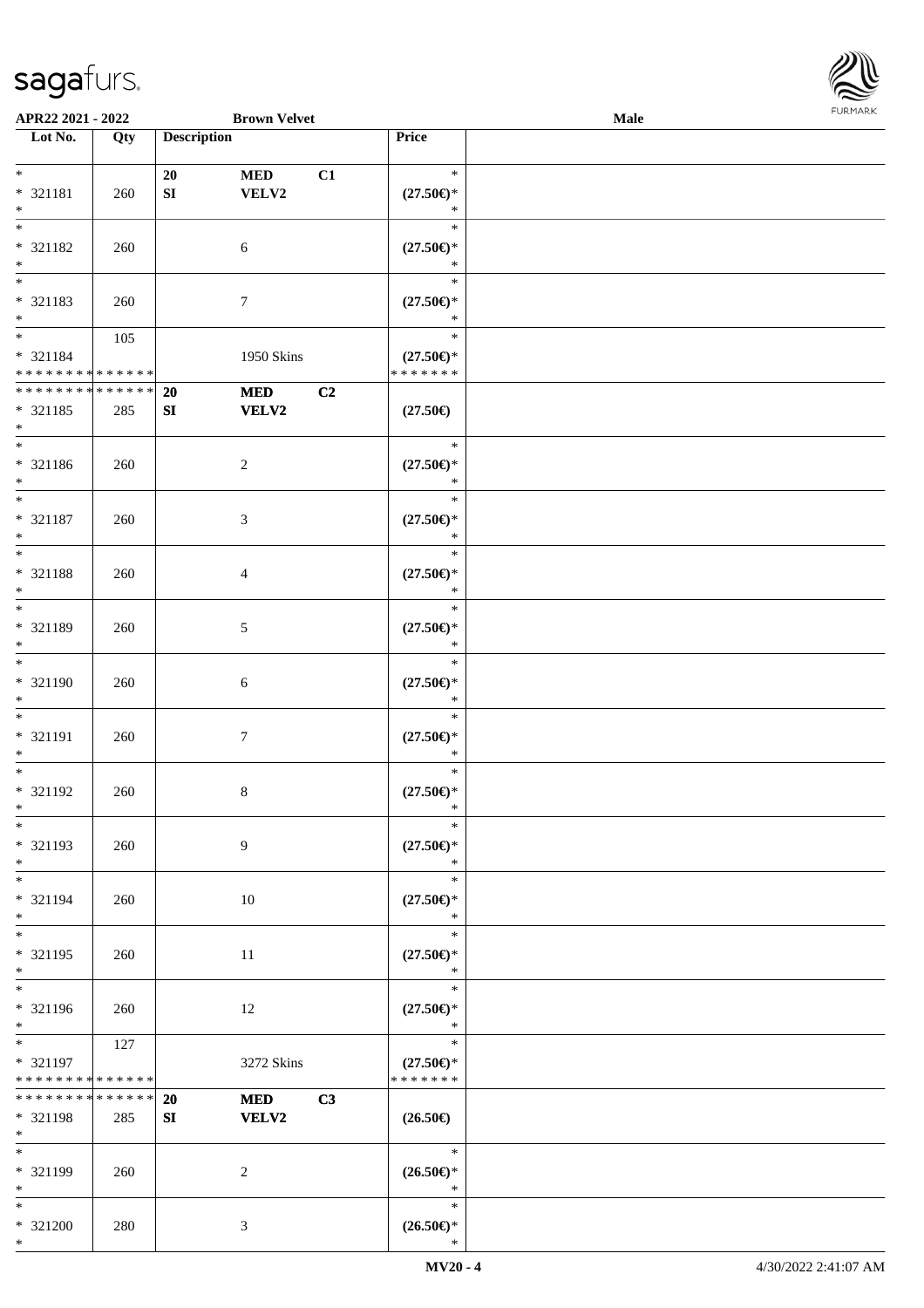

| APR22 2021 - 2022                  |     |                    | <b>Brown Velvet</b>    |                |                                                     | Male |  |
|------------------------------------|-----|--------------------|------------------------|----------------|-----------------------------------------------------|------|--|
| Lot No.                            | Qty | <b>Description</b> |                        |                | Price                                               |      |  |
|                                    |     |                    |                        |                |                                                     |      |  |
| $\ast$                             | 119 | 20                 | $\bf MED$              | C3             | $\ast$                                              |      |  |
| * 321201                           |     | SI                 | VELV2                  |                | $(26.50\epsilon)$ *                                 |      |  |
| * * * * * * * * * * * * * *        |     |                    |                        |                | * * * * * * *                                       |      |  |
| * * * * * * * * * * * * * *        |     | 20                 | $\mathbf{X}\mathbf{P}$ | C1             |                                                     |      |  |
|                                    |     |                    |                        |                |                                                     |      |  |
| * 321202                           | 285 | SI                 | <b>VELV2</b>           |                | $(27.50\epsilon)$                                   |      |  |
| $\ast$<br>$\overline{\phantom{0}}$ |     |                    |                        |                |                                                     |      |  |
|                                    |     |                    |                        |                | $\ast$                                              |      |  |
| * 321203                           | 260 |                    | $\overline{2}$         |                | $(27.50\epsilon)$ *                                 |      |  |
| $\ast$                             |     |                    |                        |                | $\ast$                                              |      |  |
| $\overline{\ast}$                  | 97  |                    |                        |                | $\ast$                                              |      |  |
| * 321204                           |     |                    | 642 Skins              |                | $(27.50\epsilon)$ *                                 |      |  |
| * * * * * * * * * * * * * *        |     |                    |                        |                | * * * * * * *                                       |      |  |
| **************                     |     | <b>20</b>          | $\mathbf{X}\mathbf{P}$ | C2             |                                                     |      |  |
| * 321205                           | 285 | SI                 | <b>VELV2</b>           |                | $(27.50\epsilon)$                                   |      |  |
| $\ast$                             |     |                    |                        |                |                                                     |      |  |
| $\overline{\phantom{a}^*}$         |     |                    |                        |                | $\ast$                                              |      |  |
|                                    |     |                    |                        |                |                                                     |      |  |
| $* 321206$                         | 260 |                    | $\sqrt{2}$             |                | $(27.50\epsilon)$ *                                 |      |  |
| $\ast$                             |     |                    |                        |                | $\ast$                                              |      |  |
| $\ast$                             |     |                    |                        |                | $\ast$                                              |      |  |
| * 321207                           | 260 |                    | 3                      |                | $(27.50\epsilon)$ *                                 |      |  |
| $\ast$                             |     |                    |                        |                | $\ast$                                              |      |  |
| $\ast$                             |     |                    |                        |                | $\ast$                                              |      |  |
| * 321208                           | 280 |                    | $\overline{4}$         |                | $(27.50\epsilon)$ *                                 |      |  |
| $\ast$                             |     |                    |                        |                | $\ast$                                              |      |  |
| $\ast$                             | 45  |                    |                        |                | $\ast$                                              |      |  |
| * 321209                           |     |                    | 1130 Skins             |                | $(27.50\epsilon)$ *                                 |      |  |
| * * * * * * * * * * * * * *        |     |                    |                        |                | * * * * * * *                                       |      |  |
|                                    |     |                    |                        | C <sub>3</sub> |                                                     |      |  |
|                                    |     | 20                 | $\mathbf{X}\mathbf{P}$ |                |                                                     |      |  |
| 321210                             | 220 | SI                 | VELV2                  |                | $(26.50\epsilon)$                                   |      |  |
| **************                     |     |                    |                        |                |                                                     |      |  |
|                                    |     | 20                 | MED/PAL C2             |                |                                                     |      |  |
| * 321211                           | 285 | $\mathbf{I}$       | <b>VELV1</b>           | <b>CHIP</b>    | $(21.50\epsilon)$                                   |      |  |
| $\ast$<br>$\ast$                   |     |                    |                        |                | $\ast$                                              |      |  |
|                                    |     |                    |                        |                |                                                     |      |  |
| $* 321212$                         | 260 |                    | $\overline{c}$         |                | $(21.50\epsilon)$ *                                 |      |  |
| $*$                                |     |                    |                        |                | $\ast$                                              |      |  |
| $*$                                |     |                    |                        |                | $\ast$                                              |      |  |
| $* 321213$                         | 260 |                    | 3                      |                | $(21.50\epsilon)$ *                                 |      |  |
| $*$                                |     |                    |                        |                | $\ast$                                              |      |  |
| $*$                                |     |                    |                        |                | $\ast$                                              |      |  |
| $* 321214$                         | 260 |                    | 4                      |                | $(21.50\epsilon)$ *                                 |      |  |
| $*$                                |     |                    |                        |                | $\ast$                                              |      |  |
| $\overline{\ast}$                  |     |                    |                        |                | $\ast$                                              |      |  |
| $* 321215$                         | 260 |                    | $5\overline{)}$        |                | $(21.50\mathnormal{\in }\mathcal{)^{\! \! \times}}$ |      |  |
| $*$                                |     |                    |                        |                | $\ast$                                              |      |  |
| $\overline{\phantom{a}^*}$         |     |                    |                        |                | $\ast$                                              |      |  |
|                                    |     |                    |                        |                |                                                     |      |  |
| * 321216<br>$*$                    | 260 |                    | 6                      |                | $(21.50\epsilon)$ *<br>$\ast$                       |      |  |
| $*$                                |     |                    |                        |                | $\overline{\phantom{0}}$<br>$\ast$                  |      |  |
|                                    |     |                    |                        |                |                                                     |      |  |
| $* 321217$                         | 260 |                    | $\tau$                 |                | $(21.50\epsilon)$ *                                 |      |  |
| $*$                                |     |                    |                        |                | $\ast$                                              |      |  |
| $\ast$                             |     |                    |                        |                | $\ast$                                              |      |  |
| * 321218                           | 260 |                    | 8                      |                | $(21.50\epsilon)$ *                                 |      |  |
| $*$                                |     |                    |                        |                | $\ast$                                              |      |  |
| $\ast$                             |     |                    |                        |                | $\ast$                                              |      |  |
| * 321219                           | 260 |                    | 9                      |                | $(21.50\epsilon)$ *                                 |      |  |
| $*$                                |     |                    |                        |                | $\ast$                                              |      |  |
| $*$                                |     |                    |                        |                | $\ast$                                              |      |  |
| * 321220                           | 260 |                    | 10                     |                | $(21.50\epsilon)$ *                                 |      |  |
| $*$                                |     |                    |                        |                | $\ast$                                              |      |  |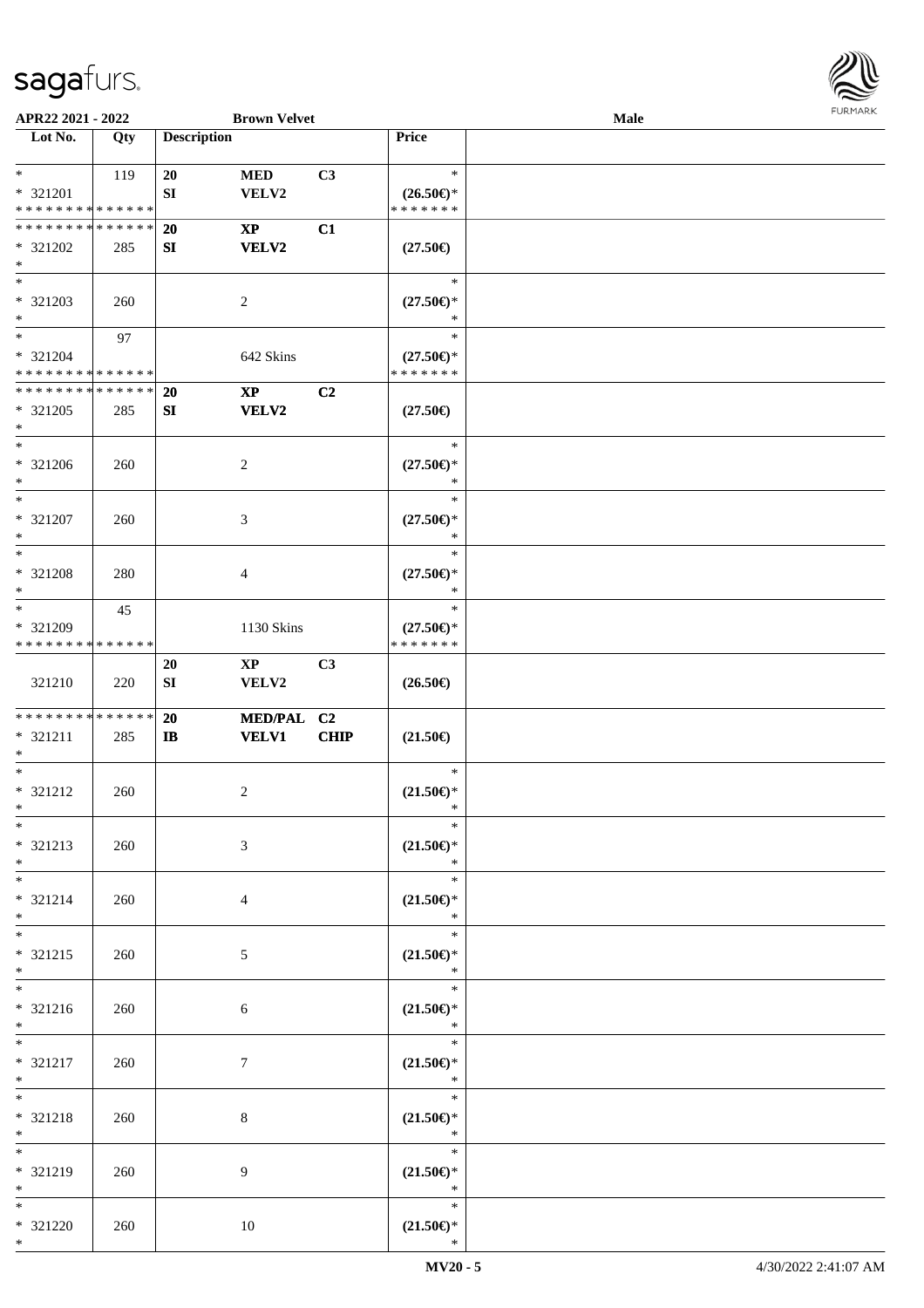

| APR22 2021 - 2022                          |                   |                        | <b>Brown Velvet</b>                                                                                                                                                                                                            |             |                                                             | Male |  |
|--------------------------------------------|-------------------|------------------------|--------------------------------------------------------------------------------------------------------------------------------------------------------------------------------------------------------------------------------|-------------|-------------------------------------------------------------|------|--|
| Lot No.                                    | $\overline{Q}$ ty | <b>Description</b>     |                                                                                                                                                                                                                                |             | Price                                                       |      |  |
|                                            |                   |                        |                                                                                                                                                                                                                                |             |                                                             |      |  |
| $\ast$                                     |                   | 20                     | MED/PAL C2                                                                                                                                                                                                                     |             | $\ast$                                                      |      |  |
| * 321221                                   | 260               | $\mathbf{I}\mathbf{B}$ | <b>VELV1</b>                                                                                                                                                                                                                   | <b>CHIP</b> | $(21.50\epsilon)$ *                                         |      |  |
| $\ast$                                     |                   |                        |                                                                                                                                                                                                                                |             | $\ast$                                                      |      |  |
| $*$                                        |                   |                        |                                                                                                                                                                                                                                |             | $\ast$                                                      |      |  |
| * 321222                                   | 260               |                        | 12                                                                                                                                                                                                                             |             | $(21.50\epsilon)$ *                                         |      |  |
| $\ast$                                     |                   |                        |                                                                                                                                                                                                                                |             | $\ast$                                                      |      |  |
| $\overline{\phantom{0}}$                   |                   |                        |                                                                                                                                                                                                                                |             | $\ast$                                                      |      |  |
| * 321223                                   | 260               |                        | 13                                                                                                                                                                                                                             |             | $(21.50\mathnormal{\in }\mathcal{)^{\! \! \times}}$         |      |  |
| $\ast$                                     |                   |                        |                                                                                                                                                                                                                                |             | $\ast$                                                      |      |  |
| $\ast$                                     |                   |                        |                                                                                                                                                                                                                                |             | $\ast$                                                      |      |  |
|                                            | 257               |                        |                                                                                                                                                                                                                                |             |                                                             |      |  |
| * 321224<br>* * * * * * * * * * * * * * *  |                   |                        | 3662 Skins                                                                                                                                                                                                                     |             | $(21.50\epsilon)$ *<br>* * * * * * *                        |      |  |
|                                            |                   |                        |                                                                                                                                                                                                                                |             |                                                             |      |  |
| * * * * * * * * * * * * * *                |                   | 20                     | $\mathbf{X}\mathbf{D}$                                                                                                                                                                                                         | C1          |                                                             |      |  |
| $* 321225$                                 | 265               | <b>SAGA</b>            | <b>VELV1</b>                                                                                                                                                                                                                   |             | $(27.50\epsilon)$                                           |      |  |
| $\ast$                                     |                   |                        |                                                                                                                                                                                                                                |             |                                                             |      |  |
| $\overline{\phantom{a}^*}$                 |                   |                        |                                                                                                                                                                                                                                |             | $\ast$                                                      |      |  |
| $* 321226$                                 | 240               |                        | $\overline{2}$                                                                                                                                                                                                                 |             | $(27.50\epsilon)$ *                                         |      |  |
| $\ast$                                     |                   |                        |                                                                                                                                                                                                                                |             | $\ast$                                                      |      |  |
| $_{\ast}$                                  |                   |                        |                                                                                                                                                                                                                                |             | $\ast$                                                      |      |  |
| $* 321227$                                 | 240               |                        | 3                                                                                                                                                                                                                              |             | $(27.50\epsilon)$ *                                         |      |  |
| $\ast$                                     |                   |                        |                                                                                                                                                                                                                                |             | $\ast$                                                      |      |  |
| $\ast$                                     |                   |                        |                                                                                                                                                                                                                                |             | $\ast$                                                      |      |  |
| $* 321228$                                 | 240               |                        | 4                                                                                                                                                                                                                              |             | $(27.50\epsilon)$ *                                         |      |  |
| $\ast$                                     |                   |                        |                                                                                                                                                                                                                                |             | $\ast$                                                      |      |  |
| $\overline{\phantom{1}}$                   |                   |                        |                                                                                                                                                                                                                                |             | $\ast$                                                      |      |  |
| * 321229                                   | 240               |                        | 5                                                                                                                                                                                                                              |             | $(27.50\epsilon)$ *                                         |      |  |
| $\ast$                                     |                   |                        |                                                                                                                                                                                                                                |             | *                                                           |      |  |
| $\overline{\phantom{a}^*}$                 |                   |                        |                                                                                                                                                                                                                                |             | $\ast$                                                      |      |  |
|                                            |                   |                        |                                                                                                                                                                                                                                |             |                                                             |      |  |
| * 321230                                   | 239               |                        | $\sqrt{6}$                                                                                                                                                                                                                     |             | $(27.50\epsilon)$ *                                         |      |  |
| $\ast$<br>$\ast$                           |                   |                        |                                                                                                                                                                                                                                |             | $\ast$                                                      |      |  |
|                                            |                   |                        |                                                                                                                                                                                                                                |             | $\ast$                                                      |      |  |
| $* 321231$                                 | 240               |                        | $\tau$                                                                                                                                                                                                                         |             | $(27.50\mathnormal{\in}\mathcal{)^{\! \! \circ}}$           |      |  |
| $\ast$                                     |                   |                        |                                                                                                                                                                                                                                |             | $\ast$                                                      |      |  |
| $\ast$                                     | 205               |                        |                                                                                                                                                                                                                                |             | $\ast$                                                      |      |  |
| $* 321232$                                 |                   |                        | 1909 Skins                                                                                                                                                                                                                     |             | $(27.50\epsilon)$ *                                         |      |  |
| **************                             |                   |                        |                                                                                                                                                                                                                                |             | * * * * * * *                                               |      |  |
| * * * * * * * * * * * * * * *              |                   | 20 XD                  |                                                                                                                                                                                                                                | C2          |                                                             |      |  |
| * 321233                                   | 265               | SAGA VELV1             |                                                                                                                                                                                                                                |             | $(27.50\epsilon)$                                           |      |  |
| $*$                                        |                   |                        |                                                                                                                                                                                                                                |             |                                                             |      |  |
| $*$                                        |                   |                        |                                                                                                                                                                                                                                |             | $\ast$                                                      |      |  |
| * 321234                                   | 250               |                        | 2                                                                                                                                                                                                                              |             | $(27.50\epsilon)$ *                                         |      |  |
| $*$                                        |                   |                        |                                                                                                                                                                                                                                |             | ∗                                                           |      |  |
| $\overline{\ast}$                          |                   |                        |                                                                                                                                                                                                                                |             | $\ast$                                                      |      |  |
| $* 321235$                                 | 240               |                        | 3                                                                                                                                                                                                                              |             | $(27.50\epsilon)$ *                                         |      |  |
| $*$                                        |                   |                        |                                                                                                                                                                                                                                |             | $\ast$                                                      |      |  |
| $\overline{\ast}$                          |                   |                        |                                                                                                                                                                                                                                |             | $\ast$                                                      |      |  |
| * 321236                                   |                   |                        |                                                                                                                                                                                                                                |             |                                                             |      |  |
| $*$                                        | 240               |                        | $\overline{4}$                                                                                                                                                                                                                 |             | $(27.50\mathnormal{\in}\mathcal{)^{\! \! \circ}}$<br>$\ast$ |      |  |
| $*$                                        |                   |                        |                                                                                                                                                                                                                                |             | $\ast$                                                      |      |  |
|                                            |                   |                        |                                                                                                                                                                                                                                |             |                                                             |      |  |
| * 321237                                   | 240               |                        | 5                                                                                                                                                                                                                              |             | $(27.50\mathnormal{\in}\mathcal{)^{\! \! \circ}}$           |      |  |
| $*$                                        |                   |                        |                                                                                                                                                                                                                                |             | $\ast$                                                      |      |  |
| $\ast$                                     |                   |                        |                                                                                                                                                                                                                                |             | $\ast$                                                      |      |  |
| * 321238                                   | 240               |                        | 6                                                                                                                                                                                                                              |             | $(27.50\epsilon)$ *                                         |      |  |
| $*$                                        |                   |                        |                                                                                                                                                                                                                                |             | $\ast$                                                      |      |  |
|                                            | 150               |                        |                                                                                                                                                                                                                                |             | $\ast$                                                      |      |  |
| * 321239                                   |                   |                        | 1625 Skins                                                                                                                                                                                                                     |             | $(27.50\epsilon)$ *                                         |      |  |
| * * * * * * * * * * * * * *                |                   |                        |                                                                                                                                                                                                                                |             | * * * * * * *                                               |      |  |
| * * * * * * * * <mark>* * * * * * *</mark> |                   | 20                     | XD and the set of the set of the set of the set of the set of the set of the set of the set of the set of the set of the set of the set of the set of the set of the set of the set of the set of the set of the set of the se | C3          |                                                             |      |  |
| * 321240                                   | 265               | <b>SAGA</b>            | <b>VELV1</b>                                                                                                                                                                                                                   |             | $(26.50\epsilon)$                                           |      |  |
| $*$                                        |                   |                        |                                                                                                                                                                                                                                |             |                                                             |      |  |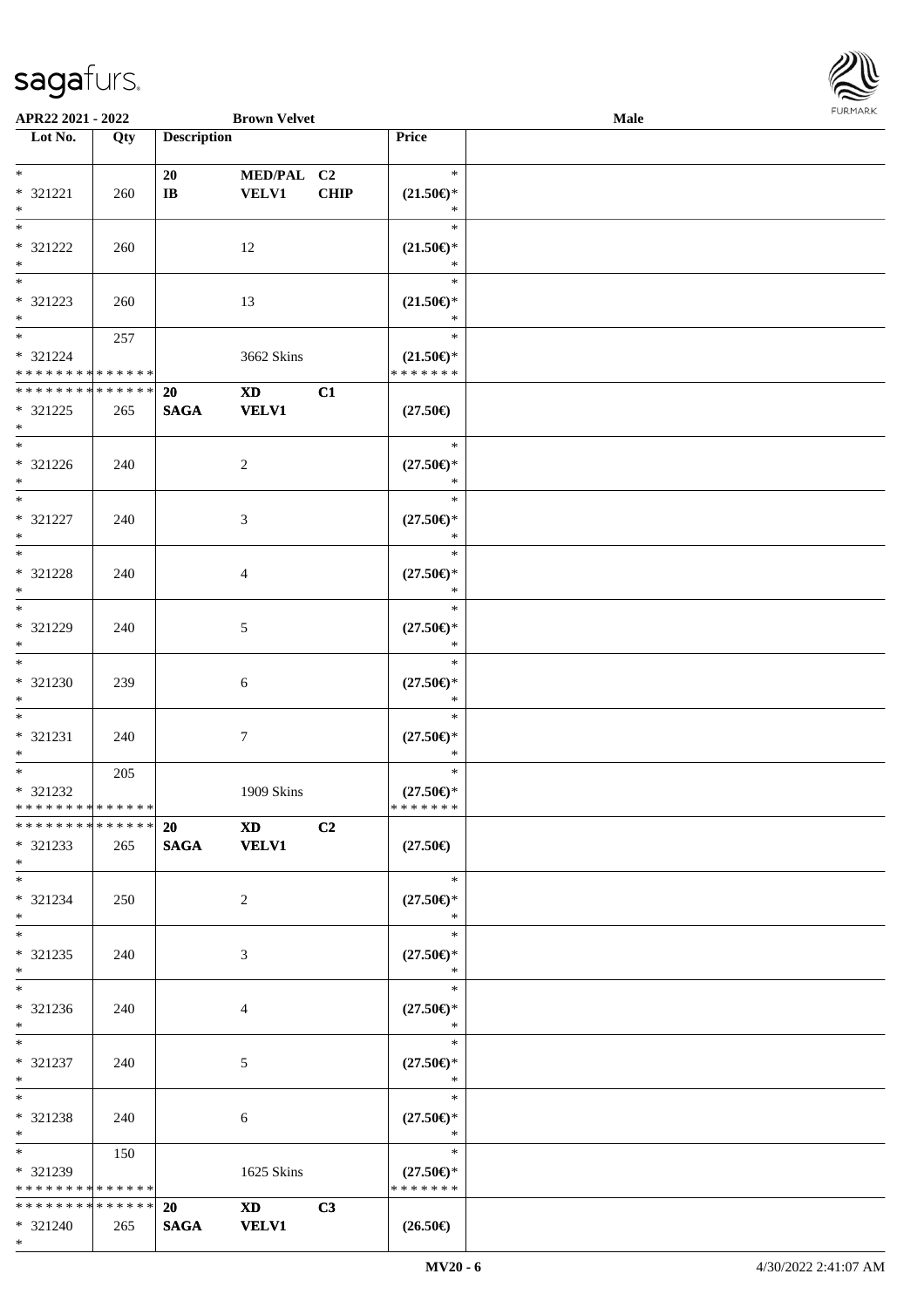

| APR22 2021 - 2022                          |     |                    | <b>Brown Velvet</b> |                |                                | Male |  |
|--------------------------------------------|-----|--------------------|---------------------|----------------|--------------------------------|------|--|
| Lot No.                                    | Qty | <b>Description</b> |                     |                | Price                          |      |  |
|                                            |     |                    |                     |                |                                |      |  |
| $*$                                        |     | 20                 | <b>XD</b>           | C3             | $\ast$                         |      |  |
| * 321241                                   | 240 | <b>SAGA</b>        | <b>VELV1</b>        |                | $(26.50\epsilon)$ *            |      |  |
| $*$                                        |     |                    |                     |                | $\ast$                         |      |  |
|                                            |     |                    |                     |                | $\ast$                         |      |  |
| * 321242                                   | 240 |                    | 3                   |                | $(26.50\epsilon)$ *            |      |  |
| $*$                                        |     |                    |                     |                | $\ast$                         |      |  |
|                                            |     |                    |                     |                | $\ast$                         |      |  |
| * 321243                                   | 240 |                    | $\overline{4}$      |                | $(26.50\mathnormal{\infty})^*$ |      |  |
| $*$                                        |     |                    |                     |                | $\ast$                         |      |  |
| $*$                                        |     |                    |                     |                | $\ast$                         |      |  |
| * 321244                                   | 240 |                    | 5                   |                | $(26.50\epsilon)$ *            |      |  |
| $*$                                        |     |                    |                     |                | $\ast$                         |      |  |
|                                            |     |                    |                     |                | $\ast$                         |      |  |
|                                            |     |                    |                     |                |                                |      |  |
| * 321245                                   | 240 |                    | $\sqrt{6}$          |                | $(26.50\epsilon)$ *<br>$\ast$  |      |  |
| $*$<br>$\overline{\ast}$                   |     |                    |                     |                |                                |      |  |
|                                            |     |                    |                     |                | $\ast$                         |      |  |
| $* 321246$                                 | 250 |                    | $\tau$              |                | $(26.50\epsilon)$ *            |      |  |
| $*$                                        |     |                    |                     |                | $\ast$                         |      |  |
|                                            | 177 |                    |                     |                | $\ast$                         |      |  |
| $* 321247$                                 |     |                    | 1892 Skins          |                | $(26.50\epsilon)$ *            |      |  |
| * * * * * * * * * * * * * *                |     |                    |                     |                | * * * * * * *                  |      |  |
| * * * * * * * * * * * * * *                |     | 20                 | <b>MED</b>          | C1             |                                |      |  |
| * 321248                                   | 265 | <b>SAGA</b>        | <b>VELV1</b>        |                | $(27.50\epsilon)$              |      |  |
| $*$                                        |     |                    |                     |                |                                |      |  |
| $\overline{\ast}$                          |     |                    |                     |                | $\ast$                         |      |  |
| * 321249                                   | 240 |                    | $\overline{c}$      |                | $(27.50\epsilon)$ *            |      |  |
| $*$                                        |     |                    |                     |                | $\ast$                         |      |  |
| $*$                                        |     |                    |                     |                | $\ast$                         |      |  |
| * 321250                                   | 240 |                    | 3                   |                | $(27.50\epsilon)$ *            |      |  |
| $*$                                        |     |                    |                     |                | $\ast$                         |      |  |
| $*$                                        |     |                    |                     |                | $\ast$                         |      |  |
| * 321251                                   | 240 |                    | 4                   |                | $(27.50\epsilon)$ *            |      |  |
| $*$                                        |     |                    |                     |                | $\ast$                         |      |  |
| $*$                                        |     |                    |                     |                | $\ast$                         |      |  |
| * 321252                                   | 240 |                    | $\mathfrak{S}$      |                | $(27.50\epsilon)$ *            |      |  |
| $*$ $-$                                    |     |                    |                     |                | $\ast$                         |      |  |
| $*$                                        |     |                    |                     |                | $\ast$                         |      |  |
| * 321253                                   | 240 |                    | $\sqrt{6}$          |                | $(27.50\epsilon)$ *            |      |  |
| $*$                                        |     |                    |                     |                | $\ast$                         |      |  |
| $*$                                        |     |                    |                     |                | $\ast$                         |      |  |
| * 321254                                   |     |                    | $7\phantom{.0}$     |                | $(27.50\epsilon)$ *            |      |  |
| $*$                                        | 240 |                    |                     |                | $\ast$                         |      |  |
| $*$ $-$                                    |     |                    |                     |                | $\ast$                         |      |  |
|                                            |     |                    |                     |                |                                |      |  |
| * 321255                                   | 240 |                    | 8                   |                | $(27.50\epsilon)$ *<br>$\ast$  |      |  |
| $*$                                        |     |                    |                     |                |                                |      |  |
|                                            |     |                    |                     |                | $\ast$                         |      |  |
| * 321256                                   | 240 |                    | 9                   |                | $(27.50\epsilon)$ *            |      |  |
| $*$                                        |     |                    |                     |                | $\ast$                         |      |  |
| $*$ $*$                                    |     |                    |                     |                | $\ast$                         |      |  |
| * 321257                                   | 240 |                    | 10                  |                | $(27.50\epsilon)$ *            |      |  |
| $*$                                        |     |                    |                     |                | $\ast$                         |      |  |
| $*$ $-$                                    |     |                    |                     |                | $\ast$                         |      |  |
| * 321258                                   | 240 |                    | 11                  |                | $(27.50\epsilon)$ *            |      |  |
| $*$                                        |     |                    |                     |                | $\ast$                         |      |  |
| $*$ and $*$                                | 221 |                    |                     |                | $\ast$                         |      |  |
| * 321259                                   |     |                    | 2886 Skins          |                | $(27.50\epsilon)$ *            |      |  |
| * * * * * * * * * * * * * *                |     |                    |                     |                | * * * * * * *                  |      |  |
| * * * * * * * * * * * * * * <mark>*</mark> |     | 20                 | <b>MED</b>          | C <sub>2</sub> |                                |      |  |
| $* 321260$                                 | 265 | <b>SAGA</b>        | <b>VELV1</b>        |                | $(27.50\epsilon)$              |      |  |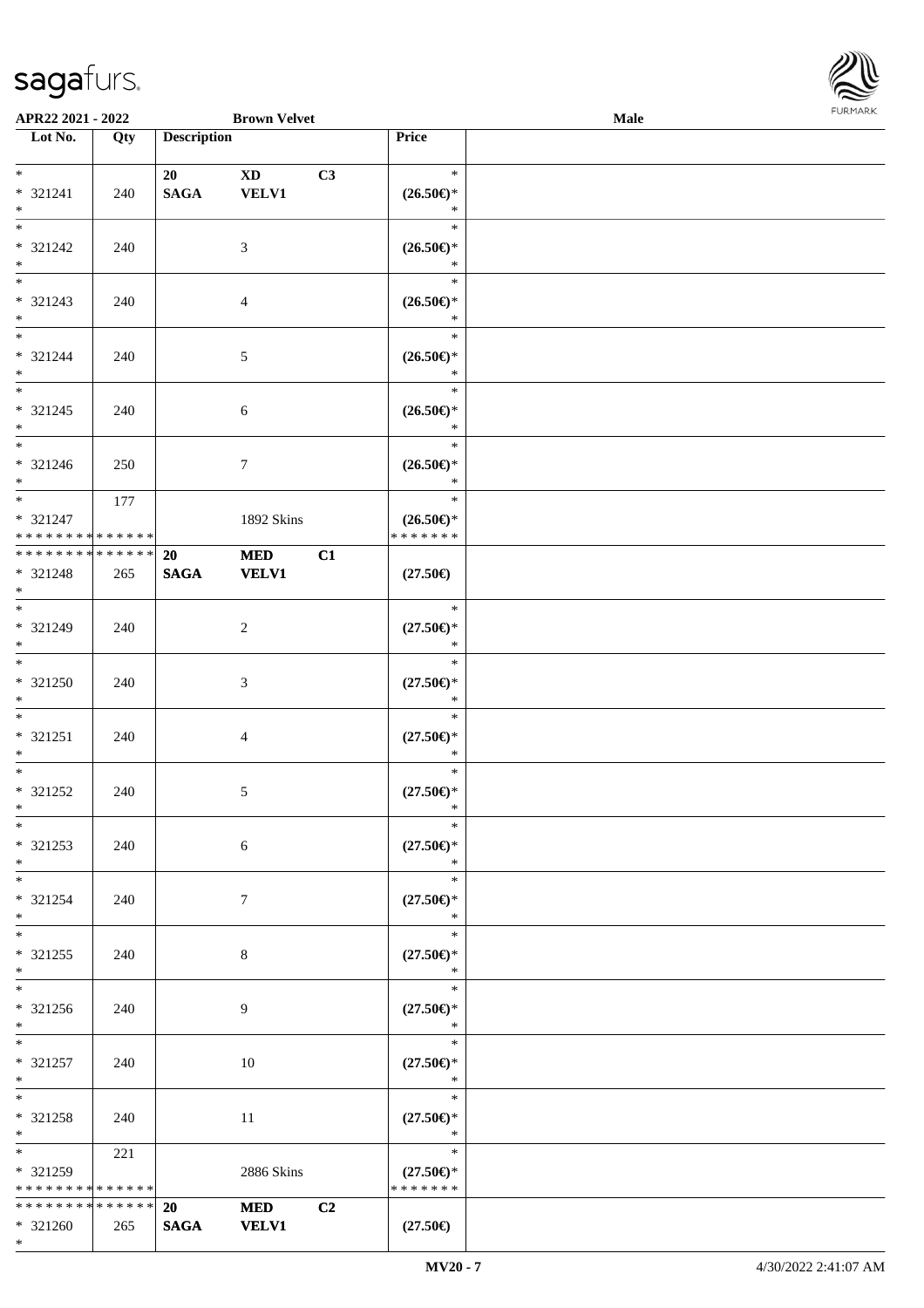

| APR22 2021 - 2022                          |     |                    | <b>Brown Velvet</b> |                |                                                    | Male |  |
|--------------------------------------------|-----|--------------------|---------------------|----------------|----------------------------------------------------|------|--|
| Lot No.                                    | Qty | <b>Description</b> |                     |                | Price                                              |      |  |
|                                            |     |                    |                     |                |                                                    |      |  |
| $*$                                        |     | 20                 | <b>MED</b>          | C <sub>2</sub> | $\ast$                                             |      |  |
| * 321261                                   | 240 | <b>SAGA</b>        | <b>VELV1</b>        |                | $(27.50\mathnormal{\infty})^*$                     |      |  |
| $*$                                        |     |                    |                     |                | $\ast$                                             |      |  |
|                                            |     |                    |                     |                | $\ast$                                             |      |  |
| * 321262                                   | 240 |                    | 3                   |                | $(27.50\epsilon)$ *                                |      |  |
| $*$                                        |     |                    |                     |                | $\ast$                                             |      |  |
|                                            |     |                    |                     |                | $\ast$                                             |      |  |
| * 321263                                   | 240 |                    | $\overline{4}$      |                | $(27.50\mathnormal{\infty})^*$                     |      |  |
| $*$                                        |     |                    |                     |                | $\ast$                                             |      |  |
| $*$                                        |     |                    |                     |                | $\ast$                                             |      |  |
| * 321264                                   | 240 |                    | 5                   |                | $(27.50\epsilon)$ *                                |      |  |
| $*$                                        |     |                    |                     |                | $\ast$                                             |      |  |
|                                            |     |                    |                     |                | $\ast$                                             |      |  |
| * 321265                                   | 240 |                    | 6                   |                | $(27.50\epsilon)$ *                                |      |  |
| $*$<br>$\overline{\phantom{0}}$            |     |                    |                     |                | $\ast$                                             |      |  |
|                                            |     |                    |                     |                | $\ast$                                             |      |  |
| * 321266                                   | 240 |                    | $\tau$              |                | $(27.50\epsilon)$ *                                |      |  |
| $*$                                        |     |                    |                     |                | $\ast$<br>$\ast$                                   |      |  |
|                                            |     |                    |                     |                |                                                    |      |  |
| * 321267<br>$*$                            | 240 |                    | 8                   |                | $(27.50\epsilon)$ *<br>$\ast$                      |      |  |
|                                            |     |                    |                     |                | $\ast$                                             |      |  |
| * 321268                                   | 240 |                    | 9                   |                | $(27.50\epsilon)$ *                                |      |  |
| $*$                                        |     |                    |                     |                | $\ast$                                             |      |  |
| $\overline{\ast}$                          |     |                    |                     |                | $\ast$                                             |      |  |
| * 321269                                   | 240 |                    | 10                  |                | $(27.50\epsilon)$ *                                |      |  |
| $*$                                        |     |                    |                     |                | $\ast$                                             |      |  |
| $*$                                        |     |                    |                     |                | $\ast$                                             |      |  |
| * 321270                                   | 240 |                    | 11                  |                | $(27.50\epsilon)$ *                                |      |  |
| $*$                                        |     |                    |                     |                | $\ast$                                             |      |  |
| $*$                                        | 196 |                    |                     |                | $\ast$                                             |      |  |
| * 321271                                   |     |                    | 2861 Skins          |                | $(27.50\epsilon)$ *                                |      |  |
| * * * * * * * * * * * * * *                |     |                    |                     |                | * * * * * * *                                      |      |  |
| * * * * * * * * <mark>* * * * * * *</mark> |     | <b>20</b>          | <b>MED</b>          | C3             |                                                    |      |  |
| * 321272                                   | 265 | <b>SAGA</b>        | VELV1               |                | $(26.50\epsilon)$                                  |      |  |
| $*$ $\qquad$                               |     |                    |                     |                |                                                    |      |  |
| $*$                                        |     |                    |                     |                | $\ast$                                             |      |  |
| * 321273                                   | 240 |                    | 2                   |                | $(26.50\epsilon)$ *                                |      |  |
| $*$                                        |     |                    |                     |                | $\ast$                                             |      |  |
| $*$ $*$                                    |     |                    |                     |                | $\ast$                                             |      |  |
| * 321274<br>$*$                            | 240 |                    | 3                   |                | $(26.50\epsilon)$ *<br>$\ast$                      |      |  |
| $*$                                        |     |                    |                     |                | $\ast$                                             |      |  |
| * 321275                                   |     |                    |                     |                | $(26.50\mathnormal{\in}\mathcal{)^{\! \! \times}}$ |      |  |
| $*$                                        | 240 |                    | $\overline{4}$      |                | $\ast$                                             |      |  |
|                                            |     |                    |                     |                | $\ast$                                             |      |  |
| * 321276                                   | 240 |                    | 5                   |                | $(26.50\epsilon)$ *                                |      |  |
| $*$                                        |     |                    |                     |                | $\ast$                                             |      |  |
| $*$                                        |     |                    |                     |                | $\ast$                                             |      |  |
| * 321277                                   | 240 |                    | 6                   |                | $(26.50\epsilon)$ *                                |      |  |
| $*$                                        |     |                    |                     |                | $\ast$                                             |      |  |
| $*$ $-$                                    |     |                    |                     |                | $\ast$                                             |      |  |
| * 321278                                   | 240 |                    | $\tau$              |                | $(26.50\epsilon)$ *                                |      |  |
| $*$                                        |     |                    |                     |                | $\ast$                                             |      |  |
| $*$                                        |     |                    |                     |                | $\ast$                                             |      |  |
| * 321279                                   | 240 |                    | 8                   |                | $(26.50\epsilon)$ *                                |      |  |
| $*$                                        |     |                    |                     |                | $\ast$                                             |      |  |
| $*$                                        |     |                    |                     |                | $\ast$                                             |      |  |
| * 321280<br>$*$ $-$                        | 240 |                    | 9                   |                | $(26.50\epsilon)$ *<br>$\ast$                      |      |  |
|                                            |     |                    |                     |                |                                                    |      |  |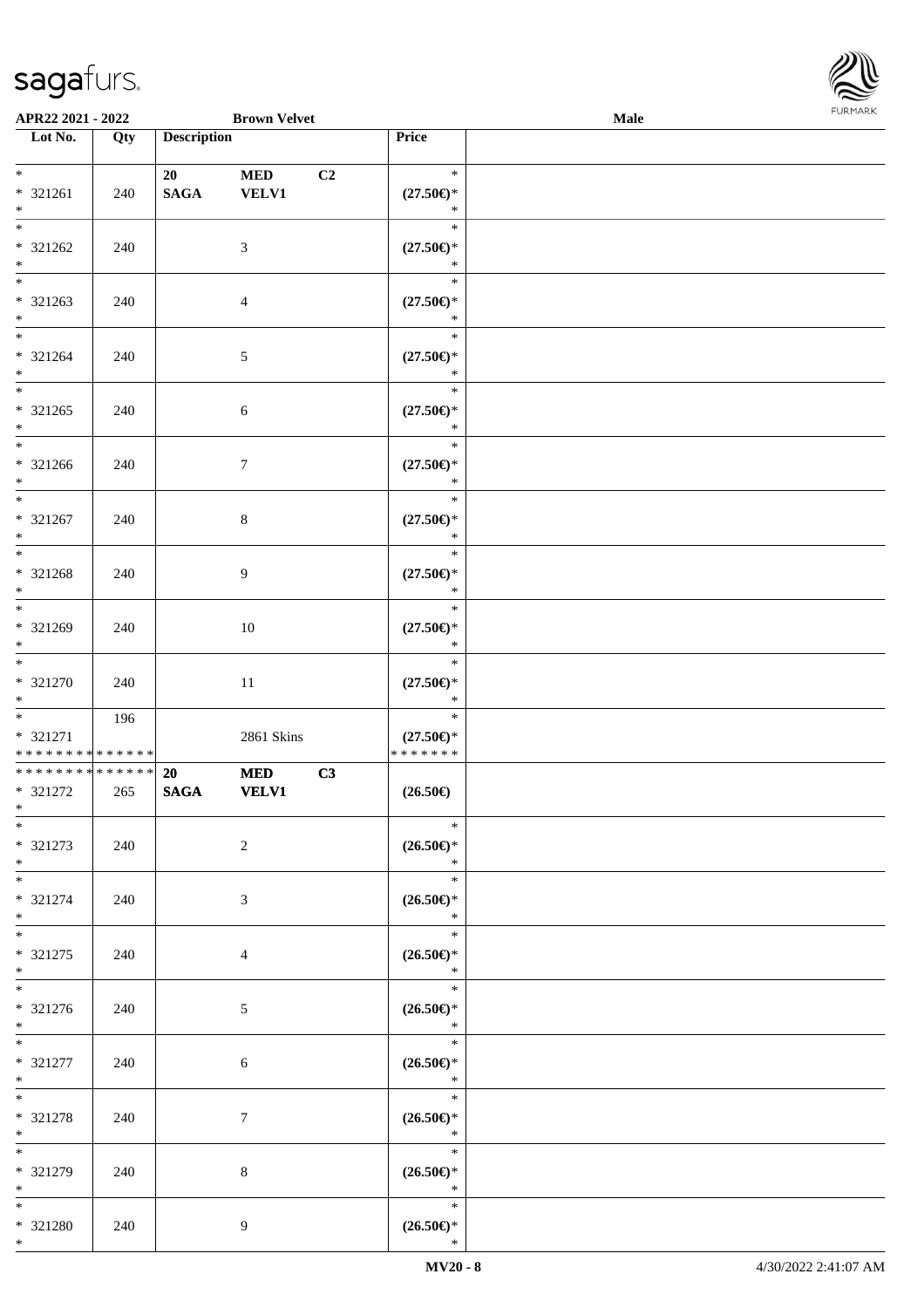

| APR22 2021 - 2022                                                   |     |                    | <b>Brown Velvet</b>                    |    |                                                | Male |  |
|---------------------------------------------------------------------|-----|--------------------|----------------------------------------|----|------------------------------------------------|------|--|
| Lot No.                                                             | Qty | <b>Description</b> |                                        |    | Price                                          |      |  |
| $*$<br>* 321281                                                     | 89  | 20<br><b>SAGA</b>  | <b>MED</b><br><b>VELV1</b>             | C3 | $\ast$<br>$(26.50\epsilon)$ *                  |      |  |
| * * * * * * * * * * * * * *                                         |     |                    |                                        |    | * * * * * * *                                  |      |  |
| * * * * * * * * * * * * * *<br>* 321282<br>$*$                      | 265 | 20<br><b>SAGA</b>  | $\mathbf{X}\mathbf{P}$<br><b>VELV1</b> | C1 | $(27.50\epsilon)$                              |      |  |
| $\overline{\phantom{0}}$<br>* 321283<br>$*$<br>$*$                  | 240 |                    | $\overline{2}$                         |    | $\ast$<br>$(27.50\mathnormal{\infty})^*$       |      |  |
| * 321284<br>* * * * * * * * * * * * * *                             | 270 |                    | 775 Skins                              |    | $\ast$<br>$(27.50\epsilon)$ *<br>* * * * * * * |      |  |
| * * * * * * * * * * * * * *<br>* 321285<br>$*$                      | 265 | 20<br><b>SAGA</b>  | $\mathbf{X}\mathbf{P}$<br><b>VELV1</b> | C2 | $(27.50\epsilon)$                              |      |  |
| $\ast$<br>* 321286<br>$*$                                           | 240 |                    | $\overline{2}$                         |    | $\ast$<br>$(27.50\epsilon)$ *<br>$\ast$        |      |  |
| $\ast$<br>$* 321287$<br>$\ast$                                      | 240 |                    | $\mathfrak{Z}$                         |    | $\ast$<br>$(27.50\epsilon)$ *<br>$\ast$        |      |  |
| $*$<br>* 321288<br>$*$                                              | 240 |                    | $\overline{4}$                         |    | $\ast$<br>$(27.50\epsilon)$ *<br>$\ast$        |      |  |
| $*$<br>* 321289<br>$*$                                              | 240 |                    | 5                                      |    | $\ast$<br>$(27.50\epsilon)$ *<br>$\ast$        |      |  |
| $\overline{\phantom{0}}$<br>$* 321290$<br>$*$                       | 240 |                    | 6                                      |    | $\ast$<br>$(27.50\epsilon)$ *<br>$\ast$        |      |  |
| $*$<br>* 321291<br>$*$                                              | 240 |                    | 7                                      |    | $\ast$<br>$(27.50\epsilon)$ *<br>$\ast$        |      |  |
| $*$<br>$* 321292$<br>$*$                                            | 240 |                    | $\,8\,$                                |    | $\ast$<br>$(27.50\epsilon)$ *<br>$\ast$        |      |  |
| $\ast$<br>* 321293<br>$*$                                           | 240 |                    | 9                                      |    | $\ast$<br>$(27.50\epsilon)$ *<br>$\ast$        |      |  |
| $*$<br>* 321294<br>$*$                                              | 240 |                    | 10                                     |    | $\ast$<br>$(27.50\epsilon)$ *<br>$\ast$        |      |  |
| $*$<br>* 321295<br>$*$                                              | 240 |                    | 11                                     |    | $\ast$<br>$(27.50\epsilon)$ *<br>$\ast$        |      |  |
| $\overline{\phantom{0}}$<br>* 321296<br>* * * * * * * * * * * * * * | 104 |                    | 2769 Skins                             |    | $\ast$<br>$(27.50\epsilon)$ *<br>* * * * * * * |      |  |
| * * * * * * * * * * * * * *<br>* 321297<br>$*$                      | 265 | 20<br><b>SAGA</b>  | $\mathbf{X}\mathbf{P}$<br><b>VELV1</b> | C3 | $(26.50\epsilon)$                              |      |  |
| $*$<br>* 321298<br>$*$                                              | 240 |                    | 2                                      |    | $\ast$<br>$(26.50\epsilon)$ *<br>$\ast$        |      |  |
| $\ast$<br>* 321299<br>$*$                                           | 240 |                    | 3                                      |    | $\ast$<br>$(26.50\epsilon)$ *<br>$\ast$        |      |  |
| $*$<br>* 321300<br>$*$                                              | 260 |                    | 4                                      |    | $\ast$<br>$(26.50\epsilon)$ *<br>$\ast$        |      |  |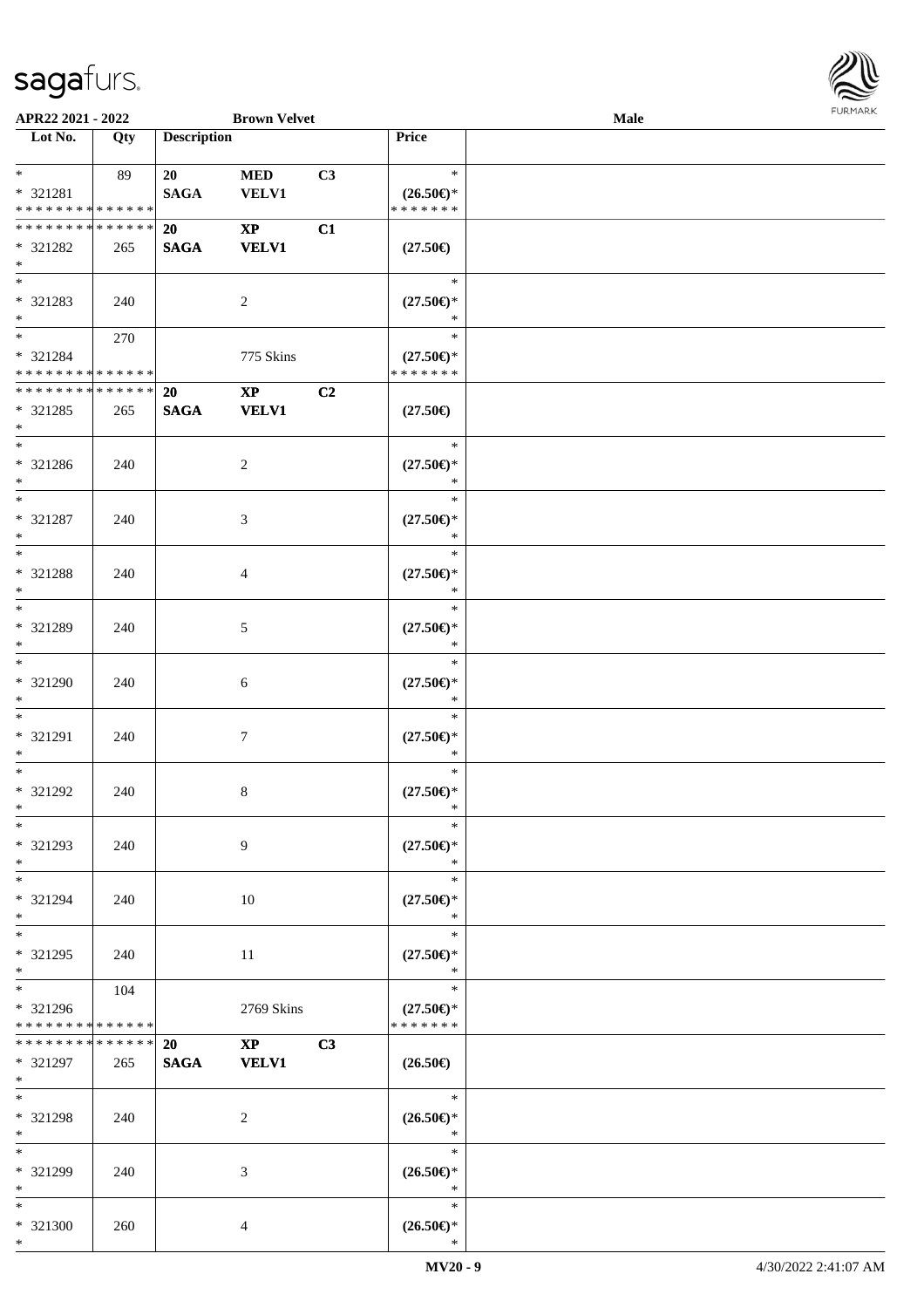

| APR22 2021 - 2022                |     |                    | <b>Brown Velvet</b>                                                                                                                                                                                                            |    |                     | Male |  |
|----------------------------------|-----|--------------------|--------------------------------------------------------------------------------------------------------------------------------------------------------------------------------------------------------------------------------|----|---------------------|------|--|
| $\overline{\phantom{1}}$ Lot No. | Qty | <b>Description</b> |                                                                                                                                                                                                                                |    | Price               |      |  |
|                                  |     |                    |                                                                                                                                                                                                                                |    |                     |      |  |
| $*$ $*$                          | 45  | 20                 | $\mathbf{X}\mathbf{P}$                                                                                                                                                                                                         | C3 | $\ast$              |      |  |
| * 321301                         |     | <b>SAGA</b>        | <b>VELV1</b>                                                                                                                                                                                                                   |    | $(26.50\epsilon)$ * |      |  |
| * * * * * * * * * * * * * *      |     |                    |                                                                                                                                                                                                                                |    | * * * * * * *       |      |  |
| * * * * * * * * * * * * * *      |     | <b>20</b>          | $\mathbf{X}\mathbf{D}$                                                                                                                                                                                                         | C1 |                     |      |  |
| * 321302                         | 265 | <b>SAGA</b>        | <b>VELV2</b>                                                                                                                                                                                                                   |    | (30.00)             |      |  |
| $\ast$                           |     |                    |                                                                                                                                                                                                                                |    |                     |      |  |
| $\overline{\phantom{0}}$         |     |                    |                                                                                                                                                                                                                                |    | $\ast$              |      |  |
| * 321303                         | 240 |                    | $\overline{c}$                                                                                                                                                                                                                 |    | (30.00)             |      |  |
| $\ast$                           |     |                    |                                                                                                                                                                                                                                |    | $\ast$              |      |  |
| $\overline{\phantom{a}^*}$       |     |                    |                                                                                                                                                                                                                                |    | $\ast$              |      |  |
| * 321304                         | 240 |                    | $\mathfrak{Z}$                                                                                                                                                                                                                 |    | (30.00)             |      |  |
| $\ast$                           |     |                    |                                                                                                                                                                                                                                |    | $\ast$              |      |  |
| $\ast$                           | 244 |                    |                                                                                                                                                                                                                                |    | $\ast$              |      |  |
| * 321305                         |     |                    | 989 Skins                                                                                                                                                                                                                      |    | $(30.00\epsilon)$ * |      |  |
| * * * * * * * * * * * * * *      |     |                    |                                                                                                                                                                                                                                |    | * * * * * * *       |      |  |
| ******** <mark>******</mark>     |     | <b>20</b>          | XD and the set of the set of the set of the set of the set of the set of the set of the set of the set of the set of the set of the set of the set of the set of the set of the set of the set of the set of the set of the se | C2 |                     |      |  |
| * 321306                         | 265 | <b>SAGA</b>        | <b>VELV2</b>                                                                                                                                                                                                                   |    | $(30.00\epsilon)$   |      |  |
| $*$                              |     |                    |                                                                                                                                                                                                                                |    |                     |      |  |
| $\ast$                           |     |                    |                                                                                                                                                                                                                                |    | $\ast$              |      |  |
| * 321307                         | 240 |                    | $\overline{c}$                                                                                                                                                                                                                 |    | $(30.00\epsilon)$ * |      |  |
| $\ast$                           |     |                    |                                                                                                                                                                                                                                |    | $\ast$              |      |  |
| $\ast$                           |     |                    |                                                                                                                                                                                                                                |    | $\ast$              |      |  |
| * 321308                         | 240 |                    | $\mathfrak{Z}$                                                                                                                                                                                                                 |    | $(30.00\epsilon)$ * |      |  |
| $\ast$                           |     |                    |                                                                                                                                                                                                                                |    | $\ast$              |      |  |
| $\ast$                           |     |                    |                                                                                                                                                                                                                                |    | $\ast$              |      |  |
| * 321309                         | 240 |                    | $\overline{4}$                                                                                                                                                                                                                 |    | $(30.00\epsilon)$ * |      |  |
| $\ast$                           |     |                    |                                                                                                                                                                                                                                |    | $\ast$              |      |  |
| $\overline{\ast}$                |     |                    |                                                                                                                                                                                                                                |    | $\ast$              |      |  |
| $* 321310$                       | 240 |                    | $\mathfrak{S}$                                                                                                                                                                                                                 |    | $(30.00\epsilon)$ * |      |  |
| $\ast$                           |     |                    |                                                                                                                                                                                                                                |    | $\ast$              |      |  |
| $\ast$                           |     |                    |                                                                                                                                                                                                                                |    | $\ast$              |      |  |
| * 321311                         | 240 |                    | $6\,$                                                                                                                                                                                                                          |    | $(30.00\epsilon)$ * |      |  |
| $\ast$                           |     |                    |                                                                                                                                                                                                                                |    | $\ast$              |      |  |
| $\ast$                           |     |                    |                                                                                                                                                                                                                                |    | $\ast$              |      |  |
| * 321312                         | 240 |                    | $\boldsymbol{7}$                                                                                                                                                                                                               |    | $(30.00 \in )^*$    |      |  |
| $*$                              |     |                    |                                                                                                                                                                                                                                |    | $\ast$              |      |  |
| $*$                              |     |                    |                                                                                                                                                                                                                                |    | $\ast$              |      |  |
| $* 321313$                       | 240 |                    | $8\,$                                                                                                                                                                                                                          |    | $(30.00\epsilon)$ * |      |  |
| $*$                              |     |                    |                                                                                                                                                                                                                                |    | $\ast$              |      |  |
| $*$                              |     |                    |                                                                                                                                                                                                                                |    | $\ast$              |      |  |
| $* 321314$                       | 240 |                    | 9                                                                                                                                                                                                                              |    | $(30.00 \in )$ *    |      |  |
| $*$                              |     |                    |                                                                                                                                                                                                                                |    | $\ast$              |      |  |
| $\overline{\phantom{0}}$         |     |                    |                                                                                                                                                                                                                                |    | $\ast$              |      |  |
| * 321315                         | 239 |                    | 10                                                                                                                                                                                                                             |    | $(30.00\epsilon)$ * |      |  |
| $*$                              |     |                    |                                                                                                                                                                                                                                |    | $\ast$              |      |  |
| $\overline{\phantom{0}}$         |     |                    |                                                                                                                                                                                                                                |    | $\ast$              |      |  |
| * 321316                         | 240 |                    | 11                                                                                                                                                                                                                             |    | $(30.00\epsilon)$ * |      |  |
| $*$ $*$                          |     |                    |                                                                                                                                                                                                                                |    | $\ast$              |      |  |
| $*$                              |     |                    |                                                                                                                                                                                                                                |    | $\ast$              |      |  |
| * 321317                         | 240 |                    | 12                                                                                                                                                                                                                             |    | $(30.00\epsilon)$ * |      |  |
| $*$ $*$                          |     |                    |                                                                                                                                                                                                                                |    | $\ast$              |      |  |
| $\ast$                           |     |                    |                                                                                                                                                                                                                                |    | $\ast$              |      |  |
| * 321318                         | 240 |                    | 13                                                                                                                                                                                                                             |    | $(30.00\epsilon)$ * |      |  |
| $*$                              |     |                    |                                                                                                                                                                                                                                |    | $\ast$              |      |  |
| $*$                              | 74  |                    |                                                                                                                                                                                                                                |    | $\ast$              |      |  |
| $* 321319$                       |     |                    | 3218 Skins                                                                                                                                                                                                                     |    | $(30.00\epsilon)$ * |      |  |
| * * * * * * * * * * * * * *      |     |                    |                                                                                                                                                                                                                                |    | * * * * * * *       |      |  |
| ******** <mark>******</mark>     |     | <b>20</b>          | XD <sub>2</sub>                                                                                                                                                                                                                | C3 |                     |      |  |
| $* 321320$                       | 265 | <b>SAGA</b>        | <b>VELV2</b>                                                                                                                                                                                                                   |    | $(29.00\epsilon)$   |      |  |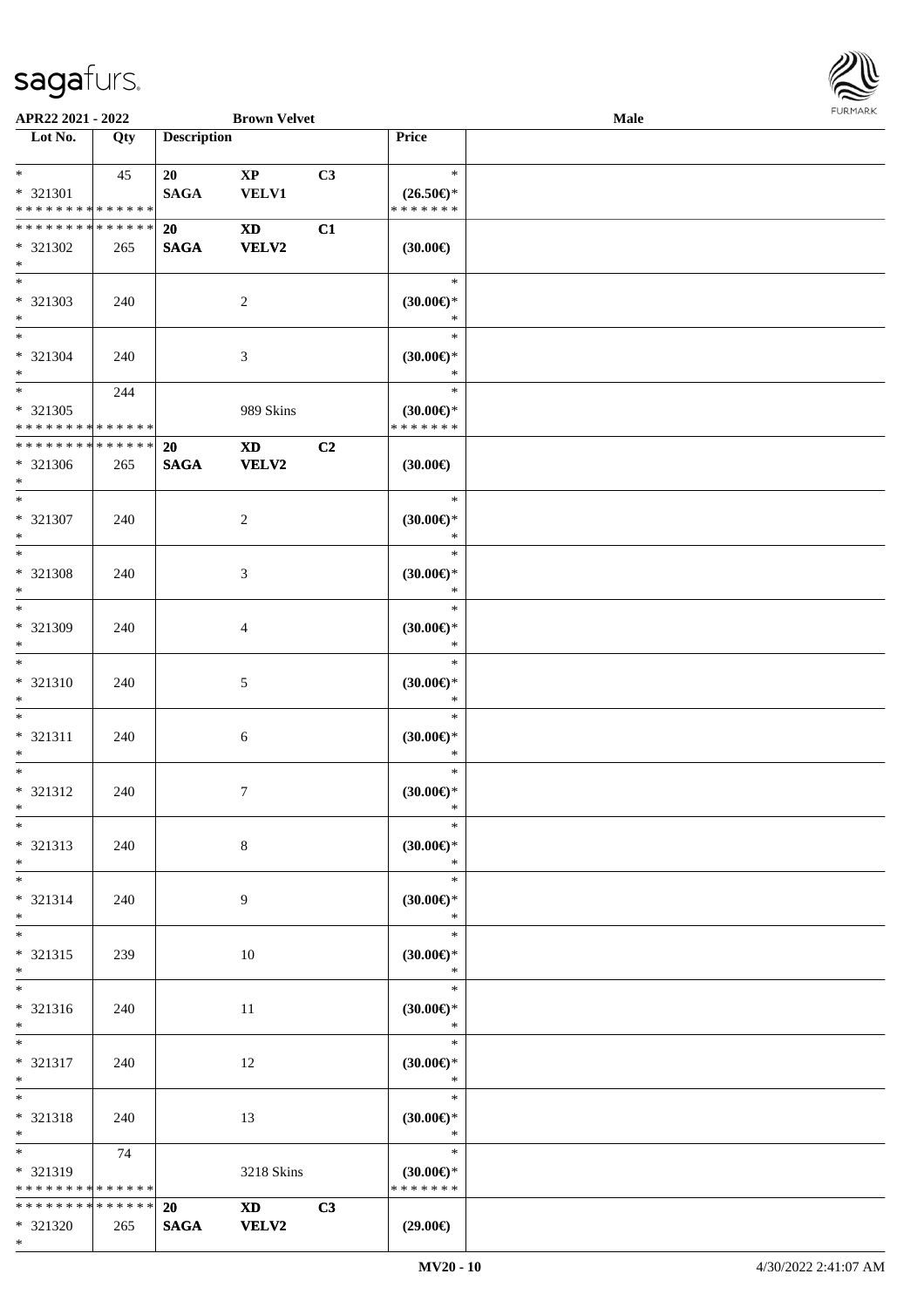

| APR22 2021 - 2022                                                     |     |                       | <b>Brown Velvet</b>             |    |                                                | Male |  |
|-----------------------------------------------------------------------|-----|-----------------------|---------------------------------|----|------------------------------------------------|------|--|
| Lot No.                                                               | Qty | <b>Description</b>    |                                 |    | Price                                          |      |  |
| $\ast$<br>* 321321<br>$\ast$                                          | 240 | 20<br>$\mathbf{SAGA}$ | $\mathbf{X}\mathbf{D}$<br>VELV2 | C3 | $\ast$<br>$(29.00\epsilon)$ *<br>$\ast$        |      |  |
| $\overline{\ast}$<br>* 321322<br>$\ast$<br>$\overline{\phantom{0}}$   | 240 |                       | $\mathfrak{Z}$                  |    | $\ast$<br>$(29.00\epsilon)$ *<br>$\ast$        |      |  |
| * 321323<br>$*$                                                       | 240 |                       | $\overline{4}$                  |    | $\ast$<br>$(29.00\epsilon)$ *<br>$\ast$        |      |  |
| $\overline{\phantom{0}}$<br>* 321324<br>* * * * * * * * * * * * * * * | 177 |                       | 1162 Skins                      |    | $\ast$<br>$(29.00\epsilon)$ *<br>* * * * * * * |      |  |
| ******** <mark>******</mark><br>$* 321325$<br>$\ast$                  | 265 | 20<br><b>SAGA</b>     | <b>MED</b><br><b>VELV2</b>      | C1 | $(30.00\epsilon)$                              |      |  |
| $\overline{\phantom{1}}$<br>$* 321326$<br>$*$                         | 240 |                       | $\overline{c}$                  |    | $\ast$<br>(30.00)<br>$\ast$                    |      |  |
| $\overline{\ast}$<br>* 321327<br>$\ast$                               | 240 |                       | 3                               |    | $\ast$<br>$(30.00\epsilon)$ *<br>$\ast$        |      |  |
| $\ast$<br>* 321328<br>$\ast$                                          | 240 |                       | $\overline{4}$                  |    | $\ast$<br>$(30.00\epsilon)$ *<br>$\ast$        |      |  |
| $\overline{\phantom{0}}$<br>* 321329<br>$\ast$                        | 240 |                       | $\sqrt{5}$                      |    | $\ast$<br>$(30.00\in)^\ast$<br>$\ast$          |      |  |
| $\overline{\ast}$<br>* 321330<br>$\ast$                               | 240 |                       | $\sqrt{6}$                      |    | $\ast$<br>(30.00)<br>$\ast$                    |      |  |
| $\ast$<br>$* 321331$<br>$\ast$                                        | 240 |                       | $\boldsymbol{7}$                |    | $\ast$<br>(30.00)<br>$\ast$                    |      |  |
| $\ast$<br>* 321332<br>$*$                                             | 240 |                       | $\,8\,$                         |    | $\ast$<br>(30.00)<br>$\ast$                    |      |  |
| $\ast$<br>* 321333<br>$\ast$                                          | 240 |                       | 9                               |    | $\ast$<br>(30.00)<br>$\ast$                    |      |  |
| $\ast$<br>$* 321334$<br>$\ast$                                        | 240 |                       | 10                              |    | $\ast$<br>$(30.00\epsilon)$ *<br>$\ast$        |      |  |
| $\ast$<br>$* 321335$<br>$*$                                           | 240 |                       | 11                              |    | $\ast$<br>$(30.00\in)^\ast$<br>$\ast$          |      |  |
| $\overline{\phantom{1}}$<br>* 321336<br>$*$                           | 240 |                       | 12                              |    | $\ast$<br>(30.00)<br>$\ast$                    |      |  |
| $*$<br>* 321337<br>* * * * * * * * * * * * * *                        | 61  |                       | 2966 Skins                      |    | $\ast$<br>$(30.00\epsilon)$ *<br>* * * * * * * |      |  |
| * * * * * * * * * * * * * *<br>* 321338<br>$*$                        | 265 | 20<br>$\mathbf{SAGA}$ | <b>MED</b><br><b>VELV2</b>      | C2 | (30.00)                                        |      |  |
| $\ast$<br>* 321339<br>$\ast$                                          | 240 |                       | $\overline{c}$                  |    | $\ast$<br>$(30.00\epsilon)$ *<br>$\ast$        |      |  |
| $*$<br>* 321340<br>$*$                                                | 240 |                       | 3                               |    | $\ast$<br>(30.00)<br>$\ast$                    |      |  |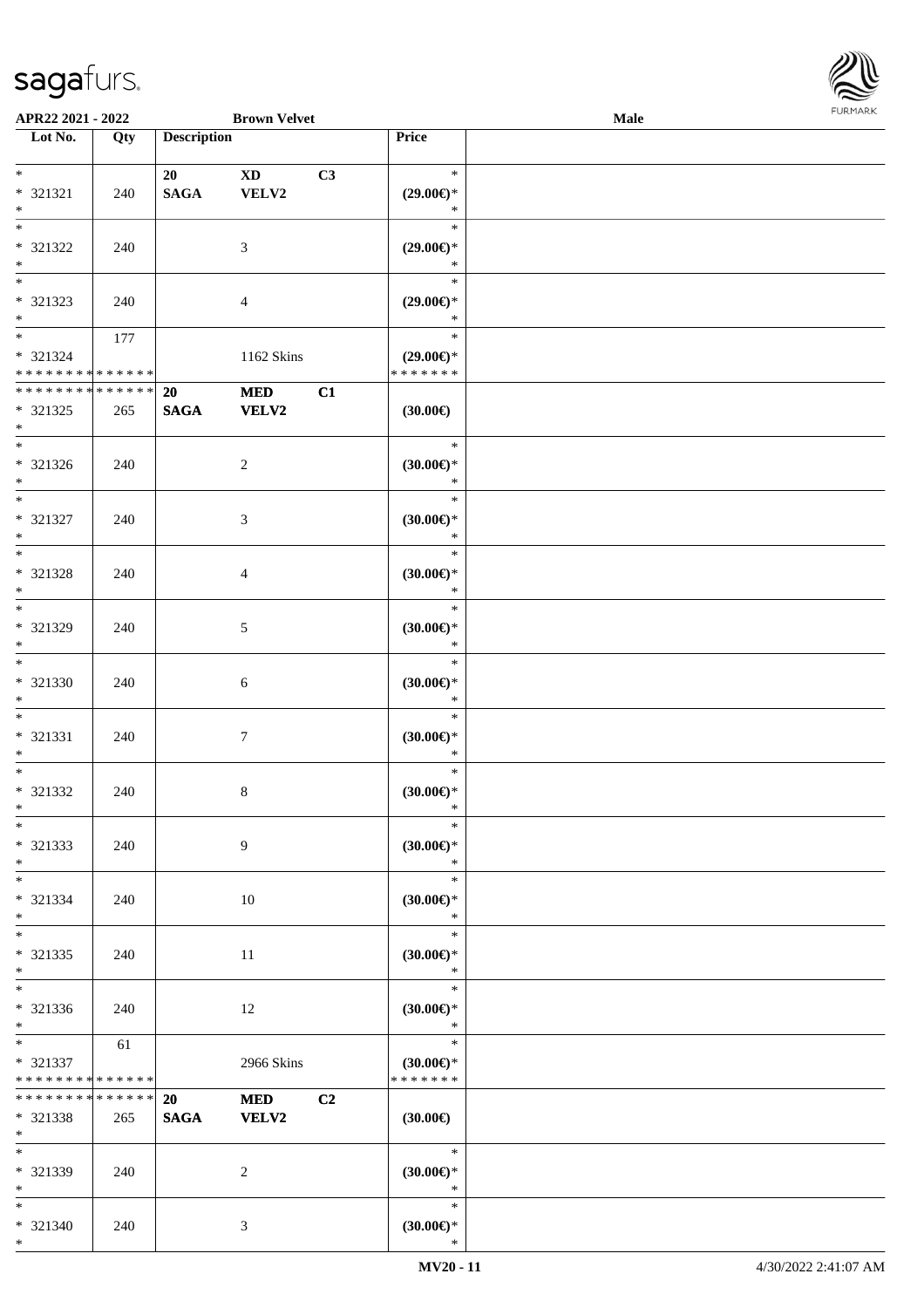

| APR22 2021 - 2022                                      |                    |                          | <b>Brown Velvet</b>           |                |                                                | Male |  |
|--------------------------------------------------------|--------------------|--------------------------|-------------------------------|----------------|------------------------------------------------|------|--|
| Lot No.                                                | Qty                | <b>Description</b>       |                               |                | Price                                          |      |  |
| $*$<br>* 321341<br>$*$                                 | 240                | 20<br><b>SAGA</b>        | <b>MED</b><br>VELV2           | C <sub>2</sub> | $\ast$<br>$(30.00\epsilon)$ *<br>$\ast$        |      |  |
| $*$<br>* 321342<br>$*$                                 | 240                |                          | $5\phantom{.0}$               |                | $\ast$<br>$(30.00\epsilon)$ *<br>$\ast$        |      |  |
| * 321343<br>$*$                                        | 240                |                          | $\sqrt{6}$                    |                | $\ast$<br>(30.00)<br>$\ast$                    |      |  |
| $*$<br>$* 321344$<br>$*$                               | 240                |                          | $\tau$                        |                | $\ast$<br>(30.00)<br>$\ast$                    |      |  |
| $*$<br>* 321345<br>$*$                                 | 240                |                          | $\,8\,$                       |                | $\ast$<br>$(30.00\epsilon)$ *<br>$\ast$        |      |  |
| $*$<br>* 321346<br>$*$                                 | 240                |                          | 9                             |                | $\ast$<br>$(30.00\epsilon)$ *<br>$\ast$        |      |  |
| $*$<br>* 321347<br>* * * * * * * * * * * * * *         | 81                 |                          | 2266 Skins                    |                | $\ast$<br>$(30.00\epsilon)$ *<br>* * * * * * * |      |  |
| * * * * * * * * * * * * * *<br>* 321348<br>$*$         | 265                | 20<br><b>SAGA</b>        | <b>MED</b><br><b>VELV2</b>    | C3             | $(29.00\epsilon)$                              |      |  |
| $*$<br>* 321349<br>$*$                                 | 240                |                          | $\overline{2}$                |                | $\ast$<br>$(29.00\epsilon)$ *<br>$\ast$        |      |  |
| $*$<br>$* 321350$<br>$*$                               | 240                |                          | $\mathfrak{Z}$                |                | $\ast$<br>$(29.00\epsilon)$ *<br>$\ast$        |      |  |
| $*$<br>$* 321351$<br>$*$                               | 240                |                          | $\overline{4}$                |                | $\ast$<br>$(29.00\epsilon)$ *<br>$\ast$        |      |  |
| $*$<br>$* 321352$<br>$*$                               | 240                |                          | 5                             |                | $\ast$<br>$(29.00\epsilon)$ *<br>$\ast$        |      |  |
| $\ast$<br>* 321353<br>$*$                              | 240                |                          | 6                             |                | $\ast$<br>$(29.00\epsilon)$ *<br>$\ast$        |      |  |
| $*$<br>* 321354<br>* * * * * * * * * * * * * *         | 222                |                          | 1687 Skins                    |                | $\ast$<br>$(29.00\epsilon)$ *<br>* * * * * * * |      |  |
| * * * * * * * *<br>* 321355<br>$*$<br>$*$              | * * * * * *<br>265 | <b>20</b><br><b>SAGA</b> | $\mathbf{XP}$<br>VELV2        | C1             | $(30.00\in)$                                   |      |  |
| * 321356<br>$*$                                        | 240                |                          | $\overline{2}$                |                | $\ast$<br>$(30.00\epsilon)$ *<br>$\ast$        |      |  |
| $*$ and $*$<br>* 321357<br>* * * * * * * * * * * * * * | 270                |                          | 775 Skins                     |                | $\ast$<br>$(30.00\epsilon)$ *<br>* * * * * * * |      |  |
| * * * * * * * *<br>$* 321358$<br>$*$                   | * * * * * *<br>265 | 20<br><b>SAGA</b>        | $\mathbf{XP}$<br><b>VELV2</b> | C2             | (30.00)                                        |      |  |
| $*$<br>* 321359<br>$*$                                 | 240                |                          | 2                             |                | $\ast$<br>$(30.00\varepsilon)$ *<br>$\ast$     |      |  |
| $*$<br>* 321360<br>$*$                                 | 240                |                          | 3                             |                | $\ast$<br>$(30.00\epsilon)$ *<br>$\ast$        |      |  |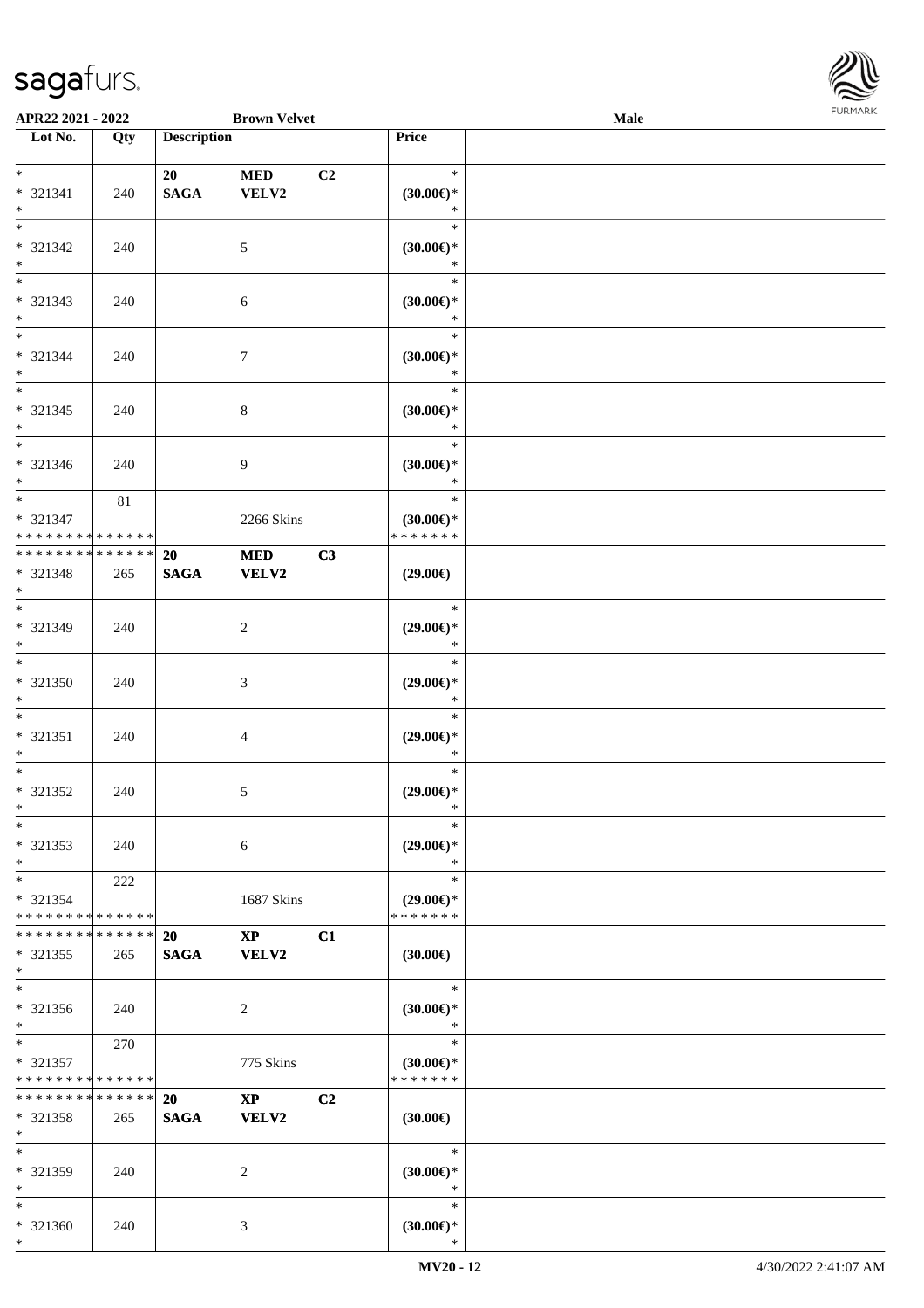

| APR22 2021 - 2022                          |     |                    | <b>Brown Velvet</b>    |                |                                      | Male |  |
|--------------------------------------------|-----|--------------------|------------------------|----------------|--------------------------------------|------|--|
| Lot No.                                    | Qty | <b>Description</b> |                        |                | Price                                |      |  |
|                                            |     |                    |                        |                |                                      |      |  |
| $*$                                        |     | 20                 | $\mathbf{X}\mathbf{P}$ | C <sub>2</sub> | $\ast$                               |      |  |
| * 321361                                   | 240 | <b>SAGA</b>        | VELV2                  |                | $(30.00\epsilon)$ *                  |      |  |
| $*$                                        |     |                    |                        |                | $\ast$                               |      |  |
| $*$                                        |     |                    |                        |                | $\ast$                               |      |  |
| * 321362                                   | 240 |                    | 5                      |                | $(30.00\epsilon)$ *                  |      |  |
| $*$                                        |     |                    |                        |                | $\ast$                               |      |  |
|                                            |     |                    |                        |                | $\ast$                               |      |  |
| * 321363                                   | 240 |                    | 6                      |                | $(30.00\epsilon)$ *                  |      |  |
| $*$                                        |     |                    |                        |                | $\ast$                               |      |  |
| $*$                                        |     |                    |                        |                | $\ast$                               |      |  |
| * 321364                                   | 240 |                    | 7                      |                | (30.00)                              |      |  |
| $*$                                        |     |                    |                        |                | $\ast$                               |      |  |
| $*$                                        | 77  |                    |                        |                | $\ast$                               |      |  |
|                                            |     |                    |                        |                |                                      |      |  |
| * 321365                                   |     |                    | 1782 Skins             |                | $(30.00\epsilon)$ *<br>* * * * * * * |      |  |
| * * * * * * * * * * * * * *                |     |                    |                        |                |                                      |      |  |
| * * * * * * * * * * * * * *                |     | <b>20</b>          | $\mathbf{X}\mathbf{P}$ | C3             |                                      |      |  |
| * 321366                                   | 265 | <b>SAGA</b>        | VELV2                  |                | $(29.00\epsilon)$                    |      |  |
| $*$                                        |     |                    |                        |                |                                      |      |  |
| $*$                                        | 95  |                    |                        |                | $\ast$                               |      |  |
| * 321367                                   |     |                    | 360 Skins              |                | $(29.00\epsilon)$ *                  |      |  |
| * * * * * * * * * * * * * *                |     |                    |                        |                | * * * * * * *                        |      |  |
| * * * * * * * * * * * * * *                |     | <b>20</b>          | MED/PAL C2             |                |                                      |      |  |
| * 321368                                   | 265 | <b>SAGA</b>        | <b>VELV2</b>           | <b>OPEN</b>    | $(27.00\epsilon)$                    |      |  |
| $*$                                        |     |                    |                        |                |                                      |      |  |
| $\overline{\ast}$                          | 228 |                    |                        |                | $\ast$                               |      |  |
| * 321369                                   |     |                    | 493 Skins              |                | $(27.00\epsilon)$ *                  |      |  |
| * * * * * * * * * * * * * *                |     |                    |                        |                | * * * * * * *                        |      |  |
| * * * * * * * * * * * * * *                |     | 20                 | MED/PAL C2             |                |                                      |      |  |
| * 321370                                   | 265 | IA                 | <b>VELV1</b>           | CHIP           | $(24.00\epsilon)$                    |      |  |
| $*$                                        |     |                    |                        |                |                                      |      |  |
| $*$                                        |     |                    |                        |                | $\ast$                               |      |  |
| * 321371                                   | 240 |                    | 2                      |                | $(24.00\epsilon)$ *                  |      |  |
| $\ast$                                     |     |                    |                        |                | $\ast$                               |      |  |
| $*$                                        |     |                    |                        |                | $\ast$                               |      |  |
| * 321372                                   | 240 |                    | 3                      |                | $(24.00\epsilon)$ *                  |      |  |
| $*$                                        |     |                    |                        |                | *                                    |      |  |
| $\ast$                                     |     |                    |                        |                | $\ast$                               |      |  |
| * 321373                                   | 240 |                    | $\overline{4}$         |                | $(24.00\epsilon)$ *                  |      |  |
| $*$                                        |     |                    |                        |                | $\ast$                               |      |  |
| $*$                                        |     |                    |                        |                | $\ast$                               |      |  |
| * 321374                                   | 240 |                    | 5                      |                | $(24.00\epsilon)$ *                  |      |  |
| $\ast$                                     |     |                    |                        |                | $\ast$                               |      |  |
| $*$ $-$                                    | 252 |                    |                        |                | $\ast$                               |      |  |
| * 321375                                   |     |                    | 1477 Skins             |                | $(24.00\epsilon)$ *                  |      |  |
| * * * * * * * * <mark>* * * * * * *</mark> |     |                    |                        |                | * * * * * * *                        |      |  |
|                                            |     | 20                 | $\mathbf{X}\mathbf{D}$ | C1             |                                      |      |  |
| 321376                                     | 231 | <b>SROY</b>        | <b>VELV1</b>           |                | $(28.50\epsilon)$                    |      |  |
|                                            |     |                    |                        |                |                                      |      |  |
| * * * * * * * * <mark>* * * * * *</mark>   |     | 20                 | $\mathbf{X}\mathbf{D}$ | C2             |                                      |      |  |
| * 321377                                   | 245 | <b>SROY</b>        | <b>VELV1</b>           |                | $(28.50\epsilon)$                    |      |  |
| $*$                                        |     |                    |                        |                |                                      |      |  |
| $*$                                        |     |                    |                        |                | $\ast$                               |      |  |
| * 321378                                   |     |                    | 2                      |                | $(28.50\epsilon)$ *                  |      |  |
| $*$                                        | 220 |                    |                        |                | $\ast$                               |      |  |
| $*$                                        |     |                    |                        |                | $\ast$                               |      |  |
|                                            |     |                    |                        |                |                                      |      |  |
| * 321379<br>$*$                            | 220 |                    | 3                      |                | $(28.50\epsilon)$ *<br>$\ast$        |      |  |
| $*$                                        |     |                    |                        |                | $\ast$                               |      |  |
|                                            |     |                    |                        |                |                                      |      |  |
| * 321380                                   | 220 |                    | 4                      |                | $(28.50\epsilon)$ *                  |      |  |
| $\ast$                                     |     |                    |                        |                | $\ast$                               |      |  |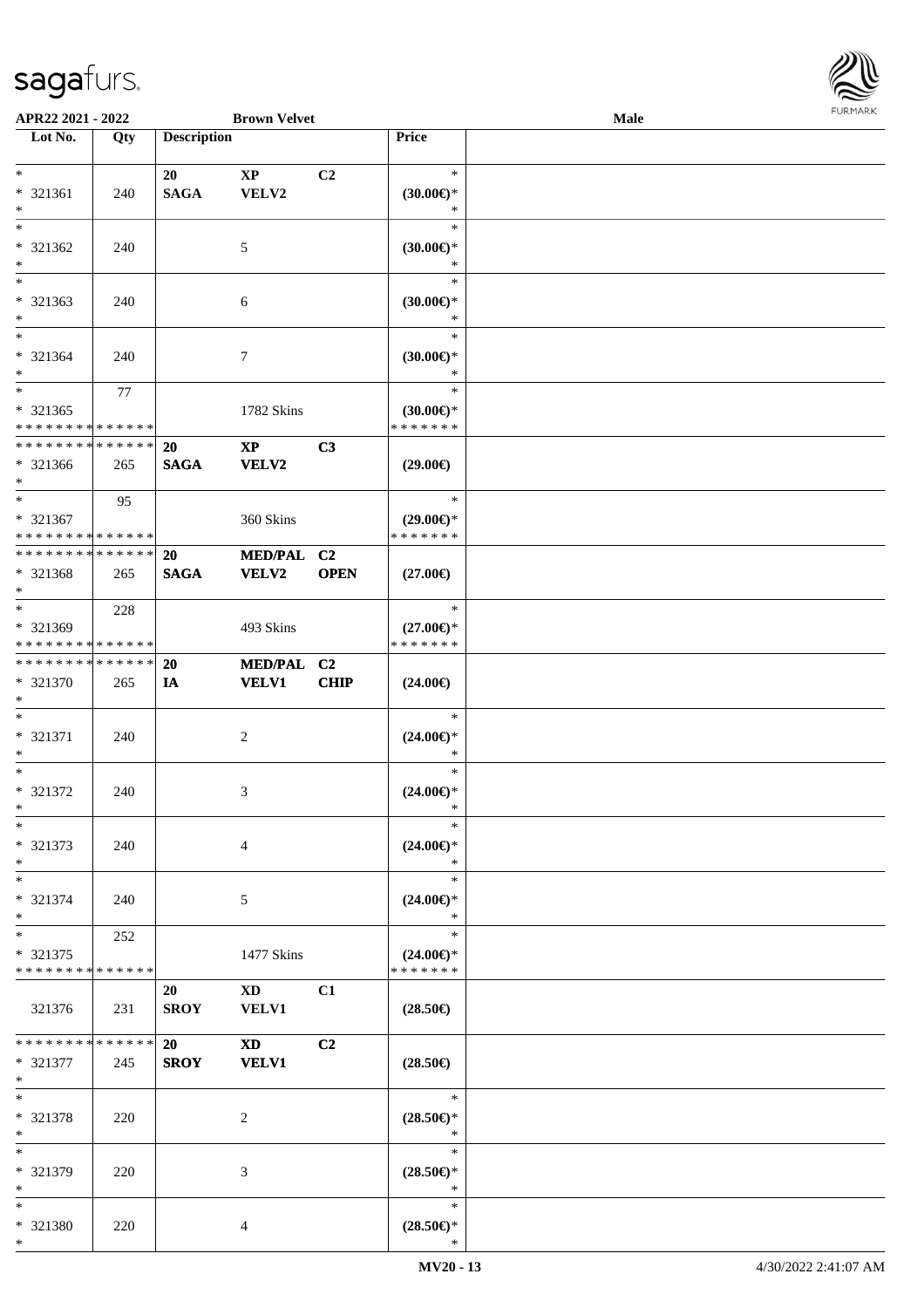

| APR22 2021 - 2022             |     |                    | <b>Brown Velvet</b>    |                |                                                   | Male |  |
|-------------------------------|-----|--------------------|------------------------|----------------|---------------------------------------------------|------|--|
| Lot No.                       | Qty | <b>Description</b> |                        |                | Price                                             |      |  |
|                               |     |                    |                        |                |                                                   |      |  |
| $\ast$                        | 153 | 20                 | <b>XD</b>              | C2             | $\ast$                                            |      |  |
| * 321381                      |     | <b>SROY</b>        | <b>VELV1</b>           |                | $(28.50\epsilon)$ *                               |      |  |
| * * * * * * * * * * * * * *   |     |                    |                        |                | * * * * * * *                                     |      |  |
| * * * * * * * * * * * * * *   |     | <b>20</b>          | <b>XD</b>              | C3             |                                                   |      |  |
|                               |     |                    |                        |                |                                                   |      |  |
| * 321382                      | 245 | <b>SROY</b>        | <b>VELV1</b>           |                | $(27.50\epsilon)$                                 |      |  |
| $\ast$                        |     |                    |                        |                |                                                   |      |  |
| $\overline{\ast}$             |     |                    |                        |                | $\ast$                                            |      |  |
| * 321383                      | 220 |                    | $\sqrt{2}$             |                | $(27.50\epsilon)$ *                               |      |  |
| $\ast$                        |     |                    |                        |                |                                                   |      |  |
| $\overline{\ast}$             | 63  |                    |                        |                | $\ast$                                            |      |  |
| * 321384                      |     |                    | 528 Skins              |                | $(27.50\epsilon)$ *                               |      |  |
| * * * * * * * * * * * * * *   |     |                    |                        |                | * * * * * * *                                     |      |  |
| **************                |     |                    |                        |                |                                                   |      |  |
|                               |     | 20                 | <b>MED</b>             | C1             |                                                   |      |  |
| * 321385                      | 245 | <b>SROY</b>        | <b>VELV1</b>           |                | $(28.50\epsilon)$                                 |      |  |
| $\ast$                        |     |                    |                        |                |                                                   |      |  |
| $\ast$                        |     |                    |                        |                | $\ast$                                            |      |  |
| * 321386                      | 220 |                    | $\boldsymbol{2}$       |                | $(28.50\epsilon)$ *                               |      |  |
| $\ast$                        |     |                    |                        |                | $\ast$                                            |      |  |
| $\ast$                        | 86  |                    |                        |                | $\ast$                                            |      |  |
| * 321387                      |     |                    | 551 Skins              |                | $(28.50\epsilon)$ *                               |      |  |
| * * * * * * * * * * * * * *   |     |                    |                        |                | * * * * * * *                                     |      |  |
|                               |     |                    |                        |                |                                                   |      |  |
| * * * * * * * * * * * * * *   |     | 20                 | <b>MED</b>             | C <sub>2</sub> |                                                   |      |  |
| * 321388                      | 245 | <b>SROY</b>        | <b>VELV1</b>           |                | $(28.50\epsilon)$                                 |      |  |
| $\ast$                        |     |                    |                        |                |                                                   |      |  |
| $\ast$                        |     |                    |                        |                | $\ast$                                            |      |  |
| * 321389                      | 239 |                    | $\boldsymbol{2}$       |                | $(28.50\epsilon)$ *                               |      |  |
| $\ast$                        |     |                    |                        |                | $\ast$                                            |      |  |
| $\ast$                        |     |                    |                        |                | $\ast$                                            |      |  |
| * 321390                      |     |                    |                        |                |                                                   |      |  |
|                               | 220 |                    | $\mathfrak{Z}$         |                | $(28.50\mathnormal{\in}\mathcal{)^{\! \! \circ}}$ |      |  |
| $\ast$                        |     |                    |                        |                | $\ast$                                            |      |  |
| $\ast$                        |     |                    |                        |                | $\ast$                                            |      |  |
| * 321391                      | 220 |                    | $\overline{4}$         |                | $(28.50\epsilon)$ *                               |      |  |
| $\ast$                        |     |                    |                        |                | $\ast$                                            |      |  |
| $\ast$                        |     |                    |                        |                | $\ast$                                            |      |  |
| * 321392                      | 220 |                    | 5                      |                | $(28.50\epsilon)$ *                               |      |  |
| $*$                           |     |                    |                        |                | $\ast$                                            |      |  |
| $\ast$                        |     |                    |                        |                | $\ast$                                            |      |  |
| * 321393                      |     |                    |                        |                | $(28.50\epsilon)$ *                               |      |  |
|                               | 220 |                    | $\sqrt{6}$             |                |                                                   |      |  |
| $\ast$                        |     |                    |                        |                | $\ast$                                            |      |  |
| $\ast$                        |     |                    |                        |                | $\ast$                                            |      |  |
| * 321394                      | 220 |                    | $\tau$                 |                | $(28.50\epsilon)$ *                               |      |  |
| $\ast$                        |     |                    |                        |                | $\ast$                                            |      |  |
| $\ast$                        | 220 |                    |                        |                | $\ast$                                            |      |  |
| * 321395                      |     |                    | 1804 Skins             |                | $(28.50\epsilon)$ *                               |      |  |
| * * * * * * * * * * * * * *   |     |                    |                        |                | * * * * * * *                                     |      |  |
| * * * * * * * * * * * * * *   |     | <b>20</b>          | <b>MED</b>             | C3             |                                                   |      |  |
| * 321396                      | 245 | <b>SROY</b>        | <b>VELV1</b>           |                | $(27.50\epsilon)$                                 |      |  |
| $*$                           |     |                    |                        |                |                                                   |      |  |
| $*$                           |     |                    |                        |                | $\ast$                                            |      |  |
|                               |     |                    |                        |                |                                                   |      |  |
| * 321397                      | 220 |                    | 2                      |                | $(27.50\epsilon)$ *                               |      |  |
| $*$                           |     |                    |                        |                | $\ast$                                            |      |  |
| $\ast$                        | 158 |                    |                        |                | $\ast$                                            |      |  |
| * 321398                      |     |                    | 623 Skins              |                | $(27.50\epsilon)$ *                               |      |  |
| * * * * * * * * * * * * * *   |     |                    |                        |                | * * * * * * *                                     |      |  |
|                               |     | 20                 | $\mathbf{XP}$          | C1             |                                                   |      |  |
| 321399                        | 167 | <b>SROY</b>        | VELV1                  |                | $(28.50\epsilon)$                                 |      |  |
|                               |     |                    |                        |                |                                                   |      |  |
| * * * * * * * * * * * * * * * |     |                    |                        |                |                                                   |      |  |
|                               |     | <b>20</b>          | $\mathbf{X}\mathbf{P}$ | C2             |                                                   |      |  |
| * 321400                      | 245 | <b>SROY</b>        | <b>VELV1</b>           |                | $(28.50\epsilon)$                                 |      |  |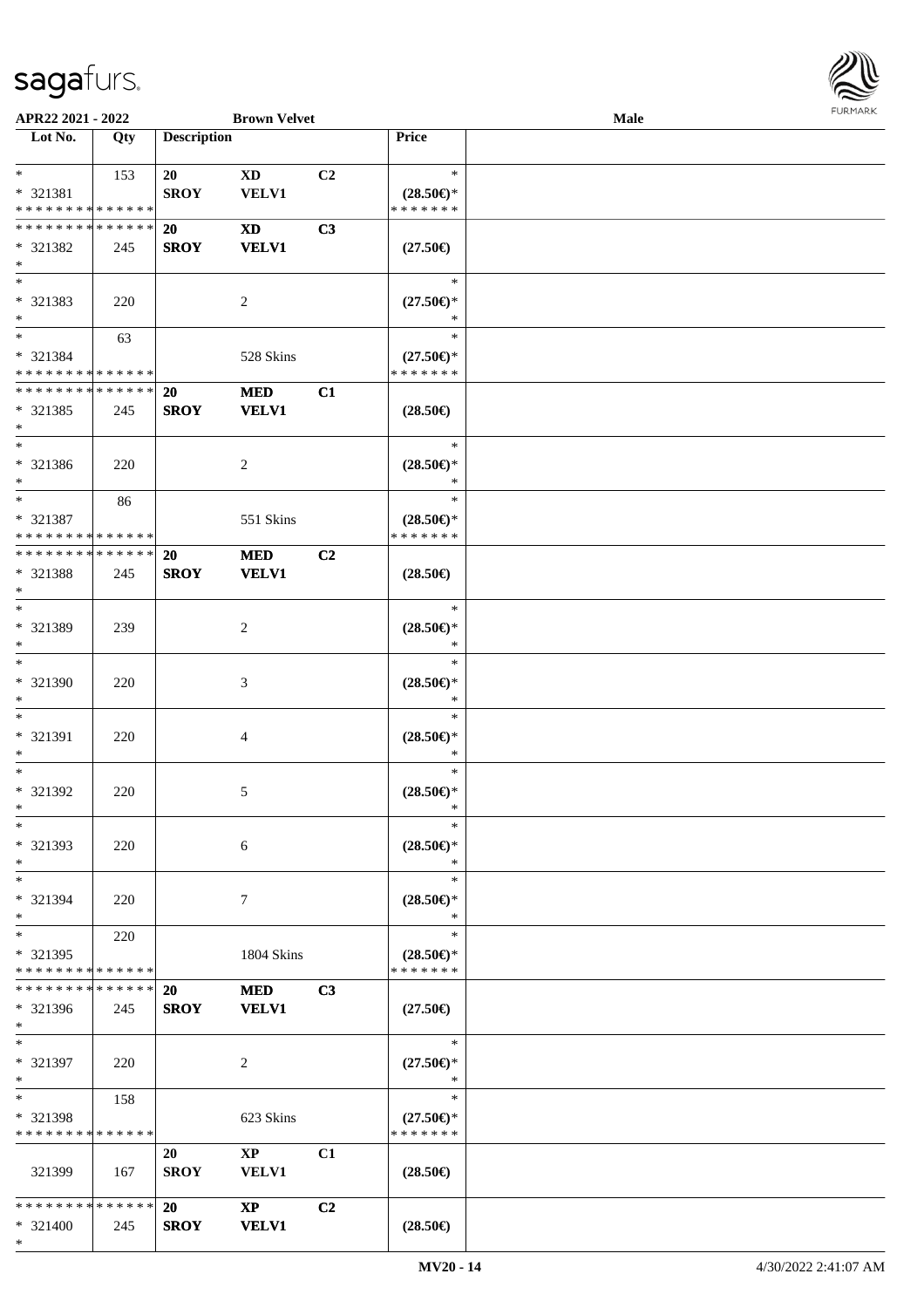

| APR22 2021 - 2022           |     |                    | <b>Brown Velvet</b>    |                |                                      | <b>Male</b> |  |
|-----------------------------|-----|--------------------|------------------------|----------------|--------------------------------------|-------------|--|
| Lot No.                     | Qty | <b>Description</b> |                        |                | Price                                |             |  |
|                             |     |                    |                        |                |                                      |             |  |
| $*$                         |     | 20                 | $\mathbf{XP}$          | C2             | $\ast$                               |             |  |
| * 321401                    | 220 | <b>SROY</b>        | <b>VELV1</b>           |                | $(28.50\epsilon)$ *                  |             |  |
| $*$                         |     |                    |                        |                | $\ast$                               |             |  |
| $\overline{\ast}$           | 104 |                    |                        |                | $\ast$                               |             |  |
| * 321402                    |     |                    | 569 Skins              |                |                                      |             |  |
| * * * * * * * * * * * * * * |     |                    |                        |                | $(28.50\epsilon)$ *<br>* * * * * * * |             |  |
|                             |     |                    |                        |                |                                      |             |  |
|                             |     | 20                 | $\mathbf{X}\mathbf{P}$ | C <sub>3</sub> |                                      |             |  |
| 321403                      | 146 | <b>SROY</b>        | <b>VELV1</b>           |                | $(27.50\epsilon)$                    |             |  |
|                             |     |                    |                        |                |                                      |             |  |
| * * * * * * * * * * * * * * |     | 20                 | <b>XD</b>              | C1             |                                      |             |  |
| $* 321404$                  | 235 | <b>SROY</b>        | <b>VELV2</b>           |                | $(31.00\epsilon)$                    |             |  |
| $*$                         |     |                    |                        |                |                                      |             |  |
| $*$                         | 51  |                    |                        |                | $\ast$                               |             |  |
| $* 321405$                  |     |                    | 286 Skins              |                | $(31.00\epsilon)$ *                  |             |  |
| * * * * * * * * * * * * * * |     |                    |                        |                | * * * * * * *                        |             |  |
| * * * * * * * * * * * * * * |     | 20                 | $\mathbf{X}\mathbf{D}$ | C2             |                                      |             |  |
| $* 321406$                  |     |                    | VELV2                  |                |                                      |             |  |
| $*$                         | 245 | <b>SROY</b>        |                        |                | $(31.00\epsilon)$                    |             |  |
| $*$                         |     |                    |                        |                |                                      |             |  |
|                             |     |                    |                        |                | $\ast$                               |             |  |
| * 321407                    | 220 |                    | 2                      |                | $(31.00\epsilon)$ *                  |             |  |
| $*$                         |     |                    |                        |                | $\ast$                               |             |  |
| $\overline{\ast}$           |     |                    |                        |                | $\ast$                               |             |  |
| * 321408                    | 220 |                    | 3                      |                | $(31.00\epsilon)$ *                  |             |  |
| $*$                         |     |                    |                        |                | $\ast$                               |             |  |
| $*$                         |     |                    |                        |                | $\ast$                               |             |  |
| * 321409                    | 220 |                    | 4                      |                | $(31.00\epsilon)$ *                  |             |  |
| $*$                         |     |                    |                        |                | $\ast$                               |             |  |
| $*$                         |     |                    |                        |                | $\ast$                               |             |  |
|                             |     |                    |                        |                |                                      |             |  |
| $* 321410$                  | 220 |                    | 5                      |                | $(31.00\epsilon)$ *                  |             |  |
| $*$                         |     |                    |                        |                | $\ast$                               |             |  |
| $*$                         |     |                    |                        |                | $\ast$                               |             |  |
| $* 321411$                  | 220 |                    | 6                      |                | $(31.00\epsilon)$ *                  |             |  |
| $*$                         |     |                    |                        |                | $\ast$                               |             |  |
| $*$                         | 216 |                    |                        |                | $\ast$                               |             |  |
| $* 321412$                  |     |                    | 1561 Skins             |                | $(31.00\epsilon)$ *                  |             |  |
| * * * * * * * * * * * * * * |     |                    |                        |                | * * * * * * *                        |             |  |
| * * * * * * * * * * * * * * |     | <b>20</b>          | <b>XD</b>              | C3             |                                      |             |  |
| $* 321413$                  | 245 | <b>SROY</b>        | <b>VELV2</b>           |                | (30.00)                              |             |  |
| $*$                         |     |                    |                        |                |                                      |             |  |
| $*$                         |     |                    |                        |                | $\ast$                               |             |  |
| $* 321414$                  | 220 |                    | $\overline{2}$         |                | $(30.00\varepsilon)$ *               |             |  |
| $*$                         |     |                    |                        |                | $\ast$                               |             |  |
| $*$                         |     |                    |                        |                | $\ast$                               |             |  |
|                             |     |                    |                        |                |                                      |             |  |
| $* 321415$                  | 220 |                    | 3                      |                | $(30.00\epsilon)$ *                  |             |  |
| $*$                         |     |                    |                        |                | $\ast$                               |             |  |
| $*$                         | 177 |                    |                        |                | $\ast$                               |             |  |
| $* 321416$                  |     |                    | 862 Skins              |                | $(30.00\epsilon)$ *                  |             |  |
| * * * * * * * * * * * * * * |     |                    |                        |                | * * * * * * *                        |             |  |
| * * * * * * * * * * * * * * |     | 20                 | <b>MED</b>             | C1             |                                      |             |  |
| $* 321417$                  | 244 | <b>SROY</b>        | VELV2                  |                | $(31.00\in)$                         |             |  |
| $*$                         |     |                    |                        |                |                                      |             |  |
| $*$ $-$                     | 146 |                    |                        |                | $\ast$                               |             |  |
| * 321418                    |     |                    | 390 Skins              |                | $(31.00\epsilon)$ *                  |             |  |
| * * * * * * * * * * * * * * |     |                    |                        |                | * * * * * * *                        |             |  |
|                             |     |                    |                        |                |                                      |             |  |
| * * * * * * * * * * * * * * |     | 20                 | <b>MED</b>             | C2             |                                      |             |  |
| $* 321419$                  | 245 | <b>SROY</b>        | <b>VELV2</b>           |                | $(31.00\epsilon)$                    |             |  |
| $*$                         |     |                    |                        |                |                                      |             |  |
| $*$                         |     |                    |                        |                | $\ast$                               |             |  |
| * 321420                    | 220 |                    | 2                      |                | $(31.00\epsilon)$ *                  |             |  |
| $*$                         |     |                    |                        |                | $\ast$                               |             |  |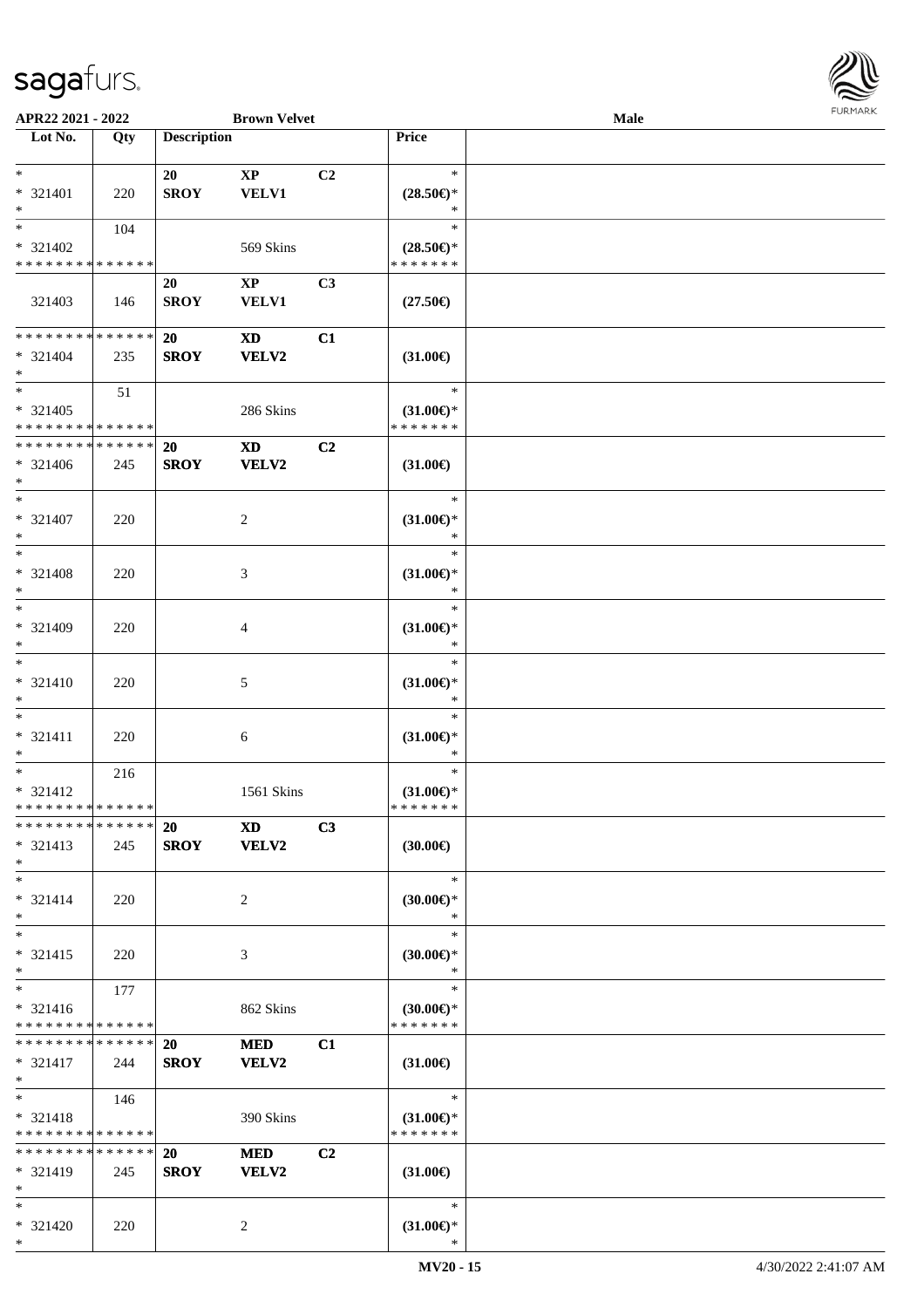

| APR22 2021 - 2022                                                       |     |                          | <b>Brown Velvet</b>                   |    |                                                   | Male |  |
|-------------------------------------------------------------------------|-----|--------------------------|---------------------------------------|----|---------------------------------------------------|------|--|
| Lot No.                                                                 | Qty | <b>Description</b>       |                                       |    | <b>Price</b>                                      |      |  |
| $*$<br>* 321421<br>$\ast$                                               | 220 | 20<br><b>SROY</b>        | <b>MED</b><br>VELV2                   | C2 | $\ast$<br>$(31.00\epsilon)$ *<br>$\ast$           |      |  |
| $\overline{\ast}$<br>* 321422<br>$\ast$                                 | 220 |                          | 4                                     |    | $\ast$<br>$(31.00\epsilon)$ *<br>$\ast$           |      |  |
| $\overline{\phantom{a}^*}$<br>$* 321423$<br>$\ast$<br>$\overline{\ast}$ | 220 |                          | $5\,$                                 |    | $\ast$<br>$(31.00\epsilon)$ *<br>$\ast$           |      |  |
| $* 321424$<br>$\ast$<br>$\overline{\phantom{a}^*}$                      | 220 |                          | $\sqrt{6}$                            |    | $\ast$<br>$(31.00\epsilon)$ *<br>$\ast$<br>$\ast$ |      |  |
| $* 321425$<br>$\ast$                                                    | 220 |                          | $\tau$                                |    | $(31.00\epsilon)$ *<br>$\ast$                     |      |  |
| $\overline{\phantom{1}}$<br>$* 321426$<br>$*$                           | 220 |                          | $8\,$                                 |    | $\ast$<br>$(31.00\epsilon)$ *<br>$\ast$           |      |  |
| $\overline{\ast}$<br>* 321427<br>* * * * * * * * * * * * * *            | 98  |                          | 1883 Skins                            |    | $\ast$<br>$(31.00\epsilon)$ *<br>* * * * * * *    |      |  |
| **************<br>* 321428<br>$*$                                       | 245 | 20<br><b>SROY</b>        | <b>MED</b><br><b>VELV2</b>            | C3 | (30.00)                                           |      |  |
| $\overline{\phantom{0}}$<br>* 321429<br>$\ast$                          | 220 |                          | $\sqrt{2}$                            |    | $\ast$<br>(30.00)<br>$\ast$                       |      |  |
| $\overline{\phantom{a}^*}$<br>$* 321430$<br>$\ast$                      | 220 |                          | $\mathfrak{Z}$                        |    | $\ast$<br>(30.00)<br>$\ast$                       |      |  |
| $*$<br>$* 321431$<br>* * * * * * * * * * * * * *                        | 147 |                          | 832 Skins                             |    | $\ast$<br>$(30.00\epsilon)$ *<br>* * * * * * *    |      |  |
| 321432                                                                  | 215 | 20<br><b>SROY</b>        | $\mathbf{XP}$<br>VELV2                | C1 | $(31.00\epsilon)$                                 |      |  |
| * * * * * * * * * * * * * *<br>$* 321433$<br>$*$                        | 245 | <b>20</b>                | $\mathbf{X} \mathbf{P}$<br>SROY VELV2 | C2 | $(31.00\epsilon)$                                 |      |  |
| $*$<br>$* 321434$<br>$*$                                                | 220 |                          | 2                                     |    | $\ast$<br>$(31.00\epsilon)$ *<br>$\ast$           |      |  |
| $\overline{\phantom{1}}$<br>$* 321435$<br>$*$                           | 220 |                          | 3                                     |    | $\ast$<br>$(31.00\epsilon)$ *<br>$\ast$           |      |  |
| $\ast$<br>* 321436<br>$*$                                               | 240 |                          | $\overline{4}$                        |    | $\ast$<br>$(31.00\epsilon)$ *<br>$\ast$           |      |  |
| $*$<br>* 321437<br>* * * * * * * * * * * * * *                          | 57  |                          | 982 Skins                             |    | $\ast$<br>$(31.00\epsilon)$ *<br>* * * * * * *    |      |  |
| * * * * * * * * * * * * * *<br>$* 321438$<br>$*$                        | 245 | <b>20</b><br><b>SROY</b> | $\mathbf{XP}$<br>VELV2                | C3 | $(30.00\epsilon)$                                 |      |  |
| $*$<br>* 321439<br>**************                                       | 40  |                          | 285 Skins                             |    | $\ast$<br>$(30.00\epsilon)$ *<br>* * * * * * *    |      |  |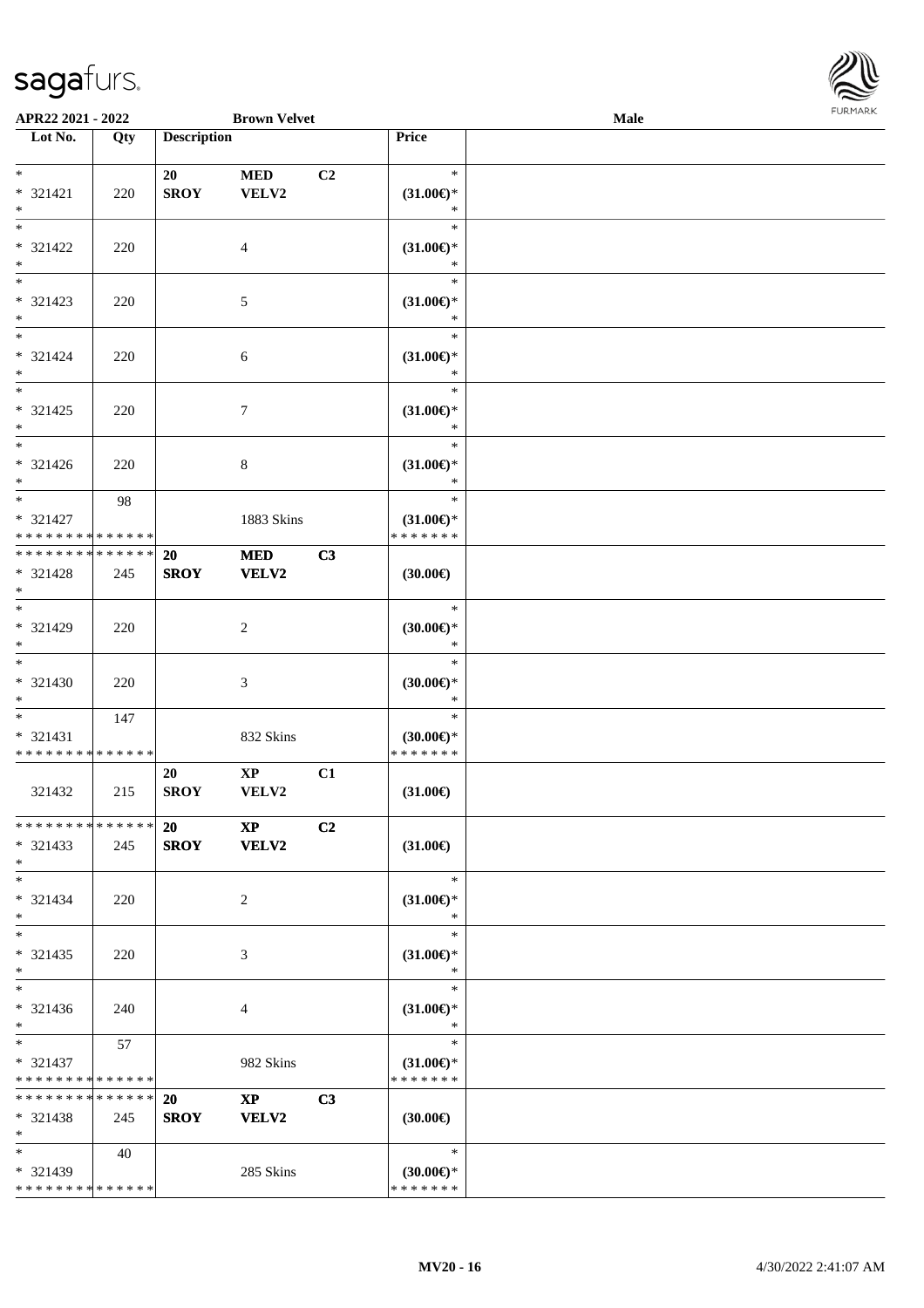

| APR22 2021 - 2022             |             |                    | <b>Brown</b>           |       |                     | Female |
|-------------------------------|-------------|--------------------|------------------------|-------|---------------------|--------|
| Lot No.                       | Qty         | <b>Description</b> |                        |       | Price               |        |
|                               |             |                    |                        |       |                     |        |
| 420001                        | 257         | $\bf{0}$<br>SI     | $\mathbf{X}\mathbf{D}$ | C1    | 19.50€              |        |
|                               |             |                    |                        |       |                     |        |
| ********                      | * * * * * * | $\mathbf 0$        | $\mathbf{X}\mathbf{D}$ | C2    |                     |        |
| * 420002                      | 465         | SI                 |                        |       | 19.50€              |        |
| $\ast$                        |             |                    |                        |       |                     |        |
| $\overline{\phantom{0}}$      | 276         |                    |                        |       | $\ast$              |        |
| $* 420003$                    |             |                    | 741 Skins              |       | 19.50€*             |        |
| * * * * * * * * * * * * * *   |             |                    |                        |       | * * * * * * *       |        |
|                               |             |                    |                        |       |                     |        |
| 420004                        | 270         | $\bf{0}$<br>SI     | $\mathbf{X}\mathbf{D}$ | C3    | 18.50€              |        |
|                               |             |                    |                        |       |                     |        |
| * * * * * * * * * * * * * *   |             | $\mathbf{0}$       |                        | C1    |                     |        |
|                               |             |                    | <b>MED</b>             |       |                     |        |
| $* 420005$                    | 465         | SI                 |                        |       | $(19.50\epsilon)$   |        |
| $\ast$<br>$\ast$              |             |                    |                        |       |                     |        |
|                               | 35          |                    |                        |       | $\ast$              |        |
| $* 420006$                    |             |                    | 500 Skins              |       | $(19.50\epsilon)$ * |        |
| * * * * * * * * * * * * * *   |             |                    |                        |       | * * * * * * *       |        |
| * * * * * * * * * * * * * *   |             | $\mathbf{0}$       | <b>MED</b>             | C2    |                     |        |
| $* 420007$                    | 465         | SI                 |                        |       | $(19.50\epsilon)$   |        |
| $\ast$                        |             |                    |                        |       |                     |        |
| $\ast$                        |             |                    |                        |       | $\ast$              |        |
| $* 420008$                    | 440         |                    | $\overline{c}$         |       | $(19.50\epsilon)$ * |        |
| $\ast$                        |             |                    |                        |       | ∗                   |        |
| $\ast$                        |             |                    |                        |       | $\ast$              |        |
| $* 420009$                    | 440         |                    | 3                      |       | $(19.50\epsilon)$ * |        |
| $\ast$                        |             |                    |                        |       | *                   |        |
| $\ast$                        |             |                    |                        |       | $\ast$              |        |
| * 420010                      | 440         |                    | 4                      |       | 19.50€*             |        |
| $\ast$                        |             |                    |                        |       | $\ast$              |        |
| $\ast$                        | 256         |                    |                        |       | $\ast$              |        |
| $* 420011$                    |             |                    | 2041 Skins             |       | 19.50€*             |        |
| * * * * * * * * * * * * * *   |             |                    |                        |       | * * * * * * *       |        |
| ******** <mark>******</mark>  |             | $\mathbf 0$        | <b>MED</b>             | C3    |                     |        |
| * 420012                      | 465         | SI                 |                        |       | $(18.50\epsilon)$   |        |
| $*$                           |             |                    |                        |       |                     |        |
| $\ast$                        |             |                    |                        |       | $\ast$              |        |
|                               |             |                    |                        |       |                     |        |
| $* 420013$                    | 440         |                    | 2                      |       | $(18.50\epsilon)$ * |        |
| $\ast$                        |             |                    |                        |       | $\ast$              |        |
| $\ast$                        | 325         |                    |                        |       | $\ast$              |        |
| * 420014                      |             |                    | 1230 Skins             |       | 18.50€*             |        |
| * * * * * * * * * * * * * *   |             |                    |                        |       | * * * * * * *       |        |
|                               |             | $\bf{0}$           | $\bold{XP}$            | C1/C2 |                     |        |
| 420015                        | 450         | SI                 |                        |       | 19.50€              |        |
|                               |             |                    |                        |       |                     |        |
|                               |             | $\bf{0}$           | $\mathbf{X}\mathbf{P}$ | C3    |                     |        |
| 420016                        | 242         | SI                 |                        |       | 18.50€              |        |
|                               |             |                    |                        |       |                     |        |
| * * * * * * * * * * * * * * * |             | $\mathbf{0}$       | MED/PAL C2             |       |                     |        |
| $* 420017$                    | 465         | IB                 | <b>SPAR</b>            |       | $(16.50\epsilon)$   |        |
| $\ast$                        |             |                    |                        |       |                     |        |
| $\ast$                        |             |                    |                        |       | $\ast$              |        |
| * 420018                      | 400         |                    | 2                      |       | 16.50€*             |        |
| $*$                           |             |                    |                        |       | $\ast$              |        |
| $\ast$                        | 77          |                    |                        |       | $\ast$              |        |
| $* 420019$                    |             |                    | 942 Skins              |       | $(16.50\epsilon)$ * |        |
| * * * * * * * * * * * * * *   |             |                    |                        |       | * * * * * * *       |        |
| * * * * * * * * * * * * * * * |             | $\mathbf{0}$       | MED/PAL C2             |       |                     |        |
| $* 420020$                    | 465         | IB                 | <b>CHIP</b>            |       | $(17.00\epsilon)$   |        |
| $*$                           |             |                    |                        |       |                     |        |
|                               |             |                    |                        |       |                     |        |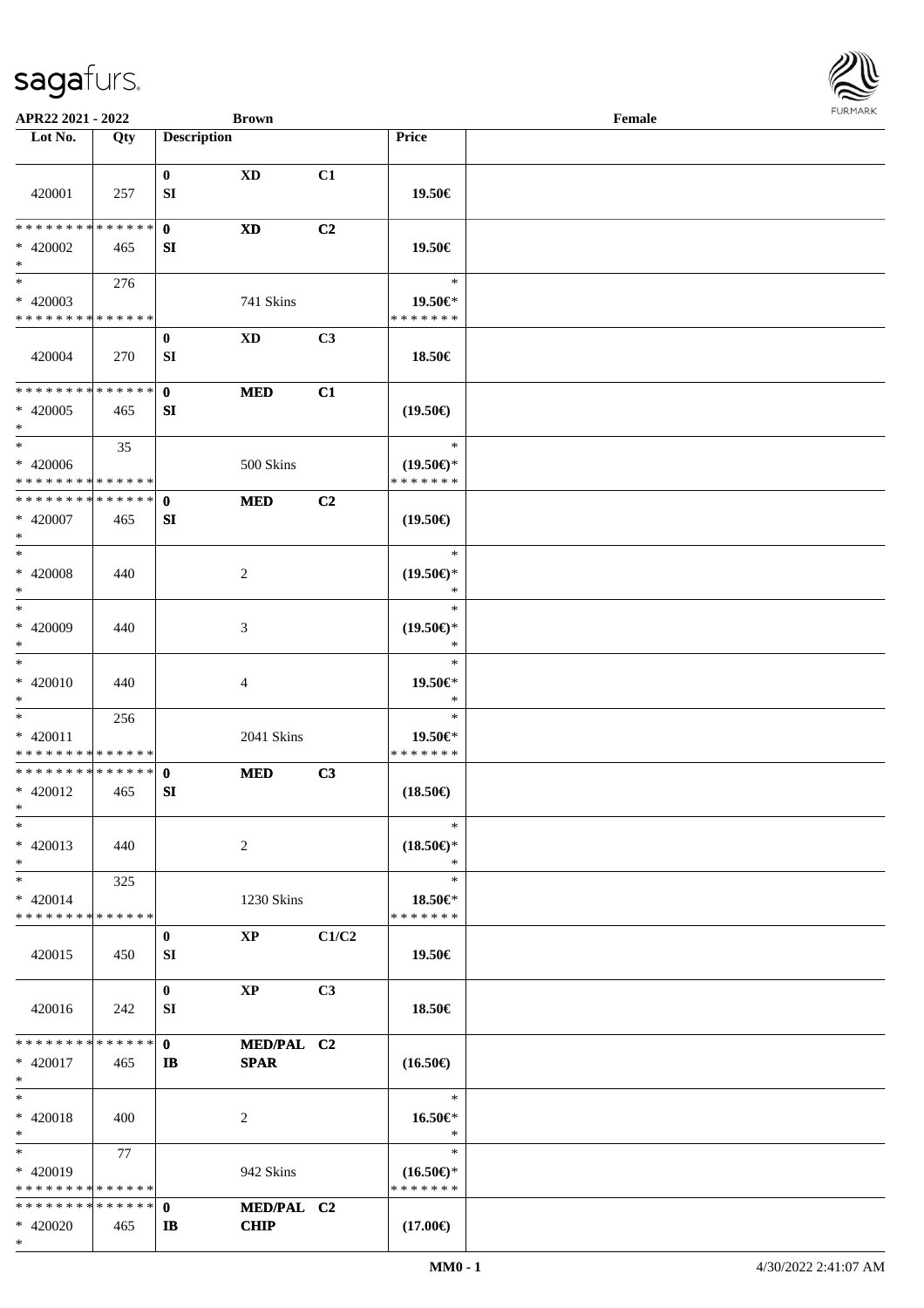| APR22 2021 - 2022               |       |                       | <b>Brown</b>            |    |                               | Female |  |
|---------------------------------|-------|-----------------------|-------------------------|----|-------------------------------|--------|--|
| Lot No.                         | Qty   | <b>Description</b>    |                         |    | Price                         |        |  |
|                                 |       |                       |                         |    |                               |        |  |
| $*$                             |       | $\mathbf{0}$          | MED/PAL C2              |    | $\ast$                        |        |  |
| $* 420021$                      | 440   | $\mathbf{I}$ <b>B</b> | <b>CHIP</b>             |    | $(17.00\epsilon)$ *           |        |  |
| $*$                             |       |                       |                         |    | $\ast$                        |        |  |
|                                 |       |                       |                         |    | $\ast$                        |        |  |
| $* 420022$                      | 440   |                       | 3                       |    | $(17.00\epsilon)$ *           |        |  |
| $*$                             |       |                       |                         |    | $\ast$                        |        |  |
|                                 | 74    |                       |                         |    | $\ast$                        |        |  |
| $* 420023$                      |       |                       | 1419 Skins              |    | $(17.00\epsilon)$ *           |        |  |
| * * * * * * * * * * * * * *     |       |                       |                         |    | * * * * * * *                 |        |  |
| * * * * * * * * * * * * * *     |       | $\mathbf{0}$          | $\mathbf{X}\mathbf{D}$  | C1 |                               |        |  |
| $* 420024$                      | 445   | <b>SAGA</b>           |                         |    | $(22.50\epsilon)$             |        |  |
| $*$                             |       |                       |                         |    |                               |        |  |
| $*$                             | 286   |                       |                         |    | $\ast$                        |        |  |
| $* 420025$                      |       |                       | 731 Skins               |    | $(22.50\epsilon)$ *           |        |  |
| * * * * * * * * * * * * * *     |       |                       |                         |    | * * * * * * *                 |        |  |
| * * * * * * * * * * * * * *     |       | $\mathbf{0}$          | $\mathbf{X}\mathbf{D}$  | C2 |                               |        |  |
| $* 420026$                      | 445   | <b>SAGA</b>           |                         |    | $(22.50\epsilon)$             |        |  |
| $*$                             |       |                       |                         |    |                               |        |  |
| $*$                             |       |                       |                         |    | $\ast$                        |        |  |
| $* 420027$                      | 420   |                       | 2                       |    | $(22.50\epsilon)$ *           |        |  |
| $*$<br>$\overline{\phantom{0}}$ |       |                       |                         |    | $\ast$                        |        |  |
|                                 |       |                       |                         |    | $\ast$                        |        |  |
| $* 420028$                      | 420   |                       | 3                       |    | $(22.50\epsilon)$ *           |        |  |
| $*$<br>$\overline{\phantom{0}}$ |       |                       |                         |    | $\ast$                        |        |  |
|                                 |       |                       |                         |    | $\ast$                        |        |  |
| $* 420029$                      | 420   |                       | 4                       |    | $(22.50\epsilon)$ *           |        |  |
| $*$<br>$\overline{\phantom{0}}$ |       |                       |                         |    | $\ast$<br>$\ast$              |        |  |
|                                 |       |                       |                         |    |                               |        |  |
| $* 420030$                      | 420   |                       | 5                       |    | $(22.50\epsilon)$ *<br>$\ast$ |        |  |
| $*$<br>$*$                      |       |                       |                         |    | $\ast$                        |        |  |
|                                 |       |                       |                         |    |                               |        |  |
| $* 420031$<br>$*$               | 420   |                       | $6\phantom{.}6$         |    | $(22.50\epsilon)$ *<br>$\ast$ |        |  |
| $*$                             | 140   |                       |                         |    | $\ast$                        |        |  |
| * 420032                        |       |                       | 2685 Skins              |    | $(22.50\epsilon)$ *           |        |  |
| * * * * * * * * * * * * * *     |       |                       |                         |    | * * * * * * *                 |        |  |
| * * * * * * * * * * * * * * *   |       | $\mathbf{0}$          | $\mathbf{X} \mathbf{D}$ | C3 |                               |        |  |
| $* 420033$                      | 445   | <b>SAGA</b>           |                         |    | 22.00€                        |        |  |
| $*$                             |       |                       |                         |    |                               |        |  |
| $*$                             |       |                       |                         |    | $\ast$                        |        |  |
| $* 420034$                      | 420   |                       | 2                       |    | 22.00€*                       |        |  |
| $*$                             |       |                       |                         |    | $\ast$                        |        |  |
| $*$                             |       |                       |                         |    | $\ast$                        |        |  |
| $* 420035$                      | 400   |                       | 3                       |    | 22.00€*                       |        |  |
| $*$                             |       |                       |                         |    | $\ast$                        |        |  |
| $*$                             | 63    |                       |                         |    | $\ast$                        |        |  |
| $* 420036$                      |       |                       | 1328 Skins              |    | 22.00€*                       |        |  |
| * * * * * * * * * * * * * *     |       |                       |                         |    | * * * * * * *                 |        |  |
| * * * * * * * * * * * * * * *   |       | $\mathbf{0}$          | <b>MED</b>              | C1 |                               |        |  |
| $* 420037$                      | - 445 | <b>SAGA</b>           |                         |    | 22.50€                        |        |  |
| $*$ $*$                         |       |                       |                         |    |                               |        |  |
| $*$                             |       |                       |                         |    | $\ast$                        |        |  |
| $* 420038$                      | 420   |                       | 2                       |    | $22.50 \in$                   |        |  |
| $*$ $*$                         |       |                       |                         |    | $\ast$                        |        |  |
| $*$                             |       |                       |                         |    | $\ast$                        |        |  |
| * 420039                        | 400   |                       | 3                       |    | 22.50 $\in$ *                 |        |  |
| $*$ $-$                         |       |                       |                         |    | $\ast$                        |        |  |
| $*$ and $*$                     | 78    |                       |                         |    | $\ast$                        |        |  |
| * 420040                        |       |                       | 1343 Skins              |    | 22.50€*                       |        |  |
| * * * * * * * * * * * * * *     |       |                       |                         |    | * * * * * * *                 |        |  |

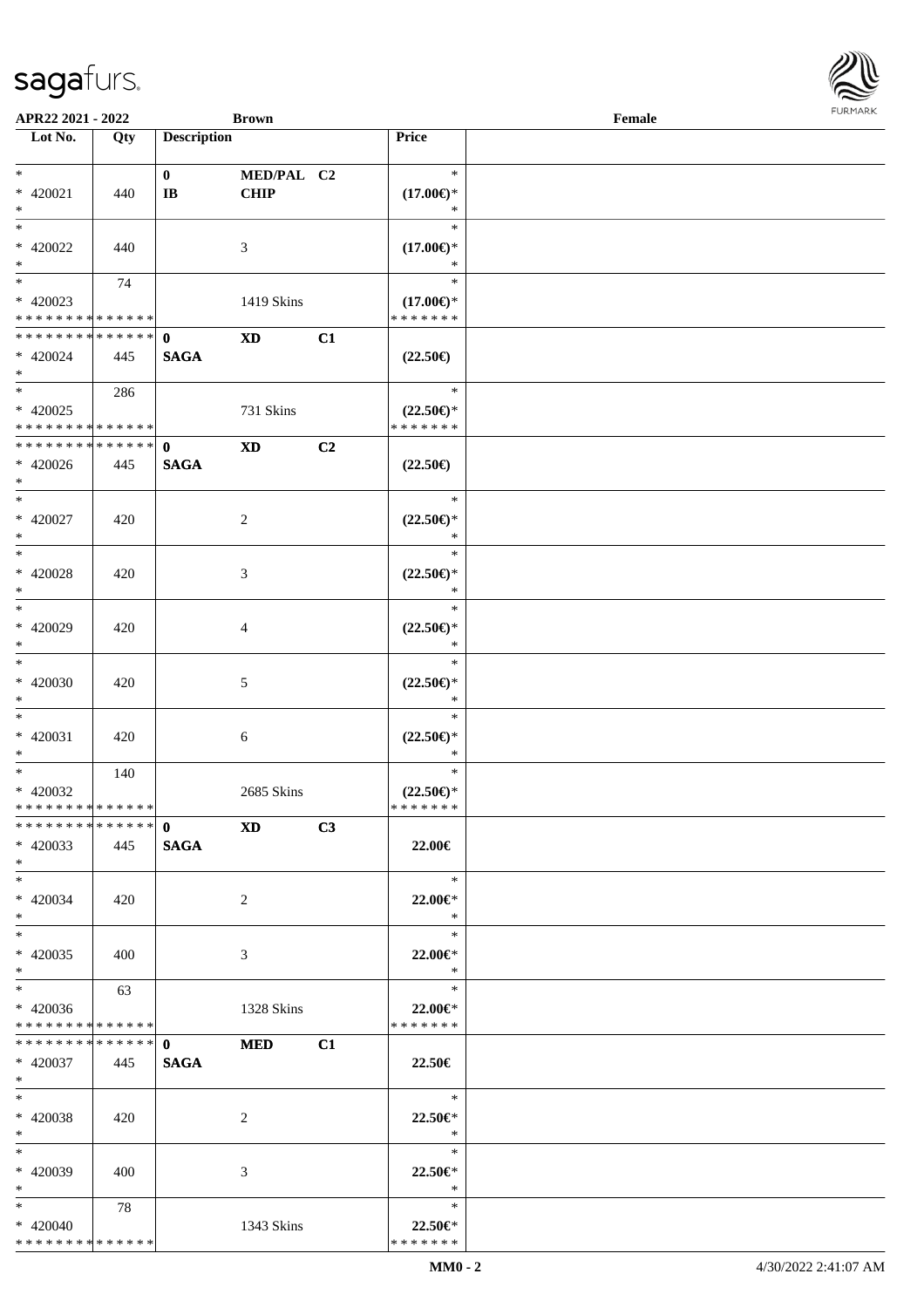\*

| APR22 2021 - 2022                                                              |     |                             | <b>Brown</b>              |    |                                                | Female | <b>FURMAR</b> |
|--------------------------------------------------------------------------------|-----|-----------------------------|---------------------------|----|------------------------------------------------|--------|---------------|
| $\overline{\phantom{1}}$ Lot No.                                               | Qty | <b>Description</b>          |                           |    | Price                                          |        |               |
| **************<br>* 420041<br>$*$                                              | 445 | $\mathbf{0}$<br><b>SAGA</b> | <b>MED</b>                | C2 | 22.50€                                         |        |               |
| $\overline{\phantom{a}^*}$<br>$* 420042$<br>$\ast$<br>$\overline{\phantom{0}}$ | 420 |                             | $\overline{c}$            |    | $\ast$<br>22.50€*<br>$*$                       |        |               |
| $* 420043$<br>$*$                                                              | 420 |                             | $\mathfrak{Z}$            |    | $\ast$<br>$22.50 \in$ *<br>$\bullet$ $\bullet$ |        |               |
| $*$<br>$* 420044$<br>$*$                                                       | 420 |                             | $\overline{4}$            |    | $\ast$<br>22.50€*<br>$\ast$                    |        |               |
| $*$<br>$* 420045$<br>$*$                                                       | 420 |                             | $\mathfrak{S}$            |    | $\ast$<br>22.50€*<br>$\ast$                    |        |               |
| $*$<br>$* 420046$<br>$*$                                                       | 420 |                             | $\sqrt{6}$                |    | $\ast$<br>$22.50 \in$<br>$\ast$                |        |               |
| $\ast$<br>$* 420047$<br>$*$                                                    | 400 |                             | $\tau$                    |    | $\ast$<br>22.50€*<br>$\ast$                    |        |               |
| $* 420048$<br>* * * * * * * * * * * * * *                                      | 201 |                             | 3146 Skins                |    | $\ast$<br>$22.50 \in$<br>* * * * * * *         |        |               |
| **************<br>$* 420049$<br>$*$                                            | 445 | $\mathbf{0}$<br><b>SAGA</b> | <b>MED</b>                | C3 | 22.00€                                         |        |               |
| $*$<br>$* 420050$<br>$*$                                                       | 420 |                             | $\sqrt{2}$                |    | $\ast$<br>22.00€*<br>$\ast$                    |        |               |
| $\overline{\phantom{0}}$<br>$* 420051$<br>$*$                                  | 420 |                             | 3                         |    | $\ast$<br>22.00€*<br>$\ast$                    |        |               |
| $\overline{\ast}$<br>* 420052<br>* * * * * * * * * * * * * *                   | 115 |                             | 1400 Skins                |    | $\ast$<br>22.00€*<br>* * * * * * *             |        |               |
| 420053                                                                         | 161 | $\bf{0}$<br><b>SAGA</b>     | $\mathbf{X}\mathbf{P}$    | C1 | $(22.50\epsilon)$                              |        |               |
| * * * * * * * * * * * * * *<br>$* 420054$<br>$\ast$                            | 445 | $\mathbf{0}$<br><b>SAGA</b> | $\bold{XP}$               | C2 | 22.50€                                         |        |               |
| $\ast$<br>$* 420055$<br>* * * * * * * * * * * * * *                            | 204 |                             | 649 Skins                 |    | $\ast$<br>$(22.50\epsilon)$ *<br>* * * * * * * |        |               |
| 420056                                                                         | 349 | $\mathbf{0}$<br><b>SAGA</b> | $\mathbf{X}\mathbf{P}$    | C3 | 22.50€                                         |        |               |
| * * * * * * * * * * * * * *<br>$* 420057$<br>$\ast$                            | 445 | $\mathbf{0}$<br>IA          | MED/PAL C2<br><b>SPAR</b> |    | $(19.50\epsilon)$                              |        |               |
| $\ast$<br>$* 420058$<br>$\ast$                                                 | 420 |                             | 2                         |    | $\ast$<br>$(19.50\epsilon)$ *<br>$\ast$        |        |               |
| $\ast$<br>* 420059<br>$\ast$                                                   | 420 |                             | 3                         |    | $\ast$<br>$(19.50\epsilon)$ *<br>$\ast$        |        |               |
| $\ast$<br>* 420060<br>$*$                                                      | 420 |                             | 4                         |    | $\ast$<br>$(19.50\epsilon)$ *<br>$\ast$        |        |               |

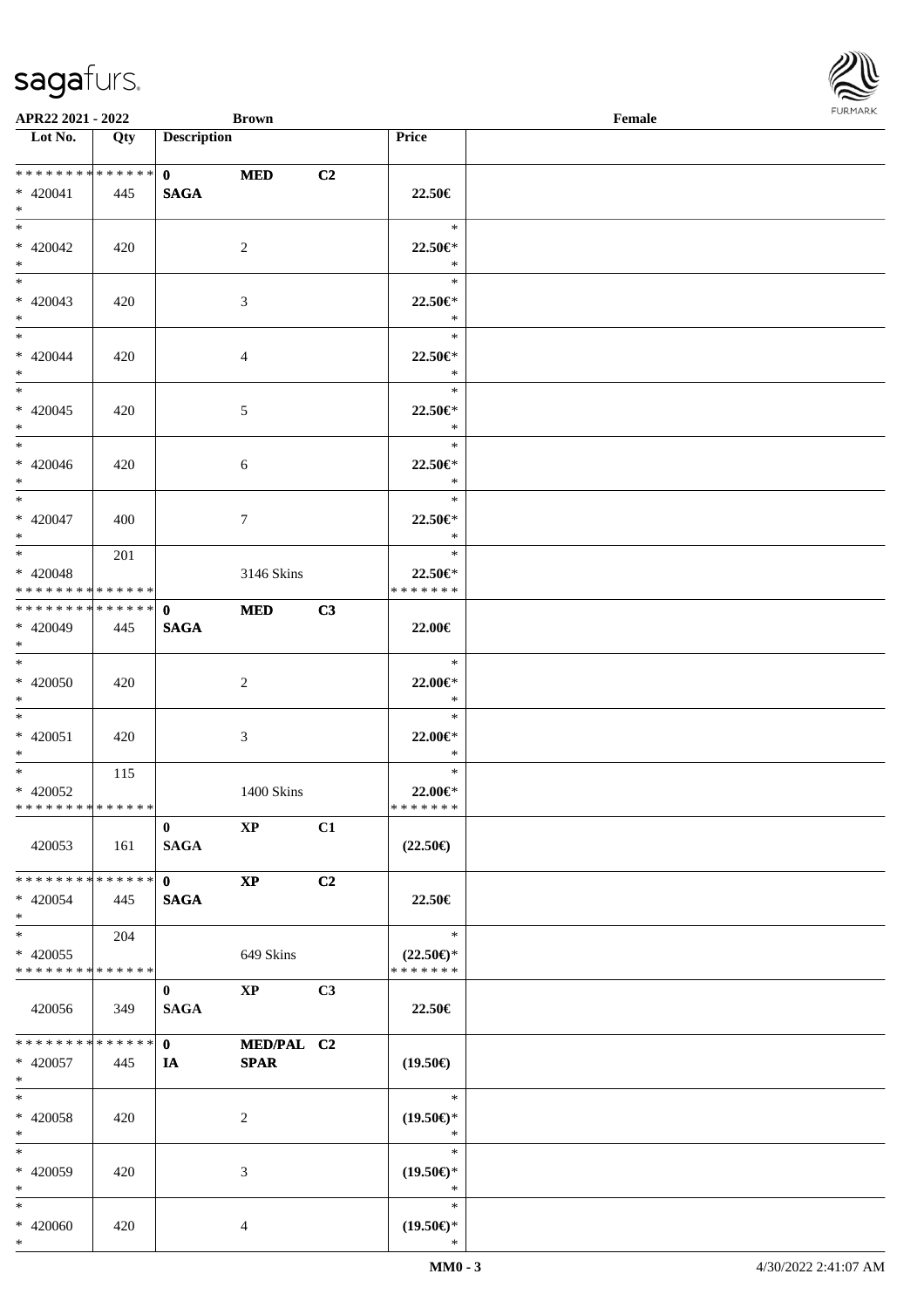| APR22 2021 - 2022                                    |     |                             | <b>Brown</b>               |    |                                                | Female |  |
|------------------------------------------------------|-----|-----------------------------|----------------------------|----|------------------------------------------------|--------|--|
| Lot No.                                              | Qty | <b>Description</b>          |                            |    | Price                                          |        |  |
| $*$<br>* 420061<br>$*$                               | 420 | $\mathbf{0}$<br>IA          | MED/PAL C2<br><b>SPAR</b>  |    | $\ast$<br>$(19.50\epsilon)$ *<br>$\ast$        |        |  |
| $*$<br>$* 420062$<br>* * * * * * * * * * * * * *     | 257 |                             | 2382 Skins                 |    | $\ast$<br>$(19.50\epsilon)$ *<br>* * * * * * * |        |  |
| * * * * * * * * * * * * * * *<br>$* 420063$<br>$*$   | 445 | $\mathbf{0}$<br>IA          | MED/PAL C2<br><b>CHIP</b>  |    | $20.00 \in$                                    |        |  |
| $*$<br>$* 420064$<br>$*$                             | 420 |                             | $\overline{c}$             |    | $\ast$<br>$(20.00\epsilon)$ *<br>$\ast$        |        |  |
| $\overline{\phantom{0}}$<br>$* 420065$<br>$*$        | 420 |                             | $\mathfrak{Z}$             |    | $\ast$<br>$(20.00\epsilon)$ *<br>$\ast$        |        |  |
| $*$<br>$* 420066$<br>$*$                             | 420 |                             | $\overline{4}$             |    | $\ast$<br>$(20.00\epsilon)$ *<br>$\ast$        |        |  |
| $*$<br>$* 420067$<br>$*$                             | 420 |                             | 5                          |    | $\ast$<br>$(20.00\epsilon)$ *<br>$\ast$        |        |  |
| $\ast$<br>$* 420068$<br>$*$                          | 420 |                             | 6                          |    | $\ast$<br>$(20.00\epsilon)$ *<br>$\ast$        |        |  |
| $*$<br>$* 420069$<br>$*$                             | 440 |                             | $\tau$                     |    | $\ast$<br>$(20.00\epsilon)$ *<br>$\ast$        |        |  |
| $*$<br>* 420070<br>* * * * * * * * * * * * * *       | 211 |                             | 3196 Skins                 |    | $\ast$<br>$(20.00\epsilon)$ *<br>* * * * * * * |        |  |
| 420071                                               | 323 | $\bf{0}$<br><b>SROY</b>     | <b>XD</b>                  | C1 | $(23.50\epsilon)$                              |        |  |
| * * * * * * * * * * * * * *<br>$* 420072$<br>$*$ $-$ | 425 | $\mathbf{0}$<br><b>SROY</b> | $\boldsymbol{\mathrm{XD}}$ | C2 | $(23.50\epsilon)$                              |        |  |
| $*$<br>* 420073<br>$*$                               | 400 |                             | $\overline{c}$             |    | $\ast$<br>$(23.50\epsilon)$ *<br>$\ast$        |        |  |
| $\ast$<br>$* 420074$<br>$*$                          | 380 |                             | 3                          |    | $\ast$<br>$(23.50\epsilon)$ *<br>$\ast$        |        |  |
| $*$<br>* 420075<br>* * * * * * * * * * * * * *       | 65  |                             | 1270 Skins                 |    | $\ast$<br>$(23.50\epsilon)$ *<br>* * * * * * * |        |  |
| * * * * * * * * * * * * * * *<br>* 420076<br>$*$     | 425 | $\mathbf{0}$<br><b>SROY</b> | $\mathbf{X}\mathbf{D}$     | C3 | 22.50€                                         |        |  |
| $*$<br>* 420077<br>* * * * * * * * * * * * * *       | 128 |                             | 553 Skins                  |    | $\ast$<br>22.50€*<br>* * * * * * *             |        |  |
| 420078                                               | 461 | $\bf{0}$<br><b>SROY</b>     | <b>MED</b>                 | C1 | $(23.50\epsilon)$                              |        |  |
| * * * * * * * * * * * * * * *<br>* 420079<br>$*$     | 425 | $\mathbf{0}$<br><b>SROY</b> | <b>MED</b>                 | C2 | $(23.50\epsilon)$                              |        |  |
| $*$<br>* 420080<br>$*$                               | 400 |                             | 2                          |    | $\ast$<br>$(23.50\epsilon)$ *<br>$\ast$        |        |  |

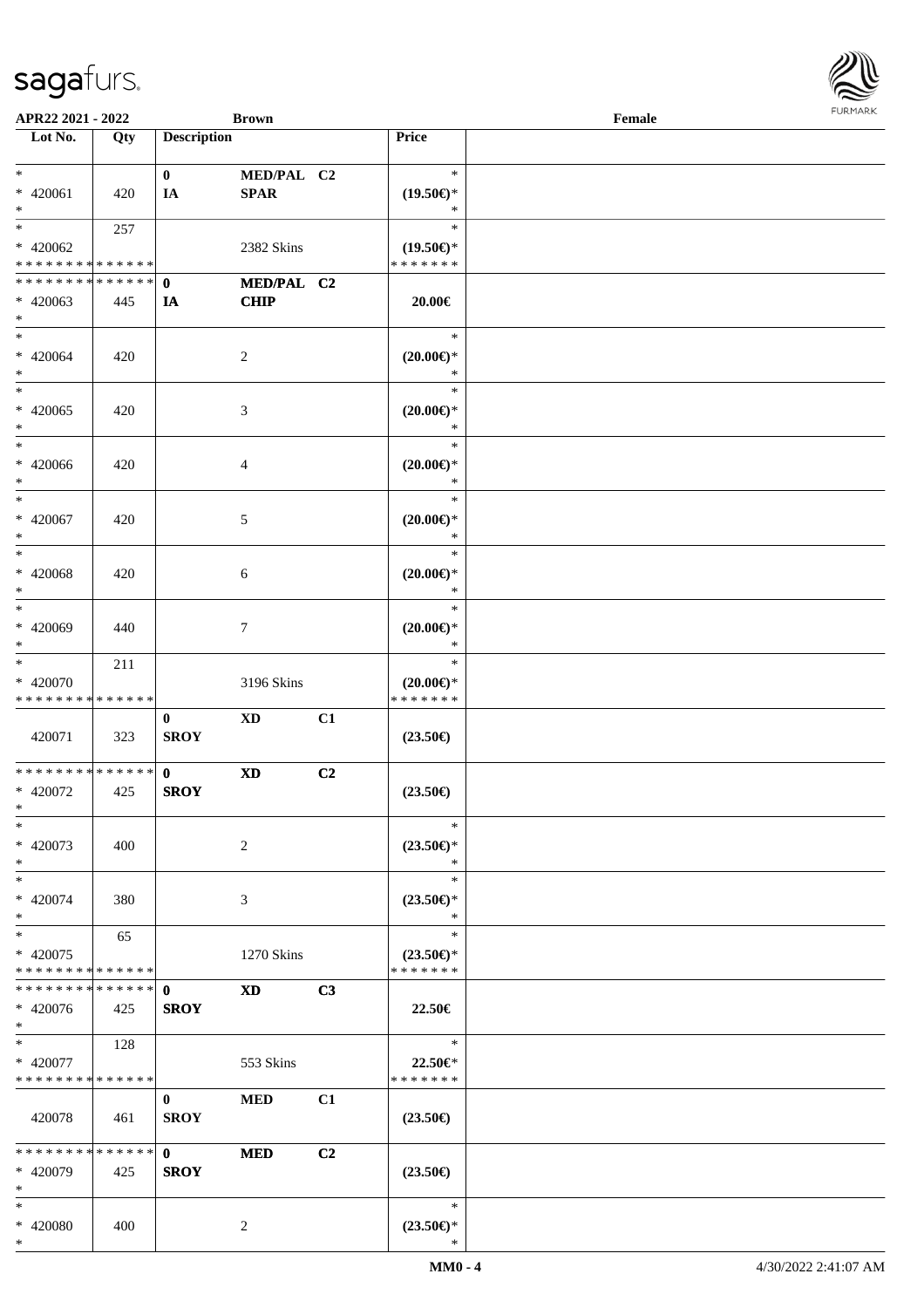

| APR22 2021 - 2022             |     |                         | <b>Brown</b> |                |                     | Female | <b>FURMARK</b> |
|-------------------------------|-----|-------------------------|--------------|----------------|---------------------|--------|----------------|
| Lot No.                       | Qty | <b>Description</b>      |              |                | Price               |        |                |
| $\ast$                        | 191 | $\mathbf{0}$            | <b>MED</b>   | C <sub>2</sub> | $\ast$              |        |                |
| $* 420081$                    |     | <b>SROY</b>             |              |                | $(23.50\epsilon)$ * |        |                |
| * * * * * * * * * * * * * * * |     |                         |              |                | *******             |        |                |
|                               |     | $\mathbf{0}$            | <b>MED</b>   | C <sub>3</sub> |                     |        |                |
| 420082                        | 359 | <b>SROY</b>             |              |                | 22.50€              |        |                |
| 420083                        | 278 | $\bf{0}$<br><b>SROY</b> | <b>XP</b>    | C1/C2          | $(23.50\epsilon)$   |        |                |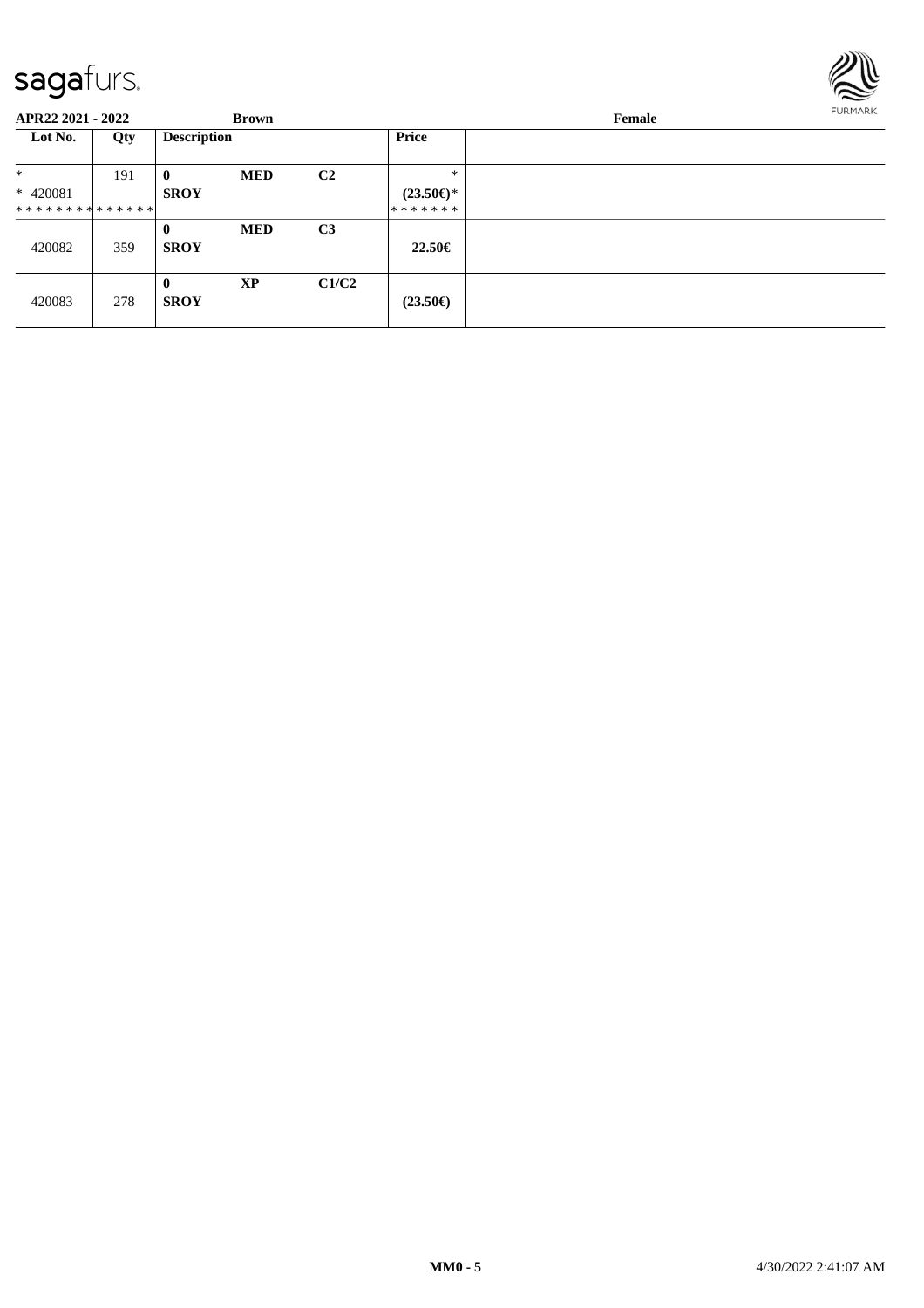

| APR22 2021 - 2022                                               |                    | <b>Brown</b>                                  |       |                                                | Female |  |
|-----------------------------------------------------------------|--------------------|-----------------------------------------------|-------|------------------------------------------------|--------|--|
| Lot No.                                                         | Qty                | <b>Description</b>                            |       | Price                                          |        |  |
| 420141                                                          | 172                | $\mathbf{1}$<br><b>XD</b><br>${\bf S}{\bf I}$ | C1    | $(15.50\epsilon)$                              |        |  |
| 420142                                                          | 320                | $\mathbf{1}$<br>$\mathbf{X}\mathbf{D}$<br>SI  | C2    | $(15.50\epsilon)$                              |        |  |
| * * * * * * * *<br>$* 420143$<br>$*$                            | * * * * * *<br>505 | $\mathbf{1}$<br><b>XD</b><br>${\bf SI}$       | C3    | $(14.50\epsilon)$                              |        |  |
| $*$<br>$* 420144$<br>* * * * * * * * <mark>* * * * * * *</mark> | 251                | 756 Skins                                     |       | $\ast$<br>$(14.50\epsilon)$ *<br>* * * * * * * |        |  |
| ******** <mark>******</mark><br>$* 420145$<br>$*$               | 505                | $\mathbf{1}$<br><b>MED</b><br>SI              | C1    | $(15.50\epsilon)$                              |        |  |
| $*$<br>$* 420146$<br>* * * * * * * * * * * * * *                | 192                | 697 Skins                                     |       | $\ast$<br>$(15.50\epsilon)$ *<br>* * * * * * * |        |  |
| * * * * * * * * * * * * * *<br>$* 420147$<br>$*$                | 505                | <b>MED</b><br>1<br>${\bf SI}$                 | C2    | $(15.50\epsilon)$                              |        |  |
| $\overline{\ }$<br>$* 420148$<br>$*$                            | 480                | $\sqrt{2}$                                    |       | $\ast$<br>$(15.50\epsilon)$ *<br>$\ast$        |        |  |
| $*$<br>$* 420149$<br>$*$                                        | 480                | 3                                             |       | $\ast$<br>15.50€*<br>$\ast$                    |        |  |
| $*$<br>$* 420150$<br>$*$                                        | 480                | 4                                             |       | $\ast$<br>15.50€*<br>$\ast$                    |        |  |
| $*$<br>$* 420151$<br>$*$                                        | 480                | $\mathfrak{S}$                                |       | $\ast$<br>15.50€*<br>$\ast$                    |        |  |
| $*$<br>$* 420152$<br>$*$                                        | 480                | 6                                             |       | $\ast$<br>15.50€*<br>$\ast$                    |        |  |
| $*$<br>$* 420153$<br>* * * * * * * * * * * * * * *              | 159                | 3064 Skins                                    |       | $\ast$<br>15.50€*<br>* * * * * * *             |        |  |
| * 420154<br>$*$                                                 | 505                | <b>MED</b><br>SI                              | C3    | 14.50€                                         |        |  |
| $*$<br>$* 420155$<br>$*$                                        | 480                | $\overline{2}$                                |       | $\ast$<br>14.50€*<br>$\rightarrow$             |        |  |
| $*$<br>* 420156<br>$*$ $*$                                      | 480                | 3                                             |       | $\ast$<br>14.50€*<br>$*$                       |        |  |
| $*$ $*$<br>$* 420157$<br>$*$ $*$                                | 480                | 4                                             |       | $\ast$<br>14.50€*<br>$\ast$                    |        |  |
| $*$ and $*$<br>* 420158<br>* * * * * * * * * * * * * *          | 280                | 2225 Skins                                    |       | $\ast$<br>14.50€*<br>* * * * * * *             |        |  |
| 420159                                                          | 389                | $\mathbf{X}\mathbf{P}$<br>$\mathbf{1}$<br>SI  | C1/C2 | 15.50€                                         |        |  |
| 420160                                                          | 331                | $\mathbf{1}$<br>$\bold{XP}$<br>SI             | C3    | 14.50€                                         |        |  |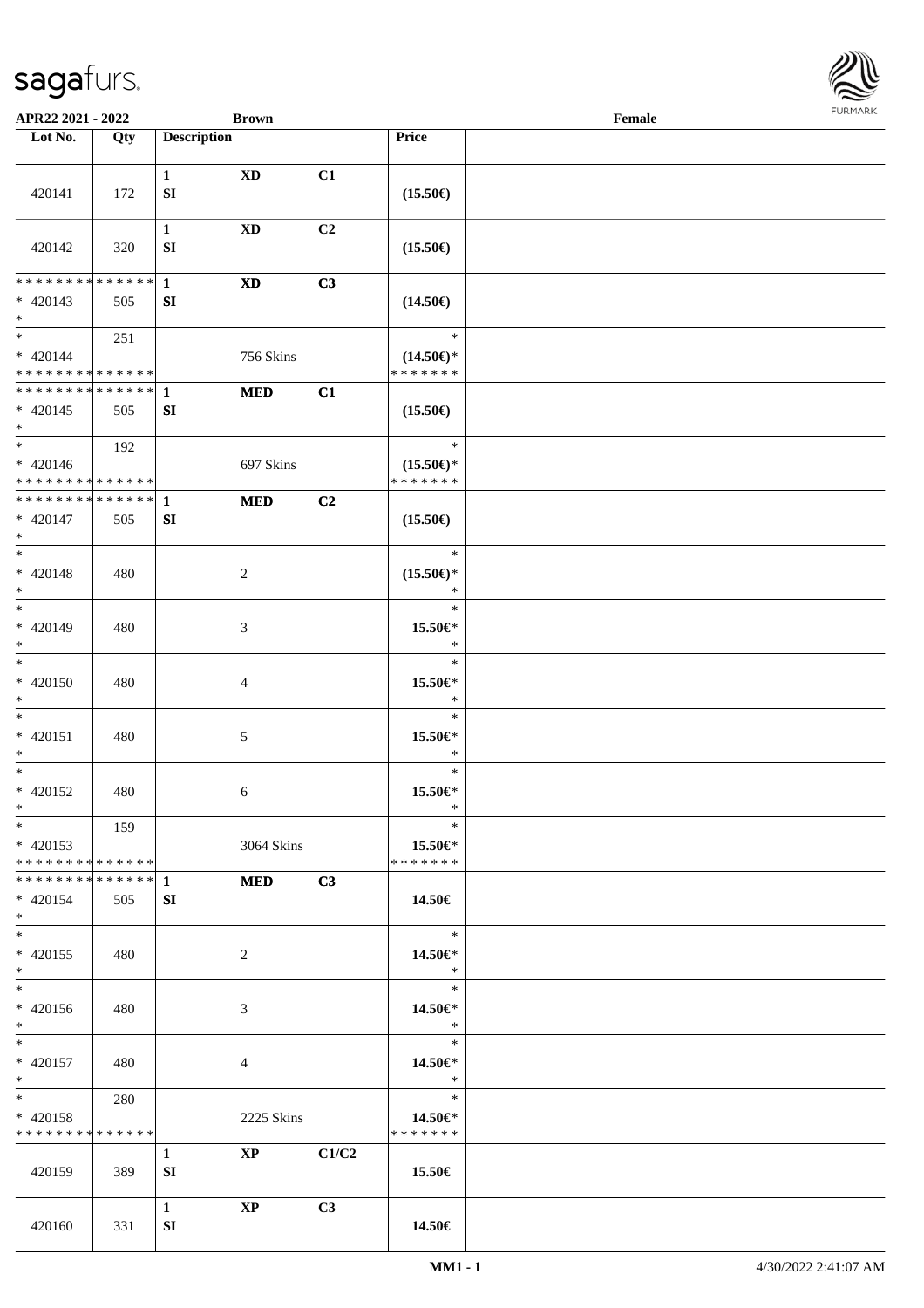| APR22 2021 - 2022                          |     |                    | <b>Brown</b>   |                |                               | Female | $1.9151$ <i>W</i> $11.915$ |
|--------------------------------------------|-----|--------------------|----------------|----------------|-------------------------------|--------|----------------------------|
| Lot No.                                    | Qty | <b>Description</b> |                |                | Price                         |        |                            |
|                                            |     |                    |                |                |                               |        |                            |
| ******** <mark>******</mark>               |     | $\mathbf{1}$       | MED/PAL C2     |                |                               |        |                            |
| $* 420161$                                 | 505 | $\mathbf{I}$       | <b>SPAR</b>    |                | 13.00€                        |        |                            |
| $*$                                        |     |                    |                |                |                               |        |                            |
| $*$                                        | 152 |                    |                |                | $\ast$                        |        |                            |
| $* 420162$                                 |     |                    | 657 Skins      |                | 13.00€*<br>* * * * * * *      |        |                            |
| * * * * * * * * <mark>* * * * * *</mark>   |     |                    |                |                |                               |        |                            |
|                                            |     |                    | MED/PAL C2     |                |                               |        |                            |
| $* 420163$<br>$\ast$                       | 505 | $\mathbf{I}$       | <b>CHIP</b>    |                | $(13.50\epsilon)$             |        |                            |
| $*$                                        |     |                    |                |                | $\ast$                        |        |                            |
|                                            |     |                    |                |                |                               |        |                            |
| $* 420164$<br>$*$                          | 480 |                    | 2              |                | 13.50€*<br>$\ast$             |        |                            |
| $\overline{\ast}$                          |     |                    |                |                | $\ast$                        |        |                            |
| $* 420165$                                 | 480 |                    |                |                |                               |        |                            |
| $*$                                        |     |                    | 3              |                | $(13.50\epsilon)$ *<br>$\ast$ |        |                            |
| $\ast$                                     |     |                    |                |                | $\ast$                        |        |                            |
| * 420166                                   | 480 |                    | 4              |                | $(13.50\epsilon)$ *           |        |                            |
| $\ast$                                     |     |                    |                |                | $\ast$                        |        |                            |
| $*$                                        |     |                    |                |                | $\ast$                        |        |                            |
| * 420167                                   | 500 |                    | 5              |                | $(13.50\epsilon)$ *           |        |                            |
| $*$                                        |     |                    |                |                | $\ast$                        |        |                            |
|                                            | 100 |                    |                |                | $\ast$                        |        |                            |
| $* 420168$                                 |     |                    | 2545 Skins     |                | $(13.50\epsilon)$ *           |        |                            |
| * * * * * * * * <mark>* * * * * *</mark>   |     |                    |                |                | * * * * * * *                 |        |                            |
|                                            |     |                    | <b>XD</b>      | C1             |                               |        |                            |
| * 420169                                   | 485 | <b>SAGA</b>        |                |                | $(18.50\epsilon)$             |        |                            |
| $\ast$                                     |     |                    |                |                |                               |        |                            |
| $\overline{\ast}$                          |     |                    |                |                | $\ast$                        |        |                            |
| * 420170                                   | 460 |                    | $\overline{c}$ |                | $(18.50\epsilon)$ *           |        |                            |
| $\ast$                                     |     |                    |                |                | $\ast$                        |        |                            |
| $*$                                        |     |                    |                |                | $\ast$                        |        |                            |
| * 420171                                   | 460 |                    | 3              |                | $(18.50\epsilon)$ *           |        |                            |
| $\ast$                                     |     |                    |                |                | $\ast$                        |        |                            |
| $\ast$                                     |     |                    |                |                | $\ast$                        |        |                            |
| * 420172                                   | 460 |                    | 4              |                | $(18.50\epsilon)$ *           |        |                            |
| $\ast$                                     |     |                    |                |                | $\ast$                        |        |                            |
| $*$                                        | 158 |                    |                |                | $\ast$                        |        |                            |
| $* 420173$                                 |     |                    | 2023 Skins     |                | $(18.50\epsilon)$ *           |        |                            |
| * * * * * * * * <mark>* * * * * * *</mark> |     |                    |                |                | * * * * * * *                 |        |                            |
|                                            |     |                    | <b>XD</b>      | C <sub>2</sub> |                               |        |                            |
| $* 420174$                                 | 485 | <b>SAGA</b>        |                |                | 18.50€                        |        |                            |
| $\ast$                                     |     |                    |                |                |                               |        |                            |
| $*$ $-$                                    |     |                    |                |                | $\ast$                        |        |                            |
| * 420175                                   | 460 |                    | 2              |                | 18.50€*                       |        |                            |
| $*$                                        |     |                    |                |                | $*$                           |        |                            |
| $*$                                        | 381 |                    |                |                | $\ast$                        |        |                            |
| * 420176                                   |     |                    | 1326 Skins     |                | 18.50€*                       |        |                            |
| * * * * * * * * <mark>* * * * * *</mark>   |     |                    |                |                | * * * * * * *                 |        |                            |
|                                            |     |                    | <b>XD</b>      | C3             |                               |        |                            |
| * 420177                                   | 485 | <b>SAGA</b>        |                |                | 18.00€                        |        |                            |
| $*$ $-$                                    |     |                    |                |                |                               |        |                            |
| $*$ $*$                                    |     |                    |                |                | $\ast$                        |        |                            |
| * 420178                                   | 460 |                    | 2              |                | 18.00€*                       |        |                            |
| $*$<br>$\overline{\mathbf{r}}$             |     |                    |                |                | $*$                           |        |                            |
|                                            |     |                    |                |                | $\ast$                        |        |                            |
| * 420179                                   | 460 |                    | 3              |                | 18.00€*                       |        |                            |
| $*$                                        |     |                    |                |                | $\ast$                        |        |                            |
| $\ast$                                     |     |                    |                |                | $\ast$                        |        |                            |
| * 420180                                   | 460 |                    | 4              |                | 18.00€*                       |        |                            |
| $\ast$                                     |     |                    |                |                | $\ast$                        |        |                            |

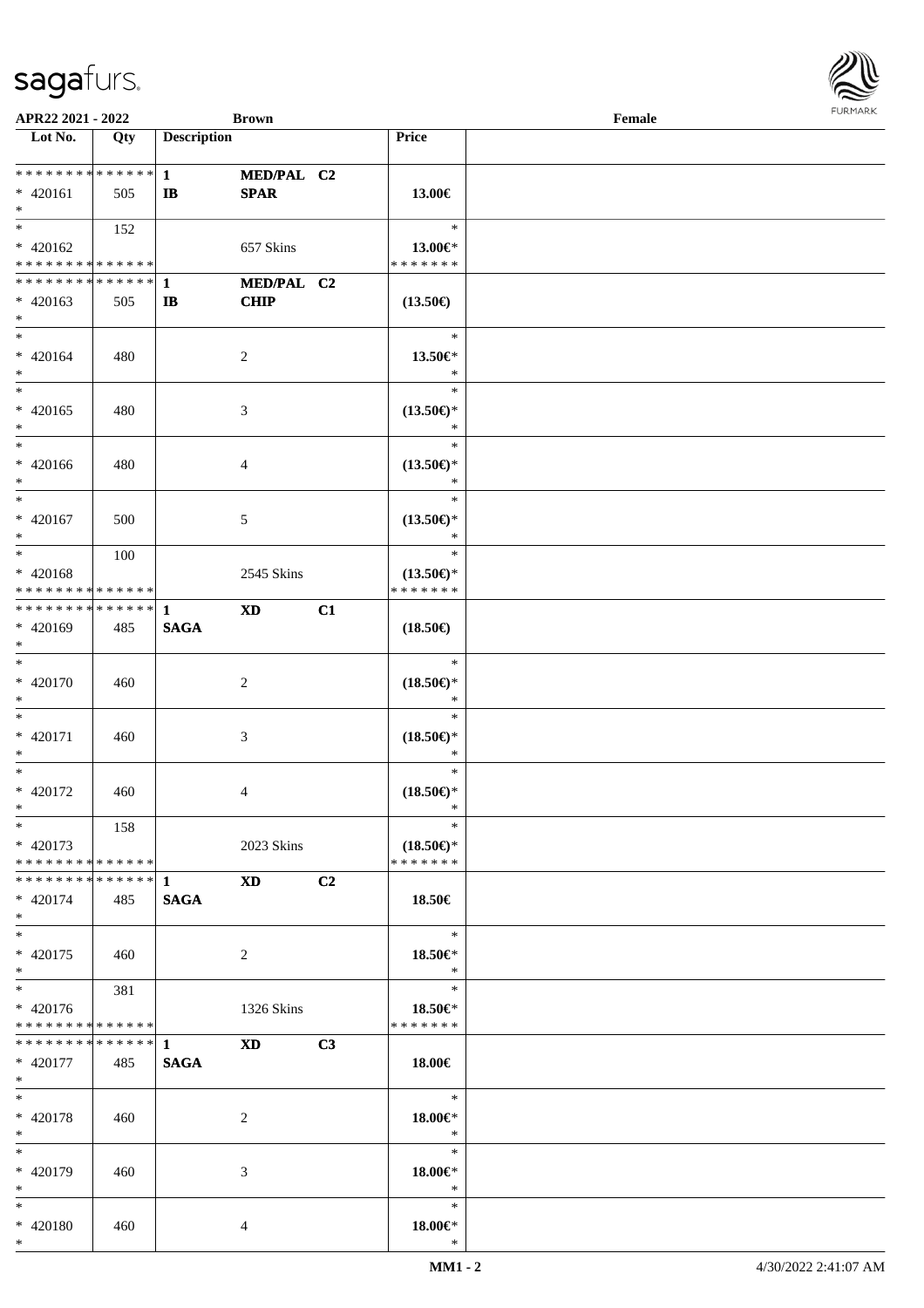| APR22 2021 - 2022                          |     |                    | <b>Brown</b>    |                |                               | Female |  |
|--------------------------------------------|-----|--------------------|-----------------|----------------|-------------------------------|--------|--|
| Lot No.                                    | Qty | <b>Description</b> |                 |                | Price                         |        |  |
| $*$                                        |     |                    |                 |                |                               |        |  |
| $* 420181$                                 |     | $1$ and $\sim$     | XD              | C3             | $\ast$<br>18.00€*             |        |  |
| $*$                                        | 460 | <b>SAGA</b>        |                 |                | $\ast$                        |        |  |
| $\overline{\mathbf{r}}$                    | 474 |                    |                 |                | $\ast$                        |        |  |
| * 420182                                   |     |                    | 2799 Skins      |                | $18.00 \in$ *                 |        |  |
| * * * * * * * * <mark>* * * * * *</mark>   |     |                    |                 |                | * * * * * * *                 |        |  |
|                                            |     |                    | <b>MED</b>      | C1             |                               |        |  |
| * 420183                                   | 485 | <b>SAGA</b>        |                 |                | $(18.50\epsilon)$             |        |  |
| $\ast$                                     |     |                    |                 |                |                               |        |  |
| $*$                                        |     |                    |                 |                | $\ast$                        |        |  |
| * 420184                                   | 460 |                    | $\overline{2}$  |                | $(18.50\epsilon)$ *           |        |  |
| $*$                                        |     |                    |                 |                | $\ast$                        |        |  |
| $\overline{\ast}$                          |     |                    |                 |                | $\ast$                        |        |  |
| $* 420185$                                 | 460 |                    | 3               |                | $(18.50\epsilon)$ *           |        |  |
| $*$                                        |     |                    |                 |                | $\ast$<br>$\ast$              |        |  |
|                                            |     |                    |                 |                |                               |        |  |
| * 420186<br>$*$                            | 430 |                    | 4               |                | $(18.50\epsilon)$ *<br>$\ast$ |        |  |
| $\overline{\ast}$                          | 67  |                    |                 |                | $\ast$                        |        |  |
| * 420187                                   |     |                    | 1902 Skins      |                | $(18.50\epsilon)$ *           |        |  |
| * * * * * * * * <mark>* * * * * *</mark>   |     |                    |                 |                | * * * * * * *                 |        |  |
| * * * * * * * * * * * * * * *              |     | $\mathbf{1}$       | <b>MED</b>      | C <sub>2</sub> |                               |        |  |
| * 420188                                   | 485 | <b>SAGA</b>        |                 |                | 18.50€                        |        |  |
| $*$                                        |     |                    |                 |                |                               |        |  |
|                                            |     |                    |                 |                | $\ast$                        |        |  |
| * 420189                                   | 460 |                    | 2               |                | 18.50€*                       |        |  |
| $\ast$                                     |     |                    |                 |                | $\ast$                        |        |  |
| $\ddot{x}$                                 |     |                    |                 |                | $\ast$                        |        |  |
| * 420190                                   | 460 |                    | 3               |                | 18.50€*                       |        |  |
| $\ddot{\mathbf{x}}$                        |     |                    |                 |                | $\ast$                        |        |  |
| $*$ $*$                                    |     |                    |                 |                | $\ast$                        |        |  |
| * 420191<br>$*$                            | 460 |                    | 4               |                | 18.50€*<br>$\ast$             |        |  |
| $\ddot{x}$                                 |     |                    |                 |                | $\ast$                        |        |  |
| * 420192                                   | 460 |                    | 5               |                | 18.50€*                       |        |  |
| $*$ $-$                                    |     |                    |                 |                | $\ast$                        |        |  |
| $\ast$                                     |     |                    |                 |                | $\ast$                        |        |  |
| * 420193                                   | 460 |                    | 6               |                | 18.50€*                       |        |  |
| $*$                                        |     |                    |                 |                | $*$                           |        |  |
| $*$ $-$                                    |     |                    |                 |                | $\ast$                        |        |  |
| * 420194                                   | 460 |                    | $7\phantom{.0}$ |                | 18.50€*                       |        |  |
| $*$                                        |     |                    |                 |                | $*$                           |        |  |
| $*$                                        |     |                    |                 |                | $\ast$                        |        |  |
| * 420195                                   | 460 |                    | 8               |                | 18.50€*<br>$\ast$             |        |  |
| $*$<br>$*$                                 |     |                    |                 |                | $\ast$                        |        |  |
| * 420196                                   | 460 |                    | 9               |                | 18.50€*                       |        |  |
| $*$                                        |     |                    |                 |                | $\mathbb{R}^2$                |        |  |
| $*$                                        |     |                    |                 |                | $-$                           |        |  |
| * 420197                                   | 460 |                    | 10              |                | 18.50€*                       |        |  |
| $*$                                        |     |                    |                 |                | $\ast$                        |        |  |
| $*$ $-$                                    |     |                    |                 |                | $\ast$                        |        |  |
| * 420198                                   | 460 |                    | 11              |                | 18.50€*                       |        |  |
| $*$                                        |     |                    |                 |                | $\mathbb{R}^n$                |        |  |
|                                            | 106 |                    |                 |                | $\ast$                        |        |  |
| * 420199                                   |     |                    | 5191 Skins      |                | 18.00€*                       |        |  |
| * * * * * * * * <mark>* * * * * *</mark> * |     |                    |                 |                | * * * * * * *                 |        |  |
| * * * * * * * * <mark>* * * * * *</mark> * |     | $1 \qquad \qquad$  | MED C3          |                |                               |        |  |
| * 420200                                   | 485 | <b>SAGA</b>        |                 |                | 17.50€                        |        |  |

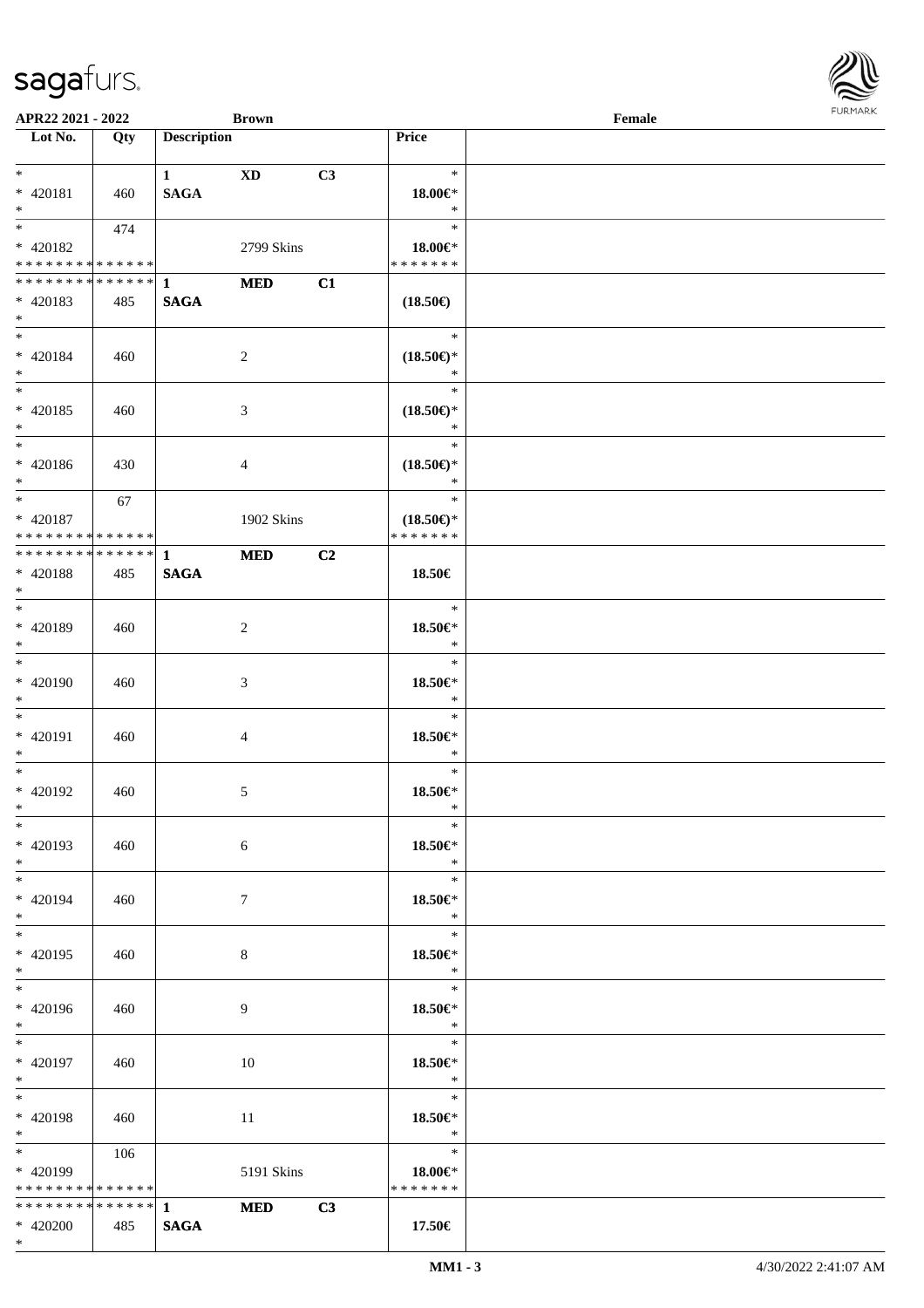| APR22 2021 - 2022                                        |     |                    | <b>Brown</b>              |                |                                      | Female |  |
|----------------------------------------------------------|-----|--------------------|---------------------------|----------------|--------------------------------------|--------|--|
| Lot No.                                                  | Qty | <b>Description</b> |                           |                | Price                                |        |  |
|                                                          |     |                    |                           |                |                                      |        |  |
| $*$                                                      |     | $\mathbf{1}$       | <b>MED</b>                | C3             | $\ast$                               |        |  |
| * 420201<br>$*$                                          | 460 | <b>SAGA</b>        |                           |                | 17.50€*<br>$\ast$                    |        |  |
| $\ast$                                                   |     |                    |                           |                | $\ast$                               |        |  |
| * 420202                                                 | 460 |                    |                           |                | 17.50€*                              |        |  |
| $\ast$                                                   |     |                    | 3                         |                | $\ast$                               |        |  |
| $*$                                                      |     |                    |                           |                | $\ast$                               |        |  |
| * 420203                                                 | 460 |                    | 4                         |                | 17.50€*                              |        |  |
| $\ast$                                                   |     |                    |                           |                | $\ast$                               |        |  |
| $\ddot{x}$                                               |     |                    |                           |                | $\ast$                               |        |  |
| * 420204                                                 | 460 |                    | 5                         |                | 17.50€*                              |        |  |
| $*$                                                      |     |                    |                           |                | $\ast$                               |        |  |
| $*$                                                      | 167 |                    |                           |                | $\ast$                               |        |  |
| $* 420205$                                               |     |                    | 2492 Skins                |                | 18.00€*                              |        |  |
| * * * * * * * * <mark>* * * * * *</mark>                 |     |                    |                           |                | * * * * * * *                        |        |  |
|                                                          |     | $\mathbf{1}$       | $\mathbf{X}\mathbf{P}$    | C1             |                                      |        |  |
| 420206                                                   | 187 | <b>SAGA</b>        |                           |                | 18.50€                               |        |  |
|                                                          |     |                    |                           |                |                                      |        |  |
| * * * * * * * * <mark>* * * * * * *</mark>               |     | $\mathbf{1}$       | $\mathbf{XP}$             | C <sub>2</sub> |                                      |        |  |
| * 420207                                                 | 485 | <b>SAGA</b>        |                           |                | 18.50€                               |        |  |
| $\ast$                                                   |     |                    |                           |                |                                      |        |  |
| $*$                                                      | 303 |                    |                           |                | $\ast$                               |        |  |
| * 420208                                                 |     |                    | 788 Skins                 |                | 18.50€*                              |        |  |
| * * * * * * * * <mark>* * * * * *</mark>                 |     |                    |                           |                | * * * * * * *                        |        |  |
|                                                          |     | 1                  | $\bold{XP}$               | C3             |                                      |        |  |
| 420209                                                   | 442 | <b>SAGA</b>        |                           |                | 17.50€                               |        |  |
| * * * * * * * * <mark>* * * * * * *</mark>               |     | $\mathbf{1}$       |                           | C2             |                                      |        |  |
| $* 420210$                                               | 485 | <b>SAGA</b>        | <b>MED</b><br><b>LNAP</b> |                | 18.00€                               |        |  |
| $*$                                                      |     |                    |                           |                |                                      |        |  |
| $*$ $*$                                                  | 244 |                    |                           |                | $\ast$                               |        |  |
| $* 420211$                                               |     |                    | 729 Skins                 |                | 18.00€*                              |        |  |
| * * * * * * * * * * * * * * *                            |     |                    |                           |                | * * * * * * *                        |        |  |
|                                                          |     | $\mathbf{1}$       | $\mathbf{X}\mathbf{P}$    | C2             |                                      |        |  |
| 420212                                                   | 246 | <b>SAGA</b>        | <b>LNAP</b>               |                | 18.00€                               |        |  |
|                                                          |     |                    |                           |                |                                      |        |  |
| * * * * * * * * * * * * * * *                            |     | $\mathbf{1}$       | MED/PAL C2                |                |                                      |        |  |
| $* 420213$                                               | 485 | IA                 | <b>SPAR</b>               |                | $(15.50\epsilon)$                    |        |  |
| $*$                                                      |     |                    |                           |                |                                      |        |  |
| $*$ $-$                                                  |     |                    |                           |                | $\ast$                               |        |  |
| $* 420214$                                               | 460 |                    | 2                         |                | $(15.50\epsilon)$ *                  |        |  |
| $\ast$                                                   |     |                    |                           |                | $\ast$                               |        |  |
| $*$                                                      |     |                    |                           |                | $\ast$                               |        |  |
| $* 420215$                                               | 460 |                    | 3                         |                | $(15.50\epsilon)$ *                  |        |  |
| $\ast$<br>$\overline{\mathbf{r}}$                        |     |                    |                           |                | *<br>$\ast$                          |        |  |
|                                                          | 364 |                    |                           |                |                                      |        |  |
| $* 420216$<br>* * * * * * * * <mark>* * * * * * *</mark> |     |                    | 1769 Skins                |                | $(15.50\epsilon)$ *<br>* * * * * * * |        |  |
| * * * * * * * * * * * * * * <mark>*</mark>               |     | $\mathbf{1}$       | MED/PAL C2                |                |                                      |        |  |
| * 420217                                                 | 485 | IA                 | <b>CHIP</b>               |                | $(16.00\epsilon)$                    |        |  |
| $*$                                                      |     |                    |                           |                |                                      |        |  |
| $\ddot{x}$                                               |     |                    |                           |                | $\ast$                               |        |  |
| $* 420218$                                               | 460 |                    | 2                         |                | $(16.00\epsilon)$ *                  |        |  |
| $\ast$                                                   |     |                    |                           |                | $\ast$                               |        |  |
| $*$                                                      |     |                    |                           |                | $\ast$                               |        |  |
| * 420219                                                 | 460 |                    | 3                         |                | $(16.00\epsilon)$ *                  |        |  |
| $\ast$                                                   |     |                    |                           |                | $\ast$                               |        |  |
| $\ddot{x}$                                               |     |                    |                           |                | $\ast$                               |        |  |
| * 420220                                                 | 460 |                    | 4                         |                | $(16.00\epsilon)$ *                  |        |  |
| $*$                                                      |     |                    |                           |                | $\ast$                               |        |  |

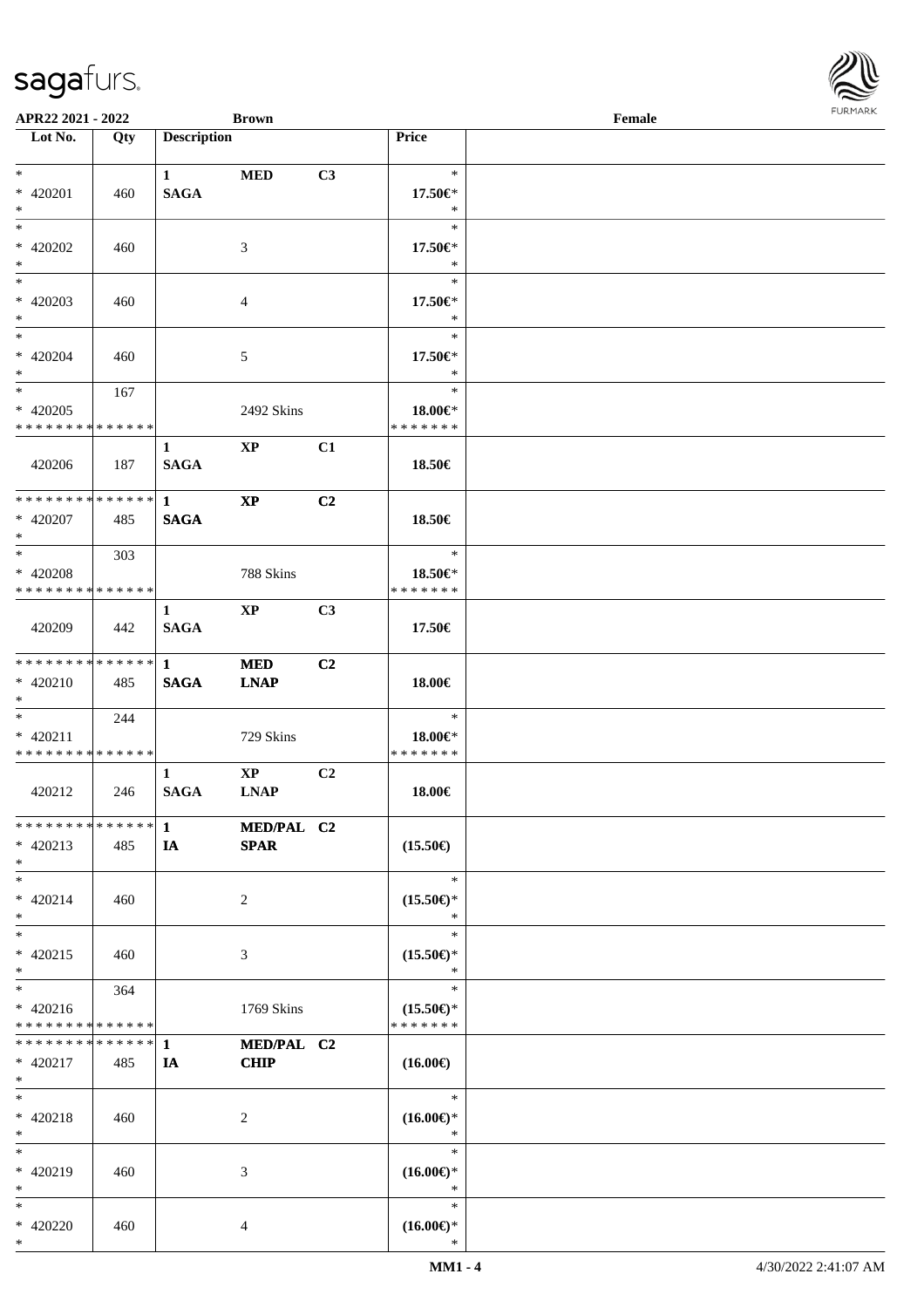

| APR22 2021 - 2022                    |                   |                    | <b>Brown</b>           |                |                               | Female |  |
|--------------------------------------|-------------------|--------------------|------------------------|----------------|-------------------------------|--------|--|
| Lot No.                              | $\overline{Q}$ ty | <b>Description</b> |                        |                | Price                         |        |  |
|                                      |                   |                    |                        |                |                               |        |  |
| $\ast$                               |                   | $\mathbf{1}$       | MED/PAL C2             |                | $\ast$                        |        |  |
| $* 420221$                           | 460               | IA                 | CHIP                   |                | $(16.00\epsilon)$ *           |        |  |
| $\ast$                               |                   |                    |                        |                | $\ast$                        |        |  |
| $\overline{\ast}$                    |                   |                    |                        |                | $\ast$                        |        |  |
| $*$ 420222                           | 460               |                    | 6                      |                | $(16.00\epsilon)$ *           |        |  |
| $\ast$                               |                   |                    |                        |                | $\ast$                        |        |  |
| $\overline{\phantom{a}^*}$           |                   |                    |                        |                | $\ast$                        |        |  |
| $* 420223$                           | 460               |                    | $\boldsymbol{7}$       |                | $(16.00\epsilon)$ *           |        |  |
| $\ast$                               |                   |                    |                        |                | $\ast$                        |        |  |
| $_{\ast}$                            |                   |                    |                        |                | $\ast$                        |        |  |
| $* 420224$                           | 460               |                    | $\,8\,$                |                | $(16.00\epsilon)$ *           |        |  |
| $\ast$<br>$\overline{\phantom{a}^*}$ |                   |                    |                        |                | $\ast$                        |        |  |
|                                      |                   |                    |                        |                | $\ast$                        |        |  |
| $* 420225$                           | 460               |                    | 9                      |                | $(16.00\epsilon)$ *           |        |  |
| $\ast$<br>$\overline{\phantom{1}}$   |                   |                    |                        |                | $\ast$<br>$\ast$              |        |  |
|                                      |                   |                    |                        |                |                               |        |  |
| $* 420226$<br>$\ast$                 | 460               |                    | 10                     |                | $(16.00\epsilon)$ *<br>$\ast$ |        |  |
| $\overline{\ast}$                    |                   |                    |                        |                | $\ast$                        |        |  |
| $* 420227$                           |                   |                    |                        |                | $(16.00\epsilon)$ *           |        |  |
| $\ast$                               | 460               |                    | 11                     |                | $\ast$                        |        |  |
| $\ast$                               |                   |                    |                        |                | $\ast$                        |        |  |
| $* 420228$                           | 460               |                    | 12                     |                | $(16.00\epsilon)$ *           |        |  |
| $\ast$                               |                   |                    |                        |                | $\ast$                        |        |  |
| $\overline{\phantom{1}}$             |                   |                    |                        |                | $\ast$                        |        |  |
| $* 420229$                           | 460               |                    | 13                     |                | $(16.00\epsilon)$ *           |        |  |
| $\ast$                               |                   |                    |                        |                | *                             |        |  |
| $_{\ast}$                            | 432               |                    |                        |                | $\ast$                        |        |  |
| * 420230                             |                   |                    | 6437 Skins             |                | $(16.00\epsilon)$ *           |        |  |
| * * * * * * * * * * * * * *          |                   |                    |                        |                | * * * * * * *                 |        |  |
|                                      |                   | $\mathbf{1}$       | $\mathbf{X}\mathbf{D}$ | C1             |                               |        |  |
| 420231                               | 294               | <b>SROY</b>        |                        |                | $(19.50\epsilon)$             |        |  |
|                                      |                   |                    |                        |                |                               |        |  |
| ******** <mark>******</mark>         |                   | $\mathbf{1}$       | $\mathbf{X}\mathbf{D}$ | C <sub>2</sub> |                               |        |  |
| $* 420232$                           | 465               | <b>SROY</b>        |                        |                | $(19.50\epsilon)$             |        |  |
| $*$                                  |                   |                    |                        |                |                               |        |  |
| $\ast$                               |                   |                    |                        |                | $\ast$                        |        |  |
| $* 420233$                           | 440               |                    | 2                      |                | $(19.50\epsilon)$ *           |        |  |
| $\ast$                               |                   |                    |                        |                | $\ast$                        |        |  |
| $\ast$                               | 138               |                    |                        |                | $\ast$                        |        |  |
| $* 420234$                           |                   |                    | 1043 Skins             |                | $(19.50\epsilon)$ *           |        |  |
| * * * * * * * * * * * * * *          |                   |                    |                        |                | * * * * * * *                 |        |  |
|                                      |                   | 1                  | XD                     | C <sub>3</sub> |                               |        |  |
| 420235                               | 388               | <b>SROY</b>        |                        |                | 19.00€                        |        |  |
| ******** <mark>******</mark>         |                   | $\mathbf{1}$       | <b>MED</b>             | C1             |                               |        |  |
| $* 420236$                           | 505               | <b>SROY</b>        |                        |                | $(19.50\epsilon)$             |        |  |
| $*$                                  |                   |                    |                        |                |                               |        |  |
| $*$                                  | 101               |                    |                        |                | $\ast$                        |        |  |
| $* 420237$                           |                   |                    | 606 Skins              |                | $(19.50\epsilon)$ *           |        |  |
| * * * * * * * * * * * * * *          |                   |                    |                        |                | * * * * * * *                 |        |  |
| * * * * * * * * * * * * * * *        |                   | $\mathbf{1}$       | <b>MED</b>             | C2             |                               |        |  |
| * 420238                             | 465               | <b>SROY</b>        |                        |                | $(19.50\epsilon)$             |        |  |
| $*$                                  |                   |                    |                        |                |                               |        |  |
| $\ast$                               |                   |                    |                        |                | $\ast$                        |        |  |
| * 420239                             | 440               |                    | 2                      |                | $(19.50\epsilon)$ *           |        |  |
| $\ast$                               |                   |                    |                        |                | $\ast$                        |        |  |
| $*$                                  | 253               |                    |                        |                | $\ast$                        |        |  |
| $* 420240$                           |                   |                    | 1158 Skins             |                | $(19.50\epsilon)$ *           |        |  |
| * * * * * * * * * * * * * *          |                   |                    |                        |                | * * * * * * *                 |        |  |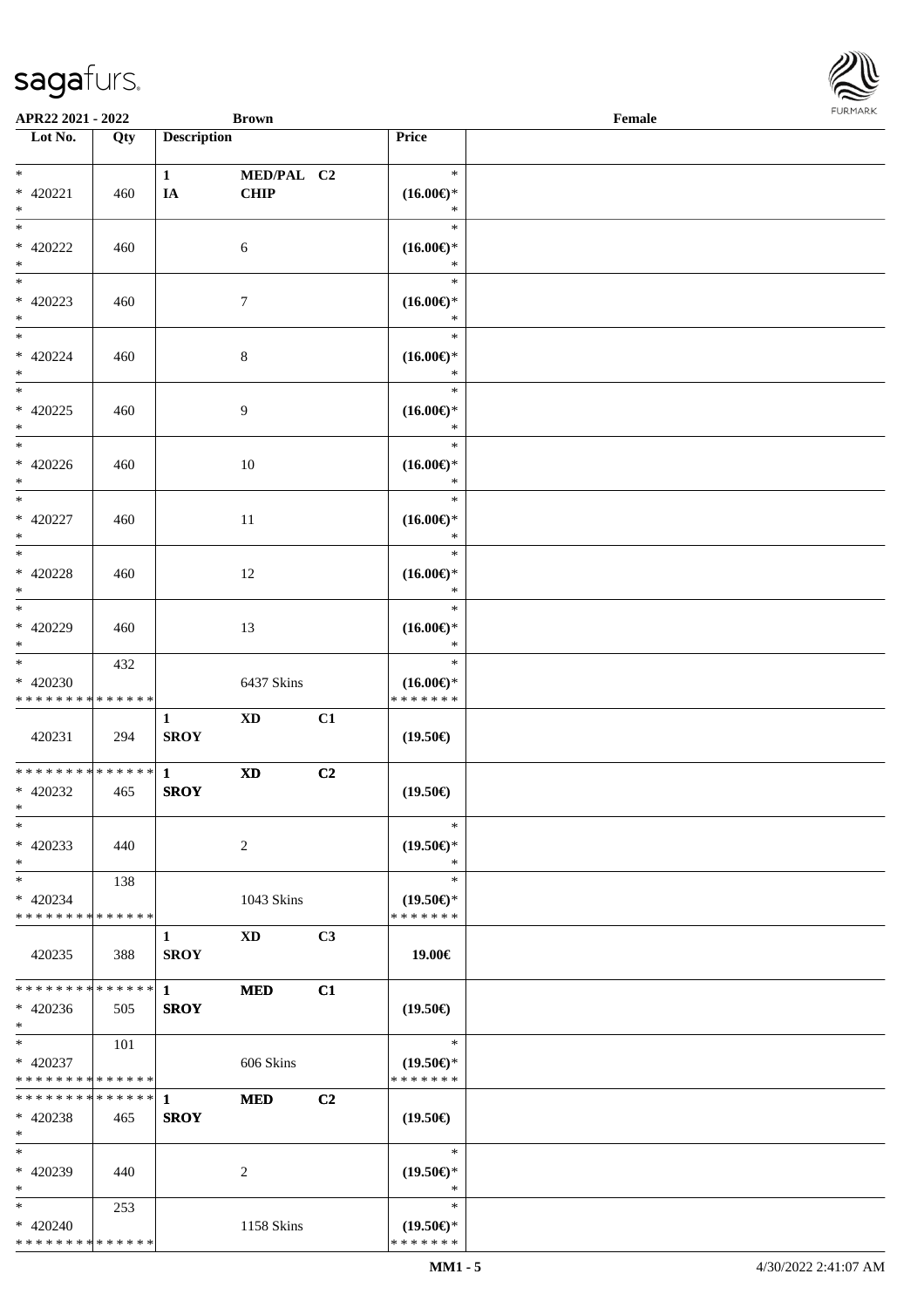

| APR22 2021 - 2022 |     | Brown              |            |                | Female       |  |  |  |
|-------------------|-----|--------------------|------------|----------------|--------------|--|--|--|
| Lot No.           | Qty | <b>Description</b> |            |                | <b>Price</b> |  |  |  |
| 420241            | 350 | - 1<br><b>SROY</b> | <b>MED</b> | C <sub>3</sub> | 18.50€       |  |  |  |
| 420242            | 223 | л<br><b>SROY</b>   | <b>XP</b>  | C1/C2          | 19.50€       |  |  |  |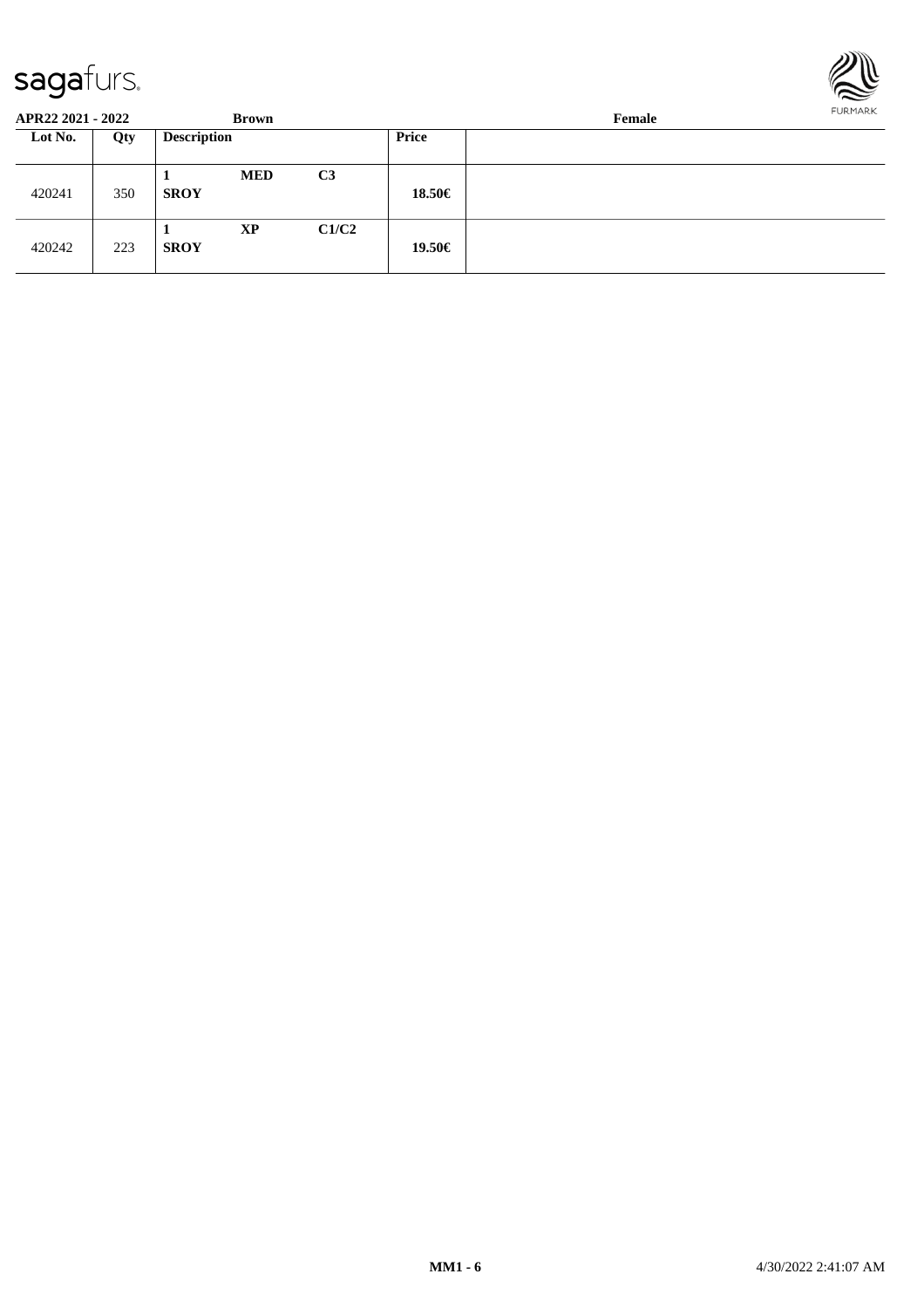

| APR22 2021 - 2022                          |     |                    | <b>Brown Velvet</b>                                                                                                                                                                                                            |                |                     | Female |  |
|--------------------------------------------|-----|--------------------|--------------------------------------------------------------------------------------------------------------------------------------------------------------------------------------------------------------------------------|----------------|---------------------|--------|--|
| Lot No.                                    | Qty | <b>Description</b> |                                                                                                                                                                                                                                |                | Price               |        |  |
|                                            |     |                    |                                                                                                                                                                                                                                |                |                     |        |  |
|                                            |     | 20                 | XD                                                                                                                                                                                                                             | C1/C2          |                     |        |  |
| 420301                                     | 409 | ${\bf S}{\bf I}$   | <b>VELV1</b>                                                                                                                                                                                                                   |                | $(24.00\epsilon)$   |        |  |
|                                            |     |                    |                                                                                                                                                                                                                                |                |                     |        |  |
|                                            |     | 20                 | XD                                                                                                                                                                                                                             | C1/C2          |                     |        |  |
| 420302                                     | 330 | SI                 | VELV2                                                                                                                                                                                                                          |                | $(25.50\epsilon)$   |        |  |
|                                            |     | 20                 | XD                                                                                                                                                                                                                             | C <sub>3</sub> |                     |        |  |
| 420303                                     | 112 | SI                 | VELV2                                                                                                                                                                                                                          |                | $(24.50\epsilon)$   |        |  |
|                                            |     |                    |                                                                                                                                                                                                                                |                |                     |        |  |
|                                            |     | 20                 | <b>XD</b>                                                                                                                                                                                                                      | C1             |                     |        |  |
| 420304                                     | 405 | <b>SAGA</b>        | <b>VELV1</b>                                                                                                                                                                                                                   |                | $(27.00\epsilon)$   |        |  |
|                                            |     |                    |                                                                                                                                                                                                                                |                |                     |        |  |
| * * * * * * * * * * * * * *                |     | 20                 | <b>XD</b>                                                                                                                                                                                                                      | C2             |                     |        |  |
| $* 420305$<br>$\ast$                       | 445 | <b>SAGA</b>        | <b>VELV1</b>                                                                                                                                                                                                                   |                | $(27.00\epsilon)$   |        |  |
| $*$                                        |     |                    |                                                                                                                                                                                                                                |                | $\ast$              |        |  |
| * 420306                                   | 420 |                    | 2                                                                                                                                                                                                                              |                | $(27.00\epsilon)$ * |        |  |
| $*$                                        |     |                    |                                                                                                                                                                                                                                |                | $\ast$              |        |  |
| $*$                                        |     |                    |                                                                                                                                                                                                                                |                | $\ast$              |        |  |
| * 420307                                   | 420 |                    | 3                                                                                                                                                                                                                              |                | $(27.00\epsilon)$ * |        |  |
| $*$                                        |     |                    |                                                                                                                                                                                                                                |                | $\ast$              |        |  |
| $*$                                        | 53  |                    |                                                                                                                                                                                                                                |                | $\ast$              |        |  |
| * 420308                                   |     |                    | 1338 Skins                                                                                                                                                                                                                     |                | $(27.00\epsilon)$ * |        |  |
| * * * * * * * * * * * * * *                |     |                    |                                                                                                                                                                                                                                |                | * * * * * * *       |        |  |
|                                            |     | 20                 | XD                                                                                                                                                                                                                             | C <sub>3</sub> |                     |        |  |
| 420309                                     | 378 | <b>SAGA</b>        | <b>VELV1</b>                                                                                                                                                                                                                   |                | $(26.00\epsilon)$   |        |  |
|                                            |     | 20                 | <b>XD</b>                                                                                                                                                                                                                      | C1             |                     |        |  |
| 420310                                     | 343 | <b>SAGA</b>        | VELV2                                                                                                                                                                                                                          |                | $(28.50\epsilon)$   |        |  |
|                                            |     |                    |                                                                                                                                                                                                                                |                |                     |        |  |
| * * * * * * * * * * * * * *                |     | 20                 | $\boldsymbol{\mathrm{XD}}$                                                                                                                                                                                                     | C2             |                     |        |  |
| $* 420311$                                 | 425 | <b>SAGA</b>        | <b>VELV2</b>                                                                                                                                                                                                                   |                | $(28.50\epsilon)$   |        |  |
| $\ast$                                     |     |                    |                                                                                                                                                                                                                                |                |                     |        |  |
| $*$                                        |     |                    |                                                                                                                                                                                                                                |                | $\ast$              |        |  |
| * 420312                                   | 400 |                    | 2                                                                                                                                                                                                                              |                | $(28.50\epsilon)$ * |        |  |
| $*$<br>$\ast$                              |     |                    |                                                                                                                                                                                                                                |                | $\ast$<br>$\ast$    |        |  |
| $* 420313$                                 | 381 |                    | 1206 Skins                                                                                                                                                                                                                     |                | $(28.50\epsilon)$ * |        |  |
| * * * * * * * * * * * * * * *              |     |                    |                                                                                                                                                                                                                                |                | * * * * * * *       |        |  |
| * * * * * * * * * * * * * * *              |     | <b>20</b>          | XD                                                                                                                                                                                                                             | C3             |                     |        |  |
| $* 420314$                                 | 425 | <b>SAGA</b>        | VELV2                                                                                                                                                                                                                          |                | $(27.50\epsilon)$   |        |  |
| $\ast$                                     |     |                    |                                                                                                                                                                                                                                |                |                     |        |  |
| $*$                                        | 68  |                    |                                                                                                                                                                                                                                |                | $\ast$              |        |  |
| $* 420315$                                 |     |                    | 493 Skins                                                                                                                                                                                                                      |                | $(27.50\epsilon)$ * |        |  |
| * * * * * * * * * * * * * *                |     |                    |                                                                                                                                                                                                                                |                | * * * * * * *       |        |  |
|                                            |     | 20                 | XD and the set of the set of the set of the set of the set of the set of the set of the set of the set of the set of the set of the set of the set of the set of the set of the set of the set of the set of the set of the se | C1             |                     |        |  |
| 420316                                     | 165 | <b>SROY</b>        | <b>VELV1</b>                                                                                                                                                                                                                   |                | $(28.00\epsilon)$   |        |  |
| * * * * * * * * <mark>* * * * * *</mark> * |     | <b>20</b>          | <b>XD</b>                                                                                                                                                                                                                      | C2             |                     |        |  |
| $* 420317$                                 | 425 | <b>SROY</b>        | <b>VELV1</b>                                                                                                                                                                                                                   |                | $(28.00\epsilon)$   |        |  |
| $*$                                        |     |                    |                                                                                                                                                                                                                                |                |                     |        |  |
| $*$ $-$                                    | 134 |                    |                                                                                                                                                                                                                                |                | $\ast$              |        |  |
| * 420318                                   |     |                    | 559 Skins                                                                                                                                                                                                                      |                | $(28.00\epsilon)$ * |        |  |
| * * * * * * * * * * * * * *                |     |                    |                                                                                                                                                                                                                                |                | * * * * * * *       |        |  |
|                                            |     | 20                 | $\mathbf{X}\mathbf{D}$                                                                                                                                                                                                         | C <sub>3</sub> |                     |        |  |
| 420319                                     | 177 | <b>SROY</b>        | <b>VELV1</b>                                                                                                                                                                                                                   |                | $(27.00\epsilon)$   |        |  |
|                                            |     |                    |                                                                                                                                                                                                                                |                |                     |        |  |
| 420320                                     | 268 | 20<br><b>SROY</b>  | XD<br>VELV2                                                                                                                                                                                                                    | C1             | $(29.00\epsilon)$   |        |  |
|                                            |     |                    |                                                                                                                                                                                                                                |                |                     |        |  |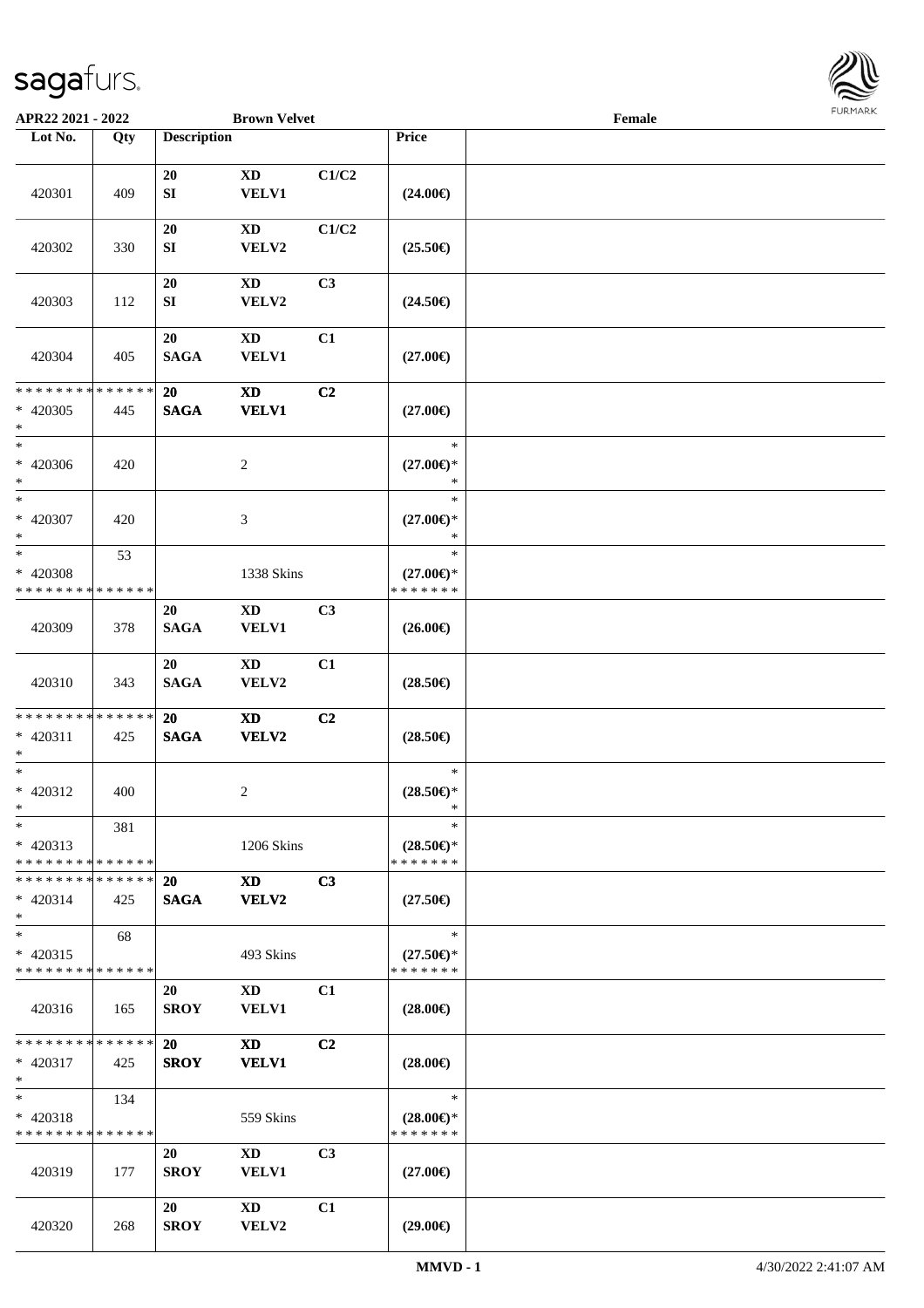

| APR22 2021 - 2022             |     |                    | <b>Brown Velvet</b> |                |                                | <b>FURMARK</b><br>Female |  |  |
|-------------------------------|-----|--------------------|---------------------|----------------|--------------------------------|--------------------------|--|--|
| Lot No.                       | Qty | <b>Description</b> |                     |                | <b>Price</b>                   |                          |  |  |
| * * * * * * * * * * * * * * * |     | 20                 | <b>XD</b>           | C <sub>2</sub> |                                |                          |  |  |
| $* 420321$<br>$\ast$          | 405 | <b>SROY</b>        | <b>VELV2</b>        |                | $(29.00\epsilon)$              |                          |  |  |
| $*$                           |     |                    |                     |                | $\ast$                         |                          |  |  |
| $* 420322$                    | 380 |                    | $\overline{2}$      |                | $(29.00\epsilon)$ *            |                          |  |  |
| $\ast$                        |     |                    |                     |                | ∗                              |                          |  |  |
| $\ast$                        | 397 |                    |                     |                | $\ast$                         |                          |  |  |
| $* 420323$                    |     |                    | 1182 Skins          |                | $(29.00\epsilon)$ *            |                          |  |  |
| **************                |     |                    |                     |                | *******                        |                          |  |  |
| * * * * * * * * * * * * * * * |     | <b>20</b>          | XD                  | C <sub>3</sub> |                                |                          |  |  |
| * 420324<br>$\ast$            | 405 | <b>SROY</b>        | <b>VELV2</b>        |                | $(28.50\epsilon)$              |                          |  |  |
| $\ast$                        | 70  |                    |                     |                | $\ast$                         |                          |  |  |
| $* 420325$<br>**************  |     |                    | 475 Skins           |                | $(28.50\epsilon)$ *<br>******* |                          |  |  |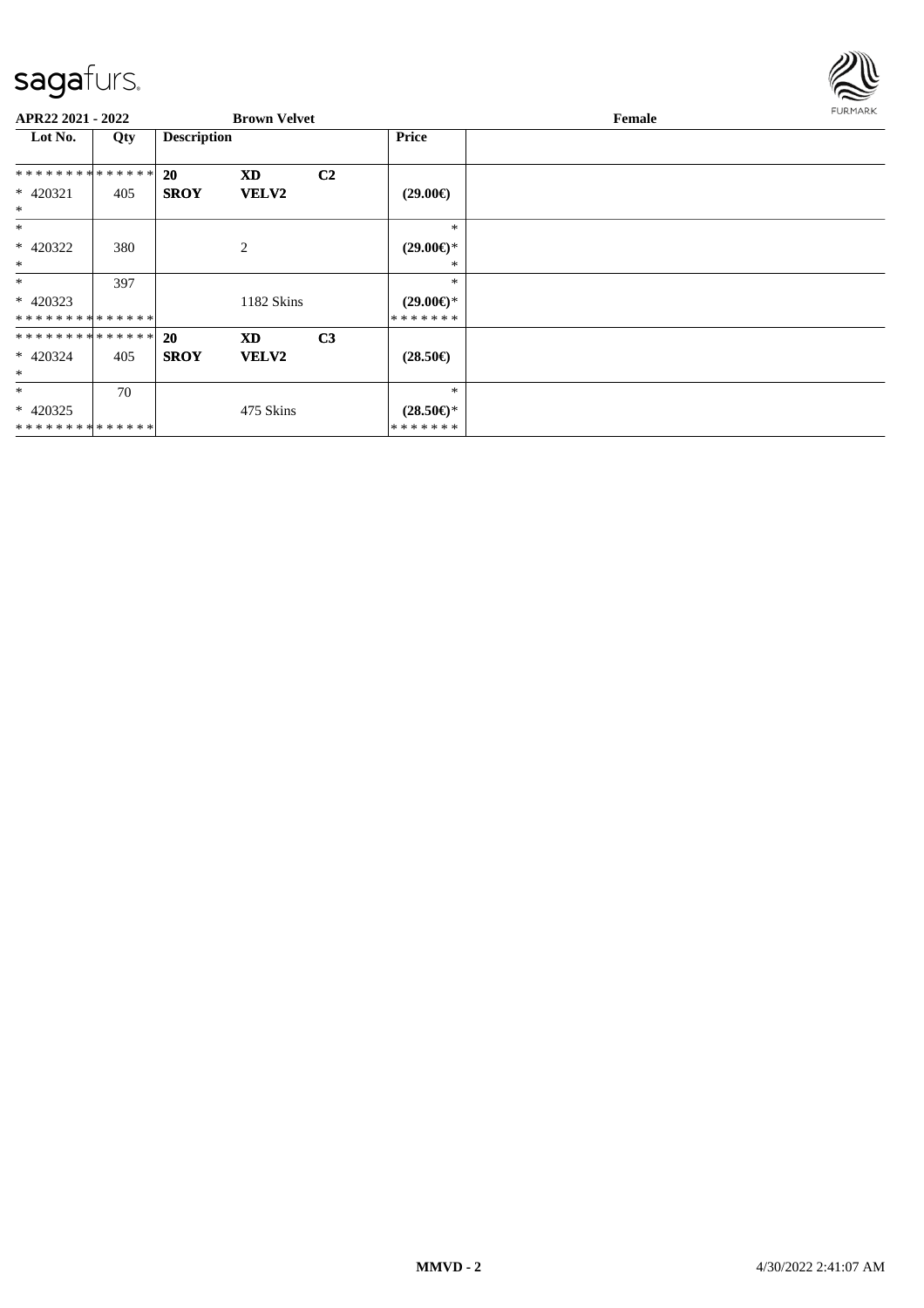\*



| APR22 2021 - 2022                         |     |                    | <b>Brown Velvet</b>    |                |                                                         | Female |  |
|-------------------------------------------|-----|--------------------|------------------------|----------------|---------------------------------------------------------|--------|--|
| Lot No.                                   | Qty | <b>Description</b> |                        |                | Price                                                   |        |  |
|                                           |     |                    |                        |                |                                                         |        |  |
|                                           |     | $\bf{0}$           | <b>XD</b>              | C1             |                                                         |        |  |
| 420401                                    | 296 | SI                 | <b>VELV1</b>           |                | $(20.50\epsilon)$                                       |        |  |
|                                           |     |                    |                        |                |                                                         |        |  |
| * * * * * * * * * * * * * *               |     | $\mathbf{0}$       | <b>XD</b>              | C <sub>2</sub> |                                                         |        |  |
| $* 420402$                                | 465 | SI                 | <b>VELV1</b>           |                | $(20.50\in)$                                            |        |  |
| $\ast$<br>$\ast$                          |     |                    |                        |                |                                                         |        |  |
|                                           |     |                    |                        |                | $\ast$                                                  |        |  |
| $* 420403$                                | 440 |                    | $\sqrt{2}$             |                | $(20.50\mathnormal{\in}\mathcal{)^{\! \! \times}}$<br>* |        |  |
| $\ast$<br>$\ast$                          |     |                    |                        |                | $\ast$                                                  |        |  |
|                                           | 63  |                    |                        |                |                                                         |        |  |
| $* 420404$<br>* * * * * * * * * * * * * * |     |                    | 968 Skins              |                | $(20.50\epsilon)$ *<br>* * * * * * *                    |        |  |
|                                           |     | $\bf{0}$           | $\mathbf{X}\mathbf{D}$ | C3             |                                                         |        |  |
| 420405                                    | 424 | SI                 | <b>VELV1</b>           |                | 19.50€                                                  |        |  |
|                                           |     |                    |                        |                |                                                         |        |  |
| * * * * * * * * * * * * * *               |     | $\mathbf{0}$       | <b>MED</b>             | C1             |                                                         |        |  |
| $* 420406$                                | 465 | SI                 | <b>VELV1</b>           |                | $(20.50\epsilon)$                                       |        |  |
| $\ast$                                    |     |                    |                        |                |                                                         |        |  |
| $\ast$                                    |     |                    |                        |                | $\ast$                                                  |        |  |
| $* 420407$                                | 420 |                    | $\overline{c}$         |                | $(20.50\epsilon)$ *                                     |        |  |
| $\ast$                                    |     |                    |                        |                | $\ast$                                                  |        |  |
| $*$                                       | 74  |                    |                        |                | $\ast$                                                  |        |  |
| * 420408                                  |     |                    | 959 Skins              |                | $(20.50\epsilon)$ *                                     |        |  |
| * * * * * * * * * * * * * *               |     |                    |                        |                | * * * * * * *                                           |        |  |
| **************                            |     | $\mathbf{0}$       | <b>MED</b>             | C <sub>2</sub> |                                                         |        |  |
| $* 420409$                                | 465 | SI                 | <b>VELV1</b>           |                | $(20.50\in)$                                            |        |  |
| $*$                                       |     |                    |                        |                |                                                         |        |  |
| $\ast$                                    |     |                    |                        |                | $\ast$                                                  |        |  |
| $* 420410$                                | 440 |                    | $\sqrt{2}$             |                | $(20.50\mathnormal{\in}\mathcal{)^{\! \! \times}}$      |        |  |
| $\ast$                                    |     |                    |                        |                | $\ast$                                                  |        |  |
| $\ast$                                    |     |                    |                        |                | $\ast$                                                  |        |  |
| $* 420411$                                | 440 |                    | 3                      |                | $(20.50\epsilon)$ *                                     |        |  |
| $\ast$                                    |     |                    |                        |                | $\ast$                                                  |        |  |
| $\ast$                                    |     |                    |                        |                | $\ast$                                                  |        |  |
| $* 420412$                                | 440 |                    | 4                      |                | $(20.50 \in )^*$                                        |        |  |
| $*$<br>$\ast$                             |     |                    |                        |                | $\ast$<br>$\ast$                                        |        |  |
|                                           |     |                    |                        |                |                                                         |        |  |
| $* 420413$<br>$*$                         | 440 |                    | 5                      |                | $(20.50 \in )^*$<br>$\ast$                              |        |  |
| $\ast$                                    |     |                    |                        |                | $\ast$                                                  |        |  |
| $* 420414$                                | 440 |                    | 6                      |                | $(20.50 \in )^*$                                        |        |  |
| $*$                                       |     |                    |                        |                | $\ast$                                                  |        |  |
| $*$                                       | 184 |                    |                        |                | $\ast$                                                  |        |  |
| $* 420415$                                |     |                    | 2849 Skins             |                | $(20.50\epsilon)$ *                                     |        |  |
| * * * * * * * * * * * * * *               |     |                    |                        |                | * * * * * * *                                           |        |  |
| * * * * * * * * * * * * * * *             |     | $\mathbf{0}$       | <b>MED</b>             | C3             |                                                         |        |  |
| $* 420416$                                | 465 | SI                 | <b>VELV1</b>           |                | 19.50€                                                  |        |  |
| $*$                                       |     |                    |                        |                |                                                         |        |  |
| $*$                                       |     |                    |                        |                | $\ast$                                                  |        |  |
| $* 420417$                                | 440 |                    | 2                      |                | 19.50€*                                                 |        |  |
| $*$                                       |     |                    |                        |                | $\ast$                                                  |        |  |
| $*$                                       | 154 |                    |                        |                | $\ast$                                                  |        |  |
| $* 420418$                                |     |                    | 1059 Skins             |                | 19.50€*                                                 |        |  |
| * * * * * * * * * * * * * *               |     |                    |                        |                | * * * * * * *                                           |        |  |
|                                           |     | $\bf{0}$           | $\mathbf{XP}$          | C1             |                                                         |        |  |
| 420419                                    | 239 | SI                 | <b>VELV1</b>           |                | $(20.50\epsilon)$                                       |        |  |
|                                           |     |                    |                        |                |                                                         |        |  |
| * * * * * * * * * * * * * * *             |     | $\mathbf{0}$       | $\mathbf{X}\mathbf{P}$ | C <sub>2</sub> |                                                         |        |  |
| $* 420420$                                | 465 | SI                 | <b>VELV1</b>           |                | $(20.50\epsilon)$                                       |        |  |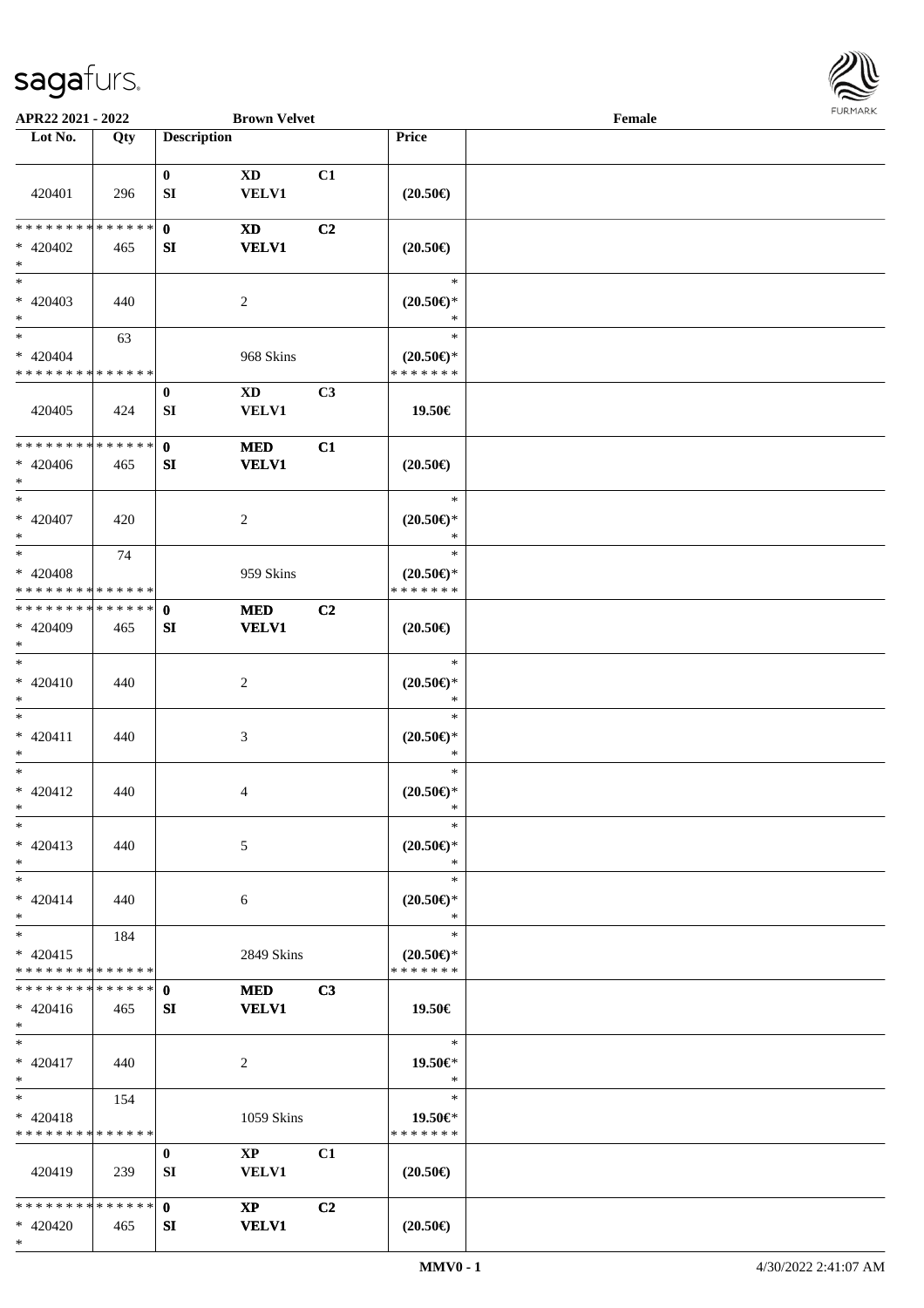

| APR22 2021 - 2022                                   |     | <b>Brown Velvet</b>                                              |             |                                                | Female |  |
|-----------------------------------------------------|-----|------------------------------------------------------------------|-------------|------------------------------------------------|--------|--|
| Lot No.                                             | Qty | <b>Description</b>                                               |             | Price                                          |        |  |
| $\ast$<br>$* 420421$<br>* * * * * * * * * * * * * * | 268 | $\bf{0}$<br>$\bold{XP}$<br><b>VELV1</b><br>SI                    | C2          | $\ast$<br>$(20.50 \in )^*$<br>* * * * * * *    |        |  |
| 420422                                              | 238 | $\boldsymbol{0}$<br>$\mathbf{X}\mathbf{P}$<br><b>VELV1</b><br>SI | C3          | 19.50€                                         |        |  |
| 420423                                              | 201 | $\boldsymbol{0}$<br><b>XD</b><br>SI<br>VELV2                     | C1          | $(22.00\epsilon)$                              |        |  |
| * * * * * * * * * * * * * *<br>$* 420424$<br>$\ast$ | 465 | $\mathbf{0}$<br>$\boldsymbol{\mathrm{XD}}$<br>SI<br><b>VELV2</b> | C2          | $(22.00\epsilon)$                              |        |  |
| $\ast$<br>$* 420425$<br>* * * * * * * * * * * * * * | 97  | 562 Skins                                                        |             | $\ast$<br>$(22.00\epsilon)$ *<br>* * * * * * * |        |  |
| 420426                                              | 178 | $\bf{0}$<br>$\mathbf{X}\mathbf{D}$<br>SI<br>VELV2                | C3          | $(21.00\epsilon)$                              |        |  |
| 420427                                              | 413 | $\pmb{0}$<br>$\bf MED$<br>SI<br>VELV2                            | C1          | $(22.00\epsilon)$                              |        |  |
| * * * * * * * * * * * * * *<br>$* 420428$<br>$\ast$ | 425 | $\mathbf 0$<br><b>MED</b><br>SI<br><b>VELV2</b>                  | C2          | $(22.00\epsilon)$                              |        |  |
| $\ast$<br>$* 420429$<br>$\ast$                      | 440 | $\boldsymbol{2}$                                                 |             | $\ast$<br>$(22.00\epsilon)$ *<br>$\ast$        |        |  |
| $\overline{\phantom{1}}$<br>$* 420430$<br>$\ast$    | 440 | $\mathfrak{Z}$                                                   |             | $\ast$<br>$(22.00\epsilon)$ *<br>$\ast$        |        |  |
| $\ast$<br>$* 420431$<br>* * * * * * * * * * * * * * | 157 | 1462 Skins                                                       |             | $\ast$<br>$(22.00\epsilon)$ *<br>* * * * * * * |        |  |
| * * * * * * * * * * * * * *<br>$* 420432$<br>$*$    | 464 | $\mathbf 0$<br><b>MED</b><br>VELV2<br>SI                         | C3          | $(21.00\epsilon)$                              |        |  |
| $\ast$<br>$* 420433$<br>* * * * * * * * * * * * * * | 144 | 608 Skins                                                        |             | $\ast$<br>$(21.00\epsilon)$ *<br>* * * * * * * |        |  |
| 420434                                              | 195 | $\mathbf{XP}$<br>$\bf{0}$<br>VELV2<br>SI                         | C1          | $(22.00\epsilon)$                              |        |  |
| 420435                                              | 471 | $\bf{0}$<br>$\mathbf{X}\mathbf{P}$<br>VELV2<br>SI                | C2          | $(22.00\epsilon)$                              |        |  |
| 420436                                              | 155 | $\bf{0}$<br>$\mathbf{X}\mathbf{P}$<br>VELV2<br>SI                | C3          | $(21.00\epsilon)$                              |        |  |
| * * * * * * * * * * * * * *<br>$* 420437$<br>$*$    | 465 | $\mathbf{0}$<br>MED/PAL C2<br><b>VELV1</b><br>$\mathbf{I}$       | <b>CHIP</b> | $(18.00\epsilon)$                              |        |  |
| $\ast$<br>$* 420438$<br>$\ast$                      | 440 | 2                                                                |             | $\ast$<br>$(18.00\epsilon)$ *<br>$\ast$        |        |  |
| $\ast$<br>* 420439<br>$\ast$                        | 440 | 3                                                                |             | $\ast$<br>$(18.00\epsilon)$ *<br>$\ast$        |        |  |
| $*$<br>$* 420440$<br>$*$                            | 440 | 4                                                                |             | $\ast$<br>$(18.00\epsilon)$ *<br>$\ast$        |        |  |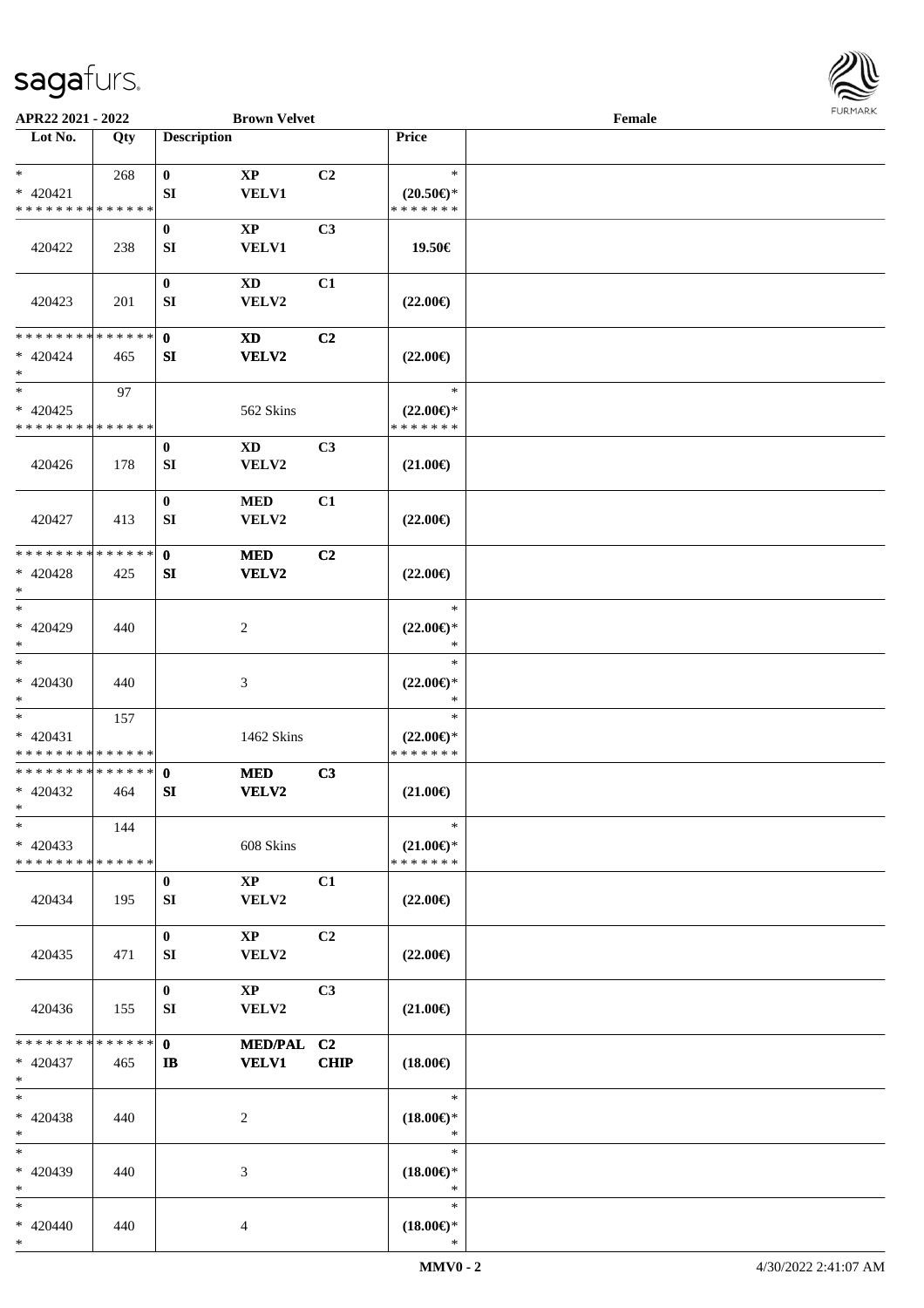

| APR22 2021 - 2022             |     |                         | <b>Brown Velvet</b> |             |                               | Female |  |
|-------------------------------|-----|-------------------------|---------------------|-------------|-------------------------------|--------|--|
| Lot No.                       | Qty | <b>Description</b>      |                     |             | Price                         |        |  |
|                               |     |                         |                     |             |                               |        |  |
| $*$                           |     | $\mathbf{0}$            | MED/PAL C2          |             | $\ast$                        |        |  |
| $* 420441$                    | 440 | $\mathbf{I} \mathbf{B}$ | <b>VELV1</b>        | <b>CHIP</b> | $(18.00\epsilon)$ *           |        |  |
| $*$                           |     |                         |                     |             | $\ast$                        |        |  |
|                               | 430 |                         |                     |             | $\ast$                        |        |  |
| $* 420442$                    |     |                         | 2655 Skins          |             | $(18.00\epsilon)$ *           |        |  |
| * * * * * * * * * * * * * *   |     |                         |                     |             | * * * * * * *                 |        |  |
| * * * * * * * * * * * * * * * |     | $\mathbf{0}$            | <b>XD</b>           | C1          |                               |        |  |
| $* 420443$                    | 445 | <b>SAGA</b>             | <b>VELV1</b>        |             | $(23.50\epsilon)$             |        |  |
| $*$                           |     |                         |                     |             |                               |        |  |
| $*$                           |     |                         |                     |             | $\ast$                        |        |  |
|                               |     |                         |                     |             |                               |        |  |
| $* 420444$                    | 420 |                         | 2                   |             | $(23.50\epsilon)$ *<br>$\ast$ |        |  |
| $*$                           |     |                         |                     |             |                               |        |  |
|                               |     |                         |                     |             | $\ast$                        |        |  |
| $* 420445$                    | 420 |                         | 3                   |             | $(23.50\epsilon)$ *           |        |  |
| $*$                           |     |                         |                     |             | $\ast$                        |        |  |
| $*$                           |     |                         |                     |             | $\ast$                        |        |  |
| $* 420446$                    | 420 |                         | 4                   |             | $(23.50\epsilon)$ *           |        |  |
| $*$                           |     |                         |                     |             | $\ast$                        |        |  |
| $*$                           | 352 |                         |                     |             | $\ast$                        |        |  |
| * 420447                      |     |                         | 2057 Skins          |             | $(23.50\epsilon)$ *           |        |  |
| * * * * * * * * * * * * * * * |     |                         |                     |             | * * * * * * *                 |        |  |
| * * * * * * * * * * * * * * * |     | $\mathbf{0}$            | <b>XD</b>           | C2          |                               |        |  |
| $* 420448$                    | 445 | <b>SAGA</b>             | <b>VELV1</b>        |             | $(23.50\epsilon)$             |        |  |
| $*$                           |     |                         |                     |             |                               |        |  |
| $*$                           |     |                         |                     |             | $\ast$                        |        |  |
| * 420449                      | 420 |                         | 2                   |             | $(23.50\epsilon)$ *           |        |  |
| $*$                           |     |                         |                     |             | $\ast$                        |        |  |
|                               |     |                         |                     |             | $\ast$                        |        |  |
| $* 420450$                    | 420 |                         | 3                   |             | $(23.50\epsilon)$ *           |        |  |
| $*$                           |     |                         |                     |             | $\ast$                        |        |  |
| $*$                           |     |                         |                     |             | $\ast$                        |        |  |
|                               |     |                         |                     |             |                               |        |  |
| $* 420451$                    | 420 |                         | $\overline{4}$      |             | $(23.50\epsilon)$ *<br>$\ast$ |        |  |
| $*$                           |     |                         |                     |             | $\ast$                        |        |  |
| $*$                           |     |                         |                     |             |                               |        |  |
| $* 420452$                    | 420 |                         | $\mathfrak{S}$      |             | $(23.50\epsilon)$ *           |        |  |
| $*$ $*$                       |     |                         |                     |             | $\ast$                        |        |  |
| $*$                           |     |                         |                     |             | $\ast$                        |        |  |
| $* 420453$                    | 420 |                         | 6                   |             | $(23.50\epsilon)$ *           |        |  |
| $*$                           |     |                         |                     |             | $\ast$                        |        |  |
| $*$                           |     |                         |                     |             | $\ast$                        |        |  |
| $* 420454$                    | 420 |                         | $7\phantom{.0}$     |             | $(23.50\epsilon)$ *           |        |  |
| $*$                           |     |                         |                     |             | $\ast$                        |        |  |
| $*$                           |     |                         |                     |             | $\ast$                        |        |  |
| $* 420455$                    | 420 |                         | 8                   |             | $(23.50\epsilon)$ *           |        |  |
| $*$                           |     |                         |                     |             | $\ast$                        |        |  |
| $*$                           |     |                         |                     |             | $\ast$                        |        |  |
| $* 420456$                    | 420 |                         | 9                   |             | $(23.50\epsilon)$ *           |        |  |
| $*$                           |     |                         |                     |             | $\ast$                        |        |  |
| $*$                           |     |                         |                     |             | $\ast$                        |        |  |
| $* 420457$                    | 420 |                         | 10                  |             | $(23.50\epsilon)$ *           |        |  |
| $*$                           |     |                         |                     |             | $\ast$                        |        |  |
| $*$                           |     |                         |                     |             | $\ast$                        |        |  |
| $* 420458$                    | 420 |                         | 11                  |             | $(23.50\epsilon)$ *           |        |  |
| $*$                           |     |                         |                     |             | $\ast$                        |        |  |
| $*$                           |     |                         |                     |             | $\ast$                        |        |  |
|                               |     |                         |                     |             |                               |        |  |
| * 420459                      | 420 |                         | 12                  |             | $(23.50\epsilon)$ *           |        |  |
| $*$                           |     |                         |                     |             | $\ast$                        |        |  |
| $*$                           |     |                         |                     |             | $\ast$                        |        |  |
| $* 420460$                    | 420 |                         | 13                  |             | $(23.50\epsilon)$ *           |        |  |
| $*$                           |     |                         |                     |             | $\ast$                        |        |  |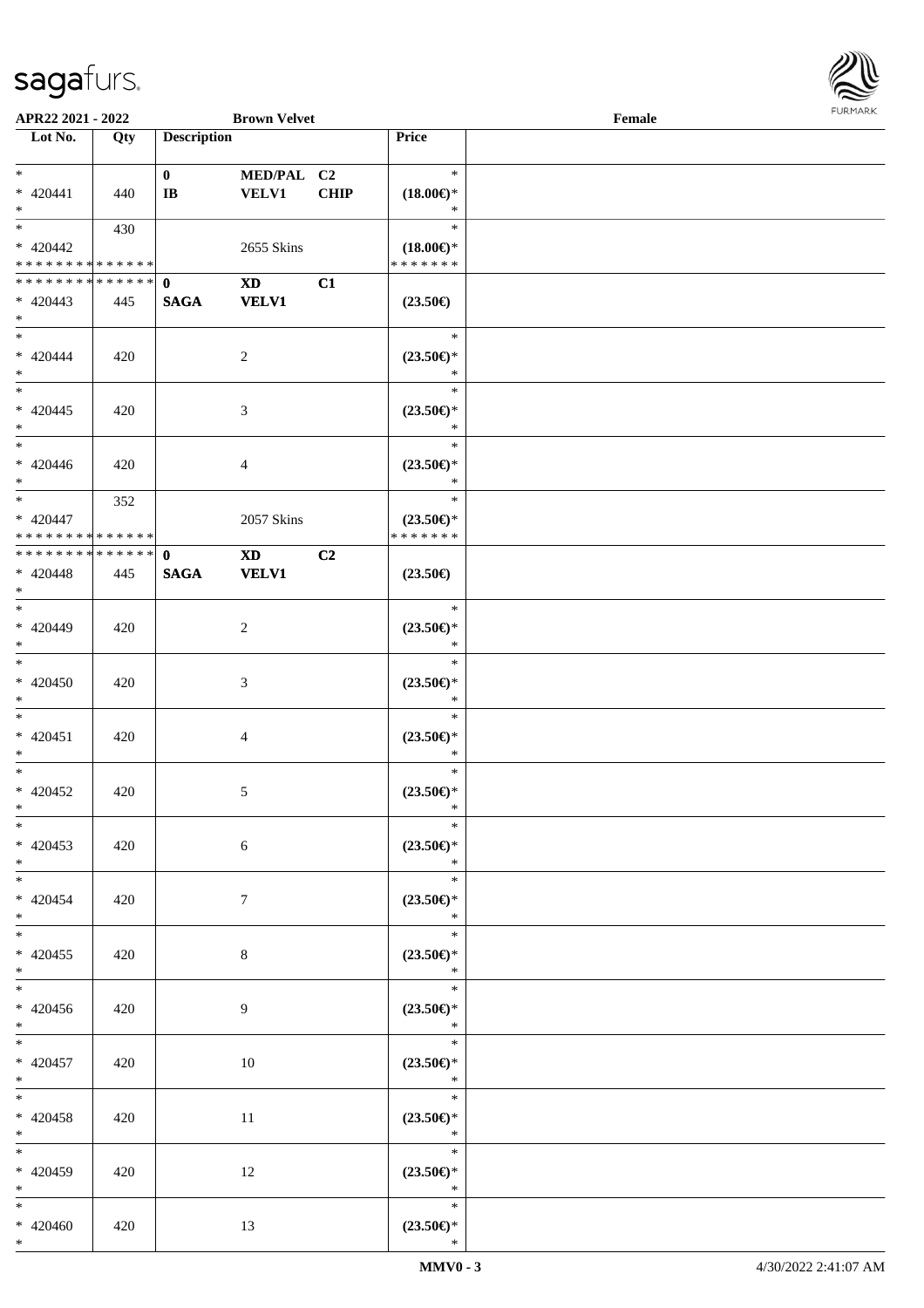

| APR22 2021 - 2022                                      |     |                             | <b>Brown Velvet</b>        |                |                                                | Female |  |
|--------------------------------------------------------|-----|-----------------------------|----------------------------|----------------|------------------------------------------------|--------|--|
| Lot No.                                                | Qty | <b>Description</b>          |                            |                | Price                                          |        |  |
| $*$ $*$<br>$* 420461$<br>* * * * * * * * * * * * * * * | 95  | $\mathbf{0}$<br><b>SAGA</b> | <b>XD</b><br>VELV1         | C <sub>2</sub> | $\ast$<br>$(23.50\epsilon)$ *<br>* * * * * * * |        |  |
| * * * * * * * * * * * * * * *<br>$* 420462$<br>$*$     | 445 | $\mathbf{0}$<br><b>SAGA</b> | <b>XD</b><br><b>VELV1</b>  | C3             | $(22.50\epsilon)$                              |        |  |
| $* 420463$<br>$*$                                      | 420 |                             | 2                          |                | $\ast$<br>$(22.50 \in )^*$<br>$\ast$           |        |  |
| $*$<br>$* 420464$<br>$*$                               | 420 |                             | 3                          |                | $\ast$<br>$(22.50\epsilon)$ *<br>$\ast$        |        |  |
| $*$<br>$* 420465$<br>$*$                               | 420 |                             | $\overline{4}$             |                | $\ast$<br>$(22.50\epsilon)$ *<br>$\ast$        |        |  |
| $*$<br>$* 420466$<br>* * * * * * * * * * * * * * *     | 122 |                             | 1827 Skins                 |                | $\ast$<br>$(22.50\epsilon)$ *<br>* * * * * * * |        |  |
| ******** <mark>******</mark><br>$* 420467$<br>$*$      | 445 | $\mathbf{0}$<br><b>SAGA</b> | <b>MED</b><br><b>VELV1</b> | C1             | $(23.50\epsilon)$                              |        |  |
| $* 420468$<br>$*$                                      | 420 |                             | 2                          |                | $\ast$<br>$(23.50\epsilon)$ *<br>$\ast$        |        |  |
| $*$<br>$* 420469$<br>$*$                               | 420 |                             | 3                          |                | $\ast$<br>$(23.50\epsilon)$ *<br>*             |        |  |
| $*$<br>$* 420470$<br>$*$                               | 420 |                             | 4                          |                | $\ast$<br>$(23.50\epsilon)$ *<br>$\ast$        |        |  |
| $*$<br>$* 420471$<br>$*$                               | 420 |                             | 5                          |                | $\ast$<br>$(23.50\epsilon)$ *<br>$\ast$        |        |  |
| $*$<br>* 420472<br>$*$ $-$                             | 420 |                             | 6                          |                | $\ast$<br>$(23.50\epsilon)$ *<br>$\ast$        |        |  |
| $*$<br>$* 420473$<br>$*$                               | 420 |                             | $\tau$                     |                | $\ast$<br>$(23.50\epsilon)$ *<br>$\ast$        |        |  |
| $*$ $-$<br>$* 420474$<br>* * * * * * * * * * * * * * * | 259 |                             | 3224 Skins                 |                | $\ast$<br>$(23.50\epsilon)$ *<br>* * * * * * * |        |  |
| * * * * * * * * * * * * * * *<br>$* 420475$<br>$*$     | 445 | $\mathbf{0}$<br><b>SAGA</b> | <b>MED</b><br><b>VELV1</b> | C2             | $(23.50\epsilon)$                              |        |  |
| $*$<br>$* 420476$<br>$*$                               | 420 |                             | 2                          |                | $\ast$<br>$(23.50\epsilon)$ *<br>$\ast$        |        |  |
| $*$<br>$* 420477$<br>$*$                               | 420 |                             | 3                          |                | $\ast$<br>$(23.50\epsilon)$ *<br>$\ast$        |        |  |
| $*$<br>$* 420478$<br>$*$                               | 420 |                             | 4                          |                | $\ast$<br>$(23.50\epsilon)$ *<br>$\ast$        |        |  |
| $*$<br>* 420479<br>$*$                                 | 420 |                             | 5                          |                | $\ast$<br>$(23.50\epsilon)$ *<br>$\ast$        |        |  |
| $*$<br>* 420480<br>$*$                                 | 420 |                             | 6                          |                | $\ast$<br>$(23.50\epsilon)$ *<br>$\ast$        |        |  |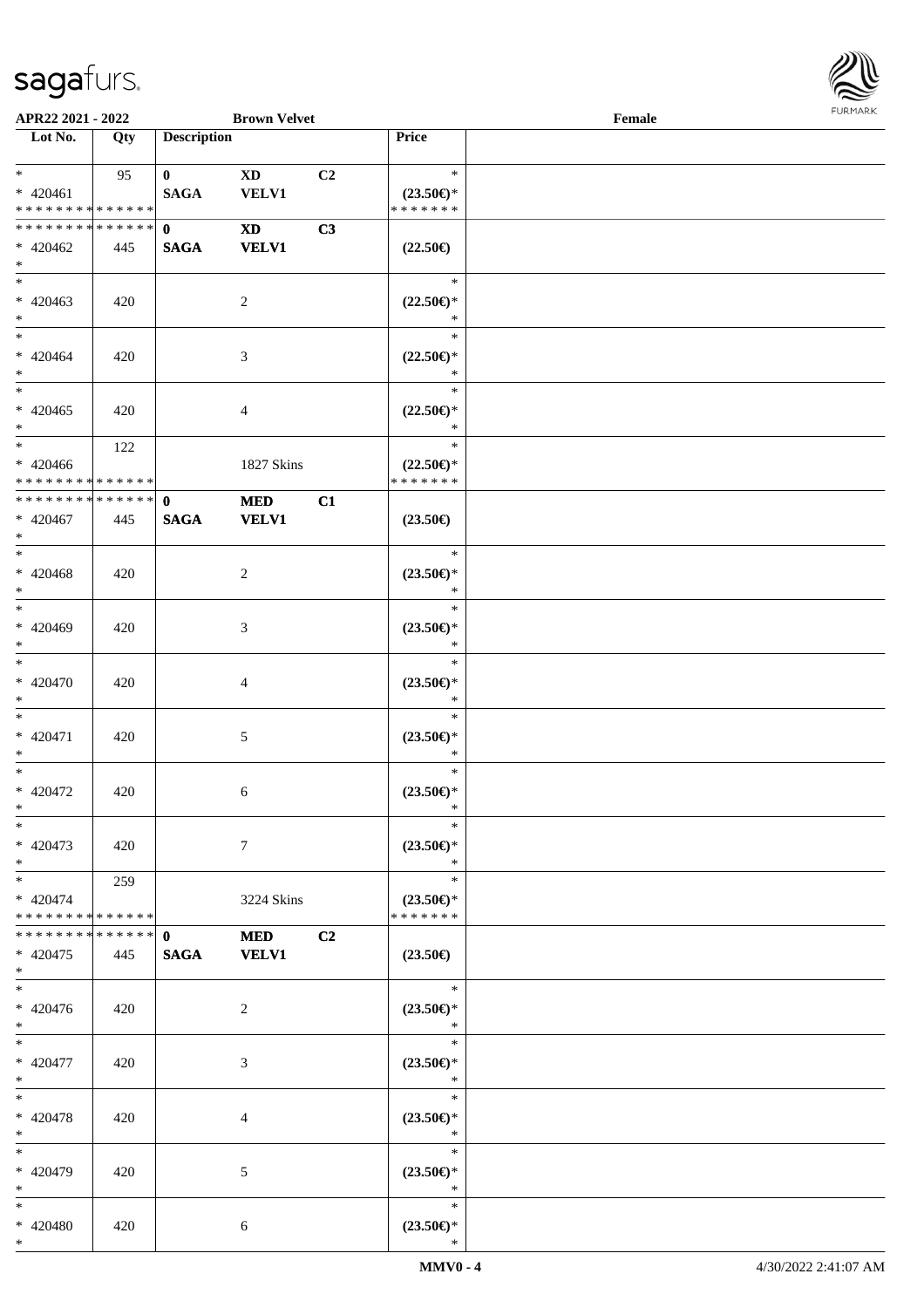

| APR22 2021 - 2022             |     |                    | <b>Brown Velvet</b>    |                |                       | Female |  |
|-------------------------------|-----|--------------------|------------------------|----------------|-----------------------|--------|--|
| Lot No.                       | Qty | <b>Description</b> |                        |                | Price                 |        |  |
|                               |     |                    |                        |                |                       |        |  |
| $*$                           |     | $\bf{0}$           | <b>MED</b>             | C <sub>2</sub> | $\ast$                |        |  |
| * 420481                      | 420 | <b>SAGA</b>        | <b>VELV1</b>           |                | $(23.50\epsilon)$ *   |        |  |
| $*$                           |     |                    |                        |                | $\ast$                |        |  |
| $*$                           |     |                    |                        |                | $\ast$                |        |  |
| * 420482                      | 420 |                    | 8                      |                | $(23.50\epsilon)$ *   |        |  |
| $*$                           |     |                    |                        |                | $\ast$                |        |  |
|                               | 109 |                    |                        |                | $\ast$                |        |  |
| * 420483                      |     |                    | 3494 Skins             |                | $(23.50\epsilon)$ *   |        |  |
| * * * * * * * * * * * * * *   |     |                    |                        |                | * * * * * * *         |        |  |
| ******** <mark>******</mark>  |     |                    |                        |                |                       |        |  |
|                               |     | $\mathbf{0}$       | <b>MED</b>             | C3             |                       |        |  |
| * 420484                      | 445 | <b>SAGA</b>        | <b>VELV1</b>           |                | $(22.50\epsilon)$     |        |  |
| $*$                           |     |                    |                        |                |                       |        |  |
| $*$                           |     |                    |                        |                | $\ast$                |        |  |
| $* 420485$                    | 420 |                    | $\overline{c}$         |                | 22.50€*               |        |  |
| $*$                           |     |                    |                        |                | $\ast$                |        |  |
| $*$                           |     |                    |                        |                | $\ast$                |        |  |
| $* 420486$                    | 420 |                    | 3                      |                | $(22.50 \in )^*$      |        |  |
| $*$                           |     |                    |                        |                | $\ast$                |        |  |
| $*$                           |     |                    |                        |                | $\ast$                |        |  |
| $* 420487$                    | 420 |                    | 4                      |                | $(22.50\epsilon)$ *   |        |  |
| $*$                           |     |                    |                        |                | $\ast$                |        |  |
| $*$                           |     |                    |                        |                | $\ast$                |        |  |
| * 420488                      | 420 |                    | 5                      |                | $(22.50\epsilon)$ *   |        |  |
| $*$                           |     |                    |                        |                | $\ast$                |        |  |
| $*$                           |     |                    |                        |                | $\ast$                |        |  |
|                               |     |                    |                        |                |                       |        |  |
| $* 420489$                    | 420 |                    | 6                      |                | $(22.50\epsilon)$ *   |        |  |
| $*$                           |     |                    |                        |                | $\ast$                |        |  |
|                               |     |                    |                        |                | $\ast$                |        |  |
| $* 420490$                    | 420 |                    | 7                      |                | $(22.50\mathbb{E})^*$ |        |  |
| $*$                           |     |                    |                        |                | $\ast$                |        |  |
| $*$                           |     |                    |                        |                | $\ast$                |        |  |
| * 420491                      | 420 |                    | 8                      |                | $(22.50\epsilon)$ *   |        |  |
| $*$                           |     |                    |                        |                | $\ast$                |        |  |
| $*$                           | 183 |                    |                        |                | $\ast$                |        |  |
| * 420492                      |     |                    | 3568 Skins             |                | $(22.50\epsilon)$ *   |        |  |
| * * * * * * * * * * * * * * * |     |                    |                        |                | *******               |        |  |
| * * * * * * * * * * * * * * * |     | $\mathbf{0}$       | $\mathbf{X}\mathbf{P}$ | C1             |                       |        |  |
| * 420493                      | 445 | <b>SAGA</b>        | <b>VELV1</b>           |                | $(23.50\epsilon)$     |        |  |
|                               |     |                    |                        |                |                       |        |  |
| $*$                           |     |                    |                        |                | $\ast$                |        |  |
| $*$                           | 306 |                    |                        |                |                       |        |  |
| * 420494                      |     |                    | 751 Skins              |                | $(23.50\epsilon)$ *   |        |  |
| * * * * * * * * * * * * * * * |     |                    |                        |                | * * * * * * *         |        |  |
| ************** 0              |     |                    | $\mathbf{XP}$          | C2             |                       |        |  |
| $* 420495$                    | 445 | <b>SAGA</b>        | <b>VELV1</b>           |                | $(23.50\epsilon)$     |        |  |
| $*$                           |     |                    |                        |                |                       |        |  |
| $*$                           |     |                    |                        |                | $\ast$                |        |  |
| $* 420496$                    | 420 |                    | 2                      |                | $(23.50\epsilon)$ *   |        |  |
| $*$                           |     |                    |                        |                | $\ast$                |        |  |
| $*$                           |     |                    |                        |                | $\ast$                |        |  |
| * 420497                      | 420 |                    | 3                      |                | $(23.50\epsilon)$ *   |        |  |
| $*$                           |     |                    |                        |                | $\ast$                |        |  |
| $*$                           |     |                    |                        |                | $\ast$                |        |  |
| $* 420498$                    |     |                    |                        |                | $(23.50\epsilon)$ *   |        |  |
| $*$                           | 420 |                    | 4                      |                | $\ast$                |        |  |
| $*$                           |     |                    |                        |                |                       |        |  |
|                               |     |                    |                        |                | $\ast$                |        |  |
| * 420499                      | 420 |                    | 5                      |                | $(23.50\epsilon)$ *   |        |  |
| $*$                           |     |                    |                        |                | $\ast$                |        |  |
| $*$ $*$                       | 271 |                    |                        |                | $\ast$                |        |  |
| * 420500                      |     |                    | 2396 Skins             |                | $(23.50\epsilon)$ *   |        |  |
| * * * * * * * * * * * * * *   |     |                    |                        |                | * * * * * * *         |        |  |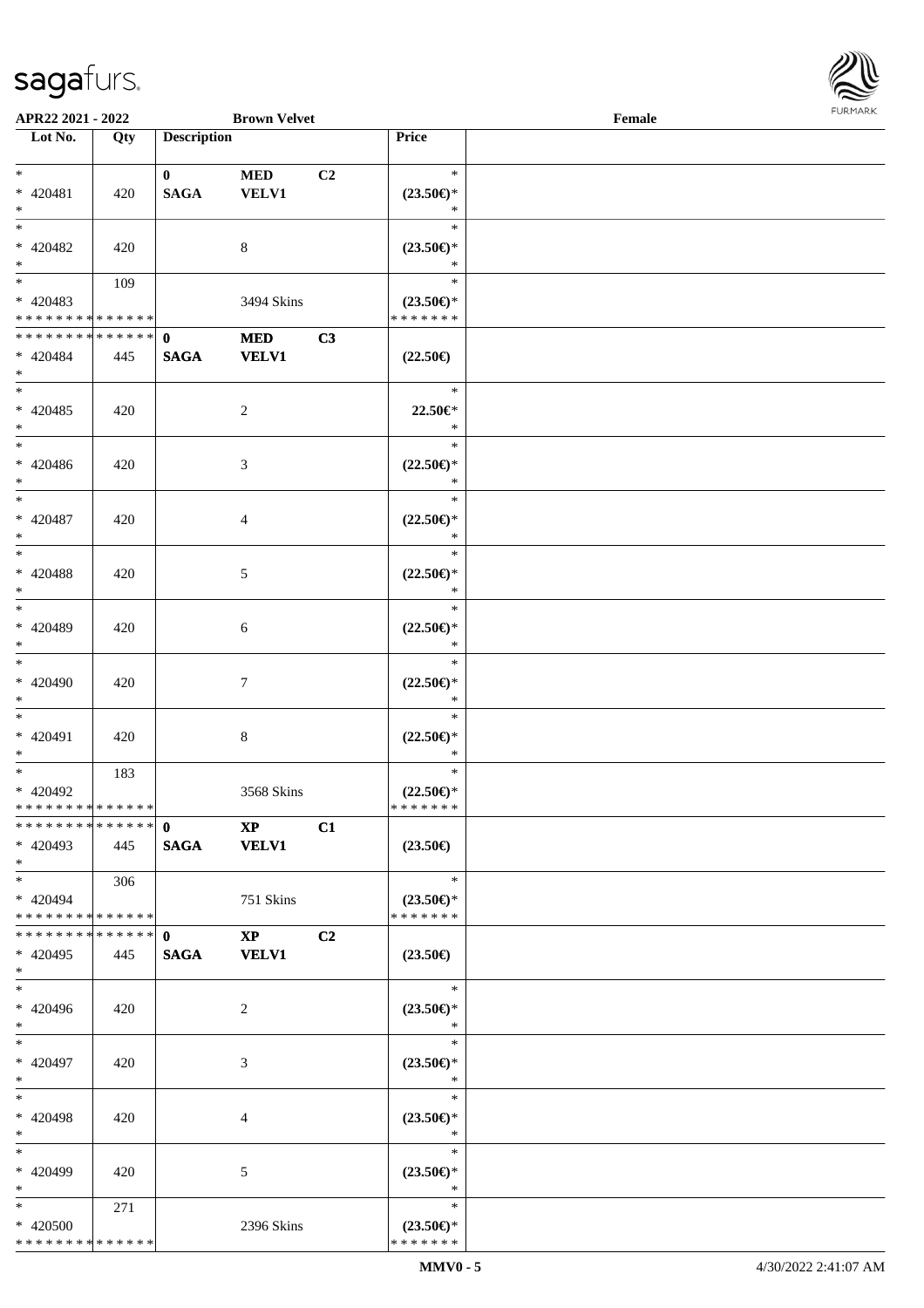\*



| APR22 2021 - 2022                          |     |                    | <b>Brown Velvet</b>                                                                                                                                                                                                            |    |                               | Female |  |
|--------------------------------------------|-----|--------------------|--------------------------------------------------------------------------------------------------------------------------------------------------------------------------------------------------------------------------------|----|-------------------------------|--------|--|
| Lot No.                                    | Qty | <b>Description</b> |                                                                                                                                                                                                                                |    | Price                         |        |  |
| * * * * * * * * * * * * * * *              |     | $\mathbf{0}$       | $\mathbf{X}\mathbf{P}$                                                                                                                                                                                                         | C3 |                               |        |  |
| * 420501                                   | 445 | <b>SAGA</b>        | <b>VELV1</b>                                                                                                                                                                                                                   |    | $(22.50\epsilon)$             |        |  |
| $*$                                        |     |                    |                                                                                                                                                                                                                                |    |                               |        |  |
| $*$                                        | 382 |                    |                                                                                                                                                                                                                                |    | $\ast$                        |        |  |
| $* 420502$                                 |     |                    | 827 Skins                                                                                                                                                                                                                      |    | $(22.50\epsilon)$ *           |        |  |
| * * * * * * * * * * * * * * *              |     |                    |                                                                                                                                                                                                                                |    | * * * * * * *                 |        |  |
| * * * * * * * * * * * * * * *              |     | $\mathbf{0}$       | <b>XD</b>                                                                                                                                                                                                                      | C1 |                               |        |  |
| * 420503                                   | 445 | <b>SAGA</b>        | <b>VELV2</b>                                                                                                                                                                                                                   |    | $(24.50\epsilon)$             |        |  |
| $*$                                        |     |                    |                                                                                                                                                                                                                                |    |                               |        |  |
| $*$                                        |     |                    |                                                                                                                                                                                                                                |    | $\ast$                        |        |  |
| $* 420504$                                 | 420 |                    | 2                                                                                                                                                                                                                              |    | $(24.50\epsilon)$ *           |        |  |
| $*$                                        |     |                    |                                                                                                                                                                                                                                |    | $\ast$                        |        |  |
| $*$                                        |     |                    |                                                                                                                                                                                                                                |    | $\ast$                        |        |  |
| $* 420505$                                 | 420 |                    | 3                                                                                                                                                                                                                              |    | $(24.50\epsilon)$ *           |        |  |
| $*$                                        |     |                    |                                                                                                                                                                                                                                |    | $\ast$                        |        |  |
| $*$                                        | 205 |                    |                                                                                                                                                                                                                                |    | $\ast$                        |        |  |
| $* 420506$                                 |     |                    | 1490 Skins                                                                                                                                                                                                                     |    | $(24.50\epsilon)$ *           |        |  |
| * * * * * * * * <mark>* * * * * * *</mark> |     |                    |                                                                                                                                                                                                                                |    | * * * * * * *                 |        |  |
| * * * * * * * * * * * * * * *              |     | $\mathbf{0}$       | <b>XD</b>                                                                                                                                                                                                                      | C2 |                               |        |  |
| $* 420507$                                 | 445 | <b>SAGA</b>        | VELV2                                                                                                                                                                                                                          |    | $(24.50\epsilon)$             |        |  |
| $*$                                        |     |                    |                                                                                                                                                                                                                                |    |                               |        |  |
| $*$                                        |     |                    |                                                                                                                                                                                                                                |    | $\ast$                        |        |  |
| $* 420508$                                 | 420 |                    | 2                                                                                                                                                                                                                              |    | $(24.50\epsilon)$ *           |        |  |
| $*$                                        |     |                    |                                                                                                                                                                                                                                |    | $\ast$                        |        |  |
| $*$                                        |     |                    |                                                                                                                                                                                                                                |    | $\ast$                        |        |  |
| * 420509                                   | 420 |                    | 3                                                                                                                                                                                                                              |    | $(24.50\epsilon)$ *           |        |  |
| $*$                                        |     |                    |                                                                                                                                                                                                                                |    | *                             |        |  |
| $*$                                        |     |                    |                                                                                                                                                                                                                                |    | $\ast$                        |        |  |
| $* 420510$                                 | 420 |                    | 4                                                                                                                                                                                                                              |    | $(24.50\epsilon)$ *           |        |  |
| $*$                                        |     |                    |                                                                                                                                                                                                                                |    | $\ast$<br>$\ast$              |        |  |
| $*$                                        |     |                    |                                                                                                                                                                                                                                |    |                               |        |  |
| $* 420511$<br>$*$                          | 420 |                    | 5                                                                                                                                                                                                                              |    | $(24.50\epsilon)$ *<br>$\ast$ |        |  |
| $*$                                        |     |                    |                                                                                                                                                                                                                                |    | $\ast$                        |        |  |
| $* 420512$                                 | 420 |                    | 6                                                                                                                                                                                                                              |    | $(24.50\epsilon)$ *           |        |  |
| $*$ $-$                                    |     |                    |                                                                                                                                                                                                                                |    | $\ast$                        |        |  |
| $\ast$                                     |     |                    |                                                                                                                                                                                                                                |    | $\ast$                        |        |  |
| $* 420513$                                 | 420 |                    | $7\phantom{.0}$                                                                                                                                                                                                                |    | $(24.50\epsilon)$ *           |        |  |
| $*$                                        |     |                    |                                                                                                                                                                                                                                |    | $\ast$                        |        |  |
| $*$                                        |     |                    |                                                                                                                                                                                                                                |    | $\ast$                        |        |  |
| * 420514                                   | 420 |                    | 8                                                                                                                                                                                                                              |    | $(24.50\epsilon)$ *           |        |  |
| $*$                                        |     |                    |                                                                                                                                                                                                                                |    | $\ast$                        |        |  |
| $*$                                        |     |                    |                                                                                                                                                                                                                                |    | $\ast$                        |        |  |
| $* 420515$                                 | 420 |                    | 9                                                                                                                                                                                                                              |    | $(24.50\epsilon)$ *           |        |  |
| $*$                                        |     |                    |                                                                                                                                                                                                                                |    | $\ast$                        |        |  |
| $*$                                        |     |                    |                                                                                                                                                                                                                                |    | $\ast$                        |        |  |
| * 420516                                   | 420 |                    | 10                                                                                                                                                                                                                             |    | $(24.50\epsilon)$ *           |        |  |
| $*$                                        |     |                    |                                                                                                                                                                                                                                |    | $\ast$                        |        |  |
| $*$                                        | 351 |                    |                                                                                                                                                                                                                                |    | $\ast$                        |        |  |
| $* 420517$                                 |     |                    | 4576 Skins                                                                                                                                                                                                                     |    | $(24.50\epsilon)$ *           |        |  |
| * * * * * * * * <mark>* * * * * * *</mark> |     |                    |                                                                                                                                                                                                                                |    | * * * * * * *                 |        |  |
| * * * * * * * * * * * * * * *              |     | $\mathbf{0}$       | XD and the set of the set of the set of the set of the set of the set of the set of the set of the set of the set of the set of the set of the set of the set of the set of the set of the set of the set of the set of the se | C3 |                               |        |  |
| $* 420518$<br>$*$                          | 445 | <b>SAGA</b>        | <b>VELV2</b>                                                                                                                                                                                                                   |    | $(23.50\epsilon)$             |        |  |
| $*$                                        |     |                    |                                                                                                                                                                                                                                |    | $\ast$                        |        |  |
| * 420519                                   | 420 |                    | 2                                                                                                                                                                                                                              |    | $(23.50\epsilon)$ *           |        |  |
| $*$                                        |     |                    |                                                                                                                                                                                                                                |    | $\ast$                        |        |  |
| $*$                                        |     |                    |                                                                                                                                                                                                                                |    | $\ast$                        |        |  |
| * 420520                                   | 420 |                    | 3                                                                                                                                                                                                                              |    | $(23.50\epsilon)$ *           |        |  |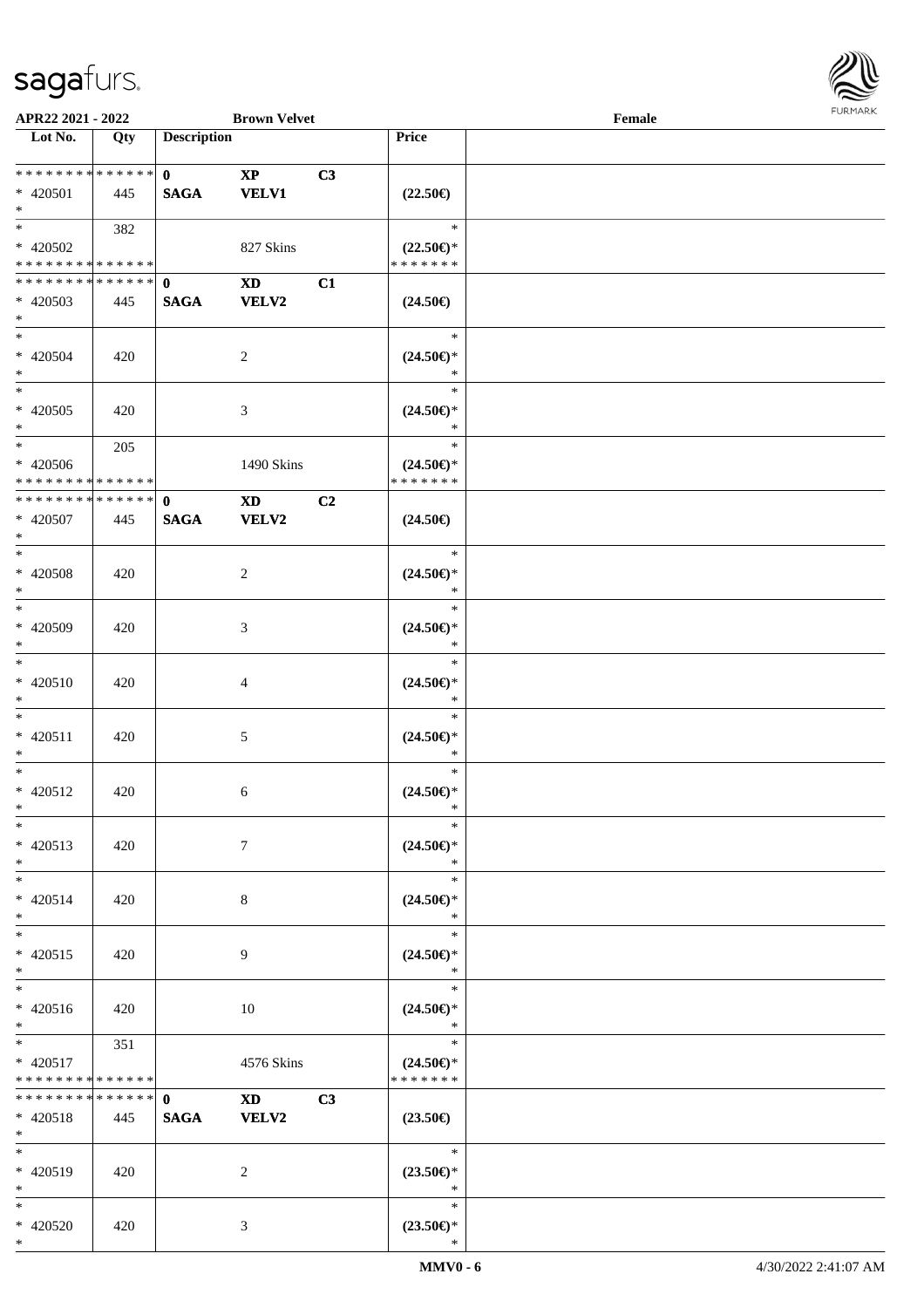\*



| APR22 2021 - 2022                                             |     |                             | <b>Brown Velvet</b>             |    |                                                | Female |  |
|---------------------------------------------------------------|-----|-----------------------------|---------------------------------|----|------------------------------------------------|--------|--|
| Lot No.                                                       | Qty | <b>Description</b>          |                                 |    | Price                                          |        |  |
| $*$<br>* 420521<br>* * * * * * * * * * * * * *                | 414 | $\mathbf{0}$<br><b>SAGA</b> | $\mathbf{X}\mathbf{D}$<br>VELV2 | C3 | $\ast$<br>$(23.50\epsilon)$ *<br>* * * * * * * |        |  |
| * * * * * * * * * * * * * * *<br>* 420522<br>$*$              | 445 | $\mathbf{0}$<br><b>SAGA</b> | <b>MED</b><br><b>VELV2</b>      | C1 | $(24.50\epsilon)$                              |        |  |
| * 420523<br>$*$                                               | 420 |                             | 2                               |    | $\ast$<br>$(24.50\epsilon)$ *<br>$\ast$        |        |  |
| $*$<br>* 420524<br>$*$                                        | 420 |                             | 3                               |    | $\ast$<br>$(24.50\epsilon)$ *<br>$\ast$        |        |  |
| $*$<br>$* 420525$<br>$*$                                      | 420 |                             | 4                               |    | $\ast$<br>$(24.50\epsilon)$ *<br>$\ast$        |        |  |
| $* 420526$<br>$*$                                             | 420 |                             | 5                               |    | $\ast$<br>$(24.50\epsilon)$ *<br>$\ast$        |        |  |
| $* 420527$<br>$*$                                             | 430 |                             | 6                               |    | $\ast$<br>$(24.50\epsilon)$ *<br>$\ast$        |        |  |
| $*$<br>$* 420528$<br>* * * * * * * * * * * * * *              | 82  |                             | 2637 Skins                      |    | $\ast$<br>$(24.50\epsilon)$ *<br>* * * * * * * |        |  |
| * * * * * * * * <mark>* * * * * * *</mark><br>* 420529<br>$*$ | 445 | $\mathbf{0}$<br><b>SAGA</b> | <b>MED</b><br><b>VELV2</b>      | C2 | $(24.50\epsilon)$                              |        |  |
| $*$<br>* 420530<br>$*$                                        | 420 |                             | 2                               |    | $\ast$<br>$(24.50\epsilon)$ *<br>$\ast$        |        |  |
| $*$<br>* 420531<br>$*$                                        | 420 |                             | 3                               |    | $\ast$<br>$(24.50\epsilon)$ *<br>$\ast$        |        |  |
| $*$<br>* 420532<br>$*$ $*$                                    | 420 |                             | 4                               |    | $\ast$<br>$(24.50\epsilon)$ *<br>$\ast$        |        |  |
| $*$<br>* 420533<br>$*$                                        | 420 |                             | 5                               |    | $\ast$<br>$(24.50\epsilon)$ *<br>$\ast$        |        |  |
| $*$<br>* 420534<br>$*$                                        | 420 |                             | 6                               |    | $\ast$<br>$(24.50\epsilon)$ *<br>$\ast$        |        |  |
| $*$ $-$<br>$* 420535$<br>* * * * * * * * * * * * * *          | 372 |                             | 2917 Skins                      |    | $\ast$<br>$(24.50\epsilon)$ *<br>* * * * * * * |        |  |
| * * * * * * * * * * * * * * *<br>$* 420536$<br>$*$            | 445 | $\mathbf{0}$<br><b>SAGA</b> | <b>MED</b><br><b>VELV2</b>      | C3 | $(23.50\epsilon)$                              |        |  |
| $*$ $-$<br>* 420537<br>$*$                                    | 420 |                             | 2                               |    | $\ast$<br>$(23.50\epsilon)$ *<br>$\ast$        |        |  |
| $*$ $-$<br>* 420538<br>$*$                                    | 420 |                             | 3                               |    | $\ast$<br>$(23.50\epsilon)$ *<br>$\ast$        |        |  |
| $*$<br>* 420539<br>$*$                                        | 420 |                             | 4                               |    | $\ast$<br>$(23.50\epsilon)$ *<br>$\ast$        |        |  |
| $*$<br>* 420540<br>$*$                                        | 420 |                             | 5                               |    | $\ast$<br>$(23.50\epsilon)$ *<br>∗             |        |  |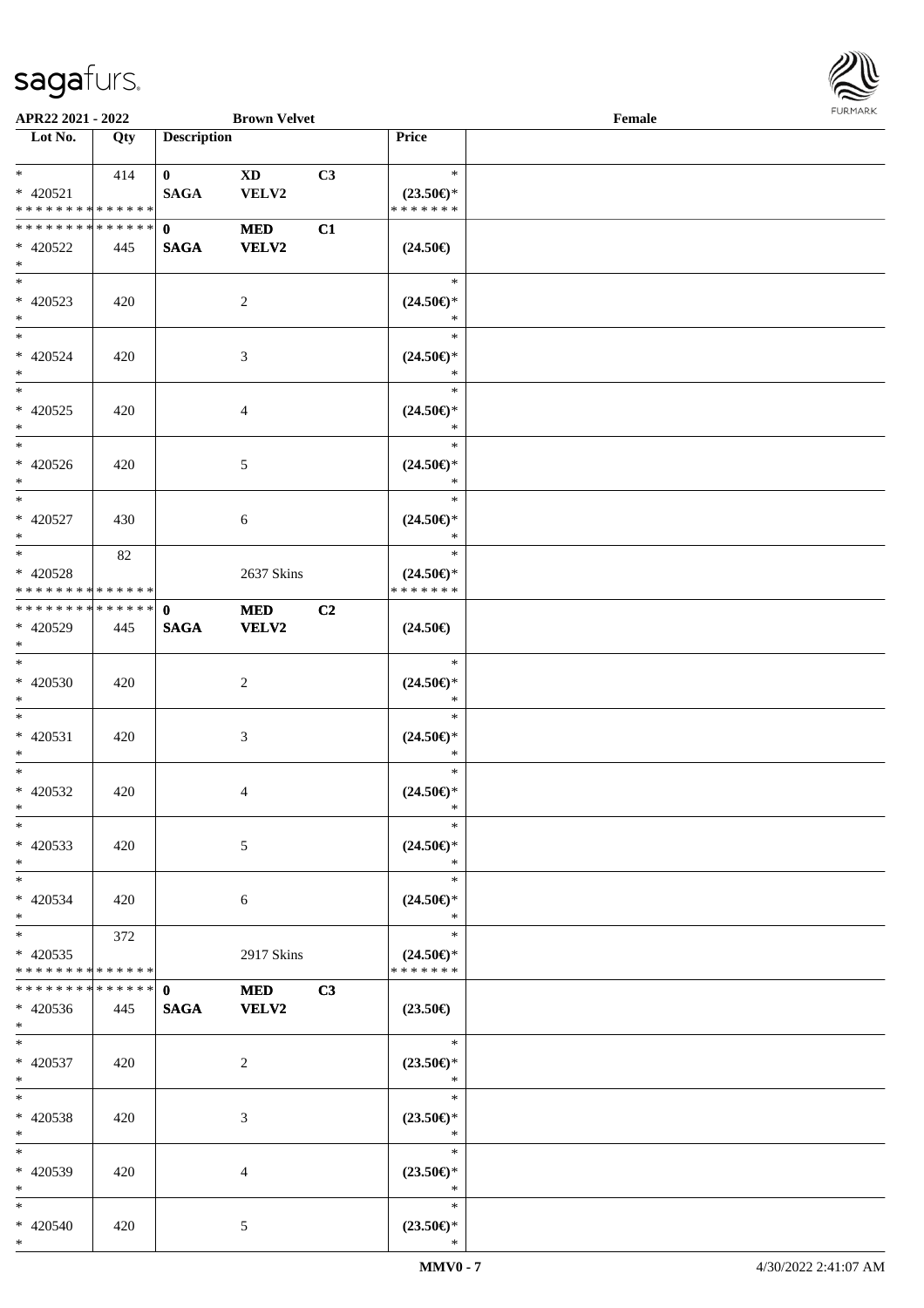

| APR22 2021 - 2022                          |     |                    | <b>Brown Velvet</b>    |             |                     | Female |  |
|--------------------------------------------|-----|--------------------|------------------------|-------------|---------------------|--------|--|
| Lot No.                                    | Qty | <b>Description</b> |                        |             | Price               |        |  |
|                                            |     |                    |                        |             |                     |        |  |
| $*$                                        |     | $\mathbf{0}$       | <b>MED</b>             | C3          | $\ast$              |        |  |
| * 420541                                   | 420 | <b>SAGA</b>        | VELV2                  |             | $(23.50\epsilon)$ * |        |  |
| $\ast$                                     |     |                    |                        |             | $\ast$              |        |  |
| $*$                                        |     |                    |                        |             | $\ast$              |        |  |
|                                            |     |                    |                        |             |                     |        |  |
| $* 420542$                                 | 420 |                    | 7                      |             | $(23.50\epsilon)$ * |        |  |
| $*$                                        |     |                    |                        |             | *                   |        |  |
|                                            | 156 |                    |                        |             | $\ast$              |        |  |
| $* 420543$                                 |     |                    | 3121 Skins             |             | $(23.50\epsilon)$ * |        |  |
| * * * * * * * * * * * * * *                |     |                    |                        |             | * * * * * * *       |        |  |
| * * * * * * * * <mark>* * * * * * *</mark> |     | $\mathbf{0}$       | $\mathbf{X}\mathbf{P}$ | C1          |                     |        |  |
|                                            |     |                    |                        |             |                     |        |  |
| * 420544                                   | 445 | <b>SAGA</b>        | <b>VELV2</b>           |             | $(24.50\epsilon)$   |        |  |
| $*$                                        |     |                    |                        |             |                     |        |  |
| $*$                                        |     |                    |                        |             | $\ast$              |        |  |
| $* 420545$                                 | 420 |                    | $\overline{c}$         |             | $(24.50\epsilon)$ * |        |  |
| $*$                                        |     |                    |                        |             | $\ast$              |        |  |
| $*$                                        | 198 |                    |                        |             | $\ast$              |        |  |
| $* 420546$                                 |     |                    | 1063 Skins             |             | $(24.50\epsilon)$ * |        |  |
| * * * * * * * * * * * * * * *              |     |                    |                        |             | * * * * * * *       |        |  |
| * * * * * * * * * * * * * * *              |     |                    |                        |             |                     |        |  |
|                                            |     | $\mathbf{0}$       | $\mathbf{X}\mathbf{P}$ | C2          |                     |        |  |
| * 420547                                   | 445 | <b>SAGA</b>        | VELV2                  |             | $(24.50\epsilon)$   |        |  |
| $*$                                        |     |                    |                        |             |                     |        |  |
| $*$                                        |     |                    |                        |             | $\ast$              |        |  |
| $* 420548$                                 | 420 |                    | 2                      |             | $(24.50\epsilon)$ * |        |  |
| $*$                                        |     |                    |                        |             | $\ast$              |        |  |
| $*$                                        |     |                    |                        |             | $\ast$              |        |  |
|                                            |     |                    |                        |             |                     |        |  |
| * 420549                                   | 420 |                    | 3                      |             | $(24.50\epsilon)$ * |        |  |
| $*$                                        |     |                    |                        |             | *                   |        |  |
| $*$                                        |     |                    |                        |             | $\ast$              |        |  |
| $* 420550$                                 | 420 |                    | 4                      |             | $(24.50\epsilon)$ * |        |  |
| $*$                                        |     |                    |                        |             | $\ast$              |        |  |
| $*$                                        |     |                    |                        |             | $\ast$              |        |  |
| $* 420551$                                 | 420 |                    | 5                      |             | $(24.50\epsilon)$ * |        |  |
| $*$                                        |     |                    |                        |             | $\ast$              |        |  |
|                                            |     |                    |                        |             | $\ast$              |        |  |
| $*$                                        |     |                    |                        |             |                     |        |  |
| $* 420552$                                 | 420 |                    | 6                      |             | $(24.50\epsilon)$ * |        |  |
| $*$ $-$                                    |     |                    |                        |             | *                   |        |  |
| $*$                                        | 362 |                    |                        |             | $\ast$              |        |  |
| $* 420553$                                 |     |                    | 2907 Skins             |             | $(24.50\epsilon)$ * |        |  |
| * * * * * * * * * * * * * * *              |     |                    |                        |             | * * * * * * *       |        |  |
| * * * * * * * * * * * * * * *              |     | $\mathbf{0}$       | $\mathbf{X}\mathbf{P}$ | C3          |                     |        |  |
|                                            |     |                    |                        |             |                     |        |  |
| * 420554                                   | 445 | <b>SAGA</b>        | VELV2                  |             | $(24.50\epsilon)$   |        |  |
| $*$                                        |     |                    |                        |             |                     |        |  |
| $*$                                        | 285 |                    |                        |             | $\ast$              |        |  |
| $* 420555$                                 |     |                    | 730 Skins              |             | $(24.50\epsilon)$ * |        |  |
| * * * * * * * * * * * * * *                |     |                    |                        |             | * * * * * * *       |        |  |
| * * * * * * * * * * * * * * *              |     | $\mathbf{0}$       | MED/PAL C2             |             |                     |        |  |
| * 420556                                   | 445 | <b>SAGA</b>        | <b>VELV2</b>           | <b>OPEN</b> | $(21.50\epsilon)$   |        |  |
| $*$                                        |     |                    |                        |             |                     |        |  |
|                                            |     |                    |                        |             |                     |        |  |
| $*$                                        |     |                    |                        |             | $\ast$              |        |  |
| * 420557                                   | 420 |                    | 2                      |             | $(21.50\epsilon)$ * |        |  |
| $*$                                        |     |                    |                        |             | $\ast$              |        |  |
| $*$ $*$                                    | 142 |                    |                        |             | $\ast$              |        |  |
| * 420558                                   |     |                    | 1007 Skins             |             | $(21.50\epsilon)$ * |        |  |
| * * * * * * * * * * * * * *                |     |                    |                        |             | * * * * * * *       |        |  |
| * * * * * * * * * * * * * * *              |     | $\mathbf{0}$       | MED/PAL C2             |             |                     |        |  |
|                                            |     |                    |                        |             |                     |        |  |
| * 420559                                   | 445 | IA                 | <b>VELV1</b>           | <b>CHIP</b> | $(20.00\epsilon)$   |        |  |
| $*$                                        |     |                    |                        |             |                     |        |  |
| $*$                                        |     |                    |                        |             | $\ast$              |        |  |
| * 420560                                   | 420 |                    | 2                      |             | $(20.00\epsilon)$ * |        |  |
| $*$                                        |     |                    |                        |             | ∗                   |        |  |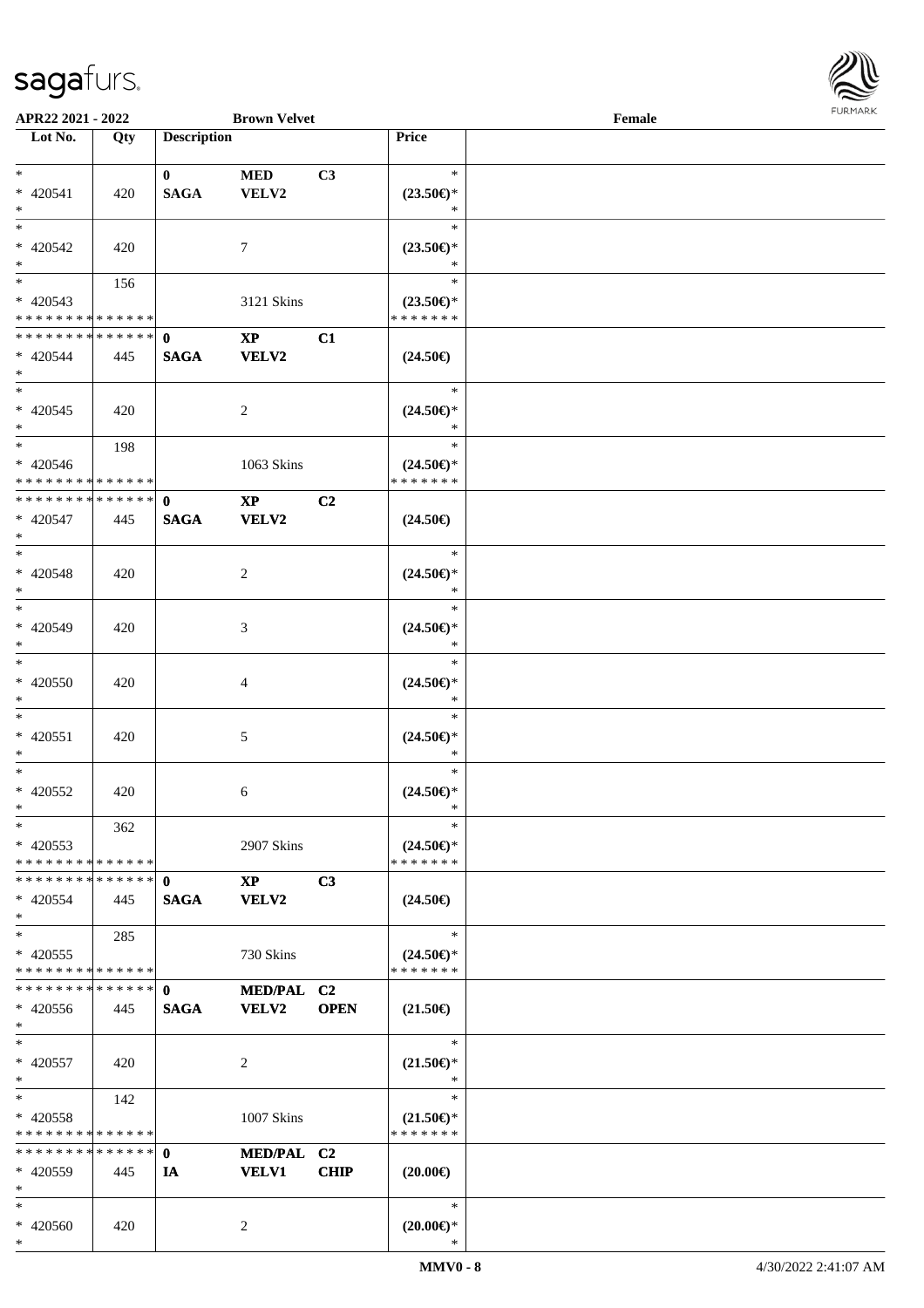

| APR22 2021 - 2022             |     |                    | <b>Brown Velvet</b>                                                                                                                                                                                                            |             |                     | Female |  |
|-------------------------------|-----|--------------------|--------------------------------------------------------------------------------------------------------------------------------------------------------------------------------------------------------------------------------|-------------|---------------------|--------|--|
| Lot No.                       | Qty | <b>Description</b> |                                                                                                                                                                                                                                |             | <b>Price</b>        |        |  |
|                               |     |                    |                                                                                                                                                                                                                                |             |                     |        |  |
| $\ast$                        |     | $\bf{0}$           | MED/PAL C2                                                                                                                                                                                                                     |             | $\ast$              |        |  |
| $* 420561$                    | 420 | IA                 | <b>VELV1</b>                                                                                                                                                                                                                   | <b>CHIP</b> | $(20.00\epsilon)$ * |        |  |
| $\ast$                        |     |                    |                                                                                                                                                                                                                                |             | $\ast$              |        |  |
| $\ast$                        |     |                    |                                                                                                                                                                                                                                |             | $\ast$              |        |  |
|                               |     |                    |                                                                                                                                                                                                                                |             |                     |        |  |
| * 420562                      | 420 |                    | 4                                                                                                                                                                                                                              |             | $(20.00\epsilon)$ * |        |  |
| $\ast$                        |     |                    |                                                                                                                                                                                                                                |             | $\ast$              |        |  |
| $\overline{\phantom{0}}$      | 323 |                    |                                                                                                                                                                                                                                |             | $\ast$              |        |  |
| $* 420563$                    |     |                    | 2028 Skins                                                                                                                                                                                                                     |             | $(20.00\epsilon)$ * |        |  |
| * * * * * * * * * * * * * *   |     |                    |                                                                                                                                                                                                                                |             | * * * * * * *       |        |  |
| * * * * * * * * * * * * * *   |     | $\mathbf{0}$       | MED/PAL C2                                                                                                                                                                                                                     |             |                     |        |  |
| $* 420564$                    | 445 | IA                 | <b>VELV2</b>                                                                                                                                                                                                                   | <b>CHIP</b> | $(21.50\in)$        |        |  |
| $\ast$                        |     |                    |                                                                                                                                                                                                                                |             |                     |        |  |
| $\ast$                        |     |                    |                                                                                                                                                                                                                                |             | $\ast$              |        |  |
|                               |     |                    |                                                                                                                                                                                                                                |             |                     |        |  |
| $* 420565$                    | 420 |                    | $\overline{c}$                                                                                                                                                                                                                 |             | $(21.50\epsilon)$ * |        |  |
| $\ast$                        |     |                    |                                                                                                                                                                                                                                |             | $\ast$              |        |  |
| $\overline{\ast}$             |     |                    |                                                                                                                                                                                                                                |             | $\ast$              |        |  |
| $* 420566$                    | 420 |                    | $\mathfrak{Z}$                                                                                                                                                                                                                 |             | $(21.50\epsilon)$ * |        |  |
| $\ast$                        |     |                    |                                                                                                                                                                                                                                |             | $\ast$              |        |  |
| $\ast$                        |     |                    |                                                                                                                                                                                                                                |             | $\ast$              |        |  |
| $* 420567$                    | 420 |                    | $\overline{4}$                                                                                                                                                                                                                 |             | $(21.50\epsilon)$ * |        |  |
| $\ast$                        |     |                    |                                                                                                                                                                                                                                |             | $\ast$              |        |  |
| $\ast$                        |     |                    |                                                                                                                                                                                                                                |             | $\ast$              |        |  |
|                               |     |                    |                                                                                                                                                                                                                                |             |                     |        |  |
| $* 420568$                    | 420 |                    | 5                                                                                                                                                                                                                              |             | $(21.50\epsilon)$ * |        |  |
| $\ast$                        |     |                    |                                                                                                                                                                                                                                |             | $\ast$              |        |  |
| $\ast$                        |     |                    |                                                                                                                                                                                                                                |             | $\ast$              |        |  |
| * 420569                      | 420 |                    | 6                                                                                                                                                                                                                              |             | $(21.50\epsilon)$ * |        |  |
| $\ast$                        |     |                    |                                                                                                                                                                                                                                |             | $\ast$              |        |  |
| $\ast$                        | 420 |                    |                                                                                                                                                                                                                                |             | $\ast$              |        |  |
| * 420570                      |     |                    | 2965 Skins                                                                                                                                                                                                                     |             | $(21.50\epsilon)$ * |        |  |
| * * * * * * * * * * * * * *   |     |                    |                                                                                                                                                                                                                                |             | * * * * * * *       |        |  |
| * * * * * * * * * * * * * * * |     | $\mathbf 0$        | $\mathbf{X}\mathbf{D}$                                                                                                                                                                                                         | C2          |                     |        |  |
|                               |     |                    |                                                                                                                                                                                                                                |             |                     |        |  |
| * 420571                      | 425 | <b>SROY</b>        | <b>VELV1</b>                                                                                                                                                                                                                   |             | $(24.00\epsilon)$   |        |  |
| $\ast$                        |     |                    |                                                                                                                                                                                                                                |             |                     |        |  |
| $\ast$                        |     |                    |                                                                                                                                                                                                                                |             | $\ast$              |        |  |
| $* 420572$                    | 400 |                    | $\overline{c}$                                                                                                                                                                                                                 |             | $(24.00\epsilon)$ * |        |  |
| $*$                           |     |                    |                                                                                                                                                                                                                                |             | $\ast$              |        |  |
| $\ast$                        |     |                    |                                                                                                                                                                                                                                |             | $\ast$              |        |  |
| * 420573                      | 400 |                    | 3                                                                                                                                                                                                                              |             | $(24.00\epsilon)$ * |        |  |
| $\ast$                        |     |                    |                                                                                                                                                                                                                                |             | $\ast$              |        |  |
| $\ast$                        |     |                    |                                                                                                                                                                                                                                |             | $\ast$              |        |  |
| $* 420574$                    | 400 |                    |                                                                                                                                                                                                                                |             | $(24.00\epsilon)$ * |        |  |
| $\ast$                        |     |                    | 4                                                                                                                                                                                                                              |             | $\ast$              |        |  |
|                               |     |                    |                                                                                                                                                                                                                                |             |                     |        |  |
| $\ast$                        |     |                    |                                                                                                                                                                                                                                |             | $\ast$              |        |  |
| $* 420575$                    | 400 |                    | 5                                                                                                                                                                                                                              |             | $(24.00\epsilon)$ * |        |  |
| $\ast$                        |     |                    |                                                                                                                                                                                                                                |             | $\ast$              |        |  |
| $\ast$                        |     |                    |                                                                                                                                                                                                                                |             | $\ast$              |        |  |
| * 420576                      | 400 |                    | 6                                                                                                                                                                                                                              |             | $(24.00\epsilon)$ * |        |  |
| $*$                           |     |                    |                                                                                                                                                                                                                                |             | $\ast$              |        |  |
| $*$                           |     |                    |                                                                                                                                                                                                                                |             | $\ast$              |        |  |
| $* 420577$                    | 400 |                    | $\tau$                                                                                                                                                                                                                         |             | $(24.00\epsilon)$ * |        |  |
| $*$                           |     |                    |                                                                                                                                                                                                                                |             | $\ast$              |        |  |
|                               |     |                    |                                                                                                                                                                                                                                |             | $\ast$              |        |  |
| $\ast$                        |     |                    |                                                                                                                                                                                                                                |             |                     |        |  |
| * 420578                      | 360 |                    | 8                                                                                                                                                                                                                              |             | $(24.00\epsilon)$ * |        |  |
| $*$                           |     |                    |                                                                                                                                                                                                                                |             | $\ast$              |        |  |
| $\ast$                        | 90  |                    |                                                                                                                                                                                                                                |             | $\ast$              |        |  |
| * 420579                      |     |                    | 3275 Skins                                                                                                                                                                                                                     |             | $(24.00\epsilon)$ * |        |  |
| * * * * * * * * * * * * * *   |     |                    |                                                                                                                                                                                                                                |             | * * * * * * *       |        |  |
| * * * * * * * * * * * * * * * |     | $\mathbf{0}$       | XD and the set of the set of the set of the set of the set of the set of the set of the set of the set of the set of the set of the set of the set of the set of the set of the set of the set of the set of the set of the se | C3          |                     |        |  |
| * 420580                      | 425 | <b>SROY</b>        | <b>VELV1</b>                                                                                                                                                                                                                   |             | $(23.50\epsilon)$   |        |  |
| $*$                           |     |                    |                                                                                                                                                                                                                                |             |                     |        |  |
|                               |     |                    |                                                                                                                                                                                                                                |             |                     |        |  |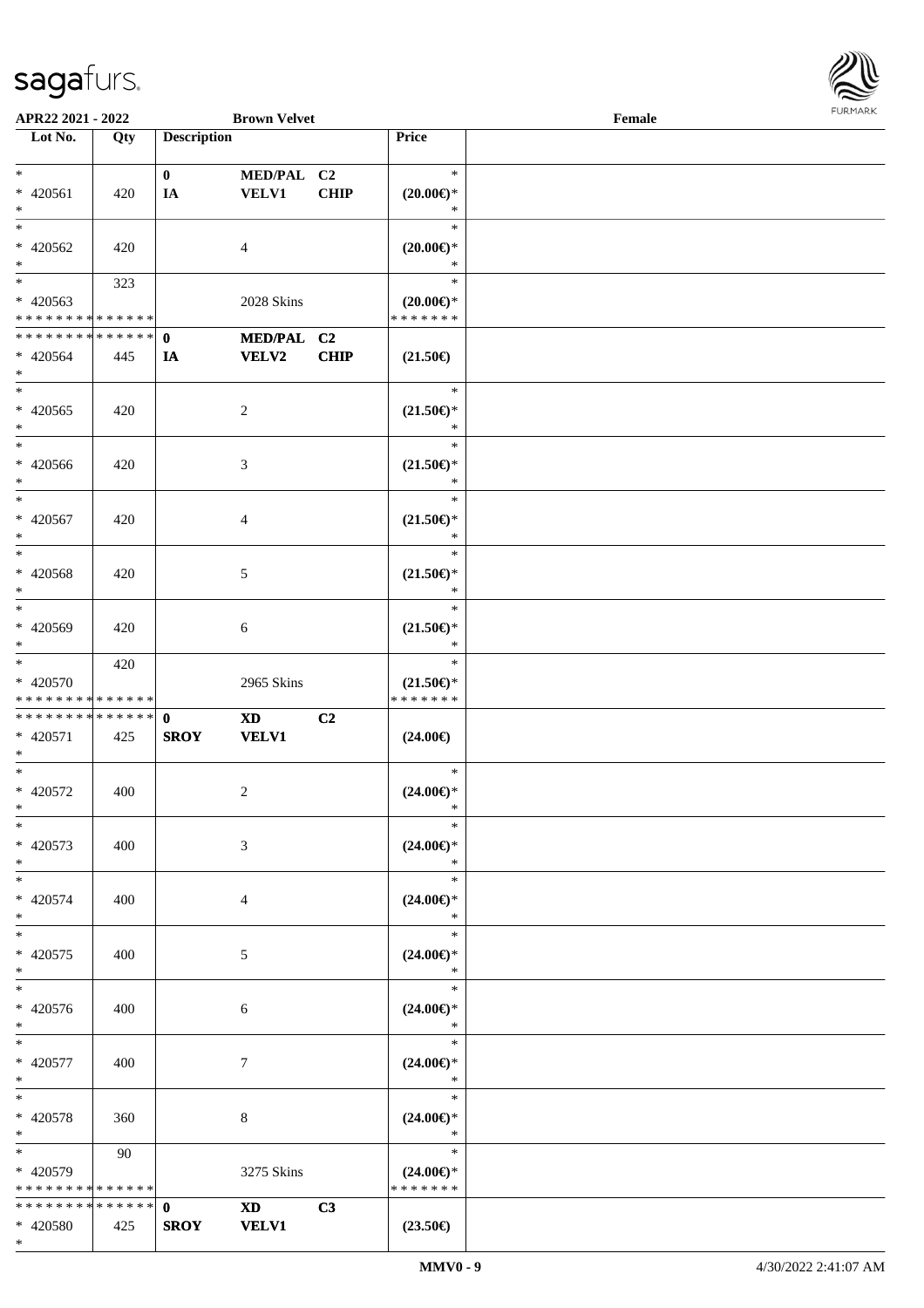

| APR22 2021 - 2022                          |     |                    | <b>Brown Velvet</b>    |    |                               | Female |  |
|--------------------------------------------|-----|--------------------|------------------------|----|-------------------------------|--------|--|
| Lot No.                                    | Qty | <b>Description</b> |                        |    | Price                         |        |  |
|                                            |     |                    |                        |    |                               |        |  |
| $*$                                        |     | $\bf{0}$           | $\mathbf{X}\mathbf{D}$ | C3 | $\ast$                        |        |  |
| * 420581                                   | 400 | <b>SROY</b>        | <b>VELV1</b>           |    | $(23.50\epsilon)$ *           |        |  |
| $\ast$                                     |     |                    |                        |    | ∗                             |        |  |
| $*$                                        | 258 |                    |                        |    | $\ast$                        |        |  |
| * 420582                                   |     |                    |                        |    |                               |        |  |
|                                            |     |                    | 1083 Skins             |    | $(23.50\epsilon)$ *           |        |  |
| * * * * * * * * <mark>* * * * * * *</mark> |     |                    |                        |    | * * * * * * *                 |        |  |
| * * * * * * * * * * * * * * *              |     | $\mathbf{0}$       | <b>MED</b>             | C1 |                               |        |  |
| * 420583                                   | 425 | <b>SROY</b>        | <b>VELV1</b>           |    | $(24.00\epsilon)$             |        |  |
| $*$                                        |     |                    |                        |    |                               |        |  |
| $*$                                        |     |                    |                        |    | $\ast$                        |        |  |
| $* 420584$                                 | 400 |                    | 2                      |    | $(24.00\epsilon)$ *           |        |  |
| $*$                                        |     |                    |                        |    | $\ast$                        |        |  |
| $*$                                        | 347 |                    |                        |    | $\ast$                        |        |  |
| $* 420585$                                 |     |                    | 1172 Skins             |    | $(24.00\epsilon)$ *           |        |  |
| * * * * * * * * * * * * * *                |     |                    |                        |    | * * * * * * *                 |        |  |
|                                            |     |                    |                        |    |                               |        |  |
| * * * * * * * * * * * * * * *              |     | $\mathbf 0$        | $\bf MED$              | C2 |                               |        |  |
| $* 420586$                                 | 425 | <b>SROY</b>        | <b>VELV1</b>           |    | $(24.00\epsilon)$             |        |  |
| $*$                                        |     |                    |                        |    |                               |        |  |
| $\ast$                                     |     |                    |                        |    | $\ast$                        |        |  |
| $* 420587$                                 | 400 |                    | 2                      |    | $(24.00\epsilon)$ *           |        |  |
| $\ast$                                     |     |                    |                        |    | $\ast$                        |        |  |
| $*$                                        |     |                    |                        |    | $\ast$                        |        |  |
| $* 420588$                                 | 400 |                    | 3                      |    | $(24.00\epsilon)$ *           |        |  |
| $\ast$                                     |     |                    |                        |    | $\ast$                        |        |  |
| $*$                                        |     |                    |                        |    | $\ast$                        |        |  |
|                                            |     |                    |                        |    |                               |        |  |
| * 420589                                   | 400 |                    | 4                      |    | $(24.00\epsilon)$ *           |        |  |
| $*$                                        |     |                    |                        |    | *                             |        |  |
| $\ast$                                     |     |                    |                        |    | $\ast$                        |        |  |
| $* 420590$                                 | 400 |                    | 5                      |    | $(24.00\in)\!\!^*$            |        |  |
| $*$                                        |     |                    |                        |    | $\ast$                        |        |  |
| $*$                                        |     |                    |                        |    | $\ast$                        |        |  |
| * 420591                                   | 400 |                    | 6                      |    | $(24.00\epsilon)$ *           |        |  |
| $*$                                        |     |                    |                        |    | $\ast$                        |        |  |
| $*$                                        |     |                    |                        |    | $\ast$                        |        |  |
| $* 420592$                                 |     |                    |                        |    |                               |        |  |
|                                            | 400 |                    | $\tau$                 |    | $(24.00\epsilon)$ *<br>$\ast$ |        |  |
| $*$                                        |     |                    |                        |    |                               |        |  |
| $*$                                        |     |                    |                        |    | $\ast$                        |        |  |
| * 420593                                   | 400 |                    | 8                      |    | $(24.00\epsilon)$ *           |        |  |
| $*$                                        |     |                    |                        |    | ∗                             |        |  |
| $*$                                        | 252 |                    |                        |    | $\ast$                        |        |  |
| * 420594                                   |     |                    | 3477 Skins             |    | $(24.00\epsilon)$ *           |        |  |
| * * * * * * * * * * * * * * *              |     |                    |                        |    | * * * * * * *                 |        |  |
| * * * * * * * * * * * * * * *              |     | $\mathbf 0$        | <b>MED</b>             | C3 |                               |        |  |
| * 420595                                   | 425 | <b>SROY</b>        | <b>VELV1</b>           |    | 23.50€                        |        |  |
| $*$                                        |     |                    |                        |    |                               |        |  |
| $\ast$                                     |     |                    |                        |    | $\ast$                        |        |  |
|                                            |     |                    |                        |    |                               |        |  |
| * 420596                                   | 400 |                    | 2                      |    | 23.50€*                       |        |  |
| $*$                                        |     |                    |                        |    | $\ast$                        |        |  |
| $*$                                        | 266 |                    |                        |    | $\ast$                        |        |  |
| * 420597                                   |     |                    | 1091 Skins             |    | $(23.50\epsilon)$ *           |        |  |
| * * * * * * * * * * * * * *                |     |                    |                        |    | * * * * * * *                 |        |  |
|                                            |     | $\bf{0}$           | $\mathbf{X}\mathbf{P}$ | C1 |                               |        |  |
| 420598                                     | 274 | <b>SROY</b>        | VELV1                  |    | $(24.00\epsilon)$             |        |  |
|                                            |     |                    |                        |    |                               |        |  |
| * * * * * * * * * * * * * * *              |     | $\mathbf{0}$       | $\mathbf{X}\mathbf{P}$ | C2 |                               |        |  |
| * 420599                                   | 425 | <b>SROY</b>        | <b>VELV1</b>           |    |                               |        |  |
| $*$                                        |     |                    |                        |    | $(24.00\epsilon)$             |        |  |
|                                            |     |                    |                        |    |                               |        |  |
| $*$                                        | 203 |                    |                        |    | $\ast$                        |        |  |
| * 420600                                   |     |                    | 628 Skins              |    | $(24.00\epsilon)$ *           |        |  |
| * * * * * * * * * * * * * *                |     |                    |                        |    | * * * * * * *                 |        |  |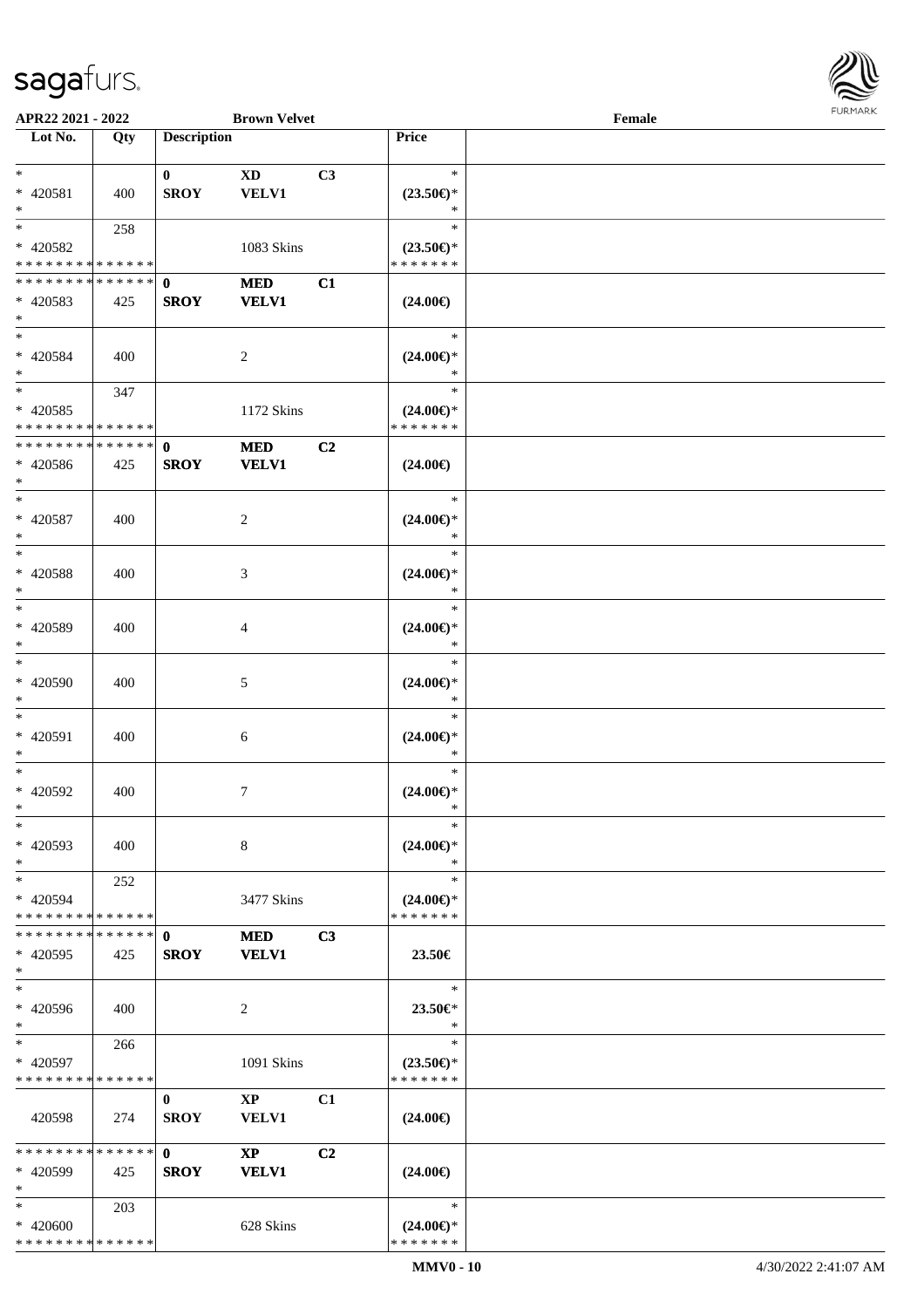

| APR22 2021 - 2022             |             |                    | <b>Brown Velvet</b>    |    |                                           | Female |  |
|-------------------------------|-------------|--------------------|------------------------|----|-------------------------------------------|--------|--|
| Lot No.                       | Qty         | <b>Description</b> |                        |    | Price                                     |        |  |
|                               |             | $\bf{0}$           | $\mathbf{XP}$          | C3 |                                           |        |  |
| 420601                        | 190         | <b>SROY</b>        | <b>VELV1</b>           |    | $(23.50\epsilon)$                         |        |  |
| * * * * * * * * * * * * * * * |             | $\mathbf{0}$       | <b>XD</b>              | C1 |                                           |        |  |
| $* 420602$<br>$\ast$          | 425         | <b>SROY</b>        | <b>VELV2</b>           |    | $(25.50\epsilon)$                         |        |  |
| $*$<br>$* 420603$<br>$*$      | 400         |                    | $\overline{2}$         |    | $\ast$<br>$(25.50\epsilon)$ *<br>$\ast$   |        |  |
| $\ast$<br>$* 420604$<br>$*$   | 400         |                    | $\mathfrak{Z}$         |    | $\ast$<br>$(25.50\mathbb{E})^*$<br>$\ast$ |        |  |
| $*$                           | 251         |                    |                        |    | $\ast$                                    |        |  |
| $* 420605$                    |             |                    | 1476 Skins             |    | $(25.50\epsilon)$ *                       |        |  |
| * * * * * * * * * * * * * *   |             |                    |                        |    | * * * * * * *                             |        |  |
| * * * * * * * * * * * * * *   |             | $\mathbf 0$        | $\mathbf{X}\mathbf{D}$ | C2 |                                           |        |  |
| $* 420606$<br>$*$             | 425         | <b>SROY</b>        | <b>VELV2</b>           |    | $(25.50\epsilon)$                         |        |  |
| $*$                           |             |                    |                        |    | $\ast$                                    |        |  |
| $* 420607$<br>$*$             | 400         |                    | $\overline{2}$         |    | $(25.50\epsilon)$ *<br>$\ast$             |        |  |
| $\ast$                        |             |                    |                        |    | $\ast$                                    |        |  |
| * 420608<br>$\ast$            | 400         |                    | $\mathfrak{Z}$         |    | $(25.50\epsilon)$ *<br>$\ast$             |        |  |
| $*$                           |             |                    |                        |    | $\ast$                                    |        |  |
| $* 420609$<br>$*$             | 400         |                    | 4                      |    | $(25.50\epsilon)$ *<br>$\ast$             |        |  |
| $*$                           |             |                    |                        |    | $\ast$                                    |        |  |
| $* 420610$<br>$*$             | 400         |                    | 5                      |    | $(25.50\mathbb{E})^*$<br>$\ast$           |        |  |
| $*$                           |             |                    |                        |    | $\ast$                                    |        |  |
| $* 420611$<br>$\ast$          | 400         |                    | 6                      |    | $(25.50\epsilon)$ *<br>$\ast$             |        |  |
| $*$                           |             |                    |                        |    | $\ast$                                    |        |  |
| $* 420612$                    | 400         |                    | $\overline{7}$         |    | $(25.50\epsilon)$ *                       |        |  |
| $*$                           |             |                    |                        |    | $\ast$                                    |        |  |
| $\ast$<br>$* 420613$          | 400         |                    | 8                      |    | $\ast$<br>$(25.50\epsilon)$ *             |        |  |
| $*$                           |             |                    |                        |    | $\ast$                                    |        |  |
| $*$                           |             |                    |                        |    | $\ast$                                    |        |  |
| $* 420614$<br>$*$             | 400         |                    | 9                      |    | $(25.50\epsilon)$ *<br>$\ast$             |        |  |
| $*$                           | 364         |                    |                        |    | $\ast$                                    |        |  |
| $* 420615$                    |             |                    | 3989 Skins             |    | $(25.50\epsilon)$ *                       |        |  |
| * * * * * * * * * * * * * *   |             |                    |                        |    | * * * * * * *                             |        |  |
| * * * * * * * *               | * * * * * * | $\mathbf 0$        | $\mathbf{X}\mathbf{D}$ | C3 |                                           |        |  |
| $* 420616$                    | 425         | <b>SROY</b>        | <b>VELV2</b>           |    | $(24.50\epsilon)$                         |        |  |
| $*$                           |             |                    |                        |    |                                           |        |  |
| $*$                           |             |                    |                        |    | $\ast$                                    |        |  |
| $* 420617$                    | 400         |                    | 2                      |    | $(24.50\epsilon)$ *                       |        |  |
| $*$                           |             |                    |                        |    | $\ast$                                    |        |  |
| $*$                           | 301         |                    |                        |    | $\ast$                                    |        |  |
| $* 420618$                    |             |                    | 1126 Skins             |    | $(24.50\epsilon)$ *                       |        |  |
| * * * * * * * * * * * * * *   |             |                    |                        |    | * * * * * * *                             |        |  |
| * * * * * * * * * * * * * *   |             | $\mathbf{0}$       | <b>MED</b>             | C1 |                                           |        |  |
| * 420619                      | 425         | <b>SROY</b>        | VELV2                  |    | $(25.50\epsilon)$                         |        |  |
| $*$                           |             |                    |                        |    |                                           |        |  |
| $*$                           |             |                    |                        |    | $\ast$                                    |        |  |
| * 420620                      | 400         |                    | 2                      |    | $(25.50\epsilon)$ *                       |        |  |
| $*$                           |             |                    |                        |    | $\ast$                                    |        |  |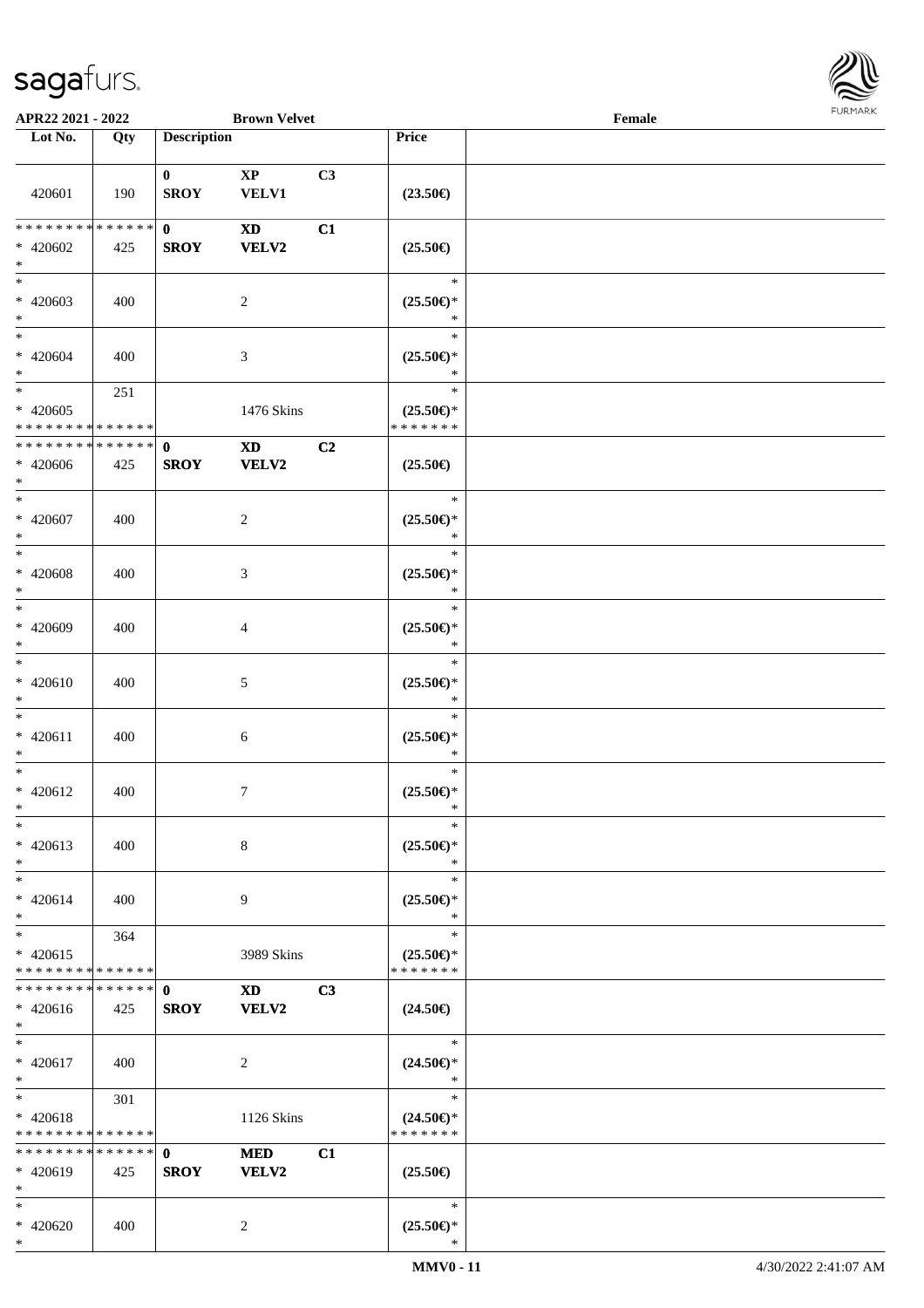

| APR22 2021 - 2022                          |     |                    | <b>Brown Velvet</b>     |                |                                      | Female |  |
|--------------------------------------------|-----|--------------------|-------------------------|----------------|--------------------------------------|--------|--|
| Lot No.                                    | Qty | <b>Description</b> |                         |                | Price                                |        |  |
|                                            |     |                    |                         |                |                                      |        |  |
| $*$                                        | 326 | $\mathbf{0}$       | <b>MED</b>              | C1             | $\ast$                               |        |  |
| $* 420621$                                 |     | <b>SROY</b>        | VELV2                   |                | $(25.50\epsilon)$ *                  |        |  |
| * * * * * * * * <mark>* * * * * *</mark>   |     |                    |                         |                | * * * * * * *                        |        |  |
| * * * * * * * * <mark>* * * * * *</mark>   |     | $\mathbf 0$        | <b>MED</b>              | C <sub>2</sub> |                                      |        |  |
| * 420622                                   | 425 | <b>SROY</b>        | <b>VELV2</b>            |                | $(25.50\epsilon)$                    |        |  |
| $*$                                        |     |                    |                         |                |                                      |        |  |
|                                            |     |                    |                         |                | $\ast$                               |        |  |
| * 420623                                   | 400 |                    | 2                       |                | $(25.50\epsilon)$ *                  |        |  |
| $*$                                        |     |                    |                         |                | *                                    |        |  |
| $*$                                        |     |                    |                         |                | $\ast$                               |        |  |
| * 420624                                   | 400 |                    | 3                       |                | $(25.50\epsilon)$ *                  |        |  |
| $*$                                        |     |                    |                         |                | $\ast$                               |        |  |
| $*$                                        |     |                    |                         |                | $\ast$                               |        |  |
| $* 420625$                                 | 400 |                    | 4                       |                | $(25.50\epsilon)$ *                  |        |  |
| $\ast$                                     |     |                    |                         |                | $\ast$                               |        |  |
| $*$                                        |     |                    |                         |                | $\ast$                               |        |  |
| $* 420626$                                 | 400 |                    | 5                       |                | $(25.50\epsilon)$ *                  |        |  |
| $\ast$                                     |     |                    |                         |                | $\ast$                               |        |  |
| $*$                                        |     |                    |                         |                | $\ast$                               |        |  |
| $* 420627$                                 | 400 |                    | 6                       |                | $(25.50\epsilon)$ *                  |        |  |
| $*$                                        |     |                    |                         |                | ∗                                    |        |  |
| $*$                                        |     |                    |                         |                | $\ast$                               |        |  |
| $* 420628$                                 | 400 |                    | 7                       |                | $(25.50\epsilon)$ *                  |        |  |
| $*$                                        |     |                    |                         |                | *                                    |        |  |
| $*$                                        |     |                    |                         |                | $\ast$                               |        |  |
|                                            |     |                    |                         |                |                                      |        |  |
| * 420629<br>$*$                            | 400 |                    | 8                       |                | $(25.50\epsilon)$ *<br>*             |        |  |
| $*$                                        |     |                    |                         |                | $\ast$                               |        |  |
|                                            | 264 |                    |                         |                |                                      |        |  |
| $* 420630$<br>* * * * * * * * * * * * * *  |     |                    | 3489 Skins              |                | $(25.50\epsilon)$ *<br>* * * * * * * |        |  |
| * * * * * * * * * * * * * * *              |     | $\mathbf{0}$       |                         | C3             |                                      |        |  |
| $* 420631$                                 |     | <b>SROY</b>        | <b>MED</b><br>VELV2     |                |                                      |        |  |
| $\ast$                                     | 425 |                    |                         |                | $(24.50\epsilon)$                    |        |  |
| $*$                                        |     |                    |                         |                | $\ast$                               |        |  |
| * 420632                                   | 400 |                    | 2                       |                | $(24.50\epsilon)$ *                  |        |  |
| $*$ $-$                                    |     |                    |                         |                | *                                    |        |  |
| $\ast$                                     | 171 |                    |                         |                | $\ast$                               |        |  |
| $* 420633$                                 |     |                    | 996 Skins               |                | $(24.50\epsilon)$ *                  |        |  |
| * * * * * * * * <mark>* * * * * *</mark>   |     |                    |                         |                | * * * * * * *                        |        |  |
|                                            |     |                    | $\mathbf{X} \mathbf{P}$ | C1             |                                      |        |  |
| $* 420634$                                 |     |                    | <b>VELV2</b>            |                | $(25.50\epsilon)$                    |        |  |
| $*$                                        | 425 | <b>SROY</b>        |                         |                |                                      |        |  |
| $*$                                        | 97  |                    |                         |                | $\ast$                               |        |  |
| $* 420635$                                 |     |                    |                         |                | $(25.50\epsilon)$ *                  |        |  |
| * * * * * * * * <mark>* * * * * * *</mark> |     |                    | 522 Skins               |                | * * * * * * *                        |        |  |
| * * * * * * * * * * * * * * *              |     |                    |                         |                |                                      |        |  |
|                                            |     | $\mathbf{0}$       | $\mathbf{XP}$           | C <sub>2</sub> |                                      |        |  |
| $* 420636$                                 | 425 | <b>SROY</b>        | <b>VELV2</b>            |                | $(25.50\epsilon)$                    |        |  |
| $*$<br>$*$                                 |     |                    |                         |                | $\ast$                               |        |  |
|                                            |     |                    |                         |                |                                      |        |  |
| $* 420637$                                 | 400 |                    | 2                       |                | $(25.50\epsilon)$ *<br>$\ast$        |        |  |
| $*$                                        |     |                    |                         |                |                                      |        |  |
| $*$ $-$                                    | 267 |                    |                         |                | $\ast$                               |        |  |
| * 420638                                   |     |                    | 1092 Skins              |                | $(25.50\epsilon)$ *                  |        |  |
| * * * * * * * * * * * * * *                |     |                    |                         |                | * * * * * * *                        |        |  |
|                                            |     | $\bf{0}$           | $\mathbf{XP}$           | C <sub>3</sub> |                                      |        |  |
| 420639                                     | 295 | <b>SROY</b>        | <b>VELV2</b>            |                | $(24.50\epsilon)$                    |        |  |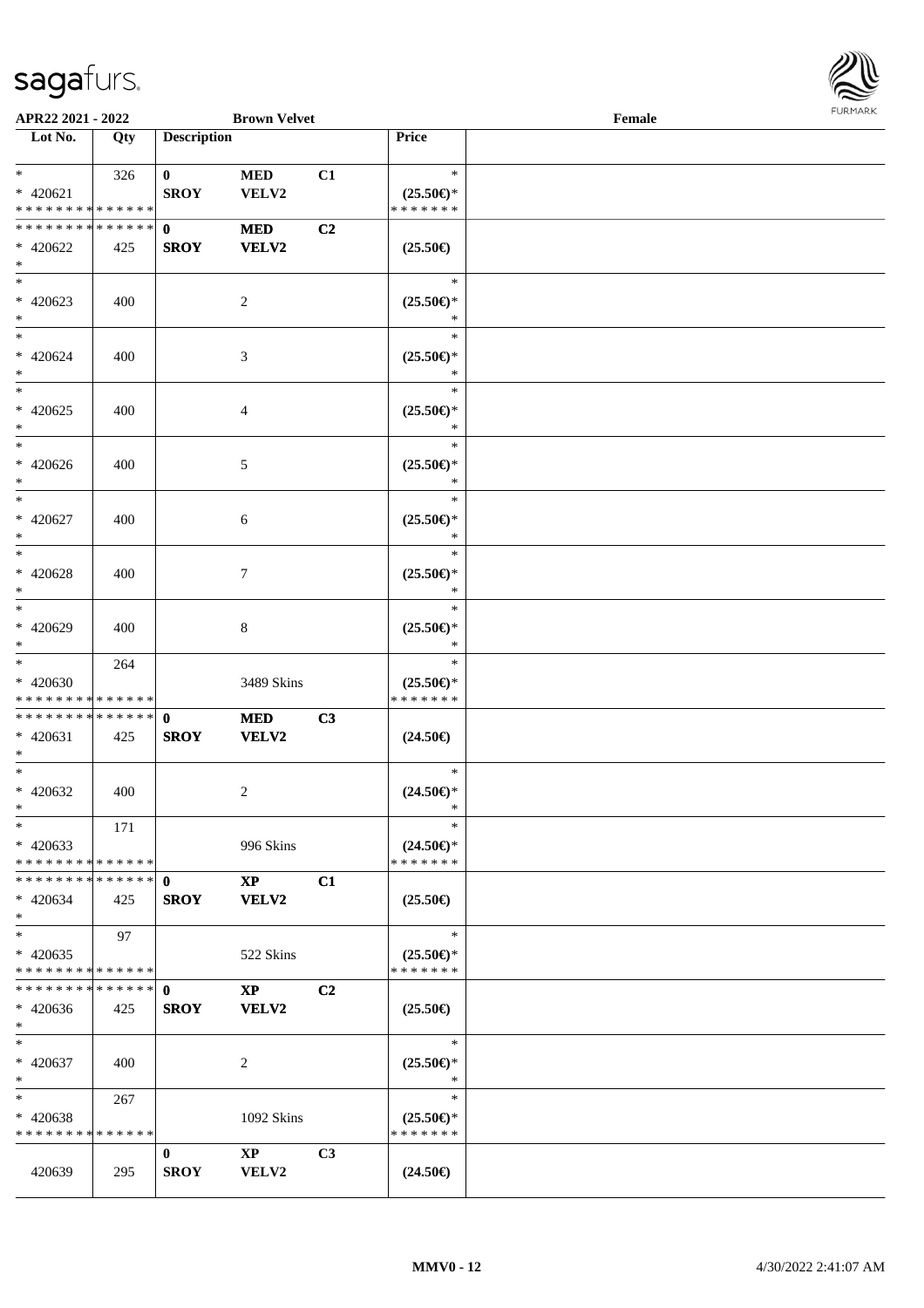

| APR22 2021 - 2022                                   |                   |                                  | <b>Brown Velvet</b>                    |                |                                                | Female |  |
|-----------------------------------------------------|-------------------|----------------------------------|----------------------------------------|----------------|------------------------------------------------|--------|--|
| Lot No.                                             | $\overline{Q}$ ty | <b>Description</b>               |                                        |                | Price                                          |        |  |
| 420701                                              | 527               | $\mathbf{1}$<br>SI               | <b>XD</b><br><b>VELV1</b>              | C1             | 15.50€                                         |        |  |
| 420702                                              | 502               | $\mathbf{1}$<br>${\bf SI}$       | $\mathbf{X}\mathbf{D}$<br><b>VELV1</b> | C <sub>2</sub> | 15.50€                                         |        |  |
| 420703                                              | 266               | $\mathbf{1}$<br>SI               | $\bf MED$<br><b>VELV1</b>              | C1             | 15.50€                                         |        |  |
| * * * * * * * * * * * * * *<br>$* 420704$<br>$\ast$ | 505               | $\mathbf{1}$<br>${\bf S}{\bf I}$ | <b>MED</b><br><b>VELV1</b>             | C2             | 15.50€                                         |        |  |
| $\ast$<br>$* 420705$<br>* * * * * * * * * * * * * * | 294               |                                  | 799 Skins                              |                | $\ast$<br>15.50€*<br>* * * * * * *             |        |  |
| 420706                                              | 394               | 1<br>SI                          | $\bf MED$<br><b>VELV1</b>              | C <sub>3</sub> | 14.50€                                         |        |  |
| 420707                                              | 350               | $\mathbf{1}$<br>SI               | $\mathbf{XP}$<br><b>VELV1</b>          | C1/C2          | 15.50€                                         |        |  |
| 420708                                              | 132               | $\mathbf{1}$<br>${\bf SI}$       | $\mathbf{X}\mathbf{D}$<br>VELV2        | C1             | $(17.00\epsilon)$                              |        |  |
| 420709                                              | 345               | $\mathbf{1}$<br>SI               | <b>XD</b><br>VELV2                     | C <sub>2</sub> | $(17.00\epsilon)$                              |        |  |
| 420710                                              | 142               | $\mathbf{1}$<br>${\bf S}{\bf I}$ | $\mathbf{X}\mathbf{D}$<br>VELV2        | C <sub>3</sub> | 16.00€                                         |        |  |
| 420711                                              | 392               | $\mathbf{1}$<br>SI               | $\bf MED$<br>VELV2                     | C1             | $(17.00\epsilon)$                              |        |  |
| **************<br>$* 420712$<br>$\ast$              | 505               | $\mathbf{1}$<br>SI               | $\bf MED$<br><b>VELV2</b>              | C <sub>2</sub> | $(17.00\epsilon)$                              |        |  |
| $\ast$<br>* 420713<br>$\ast$                        | 480               | $\overline{c}$                   |                                        |                | $\ast$<br>$(17.00\epsilon)$ *<br>$\ast$        |        |  |
| $\ast$<br>$* 420714$<br>* * * * * * * * * * * * * * | 165               |                                  | 1150 Skins                             |                | $\ast$<br>$(17.00\epsilon)$ *<br>* * * * * * * |        |  |
| 420715                                              | 424               | $\mathbf{1}$<br>${\bf SI}$       | <b>MED</b><br>VELV2                    | C <sub>3</sub> | 16.00€                                         |        |  |
| 420716                                              | 207               | $\mathbf{1}$<br>SI               | $\mathbf{X}\mathbf{P}$<br>VELV2        | C1             | $(17.00\epsilon)$                              |        |  |
| 420717                                              | 506               | $\mathbf{1}$<br>SI               | $\mathbf{X}\mathbf{P}$<br>VELV2        | C2             | $(17.00\epsilon)$                              |        |  |
| 420718                                              | 173               | $\mathbf{1}$<br>SI               | $\mathbf{X}\mathbf{P}$<br>VELV2        | C <sub>3</sub> | $(16.00\epsilon)$                              |        |  |
| * * * * * * * * * * * * * *<br>* 420719<br>$\ast$   | 505               | $\mathbf{1}$<br>$\mathbf{I}$     | MED/PAL C2<br><b>VELV2</b>             | <b>CHIP</b>    | 13.00€                                         |        |  |
| $\ast$<br>* 420720<br>$\ast$                        | 480               | $\sqrt{2}$                       |                                        |                | $\ast$<br>13.00€*<br>$\ast$                    |        |  |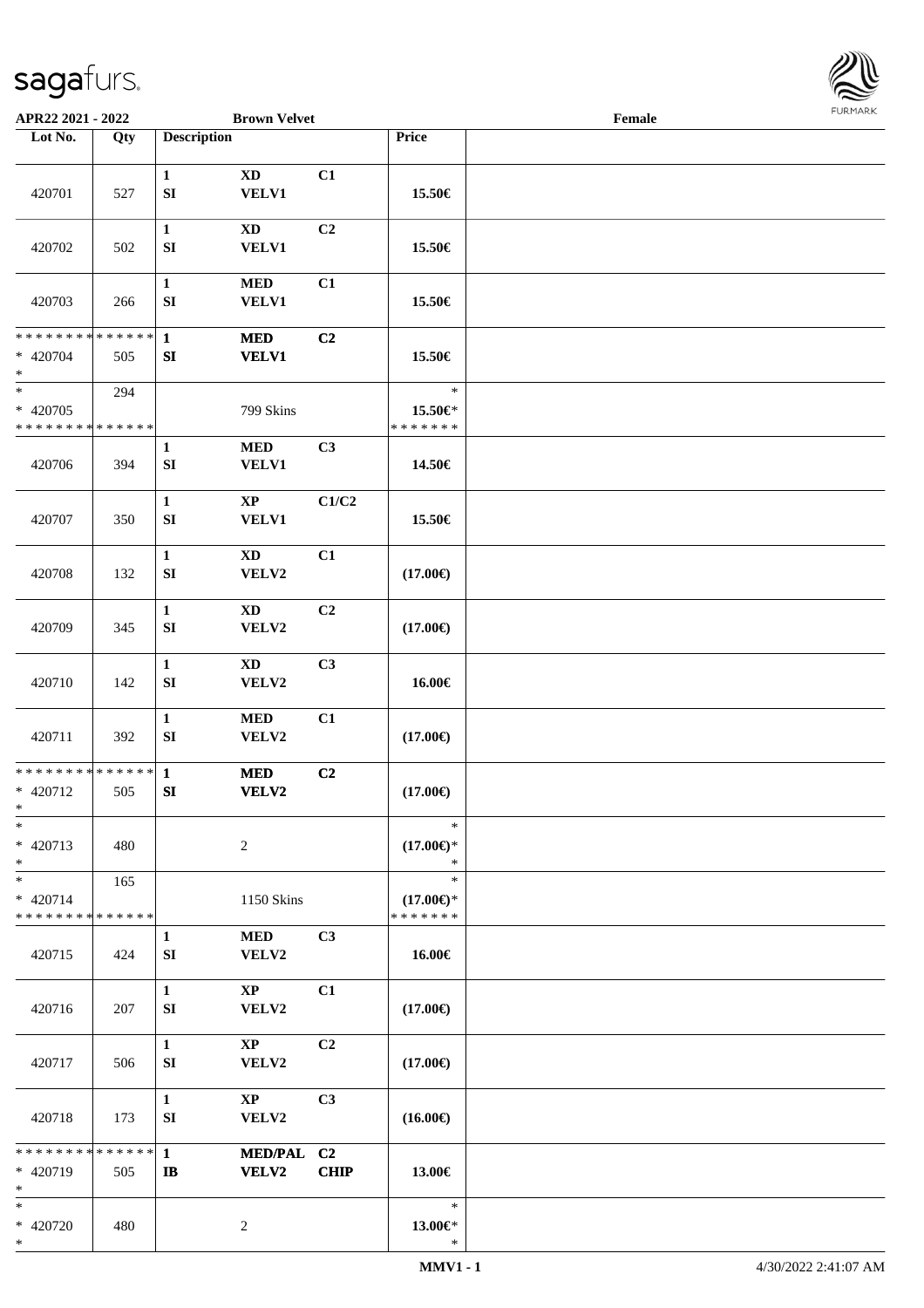

| APR22 2021 - 2022                         |     |                             | <b>Brown Velvet</b>       |             |                               | Female |
|-------------------------------------------|-----|-----------------------------|---------------------------|-------------|-------------------------------|--------|
| Lot No.                                   | Qty | <b>Description</b>          |                           |             | Price                         |        |
|                                           |     |                             |                           |             |                               |        |
| $*$                                       |     | $\mathbf{1}$                | MED/PAL C2                |             | $\ast$                        |        |
| * 420721                                  | 480 | $\mathbf{I}\mathbf{B}$      | ${\bf VELV2}$             | <b>CHIP</b> | 13.00€*                       |        |
| $\ast$                                    |     |                             |                           |             | $\ast$                        |        |
| $\ast$                                    |     |                             |                           |             | $\ast$                        |        |
| $* 420722$                                | 480 |                             | 4                         |             | 13.00€*                       |        |
| $\ast$<br>$\overline{\ast}$               |     |                             |                           |             | $\ast$                        |        |
|                                           | 134 |                             |                           |             | $\ast$                        |        |
| $* 420723$<br>* * * * * * * * * * * * * * |     |                             | 2079 Skins                |             | 13.00€*<br>* * * * * * *      |        |
|                                           |     |                             |                           |             |                               |        |
| 420724                                    | 462 | $\mathbf{1}$<br><b>SAGA</b> | <b>XD</b><br><b>VELV1</b> | C1          | $(18.50\epsilon)$             |        |
|                                           |     |                             |                           |             |                               |        |
| * * * * * * * * * * * * * *               |     | $\mathbf{1}$                | $\mathbf{X}\mathbf{D}$    | C2          |                               |        |
| * 420725                                  | 485 | <b>SAGA</b>                 | <b>VELV1</b>              |             | $(18.50\epsilon)$             |        |
| $\ast$                                    |     |                             |                           |             |                               |        |
| $\ast$                                    |     |                             |                           |             | $\ast$                        |        |
| $* 420726$                                | 460 |                             | 2                         |             | $(18.50\epsilon)$ *           |        |
| $*$                                       |     |                             |                           |             | $\ast$                        |        |
| $\ast$                                    |     |                             |                           |             | $\ast$                        |        |
| * 420727                                  | 460 |                             | 3                         |             | $(18.50\epsilon)$ *           |        |
| $*$                                       |     |                             |                           |             | $\ast$                        |        |
| $*$                                       |     |                             |                           |             | $\ast$                        |        |
| $* 420728$                                | 460 |                             | 4                         |             | $(18.50\epsilon)$ *           |        |
| $\ast$                                    |     |                             |                           |             | $\ast$                        |        |
| $\ast$                                    | 442 |                             |                           |             | $\ast$                        |        |
| * 420729                                  |     |                             | 2307 Skins                |             | $(18.50\epsilon)$ *           |        |
| * * * * * * * * * * * * * *               |     |                             |                           |             | * * * * * * *                 |        |
| * * * * * * * * * * * * * * *             |     | -1                          | <b>XD</b>                 | C2          |                               |        |
| * 420730                                  | 485 | $\mathbf{SAGA}$             | <b>VELV1</b>              |             | $(18.50\epsilon)$             |        |
| $*$<br>$*$                                |     |                             |                           |             | $\ast$                        |        |
| $* 420731$                                |     |                             |                           |             |                               |        |
| $*$                                       | 460 |                             | $\boldsymbol{2}$          |             | $(18.50\epsilon)$ *<br>$\ast$ |        |
| $*$                                       | 434 |                             |                           |             | $\ast$                        |        |
| * 420732                                  |     |                             | 1379 Skins                |             | $(18.50\epsilon)$ *           |        |
| * * * * * * * * * * * * * *               |     |                             |                           |             | *******                       |        |
|                                           |     | $\mathbf{1}$                | <b>XD</b>                 | C3          |                               |        |
| 420733                                    | 468 | SAGA                        | <b>VELV1</b>              |             | 17.50€                        |        |
|                                           |     |                             |                           |             |                               |        |
| * * * * * * * * * * * * * * *             |     | $1 \qquad \qquad$           | <b>MED</b>                | C1          |                               |        |
| * 420734                                  | 485 | <b>SAGA</b>                 | <b>VELV1</b>              |             | $(18.50\epsilon)$             |        |
| $*$                                       |     |                             |                           |             |                               |        |
| $*$                                       |     |                             |                           |             | $*$                           |        |
| $* 420735$                                | 460 |                             | 2                         |             | $(18.50\epsilon)$ *           |        |
| $*$                                       |     |                             |                           |             | $\ast$                        |        |
| $\ast$                                    |     |                             |                           |             | $\ast$                        |        |
| $* 420736$                                | 460 |                             | 3                         |             | $(18.50\epsilon)$ *           |        |
| $*$<br>$*$                                |     |                             |                           |             | $\ast$                        |        |
|                                           |     |                             |                           |             | $\ast$                        |        |
| $* 420737$<br>$*$ $-$                     | 460 |                             | 4                         |             | $(18.50\epsilon)$ *<br>$\ast$ |        |
| $*$                                       |     |                             |                           |             | $\ast$                        |        |
| * 420738                                  |     |                             |                           |             |                               |        |
| $*$                                       | 460 |                             | 5                         |             | $(18.50\epsilon)$ *<br>$\ast$ |        |
| $*$                                       |     |                             |                           |             | $\ast$                        |        |
| * 420739                                  | 460 |                             | 6                         |             | $(18.50\epsilon)$ *           |        |
| $*$                                       |     |                             |                           |             | $\ast$                        |        |
| $*$                                       |     |                             |                           |             | $\ast$                        |        |
| * 420740                                  | 460 |                             | 7                         |             | $(18.50\epsilon)$ *           |        |
| $*$                                       |     |                             |                           |             | $\ast$                        |        |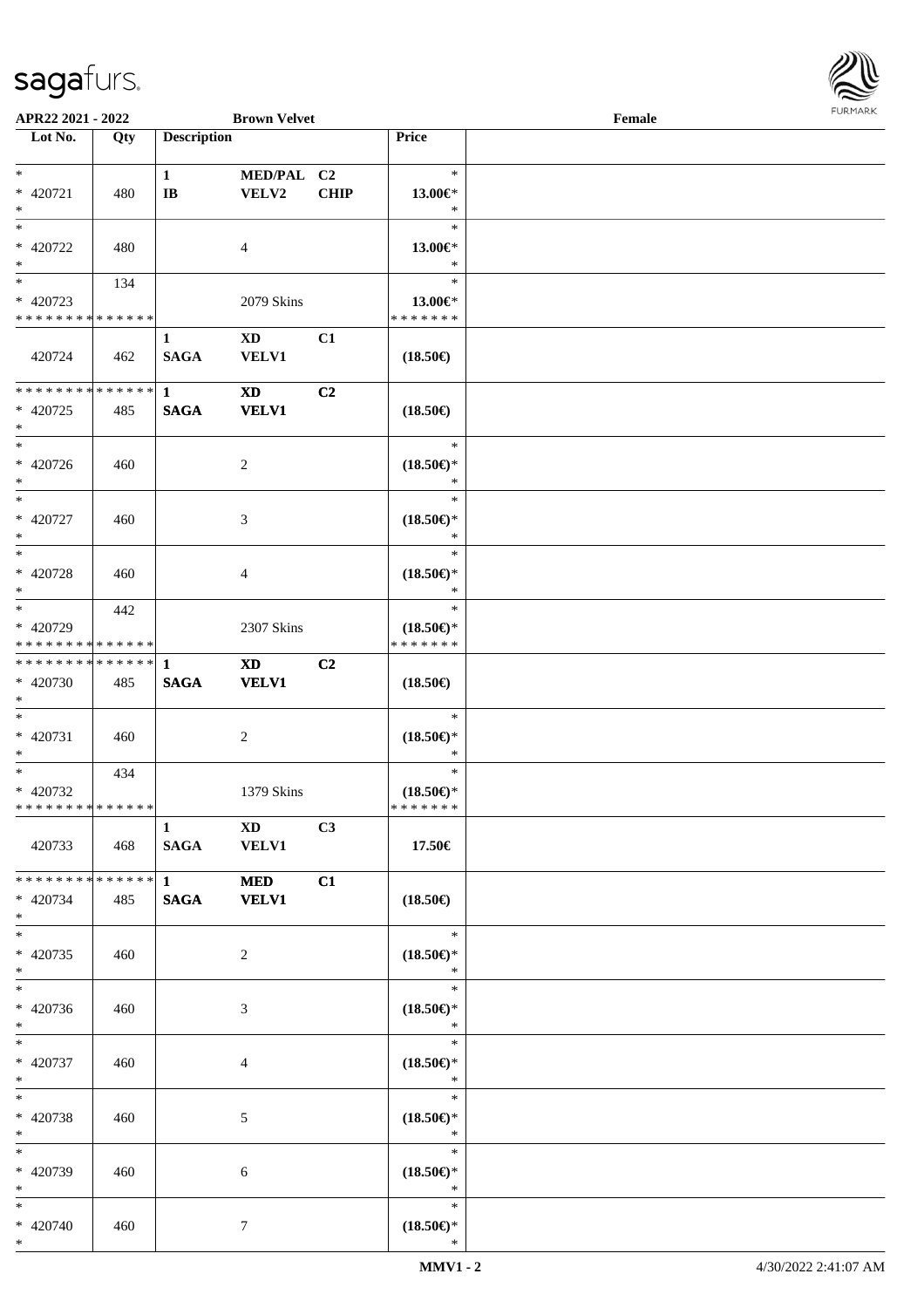

| APR22 2021 - 2022                                                   |     |                                       | <b>Brown Velvet</b>                    |                |                                                | Female |  |
|---------------------------------------------------------------------|-----|---------------------------------------|----------------------------------------|----------------|------------------------------------------------|--------|--|
| Lot No.                                                             | Qty | <b>Description</b>                    |                                        |                | Price                                          |        |  |
| $*$<br>$* 420741$<br>* * * * * * * * * * * * * * *                  | 363 | 1<br><b>SAGA</b>                      | <b>MED</b><br>VELV1                    | C1             | $\ast$<br>$(18.50\epsilon)$ *<br>* * * * * * * |        |  |
| * * * * * * * * * * * * * * <mark>*</mark><br>* 420742<br>$*$       | 485 | $1 \quad \blacksquare$<br><b>SAGA</b> | <b>MED</b><br><b>VELV1</b>             | C3             | 17.50€                                         |        |  |
| * 420743<br>$*$                                                     | 460 |                                       | 2                                      |                | $\ast$<br>17.50€*<br>$\ast$                    |        |  |
| $*$<br>* 420744<br>$*$                                              | 460 |                                       | 3                                      |                | $\ast$<br>17.50€*<br>$\ast$                    |        |  |
| $* 420745$<br>$*$                                                   | 460 |                                       | 4                                      |                | $\ast$<br>17.50€*<br>$\ast$                    |        |  |
| $* 420746$<br>$*$<br>$\overline{\ast}$                              | 460 |                                       | 5                                      |                | $\ast$<br>17.50€*<br>$\ast$                    |        |  |
| $* 420747$<br>$*$                                                   | 460 |                                       | 6                                      |                | $\ast$<br>17.50 $\in$ *<br>$\ast$              |        |  |
| $* 420748$<br>$*$<br>$\overline{\ast}$                              | 460 |                                       | $7\phantom{.0}$                        |                | $\ast$<br>17.50€*<br>$\ast$                    |        |  |
| * 420749<br>$*$                                                     | 490 |                                       | 8                                      |                | $\ast$<br>17.50€*<br>$\ast$                    |        |  |
| $*$<br>* 420750<br>* * * * * * * * <mark>* * * * * * *</mark>       | 491 |                                       | 4226 Skins                             |                | $\ast$<br>17.50€*<br>* * * * * * *             |        |  |
| * 420751<br>$*$                                                     | 485 | <b>SAGA</b>                           | $\mathbf{X}\mathbf{P}$<br><b>VELV1</b> | C1             | $(18.50\epsilon)$                              |        |  |
| $*$ $-$<br>$* 420752$<br>* * * * * * * * <mark>* * * * * * *</mark> | 355 |                                       | 840 Skins                              |                | $\ast$<br>$(18.50\epsilon)$ *<br>*******       |        |  |
| * 420753<br>$*$                                                     | 485 |                                       | $\mathbf{X} \mathbf{P}$<br>SAGA VELV1  | C <sub>2</sub> | $(18.50\epsilon)$                              |        |  |
| $*$<br>* 420754<br>$*$                                              | 460 |                                       | 2                                      |                | $\ast$<br>$(18.50\epsilon)$ *<br>$\ast$        |        |  |
| $*$ $-$<br>* 420755<br>$*$                                          | 460 |                                       | 3                                      |                | $\ast$<br>$(18.50\epsilon)$ *<br>$\ast$        |        |  |
| $*$<br>* 420756<br>$*$                                              | 460 |                                       | 4                                      |                | $\ast$<br>$(18.50\epsilon)$ *<br>$\ast$        |        |  |
| $*$ $-$<br>* 420757<br>$*$ $-$                                      | 460 |                                       | 5                                      |                | $\ast$<br>$(18.50\epsilon)$ *<br>$\ast$        |        |  |
| $*$ and $*$<br>* 420758<br>* * * * * * * * <mark>* * * * * *</mark> | 101 |                                       | 2426 Skins                             |                | $\ast$<br>18.50€*<br>* * * * * * *             |        |  |
| **************<br>* 420759<br>$*$                                   | 485 | $\mathbf{1}$<br><b>SAGA</b>           | $\mathbf{X}\mathbf{P}$<br><b>VELV1</b> | C3             | 17.50€                                         |        |  |
| $*$<br>* 420760<br>$*$                                              | 480 |                                       | 2                                      |                | $\ast$<br>$18.00 \in$ *<br>$\ast$              |        |  |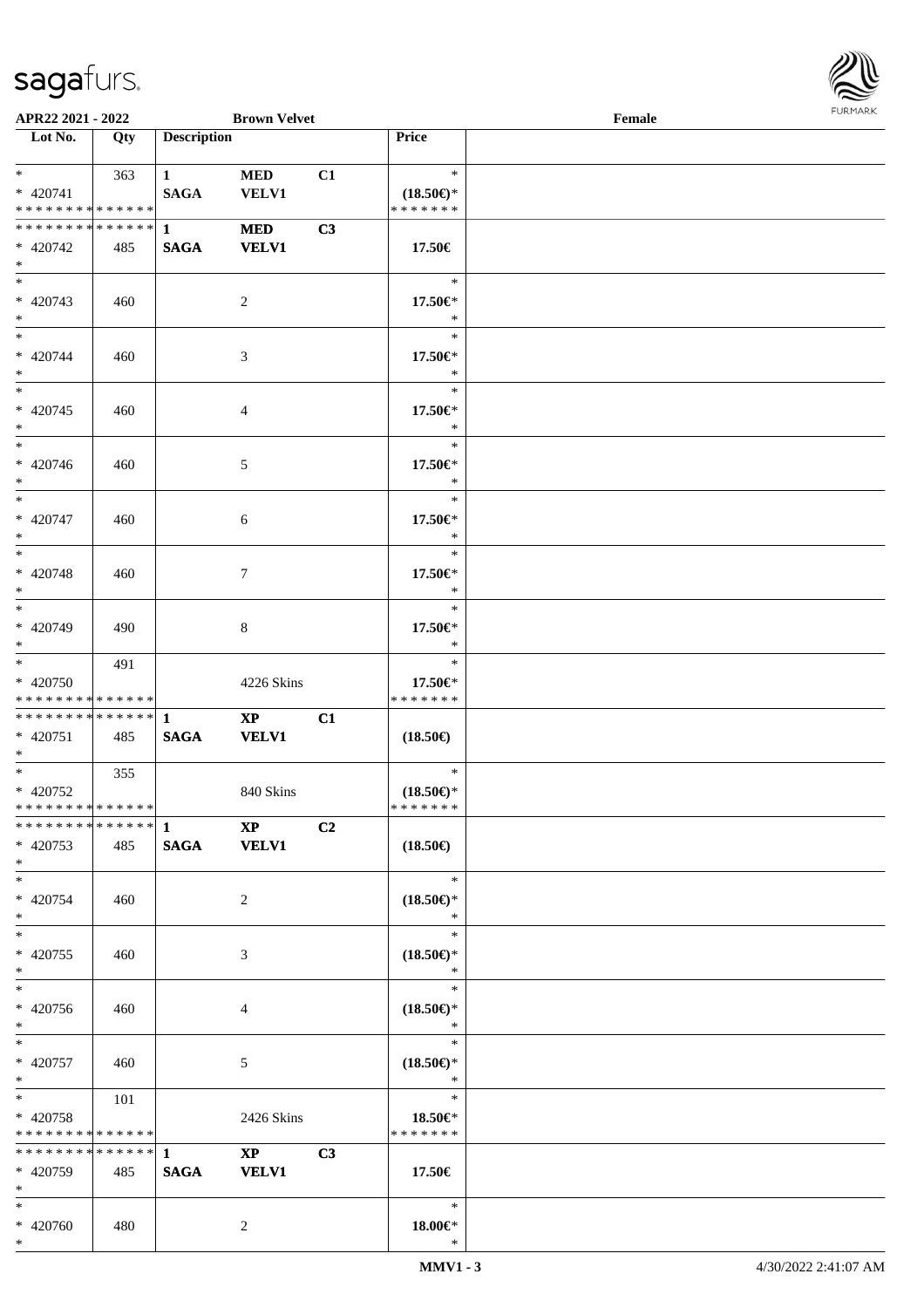

| APR22 2021 - 2022                                                |     |                             | <b>Brown Velvet</b>             |                |                                                | Female |  |
|------------------------------------------------------------------|-----|-----------------------------|---------------------------------|----------------|------------------------------------------------|--------|--|
| Lot No.                                                          | Qty | <b>Description</b>          |                                 |                | Price                                          |        |  |
| $*$<br>* 420761<br>* * * * * * * * * * * * * *                   | 92  | $\mathbf{1}$<br><b>SAGA</b> | $\mathbf{X}\mathbf{P}$<br>VELV1 | C3             | $\ast$<br>18.00€*<br>* * * * * * *             |        |  |
| 420762                                                           | 232 | $\mathbf{1}$<br><b>SAGA</b> | $\mathbf{X}\mathbf{D}$<br>VELV2 | C1             | $(20.00\epsilon)$                              |        |  |
| 420763                                                           | 400 | $\mathbf{1}$<br><b>SAGA</b> | <b>XD</b><br>VELV2              | C <sub>2</sub> | $(20.00\in)$                                   |        |  |
| * * * * * * * * * * * * * * *<br>* 420764<br>$*$                 | 485 | $\mathbf{1}$<br><b>SAGA</b> | <b>XD</b><br><b>VELV2</b>       | C3             | $(19.00\epsilon)$                              |        |  |
| $*$<br>$* 420765$<br>$*$                                         | 460 |                             | $\overline{c}$                  |                | $\ast$<br>$(19.00\epsilon)$ *<br>$\ast$        |        |  |
| $\ast$<br>* 420766<br>* * * * * * * * <mark>* * * * * * *</mark> | 420 |                             | 1365 Skins                      |                | $\ast$<br>$(19.00\epsilon)$ *<br>* * * * * * * |        |  |
| ******** <mark>******</mark><br>* 420767<br>$*$                  | 485 | $\mathbf{1}$<br><b>SAGA</b> | <b>MED</b><br><b>VELV2</b>      | C1             | $(20.00\epsilon)$                              |        |  |
| $*$<br>* 420768<br>$*$                                           | 460 |                             | 2                               |                | $\ast$<br>$(20.00\epsilon)$ *<br>$\ast$        |        |  |
| $*$<br>* 420769<br>$*$                                           | 460 |                             | 3                               |                | $\ast$<br>$(20.00\epsilon)$ *<br>*             |        |  |
| $*$<br>$* 420770$<br>$*$                                         | 460 |                             | 4                               |                | $\ast$<br>$(20.00\epsilon)$ *<br>$\ast$        |        |  |
| $*$<br>$* 420771$<br>$*$                                         | 460 |                             | 5                               |                | $\ast$<br>$(20.00\epsilon)$ *<br>$\ast$        |        |  |
| $*$<br>$* 420772$<br>* * * * * * * * * * * * * * *               | 417 |                             | 2742 Skins                      |                | $\ast$<br>$(20.00\epsilon)$ *<br>* * * * * * * |        |  |
| * 420773<br>$*$                                                  | 485 | <b>SAGA</b>                 | <b>MED</b><br><b>VELV2</b>      | C2             | $(20.00\epsilon)$                              |        |  |
| $*$<br>* 420774<br>$*$                                           | 460 |                             | 2                               |                | $\ast$<br>$(20.00\epsilon)$ *<br>$\ast$        |        |  |
| $*$<br>$* 420775$<br>$*$                                         | 460 |                             | 3                               |                | $\ast$<br>$(20.00\epsilon)$ *<br>$\ast$        |        |  |
| $*$<br>* 420776<br>$*$                                           | 460 |                             | 4                               |                | $\ast$<br>$(20.00\epsilon)$ *<br>$\ast$        |        |  |
| $*$<br>* 420777<br>* * * * * * * * * * * * * *                   | 244 |                             | 2109 Skins                      |                | $\ast$<br>$(20.00\epsilon)$ *<br>* * * * * * * |        |  |
| * * * * * * * * * * * * * * *<br>* 420778<br>$*$                 | 485 | $\mathbf{1}$<br><b>SAGA</b> | <b>MED</b><br>VELV2             | C3             | $(19.00\epsilon)$                              |        |  |
| $*$<br>* 420779<br>$*$                                           | 460 |                             | 2                               |                | $\ast$<br>$(19.00\epsilon)$ *<br>$\ast$        |        |  |
| $*$<br>* 420780<br>$*$                                           | 460 |                             | 3                               |                | $\ast$<br>$(19.00\epsilon)$ *<br>$\ast$        |        |  |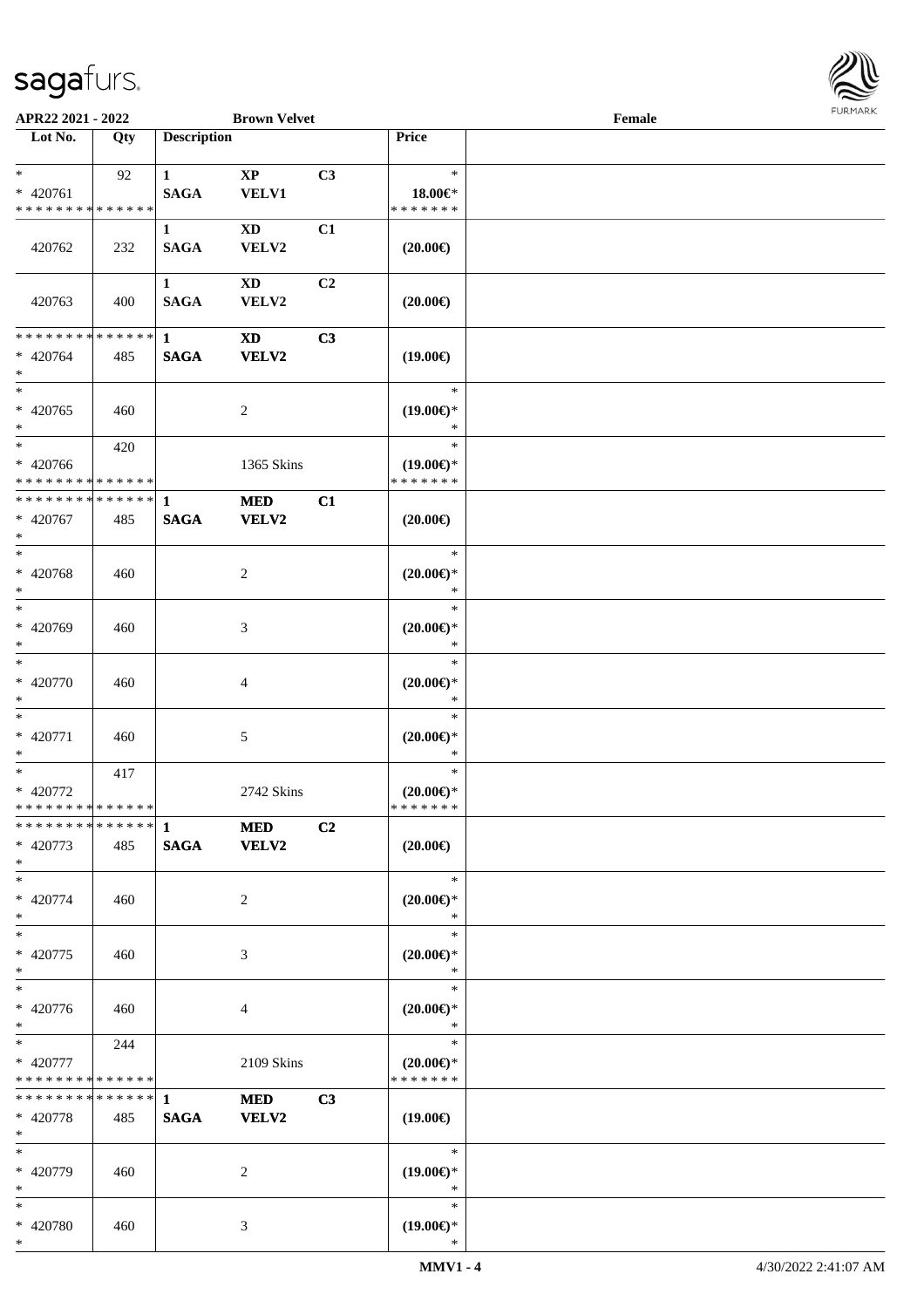

| APR22 2021 - 2022                          |     |                    | <b>Brown Velvet</b>    |             |                                      | Female |  |
|--------------------------------------------|-----|--------------------|------------------------|-------------|--------------------------------------|--------|--|
| Lot No.                                    | Qty | <b>Description</b> |                        |             | Price                                |        |  |
|                                            |     |                    |                        |             |                                      |        |  |
| $*$                                        |     | $\mathbf{1}$       | <b>MED</b>             | C3          | $\ast$                               |        |  |
| * 420781                                   | 460 | <b>SAGA</b>        | VELV2                  |             | $(19.00\epsilon)$ *                  |        |  |
| $*$                                        |     |                    |                        |             | ∗                                    |        |  |
| $*$                                        |     |                    |                        |             | $\ast$                               |        |  |
| * 420782                                   | 460 |                    | 5                      |             | $(19.00\epsilon)$ *                  |        |  |
| $*$                                        |     |                    |                        |             | ∗                                    |        |  |
|                                            | 337 |                    |                        |             | $\ast$                               |        |  |
| * 420783                                   |     |                    | 2662 Skins             |             | $(19.00\epsilon)$ *                  |        |  |
| * * * * * * * * * * * * * *                |     |                    |                        |             | * * * * * * *                        |        |  |
| * * * * * * * * <mark>* * * * * * *</mark> |     | 1                  | $\mathbf{X}\mathbf{P}$ | C1          |                                      |        |  |
| * 420784                                   | 485 | <b>SAGA</b>        | VELV2                  |             | $(20.00\epsilon)$                    |        |  |
| $*$                                        |     |                    |                        |             |                                      |        |  |
| $*$                                        |     |                    |                        |             | $\ast$                               |        |  |
| * 420785                                   | 480 |                    | 2                      |             | $(20.00\epsilon)$ *                  |        |  |
| $\ast$                                     |     |                    |                        |             | $\ast$                               |        |  |
| $*$                                        | 105 |                    |                        |             | $\ast$                               |        |  |
|                                            |     |                    |                        |             |                                      |        |  |
| * 420786<br>* * * * * * * * * * * * * *    |     |                    | 1070 Skins             |             | $(20.00\epsilon)$ *<br>* * * * * * * |        |  |
| * * * * * * * * * * * * * * *              |     |                    |                        |             |                                      |        |  |
|                                            |     | $\mathbf{1}$       | $\mathbf{X}\mathbf{P}$ | C2          |                                      |        |  |
| * 420787                                   | 485 | <b>SAGA</b>        | <b>VELV2</b>           |             | $(20.00\epsilon)$                    |        |  |
| $*$                                        |     |                    |                        |             |                                      |        |  |
|                                            |     |                    |                        |             | $\ast$                               |        |  |
| * 420788                                   | 460 |                    | 2                      |             | $(20.00\epsilon)$ *                  |        |  |
| $*$                                        |     |                    |                        |             | $\ast$                               |        |  |
| $\overline{\phantom{0}}$                   |     |                    |                        |             | $\ast$                               |        |  |
| * 420789                                   | 460 |                    | 3                      |             | $(20.00\epsilon)$ *                  |        |  |
| $*$                                        |     |                    |                        |             | $\ast$                               |        |  |
| $*$                                        |     |                    |                        |             | $\ast$                               |        |  |
| * 420790                                   | 460 |                    | 4                      |             | $(20.00\mathsf{E})^*$                |        |  |
| $*$                                        |     |                    |                        |             | $\ast$                               |        |  |
| $*$                                        | 377 |                    |                        |             | $\ast$                               |        |  |
| * 420791                                   |     |                    | 2242 Skins             |             | $(20.00\epsilon)$ *                  |        |  |
| * * * * * * * * * * * * * *                |     |                    |                        |             | * * * * * * *                        |        |  |
| * * * * * * * * <mark>* * * * * * *</mark> |     | $\mathbf{1}$       | $\mathbf{XP}$          | C3          |                                      |        |  |
| * 420792                                   | 485 | <b>SAGA</b>        | VELV2                  |             | $(19.00\epsilon)$                    |        |  |
| $*$                                        |     |                    |                        |             |                                      |        |  |
| $\ast$                                     | 382 |                    |                        |             | $\ast$                               |        |  |
| * 420793                                   |     |                    | 867 Skins              |             | $(19.00\epsilon)$ *                  |        |  |
| * * * * * * * * * * * * * *                |     |                    |                        |             | * * * * * * *                        |        |  |
| * * * * * * * * * * * * * * <mark>*</mark> |     | $\mathbf{1}$       | MED/PAL C2             |             |                                      |        |  |
| * 420794                                   | 485 | <b>SAGA</b>        | <b>VELV2</b>           | <b>OPEN</b> | $(17.50\epsilon)$                    |        |  |
| $\ast$                                     |     |                    |                        |             |                                      |        |  |
| $*$                                        |     |                    |                        |             | $\ast$                               |        |  |
| * 420795                                   | 460 |                    | 2                      |             | $(17.50\epsilon)$ *                  |        |  |
| $*$                                        |     |                    |                        |             | $\ast$                               |        |  |
| $*$                                        | 321 |                    |                        |             | $\ast$                               |        |  |
| * 420796                                   |     |                    | 1266 Skins             |             | $(17.50\epsilon)$ *                  |        |  |
| * * * * * * * * * * * * * *                |     |                    |                        |             | * * * * * * *                        |        |  |
| * * * * * * * * * * * * * * <mark>*</mark> |     | $\mathbf{1}$       | MED/PAL C2             |             |                                      |        |  |
| * 420797                                   | 485 | IA                 | <b>VELV1</b>           | <b>CHIP</b> | $16.00\in$                           |        |  |
| $*$                                        |     |                    |                        |             |                                      |        |  |
| $*$                                        |     |                    |                        |             | $\ast$                               |        |  |
| * 420798                                   | 460 |                    | 2                      |             | 16.00€*                              |        |  |
| $*$                                        |     |                    |                        |             | $\ast$                               |        |  |
| $\ast$                                     |     |                    |                        |             | $\ast$                               |        |  |
| * 420799                                   | 460 |                    | 3                      |             | $(16.00\epsilon)$ *                  |        |  |
| $*$                                        |     |                    |                        |             | $\ast$                               |        |  |
| $*$                                        |     |                    |                        |             | $\ast$                               |        |  |
| * 420800                                   | 460 |                    | 4                      |             | $(16.00\epsilon)$ *                  |        |  |
| $*$                                        |     |                    |                        |             | $\ast$                               |        |  |
|                                            |     |                    |                        |             |                                      |        |  |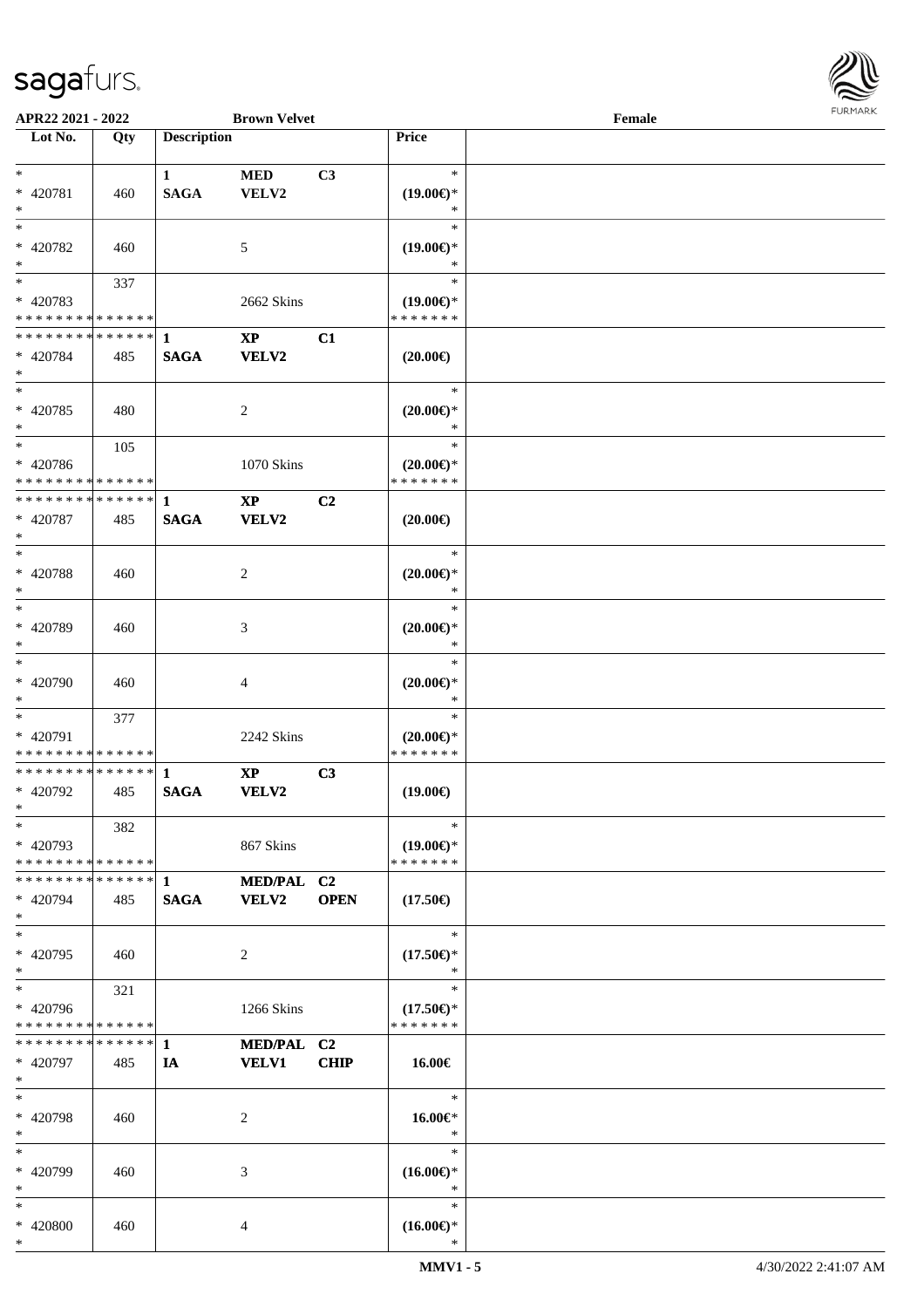

| APR22 2021 - 2022             |     |                    | <b>Brown Velvet</b>    |             |                               | Female |  |
|-------------------------------|-----|--------------------|------------------------|-------------|-------------------------------|--------|--|
| Lot No.                       | Qty | <b>Description</b> |                        |             | Price                         |        |  |
|                               |     |                    |                        |             |                               |        |  |
| $*$                           |     | $\mathbf{1}$       | MED/PAL C2             |             | $\ast$                        |        |  |
| * 420801                      | 460 | IA                 | <b>VELV1</b>           | <b>CHIP</b> | $(16.00\epsilon)$ *           |        |  |
| $*$                           |     |                    |                        |             | ∗<br>$\ast$                   |        |  |
| $*$<br>* 420802               |     |                    |                        |             |                               |        |  |
| $*$                           | 460 |                    | 6                      |             | $(16.00\epsilon)$ *<br>*      |        |  |
| $\overline{\phantom{0}}$      |     |                    |                        |             | $\ast$                        |        |  |
| * 420803                      | 460 |                    | $\tau$                 |             | $(16.00\epsilon)$ *           |        |  |
| $\ast$                        |     |                    |                        |             | *                             |        |  |
| $*$                           |     |                    |                        |             | $\ast$                        |        |  |
| * 420804                      | 460 |                    | $8\,$                  |             | $(16.00\epsilon)^\ast$        |        |  |
| $*$                           |     |                    |                        |             | $\ast$                        |        |  |
| $*$                           |     |                    |                        |             | $\ast$                        |        |  |
| $* 420805$                    | 460 |                    | 9                      |             | $(16.00\epsilon)$ *           |        |  |
| $*$<br>$*$                    |     |                    |                        |             | $\ast$<br>$\ast$              |        |  |
| $* 420806$                    |     |                    |                        |             |                               |        |  |
| $*$                           | 460 |                    | 10                     |             | $(16.00\epsilon)$ *<br>$\ast$ |        |  |
| $*$                           |     |                    |                        |             | $\ast$                        |        |  |
| $* 420807$                    | 460 |                    | 11                     |             | $(16.00\epsilon)$ *           |        |  |
| $\ast$                        |     |                    |                        |             | $\ast$                        |        |  |
| $*$                           | 366 |                    |                        |             | $\ast$                        |        |  |
| * 420808                      |     |                    | 5451 Skins             |             | $(16.00\epsilon)$ *           |        |  |
| * * * * * * * * * * * * * *   |     |                    |                        |             | * * * * * * *                 |        |  |
| * * * * * * * * * * * * * * * |     | $\mathbf{1}$       | MED/PAL C2             |             |                               |        |  |
| * 420809<br>$*$               | 485 | IA                 | VELV2                  | <b>CHIP</b> | $(17.50\epsilon)$             |        |  |
| $*$                           |     |                    |                        |             | $\ast$                        |        |  |
| $* 420810$                    | 460 |                    | $\overline{c}$         |             | $(17.50\epsilon)$ *           |        |  |
| $*$                           |     |                    |                        |             | $\ast$                        |        |  |
| $*$                           |     |                    |                        |             | $\ast$                        |        |  |
| * 420811                      | 460 |                    | 3                      |             | $(17.50\epsilon)$ *           |        |  |
| $*$                           |     |                    |                        |             | $\ast$                        |        |  |
| $*$                           |     |                    |                        |             | $\ast$                        |        |  |
| * 420812<br>$*$               | 460 |                    | 4                      |             | $(17.50\epsilon)$ *<br>$\ast$ |        |  |
| $\ast$                        |     |                    |                        |             | $\ast$                        |        |  |
| * 420813                      | 460 |                    | 5                      |             | $(17.50\epsilon)$ *           |        |  |
| $*$                           |     |                    |                        |             | ∗                             |        |  |
| $*$                           | 355 |                    |                        |             | $\ast$                        |        |  |
| $* 420814$                    |     |                    | 2680 Skins             |             | $(17.50\epsilon)$ *           |        |  |
| * * * * * * * * * * * * * *   |     |                    |                        |             | * * * * * * *                 |        |  |
|                               |     | 1                  | $\mathbf{X}\mathbf{D}$ | C1          |                               |        |  |
| 420815                        | 508 | <b>SROY</b>        | <b>VELV1</b>           |             | $(19.50\epsilon)$             |        |  |
| * * * * * * * * * * * * * * * |     | $\mathbf{1}$       | <b>XD</b>              | C2          |                               |        |  |
| $* 420816$                    | 465 | <b>SROY</b>        | <b>VELV1</b>           |             | $(19.50\epsilon)$             |        |  |
| $*$                           |     |                    |                        |             |                               |        |  |
| $*$                           |     |                    |                        |             | $\ast$                        |        |  |
| * 420817                      | 440 |                    | 2                      |             | $(19.50\epsilon)$ *           |        |  |
| $*$                           |     |                    |                        |             | $\ast$                        |        |  |
| $*$                           |     |                    |                        |             | $\ast$                        |        |  |
| * 420818<br>$*$               | 440 |                    | 3                      |             | $(19.50\epsilon)$ *<br>$\ast$ |        |  |
| $*$ $*$                       | 235 |                    |                        |             | $\ast$                        |        |  |
| * 420819                      |     |                    | 1580 Skins             |             | $(19.50\epsilon)$ *           |        |  |
| * * * * * * * * * * * * * *   |     |                    |                        |             | * * * * * * *                 |        |  |
|                               |     |                    | <b>XD</b>              | C3          |                               |        |  |
| * 420820                      | 485 | <b>SROY</b>        | <b>VELV1</b>           |             | $(18.50\epsilon)$             |        |  |
| $*$                           |     |                    |                        |             |                               |        |  |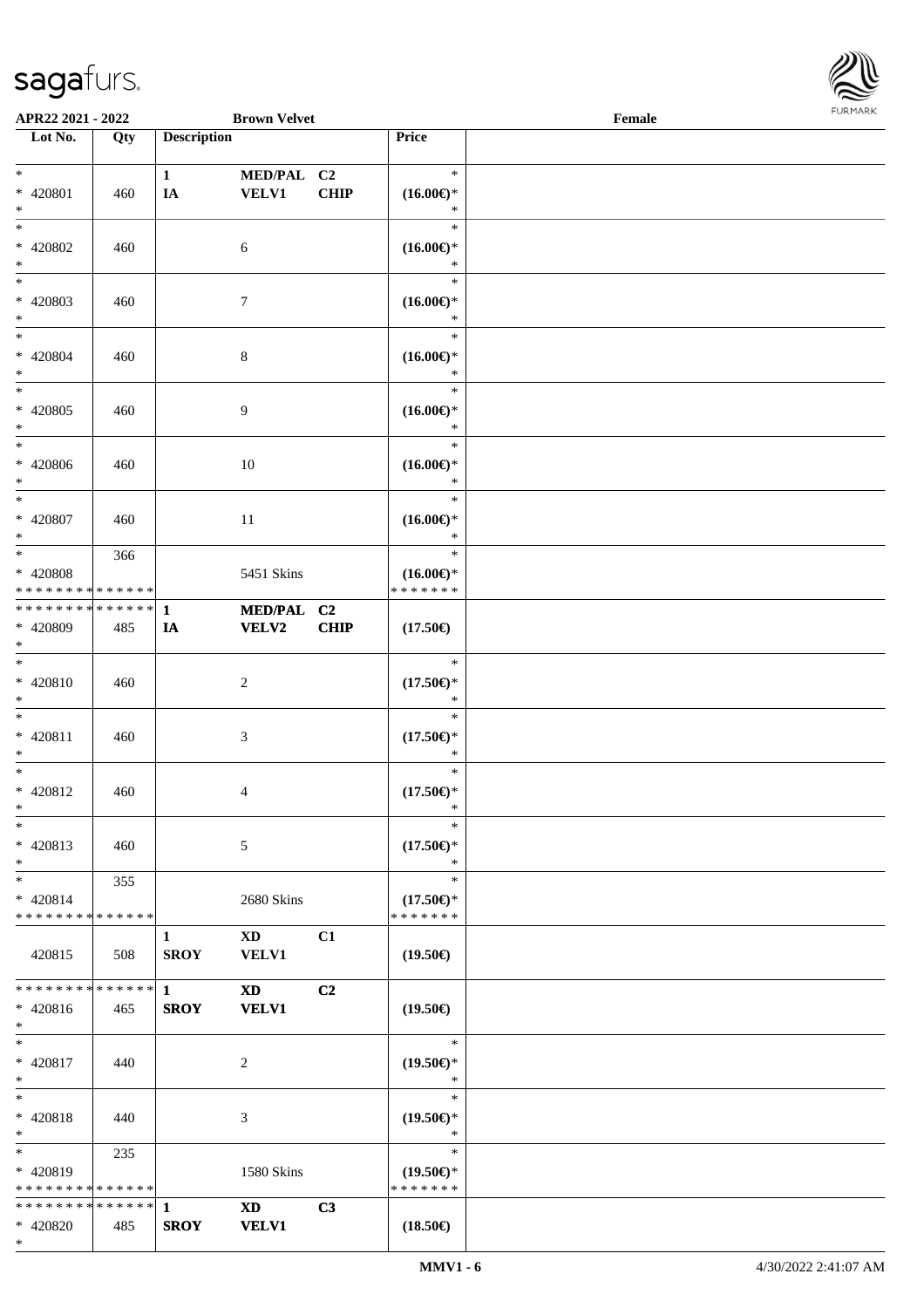

| APR22 2021 - 2022             |     |                        | <b>Brown Velvet</b> |                |                     | Female |  |
|-------------------------------|-----|------------------------|---------------------|----------------|---------------------|--------|--|
| Lot No.                       | Qty | <b>Description</b>     |                     |                | Price               |        |  |
|                               |     |                        |                     |                |                     |        |  |
| $*$ $*$                       | 159 | $1 \quad \blacksquare$ | <b>XD</b>           | C3             | $\ast$              |        |  |
| * 420821                      |     | <b>SROY</b>            | VELV1               |                | $(18.50\epsilon)$ * |        |  |
| * * * * * * * * * * * * * *   |     |                        |                     |                | * * * * * * *       |        |  |
| * * * * * * * * * * * * * * * |     | $\mathbf{1}$           | <b>MED</b>          | C1             |                     |        |  |
| * 420822                      | 465 | <b>SROY</b>            | <b>VELV1</b>        |                | 19.50€              |        |  |
| $\ast$                        |     |                        |                     |                |                     |        |  |
|                               |     |                        |                     |                | $\ast$              |        |  |
| * 420823                      | 440 |                        | 2                   |                | 19.50€*             |        |  |
| $*$                           |     |                        |                     |                | $\ast$              |        |  |
| $*$                           |     |                        |                     |                | $\ast$              |        |  |
| * 420824                      | 440 |                        | 3                   |                | 19.50€*             |        |  |
| $*$                           |     |                        |                     |                | $\ast$              |        |  |
|                               |     |                        |                     |                | $\ast$              |        |  |
| $* 420825$                    | 440 |                        | 4                   |                | 19.50€*             |        |  |
| $*$                           |     |                        |                     |                | $\ast$              |        |  |
| $*$                           | 330 |                        |                     |                | $\ast$              |        |  |
| $* 420826$                    |     |                        | 2115 Skins          |                | $(19.50\epsilon)$ * |        |  |
| * * * * * * * * * * * * * *   |     |                        |                     |                | * * * * * * *       |        |  |
| * * * * * * * * * * * * * * * |     | $\mathbf{1}$           | <b>MED</b>          | C <sub>2</sub> |                     |        |  |
| $* 420827$                    | 465 | <b>SROY</b>            | <b>VELV1</b>        |                | $(19.50\epsilon)$   |        |  |
| $*$                           |     |                        |                     |                |                     |        |  |
|                               |     |                        |                     |                | $\ast$              |        |  |
| * 420828                      | 440 |                        | 2                   |                | $(19.50\epsilon)$ * |        |  |
| $*$                           |     |                        |                     |                | $\ast$              |        |  |
| $*$                           |     |                        |                     |                | $\ast$              |        |  |
| $* 420829$                    | 440 |                        | 3                   |                | $(19.50\epsilon)$ * |        |  |
| $*$                           |     |                        |                     |                | $\ast$              |        |  |
| $*$                           |     |                        |                     |                | $\ast$              |        |  |
| $* 420830$                    | 440 |                        | 4                   |                | $(19.50\epsilon)$ * |        |  |
| $*$                           |     |                        |                     |                | $\ast$              |        |  |
| $*$                           |     |                        |                     |                | $\ast$              |        |  |
| * 420831                      | 440 |                        | 5                   |                | $(19.50\epsilon)$ * |        |  |
| $*$                           |     |                        |                     |                | $\ast$              |        |  |
| $*$                           |     |                        |                     |                | $\ast$              |        |  |
| * 420832                      | 440 |                        | 6                   |                | $(19.50\epsilon)$ * |        |  |
| $*$ $-$                       |     |                        |                     |                | $\ast$              |        |  |
| $*$                           |     |                        |                     |                | $\ast$              |        |  |
| * 420833                      | 440 |                        | 7                   |                | $(19.50\epsilon)$ * |        |  |
| $*$                           |     |                        |                     |                | $\ast$              |        |  |
| $*$                           |     |                        |                     |                | $\ast$              |        |  |
| * 420834                      | 440 |                        | 8                   |                | $(19.50\epsilon)$ * |        |  |
| $*$                           |     |                        |                     |                | $\ast$              |        |  |
| $*$                           |     |                        |                     |                | $\ast$              |        |  |
| $* 420835$                    | 440 |                        | 9                   |                | $(19.50\epsilon)$ * |        |  |
| $*$                           |     |                        |                     |                | $\ast$              |        |  |
| $*$                           |     |                        |                     |                | $\ast$              |        |  |
| * 420836                      | 440 |                        | 10                  |                | $(19.50\epsilon)$ * |        |  |
| $*$                           |     |                        |                     |                | $\ast$              |        |  |
| $*$                           |     |                        |                     |                | $\ast$              |        |  |
| $* 420837$                    | 440 |                        | 11                  |                | $(19.50\epsilon)$ * |        |  |
| $*$                           |     |                        |                     |                | $\ast$              |        |  |
| $*$ and $*$                   | 481 |                        |                     |                | $\ast$              |        |  |
| * 420838                      |     |                        | 5346 Skins          |                | $(19.50\epsilon)$ * |        |  |
| * * * * * * * * * * * * * *   |     |                        |                     |                | * * * * * * *       |        |  |
| ******** <mark>******</mark>  |     | $\mathbf{1}$           | <b>MED</b>          | C3             |                     |        |  |
| * 420839                      | 465 | <b>SROY</b>            | <b>VELV1</b>        |                | $(18.50\epsilon)$   |        |  |
| $*$                           |     |                        |                     |                |                     |        |  |
| $*$                           |     |                        |                     |                | $\ast$              |        |  |
| * 420840                      | 440 |                        | 2                   |                | $(18.50\epsilon)$ * |        |  |
| $*$                           |     |                        |                     |                | $\ast$              |        |  |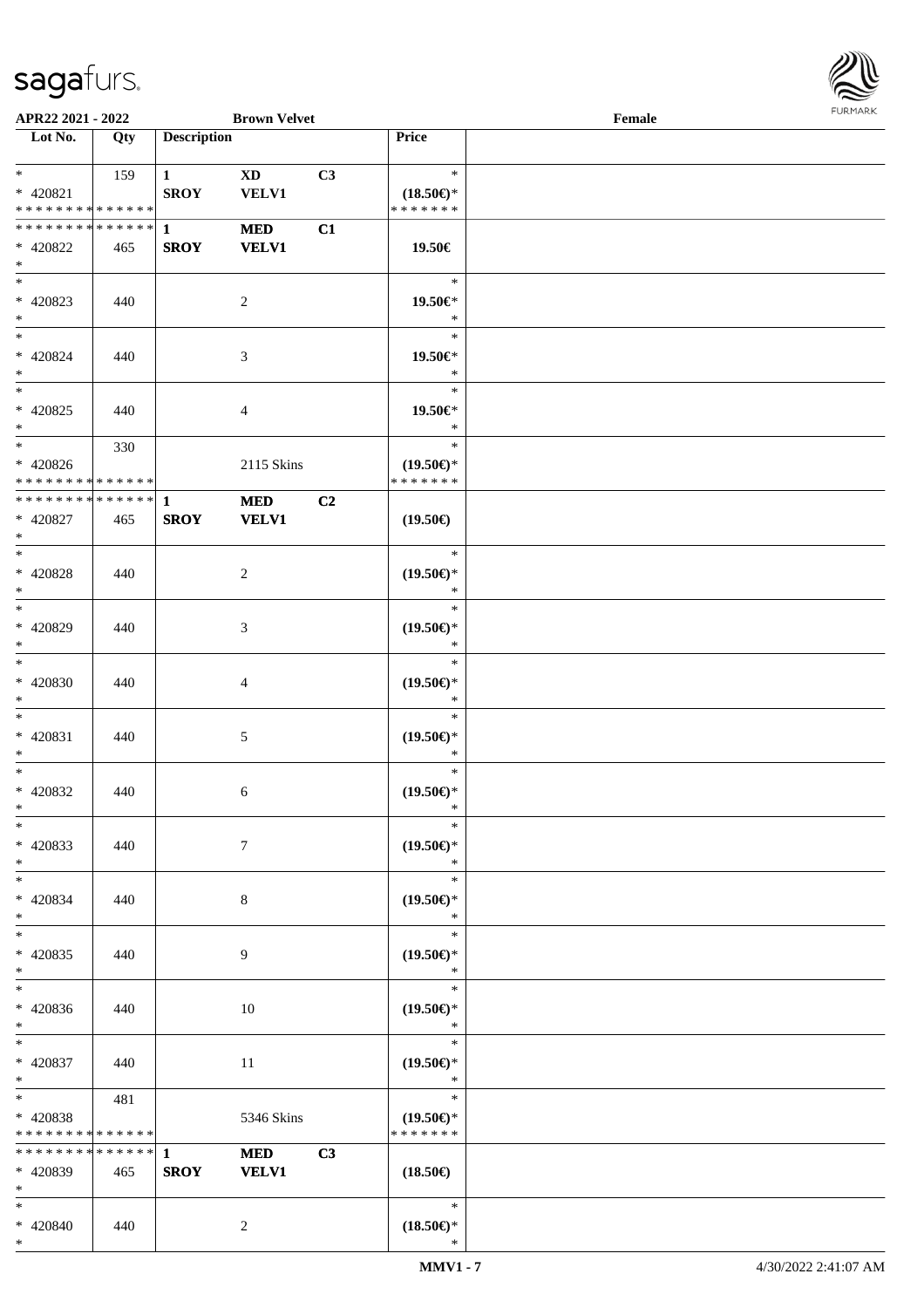

| APR22 2021 - 2022               |     |                    | <b>Brown Velvet</b>    |    |                                      | Female |  |
|---------------------------------|-----|--------------------|------------------------|----|--------------------------------------|--------|--|
| Lot No.                         | Qty | <b>Description</b> |                        |    | Price                                |        |  |
|                                 |     |                    |                        |    |                                      |        |  |
| $*$                             |     | $\mathbf{1}$       | <b>MED</b>             | C3 | $\ast$                               |        |  |
| $* 420841$                      | 440 | <b>SROY</b>        | <b>VELV1</b>           |    | $(18.50\epsilon)$ *                  |        |  |
| $*$                             |     |                    |                        |    | ∗                                    |        |  |
| $*$                             |     |                    |                        |    | $\ast$                               |        |  |
| $* 420842$                      | 440 |                    | 4                      |    | $(18.50\epsilon)$ *                  |        |  |
| $*$<br>$\overline{\phantom{0}}$ |     |                    |                        |    | ∗                                    |        |  |
|                                 |     |                    |                        |    | $\ast$                               |        |  |
| * 420843                        | 440 |                    | 5                      |    | $(18.50\epsilon)$ *                  |        |  |
| $*$<br>$*$                      |     |                    |                        |    | $\ast$<br>$\ast$                     |        |  |
| $* 420844$                      | 223 |                    |                        |    |                                      |        |  |
| * * * * * * * * * * * * * *     |     |                    | 2448 Skins             |    | $(18.50\epsilon)$ *<br>* * * * * * * |        |  |
|                                 |     | 1                  | $\mathbf{XP}$          | C1 |                                      |        |  |
| 420845                          | 318 | <b>SROY</b>        | <b>VELV1</b>           |    | $(19.50\epsilon)$                    |        |  |
|                                 |     |                    |                        |    |                                      |        |  |
| ******** <mark>******</mark>    |     | $\mathbf{1}$       | $\mathbf{X}\mathbf{P}$ | C2 |                                      |        |  |
| $* 420846$                      | 465 | <b>SROY</b>        | <b>VELV1</b>           |    | $(19.50\epsilon)$                    |        |  |
| $*$                             |     |                    |                        |    |                                      |        |  |
| $*$                             |     |                    |                        |    | $\ast$                               |        |  |
| $* 420847$                      | 440 |                    | 2                      |    | $(19.50\epsilon)$ *                  |        |  |
| $*$                             |     |                    |                        |    | $\ast$                               |        |  |
| $\ast$                          | 58  |                    |                        |    | $\ast$                               |        |  |
| * 420848                        |     |                    | 963 Skins              |    | 19.50€*                              |        |  |
| * * * * * * * * * * * * * *     |     |                    |                        |    | * * * * * * *                        |        |  |
|                                 |     | $\mathbf{1}$       | $\mathbf{X}\mathbf{P}$ | C3 |                                      |        |  |
| 420849                          | 448 | <b>SROY</b>        | <b>VELV1</b>           |    | $(18.50\epsilon)$                    |        |  |
|                                 |     |                    |                        |    |                                      |        |  |
|                                 |     | $\mathbf{1}$       | $\mathbf{X}\mathbf{D}$ | C1 |                                      |        |  |
| 420850                          | 297 | <b>SROY</b>        | VELV2                  |    | $(21.00\epsilon)$                    |        |  |
| * * * * * * * * * * * * * * *   |     | $\mathbf{1}$       |                        | C2 |                                      |        |  |
| $* 420851$                      | 465 | <b>SROY</b>        | <b>XD</b><br>VELV2     |    | $(21.00\epsilon)$                    |        |  |
| $*$                             |     |                    |                        |    |                                      |        |  |
| $*$                             | 361 |                    |                        |    | $\ast$                               |        |  |
| $* 420852$                      |     |                    | 826 Skins              |    | $(21.00\epsilon)$ *                  |        |  |
| * * * * * * * * * * * * * * *   |     |                    |                        |    | * * * * * * *                        |        |  |
|                                 |     | $\mathbf{1}$       | $\mathbf{X}\mathbf{D}$ | C3 |                                      |        |  |
| 420853                          | 301 | <b>SROY</b>        | VELV2                  |    | $(20.00\epsilon)$                    |        |  |
|                                 |     |                    |                        |    |                                      |        |  |
| * * * * * * * * * * * * * * *   |     | $\mathbf{1}$       | <b>MED</b>             | C1 |                                      |        |  |
| * 420854                        | 465 | <b>SROY</b>        | <b>VELV2</b>           |    | $(21.00\epsilon)$                    |        |  |
| $*$                             |     |                    |                        |    |                                      |        |  |
| $*$ $*$                         | 410 |                    |                        |    | $\ast$                               |        |  |
| * 420855                        |     |                    | 875 Skins              |    | $(21.00\epsilon)$ *                  |        |  |
| * * * * * * * * * * * * * * *   |     |                    |                        |    | * * * * * * *                        |        |  |
| * * * * * * * * * * * * * * *   |     | -1                 | <b>MED</b>             | C2 |                                      |        |  |
| $* 420856$                      | 465 | <b>SROY</b>        | <b>VELV2</b>           |    | $(21.00\epsilon)$                    |        |  |
| $*$<br>$*$                      |     |                    |                        |    | $\ast$                               |        |  |
|                                 |     |                    |                        |    |                                      |        |  |
| $* 420857$<br>$*$               | 440 |                    | 2                      |    | $(21.00\epsilon)$ *<br>$\ast$        |        |  |
| $*$                             |     |                    |                        |    | $\ast$                               |        |  |
| * 420858                        | 440 |                    |                        |    | $(21.00\epsilon)$ *                  |        |  |
| $*$                             |     |                    | 3                      |    | $\ast$                               |        |  |
| $*$                             |     |                    |                        |    | $\ast$                               |        |  |
| * 420859                        | 440 |                    | 4                      |    | $(21.00\mathbb{E})^*$                |        |  |
| $*$                             |     |                    |                        |    | $\ast$                               |        |  |
| $*$                             |     |                    |                        |    | $\ast$                               |        |  |
| * 420860                        | 440 |                    | 5                      |    | $(21.00\epsilon)$ *                  |        |  |
| $*$                             |     |                    |                        |    | $\ast$                               |        |  |